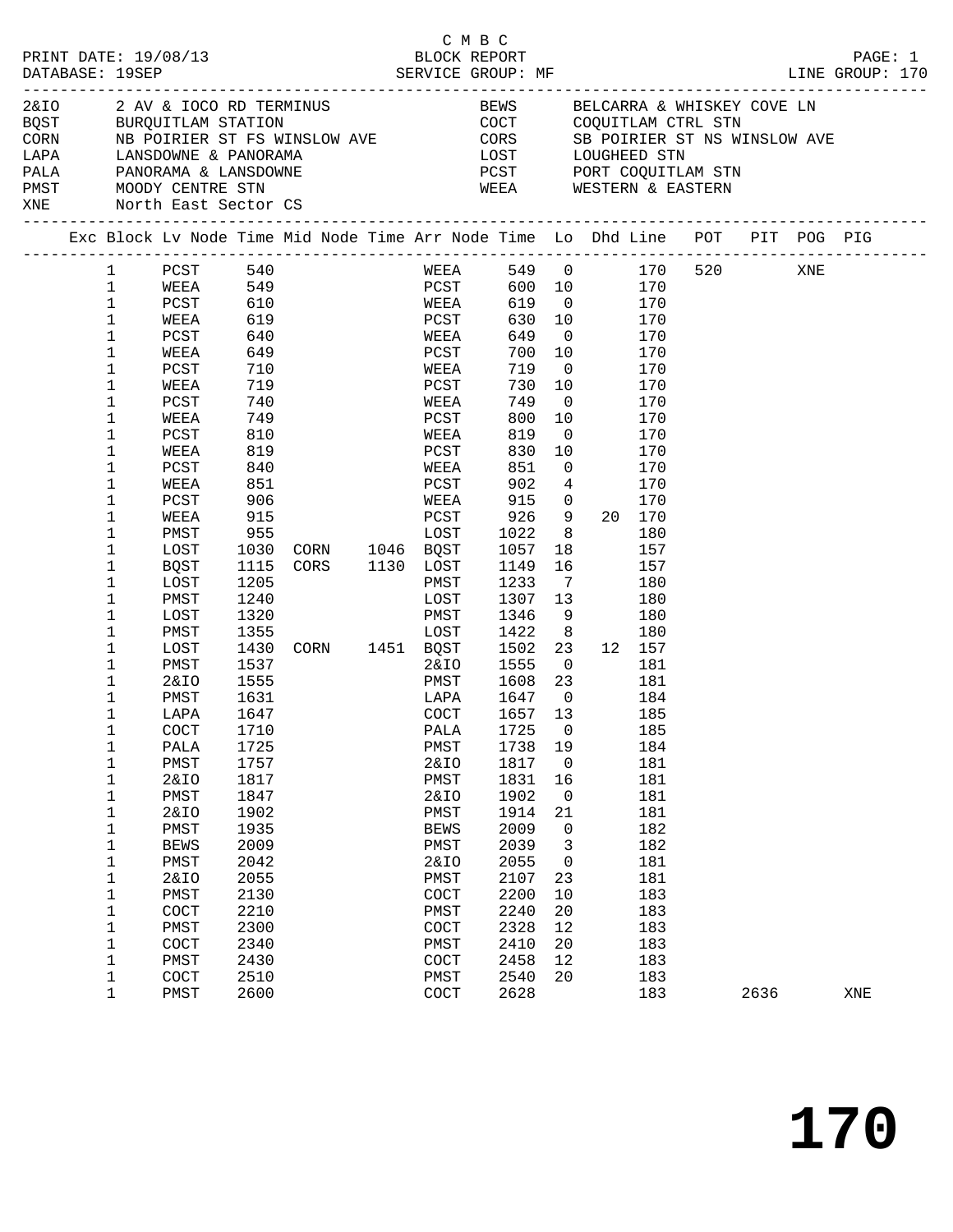### C M B C<br>BLOCK REPORT

| PRINT DATE: 19/08/13<br>DATARASE: 19SEP |                                                                                         | RLOCK REPORT<br>SERVICE GROUP: MF |  | PAGE: 2<br>LINE GROUP: 170 |
|-----------------------------------------|-----------------------------------------------------------------------------------------|-----------------------------------|--|----------------------------|
|                                         | Exc Block Ly Node Time Mid Node Time Arr Node Time. Lo Dhd Line – POT – PIT – POG – PIG |                                   |  |                            |

|  |                       | Exc Block Lv Node Time Mid Node Time Arr Node Time Lo Dhd Line |              |  |              |              |         |            | POT | PIT  | POG PIG |     |
|--|-----------------------|----------------------------------------------------------------|--------------|--|--------------|--------------|---------|------------|-----|------|---------|-----|
|  | 2                     | PCST                                                           | 555          |  | WEEA         | 604          | 0       | 170        | 535 |      | XNE     |     |
|  | 2                     | WEEA                                                           | 604          |  | PCST         | 615          | 5       | 170        |     |      |         |     |
|  | $\mathbf{2}$          | PCST                                                           | 620          |  | WEEA         | 629          | 0       | 170        |     |      |         |     |
|  | $\mathbf{2}$          | WEEA                                                           | 629          |  | PCST         | 640          | 10      | 170        |     |      |         |     |
|  | 2                     | PCST                                                           | 650          |  | WEEA         | 659          | 0       | 170        |     |      |         |     |
|  | 2                     | WEEA                                                           | 659          |  | PCST         | 710          | 10      | 170        |     |      |         |     |
|  | $\boldsymbol{2}$      | $_{\rm PCST}$                                                  | 720          |  | WEEA         | 729          | 0       | 170        |     |      |         |     |
|  | 2                     | WEEA                                                           | 729          |  | PCST         | 740          | 10      | 170        |     |      |         |     |
|  | 2                     | PCST                                                           | 750          |  | WEEA         | 759          | 0       | 170        |     |      |         |     |
|  | 2                     | WEEA                                                           | 759          |  | PCST         | 810          | 10      | 170        |     |      |         |     |
|  | $\boldsymbol{2}$      | $_{\rm PCST}$                                                  | 820          |  | WEEA         | 831          | 0       | 170        |     |      |         |     |
|  | 2                     | WEEA                                                           | 831          |  | PCST         | 842          | 8       | 170        |     |      |         |     |
|  | 2                     | PCST                                                           | 850          |  | WEEA         | 901          | 0       | 170        |     |      |         |     |
|  | 2                     | WEEA                                                           | 901          |  | PCST         | 912          | 9       | 170        |     |      |         |     |
|  | 2                     | PCST                                                           | 921          |  | WEEA         | 930          | 0       | 170        |     |      |         |     |
|  | 2                     | WEEA                                                           | 930          |  | PCST         | 941          | 10      | 170        |     |      |         |     |
|  | 2                     | PCST                                                           | 951          |  | WEEA         | 1000         | 0       | 170        |     |      |         |     |
|  | 2                     | WEEA                                                           | 1000         |  | PCST         | 1011         | 10      | 170        |     |      |         |     |
|  | 2                     | $_{\rm PCST}$                                                  | 1021         |  | WEEA         | 1030         | 0       | 170        |     |      |         |     |
|  | 2                     | WEEA                                                           | 1030         |  | PCST         | 1041         | 10      | 170        |     |      |         |     |
|  | 2                     | PCST                                                           | 1051         |  | WEEA         | 1100         | 0       | 170        |     |      |         |     |
|  | 2                     | WEEA                                                           | 1100         |  | PCST         | 1111         | 10      | 170        |     |      |         |     |
|  | 2                     | PCST                                                           | 1121         |  | WEEA         | 1130         | 0       | 170        |     |      |         |     |
|  | 2                     | WEEA                                                           | 1130         |  | PCST         | 1141         | 10      | 170        |     |      |         |     |
|  | 2                     | PCST                                                           | 1151         |  | WEEA         | 1200         | 0       | 170        |     |      |         |     |
|  | 2                     | WEEA                                                           | 1200         |  | PCST         | 1211         | 10      | 170        |     |      |         |     |
|  | 2                     | PCST                                                           | 1221         |  | WEEA         | 1230         | 0       | 170        |     |      |         |     |
|  | $\overline{c}$        | WEEA                                                           | 1230         |  | PCST         | 1241         | 10      | 170        |     |      |         |     |
|  | 2                     | PCST                                                           | 1251         |  | WEEA         | 1300         | 0       | 170        |     |      |         |     |
|  | 2                     | WEEA                                                           | 1300         |  | PCST         | 1311         | 10      | 170        |     |      |         |     |
|  | 2                     | PCST                                                           | 1321         |  | WEEA         | 1331         | 0       | 170        |     |      |         |     |
|  | $\overline{c}$        | WEEA                                                           | 1331         |  | PCST         | 1342         | 9       | 170        |     |      |         |     |
|  | 2                     | $_{\rm PCST}$                                                  | 1351         |  | WEEA         | 1401         | 0       | 170        |     |      |         |     |
|  | $\boldsymbol{2}$      | WEEA                                                           | 1401         |  | PCST         | 1412         | 9       | 170        |     |      |         |     |
|  | 2                     | PCST                                                           | 1421         |  | WEEA         | 1432         | 0       | 170        |     |      |         |     |
|  | $\boldsymbol{2}$      | WEEA                                                           | 1432         |  | PCST         | 1443         | 8       | 170        |     |      |         |     |
|  | 2                     | PCST                                                           | 1451         |  | WEEA         | 1502         | 0       | 170        |     |      |         |     |
|  | 2                     | WEEA                                                           | 1502         |  | PCST         | 1514         | 7       | 170        |     |      |         |     |
|  | 2                     | PCST                                                           | 1521         |  | WEEA         | 1532         | 0       | 170        |     |      |         |     |
|  | 2                     | WEEA                                                           | 1532         |  | PCST         | 1544         | 11      | 170        |     |      |         |     |
|  | 2                     | $_{\rm PCST}$                                                  | 1555         |  | WEEA         | 1606 0       |         | 170        |     |      |         |     |
|  | 2                     | WEEA                                                           | 1606         |  | PCST         | 1618         | 8       | 170        |     |      |         |     |
|  | 2                     | PCST                                                           | 1626         |  | WEEA         | 1637         | 0       | 170        |     |      |         |     |
|  | 2                     | WEEA                                                           | 1637         |  | PCST         | 1649         | 7       | 170        |     |      |         |     |
|  | 2                     | PCST                                                           | 1656         |  | WEEA         | 1707         | 0       | 170        |     |      |         |     |
|  | 2                     | WEEA                                                           | 1707         |  | PCST         | 1717         | 9       | 170        |     |      |         |     |
|  | 2                     | PCST                                                           | 1726<br>1737 |  | WEEA         | 1737         | 0       | 170<br>170 |     |      |         |     |
|  | 2<br>$\boldsymbol{2}$ | WEEA<br>PCST                                                   | 1807         |  | PCST<br>WEEA | 1747<br>1818 | 20<br>0 | 170        |     |      |         |     |
|  | 2                     | WEEA                                                           | 1818         |  | PCST         | 1829         | 6       | 170        |     |      |         |     |
|  | 2                     | PCST                                                           | 1835         |  | WEEA         | 1844         | 0       | 170        |     |      |         |     |
|  | 2                     | WEEA                                                           | 1844         |  | PCST         | 1855         |         | 170        |     | 1900 |         | XNE |
|  |                       |                                                                |              |  |              |              |         |            |     |      |         |     |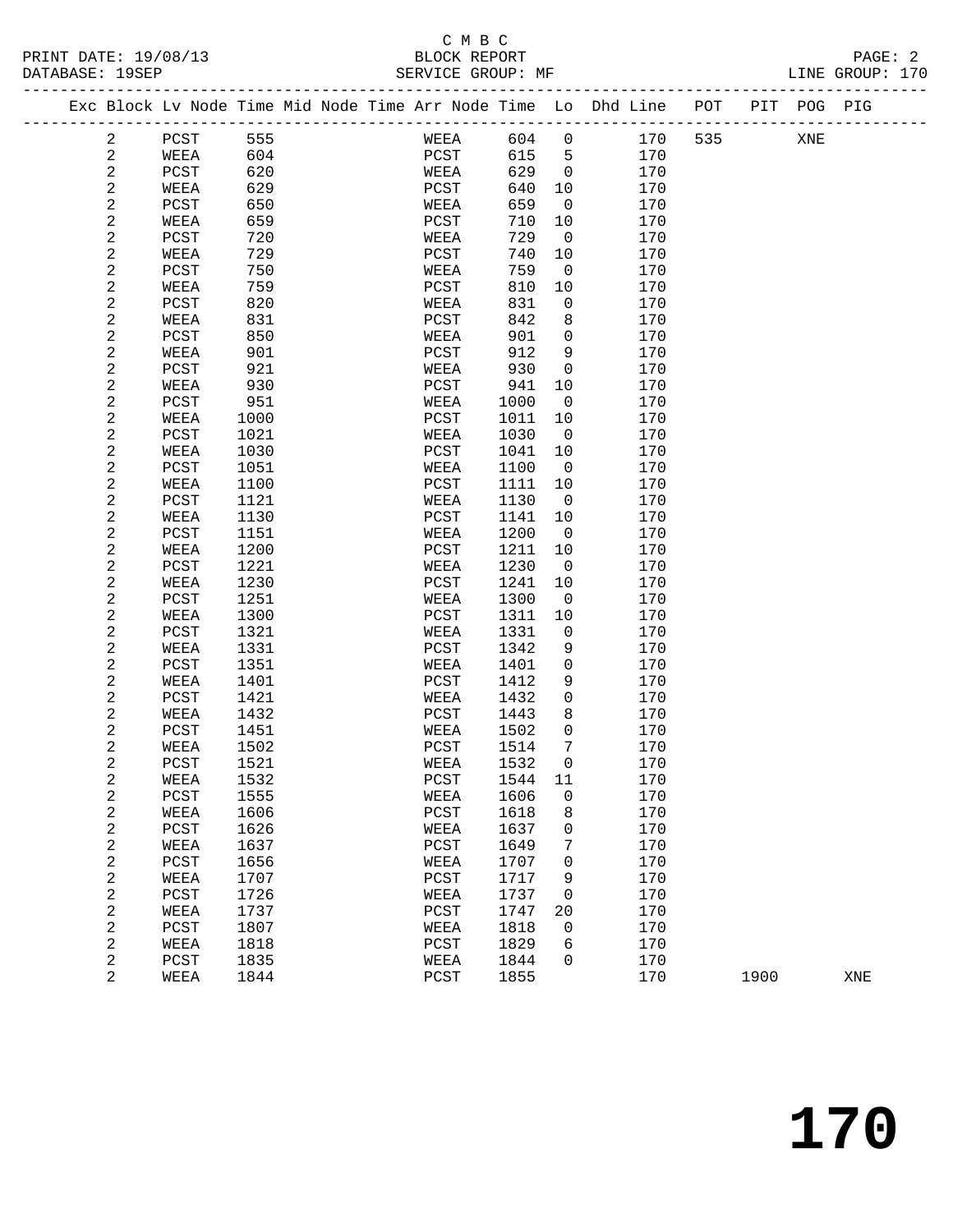#### C M B C<br>BLOCK REPORT SERVICE GROUP: MF

| Exc Block Lv Node Time Mid Node Time Arr Node Time Lo Dhd Line POT<br>PIT<br>POG PIG<br>3<br>1506<br>1517<br>$\overline{0}$<br>170 1502<br>PCST<br>WEEA<br>XNE<br>3<br>1517<br>PCST<br>1529<br>170<br>WEEA<br>7<br>3<br>PCST<br>1536<br>1547<br>$\mathbf 0$<br>170<br>WEEA<br>3<br>1547<br>1559<br>WEEA<br>PCST<br>170<br>11<br>3<br>PCST<br>1610<br>1621<br>0<br>170<br>WEEA<br>3<br>1621<br>1633<br>170<br>WEEA<br>PCST<br>8<br>$\mathsf 3$<br>PCST<br>1641<br>WEEA<br>1652<br>$\mathbf 0$<br>170<br>3<br>1652<br>8<br>170<br>WEEA<br>PCST<br>1704<br>3<br>1712<br>$\Omega$<br>PCST<br>1723<br>170<br>WEEA<br>3<br>1723<br>PCST<br>1733<br>7<br>170<br>WEEA<br>3<br>1740<br>PCST<br>1751<br>$\mathbf 0$<br>170<br>WEEA<br>3<br>1751<br>PCST<br>1801<br>170<br>WEEA<br>19<br>3<br>1820<br>PCST<br>1831<br>$\mathbf 0$<br>170<br>WEEA<br>3<br>1831<br>WEEA<br>PCST<br>1842<br>15<br>170<br>3<br>1857<br>1906<br>PCST<br>$\mathbf 0$<br>170<br>WEEA<br>3<br>1906<br>PCST<br>1917<br>13<br>170<br>WEEA<br>3<br>1930<br>1939<br>170<br>PCST<br>WEEA<br>$\mathsf{O}$<br>3<br>1939<br>1950<br>170<br>WEEA<br>5<br>PCST<br>$\mathsf 3$<br>1955<br>2004<br>$\mathbf 0$<br>170<br>PCST<br>WEEA<br>3<br>170<br>WEEA<br>2004<br>2015<br>7<br>PCST<br>3<br>2022<br>2031<br>170<br>PCST<br>WEEA<br>$\mathbf 0$<br>3<br>2031<br>PCST<br>2041<br>11<br>170<br>WEEA<br>3<br>2052<br>2101<br>170<br>PCST<br>WEEA<br>$\mathbf 0$<br>3<br>2101<br>2111<br>170<br>WEEA<br>PCST<br>11<br>3<br>2122<br>PCST<br>WEEA<br>2131<br>$\mathbf 0$<br>170<br>3<br>2131<br>2141<br>11<br>170<br>WEEA<br>PCST<br>3<br>2152<br>2201<br>170<br>PCST<br>WEEA<br>$\mathbf 0$<br>3<br>2201<br>PCST<br>2211<br>11<br>170<br>WEEA<br>3<br>2222<br>2231<br>170<br>PCST<br>$\mathbf 0$<br>WEEA |  |
|--------------------------------------------------------------------------------------------------------------------------------------------------------------------------------------------------------------------------------------------------------------------------------------------------------------------------------------------------------------------------------------------------------------------------------------------------------------------------------------------------------------------------------------------------------------------------------------------------------------------------------------------------------------------------------------------------------------------------------------------------------------------------------------------------------------------------------------------------------------------------------------------------------------------------------------------------------------------------------------------------------------------------------------------------------------------------------------------------------------------------------------------------------------------------------------------------------------------------------------------------------------------------------------------------------------------------------------------------------------------------------------------------------------------------------------------------------------------------------------------------------------------------------------------------------------------------------------------------------------------------------------------------------------------------------------------------------------------------------------------------------|--|
|                                                                                                                                                                                                                                                                                                                                                                                                                                                                                                                                                                                                                                                                                                                                                                                                                                                                                                                                                                                                                                                                                                                                                                                                                                                                                                                                                                                                                                                                                                                                                                                                                                                                                                                                                        |  |
|                                                                                                                                                                                                                                                                                                                                                                                                                                                                                                                                                                                                                                                                                                                                                                                                                                                                                                                                                                                                                                                                                                                                                                                                                                                                                                                                                                                                                                                                                                                                                                                                                                                                                                                                                        |  |
|                                                                                                                                                                                                                                                                                                                                                                                                                                                                                                                                                                                                                                                                                                                                                                                                                                                                                                                                                                                                                                                                                                                                                                                                                                                                                                                                                                                                                                                                                                                                                                                                                                                                                                                                                        |  |
|                                                                                                                                                                                                                                                                                                                                                                                                                                                                                                                                                                                                                                                                                                                                                                                                                                                                                                                                                                                                                                                                                                                                                                                                                                                                                                                                                                                                                                                                                                                                                                                                                                                                                                                                                        |  |
|                                                                                                                                                                                                                                                                                                                                                                                                                                                                                                                                                                                                                                                                                                                                                                                                                                                                                                                                                                                                                                                                                                                                                                                                                                                                                                                                                                                                                                                                                                                                                                                                                                                                                                                                                        |  |
|                                                                                                                                                                                                                                                                                                                                                                                                                                                                                                                                                                                                                                                                                                                                                                                                                                                                                                                                                                                                                                                                                                                                                                                                                                                                                                                                                                                                                                                                                                                                                                                                                                                                                                                                                        |  |
|                                                                                                                                                                                                                                                                                                                                                                                                                                                                                                                                                                                                                                                                                                                                                                                                                                                                                                                                                                                                                                                                                                                                                                                                                                                                                                                                                                                                                                                                                                                                                                                                                                                                                                                                                        |  |
|                                                                                                                                                                                                                                                                                                                                                                                                                                                                                                                                                                                                                                                                                                                                                                                                                                                                                                                                                                                                                                                                                                                                                                                                                                                                                                                                                                                                                                                                                                                                                                                                                                                                                                                                                        |  |
|                                                                                                                                                                                                                                                                                                                                                                                                                                                                                                                                                                                                                                                                                                                                                                                                                                                                                                                                                                                                                                                                                                                                                                                                                                                                                                                                                                                                                                                                                                                                                                                                                                                                                                                                                        |  |
|                                                                                                                                                                                                                                                                                                                                                                                                                                                                                                                                                                                                                                                                                                                                                                                                                                                                                                                                                                                                                                                                                                                                                                                                                                                                                                                                                                                                                                                                                                                                                                                                                                                                                                                                                        |  |
|                                                                                                                                                                                                                                                                                                                                                                                                                                                                                                                                                                                                                                                                                                                                                                                                                                                                                                                                                                                                                                                                                                                                                                                                                                                                                                                                                                                                                                                                                                                                                                                                                                                                                                                                                        |  |
|                                                                                                                                                                                                                                                                                                                                                                                                                                                                                                                                                                                                                                                                                                                                                                                                                                                                                                                                                                                                                                                                                                                                                                                                                                                                                                                                                                                                                                                                                                                                                                                                                                                                                                                                                        |  |
|                                                                                                                                                                                                                                                                                                                                                                                                                                                                                                                                                                                                                                                                                                                                                                                                                                                                                                                                                                                                                                                                                                                                                                                                                                                                                                                                                                                                                                                                                                                                                                                                                                                                                                                                                        |  |
|                                                                                                                                                                                                                                                                                                                                                                                                                                                                                                                                                                                                                                                                                                                                                                                                                                                                                                                                                                                                                                                                                                                                                                                                                                                                                                                                                                                                                                                                                                                                                                                                                                                                                                                                                        |  |
|                                                                                                                                                                                                                                                                                                                                                                                                                                                                                                                                                                                                                                                                                                                                                                                                                                                                                                                                                                                                                                                                                                                                                                                                                                                                                                                                                                                                                                                                                                                                                                                                                                                                                                                                                        |  |
|                                                                                                                                                                                                                                                                                                                                                                                                                                                                                                                                                                                                                                                                                                                                                                                                                                                                                                                                                                                                                                                                                                                                                                                                                                                                                                                                                                                                                                                                                                                                                                                                                                                                                                                                                        |  |
|                                                                                                                                                                                                                                                                                                                                                                                                                                                                                                                                                                                                                                                                                                                                                                                                                                                                                                                                                                                                                                                                                                                                                                                                                                                                                                                                                                                                                                                                                                                                                                                                                                                                                                                                                        |  |
|                                                                                                                                                                                                                                                                                                                                                                                                                                                                                                                                                                                                                                                                                                                                                                                                                                                                                                                                                                                                                                                                                                                                                                                                                                                                                                                                                                                                                                                                                                                                                                                                                                                                                                                                                        |  |
|                                                                                                                                                                                                                                                                                                                                                                                                                                                                                                                                                                                                                                                                                                                                                                                                                                                                                                                                                                                                                                                                                                                                                                                                                                                                                                                                                                                                                                                                                                                                                                                                                                                                                                                                                        |  |
|                                                                                                                                                                                                                                                                                                                                                                                                                                                                                                                                                                                                                                                                                                                                                                                                                                                                                                                                                                                                                                                                                                                                                                                                                                                                                                                                                                                                                                                                                                                                                                                                                                                                                                                                                        |  |
|                                                                                                                                                                                                                                                                                                                                                                                                                                                                                                                                                                                                                                                                                                                                                                                                                                                                                                                                                                                                                                                                                                                                                                                                                                                                                                                                                                                                                                                                                                                                                                                                                                                                                                                                                        |  |
|                                                                                                                                                                                                                                                                                                                                                                                                                                                                                                                                                                                                                                                                                                                                                                                                                                                                                                                                                                                                                                                                                                                                                                                                                                                                                                                                                                                                                                                                                                                                                                                                                                                                                                                                                        |  |
|                                                                                                                                                                                                                                                                                                                                                                                                                                                                                                                                                                                                                                                                                                                                                                                                                                                                                                                                                                                                                                                                                                                                                                                                                                                                                                                                                                                                                                                                                                                                                                                                                                                                                                                                                        |  |
|                                                                                                                                                                                                                                                                                                                                                                                                                                                                                                                                                                                                                                                                                                                                                                                                                                                                                                                                                                                                                                                                                                                                                                                                                                                                                                                                                                                                                                                                                                                                                                                                                                                                                                                                                        |  |
|                                                                                                                                                                                                                                                                                                                                                                                                                                                                                                                                                                                                                                                                                                                                                                                                                                                                                                                                                                                                                                                                                                                                                                                                                                                                                                                                                                                                                                                                                                                                                                                                                                                                                                                                                        |  |
|                                                                                                                                                                                                                                                                                                                                                                                                                                                                                                                                                                                                                                                                                                                                                                                                                                                                                                                                                                                                                                                                                                                                                                                                                                                                                                                                                                                                                                                                                                                                                                                                                                                                                                                                                        |  |
|                                                                                                                                                                                                                                                                                                                                                                                                                                                                                                                                                                                                                                                                                                                                                                                                                                                                                                                                                                                                                                                                                                                                                                                                                                                                                                                                                                                                                                                                                                                                                                                                                                                                                                                                                        |  |
|                                                                                                                                                                                                                                                                                                                                                                                                                                                                                                                                                                                                                                                                                                                                                                                                                                                                                                                                                                                                                                                                                                                                                                                                                                                                                                                                                                                                                                                                                                                                                                                                                                                                                                                                                        |  |
|                                                                                                                                                                                                                                                                                                                                                                                                                                                                                                                                                                                                                                                                                                                                                                                                                                                                                                                                                                                                                                                                                                                                                                                                                                                                                                                                                                                                                                                                                                                                                                                                                                                                                                                                                        |  |
|                                                                                                                                                                                                                                                                                                                                                                                                                                                                                                                                                                                                                                                                                                                                                                                                                                                                                                                                                                                                                                                                                                                                                                                                                                                                                                                                                                                                                                                                                                                                                                                                                                                                                                                                                        |  |
| 3<br>2241<br>2231<br>PCST<br>170<br>WEEA<br>11                                                                                                                                                                                                                                                                                                                                                                                                                                                                                                                                                                                                                                                                                                                                                                                                                                                                                                                                                                                                                                                                                                                                                                                                                                                                                                                                                                                                                                                                                                                                                                                                                                                                                                         |  |
| 3<br>2252<br>2301<br>$\overline{0}$<br>170<br>PCST<br>WEEA                                                                                                                                                                                                                                                                                                                                                                                                                                                                                                                                                                                                                                                                                                                                                                                                                                                                                                                                                                                                                                                                                                                                                                                                                                                                                                                                                                                                                                                                                                                                                                                                                                                                                             |  |
| 3<br>2301<br>PCST<br>2310<br>12<br>170<br>WEEA                                                                                                                                                                                                                                                                                                                                                                                                                                                                                                                                                                                                                                                                                                                                                                                                                                                                                                                                                                                                                                                                                                                                                                                                                                                                                                                                                                                                                                                                                                                                                                                                                                                                                                         |  |
| 3<br>PCST<br>2322<br>2331<br>$\overline{0}$<br>170<br>WEEA                                                                                                                                                                                                                                                                                                                                                                                                                                                                                                                                                                                                                                                                                                                                                                                                                                                                                                                                                                                                                                                                                                                                                                                                                                                                                                                                                                                                                                                                                                                                                                                                                                                                                             |  |
| 3<br>2340<br>2331<br>PCST<br>12<br>170<br>WEEA                                                                                                                                                                                                                                                                                                                                                                                                                                                                                                                                                                                                                                                                                                                                                                                                                                                                                                                                                                                                                                                                                                                                                                                                                                                                                                                                                                                                                                                                                                                                                                                                                                                                                                         |  |
| 3<br>2352<br>2401<br>$\Omega$<br>170<br>PCST<br>WEEA                                                                                                                                                                                                                                                                                                                                                                                                                                                                                                                                                                                                                                                                                                                                                                                                                                                                                                                                                                                                                                                                                                                                                                                                                                                                                                                                                                                                                                                                                                                                                                                                                                                                                                   |  |
| 3<br>2410<br>170<br>WEEA<br>2401<br>PCST<br>2415<br>XNE                                                                                                                                                                                                                                                                                                                                                                                                                                                                                                                                                                                                                                                                                                                                                                                                                                                                                                                                                                                                                                                                                                                                                                                                                                                                                                                                                                                                                                                                                                                                                                                                                                                                                                |  |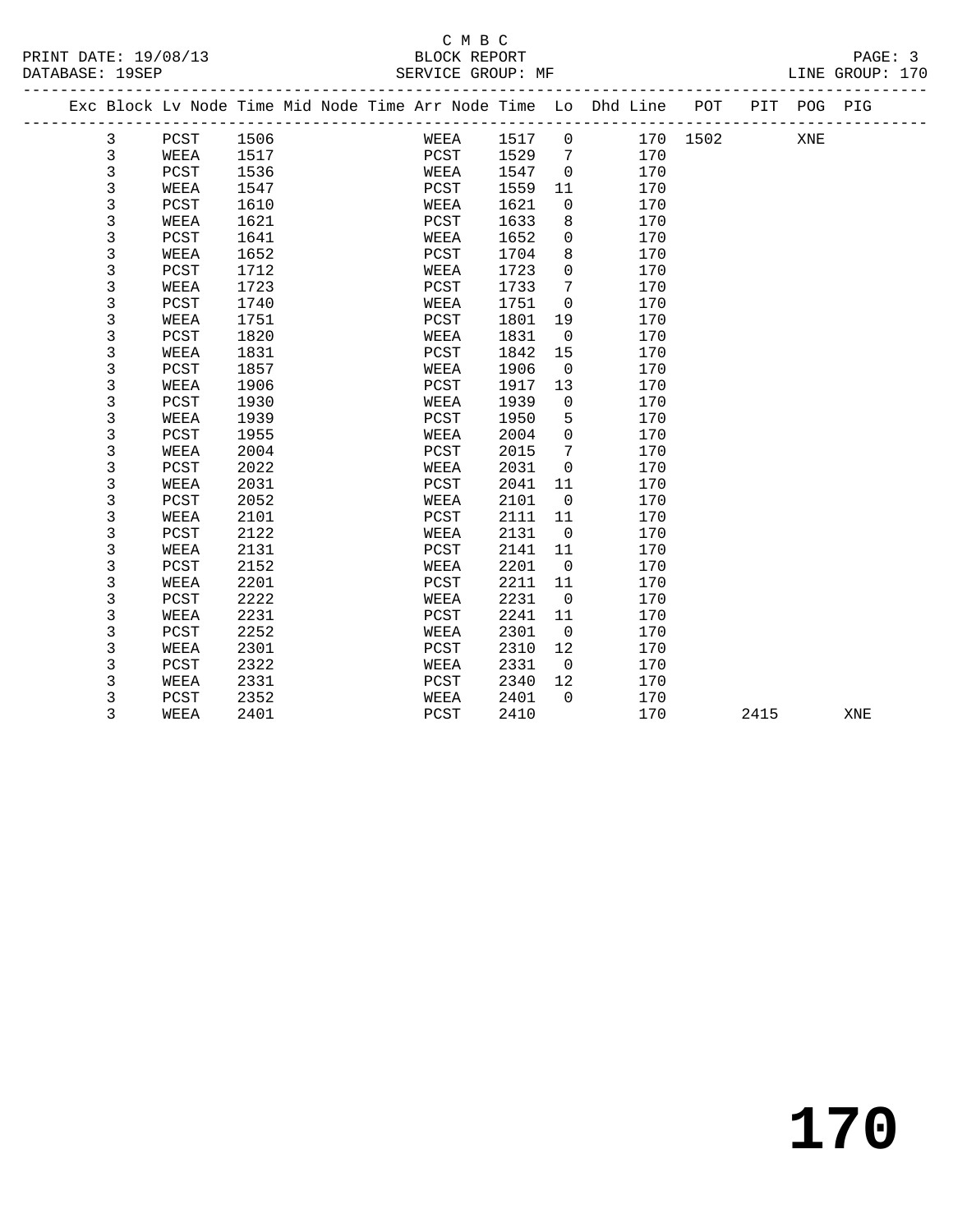| PRINT DATE: 19/08/13<br>DATABASE: 19SEP |          |                                      |                 |                                                                                                                                               |              | C M B C<br>BLOCK REPORT<br>SERVICE GROUP: MF |              |                     |                                                                                                             |           |         | PAGE: 4<br>LINE GROUP: 171 |
|-----------------------------------------|----------|--------------------------------------|-----------------|-----------------------------------------------------------------------------------------------------------------------------------------------|--------------|----------------------------------------------|--------------|---------------------|-------------------------------------------------------------------------------------------------------------|-----------|---------|----------------------------|
| FRDO                                    |          | FREMONT & DOMINION                   |                 | BQST         BURQUITLAM STATION<br>COCT        COQUITLAM CTRL STN<br>CORS        SB POIRIER ST NS WINSLOW AVE<br>SB POIRIER ST NS WINSLOW AVE |              |                                              |              |                     | BRST        BRAID STN<br>CORN         NB POIRIEF<br>NB POIRIER ST FS WINSLOW AVE<br>DOFR DOMINION & FREMONT |           |         |                            |
| HMPK                                    |          | HAMPTON PARK<br>LANSDOWNE & PANORAMA |                 |                                                                                                                                               |              |                                              | HDGA<br>KBMU |                     | HARWOOD & GABRIOLA<br>KEBET WAY & MUSTANG                                                                   |           |         |                            |
| LAPA<br>PALA                            |          | PANORAMA & LANSDOWNE                 |                 |                                                                                                                                               |              |                                              | LOST<br>PCST |                     | LOUGHEED STN<br>PORT COQUITLAM STN                                                                          |           |         |                            |
| PKPL                                    |          |                                      |                 | PARKWAY AND PLATEAU                                                                                                                           |              |                                              |              |                     | PMST MOODY CENTRE STN                                                                                       |           |         |                            |
|                                         |          |                                      |                 | ROMA            ROBSON  FS  MADRONA<br>VI90           VICTORIA  AT  900  BLOCK<br>XNE            North  East  Sector  CS                      |              |                                              |              |                     | ROWA      ROBSON FS WATERFORD<br>VR-W      VICTORIA & ROCKLIN                                               |           |         |                            |
|                                         |          |                                      |                 |                                                                                                                                               |              |                                              |              |                     | Exc Block Lv Node Time Mid Node Time Arr Node Time Lo Dhd Line POT PIT POG PIG                              |           |         |                            |
|                                         | 11       | PMST                                 | 430             |                                                                                                                                               |              | COCT                                         |              |                     | 459 1 183 402                                                                                               |           | XNE     |                            |
|                                         | 11       | COCT                                 | 500             |                                                                                                                                               |              | PKPL                                         |              |                     | 515 0 187                                                                                                   |           |         |                            |
|                                         | 11       | PKPL                                 | 515             |                                                                                                                                               |              | COCT                                         |              |                     | 528 14<br>187                                                                                               |           |         |                            |
|                                         | 11       | COCT                                 | 15<br>542<br>די |                                                                                                                                               |              | ROWA<br>COCT                                 | 550          | $\overline{0}$      | 187                                                                                                         |           |         |                            |
|                                         | 11       | ROWA                                 |                 |                                                                                                                                               |              |                                              | 600          | 12                  | 186                                                                                                         |           |         |                            |
|                                         | 11       | COCT                                 | 612             |                                                                                                                                               |              | ROWA                                         | 620          | $\overline{0}$      | 187                                                                                                         |           |         |                            |
|                                         | 11<br>11 | ROWA                                 | 620<br>639      |                                                                                                                                               |              | COCT                                         | 630<br>647   | 9<br>$\overline{0}$ | 186<br>187                                                                                                  |           |         |                            |
|                                         | 11       | COCT                                 | 647             |                                                                                                                                               |              | ROWA                                         | 700          | 8                   | 186                                                                                                         |           |         |                            |
|                                         | 11       | ROWA<br>COCT                         | 708             |                                                                                                                                               |              | COCT<br>ROWA                                 | 716          | $\overline{0}$      | 187                                                                                                         |           |         |                            |
|                                         | 11       | ROWA                                 | 716             |                                                                                                                                               |              | COCT                                         | 730          | 8                   | 186                                                                                                         |           |         |                            |
|                                         | 11       | COCT                                 | 738             |                                                                                                                                               |              | ROWA                                         | 746          | $\Omega$            | 187                                                                                                         |           |         |                            |
|                                         | 11       | ROWA                                 | 746             |                                                                                                                                               |              | COCT                                         | 800          |                     | 186                                                                                                         |           | 810 310 | XNE                        |
|                                         | 12       | COCT                                 | 430             |                                                                                                                                               |              | PKPL                                         | 445          |                     | $\overline{0}$<br>187                                                                                       | 408 — 108 | XNE     |                            |
|                                         | 12       | PKPL                                 | 445             |                                                                                                                                               |              | COCT                                         | 458          | 17                  | 187                                                                                                         |           |         |                            |
|                                         | 12       | COCT                                 | 515             |                                                                                                                                               |              | BRST                                         | 535          | 10                  | 169                                                                                                         |           |         |                            |
|                                         | 12       | BRST                                 | 545             |                                                                                                                                               |              | COCT                                         | 604          | 11                  | 169                                                                                                         |           |         |                            |
|                                         | 12       | COCT                                 | 615             |                                                                                                                                               |              | BRST                                         | 641          | $\overline{4}$      | 169                                                                                                         |           |         |                            |
|                                         | 12<br>12 | BRST                                 | 645             |                                                                                                                                               |              | COCT<br>BRST                                 | 706<br>741   | 9<br>5 <sub>5</sub> | 169                                                                                                         |           |         |                            |
|                                         | 12       | COCT                                 | 715<br>746      |                                                                                                                                               |              | COCT                                         |              |                     | 169<br>808 10                                                                                               |           |         |                            |
|                                         | 12       | BRST<br>COCT                         |                 | 818 PCST 829 VI90                                                                                                                             |              |                                              | 847          | $\overline{0}$      | 169<br>174                                                                                                  |           |         |                            |
|                                         | 12       | VI90                                 |                 | 847 PCST 906 COCT                                                                                                                             |              |                                              | 918          | 6                   | 173                                                                                                         |           |         |                            |
|                                         | 12       | COCT                                 | 924             |                                                                                                                                               |              | HDGA                                         | 938 0        |                     | 189                                                                                                         |           |         |                            |
|                                         | 12       | HDGA                                 | 938             |                                                                                                                                               |              | COCT                                         | 949          | 6                   | 189                                                                                                         |           |         |                            |
|                                         | 12       | $\operatorname{COT}$                 | 955             |                                                                                                                                               |              | <b>FRDO</b>                                  | 1021         | 0                   | 172                                                                                                         |           |         |                            |
|                                         | 12       | FRDO                                 | 1021            |                                                                                                                                               |              | COCT                                         | 1038         | 7                   | 171                                                                                                         |           |         |                            |
|                                         | 12       | COCT                                 | 1045            |                                                                                                                                               |              | <b>BRST</b>                                  | 1109         | 6                   | 169                                                                                                         |           |         |                            |
|                                         | 12       | <b>BRST</b>                          | 1115            |                                                                                                                                               |              | $\operatorname{COT}$                         | 1138         | 8                   | 169                                                                                                         |           |         |                            |
|                                         | 12       | $\operatorname{COT}$                 | 1146            | PCST                                                                                                                                          | 1157         | VI90                                         | 1216         | 0                   | 174                                                                                                         |           |         |                            |
|                                         | 12       | VI90                                 | 1216            | PCST                                                                                                                                          | 1235         | COCT                                         | 1246         | 5                   | 173                                                                                                         |           |         |                            |
|                                         | $12$     | $\operatorname{COT}$                 | 1251            |                                                                                                                                               |              | HDGA                                         | 1305         | 0                   | 189                                                                                                         |           |         |                            |
|                                         | 12       | ${\tt HDGA}$                         | 1305            |                                                                                                                                               |              | $\operatorname{COT}$                         | 1316         | 8                   | 189                                                                                                         |           |         |                            |
|                                         | 12       | $\operatorname{COT}$                 | 1324            |                                                                                                                                               |              | FRDO                                         | 1351         | 0                   | 172                                                                                                         |           |         |                            |
|                                         | 12       | FRDO                                 | 1351            |                                                                                                                                               |              | COCT                                         | 1410         | 5                   | 171                                                                                                         |           |         |                            |
|                                         | $12$     | COCT                                 | 1415            |                                                                                                                                               |              | <b>BRST</b>                                  | 1439         | б                   | 169                                                                                                         |           |         |                            |
|                                         | 12       | <b>BRST</b>                          | 1445            |                                                                                                                                               |              | $\operatorname{COT}$                         | 1510         | 8                   | 169                                                                                                         |           |         |                            |
|                                         | $12$     | $\operatorname{COT}$                 | 1518            | PCST                                                                                                                                          | 1529         | VI90                                         | 1552         | 0                   | 174                                                                                                         |           |         |                            |
|                                         | 12       | VI90                                 | 1552            | ${\tt PCST}$                                                                                                                                  | 1612         | $\operatorname{COT}$                         | 1627         | 3                   | 173                                                                                                         |           |         |                            |
|                                         | 12       | $\operatorname{COCT}$                | 1630            |                                                                                                                                               |              | FRDO                                         | 1701         | 0                   | 172                                                                                                         |           |         |                            |
|                                         | 12       | FRDO                                 | 1701            |                                                                                                                                               |              | $\operatorname{COT}$                         | 1720         | 7                   | 171                                                                                                         |           |         |                            |
|                                         | 12<br>12 | COCT<br>VI90                         | 1727<br>1801    | PCST                                                                                                                                          | 1739<br>1819 | VI90<br>$\operatorname{COT}$                 | 1801<br>1831 | 0<br>23             | 174<br>173                                                                                                  |           |         |                            |
|                                         |          |                                      |                 | PCST                                                                                                                                          |              |                                              |              |                     |                                                                                                             |           |         |                            |

**171**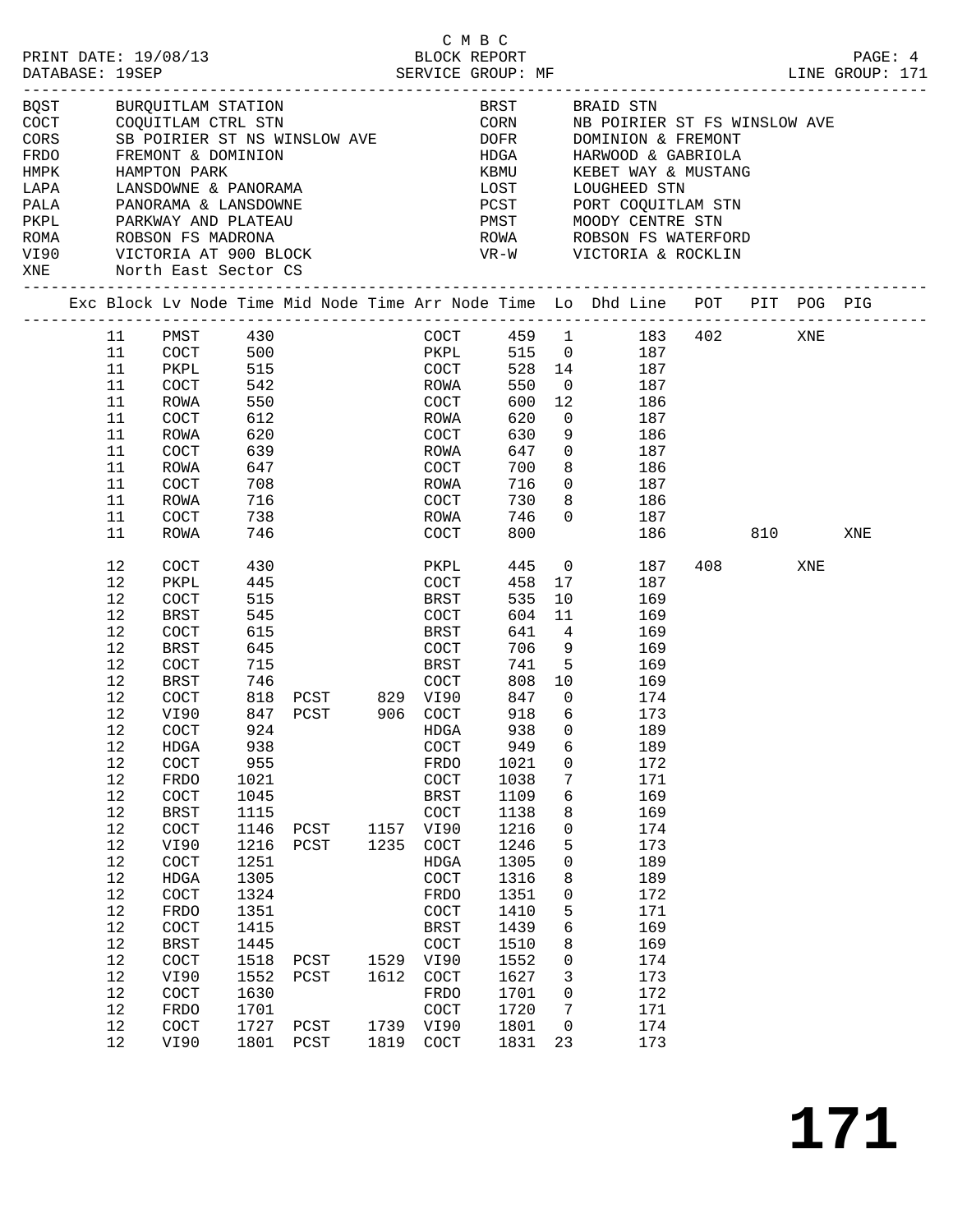### C M B C

|  | DATABASE: 19SEP |             |      | SERVICE GROUP: MF |      |             |      |                |                                                                                |           |             |     | LINE GROUP: 171 |  |
|--|-----------------|-------------|------|-------------------|------|-------------|------|----------------|--------------------------------------------------------------------------------|-----------|-------------|-----|-----------------|--|
|  |                 |             |      |                   |      |             |      |                | Exc Block Lv Node Time Mid Node Time Arr Node Time Lo Dhd Line POT PIT POG PIG |           |             |     |                 |  |
|  | 12              | COCT        | 1854 |                   |      |             |      |                | ROWA 1907 0 187                                                                |           |             |     |                 |  |
|  | 12              | ROWA        | 1907 |                   |      | COCT        | 1918 |                |                                                                                | 186 — 186 | 1927 - 1927 |     | XNE             |  |
|  | 13              | COCT        | 453  |                   |      | DOFR        | 505  | $\overline{0}$ | 171                                                                            | 431       |             | XNE |                 |  |
|  | 13              | <b>DOFR</b> | 505  |                   |      | COCT        | 525  | 9              | 172                                                                            |           |             |     |                 |  |
|  | 13              | <b>COCT</b> | 534  | PCST              |      | 544 VI90    | 600  | $\Omega$       | 174                                                                            |           |             |     |                 |  |
|  | 13              | VI90        | 600  | PCST              | 620  | COCT        | 631  | 14             | 173                                                                            |           |             |     |                 |  |
|  | 13              | COCT        | 645  |                   |      | DOFR        | 700  | $\overline{0}$ | 171                                                                            |           |             |     |                 |  |
|  | 13              | <b>DOFR</b> | 700  |                   |      | <b>COCT</b> | 724  | 9              | 172                                                                            |           |             |     |                 |  |
|  | 13              | <b>COCT</b> | 733  | PCST              | 743  | $VR-W$      | 759  | $\Omega$       | 173                                                                            |           |             |     |                 |  |
|  | 13              | $VR-W$      | 759  | PCST              | 821  | COCT        | 833  | 15             | 174                                                                            |           |             |     |                 |  |
|  | 13              | <b>COCT</b> | 848  | PCST              | 859  | VI90        | 917  | $\overline{0}$ | 174                                                                            |           |             |     |                 |  |
|  | 13              | VI90        | 917  | PCST              | 939  | COCT        | 950  | 13             | 173                                                                            |           |             |     |                 |  |
|  | 13              | <b>COCT</b> | 1003 | PCST              | 1014 | VR-W        | 1030 | $\overline{0}$ | 173                                                                            |           |             |     |                 |  |
|  | 13              | $VR-W$      | 1030 | PCST              | 1049 | COCT        | 1100 | 15             | 174                                                                            |           |             |     |                 |  |
|  | 13              | <b>COCT</b> | 1115 |                   |      | PKPL        | 1132 | $\overline{0}$ | 187                                                                            |           |             |     |                 |  |
|  | 13              | PKPL        | 1132 |                   |      | <b>COCT</b> | 1147 | 8              | 187                                                                            |           |             |     |                 |  |
|  | 13              | <b>COCT</b> | 1155 |                   |      | HMPK        | 1214 | $\overline{0}$ | 186                                                                            |           |             |     |                 |  |
|  | 13              | HMPK        | 1214 |                   |      | COCT        | 1230 | 10             | 186                                                                            |           |             |     |                 |  |
|  | 13              | COCT        | 1240 |                   |      | DOFR        | 1257 | $\overline{0}$ | 171                                                                            |           |             |     |                 |  |
|  | 13              | <b>DOFR</b> | 1257 |                   |      | <b>COCT</b> | 1322 | 10             | 172                                                                            |           |             |     |                 |  |
|  | 13              | COCT        | 1332 | PCST              | 1343 | VR-W        | 1400 | $\overline{0}$ | 173                                                                            |           |             |     |                 |  |
|  | 13              | $VR-W$      | 1400 | PCST              | 1420 | COCT        | 1431 | 17             | 174                                                                            |           |             |     |                 |  |
|  | 13              | COCT        | 1448 | PCST              | 1459 | VI90        | 1522 | $\overline{0}$ | 174                                                                            |           |             |     |                 |  |
|  | 13              | VI90        | 1522 | PCST              | 1543 | <b>COCT</b> | 1556 | 4              | 173                                                                            |           |             |     |                 |  |
|  | 13              | <b>COCT</b> | 1600 |                   |      | <b>DOFR</b> | 1619 | $\overline{0}$ | 171                                                                            |           |             |     |                 |  |
|  | 13              | <b>DOFR</b> | 1619 |                   |      | COCT        | 1645 | 9              | 172                                                                            |           |             |     |                 |  |
|  | 13              | <b>COCT</b> | 1654 |                   |      | PKPL        | 1714 | $\Omega$       | 187                                                                            |           |             |     |                 |  |
|  | 13              | PKPL        | 1714 |                   |      | COCT        | 1729 |                | 187                                                                            |           | 1739        |     | XNE             |  |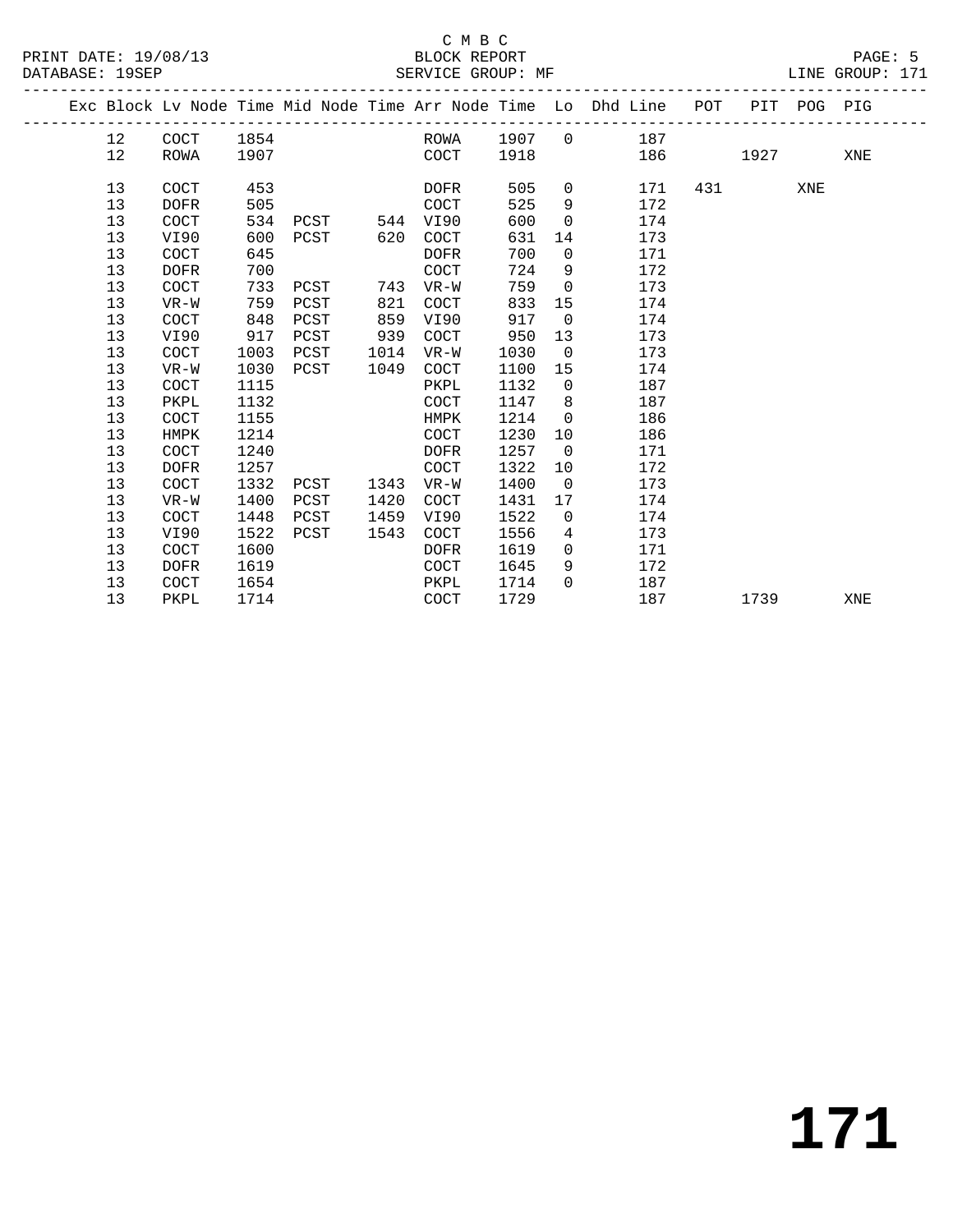#### C M B C<br>BLOCK REPORT SERVICE GROUP: MF

|  |    |             |      |                |             |      |                 | Exc Block Lv Node Time Mid Node Time Arr Node Time Lo Dhd Line POT |     |      | PIT POG PIG |     |
|--|----|-------------|------|----------------|-------------|------|-----------------|--------------------------------------------------------------------|-----|------|-------------|-----|
|  | 14 | PMST        | 500  |                | COCT        |      |                 | 529 16 183                                                         | 432 |      | XNE         |     |
|  | 14 | COCT        | 545  |                | BRST        | 605  | 10              | 169                                                                |     |      |             |     |
|  | 14 | <b>BRST</b> | 615  |                | COCT        | 636  | 9               | 169                                                                |     |      |             |     |
|  | 14 | COCT        | 645  |                | BRST        | 711  | $4\overline{ }$ | 169                                                                |     |      |             |     |
|  | 14 | <b>BRST</b> | 715  |                | COCT        | 737  | 8               | 169                                                                |     |      |             |     |
|  | 14 | COCT        | 745  |                | BRST        | 814  | $\overline{4}$  | 169                                                                |     |      |             |     |
|  | 14 | BRST        | 818  |                | COCT        | 840  | 15              | 169                                                                |     |      |             |     |
|  | 14 | <b>COCT</b> | 855  |                | HMPK        | 912  | $\overline{0}$  | 186                                                                |     |      |             |     |
|  | 14 | HMPK        | 912  |                | COCT        | 928  | 12              | 186                                                                |     |      |             |     |
|  | 14 | <b>COCT</b> | 940  |                | DOFR        | 955  | $\overline{0}$  | 171                                                                |     |      |             |     |
|  | 14 | <b>DOFR</b> | 955  |                | COCT        | 1019 | 14              | 172                                                                |     |      |             |     |
|  | 14 | <b>COCT</b> | 1033 | PCST 1044 VR-W |             | 1100 | $\overline{0}$  | 173                                                                |     |      |             |     |
|  | 14 | VR-W        | 1100 | PCST 1119      | COCT        | 1130 | 15              | 174                                                                |     |      |             |     |
|  | 14 | <b>COCT</b> | 1145 |                | PKPL        | 1202 | $\Omega$        | 187                                                                |     |      |             |     |
|  | 14 | PKPL        | 1202 |                | COCT        | 1217 | 8               | 187                                                                |     |      |             |     |
|  | 14 | COCT        | 1225 |                | HMPK        | 1244 | $\overline{0}$  | 186                                                                |     |      |             |     |
|  | 14 | HMPK        | 1244 |                | COCT        | 1300 | 10              | 186                                                                |     |      |             |     |
|  | 14 | COCT        | 1310 |                | DOFR        | 1328 | $\overline{0}$  | 171                                                                |     |      |             |     |
|  | 14 | <b>DOFR</b> | 1328 |                | COCT        | 1353 | 9               | 172                                                                |     |      |             |     |
|  | 14 | COCT        | 1402 | PCST 1413 VR-W |             | 1430 | $\overline{0}$  | 173                                                                |     |      |             |     |
|  | 14 | $VR-W$      | 1430 | PCST           | 1452 COCT   | 1504 | 11              | 174                                                                |     |      |             |     |
|  | 14 | COCT        | 1515 |                | <b>BRST</b> | 1541 | $\overline{4}$  | 169                                                                |     |      |             |     |
|  | 14 | <b>BRST</b> | 1545 |                | COCT        | 1610 | 5               | 169                                                                |     |      |             |     |
|  | 14 | <b>COCT</b> | 1615 |                | BRST        | 1641 | 2               | 169                                                                |     |      |             |     |
|  | 14 | BRST        | 1643 |                | COCT        | 1710 | 5               | 169                                                                |     |      |             |     |
|  | 14 | COCT        | 1715 |                | BRST        | 1739 | $\overline{4}$  | 169                                                                |     |      |             |     |
|  | 14 | <b>BRST</b> | 1743 |                | COCT        | 1810 | 9               | 169                                                                |     |      |             |     |
|  | 14 | COCT        | 1819 |                | PKPL        | 1839 | $\overline{0}$  | 187                                                                |     |      |             |     |
|  | 14 | PKPL        | 1839 |                | COCT        | 1853 | $\mathbf{3}$    | 187                                                                |     |      |             |     |
|  | 14 | <b>COCT</b> | 1856 |                | ROMA        | 1913 | $\Omega$        | 186                                                                |     |      |             |     |
|  | 14 | <b>ROMA</b> | 1913 |                | COCT        | 1923 | 2               | 187                                                                |     |      |             |     |
|  | 14 | <b>COCT</b> | 1925 |                | HDGA        | 1937 | $\Omega$        | 189                                                                |     |      |             |     |
|  | 14 | <b>HDGA</b> | 1937 |                | COCT        | 1949 |                 | 189                                                                |     | 1958 |             | XNE |
|  | 15 | PCST        | 455  |                | VI90        | 510  | $\overline{0}$  | 174                                                                | 435 |      | XNE         |     |
|  | 15 | VI90        | 510  | PCST           | 526 COCT    | 535  | 9               | 173                                                                |     |      |             |     |
|  | 15 | COCT        | 544  | PCST           | 554 VI90    | 610  | $\overline{0}$  | 174                                                                |     |      |             |     |
|  | 15 | VI90        | 610  | PCST           | 630 COCT    | 641  | 10              | 173                                                                |     |      |             |     |

 15 COCT 651 DOFR 706 0 171 15 DOFR 706 COCT 730 15 172 15 COCT 745 HMPK 802 0 186

15 HMPK 802 COCT 820 186 830 XNE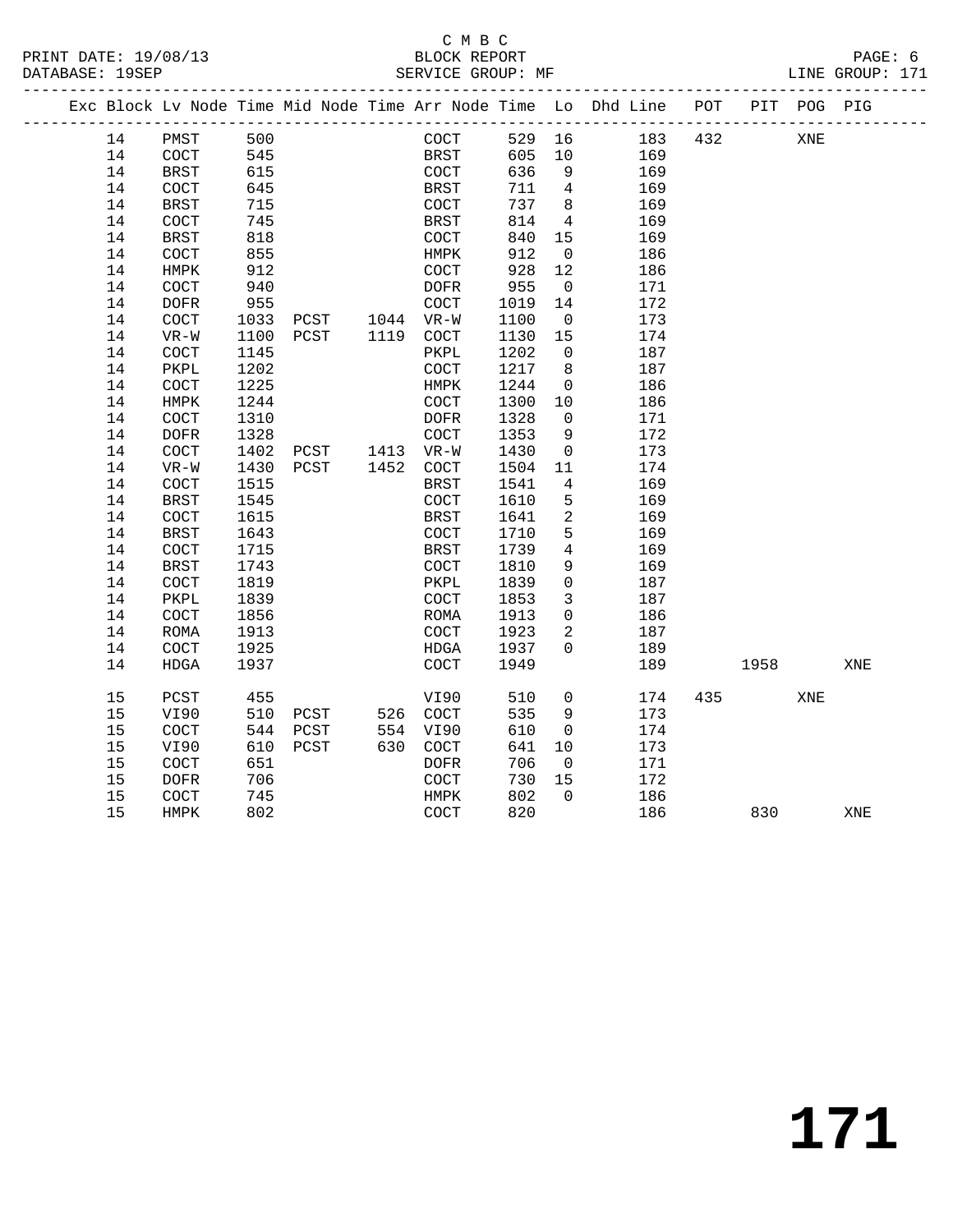## C M B C<br>BLOCK REPORT

PRINT DATE: 19/08/13 BLOCK REPORT PAGE: 7 LINE GROUP: 171 ------------------------------------------------------------------------------------------------- Exc Block Lv Node Time Mid Node Time Arr Node Time Lo Dhd Line POT PIT POG PIG

|    |                       |      |      |      | MONE TTIME           |      | ⊥∪           | pria ntile |     |      |     |     |  |
|----|-----------------------|------|------|------|----------------------|------|--------------|------------|-----|------|-----|-----|--|
| 16 | COCT                  | 458  |      |      | DOFR                 | 510  | 0            | 171        | 436 |      | XNE |     |  |
| 16 | <b>DOFR</b>           | 510  |      |      | $\operatorname{COT}$ | 530  | 6            | 172        |     |      |     |     |  |
| 16 | $\operatorname{COT}$  | 536  | PCST |      | 546 VR-W             | 601  | 0            | 173        |     |      |     |     |  |
| 16 | $VR-W$                | 601  | PCST | 620  | COCT                 | 630  | 5            | 174        |     |      |     |     |  |
| 16 | $\operatorname{COT}$  | 635  |      |      | HMPK                 | 650  | 0            | 186        |     |      |     |     |  |
| 16 | HMPK                  | 650  |      |      | $\operatorname{COT}$ | 706  | 4            | 186        |     |      |     |     |  |
| 16 | COCT                  | 710  |      |      | PKPL                 | 727  | $\mathbf 0$  | 187        |     |      |     |     |  |
| 16 | PKPL                  | 727  |      |      | $\operatorname{COT}$ | 744  | 9            | 187        |     |      |     |     |  |
| 16 | $\operatorname{COT}$  | 753  |      |      | FRDO                 | 820  | $\mathsf{O}$ | 172        |     |      |     |     |  |
| 16 | FRDO                  | 820  |      |      | $\operatorname{COT}$ | 835  | 10           | 171        |     |      |     |     |  |
| 16 | COCT                  | 845  |      |      | ${\tt PKPL}$         | 903  | $\mathbf 0$  | 187        |     |      |     |     |  |
| 16 | PKPL                  | 903  |      |      | COCT                 | 918  | 7            | 187        |     |      |     |     |  |
| 16 | COCT                  | 925  |      |      | HMPK                 | 942  | $\mathsf{O}$ | 186        |     |      |     |     |  |
| 16 | HMPK                  | 942  |      |      | $\operatorname{COT}$ | 958  | 12           | 186        |     |      |     |     |  |
| 16 | $\operatorname{COT}$  | 1010 |      |      | <b>DOFR</b>          | 1025 | $\mathbf 0$  | 171        |     |      |     |     |  |
| 16 | <b>DOFR</b>           | 1025 |      |      | COCT                 | 1049 | 13           | 172        |     |      |     |     |  |
| 16 | COCT                  | 1102 | PCST | 1113 | $VR-W$               | 1130 | $\mathsf{O}$ | 173        |     |      |     |     |  |
| 16 | $VR-W$                | 1130 | PCST | 1148 | COCT                 | 1159 | 16           | 174        |     |      |     |     |  |
| 16 | $\operatorname{COT}$  | 1215 |      |      | PKPL                 | 1232 | $\mathsf{O}$ | 187        |     |      |     |     |  |
| 16 | PKPL                  | 1232 |      |      | $\operatorname{COT}$ | 1247 | 7            | 187        |     |      |     |     |  |
| 16 | $\operatorname{COT}$  | 1254 |      |      | FRDO                 | 1320 | 0            | 172        |     |      |     |     |  |
| 16 | FRDO                  | 1320 |      |      | COCT                 | 1339 | 6            | 171        |     |      |     |     |  |
| 16 | COCT                  | 1345 |      |      | <b>BRST</b>          | 1409 | 6            | 169        |     |      |     |     |  |
| 16 | <b>BRST</b>           | 1415 |      |      | COCT                 | 1439 | 6            | 169        |     |      |     |     |  |
| 16 | COCT                  | 1445 |      |      | PKPL                 | 1505 | 0            | 187        |     |      |     |     |  |
| 16 | PKPL                  | 1505 |      |      | $\operatorname{COT}$ | 1524 | 6            | 187        |     |      |     |     |  |
| 16 | $\operatorname{COT}$  | 1530 |      |      | PKPL                 | 1550 | $\mathbf 0$  | 187        |     |      |     |     |  |
| 16 | PKPL                  | 1550 |      |      | COCT                 | 1605 | 22           | 187        |     |      |     |     |  |
| 16 | COCT                  | 1627 |      |      | HMPK                 | 1649 | $\mathbf 0$  | 186        |     |      |     |     |  |
| 16 | ${\tt HMPK}$          | 1649 |      |      | $\operatorname{COT}$ | 1704 | 6            | 186        |     |      |     |     |  |
| 16 | $\operatorname{COCT}$ | 1710 |      |      | HMPK                 | 1732 | $\mathbf 0$  | 186        |     |      |     |     |  |
| 16 | HMPK                  | 1732 |      |      | COCT                 | 1747 |              | 186        |     | 1757 |     | XNE |  |
| 17 | <b>COCT</b>           | 458  |      |      | <b>FRDO</b>          | 520  | $\mathbf 0$  | 172        | 436 |      | XNE |     |  |
| 17 | FRDO                  | 520  |      |      | COCT                 | 531  | 19           | 171        |     |      |     |     |  |
| 17 | COCT                  | 550  |      |      | <b>DOFR</b>          | 603  | $\mathbf 0$  | 171        |     |      |     |     |  |
| 17 | <b>DOFR</b>           | 603  |      |      | COCT                 | 625  | 8            | 172        |     |      |     |     |  |
| 17 | COCT                  | 633  | PCST | 643  | VI90                 | 659  | $\mathbf 0$  | 174        |     |      |     |     |  |
| 17 | VI90                  | 659  | PCST | 719  | $\operatorname{COT}$ | 730  | 6            | 173        |     |      |     |     |  |
| 17 | COCT                  | 736  |      |      | <b>DOFR</b>          | 751  | $\Omega$     | 171        |     |      |     |     |  |
| 17 | <b>DOFR</b>           | 751  |      |      | COCT                 | 815  |              | 172        |     | 825  |     | XNE |  |
|    |                       |      |      |      |                      |      |              |            |     |      |     |     |  |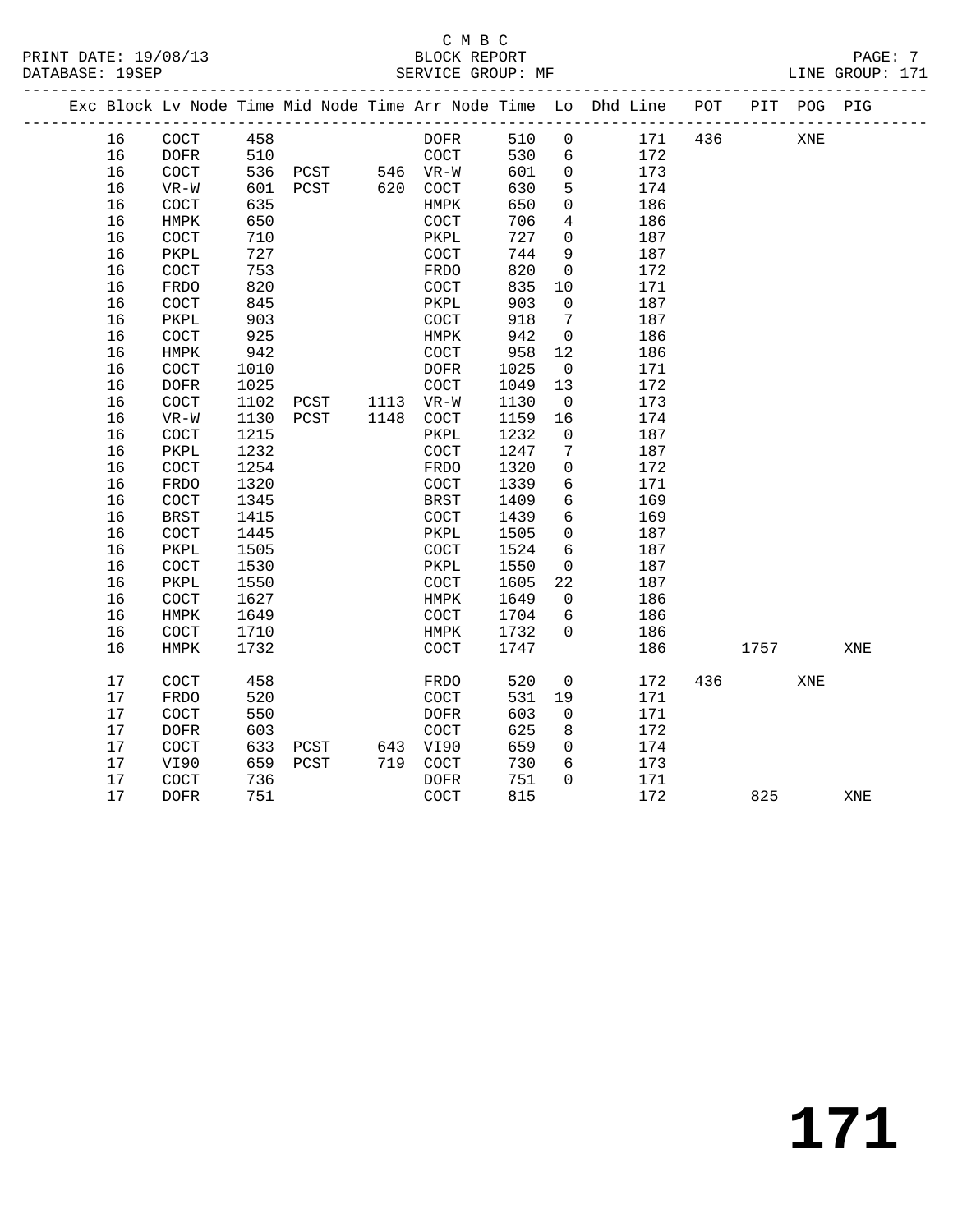#### C M B C<br>BLOCK REPORT PRINT DATE: 19/08/13 BLOCK REPORT PAGE: 8 SERVICE GROUP: MF

|  |          |                       |              |                |      |                       |              |                      | Exc Block Lv Node Time Mid Node Time Arr Node Time Lo Dhd Line POT |     |      | PIT POG PIG |     |
|--|----------|-----------------------|--------------|----------------|------|-----------------------|--------------|----------------------|--------------------------------------------------------------------|-----|------|-------------|-----|
|  | 18       | PCST                  | 459          |                |      | $VR-W$                | 512          | $\overline{0}$       | 173                                                                | 439 |      | XNE         |     |
|  | 18       | $VR-W$                | 512          | PCST           |      | 530 COCT              | 539          | 17                   | 174                                                                |     |      |             |     |
|  | 18       | COCT                  | 556          |                |      | FRDO                  | 620          | $\overline{0}$       | 172                                                                |     |      |             |     |
|  | 18       | FRDO                  | 620          |                |      | COCT                  | 632          | 10                   | 171                                                                |     |      |             |     |
|  | 18       | COCT                  | 642          | PCST           |      | 652 VR-W              | 708          | $\mathsf{O}$         | 173                                                                |     |      |             |     |
|  | 18       | $VR-W$                | 708          | PCST           | 730  | COCT                  | 742          | 7                    | 174                                                                |     |      |             |     |
|  | 18       | COCT                  | 749          | PCST           | 759  | VI90                  | 817          | $\mathbf 0$          | 174                                                                |     |      |             |     |
|  | 18       | VI90                  | 817          | PCST           | 836  | COCT                  | 848          | 7                    | 173                                                                |     |      |             |     |
|  | 18       | COCT                  | 855          |                |      | FRDO                  | 921          | $\mathbf 0$          | 172                                                                |     |      |             |     |
|  | 18       | FRDO                  | 921          |                |      | COCT                  | 937          | 8                    | 171                                                                |     |      |             |     |
|  | 18       | COCT                  | 945          |                |      | BRST                  | 1009         | 6                    | 169                                                                |     |      |             |     |
|  | 18       | BRST                  | 1015         |                |      | COCT                  | 1037         | 11                   | 169                                                                |     |      |             |     |
|  | 18       | COCT                  | 1048         | PCST 1059 VI90 |      |                       | 1116         | 0                    | 174                                                                |     |      |             |     |
|  | 18       | VI90                  | 1116         | PCST           | 1137 | COCT                  | 1148         | 3                    | 173                                                                |     |      |             |     |
|  | 18       | COCT                  | 1151         |                |      | HDGA                  | 1205         | $\mathbf 0$          | 189                                                                |     |      |             |     |
|  | 18       | HDGA                  | 1205         |                |      | COCT                  | 1216         | 8                    | 189                                                                |     |      |             |     |
|  | 18       | COCT                  | 1224         |                |      | FRDO                  | 1250         | $\mathbf 0$          | 172                                                                |     |      |             |     |
|  | 18       | FRDO                  | 1250         |                |      | COCT                  | 1309         | 6                    | 171                                                                |     |      |             |     |
|  | 18       | COCT                  | 1315         |                |      | BRST                  | 1339         | 6                    | 169                                                                |     |      |             |     |
|  | 18       | <b>BRST</b>           | 1345         |                |      | COCT                  | 1409         | 9                    | 169                                                                |     |      |             |     |
|  | 18       | COCT                  | 1418         | PCST 1429      |      | VI90                  | 1449         | $\mathbf 0$          | 174                                                                |     |      |             |     |
|  | 18       | VI90                  | 1449         | PCST           | 1508 | COCT                  | 1521         | $\overline{4}$       | 173                                                                |     |      |             |     |
|  | 18       | COCT                  | 1525         |                |      | FRDO                  | 1554         | $\mathsf{O}$         | 172                                                                |     |      |             |     |
|  | 18       | FRDO                  | 1554<br>1625 |                |      | COCT                  | 1614         | 11<br>$\overline{0}$ | 171<br>172                                                         |     |      |             |     |
|  | 18<br>18 | COCT<br>FRDO          | 1656         |                |      | FRDO<br>COCT          | 1656<br>1716 | 9                    | 171                                                                |     |      |             |     |
|  | 18       | COCT                  | 1725         |                |      | <b>DOFR</b>           | 1745         | $\overline{0}$       | 171                                                                |     |      |             |     |
|  | 18       | <b>DOFR</b>           | 1745         |                |      | $\operatorname{COT}$  | 1809         | 11                   | 172                                                                |     |      |             |     |
|  | 18       | COCT                  | 1820         | PCST 1832 VI90 |      |                       | 1851         | $\overline{0}$       | 174                                                                |     |      |             |     |
|  | 18       | VI90                  | 1851         | PCST           | 1908 | COCT                  | 1918         |                      | 173                                                                |     | 1927 |             | XNE |
|  |          |                       |              |                |      |                       |              |                      |                                                                    |     |      |             |     |
|  | 19       | COCT                  | 515          |                |      | PKPL                  | 530          | $\mathsf{O}$         | 187                                                                | 453 |      | XNE         |     |
|  | 19       | PKPL                  | 530          |                |      | COCT                  | 543          | 12                   | 187                                                                |     |      |             |     |
|  | 19       | COCT                  | 555          |                |      | PKPL                  | 610          | $\overline{0}$       | 187                                                                |     |      |             |     |
|  | 19       | PKPL                  | 610          |                |      | COCT                  | 623          | 10                   | 187                                                                |     |      |             |     |
|  | 19       | COCT                  | 633          | PCST           |      | 643 VR-W              | 659          | $\overline{0}$       | 173                                                                |     |      |             |     |
|  | 19       | VR-W                  | 659          | PCST           | 720  | COCT                  | 731          | 5                    | 174                                                                |     |      |             |     |
|  | 19       | $\operatorname{COCT}$ | 736          |                |      | FRDO                  | 804          | $\Omega$             | 172                                                                |     |      |             |     |
|  | 19       | FRDO                  | 804          |                |      | COCT                  | 819          |                      | 171                                                                |     | 829  |             | XNE |
|  | 20       | PCST                  | 517          |                |      | VI90                  | 533          | 0                    | 174                                                                | 457 |      | XNE         |     |
|  | 20       | VI90                  | 533          | PCST           | 550  | COCT                  | 600          | 15                   | 173                                                                |     |      |             |     |
|  | 20       | COCT                  | 615          |                |      | <b>DOFR</b>           | 630          | 0                    | 171                                                                |     |      |             |     |
|  | 20       | <b>DOFR</b>           | 630          |                |      | COCT                  | 656          | 6                    | 172                                                                |     |      |             |     |
|  | 20       | COCT                  | 702          | PCST           | 712  | VI90                  | 730          | 0                    | 174                                                                |     |      |             |     |
|  | 20       | VI90                  | 730          | PCST           | 749  | $\operatorname{COT}$  | 801          |                      | 173                                                                |     | 811  |             | XNE |
|  | 21       | COCT                  | 522          |                |      | <b>DOFR</b>           | 535          | 0                    | 171                                                                | 500 |      | XNE         |     |
|  | 21       | <b>DOFR</b>           | 535          |                |      | COCT                  | 557          | 7                    | 172                                                                |     |      |             |     |
|  | 21       | COCT                  | 604          | PCST           | 614  | VI90                  | 630          | 0                    | 174                                                                |     |      |             |     |
|  | 21       | VI90                  | 630          | PCST           | 650  | $\operatorname{COCT}$ | 701          | 15                   | 173                                                                |     |      |             |     |
|  | 21       | COCT                  | 716          |                |      | FRDO                  | 744          | 0                    | 172                                                                |     |      |             |     |
|  | 21       | FRDO                  | 744          |                |      | COCT                  | 759          |                      | 171                                                                |     | 809  |             | XNE |
|  |          |                       |              |                |      |                       |              |                      |                                                                    |     |      |             |     |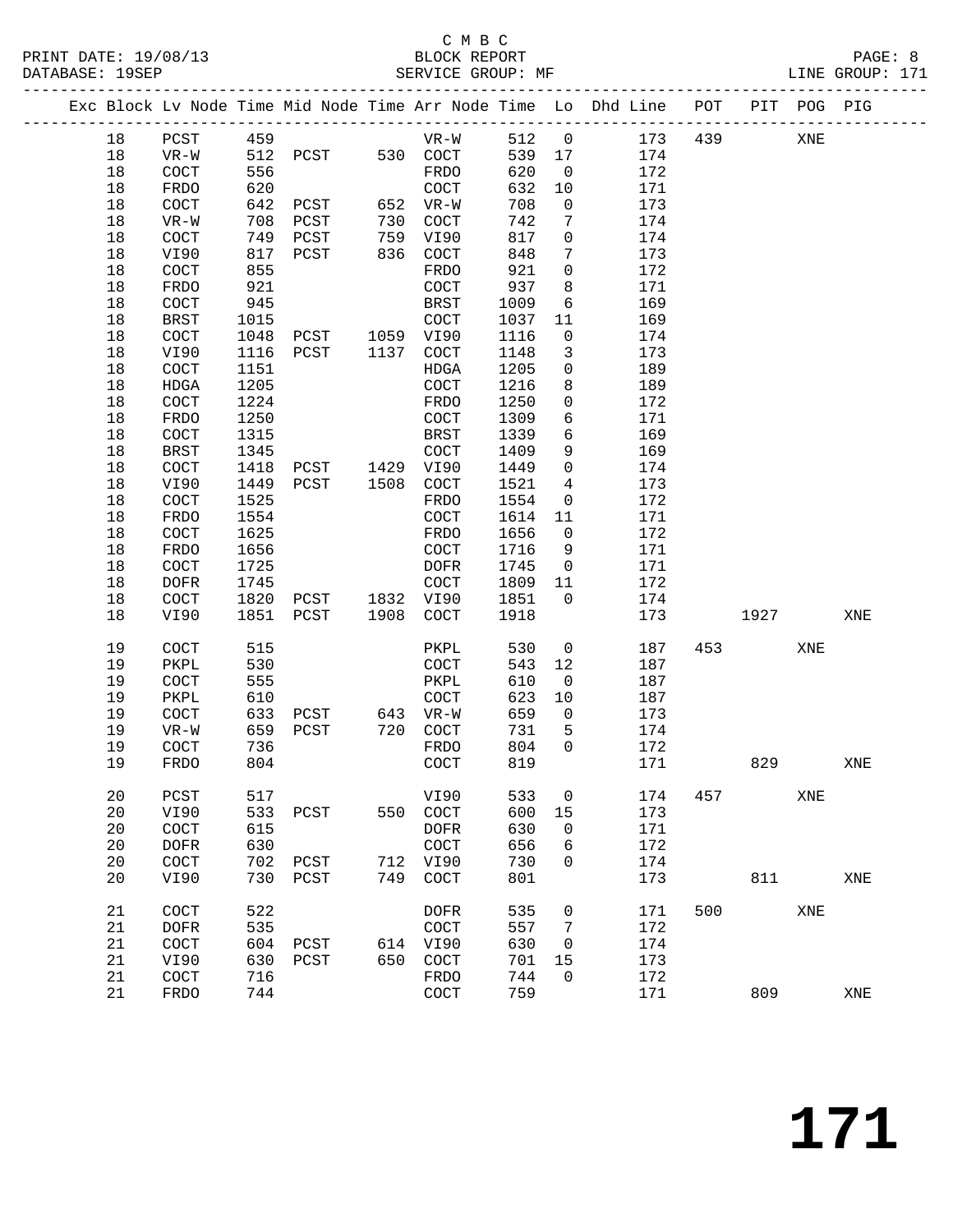#### C M B C<br>BLOCK REPORT SERVICE GROUP: MF

|  |          |             |      |          |      |                       |            |                | Exc Block Lv Node Time Mid Node Time Arr Node Time Lo Dhd Line | POT |      | PIT POG PIG |     |
|--|----------|-------------|------|----------|------|-----------------------|------------|----------------|----------------------------------------------------------------|-----|------|-------------|-----|
|  | 22       | COCT        | 523  |          |      | FRDO                  | 545        | 0              | 172                                                            | 501 |      | XNE         |     |
|  | 22       | FRDO        | 545  |          |      | COCT                  | 556        | 8              | 171                                                            |     |      |             |     |
|  | 22       | <b>COCT</b> |      | 604 PCST |      | 614 VR-W              | 630        | 0              | 173                                                            |     |      |             |     |
|  | 22       | $VR-W$      | 630  | PCST     |      | 650 COCT              | 701        | 5              | 174                                                            |     |      |             |     |
|  | 22       | COCT        | 706  |          |      | <b>DOFR</b>           | 721        | $\Omega$       | 171                                                            |     |      |             |     |
|  | 22       | <b>DOFR</b> | 721  |          |      | COCT                  | 745        |                | 172                                                            |     | 755  |             | XNE |
|  |          |             |      |          |      |                       |            |                |                                                                |     |      |             |     |
|  | 23       | PCST        | 524  |          |      | VI90                  | 540        | 0              | 174                                                            | 504 |      | XNE         |     |
|  | 23       | VI90        | 540  | PCST     |      | 557 COCT              | 607        | 14             | 173                                                            |     |      |             |     |
|  | 23       | COCT        | 621  |          |      | <b>DOFR</b>           | 636        | 0              | 171                                                            |     |      |             |     |
|  | 23       | <b>DOFR</b> | 636  |          |      | COCT                  | 702        | 10             | 172                                                            |     |      |             |     |
|  | 23       | COCT        | 712  | PCST     |      | 722 VI90              | 740        | $\mathbf 0$    | 174                                                            |     |      |             |     |
|  | 23       | VI90        | 740  | PCST     |      | 759 COCT              | 811        | 14             | 173                                                            |     |      |             |     |
|  | 23       | COCT        | 825  |          |      | FRDO                  | 852        | $\mathbf 0$    | 172                                                            |     |      |             |     |
|  | 23       | <b>FRDO</b> | 852  |          |      | COCT                  | 907        | 8              | 171                                                            |     |      |             |     |
|  | 23       | COCT        | 915  |          |      | <b>BRST</b>           | 941        | 4              | 169                                                            |     |      |             |     |
|  | 23       | <b>BRST</b> | 945  |          |      | COCT                  | 1007       | 11             | 169                                                            |     |      |             |     |
|  | 23       | COCT        | 1018 | PCST     |      | 1029 VI90             | 1046       | $\mathbf 0$    | 174                                                            |     |      |             |     |
|  | 23       | VI90        | 1046 | PCST     | 1107 | COCT                  | 1118       | 3              | 173                                                            |     |      |             |     |
|  | 23       | COCT        | 1121 |          |      | HDGA                  | 1135       | $\mathbf 0$    | 189                                                            |     |      |             |     |
|  | 23       | <b>HDGA</b> | 1135 |          |      | COCT                  | 1146       | 8              | 189                                                            |     |      |             |     |
|  | 23       | COCT        | 1154 |          |      | FRDO                  | 1220       | 0              | 172                                                            |     |      |             |     |
|  | 23       | <b>FRDO</b> | 1220 |          |      | COCT                  | 1239       | 6              | 171                                                            |     |      |             |     |
|  | 23       | COCT        | 1245 |          |      | <b>BRST</b>           | 1309       | 6              | 169                                                            |     |      |             |     |
|  | 23       | <b>BRST</b> | 1315 |          |      | COCT                  | 1338       | 10             | 169                                                            |     |      |             |     |
|  | 23       | COCT        | 1348 | PCST     |      | 1359 VI90             | 1418       | $\mathbf 0$    | 174                                                            |     |      |             |     |
|  | 23       | VI90        | 1418 | PCST     | 1437 | COCT                  | 1450       | 18             | 173                                                            |     |      |             |     |
|  | 23       | COCT        | 1508 |          |      | DOFR                  | 1526       | $\overline{0}$ | 171                                                            |     |      |             |     |
|  | 23       | <b>DOFR</b> | 1526 |          |      | $\operatorname{COCT}$ | 1554       | 11             | 172                                                            |     |      |             |     |
|  | 23       | COCT        | 1605 |          |      | PKPL                  | 1625       | $\overline{0}$ | 187                                                            |     |      |             |     |
|  | 23       | PKPL        | 1625 |          |      | COCT                  | 1641       | 16             | 187                                                            |     |      |             |     |
|  | 23       | COCT        | 1657 | PCST     |      | 1709 VI90             | 1731       | $\mathbf 0$    | 174                                                            |     |      |             |     |
|  | 23       | VI90        | 1731 | PCST     |      | 1749 COCT             | 1801       | 9              | 173                                                            |     |      |             |     |
|  | 23       | COCT        | 1810 |          |      | FRDO                  | 1839       | $\mathbf 0$    | 172                                                            |     |      |             |     |
|  | 23       | <b>FRDO</b> | 1839 |          |      | COCT                  | 1853       | 7              | 171                                                            |     |      |             |     |
|  | 23       | COCT        | 1900 |          |      | FRDO                  | 1927       | $\Omega$       | 172                                                            |     |      |             |     |
|  | 23       | <b>FRDO</b> | 1927 |          |      | COCT                  | 1941       |                | 171                                                            |     | 1950 |             | XNE |
|  |          |             |      |          |      |                       |            |                |                                                                |     |      |             |     |
|  | 24       | COCT        | 527  |          |      | DOFR                  | 540        | 0              | 171                                                            | 505 |      | XNE         |     |
|  | 24<br>24 | <b>DOFR</b> | 540  |          |      | COCT                  | 602<br>640 | 12             | 172                                                            |     |      |             |     |
|  |          | COCT        | 614  | PCST     |      | 624 VI90              |            | $\mathbf 0$    | 174                                                            |     |      |             |     |
|  | 24       | VI90        | 640  | PCST     | 700  | COCT                  | 711        | 11             | 173                                                            |     |      |             |     |
|  | 24       | COCT        | 722  |          |      | <b>DOFR</b>           | 737        | $\Omega$       | 171                                                            |     |      |             |     |
|  | 24       | <b>DOFR</b> | 737  |          |      | $\operatorname{COT}$  | 801        |                | 172                                                            |     | 811  |             | XNE |
|  |          |             |      |          |      |                       |            |                |                                                                |     |      |             |     |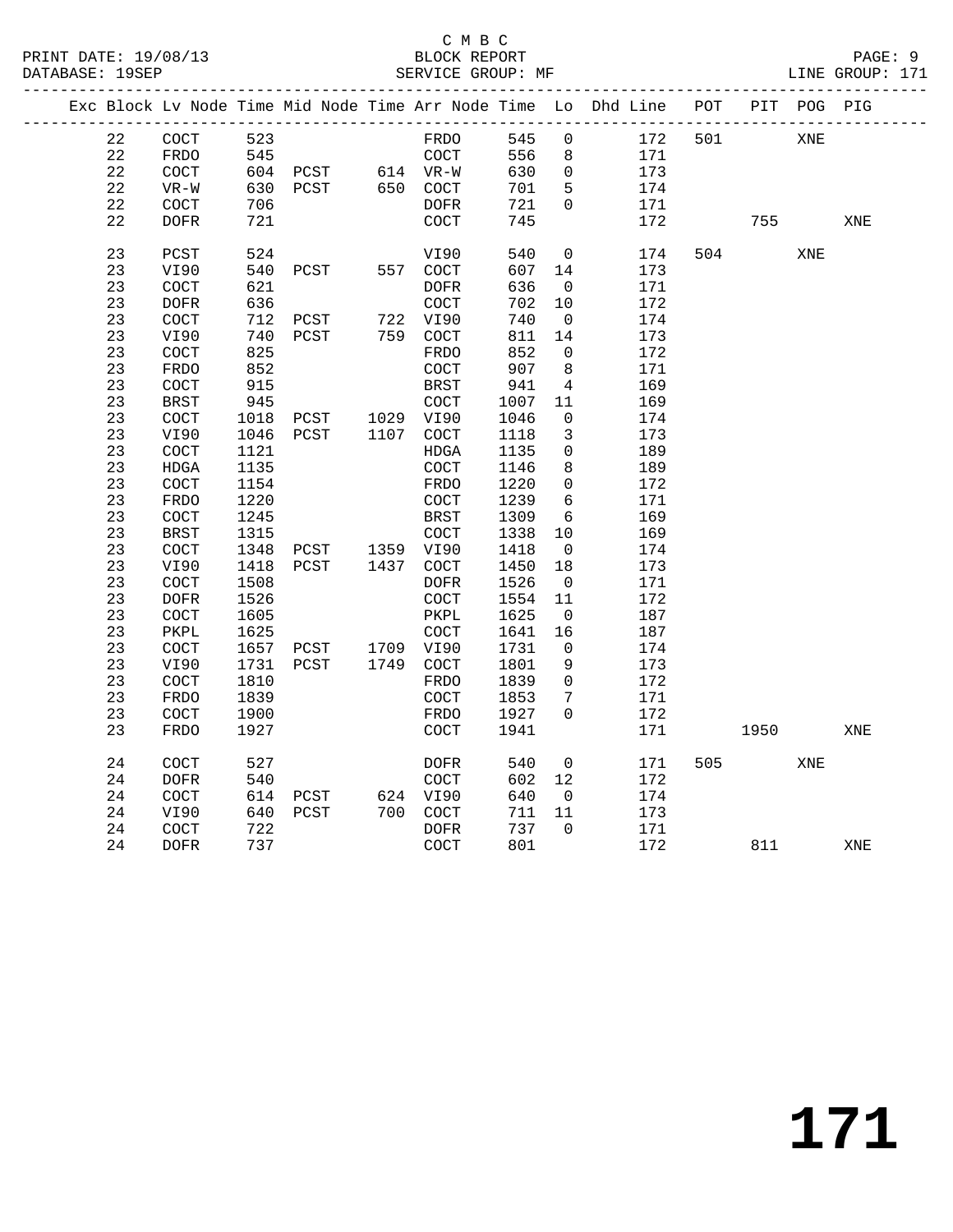### C M B C<br>BLOCK REPORT

PAGE: 10<br>LINE GROUP: 171

|  |    |                      |      |               |      |                      |      |                | Exc Block Lv Node Time Mid Node Time Arr Node Time Lo Dhd Line POT<br>------------------------------------ |     |      | PIT POG PIG |     |
|--|----|----------------------|------|---------------|------|----------------------|------|----------------|------------------------------------------------------------------------------------------------------------|-----|------|-------------|-----|
|  | 25 | COCT                 | 528  |               |      | FRDO                 | 550  | $\overline{0}$ | 172                                                                                                        | 506 |      | XNE         |     |
|  | 25 | FRDO                 | 550  |               |      | COCT                 | 601  | 12             | 171                                                                                                        |     |      |             |     |
|  | 25 | COCT                 | 613  | PCST 623 VR-W |      |                      | 639  | $\overline{0}$ | 173                                                                                                        |     |      |             |     |
|  | 25 | $VR-W$               | 639  | PCST 659 COCT |      |                      | 710  | 10             | 174                                                                                                        |     |      |             |     |
|  | 25 | <b>COCT</b>          | 720  |               |      | FRDO                 | 748  | $\overline{0}$ | 172                                                                                                        |     |      |             |     |
|  | 25 | <b>FRDO</b>          | 748  |               |      | <b>COCT</b>          | 803  | 7              | 171                                                                                                        |     |      |             |     |
|  | 25 | <b>COCT</b>          | 810  |               |      | <b>DOFR</b>          | 825  | $\overline{0}$ | 171                                                                                                        |     |      |             |     |
|  | 25 | <b>DOFR</b>          | 825  |               |      | <b>COCT</b>          | 849  | 14             | 172                                                                                                        |     |      |             |     |
|  | 25 | <b>COCT</b>          | 903  | PCST          |      | 914 VR-W             | 930  | $\overline{0}$ | 173                                                                                                        |     |      |             |     |
|  | 25 | $VR-W$               | 930  | PCST          | 949  | COCT                 | 1000 | 15             | 174                                                                                                        |     |      |             |     |
|  | 25 | <b>COCT</b>          | 1015 |               |      | PKPL                 | 1032 | $\mathbf 0$    | 187                                                                                                        |     |      |             |     |
|  | 25 | PKPL                 | 1032 |               |      | $\operatorname{COT}$ | 1047 | 8              | 187                                                                                                        |     |      |             |     |
|  | 25 | COCT                 | 1055 |               |      | HMPK                 | 1114 | $\overline{0}$ | 186                                                                                                        |     |      |             |     |
|  | 25 | HMPK                 | 1114 |               |      | COCT                 | 1130 | 10             | 186                                                                                                        |     |      |             |     |
|  | 25 | COCT                 | 1140 |               |      | <b>DOFR</b>          | 1155 | $\overline{0}$ | 171                                                                                                        |     |      |             |     |
|  | 25 | <b>DOFR</b>          | 1155 |               |      | COCT                 | 1220 | 12             | 172                                                                                                        |     |      |             |     |
|  | 25 | COCT                 | 1232 | PCST          |      | 1243 VR-W            | 1300 | $\overline{0}$ | 173                                                                                                        |     |      |             |     |
|  | 25 | $VR-W$               | 1300 | PCST          | 1318 | COCT                 | 1329 | 16             | 174                                                                                                        |     |      |             |     |
|  | 25 | COCT                 | 1345 |               |      | PKPL                 | 1402 | $\mathbf 0$    | 187                                                                                                        |     |      |             |     |
|  | 25 | PKPL                 | 1402 |               |      | COCT                 | 1417 | 8              | 187                                                                                                        |     |      |             |     |
|  | 25 | COCT                 | 1425 |               |      | HMPK                 | 1446 | $\mathbf 0$    | 186                                                                                                        |     |      |             |     |
|  | 25 | <b>HMPK</b>          | 1446 |               |      | COCT                 | 1502 | 8              | 186                                                                                                        |     |      |             |     |
|  | 25 | COCT                 | 1510 |               |      | HMPK                 | 1531 | $\mathbf 0$    | 186                                                                                                        |     |      |             |     |
|  | 25 | HMPK                 | 1531 |               |      | COCT                 | 1547 | 8              | 186                                                                                                        |     |      |             |     |
|  | 25 | COCT                 | 1555 |               |      | HMPK                 | 1616 | $\mathbf 0$    | 186                                                                                                        |     |      |             |     |
|  | 25 | HMPK                 | 1616 |               |      | COCT                 | 1632 | 8              | 186                                                                                                        |     |      |             |     |
|  | 25 | COCT                 | 1640 |               |      | HMPK                 | 1702 | $\mathbf 0$    | 186                                                                                                        |     |      |             |     |
|  | 25 | HMPK                 | 1702 |               |      | COCT                 | 1717 | 10             | 186                                                                                                        |     |      |             |     |
|  | 25 | COCT                 | 1727 |               |      | HMPK                 | 1749 | $\mathbf 0$    | 186                                                                                                        |     |      |             |     |
|  | 25 | <b>HMPK</b>          | 1749 |               |      | COCT                 | 1804 | $\mathbf{1}$   | 186                                                                                                        |     |      |             |     |
|  | 25 | COCT                 | 1805 |               |      | ROMA                 | 1825 | $\overline{0}$ | 186                                                                                                        |     |      |             |     |
|  | 25 | <b>ROMA</b>          | 1825 |               |      | $\operatorname{COT}$ | 1835 | 20             | 187                                                                                                        |     |      |             |     |
|  | 25 | $\operatorname{COT}$ | 1855 |               |      | HMPK                 | 1915 | $\Omega$       | 186                                                                                                        |     |      |             |     |
|  | 25 | HMPK                 | 1915 |               |      | COCT                 | 1930 |                | 186                                                                                                        |     | 1939 |             | XNE |
|  |    |                      |      |               |      |                      |      |                |                                                                                                            |     |      |             |     |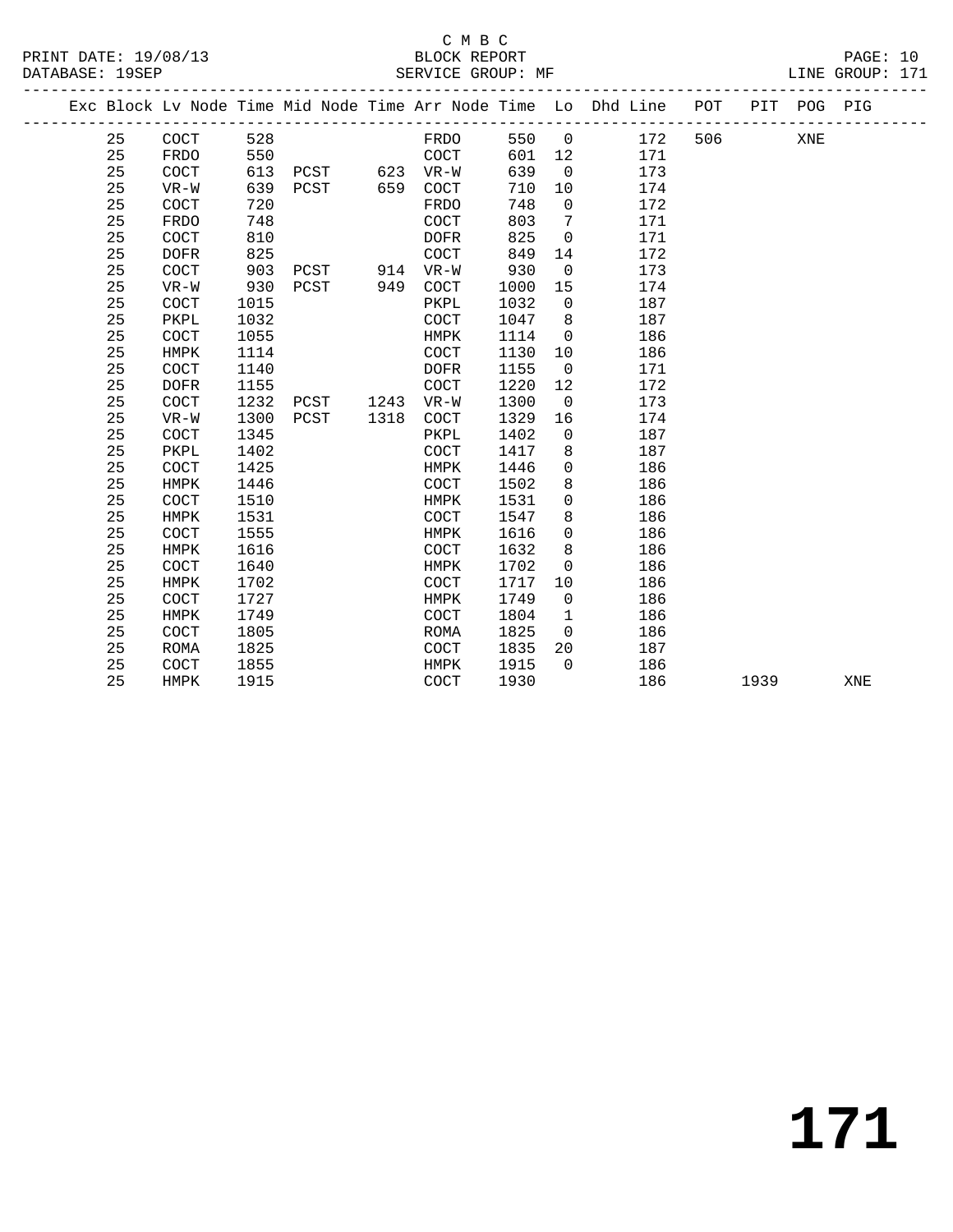PRINT DATE: 19/08/13 BLOCK REPORT PAGE: 11 DATABASE: 19SEP

### C M B C<br>BLOCK REPORT

| DAIADAOE: 170EE |    |                                                                                |      |      |      |          |             |      | DEIVATOR GIVOOL, ML |                          |     |        |     | <b>TIME GIVOOL.</b> |
|-----------------|----|--------------------------------------------------------------------------------|------|------|------|----------|-------------|------|---------------------|--------------------------|-----|--------|-----|---------------------|
|                 |    | Exc Block Lv Node Time Mid Node Time Arr Node Time Lo Dhd Line POT PIT POG PIG |      |      |      |          |             |      |                     |                          |     |        |     |                     |
|                 | 26 | COCT                                                                           | 530  |      |      |          |             | PKPL | 545                 | $\overline{0}$           | 187 | 508 70 | XNE |                     |
|                 | 26 | PKPL                                                                           | 545  |      |      |          | COCT        |      | 558                 | 7                        | 187 |        |     |                     |
|                 | 26 | COCT                                                                           | 605  |      |      |          | HMPK        |      | 618                 | $\Omega$                 | 186 |        |     |                     |
|                 | 26 | HMPK                                                                           | 618  |      |      |          | COCT        |      | 632                 | 8                        | 186 |        |     |                     |
|                 | 26 | COCT                                                                           | 640  |      |      |          | PKPL        |      | 656                 | $\Omega$                 | 187 |        |     |                     |
|                 | 26 | PKPL                                                                           | 656  |      |      |          | COCT        |      | 711                 | 9                        | 187 |        |     |                     |
|                 | 26 | COCT                                                                           | 720  |      |      |          | HMPK        |      | 735                 | $\Omega$                 | 186 |        |     |                     |
|                 | 26 | HMPK                                                                           | 735  |      |      |          | COCT        |      | 753                 | 7                        | 186 |        |     |                     |
|                 | 26 | COCT                                                                           | 800  |      |      |          | HMPK        |      | 817                 | $\mathbf 0$              | 186 |        |     |                     |
|                 | 26 | HMPK                                                                           | 817  |      |      |          | COCT        |      | 835                 | 5                        | 186 |        |     |                     |
|                 | 26 | COCT                                                                           | 840  |      |      |          | DOFR        |      | 855                 | $\Omega$                 | 171 |        |     |                     |
|                 | 26 | <b>DOFR</b>                                                                    | 855  |      |      |          | COCT        |      | 919                 | 14                       | 172 |        |     |                     |
|                 | 26 | <b>COCT</b>                                                                    | 933  |      |      | PCST 944 | VR-W        |      | 1000                | $\Omega$                 | 173 |        |     |                     |
|                 | 26 | $VR-W$                                                                         | 1000 |      | PCST | 1019     | COCT        |      | 1030                | 15                       | 174 |        |     |                     |
|                 | 26 | <b>COCT</b>                                                                    | 1045 |      |      |          | PKPL        |      | 1102                | $\overline{0}$           | 187 |        |     |                     |
|                 | 26 | PKPL                                                                           | 1102 |      |      |          | COCT        |      | 1117                | 8                        | 187 |        |     |                     |
|                 | 26 | COCT                                                                           | 1125 |      |      |          | HMPK        |      | 1144                | $\Omega$                 | 186 |        |     |                     |
|                 | 26 | HMPK                                                                           | 1144 |      |      |          | COCT        |      | 1200                | 10                       | 186 |        |     |                     |
|                 | 26 | COCT                                                                           | 1210 |      |      |          | DOFR        |      | 1227                | $\overline{\phantom{0}}$ | 171 |        |     |                     |
|                 | 26 | <b>DOFR</b>                                                                    | 1227 |      |      |          | <b>COCT</b> |      | 1252                | 10                       | 172 |        |     |                     |
|                 | 26 | <b>COCT</b>                                                                    | 1302 | PCST |      | 1313     | $VR-W$      |      | 1330                | $\overline{0}$           | 173 |        |     |                     |
|                 | 26 | $VR-W$                                                                         | 1330 | PCST |      | 1350     | COCT        |      | 1401                | 14                       | 174 |        |     |                     |
|                 | 26 | COCT                                                                           | 1415 |      |      |          | PKPL        |      | 1432                | $\Omega$                 | 187 |        |     |                     |
|                 | 26 | PKPL                                                                           | 1432 |      |      |          | COCT        |      | 1447                | 28                       | 187 |        |     |                     |
|                 | 26 | COCT                                                                           | 1515 |      |      |          | PKPL        |      | 1535                | $\overline{0}$           | 187 |        |     |                     |
|                 | 26 | PKPL                                                                           | 1535 |      |      |          | <b>COCT</b> |      | 1550                | 5                        | 187 |        |     |                     |

26 COCT 1555 FRDO 1624 0 172

 26 COCT 1655 FRDO 1726 0 172 26 FRDO 1726 COCT 1745 10 171 26 COCT 1755 PCST 1807 VI90 1829 0 174

26 FRDO 1624 COCT 1644 11 171

26 VI90 1829 PCST 1847 COCT 1859 173 1909 XNE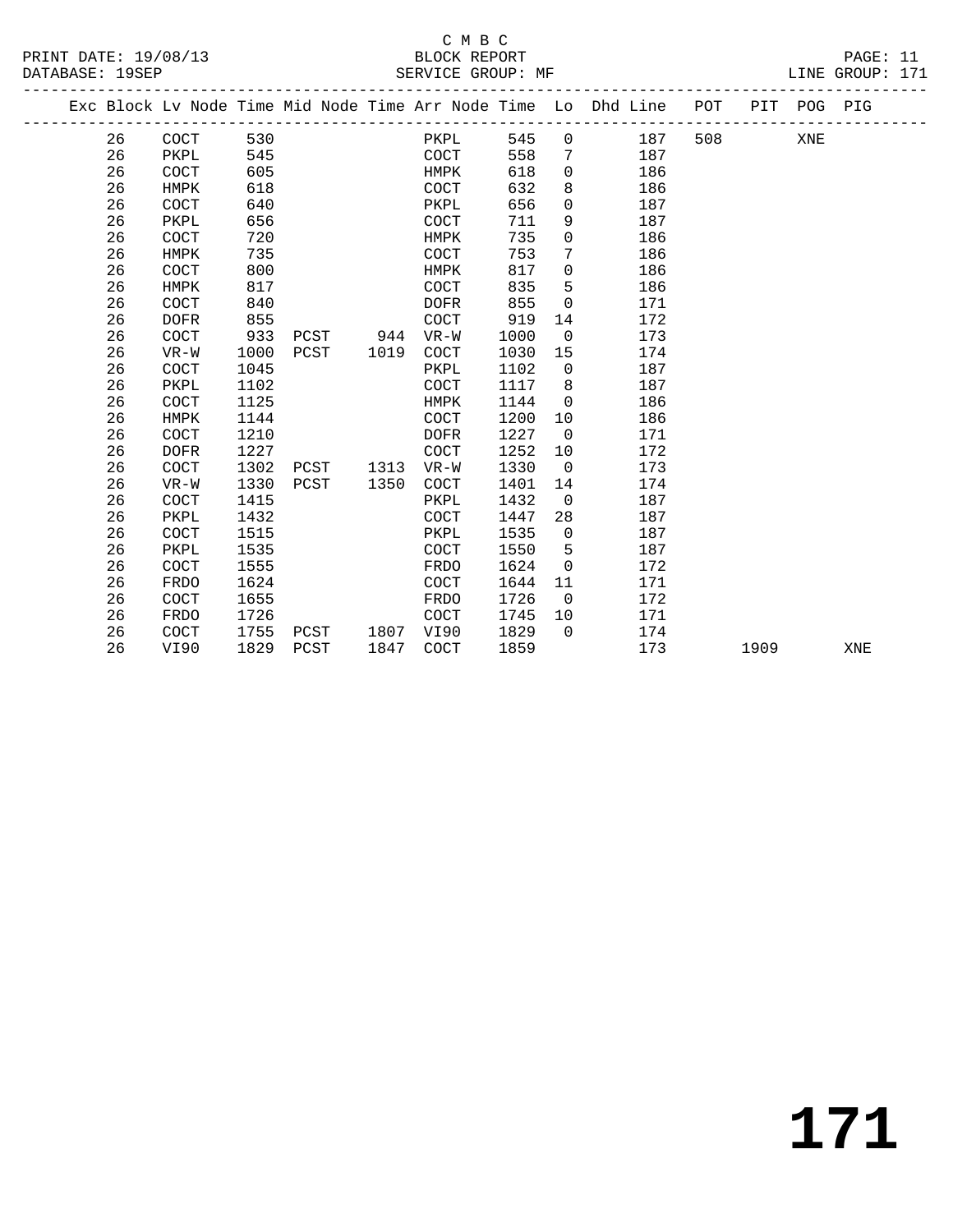#### C M B C<br>BLOCK REPORT SERVICE GROUP: MF

|    |                      |      |                |            |                      |        |                          | Exc Block Lv Node Time Mid Node Time Arr Node Time Lo Dhd Line POT |     |      | PIT POG PIG |            |
|----|----------------------|------|----------------|------------|----------------------|--------|--------------------------|--------------------------------------------------------------------|-----|------|-------------|------------|
| 27 | PCST                 | 529  |                |            | VR-W                 | 542    | $\overline{0}$           | 173                                                                | 509 |      | XNE         |            |
| 27 | $VR-W$               | 542  | PCST           |            | 600 COCT             | 609 15 |                          | 174                                                                |     |      |             |            |
| 27 | $\operatorname{COT}$ | 624  |                |            | FRDO                 | 648    | $\overline{0}$           | 172                                                                |     |      |             |            |
| 27 | FRDO                 | 648  |                |            | COCT                 | 702    | 10                       | 171                                                                |     |      |             |            |
| 27 | $\operatorname{COT}$ | 712  | PCST           | 722<br>800 | 722 VR-W             | 738    | $\overline{0}$           | 173                                                                |     |      |             |            |
| 27 | $VR-W$               | 738  | PCST           |            | COCT                 | 812    | 21                       | 174                                                                |     |      |             |            |
| 27 | <b>COCT</b>          | 833  | PCST           |            | 844 VR-W             | 900    | $\overline{0}$           | 173                                                                |     |      |             |            |
| 27 | $VR-W$               | 900  | PCST           | 922        | COCT                 | 934    | 11                       | 174                                                                |     |      |             |            |
| 27 | COCT                 | 945  |                |            | PKPL                 | 1002   | $\overline{0}$           | 187                                                                |     |      |             |            |
| 27 | PKPL                 | 1002 |                |            | COCT                 | 1017   | 8                        | 187                                                                |     |      |             |            |
| 27 | $\operatorname{COT}$ | 1025 |                |            | HMPK                 | 1042   | $\overline{0}$           | 186                                                                |     |      |             |            |
| 27 | HMPK                 | 1042 |                |            | $\operatorname{COT}$ | 1058   | 12                       | 186                                                                |     |      |             |            |
| 27 | $\operatorname{COT}$ | 1110 |                |            | DOFR                 | 1125   | $\overline{0}$           | 171                                                                |     |      |             |            |
| 27 | <b>DOFR</b>          | 1125 |                |            | COCT                 | 1150   | 12                       | 172                                                                |     |      |             |            |
| 27 | COCT                 | 1202 | PCST 1213 VR-W |            |                      | 1230   | $\overline{0}$           | 173                                                                |     |      |             |            |
| 27 | $VR-W$               | 1230 | PCST           |            | 1248 COCT            | 1259   | 16                       | 174                                                                |     |      |             |            |
| 27 | COCT                 | 1315 |                |            | PKPL                 | 1332   | $\overline{0}$           | 187                                                                |     |      |             |            |
| 27 | PKPL                 | 1332 |                |            | COCT                 | 1347   | 8                        | 187                                                                |     |      |             |            |
| 27 | COCT                 | 1355 |                |            | HMPK                 | 1416   | $\overline{0}$           | 186                                                                |     |      |             |            |
| 27 | HMPK                 | 1416 |                |            | COCT                 | 1432   | 18                       | 186                                                                |     |      |             |            |
| 27 | $\operatorname{COT}$ | 1450 |                |            | HMPK                 | 1511   | $\overline{0}$           | 186                                                                |     |      |             |            |
| 27 | ${\tt HMPK}$         | 1511 |                |            | $\operatorname{COT}$ | 1527   | 12                       | 186                                                                |     |      |             |            |
| 27 | <b>COCT</b>          | 1539 |                |            | DOFR                 | 1558   | $\overline{0}$           | 171                                                                |     |      |             |            |
| 27 | <b>DOFR</b>          | 1558 |                |            | COCT                 | 1624   | 6                        | 172                                                                |     |      |             |            |
| 27 | COCT                 | 1630 |                |            | DOFR                 | 1649   | $\overline{0}$           | 171                                                                |     |      |             |            |
| 27 | <b>DOFR</b>          | 1649 |                |            | COCT                 | 1715   | 12                       | 172                                                                |     |      |             |            |
| 27 | COCT                 | 1727 | PCST 1740 VR-W |            |                      | 1800   | $\overline{0}$           | 173                                                                |     |      |             |            |
| 27 | $VR-W$               | 1800 | PCST           |            | 1818 COCT            | 1830   | 25                       | 174                                                                |     |      |             |            |
| 27 | COCT                 | 1855 |                |            | PKPL                 | 1914   | $\overline{0}$           | 187                                                                |     |      |             |            |
| 27 | PKPL                 | 1914 |                |            | <b>COCT</b>          | 1928   | 2                        | 187                                                                |     |      |             |            |
| 27 | COCT                 | 1930 |                |            | HMPK                 | 1949   | $\overline{\phantom{0}}$ | 186                                                                |     |      |             |            |
| 27 | ${\tt HMPK}$         | 1949 |                |            | $\operatorname{COT}$ | 2003   | 12                       | 186                                                                |     |      |             |            |
| 27 | <b>COCT</b>          | 2015 |                |            | PKPL                 | 2030   | $\overline{0}$           | 187                                                                |     |      |             |            |
| 27 | PKPL                 | 2030 |                |            | COCT                 | 2043   | 8                        | 187                                                                |     |      |             |            |
| 27 | $\operatorname{COT}$ | 2051 | PCST           |            | 2101 VI90            | 2118   | 0                        | 174                                                                |     |      |             |            |
| 27 | VI90                 | 2118 | PCST           | 2135       | COCT                 | 2145   | 6                        | 173                                                                |     |      |             |            |
| 27 | $\operatorname{COT}$ | 2151 | PCST           | 2201       | VI90                 | 2218   | 0                        | 174                                                                |     |      |             |            |
| 27 | VI90                 | 2218 | PCST           | 2235       | COCT                 | 2245   | $6\overline{6}$          | 173                                                                |     |      |             |            |
| 27 | $\operatorname{COT}$ | 2251 | PCST           | 2301       | VI90                 | 2317   | $\mathbf 0$              | 174                                                                |     |      |             |            |
| 27 | VI90                 | 2317 | PCST           | 2333       | COCT                 | 2342   | 9                        | 173                                                                |     |      |             |            |
| 27 | COCT                 | 2351 | PCST           | 2359       | VI90                 | 2415   | $\Omega$                 | 174                                                                |     |      |             |            |
| 27 | VI90                 | 2415 | PCST           | 2431       | COCT                 | 2440   |                          | 173                                                                |     | 2448 |             | <b>XNE</b> |
|    |                      |      |                |            |                      |        |                          |                                                                    |     |      |             |            |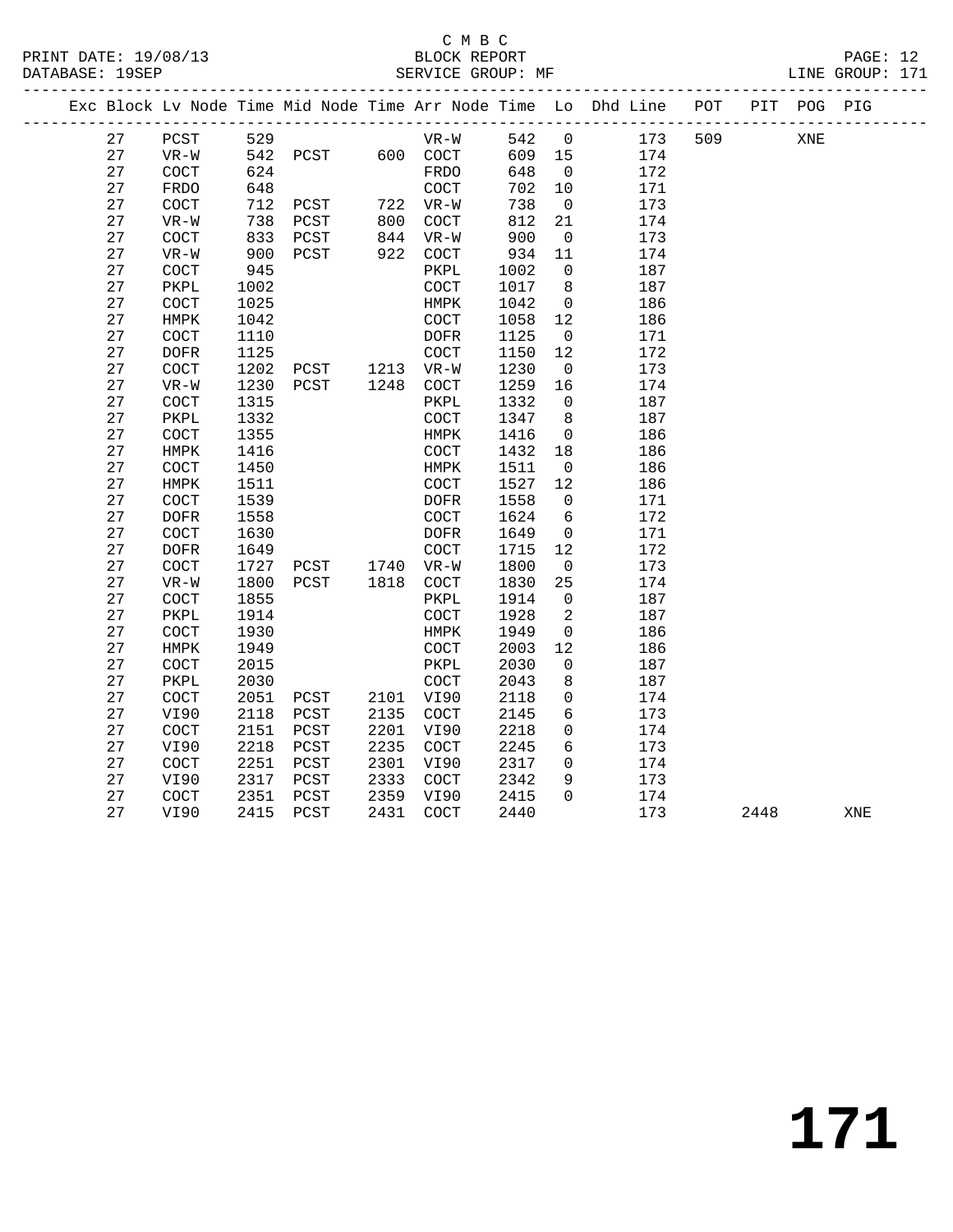#### C M B C SERVICE GROUP: MF

|  | BLOCK REPORT |
|--|--------------|
|  |              |

|  |    |             |      |      |      |             |      |                | Exc Block Lv Node Time Mid Node Time Arr Node Time Lo Dhd Line POT |     |      | PIT POG PIG |     |
|--|----|-------------|------|------|------|-------------|------|----------------|--------------------------------------------------------------------|-----|------|-------------|-----|
|  | 28 | COCT        | 535  |      |      | HMPK        | 548  | $\overline{0}$ | 186                                                                | 513 |      | XNE         |     |
|  | 28 | HMPK        | 548  |      |      | COCT        | 602  | 8 <sup>8</sup> | 186                                                                |     |      |             |     |
|  | 28 | COCT        | 610  |      |      | PKPL        | 625  | $\mathbf 0$    | 187                                                                |     |      |             |     |
|  | 28 | PKPL        | 625  |      |      | COCT        | 639  | 11             | 187                                                                |     |      |             |     |
|  | 28 | COCT        | 650  |      |      | HMPK        | 705  | $\mathbf 0$    | 186                                                                |     |      |             |     |
|  | 28 | HMPK        | 705  |      |      | <b>COCT</b> | 721  | $\overline{4}$ | 186                                                                |     |      |             |     |
|  | 28 | COCT        | 725  |      |      | PKPL        | 742  | $\mathbf 0$    | 187                                                                |     |      |             |     |
|  | 28 | PKPL        | 742  |      |      | <b>COCT</b> | 759  | $\overline{4}$ | 187                                                                |     |      |             |     |
|  | 28 | COCT        | 803  |      |      | PKPL        | 821  | $\mathbf 0$    | 187                                                                |     |      |             |     |
|  | 28 | PKPL        | 821  |      |      | COCT        | 838  | 14             | 187                                                                |     |      |             |     |
|  | 28 | COCT        | 852  |      |      | <b>HDGA</b> | 906  | $\mathbf 0$    | 189                                                                |     |      |             |     |
|  | 28 | <b>HDGA</b> | 906  |      |      | COCT        | 917  | 8              | 189                                                                |     |      |             |     |
|  | 28 | COCT        | 925  |      |      | FRDO        | 951  | 0              | 172                                                                |     |      |             |     |
|  | 28 | FRDO        | 951  |      |      | COCT        | 1007 | 8              | 171                                                                |     |      |             |     |
|  | 28 | COCT        | 1015 |      |      | <b>BRST</b> | 1039 | 6              | 169                                                                |     |      |             |     |
|  | 28 | <b>BRST</b> | 1045 |      |      | COCT        | 1108 | 10             | 169                                                                |     |      |             |     |
|  | 28 | COCT        | 1118 | PCST | 1129 | VI90        | 1146 | $\mathbf 0$    | 174                                                                |     |      |             |     |
|  | 28 | VI90        | 1146 | PCST | 1205 | COCT        | 1216 | 5              | 173                                                                |     |      |             |     |
|  | 28 | COCT        | 1221 |      |      | HDGA        | 1235 | $\mathbf 0$    | 189                                                                |     |      |             |     |
|  | 28 | HDGA        | 1235 |      |      | COCT        | 1246 | 9              | 189                                                                |     |      |             |     |
|  | 28 | COCT        | 1255 |      |      | HMPK        | 1314 | $\mathbf 0$    | 186                                                                |     |      |             |     |
|  | 28 | HMPK        | 1314 |      |      | COCT        | 1330 | 9              | 186                                                                |     |      |             |     |
|  | 28 | COCT        | 1339 |      |      | <b>DOFR</b> | 1357 | 0              | 171                                                                |     |      |             |     |
|  | 28 | <b>DOFR</b> | 1357 |      |      | COCT        | 1422 | $\overline{4}$ | 172                                                                |     |      |             |     |
|  | 28 | COCT        | 1426 | PCST | 1437 | $VR-W$      | 1500 | 0              | 173                                                                |     |      |             |     |
|  | 28 | $VR-W$      | 1500 | PCST | 1524 | <b>COCT</b> | 1538 | 8              | 174                                                                |     |      |             |     |
|  | 28 | COCT        | 1546 | PCST | 1559 | VI90        | 1619 | $\Omega$       | 174                                                                |     |      |             |     |
|  | 28 | VI90        | 1619 | PCST | 1639 | <b>COCT</b> | 1654 | 6              | 173                                                                |     |      |             |     |
|  | 28 | COCT        | 1700 |      |      | <b>DOFR</b> | 1720 | $\mathbf 0$    | 171                                                                |     |      |             |     |
|  | 28 | <b>DOFR</b> | 1720 |      |      | <b>COCT</b> | 1744 | 21             | 172                                                                |     |      |             |     |
|  | 28 | COCT        | 1805 |      |      | <b>DOFR</b> | 1825 | $\mathbf 0$    | 171                                                                |     |      |             |     |
|  | 28 | <b>DOFR</b> | 1825 |      |      | <b>COCT</b> | 1846 | 11             | 172                                                                |     |      |             |     |
|  | 28 | COCT        | 1857 | PCST | 1910 | VR-W        | 1927 | $\Omega$       | 173                                                                |     |      |             |     |
|  | 28 | $VR-W$      | 1927 | PCST | 1945 | COCT        | 1955 |                | 174                                                                |     | 2003 |             | XNE |
|  |    |             |      |      |      |             |      |                |                                                                    |     |      |             |     |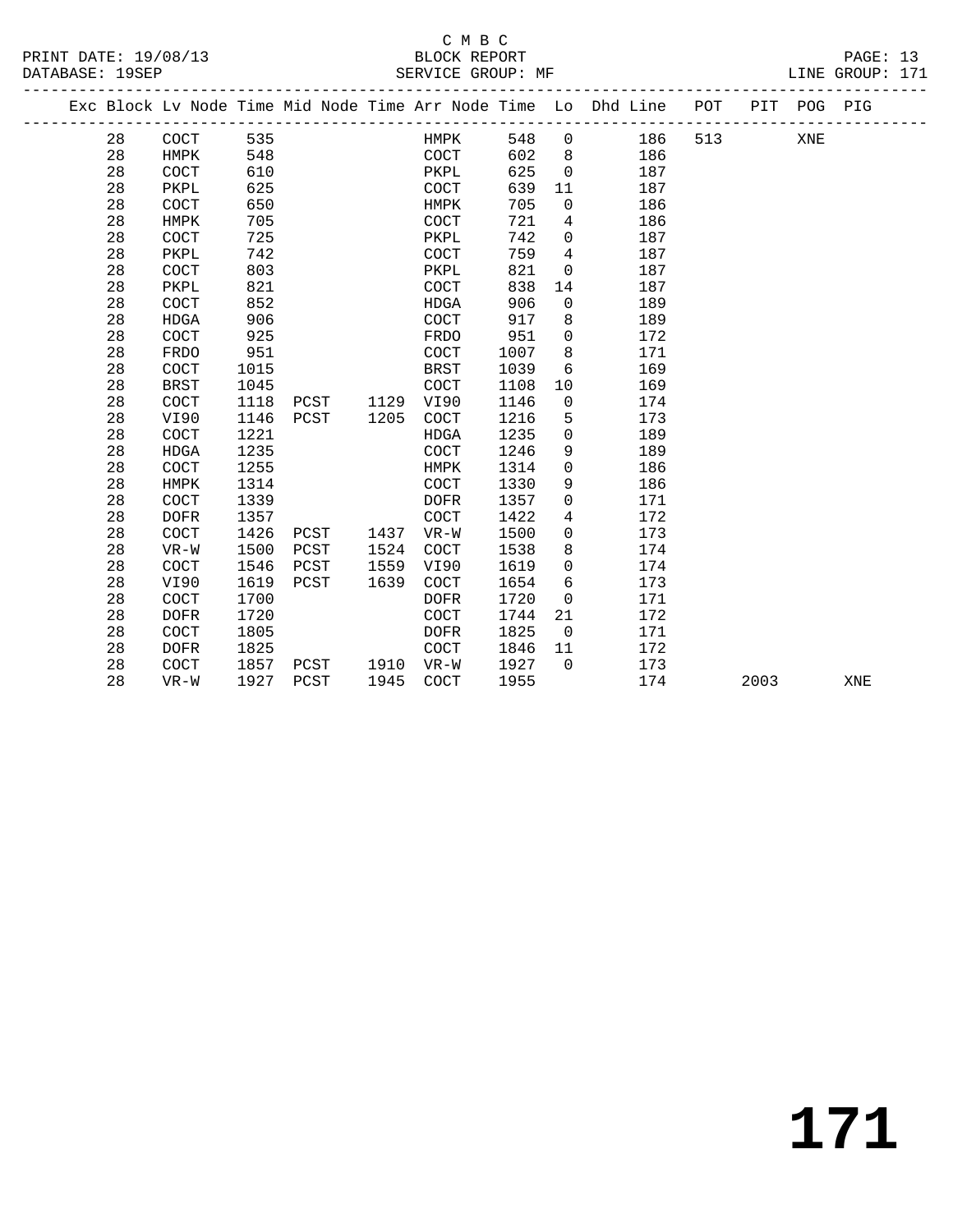#### C M B C<br>BLOCK REPOI PRINT DATE: 19/08/13 BLOCK REPORT PAGE: 14 SERVICE GROUP: MF

| REPORT |  |  |
|--------|--|--|
|        |  |  |

|  |    |             |      |      |      |             |      |                | Exc Block Lv Node Time Mid Node Time Arr Node Time Lo Dhd Line POT |     |      | PIT POG PIG |     |
|--|----|-------------|------|------|------|-------------|------|----------------|--------------------------------------------------------------------|-----|------|-------------|-----|
|  | 29 | COCT        | 545  |      |      | PKPL        | 600  | $\overline{0}$ | 187                                                                | 522 |      | XNE         |     |
|  | 29 | PKPL        | 600  |      |      | COCT        | 613  | 7              | 187                                                                |     |      |             |     |
|  | 29 | COCT        | 620  |      |      | HMPK        | 633  | $\mathbf 0$    | 186                                                                |     |      |             |     |
|  | 29 | <b>HMPK</b> | 633  |      |      | COCT        | 647  | 8              | 186                                                                |     |      |             |     |
|  | 29 | COCT        | 655  |      |      | PKPL        | 711  | $\mathbf 0$    | 187                                                                |     |      |             |     |
|  | 29 | PKPL        | 711  |      |      | COCT        | 729  | 8              | 187                                                                |     |      |             |     |
|  | 29 | COCT        | 737  |      |      | <b>ROMA</b> | 750  | $\overline{0}$ | 186                                                                |     |      |             |     |
|  | 29 | <b>ROMA</b> | 750  |      |      | COCT        | 802  | 13             | 187                                                                |     |      |             |     |
|  | 29 | COCT        | 815  |      |      | BRST        | 843  | $\overline{3}$ | 169                                                                |     |      |             |     |
|  | 29 | <b>BRST</b> | 846  |      |      | COCT        | 908  | 10             | 169                                                                |     |      |             |     |
|  | 29 | COCT        | 918  | PCST | 929  | VI90        | 946  | $\mathbf 0$    | 174                                                                |     |      |             |     |
|  | 29 | VI90        | 946  | PCST | 1008 | COCT        | 1019 | 2              | 173                                                                |     |      |             |     |
|  | 29 | COCT        | 1021 |      |      | HDGA        | 1035 | $\mathbf 0$    | 189                                                                |     |      |             |     |
|  | 29 | <b>HDGA</b> | 1035 |      |      | COCT        | 1046 | 8              | 189                                                                |     |      |             |     |
|  | 29 | COCT        | 1054 |      |      | FRDO        | 1120 | $\Omega$       | 172                                                                |     |      |             |     |
|  | 29 | <b>FRDO</b> | 1120 |      |      | COCT        | 1139 | 6              | 171                                                                |     |      |             |     |
|  | 29 | COCT        | 1145 |      |      | <b>BRST</b> | 1209 | 6              | 169                                                                |     |      |             |     |
|  | 29 | <b>BRST</b> | 1215 |      |      | COCT        | 1238 | 10             | 169                                                                |     |      |             |     |
|  | 29 | COCT        | 1248 | PCST | 1259 | VI90        | 1318 | $\mathbf 0$    | 174                                                                |     |      |             |     |
|  | 29 | VI90        | 1318 | PCST | 1337 | COCT        | 1348 | 3              | 173                                                                |     |      |             |     |
|  | 29 | COCT        | 1351 |      |      | HDGA        | 1405 | $\Omega$       | 189                                                                |     |      |             |     |
|  | 29 | <b>HDGA</b> | 1405 |      |      | COCT        | 1416 | 9              | 189                                                                |     |      |             |     |
|  | 29 | COCT        | 1425 |      |      | FRDO        | 1455 | $\mathbf 0$    | 172                                                                |     |      |             |     |
|  | 29 | <b>FRDO</b> | 1455 |      |      | COCT        | 1515 | 9              | 171                                                                |     |      |             |     |
|  | 29 | COCT        | 1524 |      |      | HMPK        | 1545 | $\Omega$       | 186                                                                |     |      |             |     |
|  | 29 | <b>HMPK</b> | 1545 |      |      | COCT        | 1601 | 9              | 186                                                                |     |      |             |     |
|  | 29 | COCT        | 1610 |      |      | HMPK        | 1631 | $\mathbf 0$    | 186                                                                |     |      |             |     |
|  | 29 | HMPK        | 1631 |      |      | COCT        | 1647 | 11             | 186                                                                |     |      |             |     |
|  | 29 | COCT        | 1658 |      |      | HMPK        | 1720 | $\overline{0}$ | 186                                                                |     |      |             |     |
|  | 29 | <b>HMPK</b> | 1720 |      |      | COCT        | 1735 | 10             | 186                                                                |     |      |             |     |
|  | 29 | COCT        | 1745 |      |      | HMPK        | 1807 | $\overline{0}$ | 186                                                                |     |      |             |     |
|  | 29 | HMPK        | 1807 |      |      | COCT        | 1822 | 13             | 186                                                                |     |      |             |     |
|  | 29 | <b>COCT</b> | 1835 |      |      | BRST        | 1858 | 2              | 169                                                                |     |      |             |     |
|  | 29 | <b>BRST</b> | 1900 |      |      | COCT        | 1922 |                | 169                                                                |     | 1931 |             | XNE |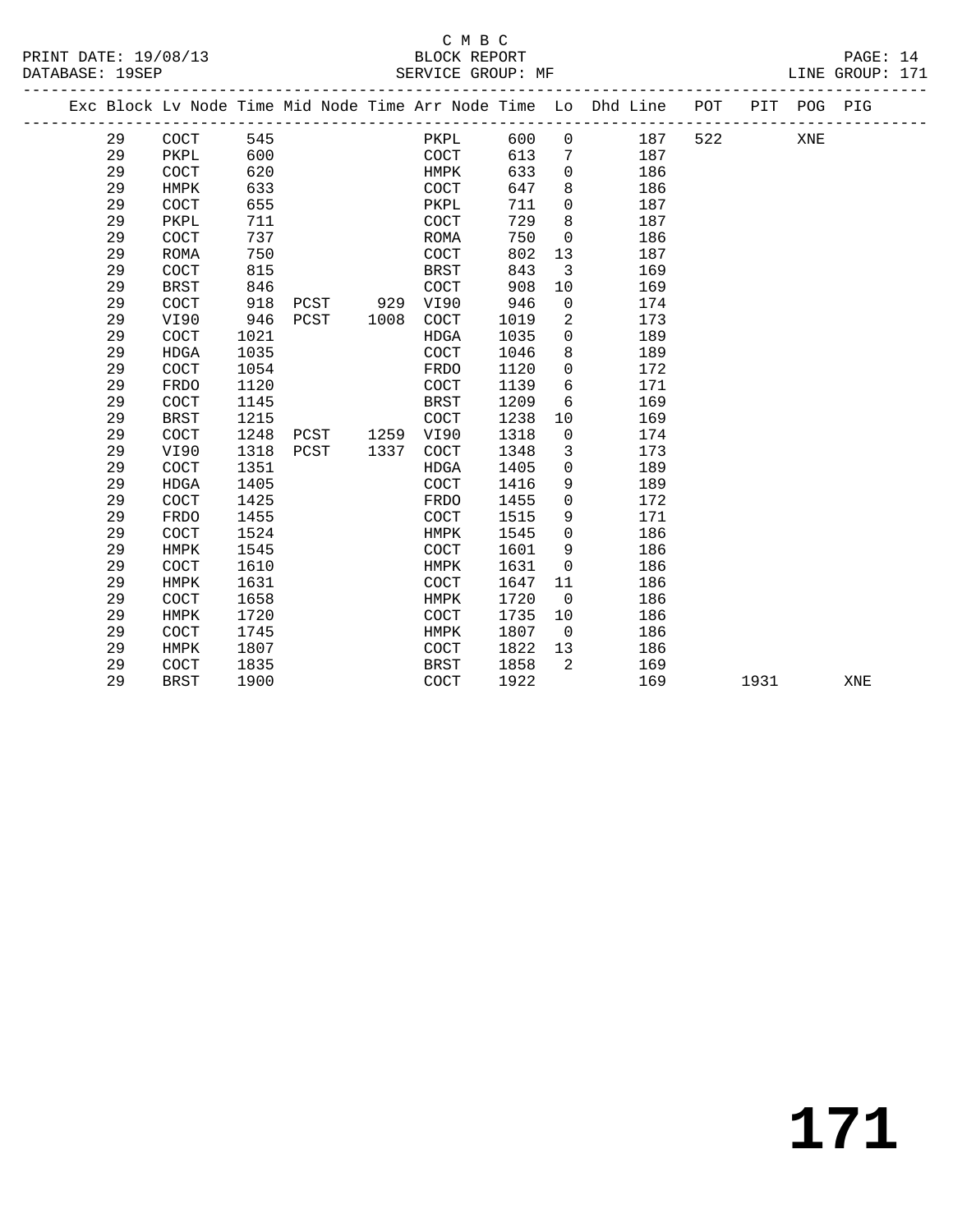#### C M B C<br>BLOCK REPORT SERVICE GROUP: MF **EXAMPLE SERVICE GROUP: MF**

| Exc Block Ly Node Time Mid Node Time Arr Node Time Lo Dhd Line<br>POT<br>PIT<br>PIG<br>POG<br>30<br>523<br>173<br>546<br>COCT<br>PCST<br>VR-W<br>611<br>XNE<br>556<br>$\overline{0}$<br>30<br>174<br>611<br>630<br>PCST<br>COCT<br>640<br>VR-W<br>13<br>30<br>172<br>653<br>718<br>COCT<br>FRDO<br>- 0<br>30<br>718<br>171<br>COCT<br>733<br>FRDO<br>17<br>30<br>750<br>171<br>805<br>COCT<br><b>DOFR</b><br>- 0<br>30<br>805<br>172<br>829<br>COCT<br>DOFR<br>16<br>30<br>169<br>845<br>BRST<br>COCT<br>911<br>4<br>30<br>169<br>915<br>937<br>COCT<br>BRST |  |  |  |  |  |  |  |  |
|--------------------------------------------------------------------------------------------------------------------------------------------------------------------------------------------------------------------------------------------------------------------------------------------------------------------------------------------------------------------------------------------------------------------------------------------------------------------------------------------------------------------------------------------------------------|--|--|--|--|--|--|--|--|
|                                                                                                                                                                                                                                                                                                                                                                                                                                                                                                                                                              |  |  |  |  |  |  |  |  |
|                                                                                                                                                                                                                                                                                                                                                                                                                                                                                                                                                              |  |  |  |  |  |  |  |  |
|                                                                                                                                                                                                                                                                                                                                                                                                                                                                                                                                                              |  |  |  |  |  |  |  |  |
|                                                                                                                                                                                                                                                                                                                                                                                                                                                                                                                                                              |  |  |  |  |  |  |  |  |
|                                                                                                                                                                                                                                                                                                                                                                                                                                                                                                                                                              |  |  |  |  |  |  |  |  |
|                                                                                                                                                                                                                                                                                                                                                                                                                                                                                                                                                              |  |  |  |  |  |  |  |  |
|                                                                                                                                                                                                                                                                                                                                                                                                                                                                                                                                                              |  |  |  |  |  |  |  |  |
|                                                                                                                                                                                                                                                                                                                                                                                                                                                                                                                                                              |  |  |  |  |  |  |  |  |
|                                                                                                                                                                                                                                                                                                                                                                                                                                                                                                                                                              |  |  |  |  |  |  |  |  |

 30 BRST 915 COCT 937 11 169 30 COCT 948 PCST 959 VI90 1016 0 174 30 VI90 1016 PCST 1037 COCT 1048 3 173 30 COCT 1051 HDGA 1105 0 189 30 HDGA 1105 COCT 1116 8 189

| 30 | COCT        | 1124 |      |      | FRDO        | 1150 | 0              | 172 |     |      |     |     |
|----|-------------|------|------|------|-------------|------|----------------|-----|-----|------|-----|-----|
| 30 | FRDO        | 1150 |      |      | <b>COCT</b> | 1209 | 6              | 171 |     |      |     |     |
| 30 | <b>COCT</b> | 1215 |      |      | BRST        | 1239 | 6              | 169 |     |      |     |     |
| 30 | BRST        | 1245 |      |      | <b>COCT</b> | 1308 | 10             | 169 |     |      |     |     |
| 30 | <b>COCT</b> | 1318 | PCST | 1329 | VI90        | 1348 | $\mathbf 0$    | 174 |     |      |     |     |
| 30 | VI90        | 1348 | PCST | 1407 | COCT        | 1418 | 3              | 173 |     |      |     |     |
| 30 | <b>COCT</b> | 1421 |      |      | <b>HDGA</b> | 1435 | $\mathbf 0$    | 189 |     |      |     |     |
| 30 | <b>HDGA</b> | 1435 |      |      | <b>COCT</b> | 1446 | 9              | 189 |     |      |     |     |
| 30 | <b>COCT</b> | 1455 |      |      | FRDO        | 1527 | $\mathbf 0$    | 172 |     |      |     |     |
| 30 | FRDO        | 1527 |      |      | <b>COCT</b> | 1547 | 6              | 171 |     |      |     |     |
| 30 | <b>COCT</b> | 1553 | PCST | 1606 | $VR-W$      | 1630 | 0              | 173 |     |      |     |     |
| 30 | $VR-W$      | 1630 | PCST | 1652 | <b>COCT</b> | 1707 | 8              | 174 |     |      |     |     |
| 30 | <b>COCT</b> | 1715 | PCST | 1727 | VI90        | 1749 | 0              | 174 |     |      |     |     |
| 30 | VI90        | 1749 | PCST | 1807 | <b>COCT</b> | 1819 | 6              | 173 |     |      |     |     |
| 30 | <b>COCT</b> | 1825 |      |      | HMPK        | 1845 | $\mathbf 0$    | 186 |     |      |     |     |
| 30 | HMPK        | 1845 |      |      | <b>COCT</b> | 1900 |                | 186 |     | 1909 |     | XNE |
| 31 | COCT        | 550  |      |      | FRDO        | 614  | $\overline{0}$ | 172 | 527 |      | XNE |     |
| 31 | FRDO        | 614  |      |      | <b>COCT</b> | 626  | 22             | 171 |     |      |     |     |
| 31 | COCT        | 648  |      |      | FRDO        | 713  | $\mathbf 0$    | 172 |     |      |     |     |
| 31 | FRDO        | 713  |      |      | <b>COCT</b> | 727  | 3              | 171 |     |      |     |     |
| 31 | COCT        | 730  | PCST | 740  | VI90        | 758  | $\mathbf 0$    | 174 |     |      |     |     |
|    |             |      |      |      |             |      |                |     |     |      |     |     |

31 VI90 758 PCST 817 COCT 829 173 839 XNE

# **171**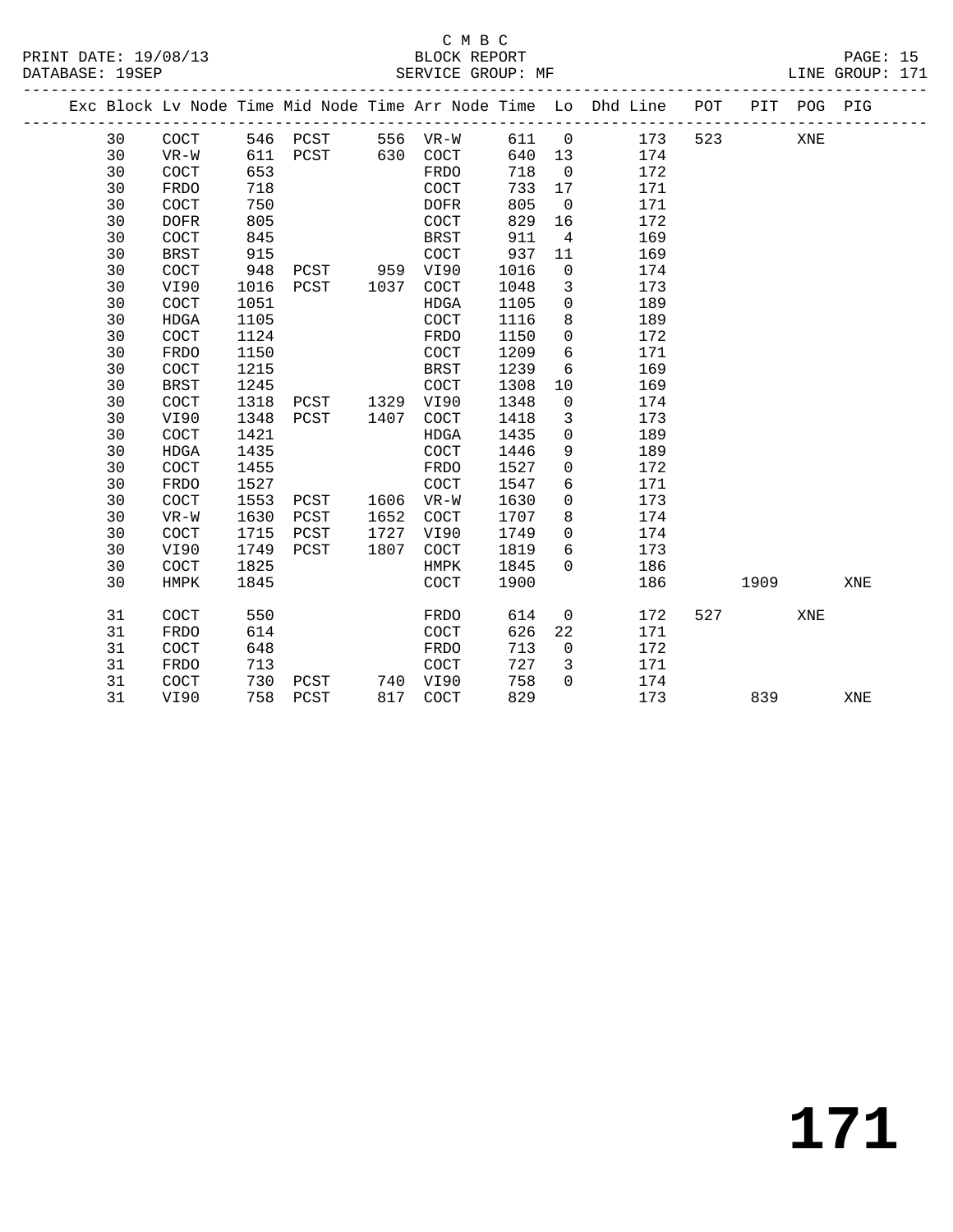### C M B C<br>BLOCK REPORT

| PAGE: 16        |  |
|-----------------|--|
| LINE GROUP: 171 |  |

|  |    | Exc Block Lv Node Time Mid Node Time Arr Node Time Lo Dhd Line POT |      |      |      |                      |         |                          |     |     |      | PIT POG PIG |     |
|--|----|--------------------------------------------------------------------|------|------|------|----------------------|---------|--------------------------|-----|-----|------|-------------|-----|
|  | 32 | $\operatorname{COT}$                                               | 550  |      |      | HMPK                 | 603     | $\mathsf{O}$             | 186 | 527 |      | XNE         |     |
|  | 32 | HMPK                                                               | 603  |      |      | COCT                 | 617     | 8                        | 186 |     |      |             |     |
|  | 32 | COCT                                                               | 625  |      |      | PKPL                 | 640     | $\overline{0}$           | 187 |     |      |             |     |
|  | 32 | PKPL                                                               | 640  |      |      | COCT                 | 655     | 10                       | 187 |     |      |             |     |
|  | 32 | COCT                                                               | 705  |      |      | HMPK                 | 720     | 0                        | 186 |     |      |             |     |
|  | 32 | HMPK                                                               | 720  |      |      | COCT                 | 736     | 4                        | 186 |     |      |             |     |
|  | 32 | $\operatorname{COCT}$                                              | 740  |      |      | PKPL                 | 758     | $\overline{0}$           | 187 |     |      |             |     |
|  | 32 | PKPL                                                               | 758  |      |      | COCT                 | 815     | 15                       | 187 |     |      |             |     |
|  | 32 | COCT                                                               | 830  |      |      | HMPK                 | 847     | 0                        | 186 |     |      |             |     |
|  | 32 | HMPK                                                               | 847  |      |      | COCT                 | 903     | 7                        | 186 |     |      |             |     |
|  | 32 | COCT                                                               | 910  |      |      | DOFR                 | 925     | $\mathbf 0$              | 171 |     |      |             |     |
|  | 32 | DOFR                                                               | 925  |      |      | <b>COCT</b>          | 949     | 2                        | 172 |     |      |             |     |
|  | 32 |                                                                    |      |      |      |                      | 1005    | 0                        | 189 |     |      |             |     |
|  | 32 | COCT                                                               | 951  |      |      | HDGA                 |         |                          |     |     |      |             |     |
|  |    | HDGA                                                               | 1005 |      |      | COCT                 | 1016    | 9                        | 189 |     |      |             |     |
|  | 32 | COCT                                                               | 1025 |      |      | FRDO                 | 1051    | $\mathsf{O}$             | 172 |     |      |             |     |
|  | 32 | FRDO                                                               | 1051 |      |      | COCT                 | 1108    | 7                        | 171 |     |      |             |     |
|  | 32 | COCT                                                               | 1115 |      |      | BRST                 | 1139    | 6                        | 169 |     |      |             |     |
|  | 32 | <b>BRST</b>                                                        | 1145 |      |      | COCT                 | 1208    | 8                        | 169 |     |      |             |     |
|  | 32 | COCT                                                               | 1216 | PCST | 1227 | VI90                 | 1246    | $\mathbf 0$              | 174 |     |      |             |     |
|  | 32 | VI90                                                               | 1246 | PCST | 1305 | COCT                 | 1316    | 5                        | 173 |     |      |             |     |
|  | 32 | COCT                                                               | 1321 |      |      | HDGA                 | 1335    | 0                        | 189 |     |      |             |     |
|  | 32 | HDGA                                                               | 1335 |      |      | COCT                 | 1346    | 9                        | 189 |     |      |             |     |
|  | 32 | COCT                                                               | 1355 |      |      | FRDO                 | 1422    | $\mathsf{O}$             | 172 |     |      |             |     |
|  | 32 | FRDO                                                               | 1422 |      |      | COCT                 | 1441    | 4                        | 171 |     |      |             |     |
|  | 32 | COCT                                                               | 1445 |      |      | <b>BRST</b>          | 1509    | 6                        | 169 |     |      |             |     |
|  | 32 | <b>BRST</b>                                                        | 1515 |      |      | COCT                 | 1540    | 5                        | 169 |     |      |             |     |
|  | 32 | COCT                                                               | 1545 |      |      | <b>BRST</b>          | 1611    | $\overline{4}$           | 169 |     |      |             |     |
|  | 32 | <b>BRST</b>                                                        | 1615 |      |      | COCT                 | 1642    | 11                       | 169 |     |      |             |     |
|  | 32 | COCT                                                               | 1653 |      |      | ROWA                 | 1708    | $\mathsf{O}$             | 187 |     |      |             |     |
|  | 32 | ROWA                                                               | 1708 |      |      | COCT                 | 1721    | 5                        | 186 |     |      |             |     |
|  | 32 | COCT                                                               | 1726 |      |      | <b>ROWA</b>          | 1741    | $\mathsf{O}$             | 187 |     |      |             |     |
|  | 32 | ROWA                                                               | 1741 |      |      | COCT                 | 1754    | 12                       | 186 |     |      |             |     |
|  | 32 | COCT                                                               | 1806 |      |      | ROWA                 | 1821    | $\mathsf{O}$             | 187 |     |      |             |     |
|  | 32 | ROWA                                                               | 1821 |      |      | COCT                 | 1834    | 13                       | 186 |     |      |             |     |
|  | 32 | COCT                                                               | 1847 | PCST | 1857 | VI90                 | 1915    | $\overline{\phantom{0}}$ | 174 |     |      |             |     |
|  | 32 | VI90                                                               | 1915 | PCST | 1932 | COCT                 | 1942    | 18                       | 173 |     |      |             |     |
|  | 32 | COCT                                                               | 2000 |      |      | DOFR                 | 2014    | $\overline{\mathbf{0}}$  | 171 |     |      |             |     |
|  | 32 | <b>DOFR</b>                                                        | 2014 |      |      | COCT                 | 2034    | $\mathbf{1}$             | 172 |     |      |             |     |
|  | 32 | COCT                                                               | 2035 |      |      | FRDO                 | 2100    | $\overline{0}$           | 172 |     |      |             |     |
|  | 32 | FRDO                                                               | 2100 |      |      | $\operatorname{COT}$ | 2114 16 |                          | 171 |     |      |             |     |
|  | 32 | COCT                                                               | 2130 |      |      | HMPK                 | 2147    | 0                        | 186 |     |      |             |     |
|  | 32 | HMPK                                                               | 2147 |      |      | COCT                 | 2201    | 14                       | 186 |     |      |             |     |
|  | 32 | COCT                                                               | 2215 |      |      | PKPL                 | 2230    | 0                        | 187 |     |      |             |     |
|  | 32 | PKPL                                                               | 2230 |      |      | COCT                 | 2243    | 17                       | 187 |     |      |             |     |
|  | 32 | COCT                                                               | 2300 |      |      | <b>DOFR</b>          | 2313    | 0                        | 171 |     |      |             |     |
|  | 32 | <b>DOFR</b>                                                        | 2313 |      |      | COCT                 | 2332    | 3                        | 172 |     |      |             |     |
|  | 32 | COCT                                                               | 2335 |      |      | FRDO                 | 2357    | 0                        | 172 |     |      |             |     |
|  | 32 | FRDO                                                               | 2357 |      |      | COCT                 | 2409    | 12                       | 171 |     |      |             |     |
|  | 32 | COCT                                                               | 2421 | PCST | 2430 | $VR-W$               | 2445    | 0                        | 173 |     | 2516 |             |     |
|  | 32 | $VR-W$                                                             | 2445 | PCST | 2500 | $\operatorname{COT}$ | 2508    |                          | 174 |     |      |             | XNE |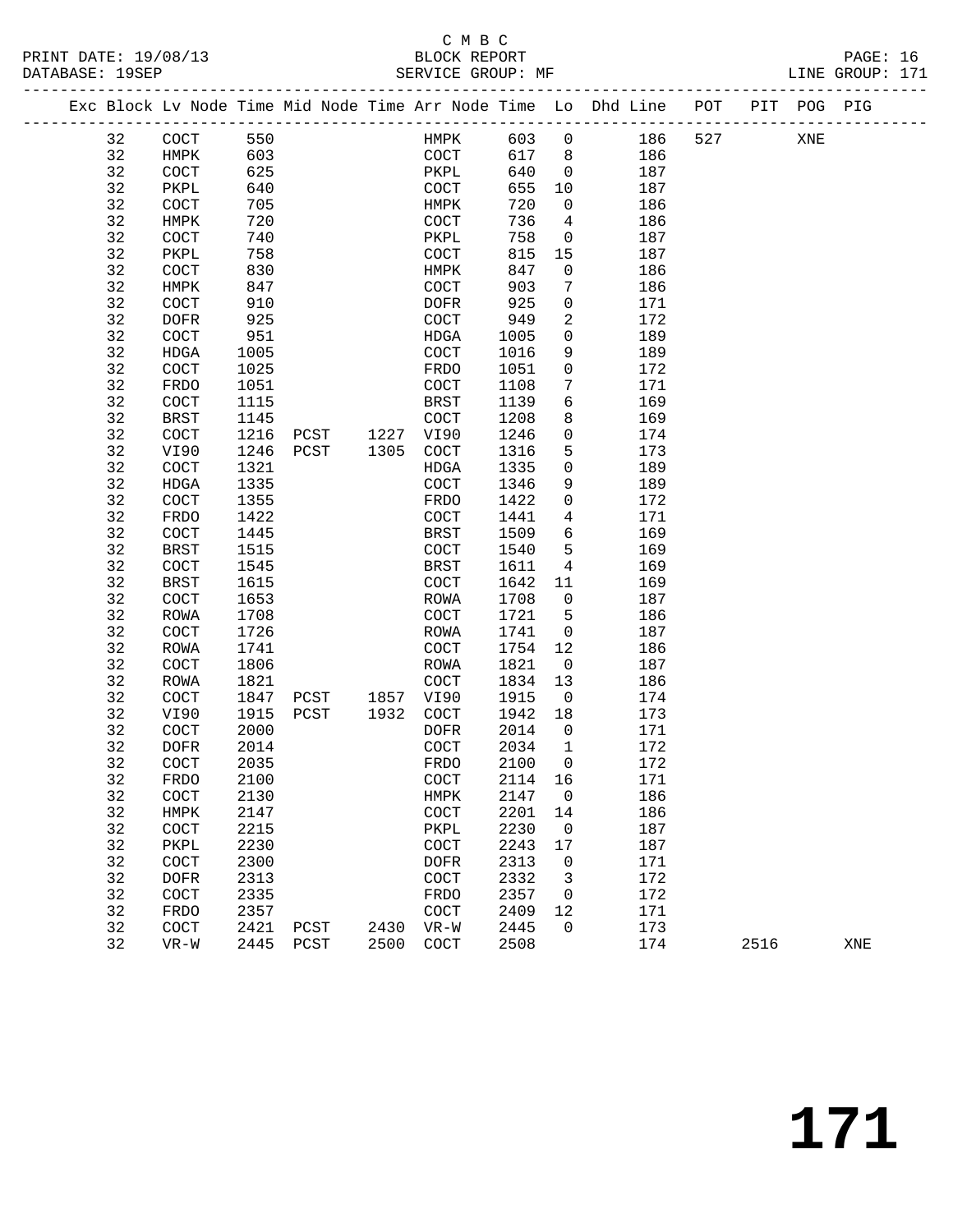### C M B C<br>BLOCK REPORT

| PRINT DATE: 19/08/13 | BLOCK REPORT      | PAGE: 17        |  |
|----------------------|-------------------|-----------------|--|
| DATABASE: 19SEP      | SERVICE GROUP: MF | LINE GROUP: 171 |  |

|          |              |              |                     |      |                              |              |                         | Exc Block Lv Node Time Mid Node Time Arr Node Time Lo Dhd Line POT PIT POG PIG |          |      |     |     |
|----------|--------------|--------------|---------------------|------|------------------------------|--------------|-------------------------|--------------------------------------------------------------------------------|----------|------|-----|-----|
| 33       | COCT         | 557          |                     |      | DOFR                         | 610 0        |                         | 171                                                                            | 534      |      | XNE |     |
| 33       | DOFR         | 610          |                     |      | COCT                         | 632 12       |                         | 172                                                                            |          |      |     |     |
| 33       | COCT         |              | 644 PCST 654 VI90   |      |                              | 710          | $\overline{0}$          | 174                                                                            |          |      |     |     |
| 33       | VI90         | 710          |                     |      |                              | 742          | 11                      | 173                                                                            |          |      |     |     |
| 33       | COCT         |              |                     |      |                              | 819          | $\overline{0}$          | 173                                                                            |          |      |     |     |
| 33       | $VR-W$       |              | 819 PCST            |      | 841 COCT                     | 853          | 22                      | 174                                                                            |          |      |     |     |
| 33       | COCT         | 915          |                     |      | PKPL                         | 932          | $\overline{0}$          | 187                                                                            |          |      |     |     |
| 33       | PKPL         | 932          |                     |      | COCT                         | 947          | 8                       | 187                                                                            |          |      |     |     |
| 33       | COCT         | 955          |                     |      | HMPK                         | 1012         | $\overline{0}$          | 186                                                                            |          |      |     |     |
| 33       | HMPK         | 1012         |                     |      | COCT                         | 1028         | 12                      | 186                                                                            |          |      |     |     |
| 33       | COCT         | 1040         |                     |      | DOFR                         | 1055         | $\overline{0}$          | 171                                                                            |          |      |     |     |
| 33       | DOFR         | 1055         |                     |      | COCT                         | 1120         | 12                      | 172                                                                            |          |      |     |     |
| 33       | COCT         | 1132         | PCST 1143 VR-W      |      |                              | 1200         | $\overline{0}$          | 173                                                                            |          |      |     |     |
| 33       | $VR-W$       | 1200         | PCST 1218 COCT      |      |                              | 1229         | 16                      | 174                                                                            |          |      |     |     |
| 33       | COCT         | 1245         |                     |      | PKPL                         | 1302         | $\overline{0}$          | 187                                                                            |          |      |     |     |
| 33       | PKPL         | 1302         |                     |      | COCT                         | 1317         | 8                       | 187                                                                            |          |      |     |     |
| 33       | COCT         | 1325         |                     |      | HMPK                         | 1344         | $\overline{\mathbf{0}}$ | 186                                                                            |          |      |     |     |
| 33       | HMPK         | 1344         |                     |      | COCT                         | 1400         | 10                      | 186                                                                            |          |      |     |     |
| 33       | COCT         | 1410         |                     |      | DOFR                         | 1428         | $\mathbf 0$             | 171                                                                            |          |      |     |     |
| 33       | DOFR         | 1428         |                     |      | COCT                         | 1456         | $\overline{4}$          | 172                                                                            |          |      |     |     |
| 33       | COCT         | 1500         | PCST 1511 VR-W      |      |                              | 1531         | $\overline{0}$          | 173                                                                            |          |      |     |     |
| 33       | $VR-W$       |              | 1531 PCST           |      | 1553 COCT                    | 1606         | 8                       | 174                                                                            |          |      |     |     |
| 33       | COCT         |              | 1614 PCST           |      | 1627 VR-W                    | 1651         | $\overline{0}$          | 173                                                                            |          |      |     |     |
| 33       | $VR-W$       |              | 1651 PCST           |      | 1711 COCT                    | 1726         | $4\overline{ }$         | 174                                                                            |          |      |     |     |
| 33       | COCT         | 1730         |                     |      | DOFR                         | 1750         | $\overline{0}$          | 171                                                                            |          |      |     |     |
| 33       | DOFR         | 1750         |                     |      | COCT                         | 1814         |                         | 172                                                                            |          | 1824 |     | XNE |
| 34       | COCT         | 1540         |                     |      | HMPK                         | 1601         | $\overline{0}$          |                                                                                | 186 1525 |      | XNE |     |
| 34       | HMPK         | 1601         |                     |      | COCT                         | 1617         | 10                      | 186                                                                            |          |      |     |     |
| 34       | COCT         | 1627         |                     |      | PKPL                         | 1647         | $\overline{0}$          | 187                                                                            |          |      |     |     |
| 34       | PKPL         | 1647         |                     |      | COCT                         | 1703         | 11                      | 187                                                                            |          |      |     |     |
| 34       | COCT         |              | 1714 PCST 1727 VR-W |      |                              | 1747         | $\overline{0}$          | 173                                                                            |          |      |     |     |
| 34       | $VR-W$       |              | 1747 PCST           |      | 1805 COCT                    | 1819         | 16                      | 174                                                                            |          |      |     |     |
| 34       | COCT         | 1835         |                     |      | DOFR                         | 1852         | $\overline{0}$          | 171                                                                            |          |      |     |     |
| 34       | DOFR         | 1852         |                     |      | COCT                         | 1913         |                         | 172                                                                            |          | 1922 |     | XNE |
| 35       | COCT         | 1625         |                     |      | ROWA                         | 1639         | $\overline{0}$          |                                                                                | 187 1610 |      | XNE |     |
| 35       | ROWA         | 1639         |                     |      | COCT                         | 1652         | $\overline{\mathbf{3}}$ | 186                                                                            |          |      |     |     |
| 35       | COCT         | 1655         |                     |      | DOFR                         | 1715         | $\overline{0}$          | 171                                                                            |          |      |     |     |
| 35 DOFR  |              | 1715         |                     |      | COCT                         | 1739         | 5                       | 172                                                                            |          |      |     |     |
| 35       | <b>COCT</b>  | 1744         |                     |      | PKPL                         | 1804         | 0                       | 187                                                                            |          |      |     |     |
| 35       | PKPL         | 1804         |                     |      | $\operatorname{COT}$         | 1819         | 15                      | 187                                                                            |          |      |     |     |
| 35       | COCT         | 1834         |                     |      | PKPL                         | 1853         | $\mathbf 0$             | 187                                                                            |          |      |     |     |
| 35       | PKPL         | 1853         |                     |      | COCT                         | 1907         | 8                       | 187                                                                            |          |      |     |     |
| 35       | COCT         | 1915         |                     |      | PKPL                         | 1932         | 0                       | 187                                                                            |          |      |     |     |
| 35       | PKPL         | 1932         |                     |      | $\operatorname{COT}$         | 1945         | 15                      | 187                                                                            |          |      |     |     |
| 35       | COCT         | 2000         |                     |      | HMPK                         | 2019         | $\overline{0}$          | 186                                                                            |          |      |     |     |
| 35<br>35 | HMPK<br>COCT | 2019<br>2045 |                     |      | $\operatorname{COT}$<br>PKPL | 2033<br>2100 | 12<br>0                 | 186<br>187                                                                     |          |      |     |     |
| 35       | PKPL         | 2100         |                     |      | COCT                         | 2113         | 8                       | 187                                                                            |          |      |     |     |
| 35       | COCT         | 2121         | PCST                | 2130 | $VR-W$                       | 2145         | 0                       | 173                                                                            |          |      |     |     |
| 35       | $VR-W$       | 2145         | PCST                | 2202 | COCT                         | 2212         | 13                      | 174                                                                            |          |      |     |     |
| 35       | COCT         | 2225         |                     |      | HDGA                         | 2235         | $\overline{\mathbf{0}}$ | 189                                                                            |          |      |     |     |
| 35       | HDGA         | 2235         |                     |      | COCT                         | 2243         | 17                      | 189                                                                            |          |      |     |     |
| 35       | COCT         | 2300         |                     |      | HMPK                         | 2317         | $\mathbf{0}$            | 186                                                                            |          |      |     |     |
| 35       | HMPK         | 2317         |                     |      | $\operatorname{COT}$         | 2331         |                         | 186                                                                            |          | 2339 |     | XNE |
|          |              |              |                     |      |                              |              |                         |                                                                                |          |      |     |     |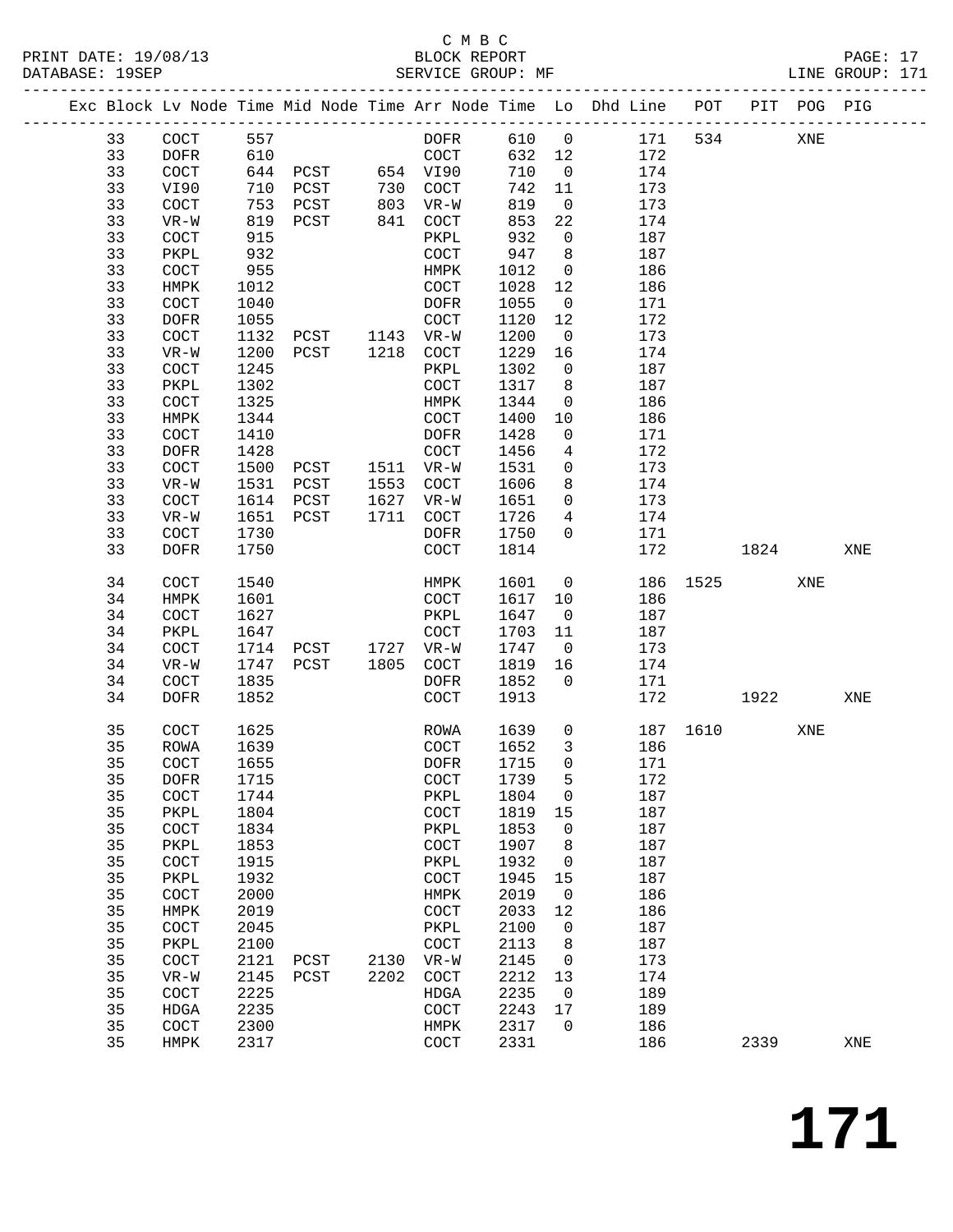#### C M B C<br>BLOCK REPORT PRINT DATE: 19/08/13 BLOCK REPORT BATABASE: 19SEP

PAGE: 18<br>LINE GROUP: 171

|  |          |                      |              | Exc Block Lv Node Time Mid Node Time Arr Node Time Lo Dhd Line POT |      | ------------------------ |              |                |    |            |          |      | PIT POG PIG |     |
|--|----------|----------------------|--------------|--------------------------------------------------------------------|------|--------------------------|--------------|----------------|----|------------|----------|------|-------------|-----|
|  | 36       | $\operatorname{COT}$ | 1625         |                                                                    |      | DOFR                     | 1644         | $\mathsf{O}$   |    | 171        | 1610     |      | XNE         |     |
|  | 36       | <b>DOFR</b>          | 1644         |                                                                    |      | $\operatorname{COT}$     | 1710         | 15             |    | 172        |          |      |             |     |
|  | 36       | COCT                 | 1725         |                                                                    |      | FRDO                     | 1756         | $\mathsf{O}$   |    | 172        |          |      |             |     |
|  | 36       | FRDO                 | 1756         |                                                                    |      | COCT                     | 1813         | 6              |    | 171        |          |      |             |     |
|  | 36       | COCT                 | 1819         | PCST                                                               | 1832 | $VR-W$                   | 1851         | $\mathsf{O}$   |    | 173        |          |      |             |     |
|  | 36       | $VR-W$               | 1851         | PCST                                                               | 1909 | COCT                     | 1919         | 16             |    | 174        |          |      |             |     |
|  | 36       | COCT                 | 1935         |                                                                    |      | FRDO                     | 2002         | $\mathbf 0$    |    | 172        |          |      |             |     |
|  | 36       | FRDO                 | 2002         |                                                                    |      | COCT                     | 2016         | 2              |    | 171        |          |      |             |     |
|  | 36       | COCT                 | 2018         | PCST                                                               | 2029 | $VR-W$                   | 2045         | $\mathsf{O}$   |    | 173        |          |      |             |     |
|  | 36       | $VR-W$               | 2045         | PCST                                                               | 2102 | COCT                     | 2112         | 13             |    | 174        |          |      |             |     |
|  | 36       | COCT                 | 2125         |                                                                    |      | HDGA                     | 2135         | $\overline{0}$ |    | 189        |          |      |             |     |
|  | 36       | HDGA                 | 2135         |                                                                    |      | COCT                     | 2143         | 17             |    | 189        |          |      |             |     |
|  | 36       | COCT                 | 2200         |                                                                    |      | HMPK                     | 2217         | 0              |    | 186        |          |      |             |     |
|  | 36       | HMPK                 | 2217         |                                                                    |      | COCT                     | 2231         | 4              |    | 186        |          |      |             |     |
|  | 36       | COCT                 | 2235         |                                                                    |      | FRDO                     | 2257         | 0              |    | 172        |          |      |             |     |
|  | 36       | FRDO                 | 2257         |                                                                    |      | COCT                     | 2309         |                |    | 171        |          | 2317 |             | XNE |
|  | 37       | COCT                 | 1625         |                                                                    |      | ROMA                     | 1642         | 0              |    | 186        | 1610     |      | XNE         |     |
|  | 37       | <b>ROMA</b>          | 1642         |                                                                    |      | COCT                     | 1652         | 4              |    | 187        |          |      |             |     |
|  | 37       | COCT                 | 1656         |                                                                    |      | ROMA                     | 1717         | $\mathbf 0$    |    | 186        |          |      |             |     |
|  | 37       | <b>ROMA</b>          | 1717         |                                                                    |      | COCT                     | 1727         | 4              |    | 187        |          |      |             |     |
|  | 37       | COCT                 | 1731         | PCST                                                               | 1743 | KBMU                     | 1752         | $\mathsf{O}$   |    | 175        |          |      |             |     |
|  | 37       | KBMU                 | 1752         | PCST                                                               | 1801 | COCT                     | 1821         | 16             |    | 175        |          |      |             |     |
|  | 37       | COCT                 | 1837         |                                                                    |      | FRDO                     | 1905         | $\overline{0}$ |    | 172        |          |      |             |     |
|  | 37       | FRDO                 | 1905         |                                                                    |      | COCT                     | 1919         | 13             | 10 | 171        |          |      |             |     |
|  | 37<br>37 | PMST                 | 1942<br>2025 |                                                                    |      | LOST                     | 2004<br>2052 | 21<br>14       |    | 180        |          |      |             |     |
|  | 37       | LOST<br>PMST         | 2106         |                                                                    |      | PMST<br>LAPA             | 2121         | $\overline{0}$ |    | 180<br>184 |          |      |             |     |
|  | 37       | LAPA                 | 2121         |                                                                    |      | COCT                     | 2129         | 16             |    | 185        |          |      |             |     |
|  | 37       | COCT                 | 2145         |                                                                    |      | PALA                     | 2158         | $\mathbf 0$    |    | 185        |          |      |             |     |
|  | 37       | PALA                 | 2158         |                                                                    |      | PMST                     | 2209         | 23             |    | 184        |          |      |             |     |
|  | 37       | PMST                 | 2232         |                                                                    |      | LOST                     | 2254         | - 6            |    | 180        |          |      |             |     |
|  | 37       | LOST                 | 2300         | CORN                                                               | 2315 | BQST                     | 2325         | 15             |    | 157        |          |      |             |     |
|  | 37       | <b>BQST</b>          | 2340         | CORS                                                               | 2351 | LOST                     | 2404         | 6              |    | 157        |          |      |             |     |
|  | 37       | LOST                 | 2410         |                                                                    |      | PMST                     | 2429         |                |    | 180        |          | 2445 |             | XNE |
|  | 38       | COCT                 | 1627         | PCST                                                               | 1639 | VI90                     | 1701         | $\mathbf 0$    |    |            | 174 1612 |      | XNE         |     |
|  | 38       | VI90                 | 1701         | PCST                                                               | 1721 | COCT                     | 1734         | 12             |    | 173        |          |      |             |     |
|  | 38       | COCT                 | 1746         |                                                                    |      | <b>FRDO</b>              | 1815         | $\overline{0}$ |    | 172        |          |      |             |     |
|  | 38       | FRDO                 | 1815         |                                                                    |      | COCT                     | 1829 26      |                |    | 171        |          |      |             |     |
|  | 38       | COCT                 | 1855         |                                                                    |      | <b>HDGA</b>              | 1909         | 0              |    | 189        |          |      |             |     |
|  | 38       | <b>HDGA</b>          | 1909         |                                                                    |      | COCT                     | 1921         | 9              |    | 189        |          |      |             |     |
|  | 38<br>38 | COCT<br><b>BRST</b>  | 1930<br>2000 |                                                                    |      | <b>BRST</b><br>COCT      | 1950<br>2022 | 10<br>8        |    | 169<br>169 |          |      |             |     |
|  | 38       | COCT                 | 2030         |                                                                    |      | HMPK                     | 2049         | 0              |    | 186        |          |      |             |     |
|  | 38       | HMPK                 | 2049         |                                                                    |      | COCT                     | 2103         | 12             |    | 186        |          |      |             |     |
|  | 38       | COCT                 | 2115         |                                                                    |      | PKPL                     | 2130         | 0              |    | 187        |          |      |             |     |
|  | 38       | PKPL                 | 2130         |                                                                    |      | COCT                     | 2143         | 17             |    | 187        |          |      |             |     |
|  | 38       | COCT                 | 2200         |                                                                    |      | <b>DOFR</b>              | 2213         | 0              |    | 171        |          |      |             |     |
|  | 38       | <b>DOFR</b>          | 2213         |                                                                    |      | COCT                     | 2233         | 12             |    | 172        |          |      |             |     |
|  | 38       | COCT                 | 2245         |                                                                    |      | PKPL                     | 2300         | 0              |    | 187        |          |      |             |     |
|  | 38       | PKPL                 | 2300         |                                                                    |      | COCT                     | 2313         | 8              |    | 187        |          |      |             |     |
|  | 38       | COCT                 | 2321         | PCST                                                               | 2330 | $VR-W$                   | 2345         | 0              |    | 173        |          |      |             |     |
|  | 38       | $VR-W$               | 2345         | PCST                                                               | 2400 | $\operatorname{COCT}$    | 2410         | 25             |    | 174        |          |      |             |     |
|  | 38       | COCT                 | 2435         |                                                                    |      | <b>FRDO</b>              | 2457         | 0              |    | 172        |          |      |             |     |
|  | 38       | FRDO                 | 2457         |                                                                    |      | COCT                     | 2509         |                |    | 171        |          | 2517 |             | XNE |
|  |          |                      |              |                                                                    |      |                          |              |                |    |            |          |      |             |     |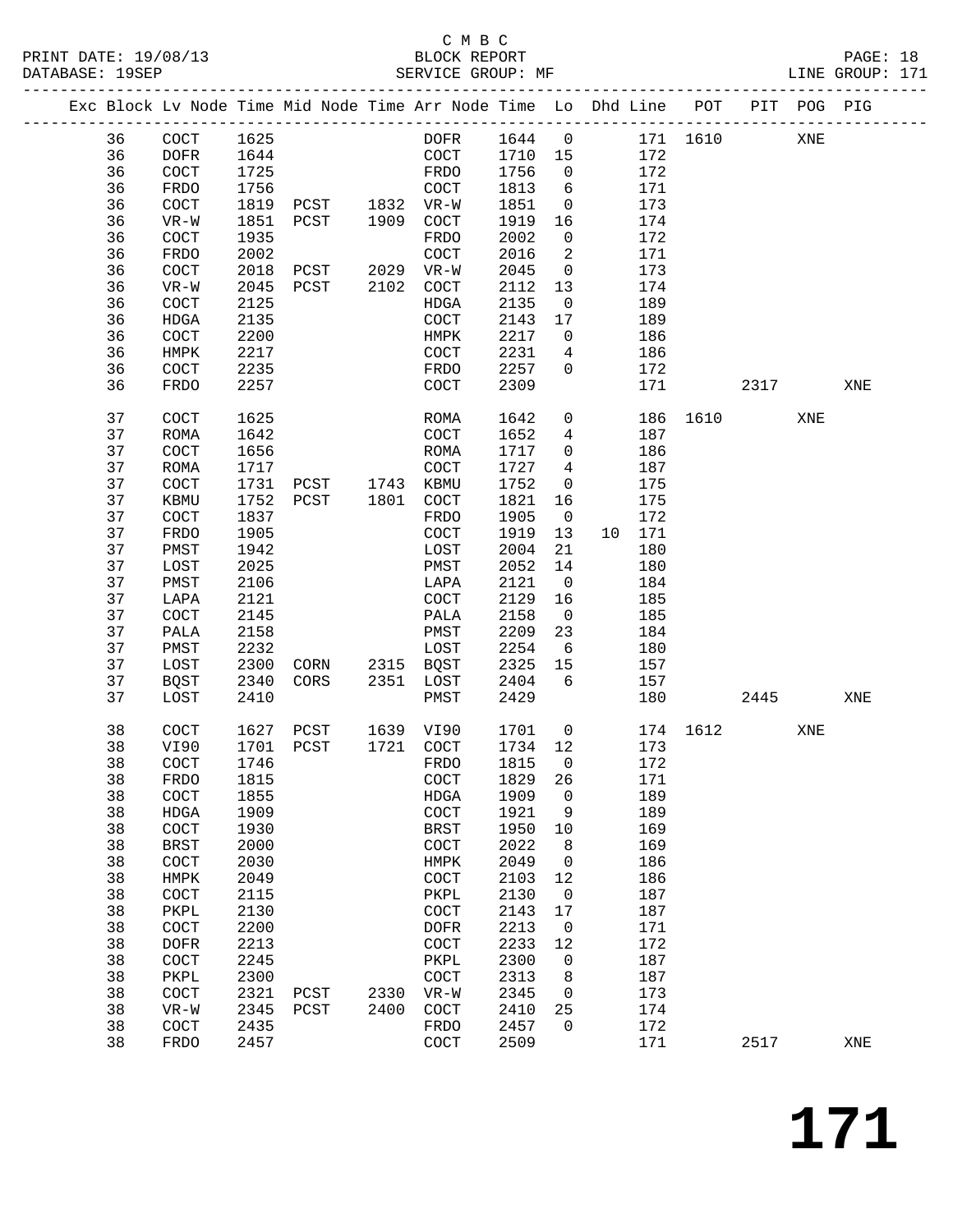### C M B C<br>BLOCK REPORT

PAGE: 19<br>LINE GROUP: 171

|  |    |                       |      |                     |      |                       |         |                 | Exc Block Lv Node Time Mid Node Time Arr Node Time Lo Dhd Line POT |          |      | PIT POG PIG |     |
|--|----|-----------------------|------|---------------------|------|-----------------------|---------|-----------------|--------------------------------------------------------------------|----------|------|-------------|-----|
|  | 39 | COCT                  |      | 1627 PCST 1640 VR-W |      |                       | 1700 0  |                 |                                                                    | 173 1612 |      | XNE         |     |
|  | 39 | $VR-W$                | 1700 | PCST 1720 COCT      |      |                       | 1734 14 |                 | 174                                                                |          |      |             |     |
|  | 39 | COCT                  | 1748 |                     |      | DOFR                  | 1808    | $\overline{0}$  | 171                                                                |          |      |             |     |
|  | 39 | <b>DOFR</b>           | 1808 |                     |      | COCT                  | 1829    | 15              | 172                                                                |          |      |             |     |
|  | 39 | $\operatorname{COT}$  | 1844 | PCST 1857 VR-W      |      |                       | 1914    | $\overline{0}$  | 173                                                                |          |      |             |     |
|  | 39 | $VR-W$                | 1914 | PCST                |      | 1932 COCT             | 1942    | 9               | 174                                                                |          |      |             |     |
|  | 39 | COCT                  | 1951 | PCST                |      | 2001 VI90             | 2018    | $\overline{0}$  | 174                                                                |          |      |             |     |
|  | 39 | VI90                  | 2018 | PCST                |      | 2035 COCT             | 2045    | 15              | 173                                                                |          |      |             |     |
|  | 39 | COCT                  | 2100 |                     |      | DOFR                  | 2113    | $\overline{0}$  | 171                                                                |          |      |             |     |
|  | 39 | <b>DOFR</b>           | 2113 |                     |      | COCT                  | 2133    | 12              | 172                                                                |          |      |             |     |
|  | 39 | COCT                  | 2145 |                     |      | PKPL                  | 2200    | $\overline{0}$  | 187                                                                |          |      |             |     |
|  | 39 | PKPL                  | 2200 |                     |      | $\operatorname{COT}$  | 2213    | 8               | 187                                                                |          |      |             |     |
|  | 39 | $\operatorname{COCT}$ | 2221 |                     |      |                       | 2245    | $\overline{0}$  | 173                                                                |          |      |             |     |
|  | 39 | $VR-W$                | 2245 |                     |      |                       | 2312    | 18              | 174                                                                |          |      |             |     |
|  | 39 | COCT                  | 2330 |                     |      | HDGA                  | 2340    | $\overline{0}$  | 189                                                                |          |      |             |     |
|  | 39 | HDGA                  | 2340 |                     |      | COCT                  | 2348    |                 | 189                                                                |          | 2356 |             | XNE |
|  | 40 | COCT                  | 1644 | PCST                |      | 1657 VR-W             | 1717    | $\overline{0}$  |                                                                    | 173 1629 |      | XNE         |     |
|  | 40 | $VR-W$                | 1717 | PCST                | 1737 | COCT                  | 1751    | 16              | 174                                                                |          |      |             |     |
|  | 40 | COCT                  | 1807 | PCST                | 1819 | VI90                  | 1841    | $\overline{0}$  | 174                                                                |          |      |             |     |
|  | 40 | VI90                  | 1841 | PCST                | 1858 | COCT                  | 1908    | 10              | 173                                                                |          |      |             |     |
|  | 40 | $\operatorname{COT}$  | 1918 | PCST                | 1929 | $VR-W$                | 1945    | $\overline{0}$  | 173                                                                |          |      |             |     |
|  | 40 | $VR-W$                | 1945 | PCST                | 2003 | COCT                  | 2013    | 12              | 174                                                                |          |      |             |     |
|  | 40 | COCT                  | 2025 |                     |      | HDGA                  | 2037    | $\overline{0}$  | 189                                                                |          |      |             |     |
|  | 40 | HDGA                  | 2037 |                     |      | $\operatorname{COCT}$ | 2045    | 15              | 189                                                                |          |      |             |     |
|  | 40 | $\operatorname{COCT}$ | 2100 |                     |      | HMPK                  | 2117    | $\overline{0}$  | 186                                                                |          |      |             |     |
|  | 40 | HMPK                  | 2117 |                     |      | COCT                  | 2131    | 9               | 186                                                                |          |      |             |     |
|  | 40 | $\operatorname{COT}$  | 2140 |                     |      | PMST                  | 2210    | 20              | 183                                                                |          |      |             |     |
|  | 40 | PMST                  | 2230 |                     |      | COCT                  | 2258    | 17              | 183                                                                |          |      |             |     |
|  | 40 | $\operatorname{COT}$  | 2315 |                     |      | PKPL                  | 2330    | $\overline{0}$  | 187                                                                |          |      |             |     |
|  | 40 | PKPL                  | 2330 |                     |      | COCT                  | 2343    | 17              | 187                                                                |          |      |             |     |
|  | 40 | COCT                  | 2400 |                     |      | DOFR                  | 2411    | $\overline{0}$  | 171                                                                |          |      |             |     |
|  | 40 | <b>DOFR</b>           | 2411 |                     |      | COCT                  | 2429    |                 | 172                                                                |          | 2437 |             | XNE |
|  | 41 | COCT                  | 1645 |                     |      | BRST                  | 1709    | 4               |                                                                    | 169 1630 |      | XNE         |     |
|  | 41 | <b>BRST</b>           | 1713 |                     |      | COCT                  | 1741    | $4\overline{4}$ | 169                                                                |          |      |             |     |
|  | 41 | COCT                  | 1745 |                     |      | BRST                  | 1808    | $7\overline{ }$ | 169                                                                |          |      |             |     |
|  | 41 | BRST                  | 1815 |                     |      | COCT                  | 1839    | 21              | 169                                                                |          |      |             |     |
|  | 41 | COCT                  | 1900 |                     |      | BRST                  | 1922    | 8               | 169                                                                |          |      |             |     |
|  | 41 | BRST                  | 1930 |                     |      | COCT                  | 1952 8  |                 | 169                                                                |          |      |             |     |
|  | 41 | COCT                  | 2000 |                     |      | BRST                  | 2020    | 10              | 169                                                                |          |      |             |     |
|  | 41 | <b>BRST</b>           | 2030 |                     |      | COCT                  | 2052    | - 8             | 169                                                                |          |      |             |     |
|  | 41 | COCT                  | 2100 |                     |      | <b>BRST</b>           | 2120    | 10              | 169                                                                |          |      |             |     |
|  | 41 | <b>BRST</b>           | 2130 |                     |      | COCT                  | 2152    | 8               | 169                                                                |          |      |             |     |
|  | 41 | COCT                  | 2200 |                     |      | <b>BRST</b>           | 2219    | 11              | 169                                                                |          |      |             |     |
|  | 41 | <b>BRST</b>           | 2230 |                     |      | COCT                  | 2252    | 8               | 169                                                                |          |      |             |     |
|  | 41 | COCT                  | 2300 |                     |      | <b>BRST</b>           | 2319    |                 | 169                                                                |          | 2338 |             | XNE |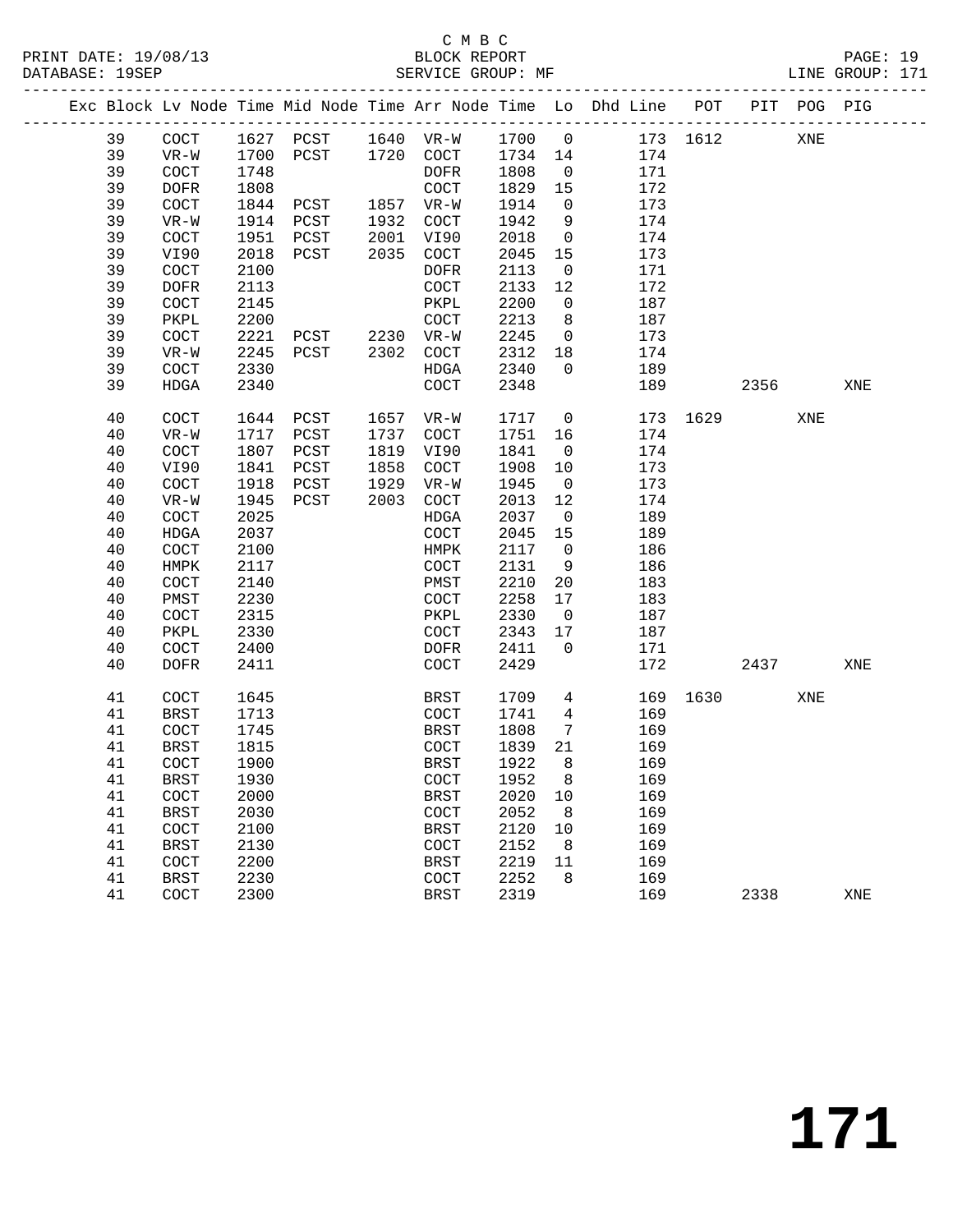### C M B C<br>BLOCK REPORT

PAGE: 20<br>LINE GROUP: 171

|  |          |              |              |                          |      |                      |              |                | Exc Block Lv Node Time Mid Node Time Arr Node Time Lo Dhd Line POT |          |      | PIT POG PIG |     |
|--|----------|--------------|--------------|--------------------------|------|----------------------|--------------|----------------|--------------------------------------------------------------------|----------|------|-------------|-----|
|  | 42       | COCT         |              | 1657 PCST 1710 VR-W 1730 |      |                      |              | $\mathbf 0$    |                                                                    | 173 1642 |      | XNE         |     |
|  | 42       | $VR-W$       | 1730         | PCST                     |      | 1750 COCT 1804       |              | 6              | 174                                                                |          |      |             |     |
|  | 42       | COCT         | 1810         |                          |      | DOFR                 | 1830         | $\overline{0}$ | 171                                                                |          |      |             |     |
|  | 42       | <b>DOFR</b>  | 1830         |                          |      | COCT                 | 1851         | 6              | 172                                                                |          |      |             |     |
|  | 42       | COCT         | 1857         | PCST                     |      | 1907 VI90            | 1925         | $\overline{0}$ | 174                                                                |          |      |             |     |
|  | 42       | VI90         | 1925         | PCST                     | 1942 | COCT                 | 1952         | 18             | 173                                                                |          |      |             |     |
|  | 42       | COCT         | 2010         |                          |      | PMST                 | 2041         | 19             | 183                                                                |          |      |             |     |
|  | 42       | PMST         | 2100         |                          |      | COCT                 | 2130         | 5              | 183                                                                |          |      |             |     |
|  | 42       | COCT         | 2135         |                          |      | FRDO                 | 2157         | $\overline{0}$ | 172                                                                |          |      |             |     |
|  | 42       | FRDO         | 2157         |                          |      | COCT                 | 2209         | 21             | 171                                                                |          |      |             |     |
|  | 42       | COCT         | 2230         |                          |      | HMPK                 | 2247         | $\overline{0}$ | 186                                                                |          |      |             |     |
|  | 42       | HMPK         | 2247         |                          |      | COCT                 | 2301         | 9              | 186                                                                |          |      |             |     |
|  | 42       | COCT         | 2310         |                          |      | PMST                 | 2340         | 20             | 183                                                                |          |      |             |     |
|  | 42       | PMST         | 2400         |                          |      | COCT                 | 2428         | 12             | 183                                                                |          |      |             |     |
|  | 42       | COCT         | 2440         |                          |      | PMST                 | 2510         | 20             | 183                                                                |          |      |             |     |
|  | 42       | PMST         | 2530         |                          |      | COCT                 | 2558         |                | 183                                                                |          | 2606 |             | XNE |
|  | 43       | COCT         | 1700         |                          |      | FRDO                 | 1731         | $\overline{0}$ |                                                                    | 172 1645 |      | XNE         |     |
|  | 43       | FRDO         | 1731         |                          |      | COCT                 | 1749         | 18             | 171                                                                |          |      |             |     |
|  | 43       | COCT         | 1807         | PCST                     | 1820 | $VR-W$               | 1839         | $\overline{0}$ | 173                                                                |          |      |             |     |
|  | 43       | $VR-W$       | 1839         | PCST                     | 1857 | $\operatorname{COT}$ | 1907         | 10             | 174                                                                |          |      |             |     |
|  | 43       | COCT         | 1917         | PCST                     | 1927 | VI90                 | 1945         | $\overline{0}$ | 174                                                                |          |      |             |     |
|  | 43       | VI90         | 1945         | PCST                     | 2002 | COCT                 | 2012         | 18             | 173                                                                |          |      |             |     |
|  | 43       | COCT         | 2030         |                          |      | BRST                 | 2050         | 10             | 169                                                                |          |      |             |     |
|  | 43       | BRST         | 2100         |                          |      | COCT                 | 2122         | 8 <sup>8</sup> | 169                                                                |          |      |             |     |
|  | 43       | COCT         | 2130         |                          |      | BRST                 | 2150         | 10             | 169                                                                |          |      |             |     |
|  | 43       | BRST         | 2200         |                          |      | COCT                 | 2222         | 8 <sup>8</sup> | 169                                                                |          |      |             |     |
|  | 43       | COCT         | 2230         |                          |      | <b>BRST</b>          | 2249         | 11             | 169                                                                |          |      |             |     |
|  | 43       | BRST         | 2300         |                          |      | COCT                 | 2322         | 8              | 169                                                                |          |      |             |     |
|  | 43       | COCT         | 2330         |                          |      | BRST                 | 2349         | 11             | 169                                                                |          |      |             |     |
|  | 43       | BRST         | 2400         |                          |      | COCT                 | 2422         | 8 <sup>8</sup> | 169                                                                |          |      |             |     |
|  | 43       | COCT         | 2430         |                          |      | BRST                 | 2448         | 12             | 169                                                                |          |      |             |     |
|  | 43       | BRST         | 2500         |                          |      | COCT                 | 2522         | 8              | 169                                                                |          |      |             |     |
|  | 43       | COCT         | 2530         |                          |      | BRST                 | 2548         | 12             | 169                                                                |          |      |             |     |
|  | 43       | BRST         | 2600         |                          |      | COCT                 | 2622         |                | 169                                                                |          | 2630 |             | XNE |
|  | 44       | COCT         | 1708         |                          |      | PKPL                 | 1728         | $\overline{0}$ | 187                                                                | 1653     |      | XNE         |     |
|  | 44       | PKPL         | 1728         |                          |      | COCT                 | 1743         | 24             | 187                                                                |          |      |             |     |
|  | 44       | COCT         | 1807         |                          |      | PKPL                 | 1827         | $\overline{0}$ | 187                                                                |          |      |             |     |
|  | 44       | PKPL         | 1827         |                          |      | COCT                 | 1842 13      |                | 187                                                                |          |      |             |     |
|  | 44       | COCT         | 1855         |                          |      | <b>DOFR</b>          | 1912         | $\mathbf 0$    | 171                                                                |          |      |             |     |
|  | 44       | <b>DOFR</b>  | 1912         |                          |      | COCT                 | 1932         | 8              | 172                                                                |          |      |             |     |
|  | 44       | COCT         | 1940         |                          |      | PMST                 | 2013         | 17             | 183                                                                |          |      |             |     |
|  | 44       | PMST         | 2030         |                          |      | COCT                 | 2100         | 10             | 183                                                                |          |      |             |     |
|  | 44       | COCT         | 2110         |                          |      | PMST                 | 2140         | 20             | 183                                                                |          |      |             |     |
|  | 44       | PMST         | 2200         |                          |      | COCT                 | 2228         | 12             | 183<br>183                                                         |          |      |             |     |
|  | 44<br>44 | COCT<br>PMST | 2240<br>2330 |                          |      | PMST<br>COCT         | 2310<br>2358 | 20<br>12       | 183                                                                |          |      |             |     |
|  | 44       | COCT         | 2410         |                          |      | PMST                 | 2440         | 20             | 183                                                                |          |      |             |     |
|  | 44       | PMST         | 2500         |                          |      | COCT                 | 2528         | 12             | 183                                                                |          |      |             |     |
|  | 44       | COCT         | 2540         |                          |      | PMST                 | 2610         |                | 183                                                                |          | 2624 |             | XNE |
|  |          |              |              |                          |      |                      |              |                |                                                                    |          |      |             |     |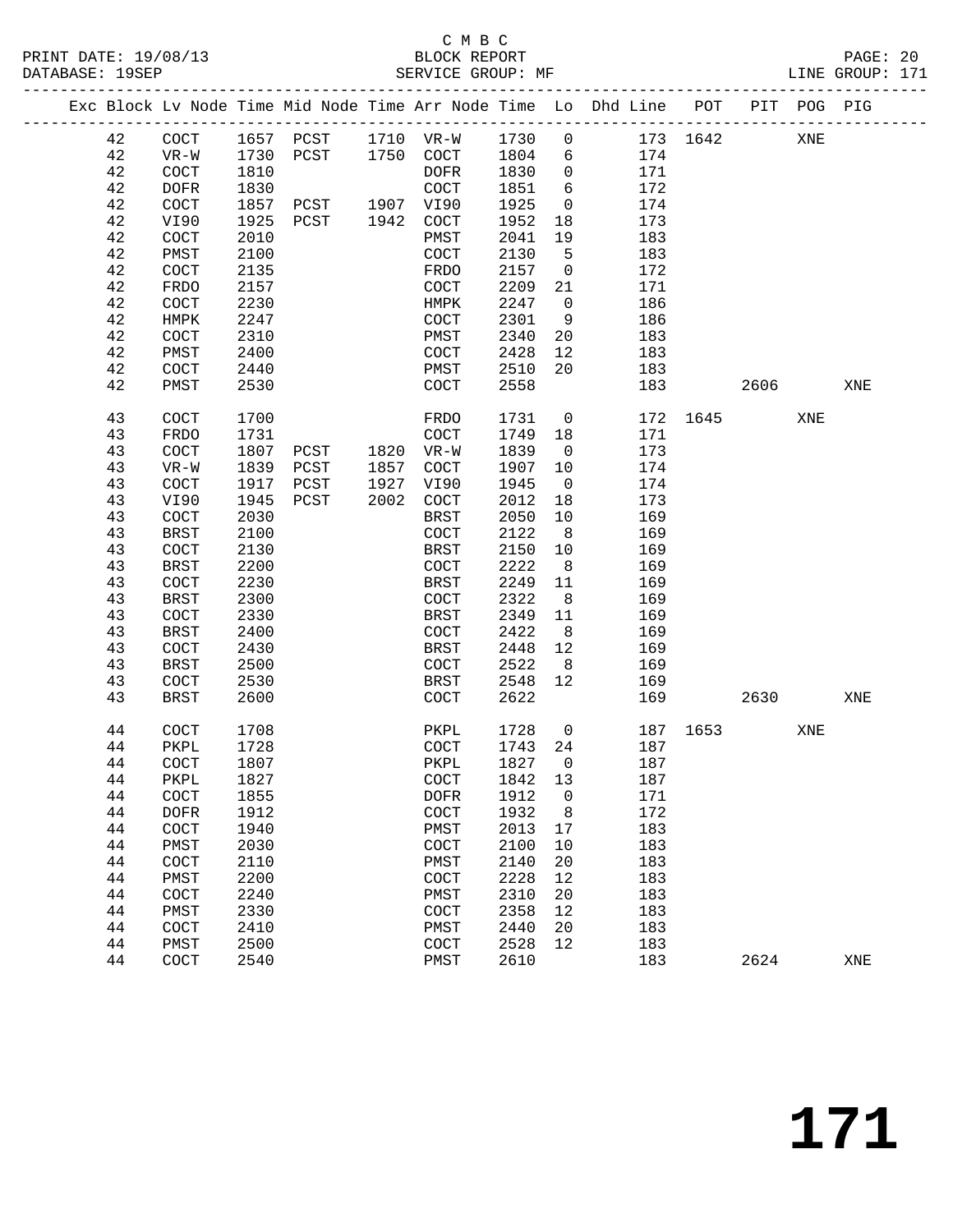| PRINT DATE: 19/08/13<br>DATABASE: 19SEP                                                                                                   |                                                                                                                                                                                                          | BLOCK REPORT<br>SERVICE GROUP: MF                                                                                                                                                                                                                                                   |                                                                                                                                                                                                                                                          |                              |                                      | BLOCK REPORT                                                                                                                                                                                                                                                             | C M B C |                                                                                                                                                                                                                            |                                                                                                                  |                                                                          |                                                                                                                                                                                                                                                                                                                                                                                                                                         |                                                                                                                                                                                                                      |      |     | PAGE: 21<br>LINE GROUP: 181 |  |
|-------------------------------------------------------------------------------------------------------------------------------------------|----------------------------------------------------------------------------------------------------------------------------------------------------------------------------------------------------------|-------------------------------------------------------------------------------------------------------------------------------------------------------------------------------------------------------------------------------------------------------------------------------------|----------------------------------------------------------------------------------------------------------------------------------------------------------------------------------------------------------------------------------------------------------|------------------------------|--------------------------------------|--------------------------------------------------------------------------------------------------------------------------------------------------------------------------------------------------------------------------------------------------------------------------|---------|----------------------------------------------------------------------------------------------------------------------------------------------------------------------------------------------------------------------------|------------------------------------------------------------------------------------------------------------------|--------------------------------------------------------------------------|-----------------------------------------------------------------------------------------------------------------------------------------------------------------------------------------------------------------------------------------------------------------------------------------------------------------------------------------------------------------------------------------------------------------------------------------|----------------------------------------------------------------------------------------------------------------------------------------------------------------------------------------------------------------------|------|-----|-----------------------------|--|
| CORS<br>FRDO FREMONT & DOMINION<br>KBMU KEBET WAY & MUSTANO<br>LOST LOUGHEED STN<br>PALA PANORAMA & LANSDOWNE<br>XNE North East Sector CS |                                                                                                                                                                                                          | SB POIRIER ST NS WINSLOW AVE DOFR DOFR<br>KEBET WAY & MUSTANG                                                                                                                                                                                                                       |                                                                                                                                                                                                                                                          |                              |                                      |                                                                                                                                                                                                                                                                          |         |                                                                                                                                                                                                                            |                                                                                                                  | ________________                                                         |                                                                                                                                                                                                                                                                                                                                                                                                                                         | DOMINION & FREMONT<br>HMPK HAMPTON PARK<br>LAPA     LANSDOWNE & PANORAMA<br>NWST     NEW WESTMINSTER STN<br>PCST PORT COQUITLAM STN<br>PMST MOODY CENTRE STN<br>VI90 VICTORIA AT 900 BLOCK<br>WEEA WESTERN & EASTERN |      |     |                             |  |
|                                                                                                                                           |                                                                                                                                                                                                          | Exc Block Lv Node Time Mid Node Time Arr Node Time Lo Dhd Line POT PIT POG PIG                                                                                                                                                                                                      |                                                                                                                                                                                                                                                          |                              |                                      |                                                                                                                                                                                                                                                                          |         |                                                                                                                                                                                                                            |                                                                                                                  |                                                                          |                                                                                                                                                                                                                                                                                                                                                                                                                                         |                                                                                                                                                                                                                      |      |     |                             |  |
|                                                                                                                                           | 51<br>51<br>51<br>51<br>51<br>51<br>51<br>51<br>51<br>51<br>51<br>51<br>51<br>51<br>51<br>51<br>51<br>51<br>51<br>51<br>51<br>51<br>51<br>51<br>51<br>51<br>51<br>51<br>51<br>51<br>51<br>51<br>51<br>51 | ROMA<br>COCT<br>ROMA<br>COCT<br>ROMA<br>COCT<br>ROMA<br>COCT<br>PALA<br>PMST<br>2&IO<br>PMST<br>BEWS<br>PMST<br>LAPA<br>COCT<br>PALA<br>PMST<br>BEWS<br>PMST<br>LAPA<br>COCT<br>PALA<br>PMST<br><b>BEWS</b><br>COCT<br>KBMU<br>COCT<br>KBMU<br>COCT<br>ROMA<br>COCT<br>HMPK<br>COCT | 607<br>617<br>637<br>649<br>707<br>719<br>735<br>748<br>810<br>824<br>847<br>919<br>1010<br>1025<br>1045<br>1058<br>1115<br>1145<br>1240<br>1255<br>1315<br>1328<br>1345<br>1423<br>1522<br>1542<br>1621<br>1642<br>1725<br>1744<br>1807<br>1829<br>1900 | PCST<br>PCST<br>PCST<br>PCST | ROMA<br>1533<br>1551<br>1633<br>1651 | COCT<br>ROMA<br>COCT<br>PALA<br>PMST<br>2&IO<br>PMST<br>BEWS<br>PMST<br>LAPA<br>COCT<br>PALA<br>PMST<br>BEWS<br>PMST<br>LAPA<br>COCT 1306 9<br>PALA<br>PMST 1340 5<br><b>BEWS</b><br>PMST<br>KBMU<br>COCT<br>KBMU<br>COCT<br>ROMA<br>COCT<br>HMPK<br>COCT<br><b>DOFR</b> |         | 649<br>659<br>719<br>731<br>748<br>803<br>824<br>837<br>919<br>955<br>1025<br>1036<br>1058<br>1111<br>1145<br>1219<br>1255<br>1328<br>1423<br>1453<br>1542<br>1604<br>1642<br>1712<br>1744<br>1754<br>1829<br>1844<br>1915 | $4\overline{4}$<br>$7\overline{ }$<br>$\overline{0}$<br>0<br>22<br>0<br>17<br>0<br>13<br>0<br>13<br>0<br>16<br>0 | $\overline{0}$<br>10<br>$\overline{0}$<br>9<br>$\overline{0}$<br>21<br>7 | 552 COCT 600 7 187<br>ROMA 617 0 186<br>COCT 626 11 187<br>$0$ 186<br>8 187<br>$\begin{array}{ccc} 0 & 186 \\ 4 & 187 \end{array}$<br>187<br>$\begin{matrix}0&&&&185\end{matrix}$<br>184<br>181<br>181<br>$\begin{matrix}0&\phantom{0}182\end{matrix}$<br>15 182<br>184<br>185<br>$0$ 185<br>4 184<br>182<br>182<br>$\frac{1}{0}$ 184<br>185<br>185<br>184<br>182<br>182<br>175<br>175<br>175<br>175<br>186<br>187<br>186<br>186<br>171 | ROMA 552 0 186 520                                                                                                                                                                                                   |      | XNE |                             |  |
|                                                                                                                                           | 51<br>51<br>51<br>51                                                                                                                                                                                     | <b>DOFR</b><br>COCT<br>${\tt PKPL}$<br>PMST                                                                                                                                                                                                                                         | 1915<br>1945<br>2000<br>2042                                                                                                                                                                                                                             |                              |                                      | COCT<br>PKPL<br>COCT<br>LOST                                                                                                                                                                                                                                             |         | 1935<br>2000<br>2013<br>2104                                                                                                                                                                                               | 10<br>0<br>19                                                                                                    | 10                                                                       | 172<br>187<br>187<br>180                                                                                                                                                                                                                                                                                                                                                                                                                |                                                                                                                                                                                                                      | 2122 |     | XNE                         |  |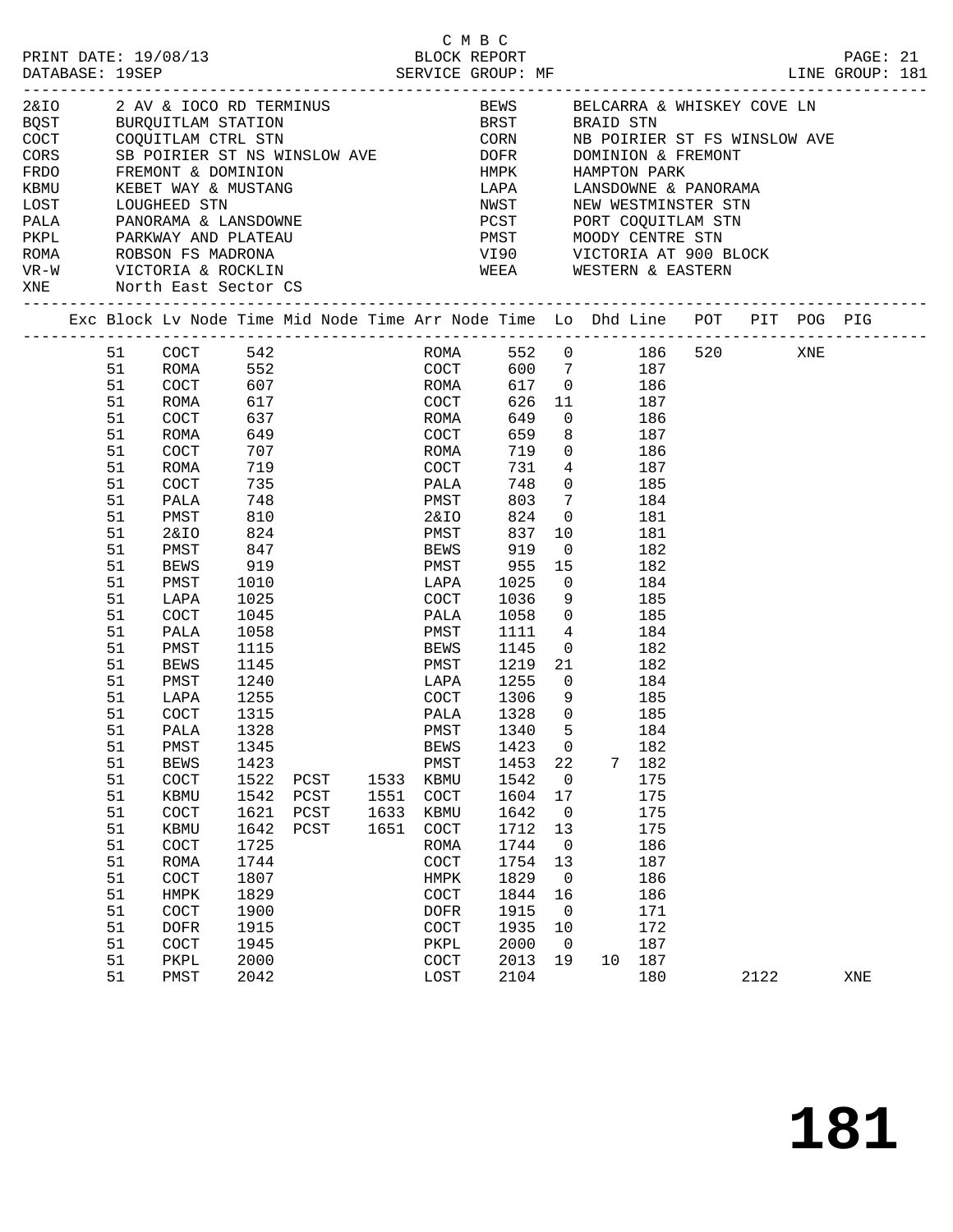### C M B C<br>BLOCK REPORT

| PRINT DATE: 19/08/13<br>DATABASE: 19SEP |    |      |     | BLOCK REPORT<br>SERVICE GROUP: MF                              |     |          |     |     |     |     | PAGE: 22<br>LINE GROUP: 181 |  |
|-----------------------------------------|----|------|-----|----------------------------------------------------------------|-----|----------|-----|-----|-----|-----|-----------------------------|--|
|                                         |    |      |     | Exc Block Ly Node Time Mid Node Time Arr Node Time Lo Dhd Line |     |          |     | POT | PIT | POG | PIG                         |  |
|                                         | 52 | COCT | 440 | PMST                                                           | 509 | -21      | 183 | 418 |     | XNE |                             |  |
|                                         | 52 | PMST | 530 | LAPA                                                           | 545 | $\Omega$ | 184 |     |     |     |                             |  |
|                                         | 52 | LAPA | 545 | COCT                                                           | 554 | 6        | 185 |     |     |     |                             |  |
|                                         | 52 | COCT | 600 | PALA                                                           | 613 | $\Omega$ | 185 |     |     |     |                             |  |
|                                         | 52 | PALA | 613 | PMST                                                           | 626 |          | 184 |     |     |     |                             |  |
|                                         | 52 | PMST | 633 | BEWS                                                           | 703 | $\Omega$ | 182 |     |     |     |                             |  |
|                                         | 52 | BEWS | 703 | PMST                                                           | 740 |          | 182 |     |     |     |                             |  |

 52 PMST 745 LAPA 800 0 184 52 LAPA 800 COCT 811 9 185

| 52 | COCT        | 820  |      |      | PALA        | 833  | $\Omega$ |    | 185 |      |     |
|----|-------------|------|------|------|-------------|------|----------|----|-----|------|-----|
| 52 | PALA        | 833  |      |      | PMST        | 848  | 12       | 15 | 184 |      |     |
| 52 | <b>BOST</b> | 915  | CORS | 930  | LOST        | 950  | 15       |    | 157 |      |     |
| 52 | LOST        | 1005 |      |      | PMST        | 1029 | 11       |    | 180 |      |     |
| 52 | PMST        | 1040 |      |      | LOST        | 1107 | 13       |    | 180 |      |     |
| 52 | LOST        | 1120 |      |      | PMST        | 1147 | 8        |    | 180 |      |     |
| 52 | PMST        | 1155 |      |      | LOST        | 1222 | 8        |    | 180 |      |     |
| 52 | LOST        | 1230 | CORN | 1246 | BQST        | 1257 | 18       |    | 157 |      |     |
| 52 | <b>BOST</b> | 1315 | CORS | 1330 | LOST        | 1348 | 17       |    | 157 |      |     |
| 52 | LOST        | 1405 |      |      | PMST        | 1435 | 5        |    | 180 |      |     |
| 52 | PMST        | 1440 |      |      | LAPA        | 1455 | 0        |    | 184 |      |     |
| 52 | LAPA        | 1455 |      |      | COCT        | 1506 | 19       |    | 185 |      |     |
| 52 | <b>COCT</b> | 1525 |      |      | PALA        | 1538 | 0        |    | 185 |      |     |
| 52 | PALA        | 1538 |      |      | PMST        | 1551 | 26       |    | 184 |      |     |
| 52 | PMST        | 1617 |      |      | <b>BEWS</b> | 1656 | 0        |    | 182 |      |     |
| 52 | BEWS        | 1656 |      |      | PMST        | 1728 | 29       |    | 182 |      |     |
| 52 | PMST        | 1757 |      |      | <b>BEWS</b> | 1836 | $\Omega$ |    | 182 |      |     |
| 52 | <b>BEWS</b> | 1836 |      |      | PMST        | 1906 |          |    | 182 | 1922 | XNE |
|    |             |      |      |      |             |      |          |    |     |      |     |

**181**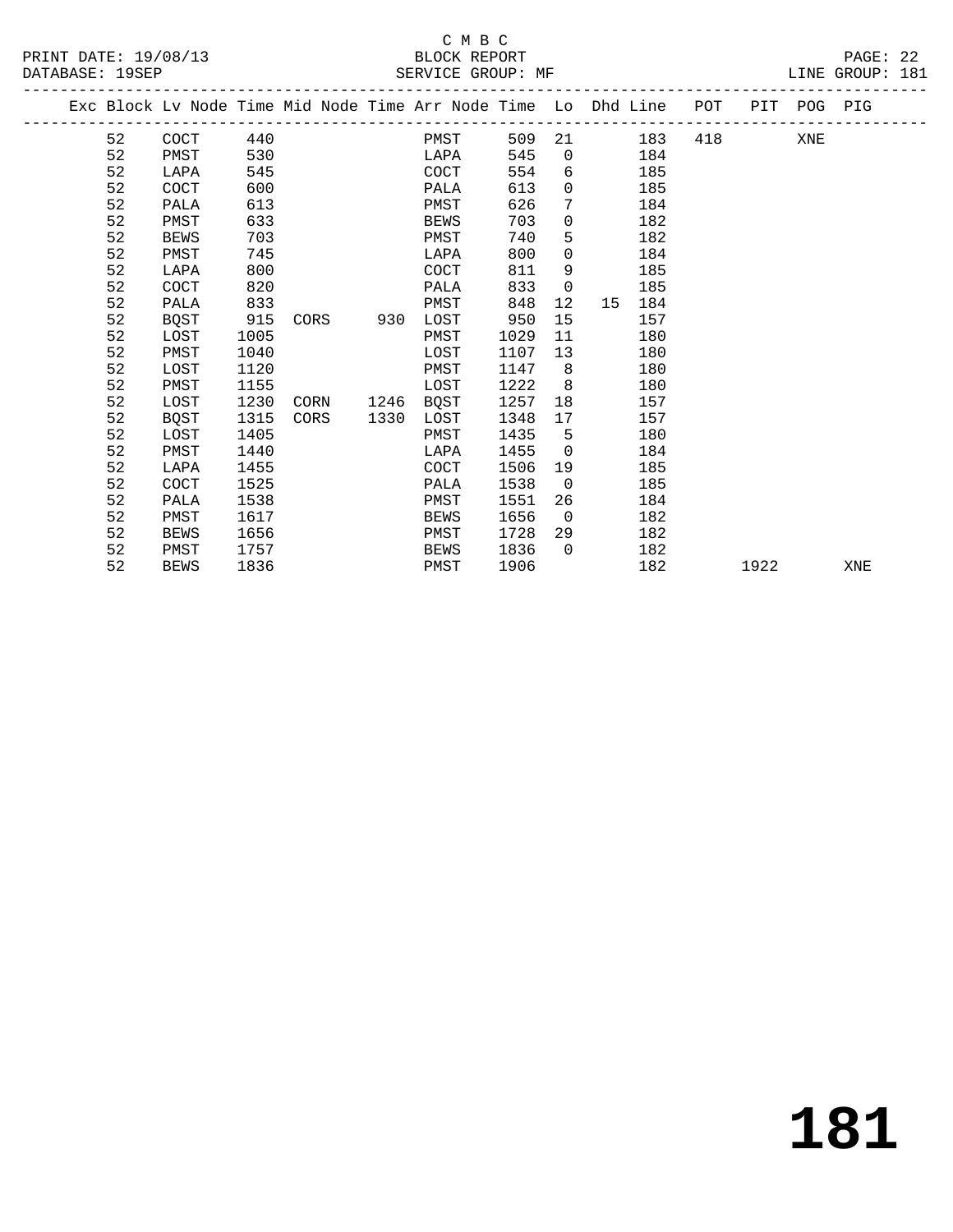#### C M B C<br>BLOCK REPORT PRINT DATE: 19/08/13 BLOCK REPORT<br>DATABASE: 19SEP SERVICE GROUP: MF

PAGE: 23<br>LINE GROUP: 181

|  |    | Exc Block Lv Node Time Mid Node Time Arr Node Time Lo Dhd Line POT |      |      |      |             |         |                 |        |     |      | PIT POG PIG |     |
|--|----|--------------------------------------------------------------------|------|------|------|-------------|---------|-----------------|--------|-----|------|-------------|-----|
|  | 53 | NWST                                                               | 505  |      |      | LOST        | 524 11  |                 | 109    | 428 |      | XNE         |     |
|  | 53 | LOST                                                               | 535  |      |      | NWST        | 554     | 6               | 109    |     |      |             |     |
|  | 53 | NWST                                                               | 600  |      |      | LOST        | 620     | 10              | 109    |     |      |             |     |
|  | 53 | LOST                                                               | 630  |      |      | NWST        | 651     | 9               | 109    |     |      |             |     |
|  | 53 | NWST                                                               | 700  |      |      | LOST        | 723     | $7\phantom{.0}$ | 109    |     |      |             |     |
|  | 53 | LOST                                                               | 730  |      |      | NWST        | 753     | $7\phantom{.0}$ | 109    |     |      |             |     |
|  | 53 | NWST                                                               | 800  |      |      | LOST        | 825     | 5               | 109    |     |      |             |     |
|  | 53 | LOST                                                               | 830  |      |      | NWST        | 853     | 7               | 109    |     |      |             |     |
|  | 53 | NWST                                                               | 900  |      |      | LOST        | 925     | 5               | 109    |     |      |             |     |
|  | 53 | LOST                                                               | 930  |      |      | NWST        | 954     | 6               | 109    |     |      |             |     |
|  | 53 | NWST                                                               | 1000 |      |      | LOST        | 1025    | 10              | 109    |     |      |             |     |
|  | 53 | LOST                                                               | 1035 |      |      | PMST        | 1059    | 11              | 180    |     |      |             |     |
|  | 53 | PMST                                                               | 1110 |      |      | LOST        | 1137    | 13              | 180    |     |      |             |     |
|  | 53 | LOST                                                               | 1150 |      |      | PMST        | 1218    | $7\overline{ }$ | 180    |     |      |             |     |
|  | 53 | PMST                                                               | 1225 |      |      | LOST        | 1252    | 8               | 180    |     |      |             |     |
|  | 53 | LOST                                                               | 1300 | CORN |      | 1316 BQST   | 1327    | 18              | 157    |     |      |             |     |
|  | 53 | <b>BQST</b>                                                        | 1345 | CORS | 1400 | LOST        | 1418    | 12              | 157    |     |      |             |     |
|  | 53 | LOST                                                               | 1430 |      |      | NWST        | 1451    | 9               | 109    |     |      |             |     |
|  | 53 | NWST                                                               | 1500 |      |      | LOST        | 1527    | $\mathbf{3}$    | 109    |     |      |             |     |
|  | 53 | LOST                                                               | 1530 |      |      | NWST        | 1552    | 8               | 109    |     |      |             |     |
|  | 53 | NWST                                                               | 1600 |      |      | LOST        | 1628    | $\overline{a}$  | 109    |     |      |             |     |
|  | 53 | LOST                                                               | 1630 |      |      | NWST        | 1652    | $7\phantom{.}$  | 109    |     |      |             |     |
|  | 53 | NWST                                                               | 1659 |      |      | LOST        | 1728    | $\overline{4}$  | 109    |     |      |             |     |
|  | 53 | LOST                                                               | 1732 |      |      | NWST        | 1755    | 5               | 109    |     |      |             |     |
|  | 53 | NWST                                                               | 1800 |      |      | LOST        | 1824    | 6               | 109    |     |      |             |     |
|  | 53 | LOST                                                               | 1830 |      |      | NWST        | 1851    | 9               | 109    |     |      |             |     |
|  | 53 | NWST                                                               | 1900 |      |      | LOST        | 1921    | 9               | 109    |     |      |             |     |
|  | 53 | LOST                                                               | 1930 |      |      | NWST        | 1951    | 9               | 109    |     |      |             |     |
|  | 53 | NWST                                                               | 2000 |      |      | LOST        | 2020    | 10              | 109    |     |      |             |     |
|  | 53 | LOST                                                               | 2030 |      |      | NWST        | 2051    | 9               | 109    |     |      |             |     |
|  | 53 | NWST                                                               | 2100 |      |      | LOST        | 2120    | 10              | 109    |     |      |             |     |
|  | 53 | LOST                                                               | 2130 |      |      | NWST        | 2151    | 9               | 109    |     |      |             |     |
|  | 53 | NWST                                                               | 2200 |      |      | LOST        | 2218    | 12              | 109    |     |      |             |     |
|  | 53 | LOST                                                               | 2230 |      |      | NWST        | 2247    | 13              | 109    |     |      |             |     |
|  | 53 | NWST                                                               | 2300 |      |      | LOST        | 2318    | 12              | 109    |     |      |             |     |
|  | 53 | LOST                                                               | 2330 |      |      | NWST        | 2347    | 13              | 109    |     |      |             |     |
|  | 53 | NWST                                                               | 2400 |      |      | LOST        | 2416    | 14              | 109    |     |      |             |     |
|  | 53 | LOST                                                               | 2430 |      |      | NWST        | 2447    | 13              | 109    |     |      |             |     |
|  | 53 | NWST                                                               | 2500 |      |      | LOST        | 2516    | 14              | 109    |     |      |             |     |
|  | 53 | LOST                                                               | 2530 |      |      | NWST        | 2547 13 |                 | 109    |     |      |             |     |
|  | 53 | NWST                                                               | 2600 |      |      | LOST        | 2616    |                 | 109    |     | 2634 |             | XNE |
|  |    |                                                                    |      |      |      |             |         |                 |        |     |      |             |     |
|  | 54 | COCT                                                               | 502  |      |      | PMST        | 531     | 14              | 183    | 440 |      | XNE         |     |
|  | 54 | PMST                                                               | 545  |      |      | LAPA        | 600     | 0               | 184    |     |      |             |     |
|  | 54 | LAPA                                                               | 600  |      |      | COCT        | 609     | 6               | 185    |     |      |             |     |
|  | 54 | COCT                                                               | 615  |      |      | PALA        | 628     | 0               | 185    |     |      |             |     |
|  | 54 | PALA                                                               | 628  |      |      | PMST        | 641     | 19              | 184    |     |      |             |     |
|  | 54 | PMST                                                               | 700  |      |      | LAPA        | 715     | 0               | 184    |     |      |             |     |
|  | 54 | LAPA                                                               | 715  |      |      | COCT        | 725     | 5               | 185    |     |      |             |     |
|  | 54 | COCT                                                               | 730  |      |      | HMPK        | 747     | 0               | 186    |     |      |             |     |
|  | 54 | HMPK                                                               | 747  |      |      | COCT        | 805     | 10              | 186    |     |      |             |     |
|  | 54 | COCT                                                               | 815  |      |      | HMPK        | 832     | $\overline{0}$  | 186    |     |      |             |     |
|  | 54 | HMPK                                                               | 832  |      |      | <b>COCT</b> | 850     | 10              | 20 186 |     |      |             |     |
|  | 54 | LOST                                                               | 920  |      |      | PMST        | 944     |                 | 180    |     | 1002 |             | XNE |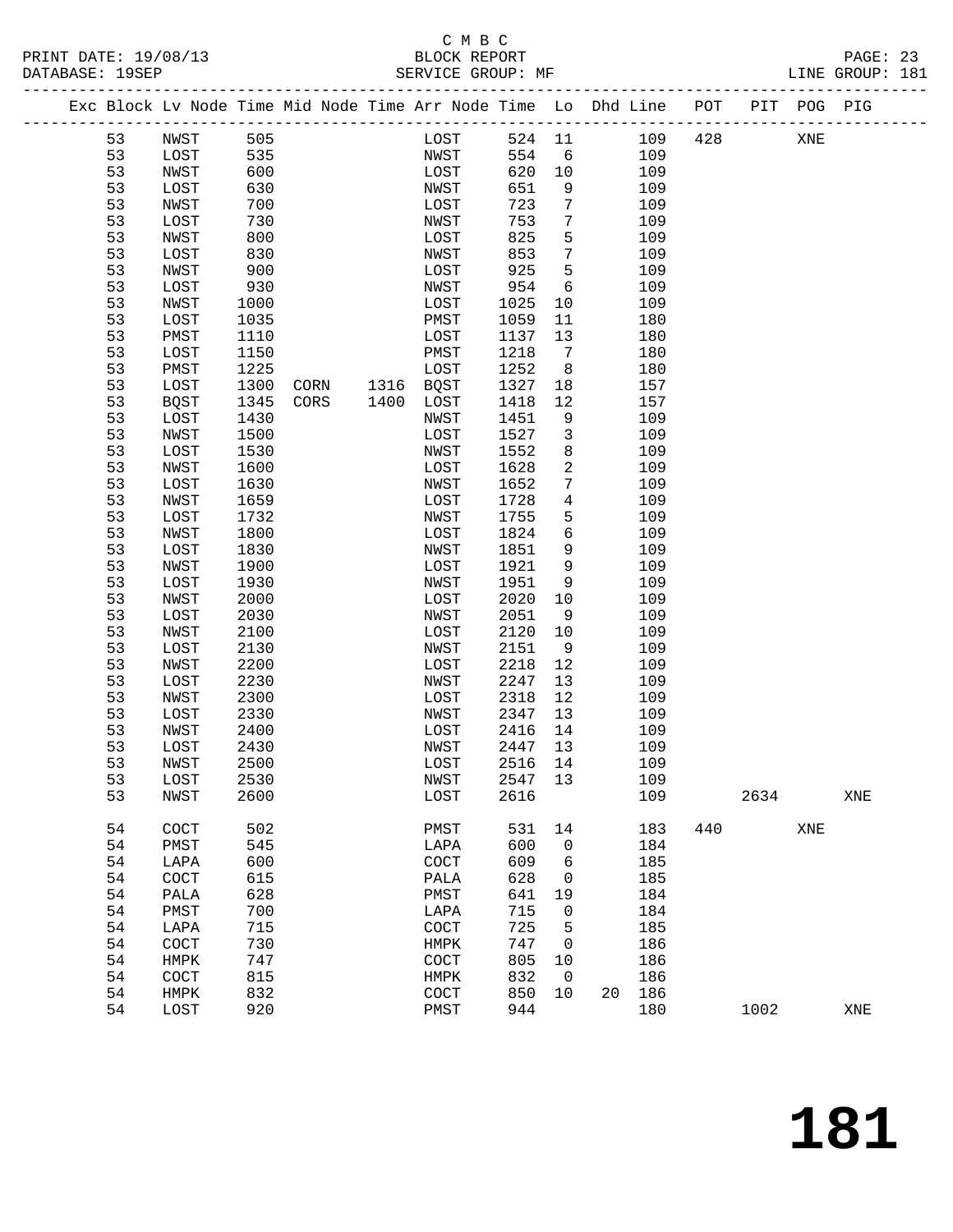#### C M B C<br>BLOCK REPORT PRINT DATE: 19/08/13 BLOCK REPORT PAGE: 24

| PAGE: 24        |  |
|-----------------|--|
| LINE GROUP: 181 |  |

|    |                 |      |      |      |             |        |                         | Exc Block Lv Node Time Mid Node Time Arr Node Time Lo Dhd Line POT |     |      | PIT POG PIG |     |
|----|-----------------|------|------|------|-------------|--------|-------------------------|--------------------------------------------------------------------|-----|------|-------------|-----|
| 55 | <b>BEWS</b>     | 530  |      |      | PMST        | 604    | 9                       | 182                                                                | 450 |      | XNE         |     |
| 55 | PMST            | 613  |      |      | 2&IO        | 625    | $\overline{0}$          | 181                                                                |     |      |             |     |
| 55 | 2&IO            | 625  |      |      | PMST        | 638    | 5                       | 181                                                                |     |      |             |     |
| 55 | PMST            | 643  |      |      | 2&IO        | 655    | 0                       | 181                                                                |     |      |             |     |
| 55 | 2&IO            | 655  |      |      | PMST        | 710    | 5                       | 181                                                                |     |      |             |     |
| 55 | PMST            | 715  |      |      | LAPA        | 730    | $\mathbf{0}$            | 184                                                                |     |      |             |     |
| 55 | LAPA            | 730  |      |      | COCT        | 741    | 9                       | 185                                                                |     |      |             |     |
| 55 | COCT            | 750  |      |      | PALA        | 803    | $\mathsf{O}$            | 185                                                                |     |      |             |     |
| 55 | PALA            | 803  |      |      | PMST        | 818    | 22                      | 184                                                                |     |      |             |     |
| 55 | PMST            | 840  |      |      | 2&IO        | 854    | $\overline{0}$          | 181                                                                |     |      |             |     |
| 55 | 2&IO            | 854  |      |      | PMST        | 906    | 14                      | 181                                                                |     |      |             |     |
| 55 | PMST            | 920  |      |      | 2&IO        | 934    | $\overline{0}$          | 181                                                                |     |      |             |     |
| 55 | 2&IO            | 934  |      |      | PMST        | 946    | 14                      | 181                                                                |     |      |             |     |
| 55 | PMST            | 1000 |      |      | 2&IO        | 1014   | $\overline{0}$          | 181                                                                |     |      |             |     |
|    |                 |      |      |      |             |        |                         |                                                                    |     |      |             |     |
| 55 | 2&IO            | 1014 |      |      | PMST        | 1026   | 14                      | 181                                                                |     |      |             |     |
| 55 | PMST            | 1040 |      |      | 2&IO        | 1054   | $\overline{0}$          | 181                                                                |     |      |             |     |
| 55 | 2&IO            | 1054 |      |      | PMST        | 1106   | 14                      | 181                                                                |     |      |             |     |
| 55 | PMST            | 1120 |      |      | 2&IO        | 1134   | $\overline{0}$          | 181                                                                |     |      |             |     |
| 55 | 2&IO            | 1134 |      |      | PMST        | 1147   | 13                      | 181                                                                |     |      |             |     |
| 55 | PMST            | 1200 |      |      | 2&IO        | 1214   | $\overline{0}$          | 181                                                                |     |      |             |     |
| 55 | 2&IO            | 1214 |      |      | PMST        | 1227   | 13                      | 181                                                                |     |      |             |     |
| 55 | PMST            | 1240 |      |      | 2&IO        | 1254   | $\overline{0}$          | 181                                                                |     |      |             |     |
| 55 | 2&IO            | 1254 |      |      | PMST        | 1307   | 13                      | 181                                                                |     |      |             |     |
| 55 | PMST            | 1320 |      |      | 2&IO        | 1334   | $\overline{\mathbf{0}}$ | 181                                                                |     |      |             |     |
| 55 | 2&IO            | 1334 |      |      | PMST        | 1347   | 13                      | 181                                                                |     |      |             |     |
| 55 | PMST            | 1400 |      |      | 2&IO        | 1414   | $\overline{0}$          | 181                                                                |     |      |             |     |
| 55 | 2&IO            | 1414 |      |      | PMST        | 1427   | 13                      | 181                                                                |     |      |             |     |
| 55 | PMST            | 1440 |      |      | 2&IO        | 1454   | $\overline{0}$          | 181                                                                |     |      |             |     |
| 55 | <b>2&amp;IO</b> | 1454 |      |      | PMST        | 1507   | 8                       | 181                                                                |     |      |             |     |
| 55 | PMST            | 1515 |      |      | BEWS        | 1553   | $\overline{0}$          | 182                                                                |     |      |             |     |
| 55 | BEWS            | 1553 |      |      | PMST        | 1626   | 21                      | 182                                                                |     |      |             |     |
| 55 | PMST            | 1647 |      |      | LAPA        | 1704   | $\overline{\mathbf{0}}$ | 184                                                                |     |      |             |     |
| 55 | LAPA            | 1704 |      |      | COCT        | 1714   | 11                      | 185                                                                |     |      |             |     |
| 55 | COCT            | 1725 |      |      | PALA        | 1740   | $\overline{0}$          | 185                                                                |     |      |             |     |
| 55 | PALA            | 1740 |      |      | PMST        | 1753   | 24                      | 184                                                                |     |      |             |     |
| 55 | PMST            | 1817 |      |      | 2&10        | 1833   | $\overline{0}$          | 181                                                                |     |      |             |     |
| 55 | 2&IO            | 1833 |      |      | PMST        | 1847   | 19                      | 181                                                                |     |      |             |     |
| 55 | PMST            | 1906 |      |      | LAPA        | 1921   | $\overline{0}$          | 184                                                                |     |      |             |     |
| 55 | LAPA            | 1921 |      |      | COCT        | 1930   | 15                      | 185                                                                |     |      |             |     |
| 55 | COCT            | 1945 |      |      | PALA        | 1958 0 |                         | 185                                                                |     |      |             |     |
| 55 | PALA            | 1958 |      |      | PMST        | 2011   | 11                      | 184                                                                |     |      |             |     |
| 55 | PMST            | 2022 |      |      | LOST        | 2044   | 16                      | 180                                                                |     |      |             |     |
| 55 | LOST            | 2100 | CORN | 2115 | <b>BQST</b> | 2125   | 15                      | 157                                                                |     |      |             |     |
| 55 | <b>BQST</b>     | 2140 | CORS | 2153 | LOST        | 2206   | 4                       | 157                                                                |     |      |             |     |
| 55 | LOST            | 2210 |      |      | PMST        | 2236   | 0                       | 180                                                                |     |      |             |     |
| 55 | PMST            | 2236 |      |      | LAPA        | 2251   | 0                       | 184                                                                |     |      |             |     |
| 55 |                 | 2251 |      |      |             | 2259   |                         | 185                                                                |     |      |             |     |
| 55 | LAPA            | 2315 |      |      | COCT        | 2328   | 16<br>$\mathbf 0$       | 185                                                                |     |      |             |     |
|    | COCT            |      |      |      | PALA        |        |                         |                                                                    |     |      |             |     |
| 55 | PALA            | 2328 |      |      | PMST        | 2339   | 23                      | 184                                                                |     |      |             |     |
| 55 | PMST            | 2402 |      |      | LOST        | 2424   | 16                      | 180                                                                |     |      |             |     |
| 55 | LOST            | 2440 |      |      | PMST        | 2459   |                         | 180                                                                |     | 2513 |             | XNE |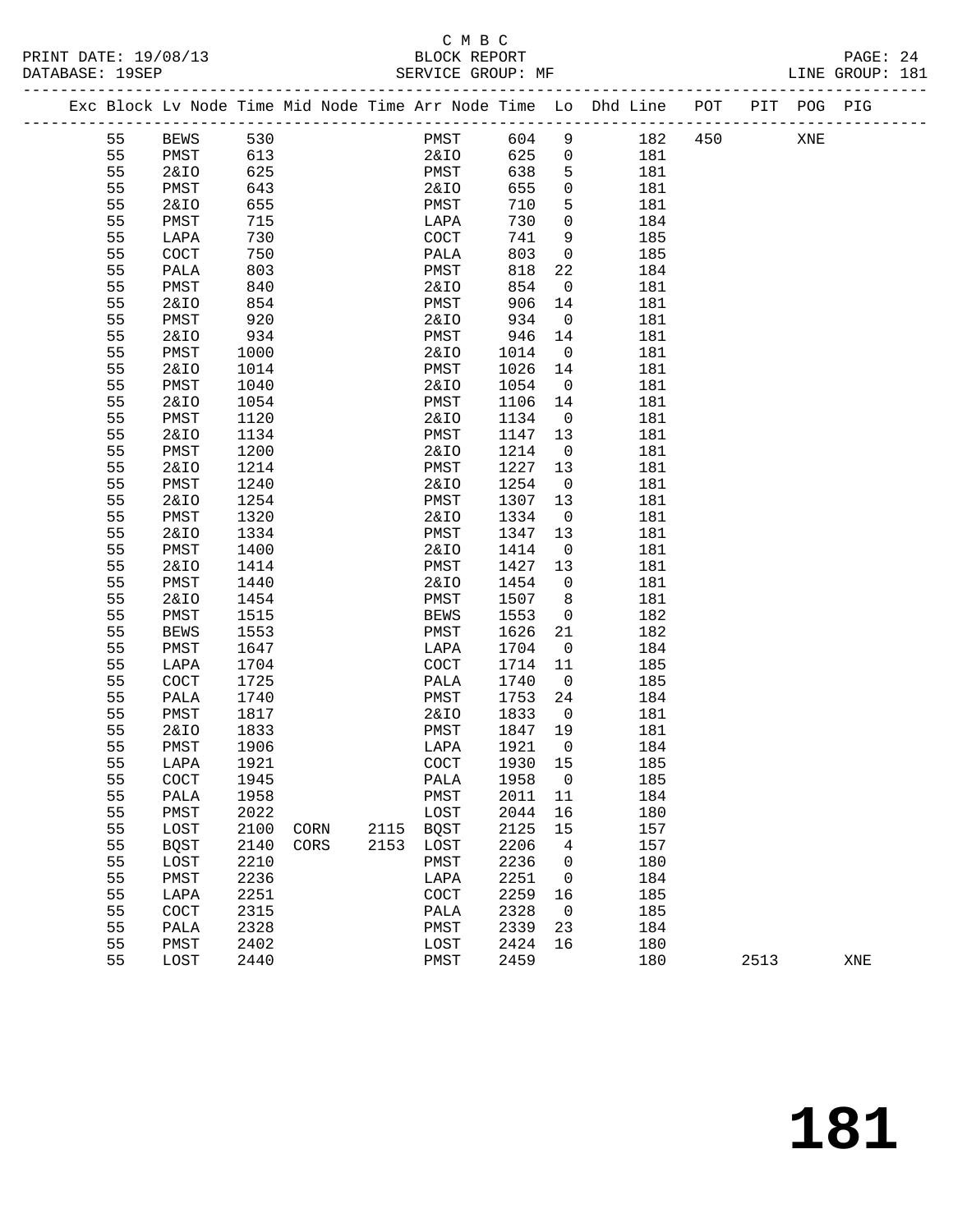### C M B C<br>BLOCK REPORT

PAGE: 25<br>LINE GROUP: 181

|  |    |             |      |      |      | Exc Block Lv Node Time Mid Node Time Arr Node Time Lo Dhd Line |      |                 |                                |     | POT |      | PIT POG PIG |     |
|--|----|-------------|------|------|------|----------------------------------------------------------------|------|-----------------|--------------------------------|-----|-----|------|-------------|-----|
|  | 56 | PMST        | 520  |      |      | COCT                                                           | 549  |                 | $2 \left( \frac{1}{2} \right)$ | 183 | 452 |      | XNE         |     |
|  | 56 | COCT        | 551  | PCST | 601  | KBMU                                                           | 615  | $\overline{0}$  |                                | 175 |     |      |             |     |
|  | 56 | KBMU        | 615  | PCST | 624  | COCT                                                           | 635  | 16              |                                | 175 |     |      |             |     |
|  | 56 | COCT        | 651  | PCST | 701  | KBMU                                                           | 715  | $\overline{0}$  |                                | 175 |     |      |             |     |
|  | 56 | KBMU        | 715  | PCST | 724  | COCT                                                           | 736  | 15              |                                | 175 |     |      |             |     |
|  | 56 | COCT        | 751  | PCST | 801  | KBMU                                                           | 815  | $\overline{0}$  |                                | 175 |     |      |             |     |
|  | 56 | KBMU        | 815  | PCST | 824  | COCT                                                           | 836  | 4               | 20                             | 175 |     |      |             |     |
|  | 56 | LOST        | 900  | CORN | 917  | BQST                                                           | 928  | 17              |                                | 157 |     |      |             |     |
|  | 56 | BQST        | 945  | CORS | 1000 | LOST                                                           | 1017 | 13              |                                | 157 |     |      |             |     |
|  | 56 | LOST        | 1030 |      |      | NWST                                                           | 1054 | 6               |                                | 109 |     |      |             |     |
|  | 56 | NWST        | 1100 |      |      | LOST                                                           | 1125 | 10              |                                | 109 |     |      |             |     |
|  | 56 | LOST        | 1135 |      |      | PMST                                                           | 1202 | 8               |                                | 180 |     |      |             |     |
|  | 56 | PMST        | 1210 |      |      | LOST                                                           | 1237 | 13 <sup>°</sup> |                                | 180 |     |      |             |     |
|  | 56 | LOST        | 1250 |      |      | PMST                                                           | 1316 | 9               |                                | 180 |     |      |             |     |
|  | 56 | PMST        | 1325 |      |      | LOST                                                           | 1352 | 8               |                                | 180 |     |      |             |     |
|  | 56 | LOST        | 1400 | CORN | 1417 | BOST                                                           | 1428 | 17              |                                | 157 |     |      |             |     |
|  | 56 | BQST        | 1445 | CORS | 1501 | LOST                                                           | 1519 | 6               | 20                             | 157 |     |      |             |     |
|  | 56 | COCT        | 1545 |      |      | PKPL                                                           | 1605 | $\overline{0}$  |                                | 187 |     |      |             |     |
|  | 56 | PKPL        | 1605 |      |      | COCT                                                           | 1620 | 20              |                                | 187 |     |      |             |     |
|  | 56 | <b>COCT</b> | 1640 |      |      | PKPL                                                           | 1700 | $\overline{0}$  |                                | 187 |     |      |             |     |
|  | 56 | PKPL        | 1700 |      |      | COCT                                                           | 1715 | $12 \,$         |                                | 187 |     |      |             |     |
|  | 56 | COCT        | 1727 |      |      | PKPL                                                           | 1747 | $\mathbf 0$     |                                | 187 |     |      |             |     |
|  | 56 | PKPL        | 1747 |      |      | COCT                                                           | 1802 | 8               |                                | 187 |     |      |             |     |
|  | 56 | COCT        | 1810 |      |      | BRST                                                           | 1833 | 2               |                                | 169 |     |      |             |     |
|  | 56 | <b>BRST</b> | 1835 |      |      | COCT                                                           | 1859 |                 |                                | 169 |     | 1909 |             | XNE |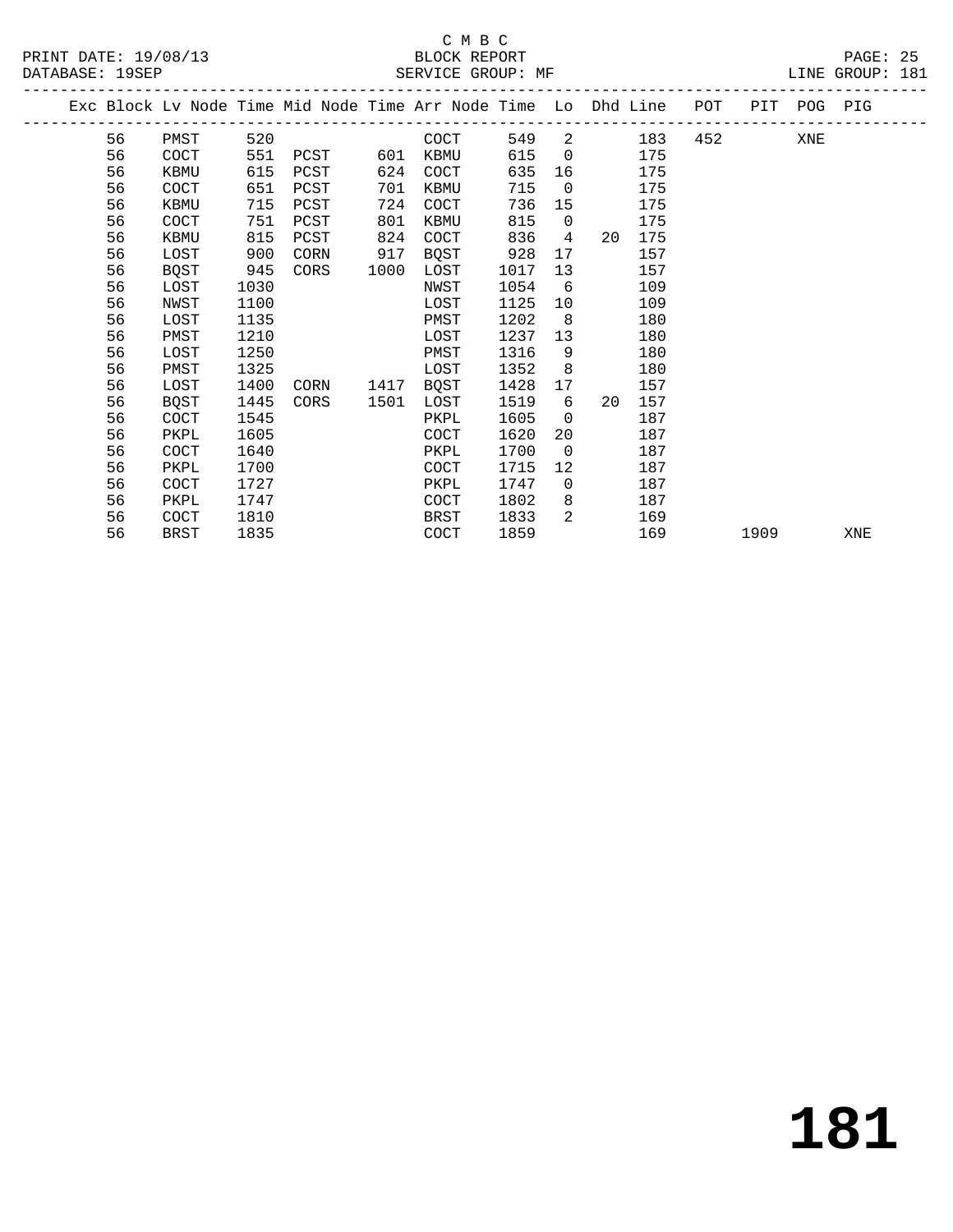### C M B C<br>BLOCK REPORT

PRINT DATE: 19/08/13 BLOCK REPORT PAGE: 26

LINE GROUP: 181

|  |    | Exc Block Lv Node Time Mid Node Time Arr Node Time Lo Dhd Line POT |      |      |                |             |      |      |                         |        |     |      | PIT POG PIG | .com/accommodation/accommodation/accommodation/accommodation/accommodation/accom |
|--|----|--------------------------------------------------------------------|------|------|----------------|-------------|------|------|-------------------------|--------|-----|------|-------------|----------------------------------------------------------------------------------|
|  | 57 | COCT                                                               | 522  |      |                |             | PMST | 551  | 9                       | 183    | 500 |      | XNE         |                                                                                  |
|  | 57 | PMST                                                               | 600  |      |                |             | LAPA | 615  | $\overline{0}$          | 184    |     |      |             |                                                                                  |
|  | 57 | LAPA                                                               | 615  |      |                | COCT        |      | 624  | 6                       | 185    |     |      |             |                                                                                  |
|  | 57 | COCT                                                               | 630  |      |                | PALA        |      | 643  | $\overline{0}$          | 185    |     |      |             |                                                                                  |
|  | 57 | PALA                                                               | 643  |      |                | PMST        |      | 658  | $\mathbf{3}$            | 184    |     |      |             |                                                                                  |
|  | 57 | PMST                                                               | 701  |      |                | BEWS        |      | 731  | $\mathsf{O}$            | 182    |     |      |             |                                                                                  |
|  | 57 | <b>BEWS</b>                                                        | 731  |      |                | PMST        |      | 810  | 5                       | 182    |     |      |             |                                                                                  |
|  | 57 | PMST                                                               | 815  |      |                | LAPA        |      | 830  | $\mathbf 0$             | 184    |     |      |             |                                                                                  |
|  | 57 | LAPA                                                               | 830  |      |                | COCT        |      | 841  | 9                       | 185    |     |      |             |                                                                                  |
|  | 57 | COCT                                                               | 850  |      |                | PALA        |      | 903  | $\Omega$                | 185    |     |      |             |                                                                                  |
|  | 57 | PALA                                                               | 903  |      |                | PMST        |      | 918  | $\overline{7}$          | 184    |     |      |             |                                                                                  |
|  | 57 | PMST                                                               | 925  |      |                | LOST        |      | 952  | 8                       | 180    |     |      |             |                                                                                  |
|  | 57 | LOST                                                               | 1000 |      | CORN 1016 BQST |             |      | 1027 | 18                      | 157    |     |      |             |                                                                                  |
|  | 57 | BQST                                                               | 1045 | CORS | 1100 LOST      |             |      | 1117 | 13                      | 157    |     |      |             |                                                                                  |
|  | 57 | LOST                                                               | 1130 |      |                | NWST        |      | 1154 | 6                       | 109    |     |      |             |                                                                                  |
|  | 57 | NWST                                                               | 1200 |      |                | LOST        |      | 1225 | 5                       | 109    |     |      |             |                                                                                  |
|  | 57 | LOST                                                               | 1230 |      |                | NWST        |      | 1251 | 9                       | 109    |     |      |             |                                                                                  |
|  | 57 | NWST                                                               | 1300 |      |                | LOST        |      | 1327 | 8 <sup>8</sup>          | 109    |     |      |             |                                                                                  |
|  | 57 | LOST                                                               | 1335 |      |                | PMST        |      | 1401 | 9                       | 180    |     |      |             |                                                                                  |
|  | 57 | PMST                                                               | 1410 |      |                | LOST        |      | 1437 | 13                      | 20 180 |     |      |             |                                                                                  |
|  | 57 | COCT                                                               | 1510 |      |                | PALA        |      | 1523 | $\overline{0}$          | 185    |     |      |             |                                                                                  |
|  | 57 | PALA                                                               | 1523 |      |                | PMST        |      | 1536 | 9                       | 184    |     |      |             |                                                                                  |
|  | 57 | PMST                                                               | 1545 |      |                | LAPA        |      | 1602 | $\overline{\mathbf{0}}$ | 184    |     |      |             |                                                                                  |
|  | 57 | LAPA                                                               | 1602 |      |                | <b>COCT</b> |      | 1612 | 13                      | 185    |     |      |             |                                                                                  |
|  | 57 | COCT                                                               | 1625 |      |                | PALA        |      | 1639 | $\overline{0}$          | 185    |     |      |             |                                                                                  |
|  | 57 | PALA                                                               | 1639 |      |                | PMST        |      | 1652 | 25                      | 184    |     |      |             |                                                                                  |
|  | 57 | PMST                                                               | 1717 |      |                | <b>BEWS</b> |      | 1759 | $\overline{0}$          | 182    |     |      |             |                                                                                  |
|  | 57 | BEWS                                                               | 1759 |      |                | PMST        |      | 1831 | 16                      | 182    |     |      |             |                                                                                  |
|  | 57 | PMST                                                               | 1847 |      |                | LAPA        |      | 1902 | $\overline{0}$          | 184    |     |      |             |                                                                                  |
|  | 57 | LAPA                                                               | 1902 |      |                | COCT        |      | 1912 | 14                      | 10 185 |     |      |             |                                                                                  |
|  | 57 | PMST                                                               | 1936 |      |                | LAPA        |      | 1951 | $\overline{0}$          | 184    |     |      |             |                                                                                  |
|  | 57 | LAPA                                                               | 1951 |      |                | COCT        |      | 1959 | 16                      | 185    |     |      |             |                                                                                  |
|  | 57 | COCT                                                               | 2015 |      |                | PALA        |      | 2028 | $\overline{0}$          | 185    |     |      |             |                                                                                  |
|  | 57 | PALA                                                               | 2028 |      |                | PMST        |      | 2041 | 21                      | 184    |     |      |             |                                                                                  |
|  | 57 | PMST                                                               | 2102 |      |                | LOST        |      | 2124 | 6                       | 180    |     |      |             |                                                                                  |
|  | 57 | LOST                                                               | 2130 |      | CORN 2145 BQST |             |      | 2155 | 15                      | 157    |     |      |             |                                                                                  |
|  | 57 | <b>BQST</b>                                                        | 2210 | CORS | 2223 LOST      |             |      | 2236 | $4\overline{4}$         | 157    |     |      |             |                                                                                  |
|  | 57 | LOST                                                               | 2240 |      |                | PMST        |      | 2302 | $\overline{4}$          | 180    |     |      |             |                                                                                  |
|  | 57 | PMST                                                               | 2306 |      |                | LAPA        |      | 2321 | $\overline{\mathbf{0}}$ | 184    |     |      |             |                                                                                  |
|  | 57 | LAPA                                                               | 2321 |      |                | COCT        |      | 2329 | 16                      | 185    |     |      |             |                                                                                  |
|  | 57 | COCT                                                               | 2345 |      |                | PALA        |      | 2358 | $\overline{0}$          | 185    |     |      |             |                                                                                  |
|  | 57 | PALA                                                               | 2358 |      |                | PMST        |      | 2409 |                         | 184    |     | 2425 |             | XNE                                                                              |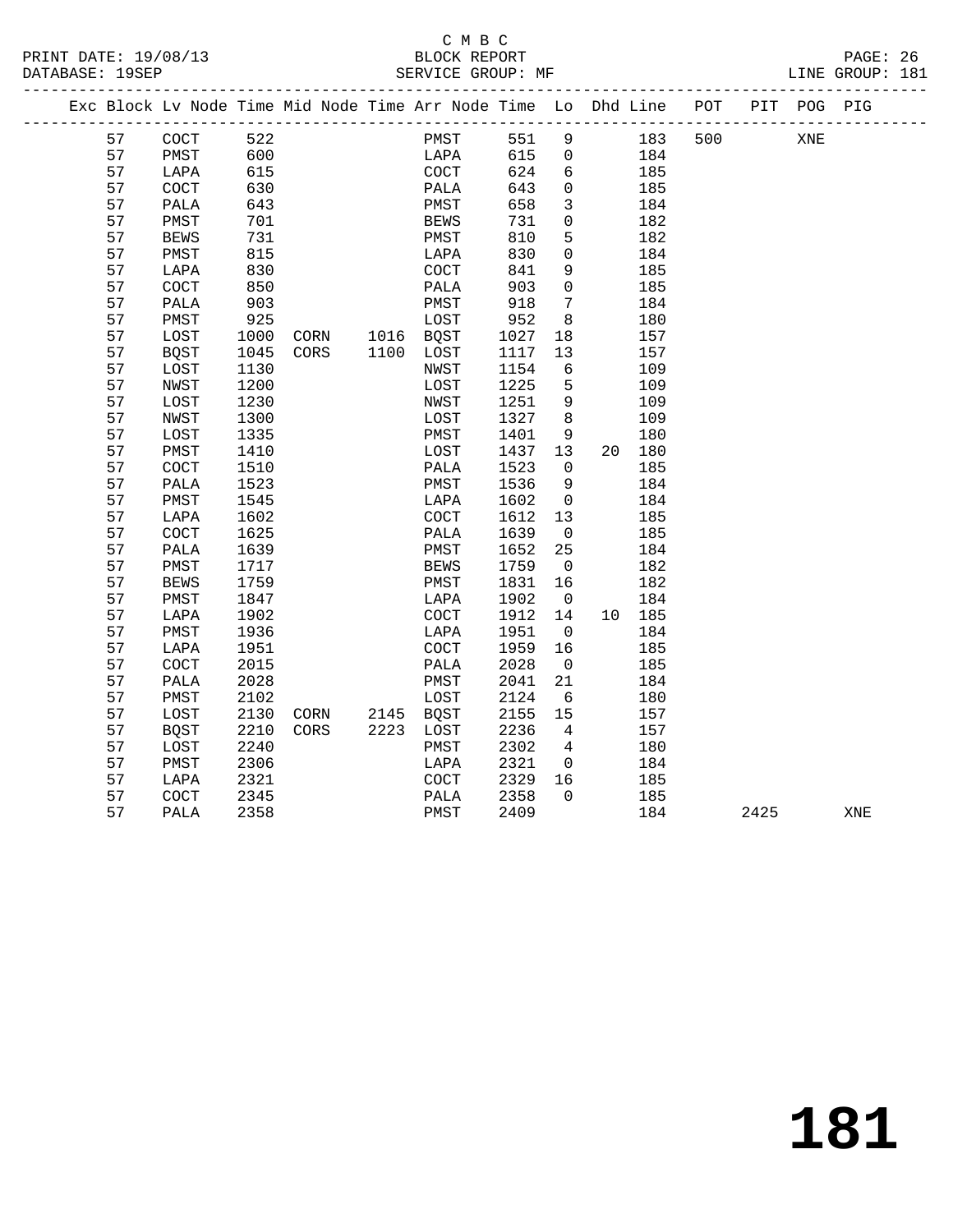#### C M B C<br>BLOCK REPORT PRINT DATE: 19/08/13 BLOCK REPORT<br>DATABASE: 19SEP SERVICE GROUP: MF

PAGE: 27<br>LINE GROUP: 181

|  |    |             |      | Exc Block Lv Node Time Mid Node Time Arr Node Time Lo Dhd Line POT |     |             |      |                 |    |     |     |      | PIT POG PIG |     |
|--|----|-------------|------|--------------------------------------------------------------------|-----|-------------|------|-----------------|----|-----|-----|------|-------------|-----|
|  | 58 | PCST        | 520  |                                                                    |     | VR-W        | 533  | $\overline{0}$  |    | 173 | 500 |      | XNE         |     |
|  | 58 | $VR-W$      | 533  | PCST                                                               |     | 551 COCT    | 600  | 19              |    | 174 |     |      |             |     |
|  | 58 | <b>COCT</b> | 619  |                                                                    |     | FRDO        | 643  | $\Omega$        |    | 172 |     |      |             |     |
|  | 58 | FRDO        | 643  |                                                                    |     | <b>COCT</b> | 657  | $\overline{4}$  |    | 171 |     |      |             |     |
|  | 58 | COCT        | 701  | PCST                                                               | 711 | VR-W        | 727  | $\mathbf 0$     |    | 173 |     |      |             |     |
|  | 58 | $VR-W$      | 727  | PCST                                                               | 749 | COCT        | 801  | 14              |    | 174 |     |      |             |     |
|  | 58 | <b>COCT</b> | 815  |                                                                    |     | PKPL        | 833  | $\mathbf 0$     |    | 187 |     |      |             |     |
|  | 58 | PKPL        | 833  |                                                                    |     | COCT        | 850  | 17              | 10 | 187 |     |      |             |     |
|  | 58 | PMST        | 917  |                                                                    |     | <b>BEWS</b> | 949  | $\overline{0}$  |    | 182 |     |      |             |     |
|  | 58 | <b>BEWS</b> | 949  |                                                                    |     | PMST        | 1024 | 16              |    | 182 |     |      |             |     |
|  | 58 | PMST        | 1040 |                                                                    |     | LAPA        | 1055 | $\mathbf 0$     |    | 184 |     |      |             |     |
|  | 58 | LAPA        | 1055 |                                                                    |     | <b>COCT</b> | 1106 | 9               |    | 185 |     |      |             |     |
|  | 58 | COCT        | 1115 |                                                                    |     | PALA        | 1128 | $\mathbf 0$     |    | 185 |     |      |             |     |
|  | 58 | PALA        | 1128 |                                                                    |     | PMST        | 1141 | $4\overline{ }$ |    | 184 |     |      |             |     |
|  | 58 | PMST        | 1145 |                                                                    |     | <b>BEWS</b> | 1215 | $\mathbf 0$     |    | 182 |     |      |             |     |
|  | 58 | <b>BEWS</b> | 1215 |                                                                    |     | PMST        | 1249 | 21              |    | 182 |     |      |             |     |
|  | 58 | PMST        | 1310 |                                                                    |     | LAPA        | 1325 | $\overline{0}$  |    | 184 |     |      |             |     |
|  | 58 | LAPA        | 1325 |                                                                    |     | <b>COCT</b> | 1336 | 9               |    | 185 |     |      |             |     |
|  | 58 | <b>COCT</b> | 1345 |                                                                    |     | PALA        | 1358 | $\Omega$        |    | 185 |     |      |             |     |
|  | 58 | PALA        | 1358 |                                                                    |     | PMST        | 1410 | 3               |    | 184 |     |      |             |     |
|  | 58 | PMST        | 1413 |                                                                    |     | BEWS        | 1451 | $\overline{0}$  |    | 182 |     |      |             |     |
|  | 58 | <b>BEWS</b> | 1451 |                                                                    |     | PMST        | 1524 | 18              |    | 182 |     |      |             |     |
|  | 58 | PMST        | 1542 |                                                                    |     | BEWS        | 1620 | $\Omega$        |    | 182 |     |      |             |     |
|  | 58 | <b>BEWS</b> | 1620 |                                                                    |     | PMST        | 1652 | 9               |    | 182 |     |      |             |     |
|  | 58 | PMST        | 1701 |                                                                    |     | LAPA        | 1718 | $\mathbf 0$     |    | 184 |     |      |             |     |
|  | 58 | LAPA        | 1718 |                                                                    |     | <b>COCT</b> | 1728 | 7               |    | 185 |     |      |             |     |
|  | 58 | <b>COCT</b> | 1735 |                                                                    |     | PALA        | 1750 | $\Omega$        |    | 185 |     |      |             |     |
|  | 58 | PALA        | 1750 |                                                                    |     | PMST        | 1803 | 14              |    | 184 |     |      |             |     |
|  | 58 | PMST        | 1817 |                                                                    |     | BEWS        | 1856 | $\Omega$        |    | 182 |     |      |             |     |
|  | 58 | <b>BEWS</b> | 1856 |                                                                    |     | PMST        | 1926 |                 |    | 182 |     | 1942 |             | XNE |
|  |    |             |      |                                                                    |     |             |      |                 |    |     |     |      |             |     |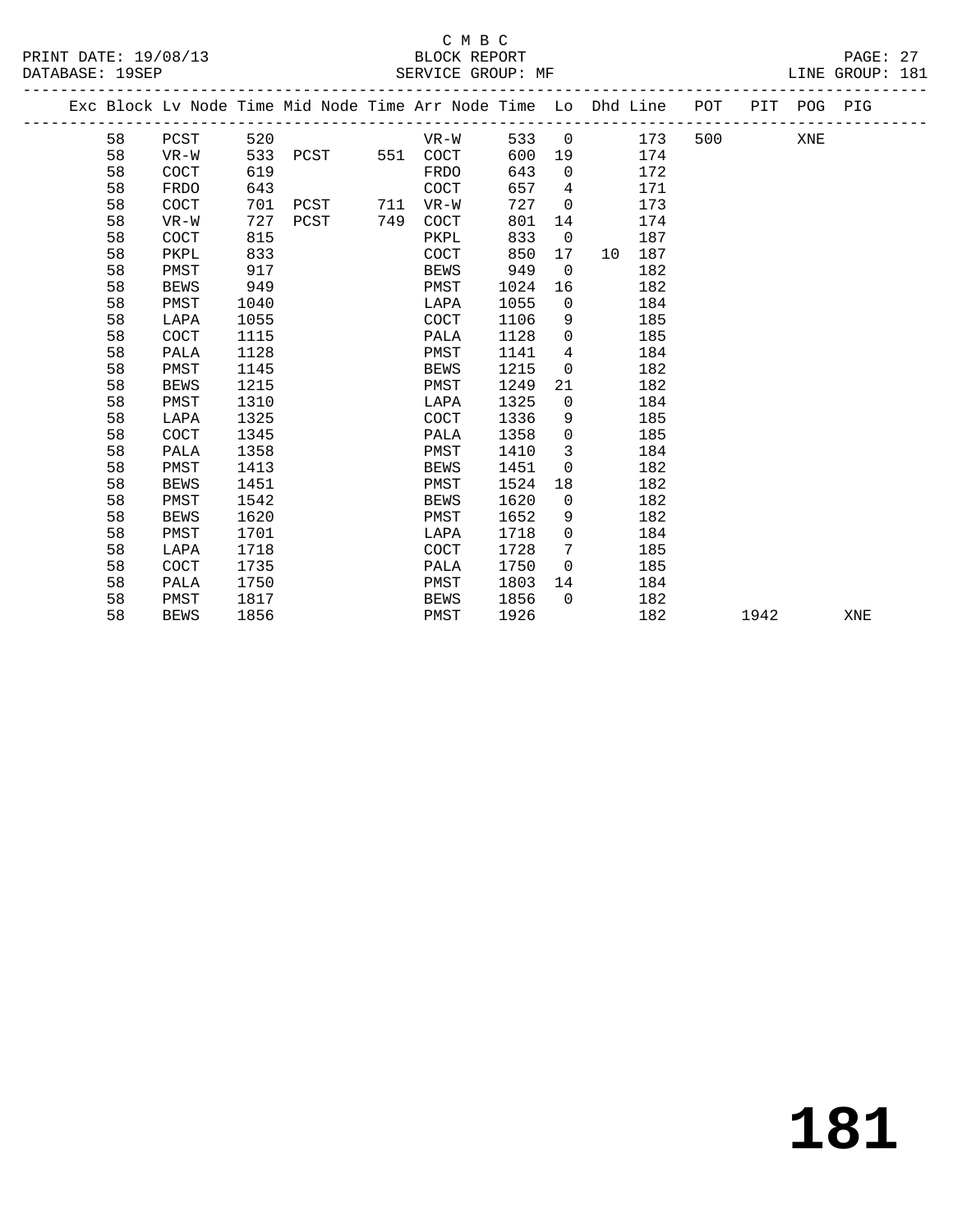### C M B C<br>BLOCK REPORT

PRINT DATE: 19/08/13 BLOCK REPORT BATABASE: 19SEP

PAGE: 28<br>LINE GROUP: 181

|  |    |             |      |      |      | Exc Block Lv Node Time Mid Node Time Arr Node Time Lo Dhd Line POT |      |                 |    |       |     |      | PIT POG PIG |     |
|--|----|-------------|------|------|------|--------------------------------------------------------------------|------|-----------------|----|-------|-----|------|-------------|-----|
|  | 59 | COCT        | 530  |      |      | PALA                                                               | 543  | $\overline{0}$  |    | 185   | 508 |      | XNE         |     |
|  | 59 | PALA        | 543  |      |      | PMST                                                               | 554  | 20              |    | 7 184 |     |      |             |     |
|  | 59 | COCT        | 621  | PCST |      | 631 KBMU                                                           | 645  | $\overline{0}$  |    | 175   |     |      |             |     |
|  | 59 | KBMU        | 645  | PCST | 654  | COCT                                                               | 705  | 16              |    | 175   |     |      |             |     |
|  | 59 | COCT        | 721  | PCST | 731  | KBMU                                                               | 745  | $\overline{0}$  |    | 175   |     |      |             |     |
|  | 59 | KBMU        | 745  | PCST | 754  | <b>COCT</b>                                                        | 806  | 13              |    | 175   |     |      |             |     |
|  | 59 | COCT        | 819  | PCST | 830  | KBMU                                                               | 839  | $\overline{0}$  |    | 175   |     |      |             |     |
|  | 59 | KBMU        | 839  | PCST | 848  | COCT                                                               | 900  | 15              | 20 | 175   |     |      |             |     |
|  | 59 | LOST        | 935  |      |      | PMST                                                               | 959  | 11              |    | 180   |     |      |             |     |
|  | 59 | PMST        | 1010 |      |      | LOST                                                               | 1037 | 13              |    | 180   |     |      |             |     |
|  | 59 | LOST        | 1050 |      |      | PMST                                                               | 1114 | 11              |    | 180   |     |      |             |     |
|  | 59 | PMST        | 1125 |      |      | LOST                                                               | 1152 | 8               |    | 180   |     |      |             |     |
|  | 59 | LOST        | 1200 | CORN |      | 1216 BQST                                                          | 1227 | 18              |    | 157   |     |      |             |     |
|  | 59 | BQST        | 1245 | CORS | 1300 | LOST                                                               | 1320 | 10              |    | 157   |     |      |             |     |
|  | 59 | LOST        | 1330 | CORN | 1346 | BQST                                                               | 1357 | 18              |    | 157   |     |      |             |     |
|  | 59 | BQST        | 1415 | CORS | 1430 | LOST                                                               | 1448 | 12              |    | 157   |     |      |             |     |
|  | 59 | LOST        | 1500 |      |      | NWST                                                               | 1522 | 8               |    | 109   |     |      |             |     |
|  | 59 | <b>NWST</b> | 1530 |      |      | LOST                                                               | 1557 | $\overline{4}$  |    | 109   |     |      |             |     |
|  | 59 | LOST        | 1601 |      |      | NWST                                                               | 1623 | 7               |    | 109   |     |      |             |     |
|  | 59 | <b>NWST</b> | 1630 |      |      | LOST                                                               | 1659 | $\overline{a}$  |    | 109   |     |      |             |     |
|  | 59 | LOST        | 1701 |      |      | NWST                                                               | 1723 | 7               |    | 109   |     |      |             |     |
|  | 59 | NWST        | 1730 |      |      | LOST                                                               | 1757 | 3               |    | 109   |     |      |             |     |
|  | 59 | LOST        | 1800 |      |      | NWST                                                               | 1823 | $7\phantom{.0}$ |    | 109   |     |      |             |     |
|  | 59 | NWST        | 1830 |      |      | LOST                                                               | 1853 | 8               |    | 109   |     |      |             |     |
|  | 59 | LOST        | 1901 | CORN | 1917 | BOST                                                               | 1927 | 8               |    | 157   |     |      |             |     |
|  | 59 | <b>BQST</b> | 1935 | CORS | 1948 | LOST                                                               | 2003 | $\overline{2}$  |    | 157   |     |      |             |     |
|  | 59 | LOST        | 2005 |      |      | PMST                                                               | 2032 | $\overline{4}$  |    | 180   |     |      |             |     |
|  | 59 | PMST        | 2036 |      |      | LAPA                                                               | 2051 | $\overline{0}$  |    | 184   |     |      |             |     |
|  | 59 | LAPA        | 2051 |      |      | COCT                                                               | 2059 | 16              |    | 185   |     |      |             |     |
|  | 59 | COCT        | 2115 |      |      | PALA                                                               | 2128 | $\overline{0}$  |    | 185   |     |      |             |     |
|  | 59 | PALA        | 2128 |      |      | PMST                                                               | 2141 | 21              |    | 184   |     |      |             |     |
|  | 59 | PMST        | 2202 |      |      | LOST                                                               | 2224 | 6               |    | 180   |     |      |             |     |
|  | 59 | LOST        | 2230 | CORN |      | 2245 BQST                                                          | 2255 | 15              |    | 157   |     |      |             |     |
|  | 59 | <b>BOST</b> | 2310 | CORS | 2321 | LOST                                                               | 2334 |                 |    | 157   |     | 2352 |             | XNE |
|  |    |             |      |      |      |                                                                    |      |                 |    |       |     |      |             |     |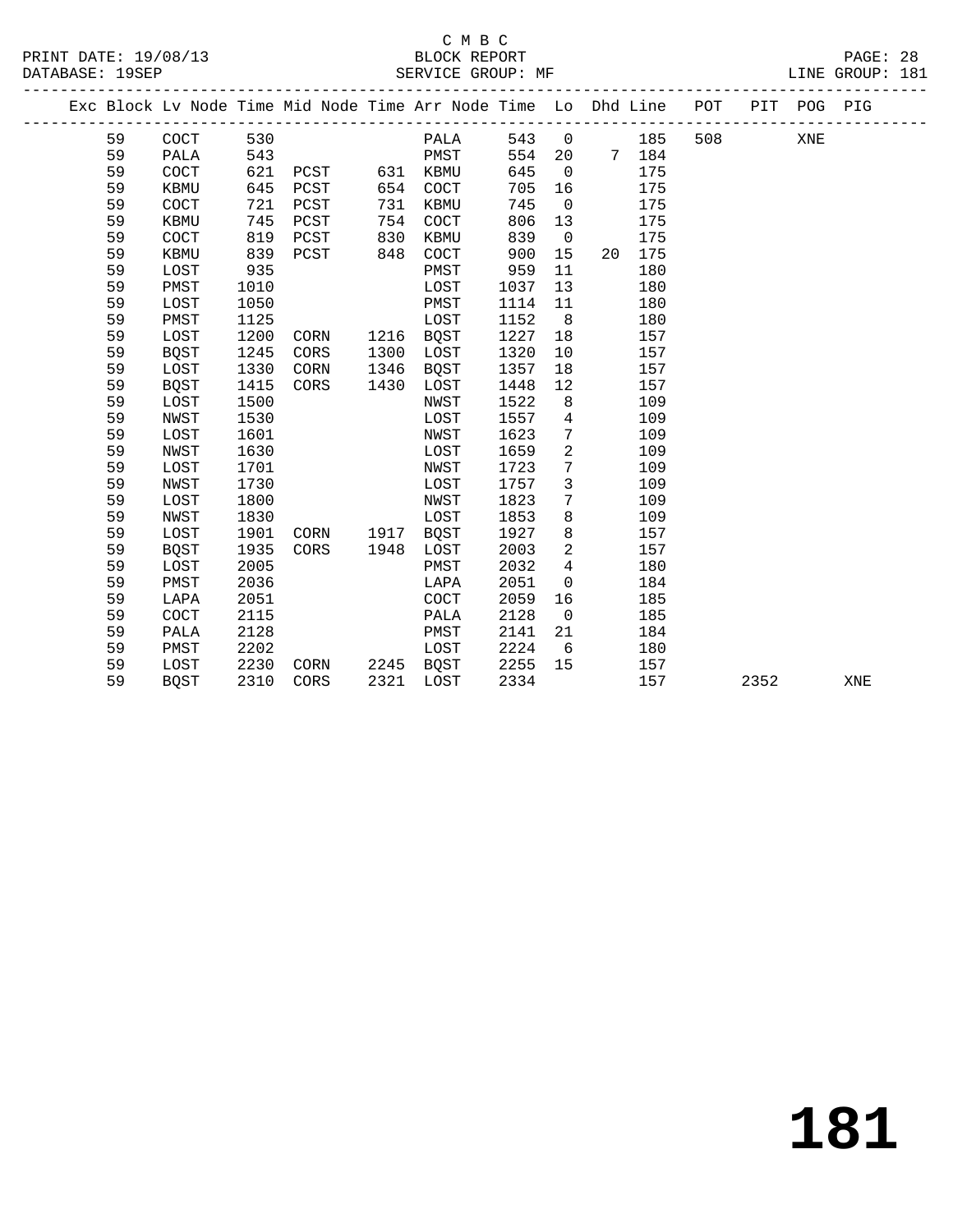### C M B C<br>BLOCK REPORT

PAGE: 29<br>LINE GROUP: 181

|  |    |                      |      |      |      | Exc Block Lv Node Time Mid Node Time Arr Node Time Lo Dhd Line POT |        |                |   |     |     |      | PIT POG PIG |     |
|--|----|----------------------|------|------|------|--------------------------------------------------------------------|--------|----------------|---|-----|-----|------|-------------|-----|
|  | 60 | <b>BEWS</b>          | 600  |      |      | PMST                                                               | 634 11 |                |   | 182 | 515 |      | XNE         |     |
|  | 60 | PMST                 | 645  |      |      | LAPA                                                               | 700    | $\overline{0}$ |   | 184 |     |      |             |     |
|  | 60 | LAPA                 | 700  |      |      | <b>COCT</b>                                                        | 710    | $-5$           |   | 185 |     |      |             |     |
|  | 60 | COCT                 | 715  |      |      | PALA                                                               | 728    | $\mathbf 0$    |   | 185 |     |      |             |     |
|  | 60 | PALA                 | 728  |      |      | PMST                                                               | 743    | 17             |   | 184 |     |      |             |     |
|  | 60 | PMST                 | 800  |      |      | LAPA                                                               | 815    | $\mathbf 0$    |   | 184 |     |      |             |     |
|  | 60 | LAPA                 | 815  |      |      | <b>COCT</b>                                                        | 826    | 9              |   | 185 |     |      |             |     |
|  | 60 | COCT                 | 835  |      |      | PALA                                                               | 848    | 0              |   | 185 |     |      |             |     |
|  | 60 | PALA                 | 848  |      |      | PMST                                                               | 903    | 7              |   | 184 |     |      |             |     |
|  | 60 | PMST                 | 910  |      |      | LAPA                                                               | 925    | 0              |   | 184 |     |      |             |     |
|  | 60 | LAPA                 | 925  |      |      | COCT                                                               | 936    | 9              |   | 185 |     |      |             |     |
|  | 60 | COCT                 | 945  |      |      | PALA                                                               | 958    | 0              |   | 185 |     |      |             |     |
|  | 60 | PALA                 | 958  |      |      | PMST                                                               | 1013   | 4              |   | 184 |     |      |             |     |
|  | 60 | PMST                 | 1017 |      |      | <b>BEWS</b>                                                        | 1047   | $\mathbf 0$    |   | 182 |     |      |             |     |
|  | 60 | <b>BEWS</b>          | 1047 |      |      | PMST                                                               | 1121   | 19             |   | 182 |     |      |             |     |
|  | 60 | PMST                 | 1140 |      |      | LAPA                                                               | 1155   | $\mathbf 0$    |   | 184 |     |      |             |     |
|  | 60 | LAPA                 | 1155 |      |      | <b>COCT</b>                                                        | 1206   | 9              |   | 185 |     |      |             |     |
|  | 60 | COCT                 | 1215 |      |      | PALA                                                               | 1228   | $\mathbf 0$    |   | 185 |     |      |             |     |
|  | 60 | PALA                 | 1228 |      |      | PMST                                                               | 1240   | 5              |   | 184 |     |      |             |     |
|  | 60 | PMST                 | 1245 |      |      | BEWS                                                               | 1320   | $\mathsf{O}$   |   | 182 |     |      |             |     |
|  | 60 | <b>BEWS</b>          | 1320 |      |      | PMST                                                               | 1354   | 16             |   | 182 |     |      |             |     |
|  | 60 | PMST                 | 1410 |      |      | LAPA                                                               | 1425   | 0              |   | 184 |     |      |             |     |
|  | 60 | LAPA                 | 1425 |      |      | COCT                                                               | 1436   | 9              |   | 185 |     |      |             |     |
|  | 60 | COCT                 | 1445 |      |      | PALA                                                               | 1458   | $\mathbf 0$    |   | 185 |     |      |             |     |
|  | 60 | PALA                 | 1458 |      |      | PMST                                                               | 1510   | 20             |   | 184 |     |      |             |     |
|  | 60 | PMST                 | 1530 |      |      | LAPA                                                               | 1547   | $\mathbf 0$    |   | 184 |     |      |             |     |
|  | 60 | LAPA                 | 1547 |      |      | <b>COCT</b>                                                        | 1557   | 18             |   | 185 |     |      |             |     |
|  | 60 | $\operatorname{COT}$ | 1615 | PCST | 1627 | VI90                                                               | 1649   | $\mathbf 0$    |   | 174 |     |      |             |     |
|  | 60 | VI90                 | 1649 | PCST | 1709 | COCT                                                               | 1724   | $\mathbf{1}$   | 8 | 173 |     |      |             |     |
|  | 60 | PCST                 | 1733 |      |      | WEEA                                                               | 1744   | $\Omega$       |   | 170 |     |      |             |     |
|  | 60 | WEEA                 | 1744 |      |      | PCST                                                               | 1754   | 13             |   | 170 |     |      |             |     |
|  | 60 | PCST                 | 1807 |      |      | WEEA                                                               | 1818   | $\Omega$       |   | 170 |     |      |             |     |
|  | 60 | WEEA                 | 1818 |      |      | PCST                                                               | 1829   |                |   | 170 |     | 1834 |             | XNE |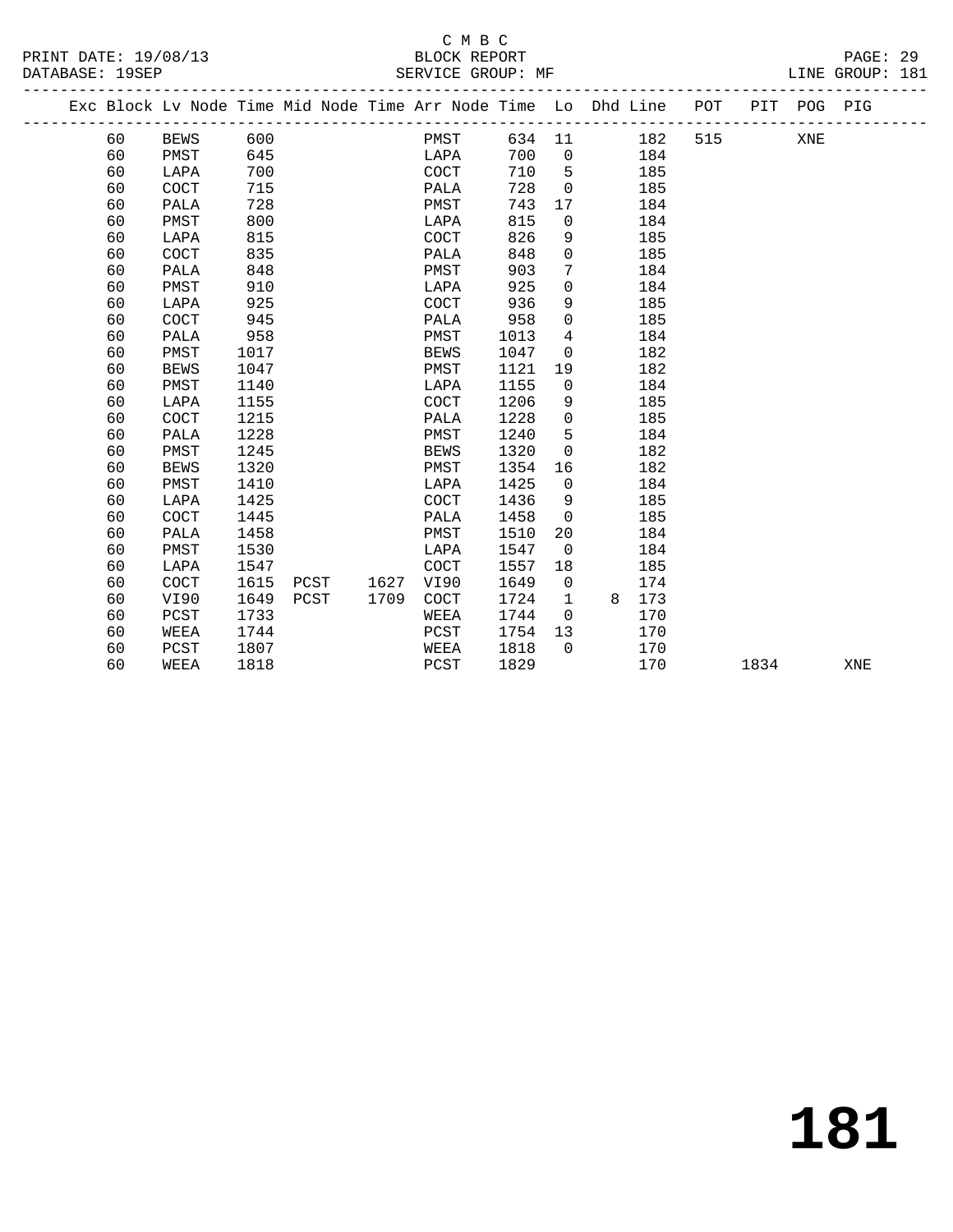### C M B C

| PRINT DATE: 19/08/13  | BLOCK REPORT      | PAGE:                 |
|-----------------------|-------------------|-----------------------|
| DATABASE:<br>$19$ SFD | SERVICE GROUP: MF | 181<br>GROUP:<br>LINE |

|  |    |             |      |      |      | Exc Block Lv Node Time Mid Node Time Arr Node Time Lo Dhd Line POT |      |                   |                        |     |      | PIT POG PIG |     |
|--|----|-------------|------|------|------|--------------------------------------------------------------------|------|-------------------|------------------------|-----|------|-------------|-----|
|  | 61 | COCT        | 545  |      |      | PALA                                                               | 558  | $\overline{0}$    | 185                    | 522 |      | XNE         |     |
|  | 61 | PALA        | 558  |      |      | PMST                                                               | 609  | 21                | 184                    |     |      |             |     |
|  | 61 | PMST        | 630  |      |      | LAPA                                                               | 645  | $\Omega$          | 184                    |     |      |             |     |
|  | 61 | LAPA        | 645  |      |      | COCT                                                               | 654  | 6                 | 185                    |     |      |             |     |
|  | 61 | <b>COCT</b> | 700  |      |      | PALA                                                               | 713  | $\Omega$          | 185                    |     |      |             |     |
|  | 61 | PALA        | 713  |      |      | PMST                                                               | 728  | 13                | 184                    |     |      |             |     |
|  | 61 | PMST        | 741  |      |      | <b>2&amp;IO</b>                                                    | 755  | $\mathbf 0$       | 181                    |     |      |             |     |
|  | 61 | 2&IO        | 755  |      |      | PMST                                                               | 811  | 6                 | 181                    |     |      |             |     |
|  | 61 | PMST        | 817  |      |      | <b>BEWS</b>                                                        | 854  | $\Omega$          | 182                    |     |      |             |     |
|  | 61 | <b>BEWS</b> | 854  |      |      | PMST                                                               | 928  | 12                | 182                    |     |      |             |     |
|  | 61 | PMST        | 940  |      |      | LAPA                                                               | 955  | $\mathbf 0$       | 184                    |     |      |             |     |
|  | 61 | LAPA        | 955  |      |      | COCT                                                               | 1006 | 9                 | 185                    |     |      |             |     |
|  | 61 | COCT        | 1015 |      |      | PALA                                                               | 1028 | $\mathbf{0}$      | 185                    |     |      |             |     |
|  | 61 | PALA        | 1028 |      |      | PMST                                                               | 1041 | 6                 | 184                    |     |      |             |     |
|  | 61 | PMST        | 1047 |      |      | BEWS                                                               | 1117 | $\mathbf{0}$      | 182                    |     |      |             |     |
|  | 61 | <b>BEWS</b> | 1117 |      |      | PMST                                                               | 1151 | 19                | 182                    |     |      |             |     |
|  | 61 | PMST        | 1210 |      |      | LAPA                                                               | 1225 | $\overline{0}$    | 184                    |     |      |             |     |
|  | 61 | LAPA        | 1225 |      |      | COCT                                                               | 1236 | 9                 | 185                    |     |      |             |     |
|  | 61 | COCT        | 1245 |      |      | PALA                                                               | 1258 | $\mathbf 0$       | 185                    |     |      |             |     |
|  | 61 | PALA        | 1258 |      |      | PMST                                                               | 1310 | 5                 | 184                    |     |      |             |     |
|  | 61 | PMST        | 1315 |      |      | <b>BEWS</b>                                                        | 1353 | $\overline{0}$    | 182                    |     |      |             |     |
|  | 61 | <b>BEWS</b> | 1353 |      |      | PMST                                                               | 1423 | 22                | 182<br>$7\overline{ }$ |     |      |             |     |
|  | 61 | COCT        | 1452 | PCST | 1503 | KBMU                                                               | 1512 | $\Omega$          | 175                    |     |      |             |     |
|  | 61 | KBMU        | 1512 | PCST | 1521 | <b>COCT</b>                                                        | 1534 | 18                | 175                    |     |      |             |     |
|  | 61 | COCT        | 1552 | PCST | 1603 | KBMU                                                               | 1612 | $\overline{0}$    | 175                    |     |      |             |     |
|  | 61 | <b>KBMU</b> | 1612 | PCST | 1621 | COCT                                                               | 1642 | 9                 | 175                    |     |      |             |     |
|  | 61 | COCT        | 1651 | PCST | 1703 | KBMU                                                               | 1712 | $\Omega$          | 175                    |     |      |             |     |
|  | 61 | <b>KBMU</b> | 1712 | PCST | 1721 | <b>COCT</b>                                                        | 1742 | $12 \overline{ }$ | 175                    |     |      |             |     |
|  | 61 | <b>COCT</b> | 1754 | PCST | 1807 | $VR-W$                                                             | 1827 | $\Omega$          | 173                    |     |      |             |     |
|  | 61 | $VR-W$      | 1827 | PCST | 1845 | <b>COCT</b>                                                        | 1855 |                   | 174                    |     | 1905 |             | XNE |
|  |    |             |      |      |      |                                                                    |      |                   |                        |     |      |             |     |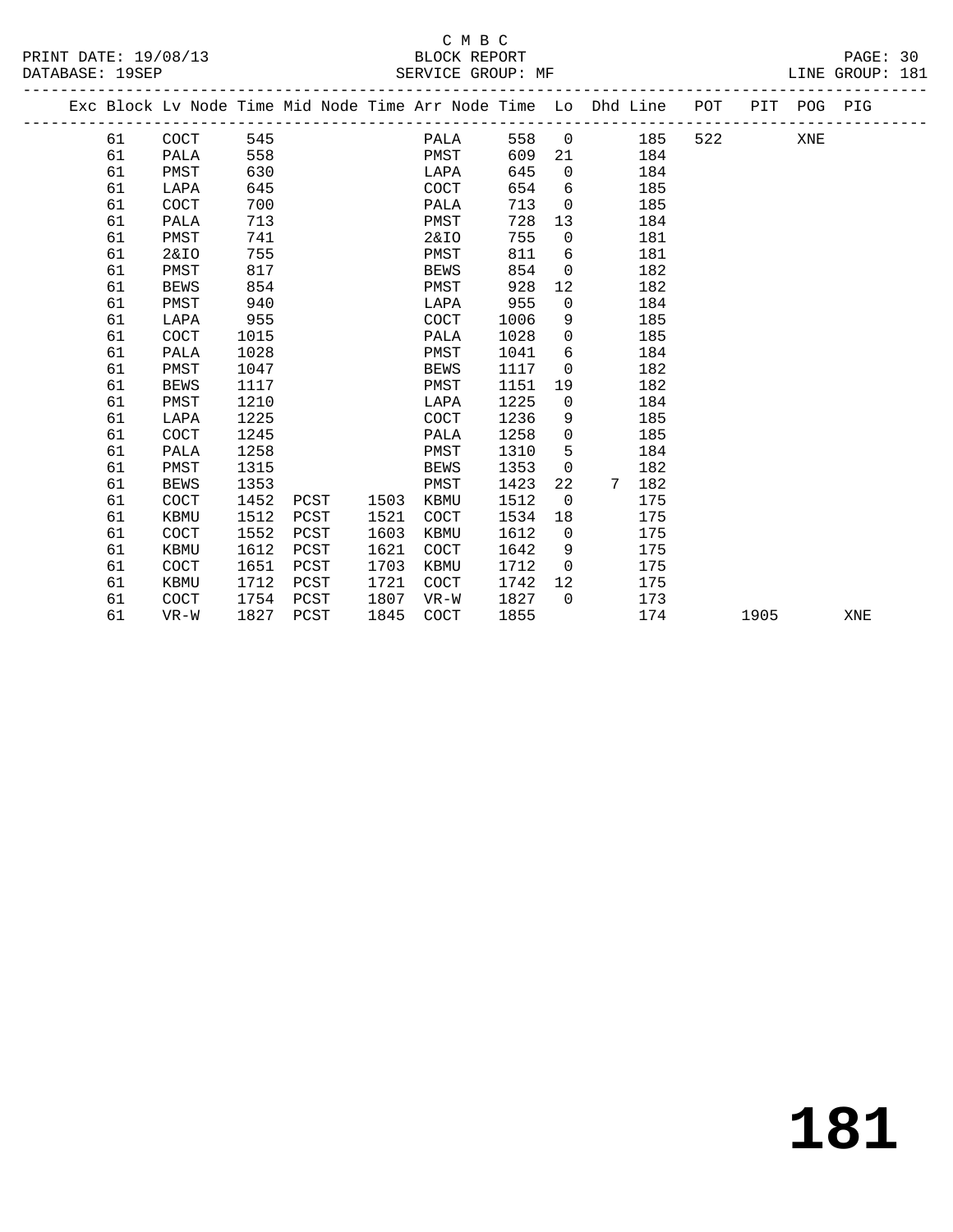## C M B C<br>BLOCK REPORT

PRINT DATE: 19/08/13 BLOCK REPORT<br>DATABASE: 19SEP SERVICE GROUP: MF

PAGE: 31<br>LINE GROUP: 181

|  |    | Exc Block Lv Node Time Mid Node Time Arr Node Time Lo Dhd Line |      |      |           |                      |      |                          |     | POT |      | PIT POG PIG |     |  |
|--|----|----------------------------------------------------------------|------|------|-----------|----------------------|------|--------------------------|-----|-----|------|-------------|-----|--|
|  | 62 | <b>2&amp;IO</b>                                                | 555  |      |           | PMST                 | 608  | 7                        | 181 | 523 |      | XNE         |     |  |
|  | 62 | PMST                                                           | 615  |      |           | LAPA                 | 630  | $\overline{0}$           | 184 |     |      |             |     |  |
|  | 62 | LAPA                                                           | 630  |      |           | COCT                 | 639  | 6                        | 185 |     |      |             |     |  |
|  | 62 | COCT                                                           | 645  |      |           | PALA                 | 658  | $\overline{0}$           | 185 |     |      |             |     |  |
|  | 62 | PALA                                                           | 658  |      |           | PMST                 | 713  | 17                       | 184 |     |      |             |     |  |
|  | 62 | PMST                                                           | 730  |      |           | LAPA                 | 745  | $\mathbf 0$              | 184 |     |      |             |     |  |
|  | 62 | LAPA                                                           | 745  |      |           | $\operatorname{COT}$ | 756  | 9                        | 185 |     |      |             |     |  |
|  | 62 | COCT                                                           | 805  |      |           | PALA                 | 818  | 0                        | 185 |     |      |             |     |  |
|  | 62 | PALA                                                           | 818  |      |           | PMST                 | 833  | 12                       | 184 |     |      |             |     |  |
|  | 62 | PMST                                                           | 845  |      |           | LAPA                 | 902  | $\mathbf{0}$             | 184 |     |      |             |     |  |
|  | 62 | LAPA                                                           | 902  |      |           | COCT                 | 913  | 2                        | 185 |     |      |             |     |  |
|  | 62 | COCT                                                           | 915  |      |           | PALA                 | 928  | $\mathbf{0}$             | 185 |     |      |             |     |  |
|  | 62 | PALA                                                           | 928  |      |           | PMST                 | 943  | $\overline{4}$           | 184 |     |      |             |     |  |
|  | 62 | PMST                                                           | 947  |      |           | BEWS                 | 1017 | $\mathbf 0$              | 182 |     |      |             |     |  |
|  | 62 | <b>BEWS</b>                                                    | 1017 |      |           | PMST                 | 1052 | 18                       | 182 |     |      |             |     |  |
|  | 62 | PMST                                                           | 1110 |      |           | LAPA                 | 1125 | $\mathbf 0$              | 184 |     |      |             |     |  |
|  | 62 | LAPA                                                           | 1125 |      |           | COCT                 | 1136 | 9                        | 185 |     |      |             |     |  |
|  | 62 | COCT                                                           | 1145 |      |           | PALA                 | 1158 | $\mathbf 0$              | 185 |     |      |             |     |  |
|  | 62 | PALA                                                           | 1158 |      |           | PMST                 | 1211 | $\overline{4}$           | 184 |     |      |             |     |  |
|  | 62 | PMST                                                           | 1215 |      |           | <b>BEWS</b>          | 1250 | $\overline{0}$           | 182 |     |      |             |     |  |
|  | 62 | <b>BEWS</b>                                                    | 1250 |      |           | PMST                 | 1324 | 16                       | 182 |     |      |             |     |  |
|  | 62 | PMST                                                           | 1340 |      |           | LAPA                 | 1355 | $\overline{0}$           | 184 |     |      |             |     |  |
|  | 62 | LAPA                                                           | 1355 |      |           | <b>COCT</b>          | 1406 | 9                        | 185 |     |      |             |     |  |
|  | 62 | COCT                                                           | 1415 |      |           | PALA                 | 1428 | $\overline{0}$           | 185 |     |      |             |     |  |
|  | 62 | PALA                                                           | 1428 |      |           | PMST                 | 1440 | 25                       | 184 |     |      |             |     |  |
|  | 62 | PMST                                                           | 1505 |      |           | <b>2&amp;IO</b>      | 1523 | $\overline{\phantom{0}}$ | 181 |     |      |             |     |  |
|  | 62 | <b>2&amp;IO</b>                                                | 1523 |      |           | PMST                 | 1536 | 24                       | 181 |     |      |             |     |  |
|  | 62 | PMST                                                           | 1600 |      |           | LAPA                 | 1616 | $\overline{0}$           | 184 |     |      |             |     |  |
|  | 62 | LAPA                                                           | 1616 |      |           | <b>COCT</b>          | 1626 | 14                       | 185 |     |      |             |     |  |
|  | 62 | COCT                                                           | 1640 |      |           | PALA                 | 1655 | $\overline{0}$           | 185 |     |      |             |     |  |
|  | 62 | PALA                                                           | 1655 |      |           | PMST                 | 1708 | 9                        | 184 |     |      |             |     |  |
|  | 62 | PMST                                                           | 1717 |      |           | 2&IO                 | 1737 | $\overline{0}$           | 181 |     |      |             |     |  |
|  | 62 | <b>2&amp;IO</b>                                                | 1737 |      |           | PMST                 | 1751 | $6\overline{6}$          | 181 |     |      |             |     |  |
|  | 62 | PMST                                                           | 1757 |      |           | LAPA                 | 1814 | $\overline{0}$           | 184 |     |      |             |     |  |
|  | 62 | LAPA                                                           | 1814 |      |           | <b>COCT</b>          | 1824 | 11                       | 185 |     |      |             |     |  |
|  | 62 | COCT                                                           | 1835 |      |           | PALA                 | 1849 | $\overline{0}$           | 185 |     |      |             |     |  |
|  | 62 | PALA                                                           | 1849 |      |           | PMST                 | 1902 | 20                       | 184 |     |      |             |     |  |
|  | 62 | PMST                                                           | 1922 |      |           | LOST                 | 1944 | 16                       | 180 |     |      |             |     |  |
|  | 62 | LOST                                                           | 2000 | CORN | 2015 BQST |                      | 2025 | 15                       | 157 |     |      |             |     |  |
|  | 62 | BQST                                                           | 2040 | CORS | 2053 LOST |                      | 2106 | $\overline{4}$           | 157 |     |      |             |     |  |
|  | 62 | LOST                                                           | 2110 |      |           | PMST                 | 2137 |                          | 180 |     | 2153 |             | XNE |  |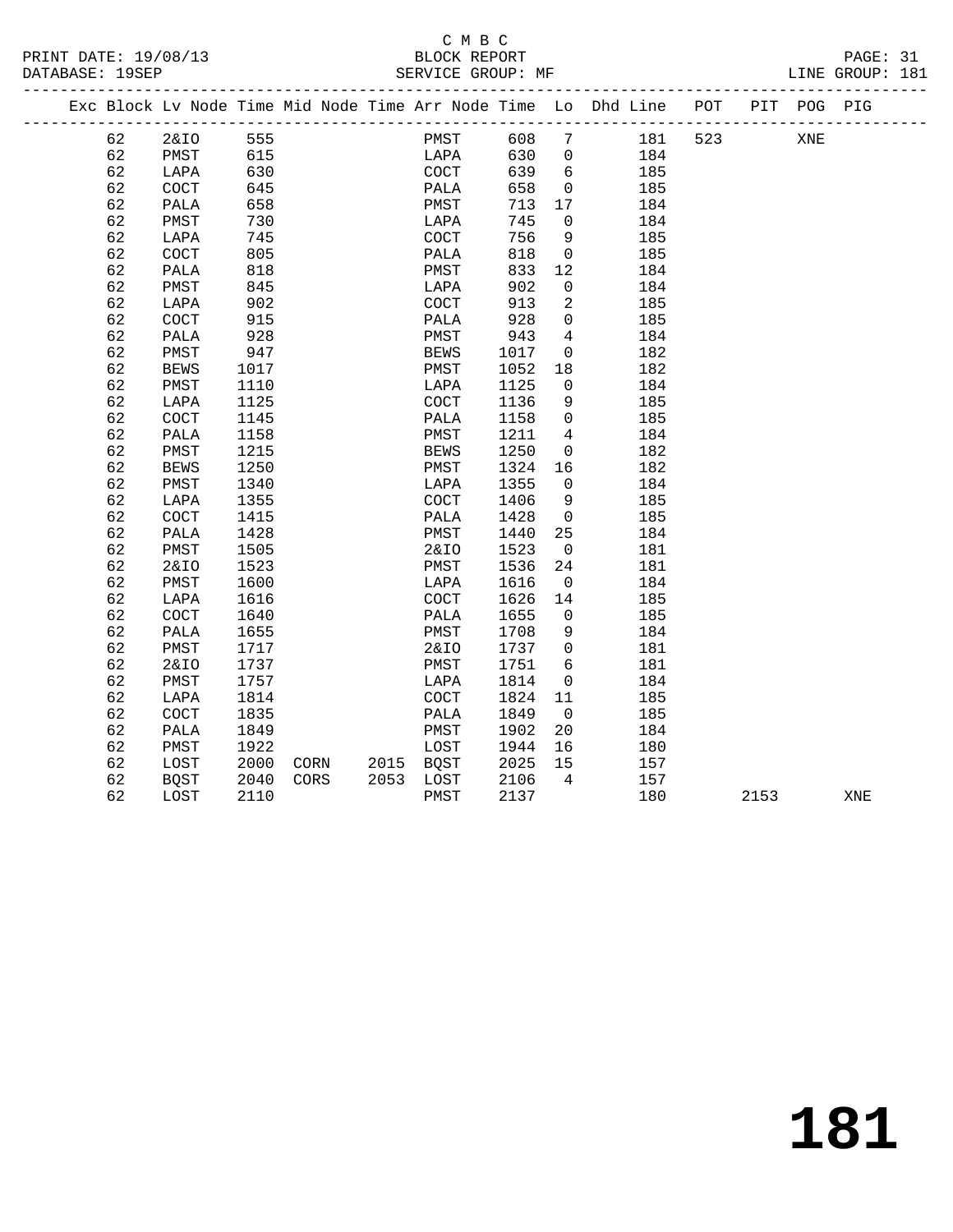#### C M B C<br>BLOCK REPORT SERVICE GROUP: MF

|  |    |             |      |      |      | Exc Block Lv Node Time Mid Node Time Arr Node Time Lo Dhd Line |      |                 |   |     | POT | PIT POG PIG |     |     |  |
|--|----|-------------|------|------|------|----------------------------------------------------------------|------|-----------------|---|-----|-----|-------------|-----|-----|--|
|  | 63 | PMST        | 556  |      |      | BEWS                                                           | 624  | $\Omega$        |   | 182 | 528 |             | XNE |     |  |
|  | 63 | BEWS        | 624  |      |      | PMST                                                           | 658  | 13 <sup>°</sup> |   | 182 |     |             |     |     |  |
|  | 63 | PMST        | 711  |      |      | 2&IO                                                           | 725  | $\Omega$        |   | 181 |     |             |     |     |  |
|  | 63 | 2&IO        | 725  |      |      | PMST                                                           | 741  | 4               |   | 181 |     |             |     |     |  |
|  | 63 | PMST        | 745  |      |      | <b>BEWS</b>                                                    | 818  | $\Omega$        |   | 182 |     |             |     |     |  |
|  | 63 | BEWS        | 818  |      |      | PMST                                                           | 857  | 13              |   | 182 |     |             |     |     |  |
|  | 63 | PMST        | 910  |      |      | LOST                                                           | 937  | 13              |   | 180 |     |             |     |     |  |
|  | 63 | LOST        | 950  |      |      | PMST                                                           | 1014 | 11              |   | 180 |     |             |     |     |  |
|  | 63 | PMST        | 1025 |      |      | LOST                                                           | 1052 | 8               |   | 180 |     |             |     |     |  |
|  | 63 | LOST        | 1100 | CORN | 1116 | BQST                                                           | 1127 | 18              |   | 157 |     |             |     |     |  |
|  | 63 | BOST        | 1145 | CORS | 1200 | LOST                                                           | 1219 | 16              |   | 157 |     |             |     |     |  |
|  | 63 | LOST        | 1235 |      |      | PMST                                                           | 1301 | 9               |   | 180 |     |             |     |     |  |
|  | 63 | PMST        | 1310 |      |      | LOST                                                           | 1337 | 13              |   | 180 |     |             |     |     |  |
|  | 63 | LOST        | 1350 |      |      | PMST                                                           | 1420 | 12              | 7 | 180 |     |             |     |     |  |
|  | 63 | COCT        | 1439 |      |      | <b>DOFR</b>                                                    | 1457 | $\Omega$        |   | 171 |     |             |     |     |  |
|  | 63 | DOFR        | 1457 |      |      | COCT                                                           | 1525 | 4               |   | 172 |     |             |     |     |  |
|  | 63 | <b>COCT</b> | 1529 | PCST | 1540 | $VR-W$                                                         | 1600 | $\Omega$        |   | 173 |     |             |     |     |  |
|  | 63 | VR-W        | 1600 | PCST | 1622 | COCT                                                           | 1635 | 10              |   | 174 |     |             |     |     |  |
|  | 63 | COCT        | 1645 | PCST | 1657 | VI90                                                           | 1719 | $\overline{0}$  |   | 174 |     |             |     |     |  |
|  | 63 | VI90        | 1719 | PCST | 1739 | COCT                                                           | 1752 | 13              |   | 173 |     |             |     |     |  |
|  | 63 | COCT        | 1805 |      |      | FRDO                                                           | 1834 | $\Omega$        |   | 172 |     |             |     |     |  |
|  | 63 | FRDO        | 1834 |      |      | COCT                                                           | 1848 | 7               |   | 171 |     |             |     |     |  |
|  | 63 | COCT        | 1855 |      |      | FRDO                                                           | 1922 | $\Omega$        |   | 172 |     |             |     |     |  |
|  | 63 | FRDO        | 1922 |      |      | COCT                                                           | 1936 |                 |   | 171 |     | 1945        |     | XNE |  |
|  |    |             |      |      |      |                                                                |      |                 |   |     |     |             |     |     |  |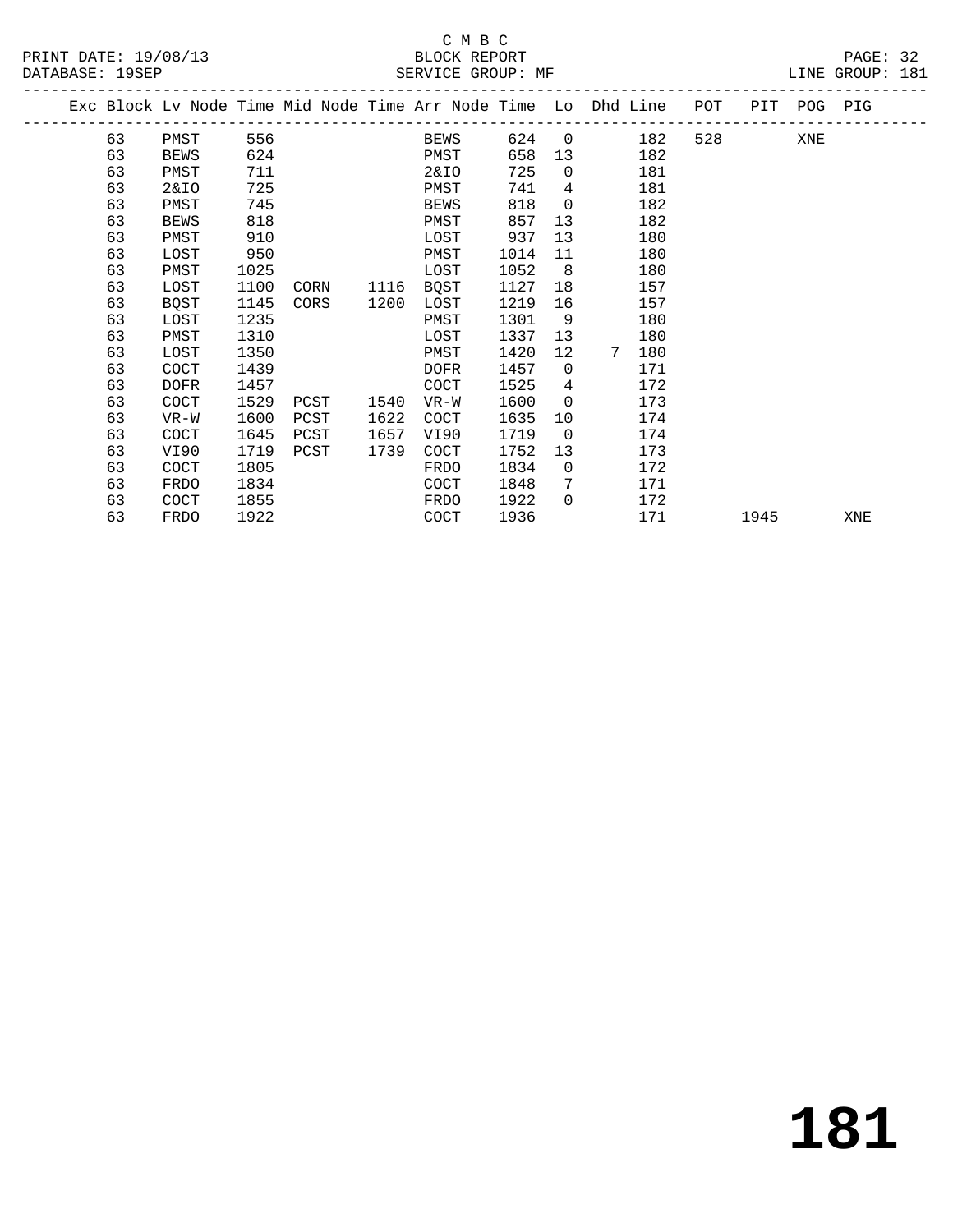#### C M B C<br>BLOCK REPORT SERVICE GROUP: MF

| Exc Block Lv Node Time Mid Node Time Arr Node Time Lo Dhd Line POT |                 |      |           |      |      |                |                |        |     | PIT POG PIG |  |
|--------------------------------------------------------------------|-----------------|------|-----------|------|------|----------------|----------------|--------|-----|-------------|--|
| 64                                                                 | PCST            | 630  |           | WEEA |      |                | 639 0 170      |        | 610 | XNE         |  |
| 64                                                                 | WEEA            | 639  |           | PCST |      |                | 650 10 170     |        |     |             |  |
| 64                                                                 | PCST            | 700  |           | WEEA |      | 709 0          |                | 170    |     |             |  |
| 64                                                                 | WEEA            | 709  |           | PCST | 720  | 10             |                | 170    |     |             |  |
| 64                                                                 | PCST            | 730  |           | WEEA | 739  | $\overline{0}$ |                | 170    |     |             |  |
| 64                                                                 | WEEA            | 739  |           | PCST | 750  | 10             |                | 170    |     |             |  |
| 64                                                                 | PCST            | 800  |           | WEEA | 809  | $\overline{0}$ |                | 170    |     |             |  |
| 64                                                                 | WEEA            | 809  |           | PCST | 820  | 10             |                | 170    |     |             |  |
| 64                                                                 | PCST            | 830  |           | WEEA | 841  |                | $\overline{0}$ | 170    |     |             |  |
| 64                                                                 | WEEA            | 841  |           | PCST | 852  | 13             |                | 25 170 |     |             |  |
| 64                                                                 | LOST            | 930  | CORN 946  | BQST | 957  | 18             |                | 157    |     |             |  |
| 64                                                                 | BQST            | 1015 | CORS 1030 | LOST | 1047 | 18             |                | 157    |     |             |  |
| 64                                                                 | LOST            | 1105 |           | PMST | 1129 | 11             |                | 180    |     |             |  |
| 64                                                                 | PMST            | 1140 |           | LOST | 1207 | 13             |                | 180    |     |             |  |
| 64                                                                 | LOST            | 1220 |           | PMST | 1248 | $\overline{7}$ |                | 180    |     |             |  |
| 64                                                                 | PMST            | 1255 |           | LOST | 1322 | 8              |                | 180    |     |             |  |
| 64                                                                 | LOST            | 1330 |           | NWST | 1351 | 9              |                | 109    |     |             |  |
| 64                                                                 | NWST            | 1400 |           | LOST | 1427 | 8              |                | 109    |     |             |  |
| 64                                                                 | LOST            | 1435 |           | PMST | 1505 |                | 10             | 180    |     |             |  |
| 64                                                                 | PMST            | 1515 |           | LAPA | 1532 | $\overline{0}$ |                | 184    |     |             |  |
| 64                                                                 | LAPA            | 1532 |           | COCT | 1542 | 13             |                | 185    |     |             |  |
| 64                                                                 | COCT            | 1555 |           | PALA | 1609 | $\overline{0}$ |                | 185    |     |             |  |
| 64                                                                 | PALA            | 1609 |           | PMST | 1622 | 25             |                | 184    |     |             |  |
| 64                                                                 | PMST            | 1647 |           | BEWS | 1731 | $\overline{0}$ |                | 182    |     |             |  |
| 64                                                                 | <b>BEWS</b>     | 1731 |           | PMST | 1803 | 12             |                | 182    |     |             |  |
| 64                                                                 | PMST            | 1815 |           | LAPA | 1830 | $\overline{0}$ |                | 184    |     |             |  |
| 64                                                                 | LAPA            | 1830 |           | COCT | 1840 | 15             |                | 185    |     |             |  |
| 64                                                                 | COCT            | 1855 |           | PALA | 1909 | $\overline{0}$ |                | 185    |     |             |  |
| 64                                                                 | PALA            | 1909 |           | PMST | 1922 |                | 20             | 184    |     |             |  |
| 64                                                                 | PMST            | 1942 |           | 2&IO | 1955 | $\overline{0}$ |                | 181    |     |             |  |
| 64                                                                 | <b>2&amp;IO</b> | 1955 |           | PMST | 2007 | 28             |                | 181    |     |             |  |

64 PMST 2344 BEWS 2414 181 2439 XNE

 64 PMST 2035 BEWS 2109 0 182 64 BEWS 2109 PMST 2139 5 182 64 PMST 2144 BEWS 2214 0 181 64 BEWS 2214 PMST 2237 7 181 64 PMST 2244 BEWS 2314 0 181 64 BEWS 2314 PMST 2337 7 181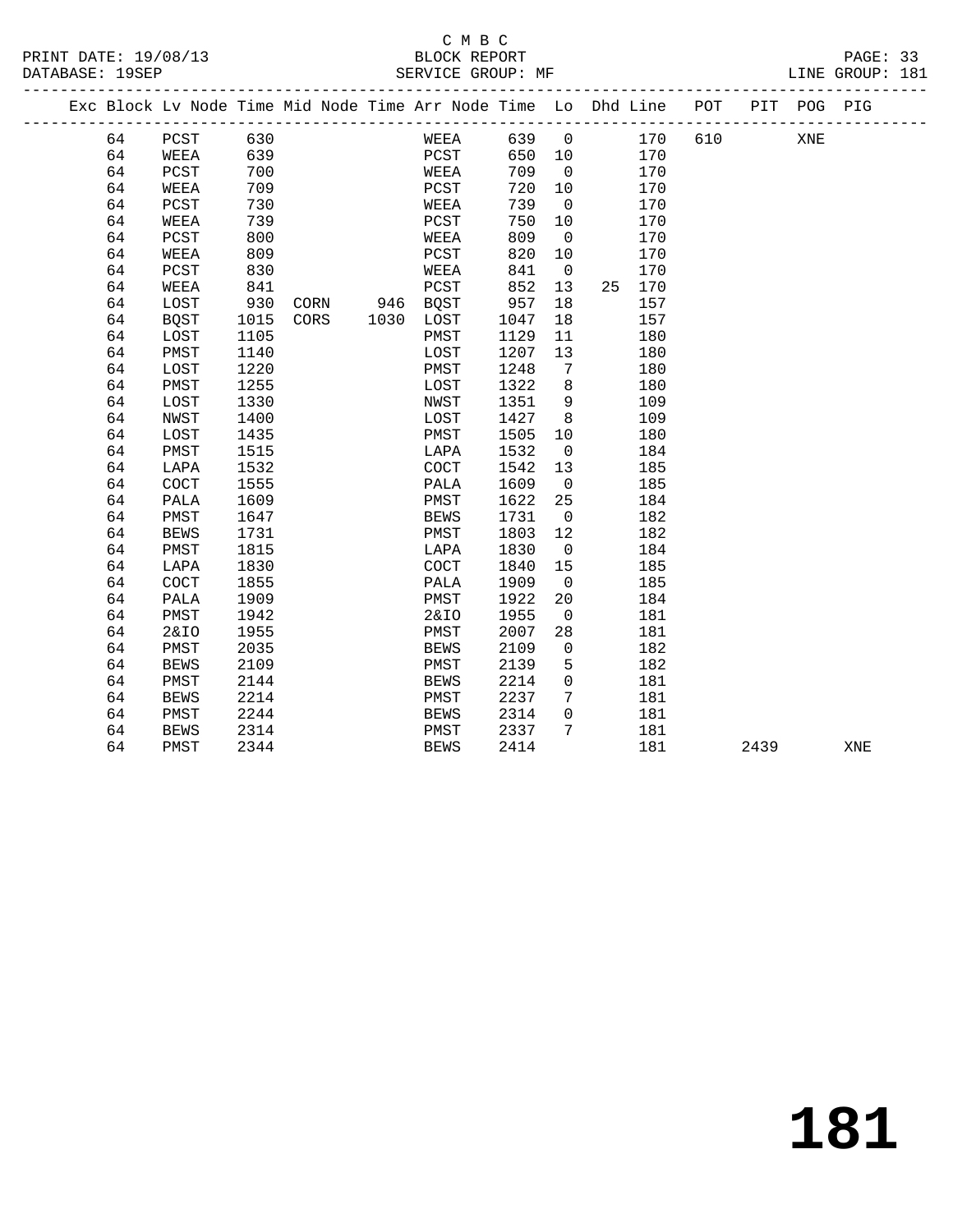PRINT DATE: 19/08/13 BLOCK REPORT PAGE: 34 DATABASE: 19SEP

### C M B C<br>BLOCK REPORT

|  | DAIADAUB , IJUUL |             |      |      |      | DERVICE GROOT PH |      |                |                                                                |     |     |     | ALIAN OILOUL |
|--|------------------|-------------|------|------|------|------------------|------|----------------|----------------------------------------------------------------|-----|-----|-----|--------------|
|  |                  |             |      |      |      |                  |      |                | Exc Block Lv Node Time Mid Node Time Arr Node Time Lo Dhd Line | POT | PIT |     | POG PIG      |
|  | 65               | LOST        | 700  |      |      | NWST             | 721  | 9              | 109                                                            | 623 |     | XNE |              |
|  | 65               | NWST        | 730  |      |      | LOST             | 755  | 5              | 109                                                            |     |     |     |              |
|  | 65               | LOST        | 800  |      |      | NWST             | 823  | 7              | 109                                                            |     |     |     |              |
|  | 65               | NWST        | 830  |      |      | LOST             | 859  | 6              | 109                                                            |     |     |     |              |
|  | 65               | LOST        | 905  |      |      | PMST             | 930  | 10             | 180                                                            |     |     |     |              |
|  | 65               | PMST        | 940  |      |      | LOST             | 1007 | 13             | 180                                                            |     |     |     |              |
|  | 65               | LOST        | 1020 |      |      | PMST             | 1044 | 11             | 180                                                            |     |     |     |              |
|  | 65               | PMST        | 1055 |      |      | LOST             | 1122 | 8              | 180                                                            |     |     |     |              |
|  | 65               | LOST        | 1130 | CORN | 1146 | <b>BOST</b>      | 1157 | 18             | 157                                                            |     |     |     |              |
|  | 65               | BQST        | 1215 | CORS | 1231 | LOST             | 1251 | 14             | 157                                                            |     |     |     |              |
|  | 65               | LOST        | 1305 |      |      | PMST             | 1331 | -9             | 180                                                            |     |     |     |              |
|  | 65               | PMST        | 1340 |      |      | LOST             | 1407 | 13             | 180                                                            |     |     |     |              |
|  | 65               | LOST        | 1420 |      |      | PMST             | 1450 | 10             | 180                                                            |     |     |     |              |
|  | 65               | PMST        | 1500 |      |      | LAPA             | 1517 | $\overline{0}$ | 184                                                            |     |     |     |              |
|  | 65               | LAPA        | 1517 |      |      | COCT             | 1527 | 13             | 185                                                            |     |     |     |              |
|  | 65               | <b>COCT</b> | 1540 |      |      | PALA             | 1554 | $\overline{0}$ | 185                                                            |     |     |     |              |
|  | 65               | PALA        | 1554 |      |      | PMST             | 1607 | 10             | 184                                                            |     |     |     |              |
|  |                  |             |      |      |      |                  |      |                |                                                                |     |     |     |              |

| 65 | PMST        | 1617 |      |      | 2&IO        | 1636 | $\overline{0}$           | 181 |          |      |     |     |
|----|-------------|------|------|------|-------------|------|--------------------------|-----|----------|------|-----|-----|
| 65 | 2&10        | 1636 |      |      | PMST        | 1649 | 28                       | 181 |          |      |     |     |
| 65 | PMST        | 1717 |      |      | LAPA        | 1736 | $\overline{0}$           | 184 |          |      |     |     |
| 65 | LAPA        | 1736 |      |      | <b>COCT</b> | 1746 | 4                        | 185 |          |      |     |     |
| 65 | <b>COCT</b> | 1750 |      |      | PALA        | 1805 | $\Omega$                 | 185 |          |      |     |     |
| 65 | PALA        | 1805 |      |      | PMST        | 1818 | $12 \overline{ }$        | 184 |          |      |     |     |
| 65 | PMST        | 1830 |      |      | LAPA        | 1845 | $\overline{0}$           | 184 |          |      |     |     |
| 65 | LAPA        | 1845 |      |      | <b>COCT</b> | 1855 | 20                       | 185 |          |      |     |     |
| 65 | COCT        | 1915 |      |      | PALA        | 1929 | $\overline{0}$           | 185 |          |      |     |     |
| 65 | PALA        | 1929 |      |      | PMST        | 1942 | 20                       | 184 |          |      |     |     |
| 65 | PMST        | 2002 |      |      | LOST        | 2024 | 6                        | 180 |          |      |     |     |
| 65 | LOST        | 2030 | CORN |      | 2045 BQST   | 2055 | 15                       | 157 |          |      |     |     |
| 65 | BQST        | 2110 | CORS | 2123 | LOST        | 2136 | $\overline{4}$           | 157 |          |      |     |     |
| 65 | LOST        | 2140 |      |      | PMST        | 2206 | $\overline{0}$           | 180 |          |      |     |     |
| 65 | PMST        | 2206 |      |      | LAPA        | 2221 | $\Omega$                 | 184 |          |      |     |     |
| 65 | LAPA        | 2221 |      |      | COCT        | 2229 | 16                       | 185 |          |      |     |     |
| 65 | COCT        | 2245 |      |      | PALA        | 2258 | $\overline{0}$           | 185 |          |      |     |     |
| 65 | PALA        | 2258 |      |      | PMST        | 2309 | 23                       | 184 |          |      |     |     |
| 65 | PMST        | 2332 |      |      | LOST        | 2354 |                          | 180 |          | 2412 |     | XNE |
|    |             |      |      |      |             |      |                          |     |          |      |     |     |
| 66 | PMST        | 1445 |      |      | BEWS        | 1523 | $\overline{\phantom{0}}$ |     | 182 1423 |      | XNE |     |
| 66 | <b>BEWS</b> | 1523 |      |      | PMST        | 1555 | 22                       | 182 |          |      |     |     |
| 66 | PMST        | 1617 |      |      | LAPA        | 1633 | $\overline{0}$           | 184 |          |      |     |     |
| 66 | LAPA        | 1633 |      |      | COCT        | 1643 | 12                       | 185 |          |      |     |     |
| 66 | <b>COCT</b> | 1655 |      |      | PALA        | 1710 | $\overline{0}$           | 185 |          |      |     |     |
| 66 | PALA        | 1710 |      |      | PMST        | 1723 | 22                       | 184 |          |      |     |     |
| 66 | PMST        | 1745 |      |      | LAPA        | 1802 | $\overline{0}$           | 184 |          |      |     |     |
| 66 | LAPA        | 1802 |      |      | COCT        | 1812 |                          | 185 |          | 1822 |     | XNE |
|    |             |      |      |      |             |      |                          |     |          |      |     |     |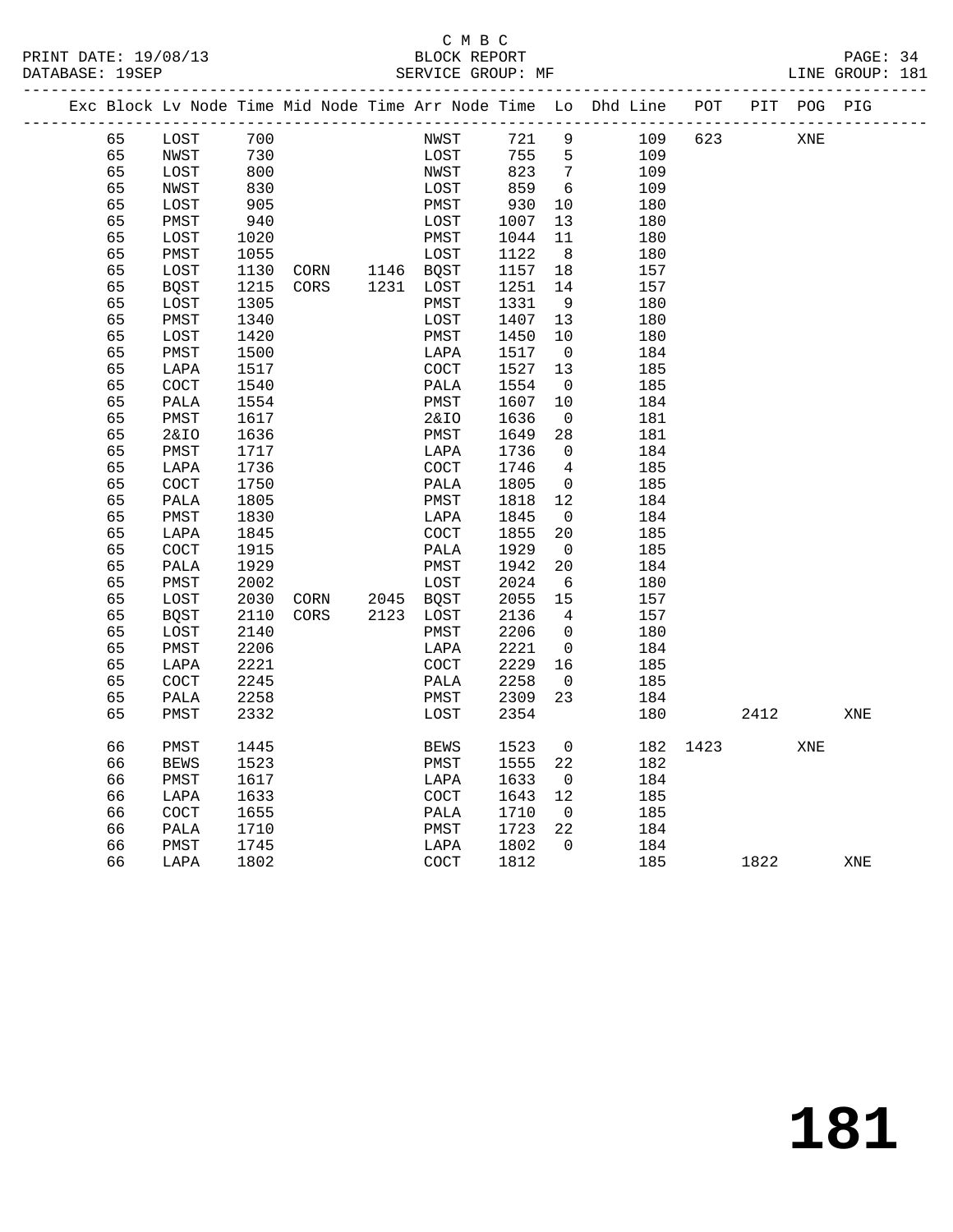### C M B C<br>BLOCK REPORT

PAGE: 35<br>LINE GROUP: 181

| Exc Block Lv Node Time Mid Node Time Arr Node Time Lo Dhd Line POT<br>67<br>COCT<br>1610<br>1624<br>$\mathsf{O}$<br>185 1555<br>PALA<br>67<br>1624<br>1637<br>PALA<br>PMST<br>184<br>10<br>67<br>PMST<br>1647<br>2&IO<br>1706<br>181<br>$\mathbf 0$<br>1706<br>67<br><b>2&amp;IO</b><br>1721<br>181<br>PMST<br>10<br>67<br>1731<br>1750<br>PMST<br>$\mathbf 0$<br>184<br>LAPA<br>67<br>1750<br>1800<br>185<br><b>COCT</b><br>5<br>LAPA<br>67<br>COCT<br>1805<br>1820<br>185<br>PALA<br>$\Omega$<br>67<br>1833<br>PALA<br>1820<br>PMST<br>184<br>14<br>67<br>PMST<br>1847<br>1923<br>$\mathbf 0$<br>182<br><b>BEWS</b><br>67<br>1923<br>1953<br>182<br><b>BEWS</b><br>PMST<br>13<br>67<br>2021<br>PMST<br>2006<br>$\mathbf 0$<br>184<br>LAPA<br>67<br>2021<br>2029<br>COCT<br>16<br>185<br>LAPA<br>67<br>2045<br>2058<br>185<br>COCT<br>PALA<br>0<br>67<br>2058<br>184<br>2111<br>PALA<br>PMST<br>21<br>67<br>PMST<br>2132<br>2154<br>LOST<br>6<br>180<br>67<br>2200<br>2225<br>LOST<br>2215<br>BQST<br>15<br>157<br>CORN<br>67<br>2240<br>2253<br>2306<br>BQST<br>CORS<br>4<br>157<br>LOST<br>67<br>2310<br>2332<br>LOST<br>PMST<br>180<br>68<br>COCT<br>1730<br>1801<br>172<br>1715<br><b>FRDO</b><br>$\mathbf{0}$<br>68<br><b>FRDO</b><br>1801<br><b>COCT</b><br>1816<br>171<br>4<br>68<br>185<br>COCT<br>1820<br>1835<br>2<br>PALA<br>68<br>1837<br>1850<br>12<br>PALA<br>184<br>PMST<br>68<br>1924<br>7<br>PMST<br>1902<br>LOST<br>180<br>68<br>1931<br>1957<br>157<br>LOST<br>1947<br>BQST<br>10<br>CORN<br>68<br>2007<br>2035<br>157<br><b>BQST</b><br>CORS<br>2020<br>LOST<br>10<br>68<br>2045<br>2112<br>24<br>180<br>LOST<br>PMST<br>68<br>PMST<br>2136<br>2151<br>$\mathbf 0$<br>184<br>LAPA<br>68<br>2151<br>2159<br>16<br>LAPA<br>COCT<br>185<br>68<br>2228<br>COCT<br>2215<br>185<br>PALA<br>$\mathbf 0$<br>68<br>2228<br>2239<br>23<br>PALA<br>PMST<br>184<br>68<br>2302<br>2324<br>16<br>PMST<br>LOST<br>180 |  |  |  |  |  |  |      |             |     |
|-----------------------------------------------------------------------------------------------------------------------------------------------------------------------------------------------------------------------------------------------------------------------------------------------------------------------------------------------------------------------------------------------------------------------------------------------------------------------------------------------------------------------------------------------------------------------------------------------------------------------------------------------------------------------------------------------------------------------------------------------------------------------------------------------------------------------------------------------------------------------------------------------------------------------------------------------------------------------------------------------------------------------------------------------------------------------------------------------------------------------------------------------------------------------------------------------------------------------------------------------------------------------------------------------------------------------------------------------------------------------------------------------------------------------------------------------------------------------------------------------------------------------------------------------------------------------------------------------------------------------------------------------------------------------------------------------------------------------------------------------------------------------------------------------------------------------------------------------------------------------------------------------------------------------------|--|--|--|--|--|--|------|-------------|-----|
|                                                                                                                                                                                                                                                                                                                                                                                                                                                                                                                                                                                                                                                                                                                                                                                                                                                                                                                                                                                                                                                                                                                                                                                                                                                                                                                                                                                                                                                                                                                                                                                                                                                                                                                                                                                                                                                                                                                             |  |  |  |  |  |  |      | PIT POG PIG |     |
|                                                                                                                                                                                                                                                                                                                                                                                                                                                                                                                                                                                                                                                                                                                                                                                                                                                                                                                                                                                                                                                                                                                                                                                                                                                                                                                                                                                                                                                                                                                                                                                                                                                                                                                                                                                                                                                                                                                             |  |  |  |  |  |  |      | XNE         |     |
|                                                                                                                                                                                                                                                                                                                                                                                                                                                                                                                                                                                                                                                                                                                                                                                                                                                                                                                                                                                                                                                                                                                                                                                                                                                                                                                                                                                                                                                                                                                                                                                                                                                                                                                                                                                                                                                                                                                             |  |  |  |  |  |  |      |             |     |
|                                                                                                                                                                                                                                                                                                                                                                                                                                                                                                                                                                                                                                                                                                                                                                                                                                                                                                                                                                                                                                                                                                                                                                                                                                                                                                                                                                                                                                                                                                                                                                                                                                                                                                                                                                                                                                                                                                                             |  |  |  |  |  |  |      |             |     |
|                                                                                                                                                                                                                                                                                                                                                                                                                                                                                                                                                                                                                                                                                                                                                                                                                                                                                                                                                                                                                                                                                                                                                                                                                                                                                                                                                                                                                                                                                                                                                                                                                                                                                                                                                                                                                                                                                                                             |  |  |  |  |  |  |      |             |     |
|                                                                                                                                                                                                                                                                                                                                                                                                                                                                                                                                                                                                                                                                                                                                                                                                                                                                                                                                                                                                                                                                                                                                                                                                                                                                                                                                                                                                                                                                                                                                                                                                                                                                                                                                                                                                                                                                                                                             |  |  |  |  |  |  |      |             |     |
|                                                                                                                                                                                                                                                                                                                                                                                                                                                                                                                                                                                                                                                                                                                                                                                                                                                                                                                                                                                                                                                                                                                                                                                                                                                                                                                                                                                                                                                                                                                                                                                                                                                                                                                                                                                                                                                                                                                             |  |  |  |  |  |  |      |             |     |
|                                                                                                                                                                                                                                                                                                                                                                                                                                                                                                                                                                                                                                                                                                                                                                                                                                                                                                                                                                                                                                                                                                                                                                                                                                                                                                                                                                                                                                                                                                                                                                                                                                                                                                                                                                                                                                                                                                                             |  |  |  |  |  |  |      |             |     |
|                                                                                                                                                                                                                                                                                                                                                                                                                                                                                                                                                                                                                                                                                                                                                                                                                                                                                                                                                                                                                                                                                                                                                                                                                                                                                                                                                                                                                                                                                                                                                                                                                                                                                                                                                                                                                                                                                                                             |  |  |  |  |  |  |      |             |     |
|                                                                                                                                                                                                                                                                                                                                                                                                                                                                                                                                                                                                                                                                                                                                                                                                                                                                                                                                                                                                                                                                                                                                                                                                                                                                                                                                                                                                                                                                                                                                                                                                                                                                                                                                                                                                                                                                                                                             |  |  |  |  |  |  |      |             |     |
|                                                                                                                                                                                                                                                                                                                                                                                                                                                                                                                                                                                                                                                                                                                                                                                                                                                                                                                                                                                                                                                                                                                                                                                                                                                                                                                                                                                                                                                                                                                                                                                                                                                                                                                                                                                                                                                                                                                             |  |  |  |  |  |  |      |             |     |
|                                                                                                                                                                                                                                                                                                                                                                                                                                                                                                                                                                                                                                                                                                                                                                                                                                                                                                                                                                                                                                                                                                                                                                                                                                                                                                                                                                                                                                                                                                                                                                                                                                                                                                                                                                                                                                                                                                                             |  |  |  |  |  |  |      |             |     |
|                                                                                                                                                                                                                                                                                                                                                                                                                                                                                                                                                                                                                                                                                                                                                                                                                                                                                                                                                                                                                                                                                                                                                                                                                                                                                                                                                                                                                                                                                                                                                                                                                                                                                                                                                                                                                                                                                                                             |  |  |  |  |  |  |      |             |     |
|                                                                                                                                                                                                                                                                                                                                                                                                                                                                                                                                                                                                                                                                                                                                                                                                                                                                                                                                                                                                                                                                                                                                                                                                                                                                                                                                                                                                                                                                                                                                                                                                                                                                                                                                                                                                                                                                                                                             |  |  |  |  |  |  |      |             |     |
|                                                                                                                                                                                                                                                                                                                                                                                                                                                                                                                                                                                                                                                                                                                                                                                                                                                                                                                                                                                                                                                                                                                                                                                                                                                                                                                                                                                                                                                                                                                                                                                                                                                                                                                                                                                                                                                                                                                             |  |  |  |  |  |  |      |             |     |
|                                                                                                                                                                                                                                                                                                                                                                                                                                                                                                                                                                                                                                                                                                                                                                                                                                                                                                                                                                                                                                                                                                                                                                                                                                                                                                                                                                                                                                                                                                                                                                                                                                                                                                                                                                                                                                                                                                                             |  |  |  |  |  |  |      |             |     |
|                                                                                                                                                                                                                                                                                                                                                                                                                                                                                                                                                                                                                                                                                                                                                                                                                                                                                                                                                                                                                                                                                                                                                                                                                                                                                                                                                                                                                                                                                                                                                                                                                                                                                                                                                                                                                                                                                                                             |  |  |  |  |  |  |      |             |     |
|                                                                                                                                                                                                                                                                                                                                                                                                                                                                                                                                                                                                                                                                                                                                                                                                                                                                                                                                                                                                                                                                                                                                                                                                                                                                                                                                                                                                                                                                                                                                                                                                                                                                                                                                                                                                                                                                                                                             |  |  |  |  |  |  |      |             |     |
|                                                                                                                                                                                                                                                                                                                                                                                                                                                                                                                                                                                                                                                                                                                                                                                                                                                                                                                                                                                                                                                                                                                                                                                                                                                                                                                                                                                                                                                                                                                                                                                                                                                                                                                                                                                                                                                                                                                             |  |  |  |  |  |  | 2348 |             | XNE |
|                                                                                                                                                                                                                                                                                                                                                                                                                                                                                                                                                                                                                                                                                                                                                                                                                                                                                                                                                                                                                                                                                                                                                                                                                                                                                                                                                                                                                                                                                                                                                                                                                                                                                                                                                                                                                                                                                                                             |  |  |  |  |  |  |      | XNE         |     |
|                                                                                                                                                                                                                                                                                                                                                                                                                                                                                                                                                                                                                                                                                                                                                                                                                                                                                                                                                                                                                                                                                                                                                                                                                                                                                                                                                                                                                                                                                                                                                                                                                                                                                                                                                                                                                                                                                                                             |  |  |  |  |  |  |      |             |     |
|                                                                                                                                                                                                                                                                                                                                                                                                                                                                                                                                                                                                                                                                                                                                                                                                                                                                                                                                                                                                                                                                                                                                                                                                                                                                                                                                                                                                                                                                                                                                                                                                                                                                                                                                                                                                                                                                                                                             |  |  |  |  |  |  |      |             |     |
|                                                                                                                                                                                                                                                                                                                                                                                                                                                                                                                                                                                                                                                                                                                                                                                                                                                                                                                                                                                                                                                                                                                                                                                                                                                                                                                                                                                                                                                                                                                                                                                                                                                                                                                                                                                                                                                                                                                             |  |  |  |  |  |  |      |             |     |
|                                                                                                                                                                                                                                                                                                                                                                                                                                                                                                                                                                                                                                                                                                                                                                                                                                                                                                                                                                                                                                                                                                                                                                                                                                                                                                                                                                                                                                                                                                                                                                                                                                                                                                                                                                                                                                                                                                                             |  |  |  |  |  |  |      |             |     |
|                                                                                                                                                                                                                                                                                                                                                                                                                                                                                                                                                                                                                                                                                                                                                                                                                                                                                                                                                                                                                                                                                                                                                                                                                                                                                                                                                                                                                                                                                                                                                                                                                                                                                                                                                                                                                                                                                                                             |  |  |  |  |  |  |      |             |     |
|                                                                                                                                                                                                                                                                                                                                                                                                                                                                                                                                                                                                                                                                                                                                                                                                                                                                                                                                                                                                                                                                                                                                                                                                                                                                                                                                                                                                                                                                                                                                                                                                                                                                                                                                                                                                                                                                                                                             |  |  |  |  |  |  |      |             |     |
|                                                                                                                                                                                                                                                                                                                                                                                                                                                                                                                                                                                                                                                                                                                                                                                                                                                                                                                                                                                                                                                                                                                                                                                                                                                                                                                                                                                                                                                                                                                                                                                                                                                                                                                                                                                                                                                                                                                             |  |  |  |  |  |  |      |             |     |
|                                                                                                                                                                                                                                                                                                                                                                                                                                                                                                                                                                                                                                                                                                                                                                                                                                                                                                                                                                                                                                                                                                                                                                                                                                                                                                                                                                                                                                                                                                                                                                                                                                                                                                                                                                                                                                                                                                                             |  |  |  |  |  |  |      |             |     |
|                                                                                                                                                                                                                                                                                                                                                                                                                                                                                                                                                                                                                                                                                                                                                                                                                                                                                                                                                                                                                                                                                                                                                                                                                                                                                                                                                                                                                                                                                                                                                                                                                                                                                                                                                                                                                                                                                                                             |  |  |  |  |  |  |      |             |     |
|                                                                                                                                                                                                                                                                                                                                                                                                                                                                                                                                                                                                                                                                                                                                                                                                                                                                                                                                                                                                                                                                                                                                                                                                                                                                                                                                                                                                                                                                                                                                                                                                                                                                                                                                                                                                                                                                                                                             |  |  |  |  |  |  |      |             |     |
|                                                                                                                                                                                                                                                                                                                                                                                                                                                                                                                                                                                                                                                                                                                                                                                                                                                                                                                                                                                                                                                                                                                                                                                                                                                                                                                                                                                                                                                                                                                                                                                                                                                                                                                                                                                                                                                                                                                             |  |  |  |  |  |  |      |             |     |
|                                                                                                                                                                                                                                                                                                                                                                                                                                                                                                                                                                                                                                                                                                                                                                                                                                                                                                                                                                                                                                                                                                                                                                                                                                                                                                                                                                                                                                                                                                                                                                                                                                                                                                                                                                                                                                                                                                                             |  |  |  |  |  |  |      |             |     |
| 68<br>2340<br>2359<br>180<br>LOST<br>PMST                                                                                                                                                                                                                                                                                                                                                                                                                                                                                                                                                                                                                                                                                                                                                                                                                                                                                                                                                                                                                                                                                                                                                                                                                                                                                                                                                                                                                                                                                                                                                                                                                                                                                                                                                                                                                                                                                   |  |  |  |  |  |  | 2415 |             | XNE |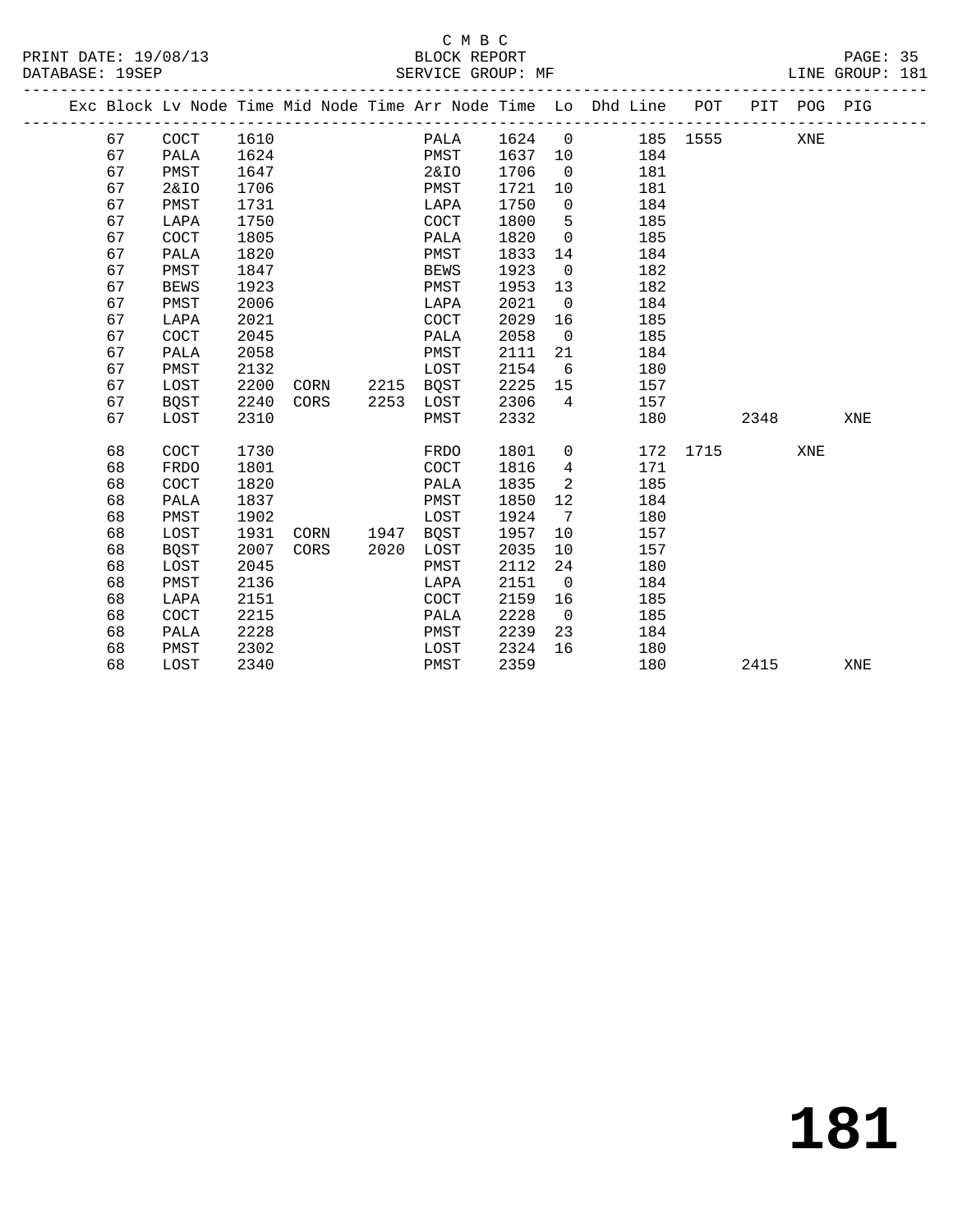| PRINT DATE: 19/08/13<br>DATABASE: 19SEP |                |                          |                      |                                                                                                                                                                                                            |                             | C M B C<br>BLOCK REPORT      |                                        |                          |                              |                          |          | PAGE: 36 |  |
|-----------------------------------------|----------------|--------------------------|----------------------|------------------------------------------------------------------------------------------------------------------------------------------------------------------------------------------------------------|-----------------------------|------------------------------|----------------------------------------|--------------------------|------------------------------|--------------------------|----------|----------|--|
|                                         | WHON WHONNOCK  | RSKN 280 ST & 96 AV      |                      | CADE GARIBALDI & DEWDNEY TRUNK THE HAPL HANEY PLACE<br>JADE GARIBALDI & DEWDNEY TRUNK HAPL HANEY PLACE<br>JACKSON RD & 103 AVE MDCT MEADOWTOWN CENTER<br>MRHO MAPLE RIDGE HOSPITAL PHST PORT HANEY STATION |                             |                              |                                        |                          | THSS 116 AV & 232 ST         | XNE North East Sector CS |          |          |  |
|                                         |                |                          |                      | Exc Block Lv Node Time Mid Node Time Arr Node Time Lo Dhd Line POT PIT POG PIG                                                                                                                             |                             |                              |                                        |                          |                              |                          |          |          |  |
|                                         | 71<br>71<br>71 | HAPL 501<br>33RR<br>HAPL |                      | 516 HAPL 534 PHST<br>601 33RR<br>616 HAPL 634 PHST                                                                                                                                                         |                             | 33RR 516 0 733 426 XNE       | 616 0                                  |                          | 539 18 4 733<br>733          |                          |          |          |  |
|                                         | 71<br>71<br>71 | 33RR<br>HAPL<br>33RR     |                      |                                                                                                                                                                                                            |                             | 716<br>739                   | $\overline{0}$<br>12                   |                          | 639 19 4 733<br>733<br>4 733 |                          |          |          |  |
|                                         | 71<br>71<br>71 | HAPL<br>MDCT<br>HAPL     |                      | 702<br>716 HAPL 734 PHST<br>755 MRHO 806 MDCT<br>830 MRHO 844 HAPL<br>905 J103                                                                                                                             |                             | 823<br>855<br>924            | $\overline{7}$<br>10<br>$\overline{0}$ |                          | 744<br>744<br>745            |                          |          |          |  |
|                                         | 71<br>71<br>71 | J103<br>HAPL<br>WHON     | 924<br>951           |                                                                                                                                                                                                            | HAPL                        | 944                          | $\overline{7}$<br>8                    | $\overline{0}$           | 746<br>748<br>748            |                          |          |          |  |
|                                         | 71<br>71<br>71 | HAPL<br>MDCT<br>FWBM     | 1130<br>1150         |                                                                                                                                                                                                            | FWBM<br>MDCT                | 1150<br>1202                 | 4<br>$\overline{3}$                    | $\overline{0}$           | 743<br>722<br>719            |                          |          |          |  |
|                                         | 71<br>71<br>71 | MDCT<br>HAPL<br>J103     |                      | 1205 MRHO 1219 HAPL<br>1235 J103<br>1258 HAPL<br>1325 MRHO 1336 MDCT                                                                                                                                       |                             | 1230<br>1258<br>1318         | $7\overline{ }$                        | 5<br>$\overline{0}$      | 744<br>746<br>745            |                          |          |          |  |
|                                         | 71<br>71<br>71 | HAPL<br>MDCT<br>FWBM     | 1357<br>1409         |                                                                                                                                                                                                            | FWBM<br>MDCT                | 1352<br>1409<br>1427         |                                        | 5<br>$\overline{0}$<br>6 | 744<br>719<br>722            |                          |          |          |  |
|                                         | 71<br>71<br>71 | MDCT<br>HAPL<br>RSKN     | 1512<br>1548         | 1433 MRHO 1455 HAPL<br>GADE 1536 RSKN<br>DT56 1603 HAPL<br>32AC                                                                                                                                            |                             | 1506<br>1548<br>1615<br>1615 | $6\overline{6}$<br>$\overline{0}$      | 15                       | 743<br>749<br>749            |                          |          |          |  |
|                                         | 71<br>71<br>71 | HAPL<br>32AC<br>PHST     | 1630<br>1645         | 1717 HAPL 1722 32AC                                                                                                                                                                                        | HAPL                        | 1645<br>1659<br>1737         | $\overline{0}$<br>11<br>$\overline{0}$ |                          | 741<br>$7 \t 741$<br>741     |                          |          |          |  |
|                                         | 71<br>71<br>71 | 32AC<br>HAPL<br>J103     | 1737<br>1756<br>1817 |                                                                                                                                                                                                            | <b>HAPL</b><br>J103<br>HAPL | 1751<br>1817<br>1843         | $5^{\circ}$<br>$\overline{0}$          |                          | 741<br>745<br>746            |                          | 1906 190 | XNE      |  |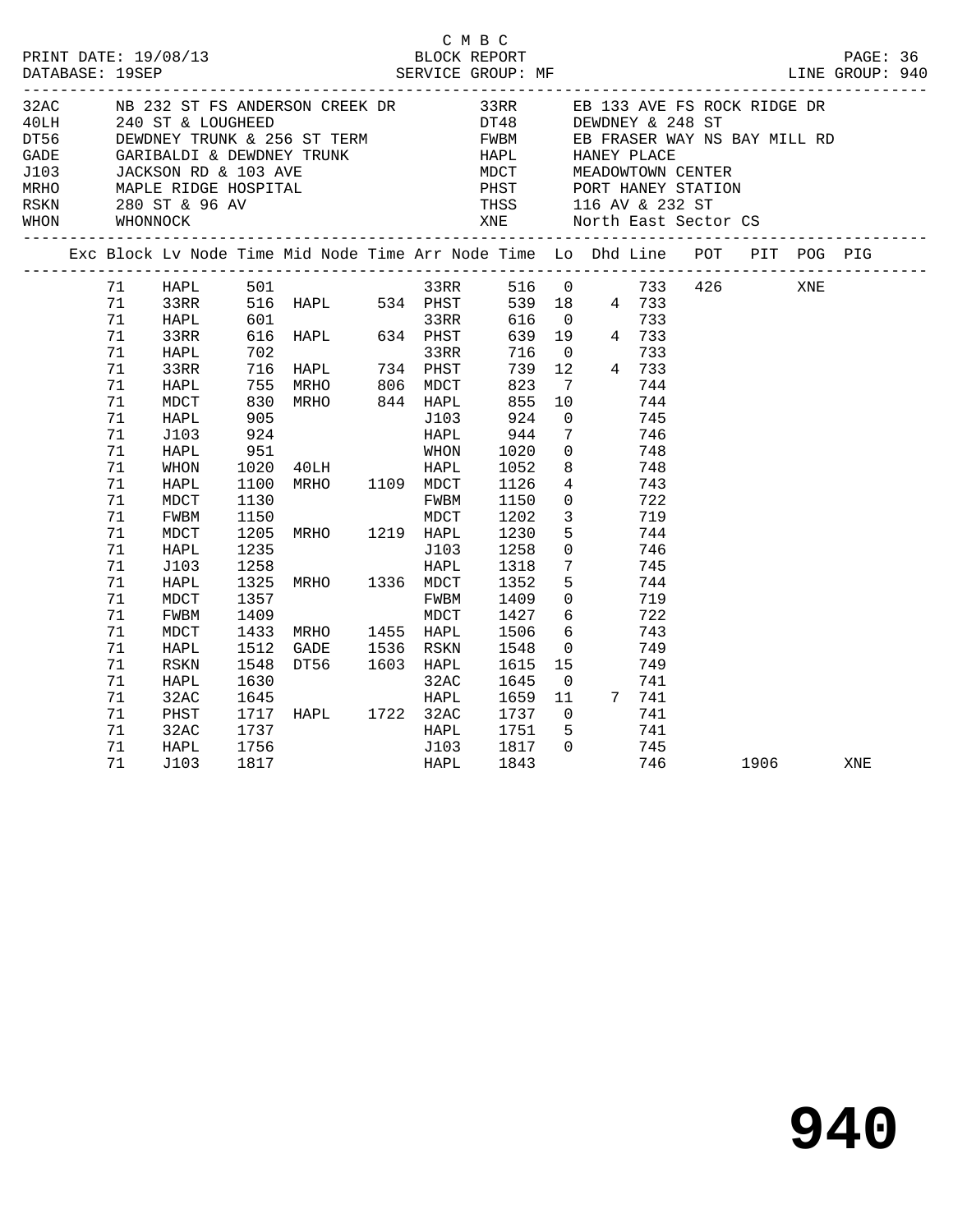# C M B C

DATABASE: 19SEP SERVICE GROUP: MF LINE GROUP: 940 ------------------------------------------------------------------------------------------------- Exc Block Lv Node Time Mid Node Time Arr Node Time Lo Dhd Line POT PIT POG PIG ------------------------------------------------------------------------------------------------- 72 HAPL 501 32AC 516 0 741 426 XNE 72 32AC 516 HAPL 530 PHST 536 21 4 741 72 HAPL 601 32AC 616 0 741

| 72          | 32AC        | 616  | HAPL        | 630  | PHST         | 636        | 21                    | 4 | 741   |     |      |     |     |
|-------------|-------------|------|-------------|------|--------------|------------|-----------------------|---|-------|-----|------|-----|-----|
| 72          | HAPL        | 701  |             |      | 32AC         | 716        | 0                     |   | 741   |     |      |     |     |
| 72          | 32AC        | 716  | <b>HAPL</b> | 730  | PHST         | 736        | 20                    | 4 | 741   |     |      |     |     |
| 72          | HAPL        | 800  |             |      | 32AC         | 815        | 0                     |   | 741   |     |      |     |     |
| 72          | 32AC        | 815  |             |      | ${\tt HAPL}$ | 831        | 14                    |   | 741   |     |      |     |     |
| 72          | HAPL        | 845  |             |      | 32AC         | 900        | $\mathbf 0$           |   | 741   |     |      |     |     |
| 72          | 32AC        | 900  |             |      | HAPL         | 916        | 14                    |   | 741   |     |      |     |     |
| $7\sqrt{2}$ | HAPL        | 930  |             |      | 32AC         | 945        | $\mathbf 0$           |   | 741   |     |      |     |     |
| 72          | 32AC        | 945  |             |      | ${\tt HAPL}$ | 1001       | 19                    |   | 741   |     |      |     |     |
| 72          | HAPL        | 1020 |             |      | 32AC         | 1035       | 0                     |   | 741   |     |      |     |     |
| 72          | 32AC        | 1035 |             |      | ${\tt HAPL}$ | 1051       | 11                    |   | 741   |     |      |     |     |
| 72          | HAPL        | 1102 |             |      | 32AC         | 1117       | $\mathsf 0$           |   | 741   |     |      |     |     |
| 72          | 32AC        | 1117 |             |      | ${\tt HAPL}$ | 1133       | 12                    |   | 741   |     |      |     |     |
| 72          | HAPL        | 1145 |             |      | 32AC         | 1200       | $\mathbf 0$           |   | 741   |     |      |     |     |
| 72          | 32AC        | 1200 |             |      | HAPL         | 1217       | 13                    |   | 741   |     |      |     |     |
| 72          | HAPL        | 1230 |             |      | 32AC         | 1245       | $\mathbf 0$           |   | 741   |     |      |     |     |
| 72          | 32AC        | 1245 |             |      | ${\tt HAPI}$ | 1301       | 14                    |   | 741   |     |      |     |     |
| $7\sqrt{2}$ | HAPL        | 1315 |             |      | 32AC         | 1330       | 0                     |   | 741   |     |      |     |     |
| 72          | 32AC        | 1330 |             |      | HAPL         | 1345       | $17$                  |   | 741   |     |      |     |     |
| $7\sqrt{2}$ | HAPL        | 1402 |             |      | 32AC         | 1417       | 0                     |   | 741   |     |      |     |     |
| 72          | 32AC        | 1417 |             |      | ${\tt HAPL}$ | 1434       | $11\,$                |   | 741   |     |      |     |     |
| 72          | HAPL        | 1445 |             |      | 32AC         | 1500       | $\mathsf 0$           |   | 741   |     |      |     |     |
| $7\sqrt{2}$ | 32AC        | 1500 |             |      | HAPL         | 1515       | $20$                  |   | 741   |     |      |     |     |
| 72          | <b>HAPL</b> | 1535 |             |      | J103         | 1558       | $\mathsf 0$           |   | 746   |     |      |     |     |
| 72          | J103        | 1558 |             |      | ${\tt HAPL}$ | 1619       | 18                    |   | 745   |     |      |     |     |
| 72          | HAPL        | 1637 | PHST        | 1647 | J103         | 1706       | $\mathbf 0$           |   | 746   |     |      |     |     |
| 72          | J103        | 1706 |             |      | HAPL         | 1725       | 15                    |   | 7 745 |     |      |     |     |
| 72          | PHST        | 1747 |             |      | J103         | 1806       | $\mathbf 0$           |   | 746   |     |      |     |     |
| $7\sqrt{2}$ | J103        | 1806 |             |      | HAPL         | 1825       | 16                    |   | 745   |     |      |     |     |
| 72          | HAPL        | 1841 |             |      | J103         | 1900       | $\mathbf 0$           |   | 745   |     |      |     |     |
| 72          | J103        | 1900 |             |      | <b>HAPL</b>  | 1925       |                       |   | 746   |     | 1948 |     | XNE |
| 73          | HAPL        | 502  |             |      | J103         | 521        | $\mathsf{O}\xspace$   |   | 745   | 427 |      | XNE |     |
| 73          | J103        | 521  |             |      | ${\tt HAPL}$ | 547        | 13                    |   | 746   |     |      |     |     |
| 73          | HAPL        | 600  |             |      | J103         | 619        | 0                     |   | 745   |     |      |     |     |
| 73          | J103        | 619  |             |      | HAPL         | 645        | 0                     |   | 746   |     |      |     |     |
| 73          | HAPL        | 645  | MRHO        | 654  | $\tt{MDCT}$  | 712        | 6                     |   | 743   |     |      |     |     |
| SD 73       | MDCT        | 718  | MRHO        | 733  | ${\tt HAPL}$ | 744        | 9                     |   | 743   |     |      |     |     |
| #SD 73      | MDCT        | 718  | MRHO        | 733  | HAPL         | 744        |                       |   | 743   |     | 811  |     | XNE |
| SD 73       | HAPL        | 753  |             |      | J103         | 814        | $\mathsf{O}\xspace$   |   | 745   |     |      |     |     |
| SD 73       | J103        | 814  |             |      | ${\tt HAPL}$ | 836        |                       |   | 746   |     | 903  |     | XNE |
|             |             |      |             |      |              |            |                       |   |       |     |      |     |     |
| 74          | <b>MRHO</b> | 500  |             |      | <b>HAPL</b>  | 509        | 6                     |   | 743   | 434 |      | XNE |     |
| 74          | HAPL        | 515  | MRHO        | 524  | MDCT         | 540        | 4                     |   | 743   |     |      |     |     |
| 74          | MDCT        | 544  |             |      | FWBM         | 600        | 0                     |   | 722   |     |      |     |     |
| 74          | FWBM        | 600  |             |      | $\tt{MDCT}$  | 611        | 6                     |   | 719   |     |      |     |     |
| 74<br>74    | MDCT        | 617  | MRHO        | 632  | ${\tt HAPL}$ | 643<br>723 | $1\,2$<br>$\mathbf 0$ |   | 744   |     |      |     |     |
|             | HAPL        | 655  |             |      | RSKN         |            |                       |   | 749   |     |      |     |     |
| 74          | RSKN        | 723  | DT56        | 743  | HAPL         | 755        |                       |   | 749   |     | 822  |     | XNE |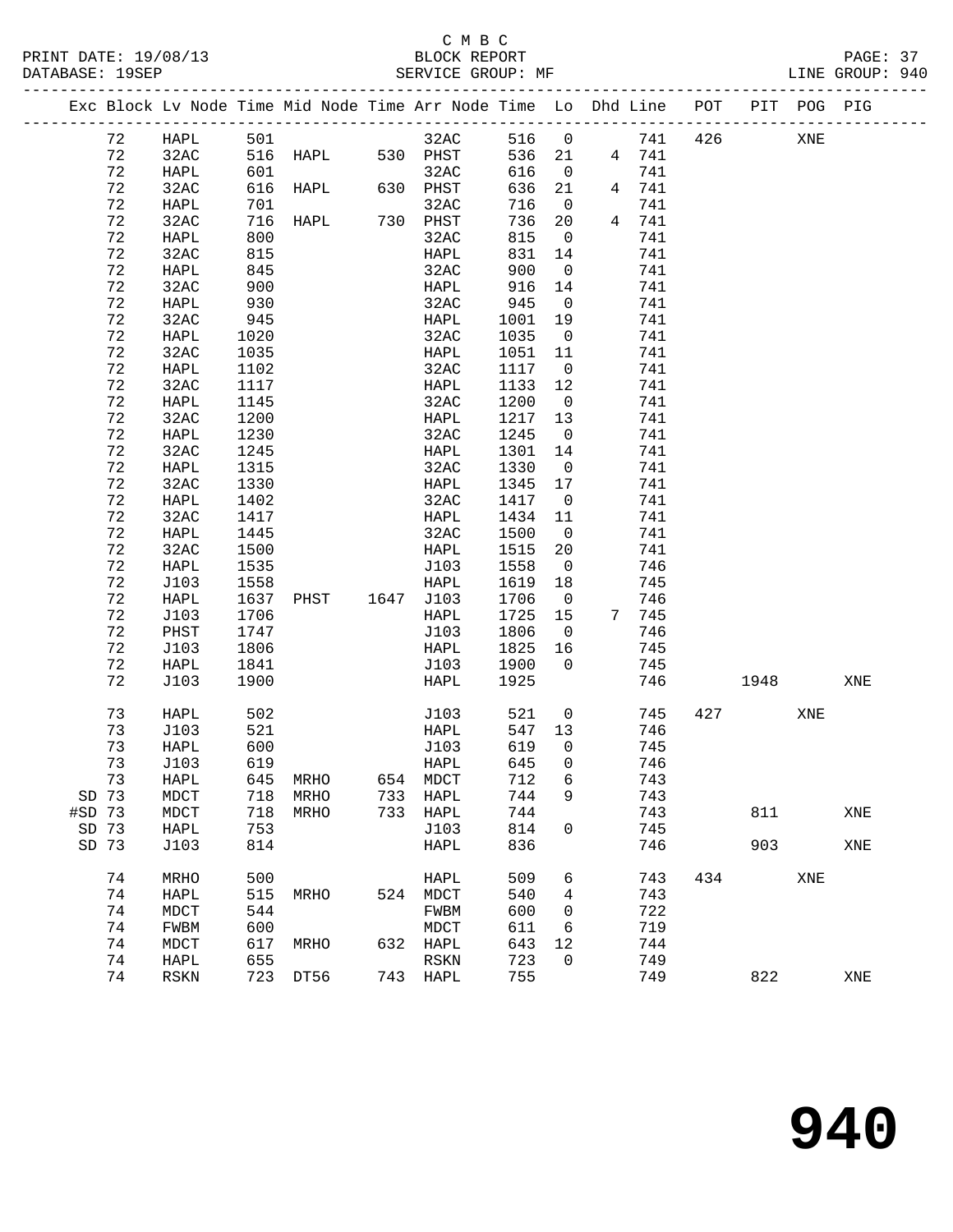|    | ----------------------------------- |      |                   |      |           |        |                            | Exc Block Lv Node Time Mid Node Time Arr Node Time Lo Dhd Line POT |     |      | PIT POG PIG |     |
|----|-------------------------------------|------|-------------------|------|-----------|--------|----------------------------|--------------------------------------------------------------------|-----|------|-------------|-----|
| 75 | HAPL                                |      | 515 MRHO          |      | 526 MDCT  | 543    | 5                          | 744                                                                | 440 |      | XNE         |     |
| 75 | MDCT                                |      | 548 MRHO          |      | 603 HAPL  | 614    | $\mathbf{1}$               | 743                                                                |     |      |             |     |
| 75 | HAPL                                |      | 615 MRHO          |      | 626 MDCT  | 643    | $\mathbf{1}$               | 744                                                                |     |      |             |     |
| 75 | MDCT                                | 644  |                   |      | FWBM      | 700    | $\overline{0}$             | 722                                                                |     |      |             |     |
| 75 | FWBM                                | 700  |                   |      | MDCT      | 711    | 6                          | 719                                                                |     |      |             |     |
| 75 | MDCT                                | 717  | MRHO              |      | 732 HAPL  | 743    | 8                          | 744                                                                |     |      |             |     |
| 75 | HAPL                                | 751  |                   |      | WHON      | 818    | $\overline{0}$             | 748                                                                |     |      |             |     |
| 75 | WHON                                | 818  | 40LH              |      | HAPL      | 850    |                            | 748                                                                |     | 917  |             | XNE |
| 76 | MDCT                                | 514  |                   |      | FWBM      | 530    | $\overline{0}$             | 722                                                                |     | 444  | XNE         |     |
| 76 | FWBM                                | 530  |                   |      | MDCT      | 541    | 6                          | 719                                                                |     |      |             |     |
| 76 | MDCT                                | 547  | MRHO              |      | 602 HAPL  | 612    | $\mathbf{3}$               | 744                                                                |     |      |             |     |
| 76 | HAPL                                | 615  | MRHO              | 624  | MDCT      | 642    | 5                          | 743                                                                |     |      |             |     |
| 76 | MDCT                                | 647  | MRHO              |      | 702 HAPL  | 713    | 19                         | 744                                                                |     |      |             |     |
| 76 | HAPL                                | 732  | PHST              |      | 739 J103  | 756    | $\overline{0}$             | 746                                                                |     |      |             |     |
| 76 | J103                                | 756  |                   |      | HAPL      | 820    | 15                         | 745                                                                |     |      |             |     |
| 76 | HAPL                                | 835  |                   |      | J103      | 858    | $\mathbf 0$                | 746                                                                |     |      |             |     |
| 76 | J103                                | 858  |                   |      | HAPL      | 919    | 6                          | 745                                                                |     |      |             |     |
| 76 | HAPL                                | 925  | <b>MRHO</b>       |      | 936 MDCT  | 952    | 5                          | 744                                                                |     |      |             |     |
| 76 | MDCT                                | 957  |                   |      | FWBM      | 1009   | $\mathsf{O}$               | 719                                                                |     |      |             |     |
| 76 | FWBM                                | 1009 |                   |      | MDCT      | 1026   | $\overline{4}$             | 722                                                                |     |      |             |     |
| 76 | MDCT                                | 1030 | MRHO              |      | 1049 HAPL | 1100   | 5                          | 743                                                                |     |      |             |     |
| 76 | HAPL                                | 1105 |                   |      | 33RR      | 1118   | $\mathsf{O}$               | 733                                                                |     |      |             |     |
| 76 | 33RR                                | 1118 |                   |      | HAPL      | 1133   | 18                         | 733                                                                |     |      |             |     |
| 76 | HAPL                                | 1151 |                   |      | WHON      | 1220   | 0                          | 748                                                                |     |      |             |     |
| 76 | WHON                                | 1220 | 40LH              |      | HAPL      | 1252   | 8                          | 748                                                                |     |      |             |     |
| 76 | HAPL                                | 1300 | MRHO              |      | 1310 MDCT | 1327   | $\mathbf{3}$               | 743                                                                |     |      |             |     |
| 76 | MDCT                                | 1330 |                   |      | FWBM      | 1350   | $\mathsf{O}$               | 722                                                                |     |      |             |     |
| 76 | FWBM                                | 1350 |                   |      | MDCT      | 1402   | $\mathbf{3}$               | 719                                                                |     |      |             |     |
| 76 | MDCT                                | 1405 | MRHO              |      | 1421 HAPL | 1434   | 21                         | 744                                                                |     |      |             |     |
| 76 | HAPL                                | 1455 | MRHO              | 1509 | MDCT      | 1526   | $\overline{4}$             | 744                                                                |     |      |             |     |
| 76 | MDCT                                | 1530 | MRHO              |      | 1549 HAPL | 1600   | 5                          | 743                                                                |     |      |             |     |
| 76 | HAPL                                | 1605 |                   |      | J103      | 1628   | $\overline{0}$             | 746                                                                |     |      |             |     |
| 76 | J103                                | 1628 |                   |      | HAPL      | 1647   | 13                         | 745                                                                |     |      |             |     |
| 76 | HAPL                                |      | 1700 GADE         |      | 1722 RSKN | 1734   | $\overline{0}$             | 749                                                                |     |      |             |     |
| 76 | RSKN                                |      | 1734 DT56         |      | 1749 HAPL | 1759   |                            | 749                                                                |     | 1824 |             | XNE |
| 77 | MDCT                                | 517  | MRHO              |      | 530 HAPL  | 540    | $\overline{\phantom{a}}^2$ | 744                                                                |     | 447  | XNE         |     |
| 77 | HAPL                                |      | 542 MRHO          |      | 551 MDCT  | 607 11 |                            | 743                                                                |     |      |             |     |
| 77 | MDCT                                |      | 618 MRHO 633 HAPL |      |           | 644 1  |                            | 743                                                                |     |      |             |     |
| 77 | HAPL                                | 645  | MRHO              | 656  | MDCT      | 713    | $\mathbf{1}$               | 744                                                                |     |      |             |     |
| 77 | MDCT                                | 714  |                   |      | FWBM      | 733    | 0                          | 722                                                                |     |      |             |     |
| 77 | FWBM                                | 733  |                   |      | MDCT      | 744    | 3                          | 719                                                                |     |      |             |     |
| 77 | MDCT                                | 747  | MRHO              |      | 802 HAPL  | 813    |                            | 744                                                                |     | 840  |             | XNE |
| 78 | HAPL                                | 530  | PHST              | 537  | J103      | 554    | 0                          | 746                                                                | 455 |      | XNE         |     |
| 78 | J103                                | 554  |                   |      | HAPL      | 613    | 17                         | 745                                                                |     |      |             |     |
| 78 | HAPL                                | 630  | PHST              |      | 637 J103  | 654    | $\mathsf{O}$               | 746                                                                |     |      |             |     |
| 78 | J103                                | 654  |                   |      | HAPL      | 713    | 2                          | 745                                                                |     |      |             |     |
| 78 | HAPL                                | 715  | MRHO              | 726  | MDCT      | 743    | 5                          | 744                                                                |     |      |             |     |
| 78 | MDCT                                | 748  | MRHO              | 803  | HAPL      | 814    |                            | 743                                                                |     | 841  |             | XNE |
|    |                                     |      |                   |      |           |        |                            |                                                                    |     |      |             |     |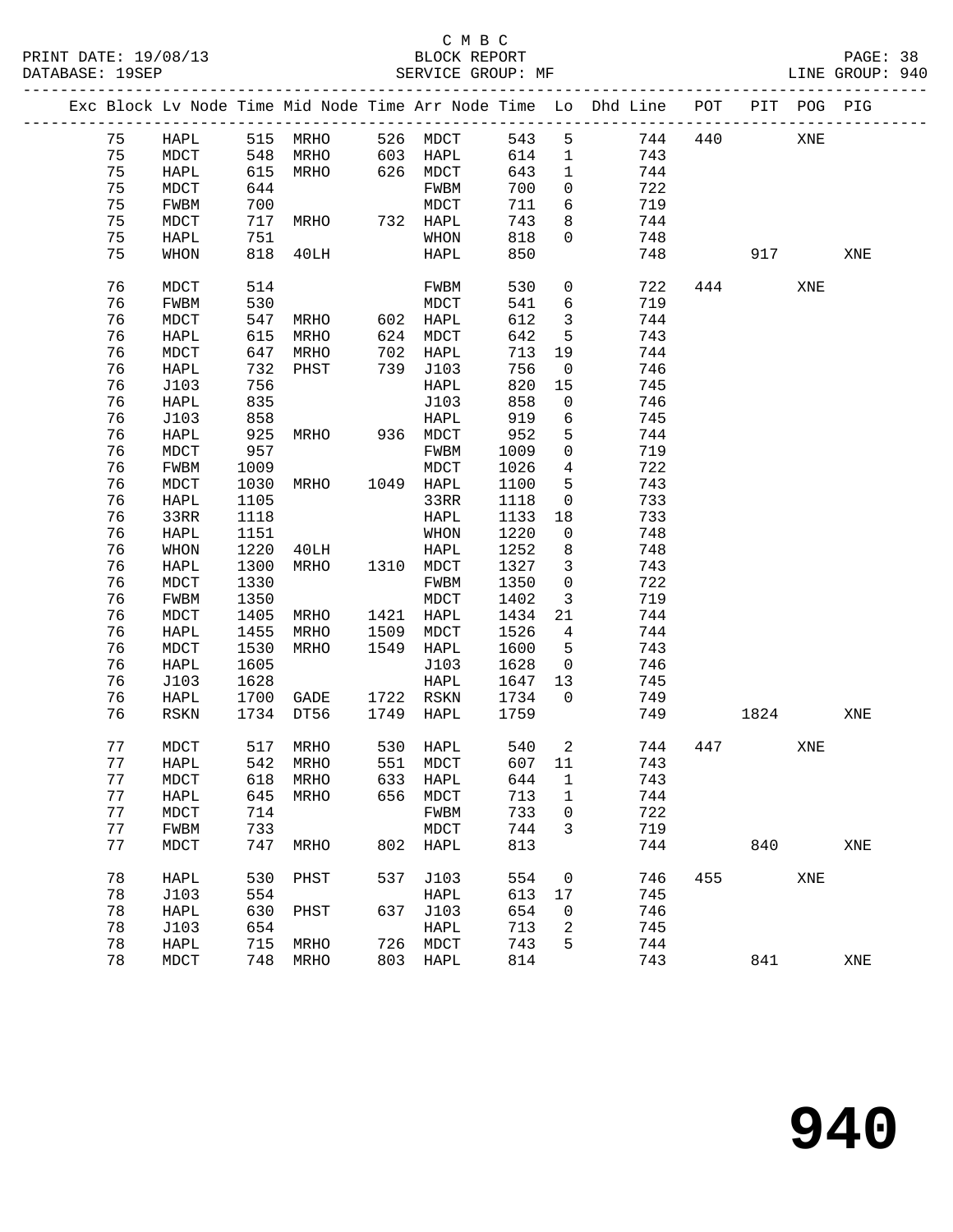|  |    |             |      | Exc Block Lv Node Time Mid Node Time Arr Node Time Lo Dhd Line POT |     |           |       |                |       |     |      | PIT POG PIG |     |
|--|----|-------------|------|--------------------------------------------------------------------|-----|-----------|-------|----------------|-------|-----|------|-------------|-----|
|  | 79 | HAPL        | 531  |                                                                    |     | 33RR      | 546 0 |                | 733   | 456 |      | XNE         |     |
|  | 79 | 33RR        | 546  | HAPL 604 PHST                                                      |     |           | 609   | 19             | 4 733 |     |      |             |     |
|  | 79 | HAPL        | 632  |                                                                    |     | 33RR      | 646   | $\overline{0}$ | 733   |     |      |             |     |
|  | 79 | 33RR        |      | 646 HAPL                                                           |     | 704 PHST  | 709   | 13             | 4 733 |     |      |             |     |
|  | 79 | HAPL        | 726  |                                                                    |     | 33RR      | 740   | $\overline{0}$ | 733   |     |      |             |     |
|  | 79 | 33RR        | 740  |                                                                    |     | HAPL      | 755   | 10             | 733   |     |      |             |     |
|  | 79 | HAPL        | 805  | MRHO                                                               |     | 814 MDCT  | 833   | 8              | 743   |     |      |             |     |
|  | 79 | MDCT        | 841  | MRHO                                                               |     | 859 HAPL  | 910   |                | 743   |     | 932  |             | XNE |
|  | 80 | HAPL        | 531  |                                                                    |     | 32AC      | 546   | $\mathbf 0$    | 741   | 456 |      | XNE         |     |
|  | 80 | 32AC        | 546  | HAPL                                                               |     | 600 PHST  | 606   | 21             | 4 741 |     |      |             |     |
|  | 80 | HAPL        | 631  |                                                                    |     | 32AC      | 646   | $\overline{0}$ | 741   |     |      |             |     |
|  | 80 | 32AC        | 646  | HAPL                                                               |     | 700 PHST  | 706   | 21             | 4 741 |     |      |             |     |
|  | 80 | HAPL        | 731  |                                                                    |     | 32AC      | 746   | 0              | 741   |     |      |             |     |
|  | 80 | 32AC        | 746  |                                                                    |     | HAPL      | 800   | 25             | 741   |     |      |             |     |
|  | 80 | HAPL        | 825  | MRHO                                                               |     | 836 MDCT  | 853   | 4              | 744   |     |      |             |     |
|  | 80 | MDCT        | 857  |                                                                    |     | FWBM      | 909   | $\mathsf{O}$   | 719   |     |      |             |     |
|  | 80 | FWBM        | 909  |                                                                    |     | MDCT      | 926   | 7              | 722   |     |      |             |     |
|  | 80 | MDCT        | 933  | MRHO                                                               |     | 951 HAPL  | 1002  | 8              | 743   |     |      |             |     |
|  | 80 | HAPL        | 1010 |                                                                    |     | J103      | 1029  | $\mathbf 0$    | 745   |     |      |             |     |
|  | 80 | J103        | 1029 |                                                                    |     | HAPL      | 1049  | 6              | 746   |     |      |             |     |
|  | 80 | HAPL        | 1055 |                                                                    |     | RSKN      | 1121  | $\mathsf{O}$   | 749   |     |      |             |     |
|  | 80 | <b>RSKN</b> | 1121 | DT56 1141 HAPL                                                     |     |           | 1153  | 7              | 749   |     |      |             |     |
|  | 80 | HAPL        | 1200 | MRHO                                                               |     | 1210 MDCT | 1227  | 3              | 743   |     |      |             |     |
|  | 80 | $\tt{MDCT}$ | 1230 |                                                                    |     | FWBM      | 1250  | $\mathbf 0$    | 722   |     |      |             |     |
|  | 80 | FWBM        | 1250 |                                                                    |     | MDCT      | 1302  | 3              | 719   |     |      |             |     |
|  | 80 | MDCT        | 1305 | MRHO                                                               |     | 1321 HAPL | 1332  | $\mathbf{3}$   | 744   |     |      |             |     |
|  | 80 | HAPL        | 1335 |                                                                    |     | J103      | 1358  | $\mathbf 0$    | 746   |     |      |             |     |
|  | 80 | J103        | 1358 |                                                                    |     | HAPL      | 1418  | 7              | 745   |     |      |             |     |
|  | 80 | HAPL        | 1425 | MRHO                                                               |     | 1438 MDCT | 1455  | $\mathbf 0$    | 744   |     |      |             |     |
|  | 80 | MDCT        | 1455 |                                                                    |     | FWBM      | 1508  | 0              | 719   |     |      |             |     |
|  | 80 | FWBM        | 1508 |                                                                    |     | MDCT      | 1526  | 9              | 722   |     |      |             |     |
|  | 80 | $\tt{MDCT}$ | 1535 | MRHO                                                               |     | 1551 HAPL | 1604  | 5              | 744   |     |      |             |     |
|  | 80 | HAPL        | 1609 |                                                                    |     | J103      | 1630  | $\mathbf{0}$   | 745   |     |      |             |     |
|  | 80 | J103        | 1630 |                                                                    |     | HAPL      | 1658  | 9              | 746   |     |      |             |     |
|  | 80 | HAPL        | 1707 | PHST                                                               |     | 1717 J103 | 1736  | $\overline{0}$ | 746   |     |      |             |     |
|  | 80 | J103        | 1736 |                                                                    |     | HAPL      | 1755  | 26             | 745   |     |      |             |     |
|  | 80 | HAPL        | 1821 | PHST                                                               |     | 1828 WHON | 1852  | $\overline{0}$ | 748   |     |      |             |     |
|  | 80 | WHON        | 1852 | 40LH                                                               |     | HAPL      | 1922  |                | 748   |     | 1945 |             | XNE |
|  | 81 | HAPL        | 532  |                                                                    |     | J103      | 551   | 0              | 745   | 457 |      | XNE         |     |
|  | 81 | J103        | 551  |                                                                    |     | HAPL      | 617   | 13             | 746   |     |      |             |     |
|  | 81 | HAPL        | 630  |                                                                    |     | J103      | 649   | 0              | 745   |     |      |             |     |
|  | 81 | J103        | 649  |                                                                    |     | HAPL      | 718   | 16             | 746   |     |      |             |     |
|  | 81 | HAPL        | 734  |                                                                    |     | J103      | 753   | 0              | 745   |     |      |             |     |
|  | 81 | J103        | 753  |                                                                    |     | HAPL      | 823   | 12             | 746   |     |      |             |     |
|  | 81 | HAPL        | 835  |                                                                    |     | J103      | 854   | 0              | 745   |     |      |             |     |
|  | 81 | J103        | 854  |                                                                    |     | HAPL      | 914   | 16             | 746   |     |      |             |     |
|  | 81 | HAPL        | 930  | <b>MRHO</b>                                                        | 939 | MDCT      | 955   |                | 743   |     | 1015 |             | XNE |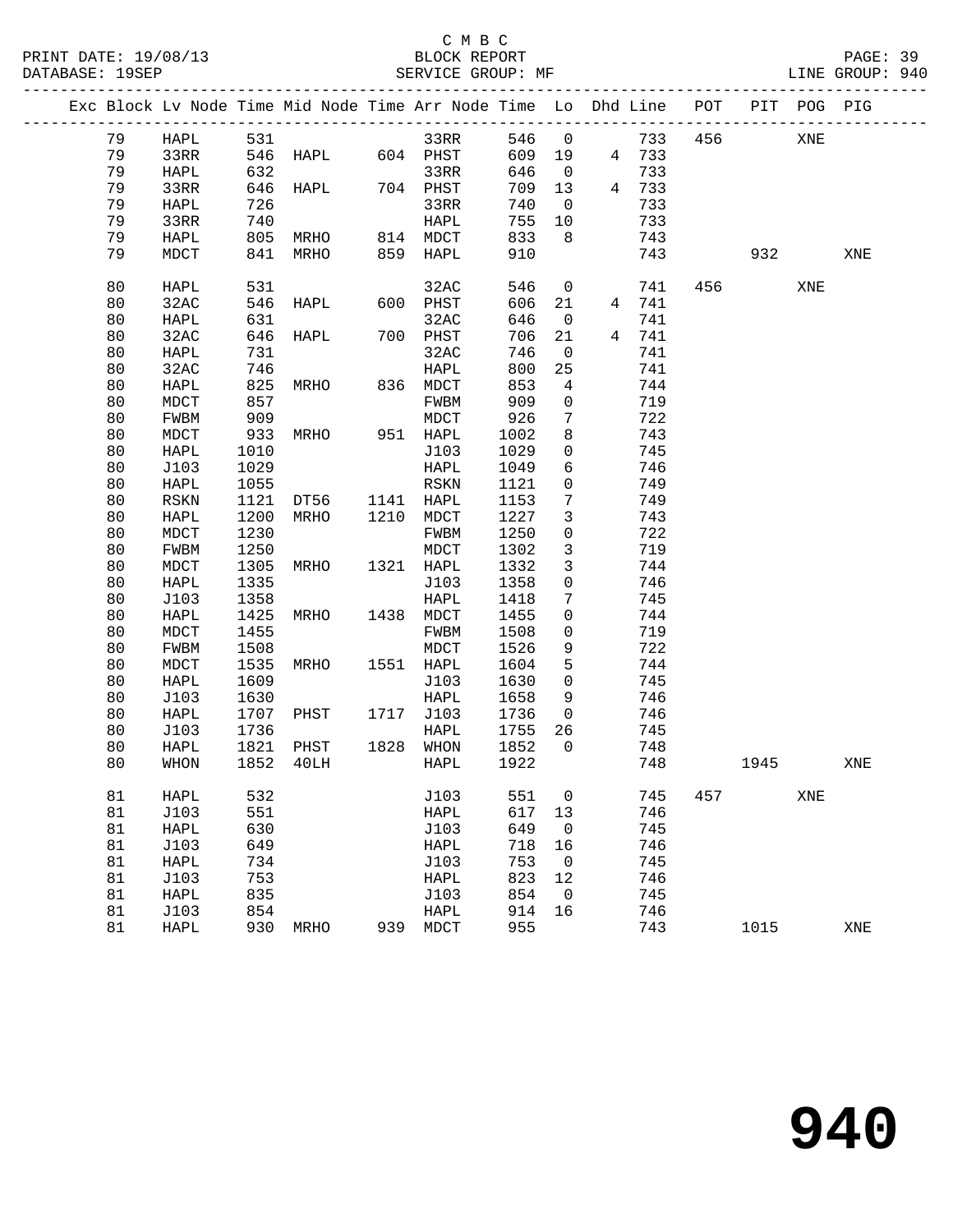#### C M B C<br>BLOCK REPORT PRINT DATE: 19/08/13 BLOCK REPORT PAGE: 40 SERVICE GROUP: MF

|  |    |             |      |      |      | Exc Block Lv Node Time Mid Node Time Arr Node Time Lo Dhd Line |      |                |                 |     | POT |      | PIT POG PIG |     |
|--|----|-------------|------|------|------|----------------------------------------------------------------|------|----------------|-----------------|-----|-----|------|-------------|-----|
|  | 82 | HAPL        | 545  | MRHO | 556  | MDCT                                                           | 613  | $\mathbf{1}$   |                 | 744 | 510 |      | XNE         |     |
|  | 82 | MDCT        | 614  |      |      | FWBM                                                           | 630  | $\overline{0}$ |                 | 722 |     |      |             |     |
|  | 82 | FWBM        | 630  |      |      | MDCT                                                           | 641  | $\overline{7}$ |                 | 719 |     |      |             |     |
|  | 82 | MDCT        | 648  | MRHO |      | 703 HAPL                                                       | 714  | 1              |                 | 743 |     |      |             |     |
|  | 82 | HAPL        | 715  | MRHO | 724  | MDCT                                                           | 742  | 15             |                 | 743 |     |      |             |     |
|  | 82 | MDCT        | 757  |      |      | FWBM                                                           | 809  | $\mathbf 0$    |                 | 719 |     |      |             |     |
|  | 82 | <b>FWBM</b> | 809  |      |      | MDCT                                                           | 826  | 4              |                 | 722 |     |      |             |     |
|  | 82 | <b>MDCT</b> | 830  |      |      | FWBM                                                           | 848  | $\mathbf{0}$   |                 | 722 |     |      |             |     |
|  | 82 | FWBM        | 848  |      |      | MDCT                                                           | 900  | 5              |                 | 719 |     |      |             |     |
|  | 82 | <b>MDCT</b> | 905  | MRHO |      | 919 HAPL                                                       | 930  | 5              |                 | 744 |     |      |             |     |
|  | 82 | HAPL        | 935  |      |      | J103                                                           | 958  | $\mathbf 0$    |                 | 746 |     |      |             |     |
|  | 82 | J103        | 958  |      |      | HAPL                                                           | 1018 | 7              |                 | 745 |     |      |             |     |
|  | 82 | HAPL        | 1025 | MRHO | 1036 | MDCT                                                           | 1052 | 5              |                 | 744 |     |      |             |     |
|  | 82 | MDCT        | 1057 |      |      | FWBM                                                           | 1109 | $\mathbf 0$    |                 | 719 |     |      |             |     |
|  | 82 | FWBM        | 1109 |      |      | MDCT                                                           | 1126 | 7              |                 | 722 |     |      |             |     |
|  | 82 | <b>MDCT</b> | 1133 | MRHO | 1152 | HAPL                                                           | 1203 | 7              |                 | 743 |     |      |             |     |
|  | 82 | HAPL        | 1210 |      |      | J103                                                           | 1229 | $\mathbf 0$    |                 | 745 |     |      |             |     |
|  | 82 | J103        | 1229 |      |      | HAPL                                                           | 1249 | 6              |                 | 746 |     |      |             |     |
|  | 82 | HAPL        | 1255 | GADE |      | 1317 RSKN                                                      | 1329 | $\mathbf 0$    |                 | 749 |     |      |             |     |
|  | 82 | <b>RSKN</b> | 1329 | DT56 | 1344 | HAPL                                                           | 1356 | 8              |                 | 749 |     |      |             |     |
|  | 82 | HAPL        | 1404 |      |      | 33RR                                                           | 1418 | $\mathbf 0$    |                 | 733 |     |      |             |     |
|  | 82 | 33RR        | 1418 |      |      | HAPL                                                           | 1435 | 10             |                 | 733 |     |      |             |     |
|  | 82 | HAPL        | 1445 |      |      | 33RR                                                           | 1459 | $\overline{0}$ |                 | 733 |     |      |             |     |
|  | 82 | 33RR        | 1459 |      |      | HAPL                                                           | 1517 | 13             |                 | 733 |     |      |             |     |
|  | 82 | HAPL        | 1530 |      |      | 32AC                                                           | 1545 | $\mathsf{O}$   |                 | 741 |     |      |             |     |
|  | 82 | 32AC        | 1545 |      |      | HAPL                                                           | 1600 | 5              |                 | 741 |     |      |             |     |
|  | 82 | HAPL        | 1605 | MRHO | 1617 | MDCT                                                           | 1634 | 3              |                 | 744 |     |      |             |     |
|  | 82 | <b>MDCT</b> | 1637 | MRHO | 1657 | HAPL                                                           | 1708 | 2              | $7\phantom{.0}$ | 743 |     |      |             |     |
|  | 82 | PHST        | 1717 | HAPL | 1722 | 33RR                                                           | 1736 | $\mathbf 0$    |                 | 733 |     |      |             |     |
|  | 82 | 33RR        | 1736 |      |      | HAPL                                                           | 1752 | 23             |                 | 733 |     |      |             |     |
|  | 82 | HAPL        | 1815 | MRHO | 1825 | MDCT                                                           | 1840 | 5              |                 | 744 |     |      |             |     |
|  | 82 | <b>MDCT</b> | 1845 | MRHO | 1900 | HAPL                                                           | 1910 |                |                 | 744 |     | 1933 |             | XNE |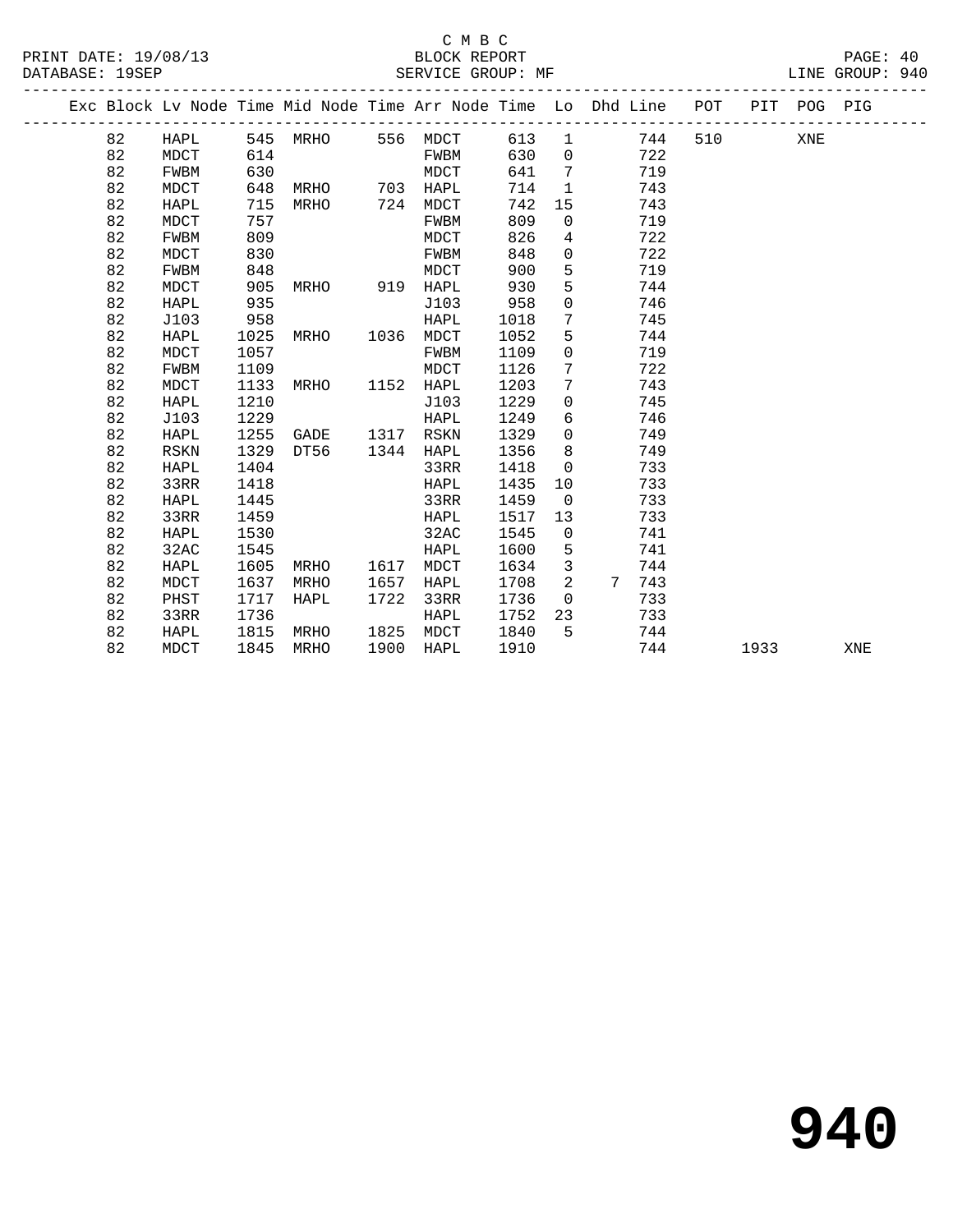|    |      |                   |                |             |        |                          | Exc Block Lv Node Time Mid Node Time Arr Node Time Lo Dhd Line POT PIT POG PIG |     |                          |     |     |
|----|------|-------------------|----------------|-------------|--------|--------------------------|--------------------------------------------------------------------------------|-----|--------------------------|-----|-----|
| 83 | HAPL | 546               |                | WHON        | 611 0  |                          | 748                                                                            | 511 |                          | XNE |     |
| 83 | WHON |                   | 611 40LH       | <b>HAPL</b> | 645 15 |                          | 748                                                                            |     |                          |     |     |
| 83 | HAPL | 700               |                | J103        | 719    | $\overline{0}$           | 745                                                                            |     |                          |     |     |
| 83 | J103 | 719               |                | HAPL        | 745    | 19                       | 746                                                                            |     |                          |     |     |
| 83 | HAPL | 804               |                | 33RR        | 818    | $\overline{0}$           | 733                                                                            |     |                          |     |     |
| 83 | 33RR | 818               |                | HAPL        | 833    | 17                       | 733                                                                            |     |                          |     |     |
| 83 | HAPL | 850               |                | 33RR        | 903    | $\overline{0}$           | 733                                                                            |     |                          |     |     |
| 83 | 33RR | 903               |                | HAPL        | 918    | 17                       | 733                                                                            |     |                          |     |     |
| 83 | HAPL | 935               |                | 33RR        | 948    | $\overline{0}$           | 733                                                                            |     |                          |     |     |
| 83 | 33RR | 948               |                | HAPL        | 1003   | 17                       | 733                                                                            |     |                          |     |     |
| 83 | HAPL | 1020              |                | 33RR        | 1033   | $\overline{\phantom{0}}$ | 733                                                                            |     |                          |     |     |
| 83 | 33RR | 1033              |                | HAPL        | 1048   | 17                       | 733                                                                            |     |                          |     |     |
| 83 | HAPL | 1105              |                | J103        | 1124   | $\overline{0}$           | 745                                                                            |     |                          |     |     |
| 83 | J103 | 1124              |                | HAPL        | 1144   | $6\overline{6}$          | 746                                                                            |     |                          |     |     |
| 83 | HAPL | 1150              |                | 33RR        | 1203   | $\overline{0}$           | 733                                                                            |     |                          |     |     |
| 83 | 33RR | 1203              |                | HAPL        | 1218   | 17                       | 733                                                                            |     |                          |     |     |
| 83 | HAPL | 1235              |                | 33RR        | 1248   | $\overline{\mathbf{0}}$  | 733                                                                            |     |                          |     |     |
| 83 | 33RR | 1248              |                | HAPL        | 1303   | 17                       | 733                                                                            |     |                          |     |     |
| 83 | HAPL | 1320              |                | 33RR        | 1333   | $\overline{\mathbf{0}}$  | 733                                                                            |     |                          |     |     |
|    |      |                   |                |             |        |                          | 733                                                                            |     |                          |     |     |
| 83 | 33RR | 1333              |                | HAPL        | 1349   | 9                        |                                                                                |     |                          |     |     |
| 83 | HAPL | 1358              | MRHO 1409 MDCT |             | 1427   | $\mathbf{3}$             | 743                                                                            |     |                          |     |     |
| 83 | MDCT | 1430              |                | FWBM        | 1450   | $\mathbf 0$              | 722                                                                            |     |                          |     |     |
| 83 | FWBM | 1450              |                | MDCT        | 1502   | $\overline{3}$           | 719                                                                            |     |                          |     |     |
| 83 | MDCT | 1505              | MRHO           | 1521 HAPL   | 1534   | $\overline{0}$           | 744                                                                            |     |                          |     |     |
| 83 | HAPL | 1534              |                | 33RR        | 1548   | $\overline{0}$           | 733                                                                            |     |                          |     |     |
| 83 | 33RR | 1548              |                | HAPL        | 1604   | 11                       | 733                                                                            |     |                          |     |     |
| 83 | HAPL | 1615              |                | 33RR        | 1629   | $\overline{0}$           | 733                                                                            |     |                          |     |     |
| 83 | 33RR | 1629              |                | HAPL        | 1645   | 24                       | 733                                                                            |     |                          |     |     |
| 83 | HAPL | 1709              |                | J103        | 1742   | $\Omega$                 | 745                                                                            |     |                          |     |     |
| 83 | J103 | 1742              |                | HAPL        | 1808   |                          | 746                                                                            |     | 1831                     |     | XNE |
| 84 | HAPL | 558               |                | J103        | 617    | $\overline{\mathbf{0}}$  | 745                                                                            |     | 523 and $\overline{523}$ | XNE |     |
| 84 | J103 | 617               |                | HAPL        | 643    | 19                       | 746                                                                            |     |                          |     |     |
| 84 | HAPL | 702               |                | J103        | 721    | $\overline{0}$           | 745                                                                            |     |                          |     |     |
| 84 | J103 | 721               |                | HAPL        | 747    | 17                       | 746                                                                            |     |                          |     |     |
| 84 | HAPL | 804               |                | J103        | 825    | $\overline{0}$           | 745                                                                            |     |                          |     |     |
| 84 | J103 | 825               |                | HAPL        | 845    | 10                       | 746                                                                            |     |                          |     |     |
| 84 | HAPL |                   | MRHO           | 904 MDCT    | 920    | 10                       | 743                                                                            |     |                          |     |     |
| 84 | MDCT | 855<br>930<br>930 |                | FWBM        | 948    | $\overline{0}$           | 722                                                                            |     |                          |     |     |
| 84 | FWBM | 948               |                | MDCT        | 1000   | 5                        | 719                                                                            |     |                          |     |     |
| 84 | MDCT | 1005              | MRHO           | 1019 HAPL   | 1030   | 5                        | 744                                                                            |     |                          |     |     |
| 84 | HAPL | 1035              |                | J103        | 1058   | 0                        | 746                                                                            |     |                          |     |     |
| 84 | J103 | 1058              |                | HAPL        | 1118   | 7                        | 745                                                                            |     |                          |     |     |
| 84 | HAPL | 1125              | MRHO           | 1136 MDCT   | 1152   | 5                        | 744                                                                            |     |                          |     |     |
| 84 | MDCT | 1157              |                | FWBM        | 1209   | 0                        | 719                                                                            |     |                          |     |     |
| 84 | FWBM | 1209              |                | $\tt{MDCT}$ | 1226   | 7                        | 722                                                                            |     |                          |     |     |
| 84 | MDCT | 1233              | MRHO 1252 HAPL |             | 1303   | 7                        | 743                                                                            |     |                          |     |     |
| 84 | HAPL | 1310              |                | J103        | 1331   | $\mathsf{O}$             | 745                                                                            |     |                          |     |     |
| 84 | J103 | 1331              |                | HAPL        | 1353   | 11                       | 746                                                                            |     |                          |     |     |
| 84 | HAPL | 1404              |                | WHON        | 1435   | $\overline{7}$           | 748                                                                            |     |                          |     |     |
| 84 | WHON | 1442              | 40LH           | HAPL        | 1514   | 11                       | 748                                                                            |     |                          |     |     |
| 84 | HAPL | 1525              | MRHO           | 1539 MDCT   | 1556   | 9                        | 744                                                                            |     |                          |     |     |
| 84 | MDCT | 1605              |                | FWBM        | 1618   | $\overline{0}$           | 719                                                                            |     |                          |     |     |
| 84 | FWBM | 1618              |                | MDCT        | 1636   | $\overline{4}$           | 722                                                                            |     |                          |     |     |
| 84 | MDCT | 1640              | MRHO           | 1658 HAPL   | 1711   | 28                       | 744                                                                            |     |                          |     |     |
| 84 | HAPL |                   | 1739 PHST      | 1749 J103   | 1808   | $\mathbf 0$              | 746                                                                            |     |                          |     |     |
|    |      |                   |                |             |        |                          |                                                                                |     |                          |     |     |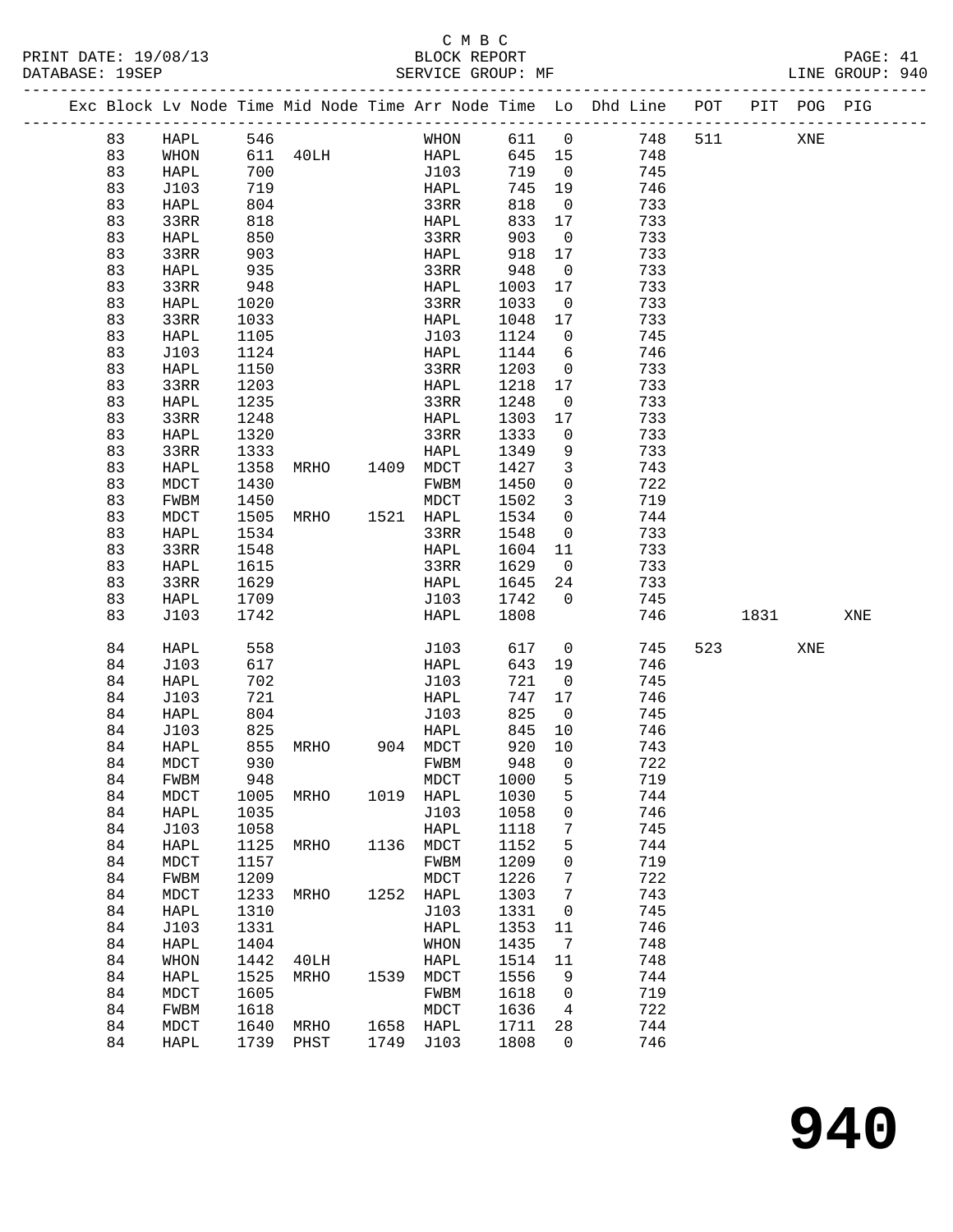|  |          |                |              | Exc Block Lv Node Time Mid Node Time Arr Node Time Lo Dhd Line POT |      |                   |              |                              |                 |            |          |        | PIT POG PIG |     |
|--|----------|----------------|--------------|--------------------------------------------------------------------|------|-------------------|--------------|------------------------------|-----------------|------------|----------|--------|-------------|-----|
|  | 84       | J103 1808      |              |                                                                    |      | HAPL 1827 13      |              |                              |                 | 745        |          |        |             |     |
|  | 84       | HAPL           |              | 1840 MRHO 1850 MDCT 1907                                           |      |                   |              |                              |                 |            | 743      | 1927   |             | XNE |
|  |          |                |              |                                                                    |      |                   |              |                              |                 |            |          |        |             |     |
|  | 85       | J103           | 621          |                                                                    |      | PHST              | 638          | $\mathbf{3}$                 |                 | 8 746      |          | 539 30 | XNE         |     |
|  | 85       | DT48           | 649          |                                                                    |      | HAPL              | 659          | $\overline{1}$               |                 | 749        |          |        |             |     |
|  | 85       | HAPL           | 700          |                                                                    |      | PHST              | 707          | 5                            | 8               | 746        |          |        |             |     |
|  | 85       | J103           | 720          |                                                                    |      | PHST              | 737          | 4                            | $4\overline{ }$ | 746        |          |        |             |     |
|  | 85       | HAPL           | 745          | MRHO                                                               |      | 756 MDCT          | 814          | 11                           |                 | 743        |          |        |             |     |
|  | 85<br>85 | MDCT           | 825<br>901   | MRHO                                                               |      | 843 HAPL          | 854<br>928   | 7<br>$\mathsf{O}$            |                 | 743<br>749 |          |        |             |     |
|  | 85       | HAPL<br>RSKN   | 928          | DT56 948 HAPL                                                      |      | RSKN              | 1000         | 2                            |                 | 749        |          |        |             |     |
|  | 85       | HAPL           | 1002         | MRHO                                                               |      | 1011 MDCT         | 1027         | 3                            |                 | 743        |          |        |             |     |
|  | 85       | MDCT           | 1030         |                                                                    |      | FWBM              | 1048         | $\mathbf 0$                  |                 | 722        |          |        |             |     |
|  | 85       | FWBM           | 1048         |                                                                    |      | MDCT              | 1100         | 5                            |                 | 719        |          |        |             |     |
|  | 85       | MDCT           | 1105         | MRHO                                                               |      | 1119 HAPL         | 1130         | 5                            |                 | 744        |          |        |             |     |
|  | 85       | HAPL           | 1135         |                                                                    |      | J103              | 1158         | $\mathsf{O}$                 |                 | 746        |          |        |             |     |
|  | 85       | J103           | 1158         |                                                                    |      | HAPL              | 1218         | $7\phantom{.0}$              |                 | 745        |          |        |             |     |
|  | 85       | HAPL           | 1225         | <b>MRHO</b>                                                        |      | 1236 MDCT         | 1252         | 5                            |                 | 744        |          |        |             |     |
|  | 85       | MDCT           | 1257         |                                                                    |      | FWBM              | 1309         | $\mathsf{O}$                 |                 | 719        |          |        |             |     |
|  | 85       | FWBM           | 1309         |                                                                    |      | MDCT              | 1327         | 6                            |                 | 722        |          |        |             |     |
|  | 85       | $\tt{MDCT}$    | 1333         | MRHO                                                               |      | 1352 HAPL         | 1403         | $\overline{4}$               |                 | 743        |          |        |             |     |
|  | 85       | HAPL           | 1407         |                                                                    |      | J103              | 1430         | $\mathsf{O}$                 |                 | 745        |          |        |             |     |
|  | 85       | J103           | 1430         |                                                                    |      | HAPL              | 1452         | 5                            |                 | 746        |          |        |             |     |
|  | 85       | HAPL           | 1457         | MRHO                                                               |      | 1508 MDCT         | 1528         | 2                            |                 | 743        |          |        |             |     |
|  | 85<br>85 | MDCT           | 1530<br>1550 |                                                                    |      | FWBM              | 1550         | $\mathsf{O}$<br>$\mathbf{3}$ |                 | 722<br>719 |          |        |             |     |
|  | 85       | FWBM<br>MDCT   | 1605         | MRHO                                                               |      | MDCT<br>1621 HAPL | 1602<br>1634 | $7\overline{ }$              |                 | 744        |          |        |             |     |
|  | 85       | HAPL           | 1641         | PHST                                                               |      | 1648 WHON         | 1714         | $\mathsf{O}$                 |                 | 748        |          |        |             |     |
|  | 85       | WHON           | 1714         | 40LH                                                               |      | HAPL              | 1746         | 24                           |                 | 748        |          |        |             |     |
|  | 85       | HAPL           | 1810         | MRHO                                                               |      | 1820 MDCT         | 1837         | $\overline{\mathbf{3}}$      |                 | 743        |          |        |             |     |
|  | 85       | MDCT           | 1840         |                                                                    |      | FWBM              | 1853         | $\overline{0}$               |                 | 719        |          |        |             |     |
|  | 85       | FWBM           | 1853         |                                                                    |      | MDCT              | 1910         | $\overline{0}$               |                 | 722        |          |        |             |     |
|  | 85       | MDCT           | 1910         |                                                                    |      | FWBM              | 1923         | $\Omega$                     |                 | 719        |          |        |             |     |
|  | 85       | FWBM           | 1923         |                                                                    |      | MDCT              | 1940         |                              |                 | 722        |          | 2000   |             | XNE |
|  |          |                |              |                                                                    |      |                   |              |                              |                 |            |          |        |             |     |
|  | 86       | PHST           |              | 1647 HAPL 1652 32AC                                                |      |                   | 1707         | $\overline{0}$               |                 |            | 741 1607 |        | XNE         |     |
|  | 86       | 32AC           | 1707         |                                                                    |      | HAPL              | 1721         | 19                           |                 | 7 741      |          |        |             |     |
|  | 86       | PHST           | 1747         | HAPL                                                               |      | 1752 32AC         | 1807         | $\overline{0}$               |                 | 741        |          |        |             |     |
|  | 86       | 32AC           | 1807         |                                                                    |      | HAPL              | 1821         | 19                           |                 | 741        |          |        |             |     |
|  | 86       | HAPL 1840 MRHO |              | MRHO                                                               |      | 1850 MDCT 1905 5  |              |                              |                 | 744        |          |        |             |     |
|  | 86<br>86 | MDCT<br>HAPL   | 1910<br>1943 |                                                                    |      | 1925 HAPL<br>J103 | 1935<br>2002 | 8<br>$\overline{0}$          |                 | 744<br>745 |          |        |             |     |
|  | 86       | J103           | 2002         |                                                                    |      | HAPL              | 2020         | 21                           |                 | 746        |          |        |             |     |
|  | 86       | HAPL           | 2041         |                                                                    |      | J103              | 2100         | $\mathbf 0$                  |                 | 745        |          |        |             |     |
|  | 86       | J103           | 2100         |                                                                    |      | HAPL              | 2118         |                              |                 | 746        |          | 2138   |             | XNE |
|  | 87       |                |              |                                                                    |      |                   | 1458         |                              |                 |            |          |        |             |     |
|  | 87       | HAPL<br>J103   | 1435<br>1458 |                                                                    |      | J103<br>HAPL      | 1519         | $\overline{0}$<br>11         |                 | 745        | 746 1400 |        | XNE         |     |
|  | 87       | HAPL           | 1530         | MRHO                                                               | 1541 | MDCT              | 1600         | 6                            |                 | 743        |          |        |             |     |
|  | 87       | $\tt{MDCT}$    | 1606         | MRHO                                                               | 1625 | HAPL              | 1636         | 4                            |                 | 7 743      |          |        |             |     |
|  | 87       | PHST           | 1647         | HAPL                                                               | 1652 | 33RR              | 1706         | $\overline{\phantom{0}}$     |                 | 733        |          |        |             |     |
|  | 87       | 33RR           | 1706         |                                                                    |      | HAPL              | 1722         | 18                           | 7               | 733        |          |        |             |     |
|  | 87       | PHST           | 1747         | HAPL                                                               | 1752 | 33RR              | 1806         | $\mathbf 0$                  |                 | 733        |          |        |             |     |
|  | 87       | 33RR           | 1806         |                                                                    |      | HAPL              | 1822         |                              |                 | 733        |          | 1845   |             | XNE |
|  |          |                |              |                                                                    |      |                   |              |                              |                 |            |          |        |             |     |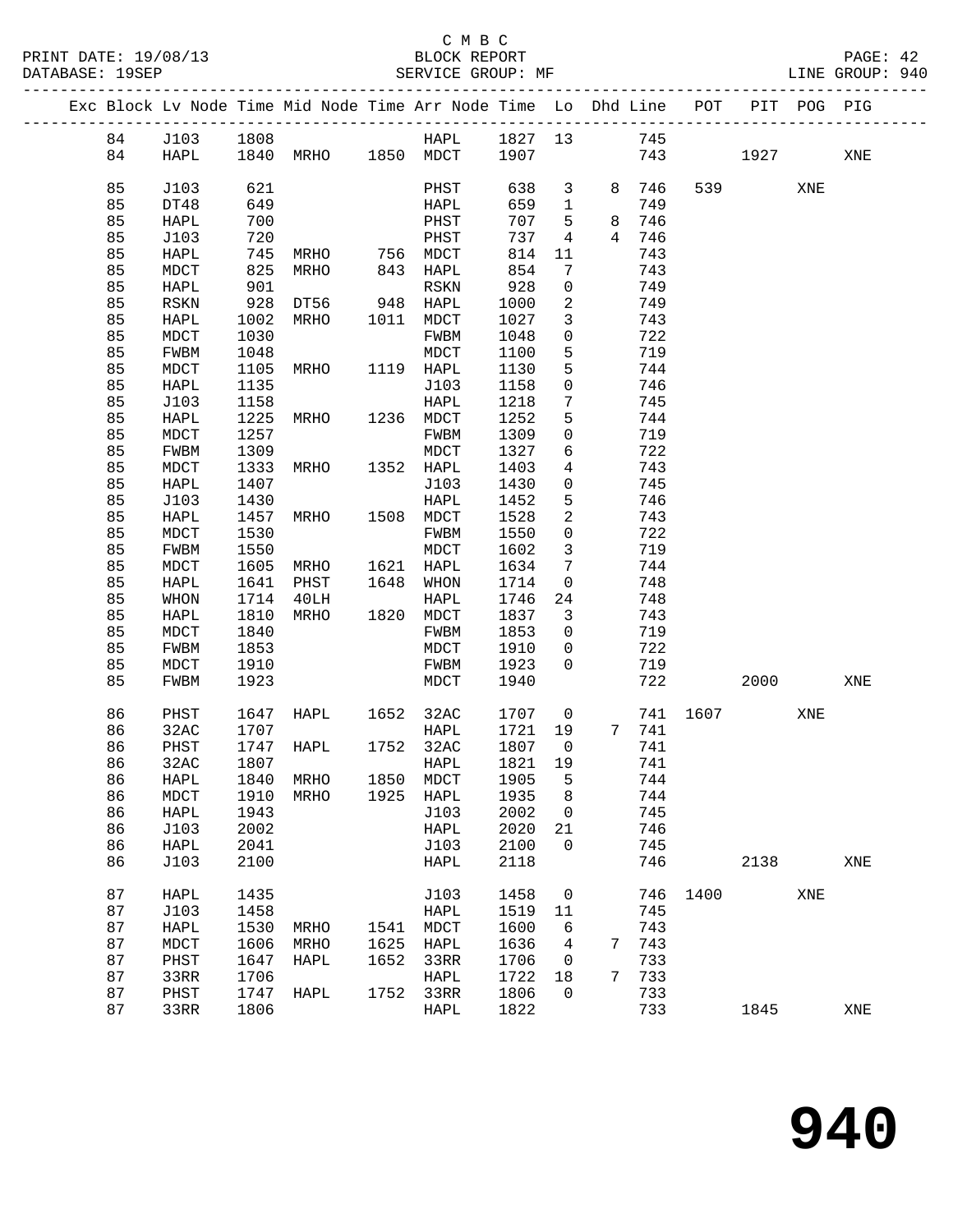|        |          |             |      | Exc Block Lv Node Time Mid Node Time Arr Node Time Lo Dhd Line POT |              |                  |              |                         |            |          |          | PIT POG PIG |     |
|--------|----------|-------------|------|--------------------------------------------------------------------|--------------|------------------|--------------|-------------------------|------------|----------|----------|-------------|-----|
|        | 88       | HAPL        | 1514 |                                                                    |              | J103             | 1537         | $\mathsf{O}$            |            | 745 1439 |          | XNE         |     |
|        | 88       | J103        |      |                                                                    |              | HAPL             | 1559         | $5\overline{)}$         | 746        |          |          |             |     |
|        | 88       | HAPL        |      | 1537 HAPL<br>1604 MRHO 1615 MDCT                                   |              |                  | 1634         | 2                       | 743        |          |          |             |     |
|        | 88       | MDCT        | 1636 |                                                                    |              | FWBM             | 1650         | $\overline{0}$          | 719        |          |          |             |     |
|        | 88       | FWBM        | 1650 |                                                                    |              | MDCT             | 1708         | $\overline{4}$          | 722        |          |          |             |     |
|        | 88       | MDCT        | 1712 | MRHO                                                               |              | 1732 HAPL        | 1743         | $\overline{a}$          | 743        |          |          |             |     |
|        | 88       | HAPL        | 1745 | MRHO                                                               |              | 1756 MDCT        | 1814         | $\overline{3}$          | 743        |          |          |             |     |
|        | 88       | MDCT        | 1817 | MRHO                                                               |              | 1835 HAPL        | 1845         | 12                      | 743        |          |          |             |     |
|        | 88       | HAPL        | 1857 | GADE                                                               |              | 1917 RSKN        | 1927         | $\overline{0}$          | 749        |          |          |             |     |
|        | 88       | <b>RSKN</b> | 1927 | DT56                                                               |              | 1942 HAPL        | 1952         | 15                      | 749        |          |          |             |     |
|        | 88       | HAPL        | 2007 |                                                                    |              | 33RR             | 2021         | $\overline{0}$          | 733        |          |          |             |     |
|        | 88       | 33RR        | 2021 |                                                                    |              | HAPL             | 2035         | 17                      | 733        |          |          |             |     |
|        | 88       | HAPL        | 2052 |                                                                    |              | 33RR             | 2105         | $\overline{0}$          | 733        |          |          |             |     |
|        | 88       | 33RR        | 2105 |                                                                    |              | HAPL             | 2119         |                         | 733        |          | 2139     |             | XNE |
| SD 89  |          | THSS        | 1450 |                                                                    |              | HAPL             | 1455         | 17                      |            | 745 1410 |          | XNE         |     |
| SD 89  |          | HAPL        | 1512 |                                                                    |              | J103             | 1535         | $\mathbf{0}$            | 745        |          |          |             |     |
| SD 89  |          | J103        | 1535 |                                                                    |              | HAPL             | 1557         | $\mathbf{3}$            | 746        |          |          |             |     |
| SD 89  |          | HAPL        | 1600 |                                                                    |              | 32AC             | 1615         | $\mathsf{O}$            | 741        |          |          |             |     |
| #SD 89 |          | HAPL        | 1600 |                                                                    |              | 32AC             | 1615         | $\mathsf{O}$            |            |          | 741 1520 | XNE         |     |
|        | 89       | 32AC        | 1615 |                                                                    |              | HAPL             | 1629         | 5                       | 741        |          |          |             |     |
|        | 89       | HAPL        | 1634 | MRHO 1645 MDCT                                                     |              |                  | 1704         | 2                       | 743        |          |          |             |     |
|        | 89       | MDCT        | 1706 |                                                                    |              | FWBM             | 1720         | $\mathbf 0$             | 719        |          |          |             |     |
|        | 89       | FWBM        | 1720 |                                                                    |              | MDCT             | 1738         | 2                       | 722        |          |          |             |     |
|        | 89       | MDCT        | 1740 | MRHO                                                               |              | 1758 HAPL        | 1811         | 9                       | 7 744      |          |          |             |     |
|        | 89       | PHST        | 1827 | HAPL                                                               |              | 1832 33RR        | 1846         | $\mathsf{O}$            | 733        |          |          |             |     |
|        | 89       | 33RR        | 1846 |                                                                    |              | HAPL             | 1902         | 8                       | 7 733      |          |          |             |     |
|        | 89       | PHST        | 1917 | $HAPL$ 1922 33RR                                                   |              |                  | 1936         | $\overline{0}$          | 733        |          |          |             |     |
|        | 89       | 33RR        | 1936 |                                                                    |              | HAPL             | 1952         | 19                      | 733        |          |          |             |     |
|        | 89       | HAPL        | 2011 |                                                                    |              | J103             | 2034         | $\overline{\mathbf{0}}$ | 746        |          |          |             |     |
|        | 89       | J103        | 2034 |                                                                    |              | HAPL             | 2053         | 18                      | 745        |          |          |             |     |
|        | 89       | HAPL        | 2111 |                                                                    |              | J103             | 2134         | $\Omega$                | 746        |          |          |             |     |
|        | 89       | J103        | 2134 |                                                                    |              | HAPL             | 2153         |                         | 745        |          | 2213     |             | XNE |
|        | 90       | HAPL        | 1640 | MRHO                                                               |              | 1652 MDCT        | 1709         | $\mathbf{1}$            |            | 744 1600 |          | XNE         |     |
|        | 90       | MDCT        | 1710 | MRHO                                                               |              | 1728 HAPL        | 1741         | $\overline{4}$          | 744        |          |          |             |     |
|        | 90       | HAPL        | 1745 | MRHO                                                               |              | 1756 MDCT        | 1813         | $\overline{\mathbf{3}}$ | 744        |          |          |             |     |
|        | 90       | MDCT        | 1816 |                                                                    |              | FWBM             | 1829         | $\overline{0}$          | 719        |          |          |             |     |
|        | 90       | FWBM        | 1829 |                                                                    |              | MDCT             | 1846         | 21                      | 722        |          |          |             |     |
|        | 90       | MDCT        |      | 1907 MRHO                                                          |              | 1922 HAPL 1932 8 |              |                         | 743        |          |          |             |     |
|        | 90       | HAPL        | 1940 | MRHO                                                               | 1949         | MDCT             | 2006         | 4                       | 743        |          |          |             |     |
|        | 90       | MDCT        | 2010 | MRHO                                                               | 2025         | HAPL             | 2035         | 5                       | 744        |          |          |             |     |
|        | 90       | HAPL        | 2040 | MRHO                                                               | 2049         | MDCT             | 2105         | 5                       | 743        |          |          |             |     |
|        | 90       | MDCT        | 2110 | MRHO                                                               | 2123         | HAPL             | 2133         | 7                       | 744        |          |          |             |     |
|        | 90       | HAPL        | 2140 | MRHO                                                               | 2149<br>2223 | MDCT             | 2205         | 5<br>7                  | 743        |          |          |             |     |
|        | 90<br>90 | MDCT        | 2210 | MRHO                                                               | 2249         | <b>HAPL</b>      | 2233<br>2303 |                         | 744<br>743 |          |          |             |     |
|        |          | HAPL        | 2240 | MRHO                                                               |              | MDCT             |              |                         |            |          | 2323     |             | XNE |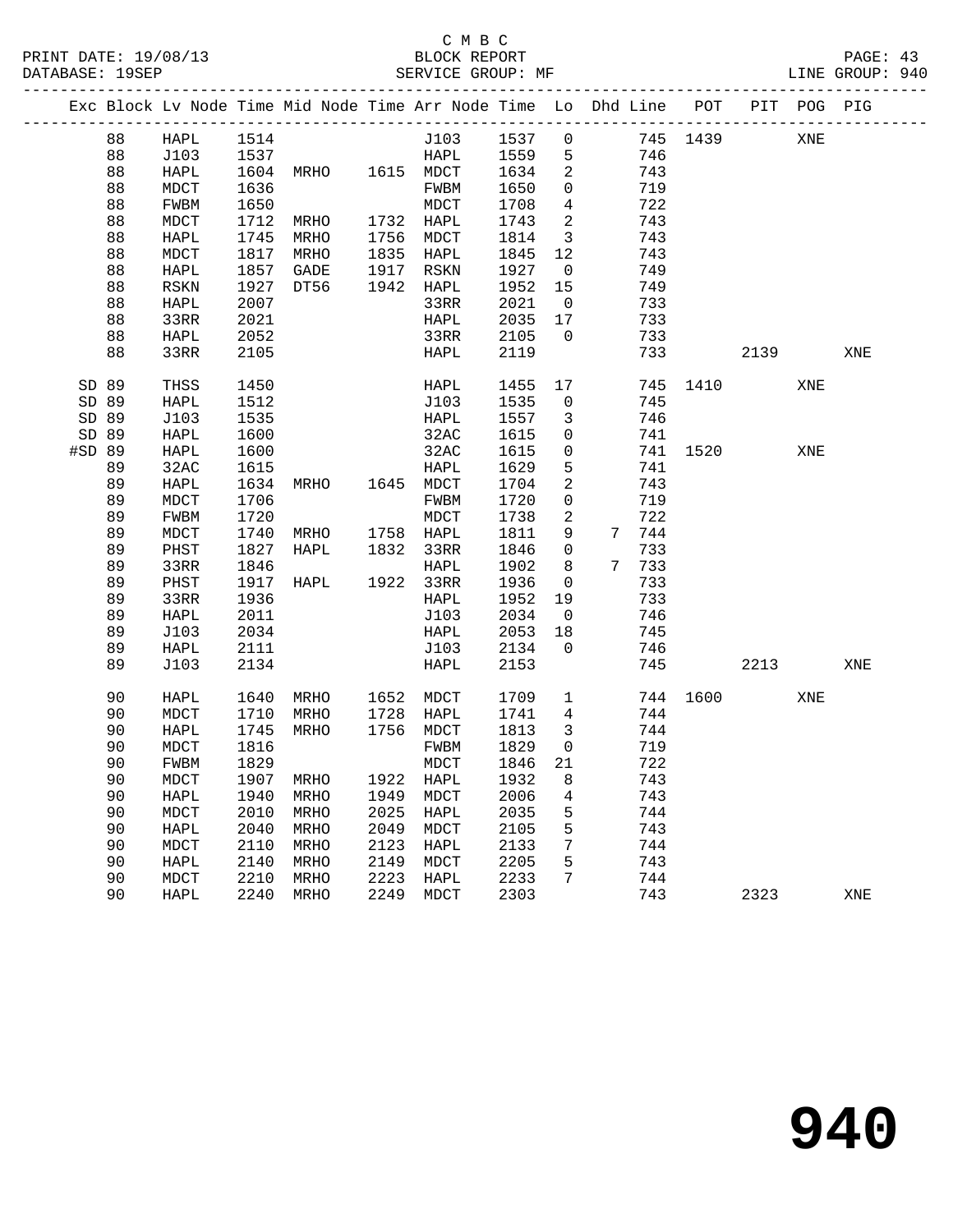#### C M B C<br>BLOCK REPORT SERVICE GROUP: MF

|  |    |             |      |      |      | Exc Block Lv Node Time Mid Node Time Arr Node Time Lo Dhd Line POT |      |                 |    |       |          |      | PIT POG PIG |     |
|--|----|-------------|------|------|------|--------------------------------------------------------------------|------|-----------------|----|-------|----------|------|-------------|-----|
|  | 91 | HAPL        | 1705 | MRHO |      | 1716 MDCT                                                          | 1734 | 2               |    |       | 743 1625 |      | XNE         |     |
|  | 91 | <b>MDCT</b> | 1736 |      |      | FWBM                                                               | 1750 | $\overline{0}$  |    | 719   |          |      |             |     |
|  | 91 | <b>FWBM</b> | 1750 |      |      | MDCT                                                               | 1808 | 12              |    | 722   |          |      |             |     |
|  | 91 | MDCT        | 1820 | MRHO | 1837 | HAPL                                                               | 1847 | 23              |    | 744   |          |      |             |     |
|  | 91 | HAPL        | 1910 | MRHO | 1920 | MDCT                                                               | 1935 | 5               |    | 744   |          |      |             |     |
|  | 91 | <b>MDCT</b> | 1940 | MRHO | 1955 | HAPL                                                               | 2005 | 5               |    | 743   |          |      |             |     |
|  | 91 | HAPL        | 2010 | MRHO | 2020 | MDCT                                                               | 2035 | $5\phantom{.0}$ |    | 744   |          |      |             |     |
|  | 91 | MDCT        | 2040 | MRHO | 2055 | HAPL                                                               | 2105 | 5               |    | 743   |          |      |             |     |
|  | 91 | HAPL        | 2110 | MRHO | 2120 | MDCT                                                               | 2135 | 5               |    | 744   |          |      |             |     |
|  | 91 | MDCT        | 2140 | MRHO | 2155 | HAPL                                                               | 2205 | 5               |    | 743   |          |      |             |     |
|  | 91 | HAPL        | 2210 | MRHO | 2219 | MDCT                                                               | 2234 | 6               |    | 744   |          |      |             |     |
|  | 91 | MDCT        | 2240 | MRHO | 2255 | HAPL                                                               | 2304 |                 |    | 743   |          | 2324 |             | XNE |
|  | 92 | HAPL        | 1705 | MRHO | 1717 | MDCT                                                               | 1734 | $\overline{3}$  |    |       | 744 1625 |      | XNE         |     |
|  | 92 | MDCT        | 1737 | MRHO | 1755 | HAPL                                                               | 1806 | 11              |    | 743   |          |      |             |     |
|  | 92 | <b>HAPL</b> | 1817 | PHST | 1827 | J103                                                               | 1844 | $\overline{0}$  |    | 746   |          |      |             |     |
|  | 92 | J103        | 1844 |      |      | HAPL                                                               | 1903 | 6               |    | 745   |          |      |             |     |
|  | 92 | HAPL        | 1909 | PHST | 1919 | J103                                                               | 1936 | $\overline{0}$  |    | 746   |          |      |             |     |
|  | 92 | J103        | 1936 |      |      | HAPL                                                               | 1955 | 12              |    | 745   |          |      |             |     |
|  | 92 | HAPL        | 2007 |      |      | 32AC                                                               | 2022 | $\overline{0}$  |    | 741   |          |      |             |     |
|  | 92 | 32AC        | 2022 |      |      | HAPL                                                               | 2036 | 21              |    | 741   |          |      |             |     |
|  | 92 | HAPL        | 2057 |      |      | 32AC                                                               | 2112 | $\Omega$        |    | 741   |          |      |             |     |
|  | 92 | 32AC        | 2112 |      |      | HAPL                                                               | 2126 |                 |    | 741   |          | 2146 |             | XNE |
|  | 93 | PHST        | 1645 |      |      | J103                                                               | 1704 | $\mathbf{1}$    | 15 | 746   | 1605     |      | XNE         |     |
|  | 93 | PHST        | 1720 |      |      | J103                                                               | 1739 | $\mathbf{0}$    |    | 746   |          |      |             |     |
|  | 93 | J103        | 1739 |      |      | HAPL                                                               | 1758 | 22              | 7  | 745   |          |      |             |     |
|  | 93 | PHST        | 1827 | HAPL | 1832 | 32AC                                                               | 1847 | $\overline{0}$  |    | 741   |          |      |             |     |
|  | 93 | 32AC        | 1847 |      |      | HAPL                                                               | 1901 | 9               |    | 7 741 |          |      |             |     |
|  | 93 | PHST        | 1917 | HAPL | 1922 | 32AC                                                               | 1937 | $\Omega$        |    | 741   |          |      |             |     |
|  | 93 | 32AC        | 1937 |      |      | HAPL                                                               | 1951 |                 |    | 741   |          | 2012 |             | XNE |
|  |    |             |      |      |      |                                                                    |      |                 |    |       |          |      |             |     |

**940**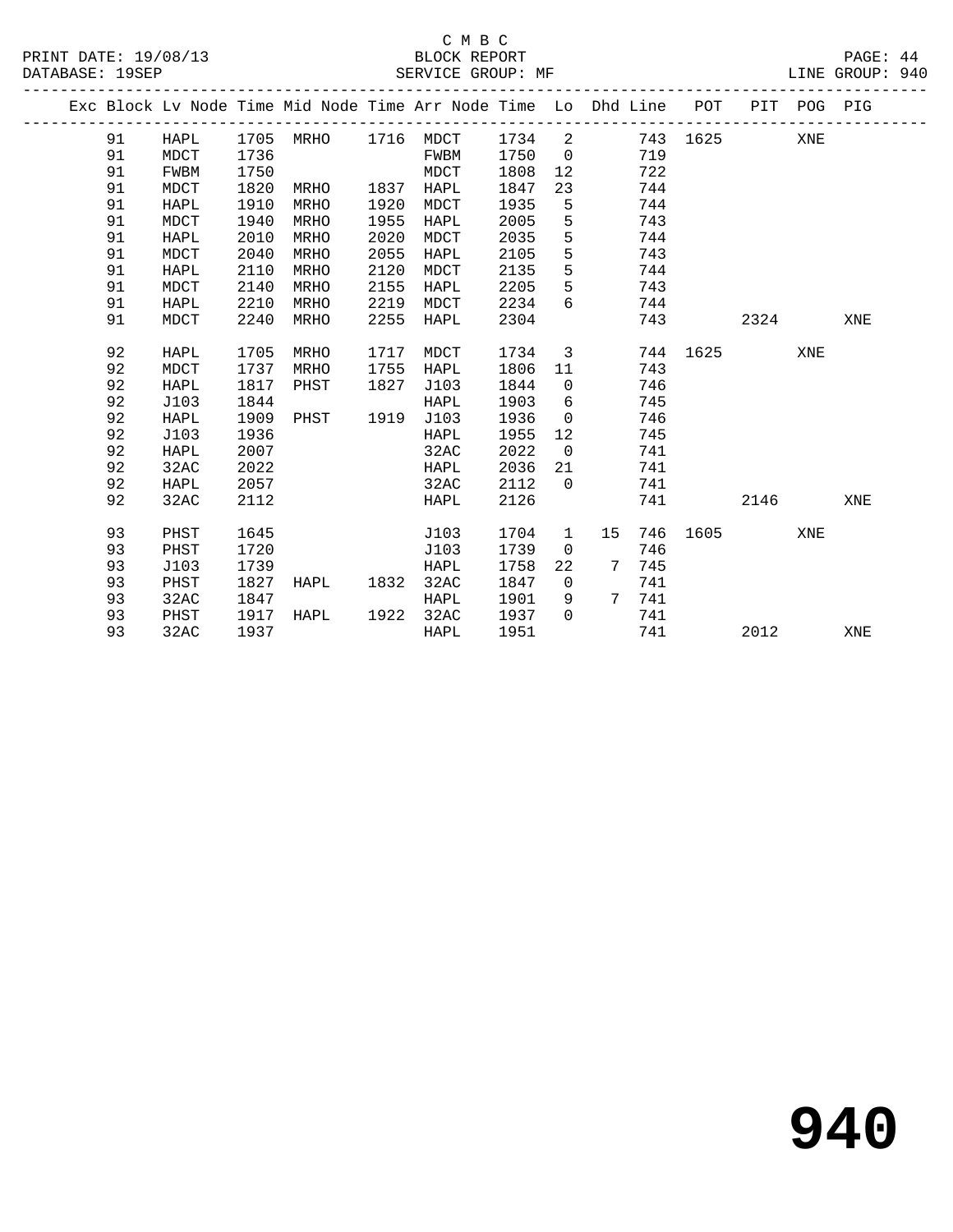|        |                                                                                                                                      | PRINT DATE: 19/08/13                                                                                                                                                                                                                                |                                                                                                                                                                               |  |                                                                                                                                                                      | C M B C<br>BLOCK REPORT |                                                                                                                                                                           |                                                                                                                                                                            |                                                                                                                                                                                                                                |      |     | PAGE: 45        |  |
|--------|--------------------------------------------------------------------------------------------------------------------------------------|-----------------------------------------------------------------------------------------------------------------------------------------------------------------------------------------------------------------------------------------------------|-------------------------------------------------------------------------------------------------------------------------------------------------------------------------------|--|----------------------------------------------------------------------------------------------------------------------------------------------------------------------|-------------------------|---------------------------------------------------------------------------------------------------------------------------------------------------------------------------|----------------------------------------------------------------------------------------------------------------------------------------------------------------------------|--------------------------------------------------------------------------------------------------------------------------------------------------------------------------------------------------------------------------------|------|-----|-----------------|--|
|        |                                                                                                                                      | DATABASE: 19SEP                                                                                                                                                                                                                                     |                                                                                                                                                                               |  |                                                                                                                                                                      |                         | SERVICE GROUP: SAT                                                                                                                                                        |                                                                                                                                                                            |                                                                                                                                                                                                                                |      |     | LINE GROUP: 153 |  |
| $VR-W$ | BRST BRAID STN                                                                                                                       | DOFR          DOMINION & FREMONT<br>HDGA          HARWOOD & GABRIOLA<br>LAPA         LANSDOWNE & PANORAMA<br>PCST PORT COQUITLAM STN<br>PMST MOODY CENTRE STN<br>VICTORIA & ROCKLIN                                                                 |                                                                                                                                                                               |  |                                                                                                                                                                      |                         |                                                                                                                                                                           |                                                                                                                                                                            | COCT COQUITLAM CTRL STN<br>FRDO FREMONT & DOMINION<br>HMPK        HAMPTON PARK<br>PALA        PANORAMA & LANSDOWNE<br>PKPL PARKWAY AND PLATEAU                                                                                 |      |     |                 |  |
|        |                                                                                                                                      |                                                                                                                                                                                                                                                     |                                                                                                                                                                               |  |                                                                                                                                                                      |                         |                                                                                                                                                                           |                                                                                                                                                                            | Exc Block Lv Node Time Mid Node Time Arr Node Time Lo Dhd Line POT PIT POG PIG                                                                                                                                                 |      |     |                 |  |
|        | $\mathbf{1}$<br>$\mathbf 1$<br>1<br>1<br>1<br>1<br>1<br>1<br>1<br>1<br>1<br>1<br>1<br>1<br>1<br>1<br>1<br>1<br>1<br>1<br>1<br>1<br>1 | COCT<br>PKPL<br>COCT<br><b>BRST</b><br><b>COCT</b><br>PKPL<br>COCT<br><b>BRST</b><br>COCT<br>PKPL<br>COCT<br><b>BRST</b><br><b>COCT</b><br>PKPL<br>COCT<br><b>BRST</b><br><b>COCT</b><br>PKPL<br>COCT<br><b>BRST</b><br>COCT<br>PKPL<br><b>COCT</b> | 645<br>700<br>730<br>805<br>845<br>900<br>930<br>1005<br>1045<br>1103<br>1130<br>1205<br>1245<br>1305<br>1330<br>1405<br>1445<br>1505<br>1530<br>1605<br>1645<br>1705<br>1730 |  | BRST<br>COCT<br>PKPL<br>COCT<br>BRST<br>COCT<br>PKPL<br>COCT<br>BRST<br>COCT<br>PKPL<br>COCT<br>BRST<br>COCT<br>PKPL<br>COCT<br>BRST<br>COCT<br>PKPL<br>COCT<br>BRST | PKPL<br>COCT            | 713 17<br>754<br>825<br>900<br>914<br>954<br>1028<br>1103<br>1119<br>1155<br>1229<br>1305<br>1321<br>1355<br>1431<br>1505<br>1520<br>1555<br>1631<br>1705<br>1720<br>1755 | 20<br>$\overline{0}$<br>16<br>11<br>17<br>$\overline{0}$<br>11<br>10<br>16<br>$\overline{0}$<br>10<br>14<br>$\overline{0}$<br>10<br>10<br>14<br>$\overline{0}$<br>10<br>16 | BRST 552 13 153 510<br>COCT 625 20 153<br>700 0 187<br>187<br>11 153<br>153<br>187<br>187<br>153<br>153<br>187<br>187<br>153<br>153<br>187<br>$9$ 187<br>153<br>153<br>187<br>187<br>153<br>153<br>187<br>187<br>10 153<br>153 |      | XNE |                 |  |
|        | 1<br>1<br>1                                                                                                                          | <b>BRST</b><br><b>COCT</b><br>PKPL                                                                                                                                                                                                                  | 1805<br>1845<br>1903                                                                                                                                                          |  | COCT<br>PKPL<br>COCT                                                                                                                                                 |                         | 1829<br>1903<br>1917                                                                                                                                                      | $\Omega$                                                                                                                                                                   | 187<br>187                                                                                                                                                                                                                     | 1927 |     | XNE             |  |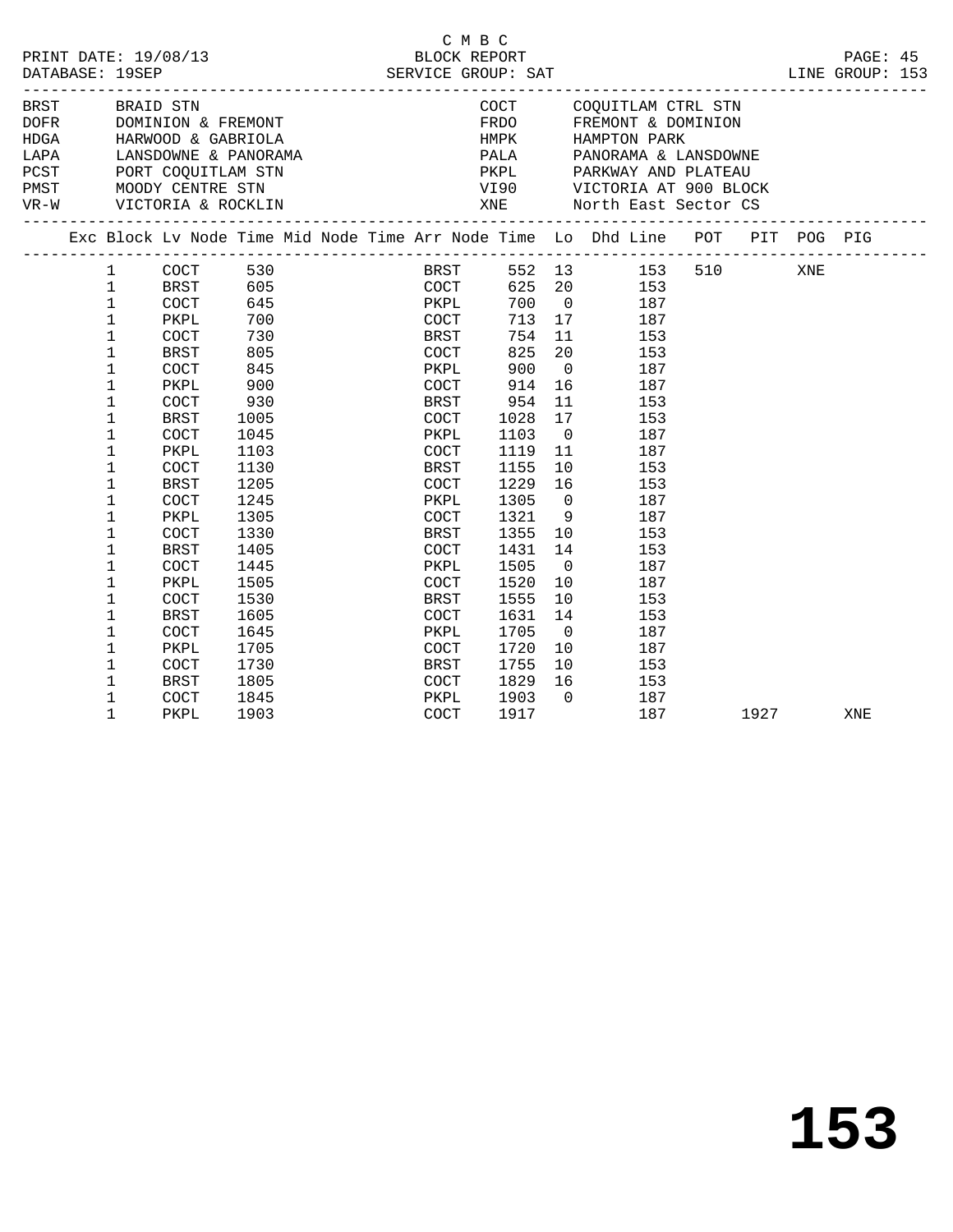#### C M B C<br>BLOCK REPORT SERVICE GROUP: SAT

PRINT DATE: 19/08/13 BLOCK REPORT PAGE: 46

|  |                          | Exc Block Lv Node Time Mid Node Time Arr Node Time Lo Dhd Line POT |              |  |              |              |                   |            |     | PIT POG PIG |  |
|--|--------------------------|--------------------------------------------------------------------|--------------|--|--------------|--------------|-------------------|------------|-----|-------------|--|
|  | $\overline{a}$           | COCT                                                               | 535          |  | HMPK         | 549          | $\overline{0}$    | 186        | 515 | XNE         |  |
|  | $\mathbf{2}$             | HMPK                                                               | 549          |  | COCT         | 604          | $\overline{1}$    | 186        |     |             |  |
|  | 2                        | COCT                                                               | 605          |  | HMPK         | 619          | $\overline{0}$    | 186        |     |             |  |
|  | 2                        | HMPK                                                               | 619          |  | COCT         | 634          | 21                | 186        |     |             |  |
|  | 2                        | COCT                                                               | 655          |  | HDGA         | 704          | $\mathbf 0$       | 189        |     |             |  |
|  | $\overline{c}$           | HDGA                                                               | 704          |  | COCT         | 714          | $\mathbf{1}$      | 189        |     |             |  |
|  | 2                        | COCT                                                               | 715          |  | PALA         | 727          | $\mathbf{0}$      | 185        |     |             |  |
|  | $\sqrt{2}$               | PALA                                                               | 727          |  | PMST         | 739          | 11                | 184        |     |             |  |
|  | 2                        | PMST                                                               | 750          |  | LAPA         | 805          | $\mathbf 0$       | 184        |     |             |  |
|  | $\sqrt{2}$               | LAPA                                                               | 805          |  | COCT         | 814          | 11                | 185        |     |             |  |
|  | $\sqrt{2}$               | COCT                                                               | 825          |  | HDGA         | 836          | $\mathsf{O}$      | 189        |     |             |  |
|  | $\sqrt{2}$               | HDGA                                                               | 836          |  | COCT         | 846          | 19                | 189        |     |             |  |
|  | $\sqrt{2}$               | COCT                                                               | 905          |  | HMPK         | 921          | $\mathbf 0$       | 186        |     |             |  |
|  | $\sqrt{2}$<br>$\sqrt{2}$ | HMPK                                                               | 921<br>945   |  | COCT         | 937<br>958   | 8<br>$\mathbf 0$  | 186<br>185 |     |             |  |
|  | $\sqrt{2}$               | COCT<br>PALA                                                       | 958          |  | PALA<br>PMST | 1011         | 9                 | 184        |     |             |  |
|  | $\mathbf{2}$             | PMST                                                               | 1020         |  | LAPA         | 1037         | $\mathbf 0$       | 184        |     |             |  |
|  | $\sqrt{2}$               | LAPA                                                               | 1037         |  | COCT         | 1047         | 8                 | 185        |     |             |  |
|  | $\sqrt{2}$               | COCT                                                               | 1055         |  | HDGA         | 1109         | $\mathsf{O}$      | 189        |     |             |  |
|  | 2                        | HDGA                                                               | 1109         |  | COCT         | 1119         | 16                | 189        |     |             |  |
|  | $\sqrt{2}$               | COCT                                                               | 1135         |  | HMPK         | 1154         | $\mathsf{O}$      | 186        |     |             |  |
|  | 2                        | HMPK                                                               | 1154         |  | COCT         | 1210         | 5                 | 186        |     |             |  |
|  | $\sqrt{2}$               | COCT                                                               | 1215         |  | PALA         | 1227         | $\mathsf{O}$      | 185        |     |             |  |
|  | $\sqrt{2}$               | PALA                                                               | 1227         |  | PMST         | 1240         | 10                | 184        |     |             |  |
|  | $\sqrt{2}$               | PMST                                                               | 1250         |  | LAPA         | 1307         | $\overline{0}$    | 184        |     |             |  |
|  | $\sqrt{2}$               | LAPA                                                               | 1307         |  | COCT         | 1317         | 8                 | 185        |     |             |  |
|  | $\sqrt{2}$               | COCT                                                               | 1325         |  | HDGA         | 1342         | $\mathsf{O}$      | 189        |     |             |  |
|  | $\sqrt{2}$               | HDGA                                                               | 1342         |  | COCT         | 1352         | 13                | 189        |     |             |  |
|  | $\sqrt{2}$               | COCT                                                               | 1405         |  | HMPK         | 1425         | $\overline{0}$    | 186        |     |             |  |
|  | 2                        | HMPK                                                               | 1425         |  | COCT         | 1441         | 4                 | 186        |     |             |  |
|  | $\sqrt{2}$               | COCT                                                               | 1445         |  | PALA         | 1457         | $\overline{0}$    | 185        |     |             |  |
|  | $\sqrt{2}$               | PALA                                                               | 1457         |  | PMST         | 1510         | 10                | 184        |     |             |  |
|  | 2                        | PMST                                                               | 1520         |  | LAPA         | 1537         | $\overline{0}$    | 184        |     |             |  |
|  | $\mathbf{2}$<br>2        | LAPA                                                               | 1537         |  | <b>COCT</b>  | 1547         | 8<br>$\mathsf{O}$ | 185        |     |             |  |
|  | $\sqrt{2}$               | COCT<br>HDGA                                                       | 1555<br>1611 |  | HDGA<br>COCT | 1611<br>1621 | 11                | 189<br>189 |     |             |  |
|  | $\sqrt{2}$               | COCT                                                               | 1632         |  | HMPK         | 1654         | $\overline{0}$    | 186        |     |             |  |
|  | $\sqrt{2}$               | HMPK                                                               | 1654         |  | COCT         | 1710         | 3                 | 186        |     |             |  |
|  | $\sqrt{2}$               | COCT                                                               | 1713         |  | PALA         | 1726         | $\mathbf 0$       | 185        |     |             |  |
|  | $\sqrt{2}$               | PALA                                                               | 1726         |  | ${\tt PMST}$ | 1741 9       |                   | 184        |     |             |  |
|  | 2                        | PMST                                                               | 1750         |  | LAPA         | 1807         | 0                 | 184        |     |             |  |
|  | $\sqrt{2}$               | LAPA                                                               | 1807         |  | COCT         | 1817         | 8                 | 185        |     |             |  |
|  | $\sqrt{2}$               | COCT                                                               | 1825         |  | HDGA         | 1839         | 0                 | 189        |     |             |  |
|  | $\sqrt{2}$               | HDGA                                                               | 1839         |  | COCT         | 1849         | 16                | 189        |     |             |  |
|  | $\sqrt{2}$               | COCT                                                               | 1905         |  | HMPK         | 1923         | 0                 | 186        |     |             |  |
|  | $\sqrt{2}$               | <b>HMPK</b>                                                        | 1923         |  | COCT         | 1938         | 7                 | 186        |     |             |  |
|  | $\sqrt{2}$               | COCT                                                               | 1945         |  | PALA         | 1958         | 0                 | 185        |     |             |  |
|  | $\sqrt{2}$               | PALA                                                               | 1958         |  | PMST         | 2010         | 10                | 184        |     |             |  |
|  | $\sqrt{2}$               | PMST                                                               | 2020         |  | LAPA         | 2035         | 0                 | 184        |     |             |  |
|  | $\sqrt{2}$               | LAPA                                                               | 2035         |  | COCT         | 2045         | 15                | 185        |     |             |  |
|  | 2                        | COCT                                                               | 2100         |  | HMPK         | 2117         | 0                 | 186        |     |             |  |
|  | $\sqrt{2}$<br>$\sqrt{2}$ | <b>HMPK</b>                                                        | 2117<br>2145 |  | COCT         | 2132<br>2201 | 13<br>$\mathbf 0$ | 186<br>187 |     |             |  |
|  | $\sqrt{2}$               | COCT<br>PKPL                                                       | 2201         |  | PKPL<br>COCT | 2214         | 11                | 187        |     |             |  |
|  | 2                        | COCT                                                               | 2225         |  | HDGA         | 2234         | 0                 | 189        |     |             |  |
|  | $\overline{a}$           | HDGA                                                               | 2234         |  | COCT         | 2243         | 2                 | 189        |     |             |  |
|  |                          |                                                                    |              |  |              |              |                   |            |     |             |  |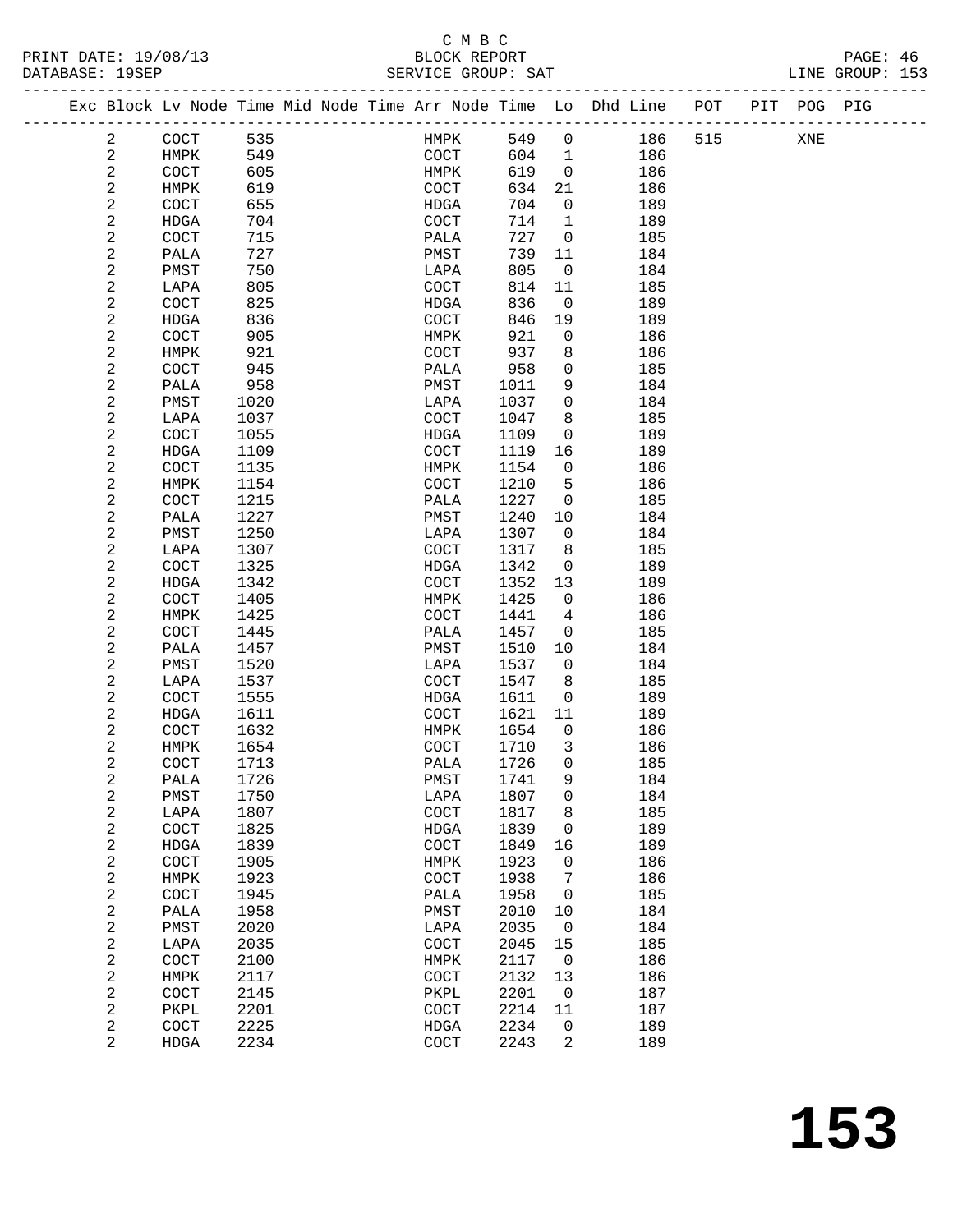|                | Exc Block Lv Node Time Mid Node Time Arr Node Time Lo Dhd Line |      |  |                      |      |                          |     | POT |      | PIT POG PIG |     |
|----------------|----------------------------------------------------------------|------|--|----------------------|------|--------------------------|-----|-----|------|-------------|-----|
| $\mathbf{2}$   | COCT                                                           | 2245 |  | PALA                 | 2257 | $\overline{0}$           | 185 |     |      |             |     |
| $\overline{a}$ | PALA                                                           | 2257 |  | PMST                 | 2309 | 11                       | 184 |     |      |             |     |
| $\sqrt{2}$     | PMST                                                           | 2320 |  | LAPA                 | 2335 | $\overline{0}$           | 184 |     |      |             |     |
| $\sqrt{2}$     | LAPA                                                           | 2335 |  | COCT                 | 2344 | 16                       | 185 |     |      |             |     |
| $\sqrt{2}$     | COCT                                                           | 2400 |  | <b>DOFR</b>          | 2413 | $\overline{0}$           | 171 |     |      |             |     |
| 2              | <b>DOFR</b>                                                    | 2413 |  | COCT                 | 2434 |                          | 172 |     | 2444 |             | XNE |
|                |                                                                |      |  |                      |      |                          |     |     |      |             |     |
| 3              | COCT                                                           | 545  |  | PKPL                 | 600  | 0                        | 187 | 525 |      | XNE         |     |
| $\mathsf 3$    | PKPL                                                           | 600  |  | COCT                 | 611  | 19                       | 187 |     |      |             |     |
| $\mathsf 3$    | COCT                                                           | 630  |  | BRST                 | 652  | 13                       | 153 |     |      |             |     |
| $\mathsf 3$    | <b>BRST</b>                                                    | 705  |  | COCT                 | 725  | 20                       | 153 |     |      |             |     |
| $\mathsf 3$    | COCT                                                           | 745  |  | PKPL                 | 800  | $\overline{0}$           | 187 |     |      |             |     |
| $\overline{3}$ | PKPL                                                           | 800  |  | COCT                 | 813  | 17                       | 187 |     |      |             |     |
| $\mathbf{3}$   | COCT                                                           | 830  |  | <b>BRST</b>          | 854  | 11                       | 153 |     |      |             |     |
| $\mathsf 3$    | BRST                                                           | 905  |  | COCT                 | 927  | 18                       | 153 |     |      |             |     |
| $\mathbf{3}$   | COCT                                                           | 945  |  | PKPL                 | 1003 | $\overline{0}$           | 187 |     |      |             |     |
| $\mathsf 3$    | PKPL                                                           | 1003 |  | COCT                 | 1017 | 13                       | 187 |     |      |             |     |
| $\mathbf{3}$   | COCT                                                           | 1030 |  | <b>BRST</b>          | 1054 | 11                       | 153 |     |      |             |     |
| $\mathsf 3$    | <b>BRST</b>                                                    | 1105 |  | COCT                 | 1129 | 16                       | 153 |     |      |             |     |
| $\mathbf{3}$   | COCT                                                           | 1145 |  | PKPL                 | 1203 | $\overline{0}$           | 187 |     |      |             |     |
| 3              | PKPL                                                           | 1203 |  | COCT                 | 1219 | 11                       | 187 |     |      |             |     |
| $\overline{3}$ | COCT                                                           | 1230 |  | <b>BRST</b>          | 1256 | 9                        | 153 |     |      |             |     |
| $\mathbf{3}$   | <b>BRST</b>                                                    | 1305 |  | COCT                 | 1329 | 16                       | 153 |     |      |             |     |
| $\mathbf{3}$   | COCT                                                           | 1345 |  |                      | 1405 | $\overline{0}$           | 187 |     |      |             |     |
| $\mathbf{3}$   | PKPL                                                           | 1405 |  | PKPL<br>COCT         | 1421 | 9                        | 187 |     |      |             |     |
| $\mathsf 3$    | COCT                                                           | 1430 |  |                      | 1455 | 10                       | 153 |     |      |             |     |
| $\mathbf{3}$   |                                                                |      |  | BRST                 |      |                          |     |     |      |             |     |
|                | <b>BRST</b>                                                    | 1505 |  | COCT                 | 1531 | 14                       | 153 |     |      |             |     |
| $\mathbf{3}$   | COCT                                                           | 1545 |  | PKPL                 | 1605 | $\mathbf 0$              | 187 |     |      |             |     |
| $\mathbf{3}$   | PKPL                                                           | 1605 |  | COCT                 | 1621 | 9                        | 187 |     |      |             |     |
| 3              | COCT                                                           | 1630 |  | BRST                 | 1655 | 10                       | 153 |     |      |             |     |
| $\overline{3}$ | <b>BRST</b>                                                    | 1705 |  | COCT                 | 1729 | 16                       | 153 |     |      |             |     |
| $\mathbf{3}$   | COCT                                                           | 1745 |  | ${\tt PKPL}$         | 1803 | $\overline{\phantom{0}}$ | 187 |     |      |             |     |
| $\mathbf{3}$   | PKPL                                                           | 1803 |  | COCT                 | 1817 | 13                       | 187 |     |      |             |     |
| $\mathsf 3$    | COCT                                                           | 1830 |  | <b>BRST</b>          | 1853 | 12                       | 153 |     |      |             |     |
| $\mathbf{3}$   | BRST                                                           | 1905 |  | COCT                 | 1929 | 16                       | 153 |     |      |             |     |
| $\mathbf{3}$   | COCT                                                           | 1945 |  | PKPL                 | 2003 | $\overline{0}$           | 187 |     |      |             |     |
| $\mathsf 3$    | PKPL                                                           | 2003 |  | COCT                 | 2016 | 14                       | 187 |     |      |             |     |
| $\mathbf{3}$   | COCT                                                           | 2030 |  | HMPK                 | 2047 | $\overline{0}$           | 186 |     |      |             |     |
| $\mathsf 3$    | HMPK                                                           | 2047 |  | COCT                 | 2102 | 13                       | 186 |     |      |             |     |
| 3              | COCT                                                           | 2115 |  | PKPL                 | 2131 | $\overline{0}$           | 187 |     |      |             |     |
| 3              | PKPL                                                           | 2131 |  | COCT                 | 2144 | 16                       | 187 |     |      |             |     |
| 3              | COCT                                                           | 2200 |  | <b>BRST</b>          | 2222 | 13                       | 153 |     |      |             |     |
| $\mathsf 3$    | <b>BRST</b>                                                    | 2235 |  | $\operatorname{COT}$ | 2258 | 17                       | 153 |     |      |             |     |
| $\mathsf 3$    | COCT                                                           | 2315 |  | PKPL                 | 2331 | $\Omega$                 | 187 |     |      |             |     |
| 3              | PKPL                                                           | 2331 |  | COCT                 | 2344 |                          | 187 |     | 2354 |             | XNE |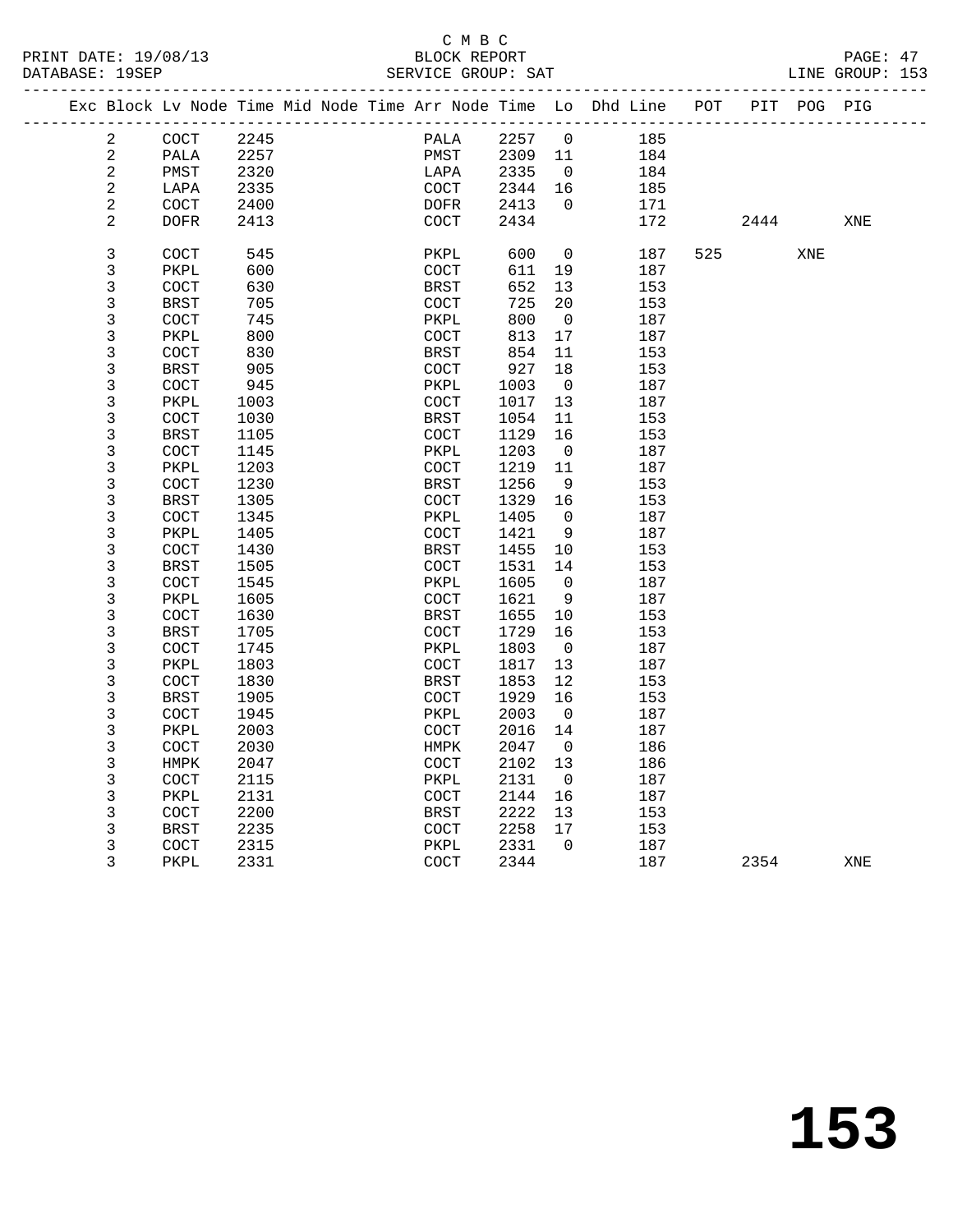| —      | $\tilde{\phantom{a}}$<br>$-$ |  |  |  |  |  |  |  |  |  |
|--------|------------------------------|--|--|--|--|--|--|--|--|--|
|        |                              |  |  |  |  |  |  |  |  |  |
| ------ |                              |  |  |  |  |  |  |  |  |  |

|  |                |             |      |  |             |        |                          | Exc Block Lv Node Time Mid Node Time Arr Node Time Lo Dhd Line<br>_______________________________ | POT |      | PIT POG PIG |     |
|--|----------------|-------------|------|--|-------------|--------|--------------------------|---------------------------------------------------------------------------------------------------|-----|------|-------------|-----|
|  | 4              | COCT        | 600  |  | BRST        | 622 13 |                          | 153                                                                                               | 540 |      | XNE         |     |
|  | 4              | <b>BRST</b> | 635  |  | COCT        | 655    | 20                       | 153                                                                                               |     |      |             |     |
|  | 4              | COCT        | 715  |  | PKPL        | 730    | $\overline{\phantom{0}}$ | 187                                                                                               |     |      |             |     |
|  | 4              | PKPL        | 730  |  | COCT        | 743    | 17                       | 187                                                                                               |     |      |             |     |
|  | 4              | COCT        | 800  |  | <b>BRST</b> | 824    | 11                       | 153                                                                                               |     |      |             |     |
|  | $\overline{4}$ | <b>BRST</b> | 835  |  | COCT        | 857    | 18                       | 153                                                                                               |     |      |             |     |
|  | 4              | COCT        | 915  |  | PKPL        | 930    | $\overline{0}$           | 187                                                                                               |     |      |             |     |
|  | 4              | PKPL        | 930  |  | COCT        | 944    | 16                       | 187                                                                                               |     |      |             |     |
|  | 4              | COCT        | 1000 |  | <b>BRST</b> | 1024   | 11                       | 153                                                                                               |     |      |             |     |
|  | 4              | <b>BRST</b> | 1035 |  | COCT        | 1058   | 17                       | 153                                                                                               |     |      |             |     |
|  | 4              | COCT        | 1115 |  | PKPL        | 1133   | $\overline{\phantom{0}}$ | 187                                                                                               |     |      |             |     |
|  | 4              | PKPL        | 1133 |  | COCT        | 1149   | 11                       | 187                                                                                               |     |      |             |     |
|  | 4              | COCT        | 1200 |  | BRST        | 1226   | 9                        | 153                                                                                               |     |      |             |     |
|  | 4              | <b>BRST</b> | 1235 |  | COCT        | 1259   | 16                       | 153                                                                                               |     |      |             |     |
|  | 4              | COCT        | 1315 |  | PKPL        | 1335   | $\Omega$                 | 187                                                                                               |     |      |             |     |
|  | 4              | PKPL        | 1335 |  | <b>COCT</b> | 1351   | 9                        | 187                                                                                               |     |      |             |     |
|  | 4              | COCT        | 1400 |  | BRST        | 1425   | 10                       | 153                                                                                               |     |      |             |     |
|  | 4              | <b>BRST</b> | 1435 |  | <b>COCT</b> | 1501   | 14                       | 153                                                                                               |     |      |             |     |
|  | 4              | COCT        | 1515 |  | PKPL        | 1535   | $\overline{0}$           | 187                                                                                               |     |      |             |     |
|  | 4              | PKPL        | 1535 |  | COCT        | 1550   | 10                       | 187                                                                                               |     |      |             |     |
|  | 4              | COCT        | 1600 |  | <b>BRST</b> | 1625   | 10                       | 153                                                                                               |     |      |             |     |
|  | 4              | <b>BRST</b> | 1635 |  | <b>COCT</b> | 1701   | 14                       | 153                                                                                               |     |      |             |     |
|  | 4              | COCT        | 1715 |  | PKPL        | 1735   | $\overline{0}$           | 187                                                                                               |     |      |             |     |
|  | 4              | PKPL        | 1735 |  | COCT        | 1749   | 11                       | 187                                                                                               |     |      |             |     |
|  | 4              | COCT        | 1800 |  | <b>BRST</b> | 1823   | 12                       | 153                                                                                               |     |      |             |     |
|  | 4              | <b>BRST</b> | 1835 |  | <b>COCT</b> | 1859   | 16                       | 153                                                                                               |     |      |             |     |
|  | 4              | COCT        | 1915 |  | PKPL        | 1933   | $\overline{0}$           | 187                                                                                               |     |      |             |     |
|  | 4              | PKPL        | 1933 |  | <b>COCT</b> | 1946   | 14                       | 187                                                                                               |     |      |             |     |
|  | 4              | COCT        | 2000 |  | BRST        | 2022   | 13                       | 153                                                                                               |     |      |             |     |
|  | 4              | <b>BRST</b> | 2035 |  | COCT        | 2058   | 17                       | 153                                                                                               |     |      |             |     |
|  | 4              | COCT        | 2115 |  | PALA        | 2127   | $\overline{\phantom{0}}$ | 185                                                                                               |     |      |             |     |
|  | 4              | PALA        | 2127 |  | PMST        | 2139   | 11                       | 184                                                                                               |     |      |             |     |
|  | 4              | PMST        | 2150 |  | LAPA        | 2205   | $\overline{0}$           | 184                                                                                               |     |      |             |     |
|  | 4              | LAPA        | 2205 |  | <b>COCT</b> | 2214   | 16                       | 185                                                                                               |     |      |             |     |
|  | 4              | COCT        | 2230 |  | HMPK        | 2244   | $\Omega$                 | 186                                                                                               |     |      |             |     |
|  | 4              | HMPK        | 2244 |  | COCT        | 2259   |                          | 186                                                                                               |     | 2309 |             | XNE |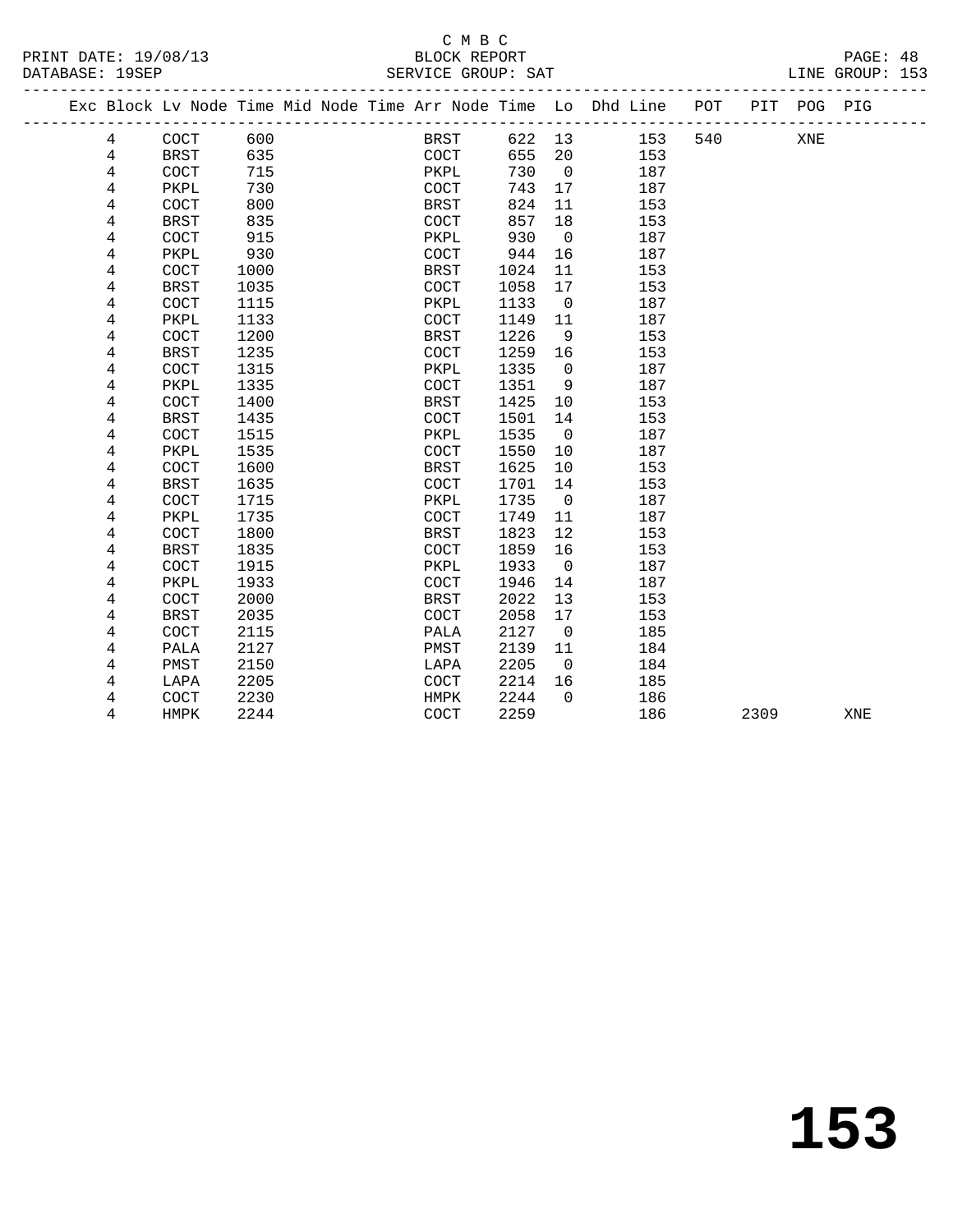#### C M B C SERVICE GROUP: SAT

| PRINT DATE: 19/08/13 | BLOCK REPORT       | PAGE: 49        |
|----------------------|--------------------|-----------------|
| DATABASE: 19SEP      | SERVICE GROUP: SAT | LINE GROUP: 153 |

|   |             |      |  | Exc Block Lv Node Time Mid Node Time Arr Node Time Lo Dhd Line POT<br>__________________________ |      |                |     | ----------- |      | PIT POG PIG |     |
|---|-------------|------|--|--------------------------------------------------------------------------------------------------|------|----------------|-----|-------------|------|-------------|-----|
| 5 | COCT        | 615  |  | PKPL                                                                                             | 630  | $\overline{0}$ | 187 | 555         |      | XNE         |     |
| 5 | PKPL        | 630  |  | COCT                                                                                             | 642  | 18             | 187 |             |      |             |     |
| 5 | <b>COCT</b> | 700  |  | BRST                                                                                             | 722  | 13             | 153 |             |      |             |     |
| 5 | <b>BRST</b> | 735  |  | <b>COCT</b>                                                                                      | 755  | 20             | 153 |             |      |             |     |
| 5 | <b>COCT</b> | 815  |  | PKPL                                                                                             | 830  | $\overline{0}$ | 187 |             |      |             |     |
| 5 | PKPL        | 830  |  | <b>COCT</b>                                                                                      | 844  | 16             | 187 |             |      |             |     |
| 5 | COCT        | 900  |  | <b>BRST</b>                                                                                      | 924  | 11             | 153 |             |      |             |     |
| 5 | <b>BRST</b> | 935  |  | COCT                                                                                             | 958  | 17             | 153 |             |      |             |     |
| 5 | COCT        | 1015 |  | PKPL                                                                                             | 1033 | $\overline{0}$ | 187 |             |      |             |     |
| 5 | PKPL        | 1033 |  | COCT                                                                                             | 1049 | 11             | 187 |             |      |             |     |
| 5 | COCT        | 1100 |  | <b>BRST</b>                                                                                      | 1124 | 11             | 153 |             |      |             |     |
| 5 | <b>BRST</b> | 1135 |  | <b>COCT</b>                                                                                      | 1159 | 16             | 153 |             |      |             |     |
| 5 | COCT        | 1215 |  | PKPL                                                                                             | 1235 | $\overline{0}$ | 187 |             |      |             |     |
| 5 | PKPL        | 1235 |  | <b>COCT</b>                                                                                      | 1251 | 9              | 187 |             |      |             |     |
| 5 | COCT        | 1300 |  | BRST                                                                                             | 1325 | 10             | 153 |             |      |             |     |
| 5 | <b>BRST</b> | 1335 |  | COCT                                                                                             | 1401 | 14             | 153 |             |      |             |     |
| 5 | COCT        | 1415 |  | PKPL                                                                                             | 1435 | $\overline{0}$ | 187 |             |      |             |     |
| 5 | PKPL        | 1435 |  | COCT                                                                                             | 1450 | 10             | 187 |             |      |             |     |
| 5 | COCT        | 1500 |  | BRST                                                                                             | 1525 | 10             | 153 |             |      |             |     |
| 5 | <b>BRST</b> | 1535 |  | COCT                                                                                             | 1601 | 14             | 153 |             |      |             |     |
| 5 | COCT        | 1615 |  | PKPL                                                                                             | 1635 | $\overline{0}$ | 187 |             |      |             |     |
| 5 | PKPL        | 1635 |  | <b>COCT</b>                                                                                      | 1650 | 10             | 187 |             |      |             |     |
| 5 | COCT        | 1700 |  | <b>BRST</b>                                                                                      | 1725 | 10             | 153 |             |      |             |     |
| 5 | <b>BRST</b> | 1735 |  | COCT                                                                                             | 1759 | 16             | 153 |             |      |             |     |
| 5 | COCT        | 1815 |  | PKPL                                                                                             | 1833 | $\overline{0}$ | 187 |             |      |             |     |
| 5 | PKPL        | 1833 |  | <b>COCT</b>                                                                                      | 1847 | 13             | 187 |             |      |             |     |
| 5 | COCT        | 1900 |  | <b>BRST</b>                                                                                      | 1923 | 12             | 153 |             |      |             |     |
| 5 | <b>BRST</b> | 1935 |  | COCT                                                                                             | 1958 | 17             | 153 |             |      |             |     |
| 5 | COCT        | 2015 |  | PKPL                                                                                             | 2033 | $\overline{0}$ | 187 |             |      |             |     |
| 5 | PKPL        | 2033 |  | <b>COCT</b>                                                                                      | 2046 | 14             | 187 |             |      |             |     |
| 5 | COCT        | 2100 |  | <b>BRST</b>                                                                                      | 2122 | 13             | 153 |             |      |             |     |
| 5 | <b>BRST</b> | 2135 |  | COCT                                                                                             | 2158 | 17             | 153 |             |      |             |     |
| 5 | COCT        | 2215 |  | PKPL                                                                                             | 2231 | $\Omega$       | 187 |             |      |             |     |
| 5 | PKPL        | 2231 |  | COCT                                                                                             | 2244 |                | 187 |             | 2254 |             | XNE |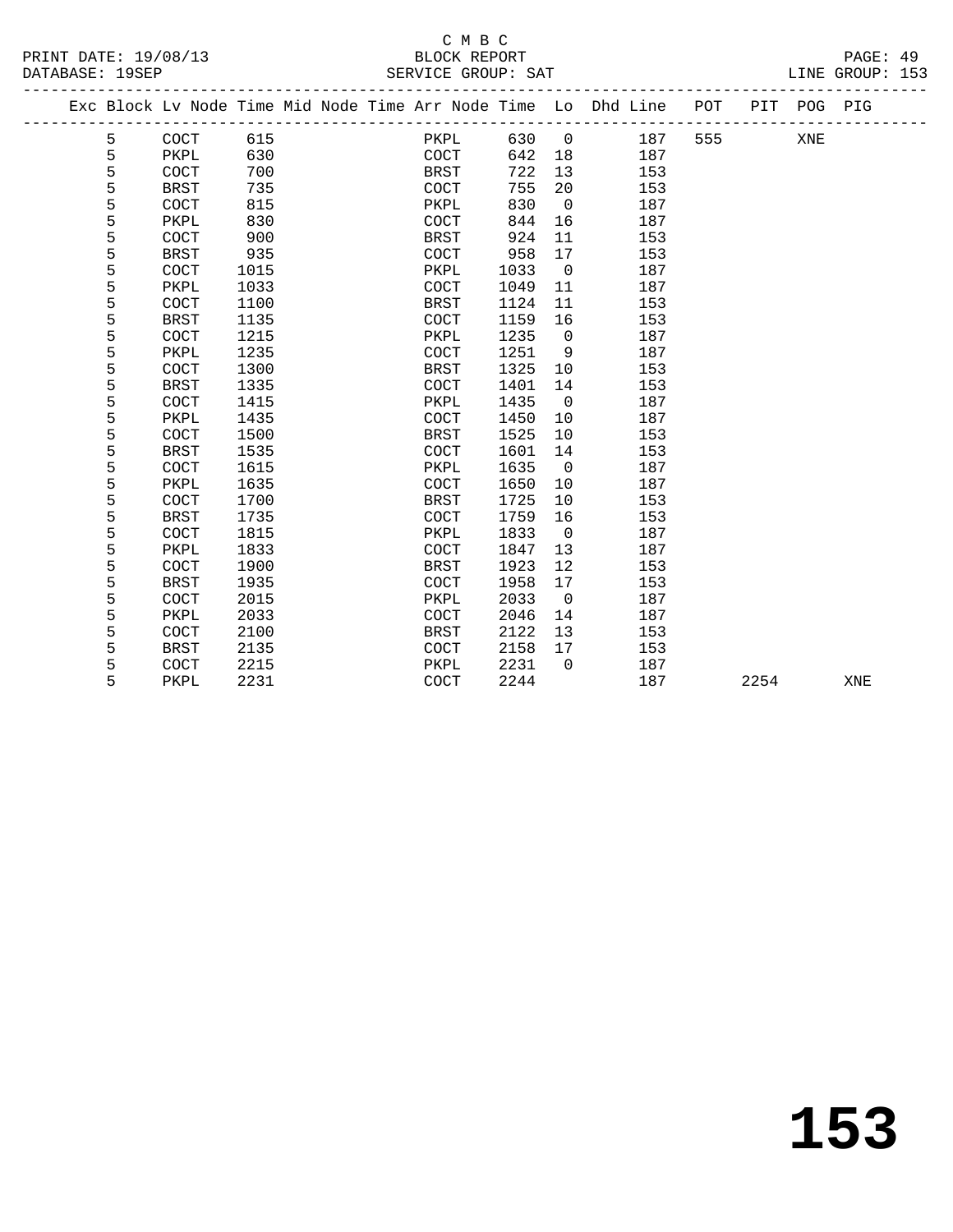|  |        | Exc Block Lv Node Time Mid Node Time Arr Node Time Lo Dhd Line POT |              |              |              |                       |              |                          |            |     | PIT POG PIG |  |
|--|--------|--------------------------------------------------------------------|--------------|--------------|--------------|-----------------------|--------------|--------------------------|------------|-----|-------------|--|
|  | 6      | COCT                                                               | 635          |              |              | HMPK                  | 649          | $\overline{0}$           | 186        | 615 | XNE         |  |
|  | 6      | HMPK                                                               | 649          |              |              | COCT                  | 704 1        |                          | 186        |     |             |  |
|  | 6      | COCT                                                               | 705          |              |              | HMPK                  | 719          | $\overline{0}$           | 186        |     |             |  |
|  | 6      | HMPK                                                               | 719          |              |              | COCT                  | 734          | 11                       | 186        |     |             |  |
|  | 6      | COCT                                                               | 745          |              |              | PALA                  | 758          | $\overline{0}$           | 185        |     |             |  |
|  | 6      | PALA                                                               | 758          |              |              | PMST                  | 811          | 9                        | 184        |     |             |  |
|  | 6      | PMST                                                               | 820          |              |              | LAPA                  | 835          | $\overline{\mathbf{0}}$  | 184        |     |             |  |
|  | 6      | LAPA                                                               | 835          |              |              | COCT                  | 844          | 11                       | 185        |     |             |  |
|  | 6      | COCT                                                               | 855          |              |              | HDGA                  | 906          | $\overline{0}$           | 189        |     |             |  |
|  | 6      | HDGA                                                               | 906          |              |              | COCT                  | 916          | 19                       | 189        |     |             |  |
|  | 6      | COCT                                                               | 935          |              |              | HMPK                  | 951          | $\overline{0}$           | 186        |     |             |  |
|  | 6      | HMPK                                                               | 951          |              |              | COCT                  | 1007         | 8                        | 186        |     |             |  |
|  | 6<br>6 | COCT<br>PALA                                                       | 1015<br>1028 |              |              | PALA<br>PMST          | 1028<br>1041 | 0<br>9                   | 185<br>184 |     |             |  |
|  | 6      | PMST                                                               | 1050         |              |              | LAPA                  | 1107         | $\overline{0}$           | 184        |     |             |  |
|  | 6      | LAPA                                                               | 1107         |              |              | COCT                  | 1117         | 8                        | 185        |     |             |  |
|  | 6      | COCT                                                               | 1125         |              |              | HDGA                  | 1139         | $\overline{0}$           | 189        |     |             |  |
|  | 6      | HDGA                                                               | 1139         |              |              | COCT                  | 1149         | 16                       | 189        |     |             |  |
|  | 6      | COCT                                                               | 1205         |              |              | HMPK                  | 1224         | $\overline{0}$           | 186        |     |             |  |
|  | 6      | HMPK                                                               | 1224         |              |              | COCT                  | 1240         | 5                        | 186        |     |             |  |
|  | 6      | COCT                                                               | 1245         |              |              | PALA                  | 1258         | $\mathbf{0}$             | 185        |     |             |  |
|  | 6      | PALA                                                               | 1258         |              |              | PMST                  | 1311         | 9                        | 184        |     |             |  |
|  | 6      | PMST                                                               | 1320         |              |              | LAPA                  | 1337         | $\overline{0}$           | 184        |     |             |  |
|  | 6      | LAPA                                                               | 1337         |              |              | COCT                  | 1347         | 8                        | 185        |     |             |  |
|  | 6      | COCT                                                               | 1355         |              |              | HDGA                  | 1411         | $\mathbf{0}$             | 189        |     |             |  |
|  | 6      | HDGA                                                               | 1411         |              |              | COCT                  | 1421         | 14                       | 189        |     |             |  |
|  | 6      | COCT                                                               | 1435         |              |              | HMPK                  | 1455         | $\overline{0}$           | 186        |     |             |  |
|  | 6      | HMPK                                                               | 1455         |              |              | COCT                  | 1511         | 4                        | 186        |     |             |  |
|  | 6      | COCT                                                               | 1515         |              |              | PALA                  | 1527         | 0                        | 185        |     |             |  |
|  | 6      | PALA                                                               | 1527         |              |              | PMST                  | 1540         | 10                       | 184        |     |             |  |
|  | 6      | PMST                                                               | 1550         |              |              | LAPA                  | 1607         | $\overline{0}$           | 184        |     |             |  |
|  | 6      | LAPA                                                               | 1607         |              |              | COCT                  | 1617         | 8 <sup>8</sup>           | 185        |     |             |  |
|  | 6      | COCT                                                               | 1625         |              |              | HDGA                  | 1641         | $\mathbf{0}$             | 189        |     |             |  |
|  | 6      | HDGA                                                               | 1641         |              |              | COCT                  | 1651         | 12                       | 189        |     |             |  |
|  | 6      | COCT                                                               | 1703         |              |              | HMPK                  | 1725         | $\mathsf{O}$             | 186        |     |             |  |
|  | 6<br>6 | HMPK<br>COCT                                                       | 1725<br>1744 |              |              | COCT<br>PALA          | 1740<br>1757 | 4<br>$\mathbf{0}$        | 186<br>185 |     |             |  |
|  | 6      | PALA                                                               | 1757         |              |              | PMST                  | 1812         | 8                        | 184        |     |             |  |
|  | 6      | PMST                                                               | 1820         |              |              | LAPA                  | 1837         | $\mathbf 0$              | 184        |     |             |  |
|  | 6      | LAPA                                                               | 1837         |              |              | $\operatorname{COCT}$ | 1847         | $\,8\,$                  | 185        |     |             |  |
|  | 6      | COCT                                                               | 1855         |              |              | HDGA                  | 1908         | $\overline{\phantom{0}}$ | 189        |     |             |  |
|  | 6      | HDGA                                                               | 1908         |              |              | COCT                  | 1918         | 12                       | 189        |     |             |  |
|  | 6      | COCT                                                               | 1930         |              |              | HMPK                  | 1948         | $\overline{0}$           | 186        |     |             |  |
|  | 6      | HMPK                                                               | 1948         |              |              | COCT                  | 2003         | 12                       | 186        |     |             |  |
|  | 6      | COCT                                                               | 2015         |              |              | PALA                  | 2028         | $\overline{0}$           | 185        |     |             |  |
|  | 6      | PALA                                                               | 2028         |              |              | PMST                  | 2040         | 10                       | 184        |     |             |  |
|  | 6      | PMST                                                               | 2050         |              |              | LAPA                  | 2105         | $\overline{0}$           | 184        |     |             |  |
|  | 6      | LAPA                                                               | 2105         |              |              | $\operatorname{COT}$  | 2114         | 11                       | 185        |     |             |  |
|  | 6      | COCT                                                               | 2125         |              |              | HDGA                  | 2136         | $\overline{0}$           | 189        |     |             |  |
|  | 6      | <b>HDGA</b>                                                        | 2136         |              |              | COCT                  | 2145         | 15                       | 189        |     |             |  |
|  | 6      | COCT                                                               | 2200         |              |              | HMPK                  | 2217         | $\overline{0}$           | 186        |     |             |  |
|  | 6      | HMPK                                                               | 2217         |              |              | COCT                  | 2232         | 13                       | 186        |     |             |  |
|  | 6      | COCT                                                               | 2245         |              |              | PKPL                  | 2301         | $\overline{0}$           | 187        |     |             |  |
|  | 6      | PKPL                                                               | 2301<br>2320 |              |              | $\operatorname{COT}$  | 2314<br>2346 | 6                        | 187<br>173 |     |             |  |
|  | 6<br>6 | COCT<br>$VR-W$                                                     | 2346         | PCST<br>PCST | 2330<br>2403 | $VR-W$<br>COCT        | 2413         | $\overline{0}$<br>17     | 174        |     |             |  |
|  |        |                                                                    |              |              |              |                       |              |                          |            |     |             |  |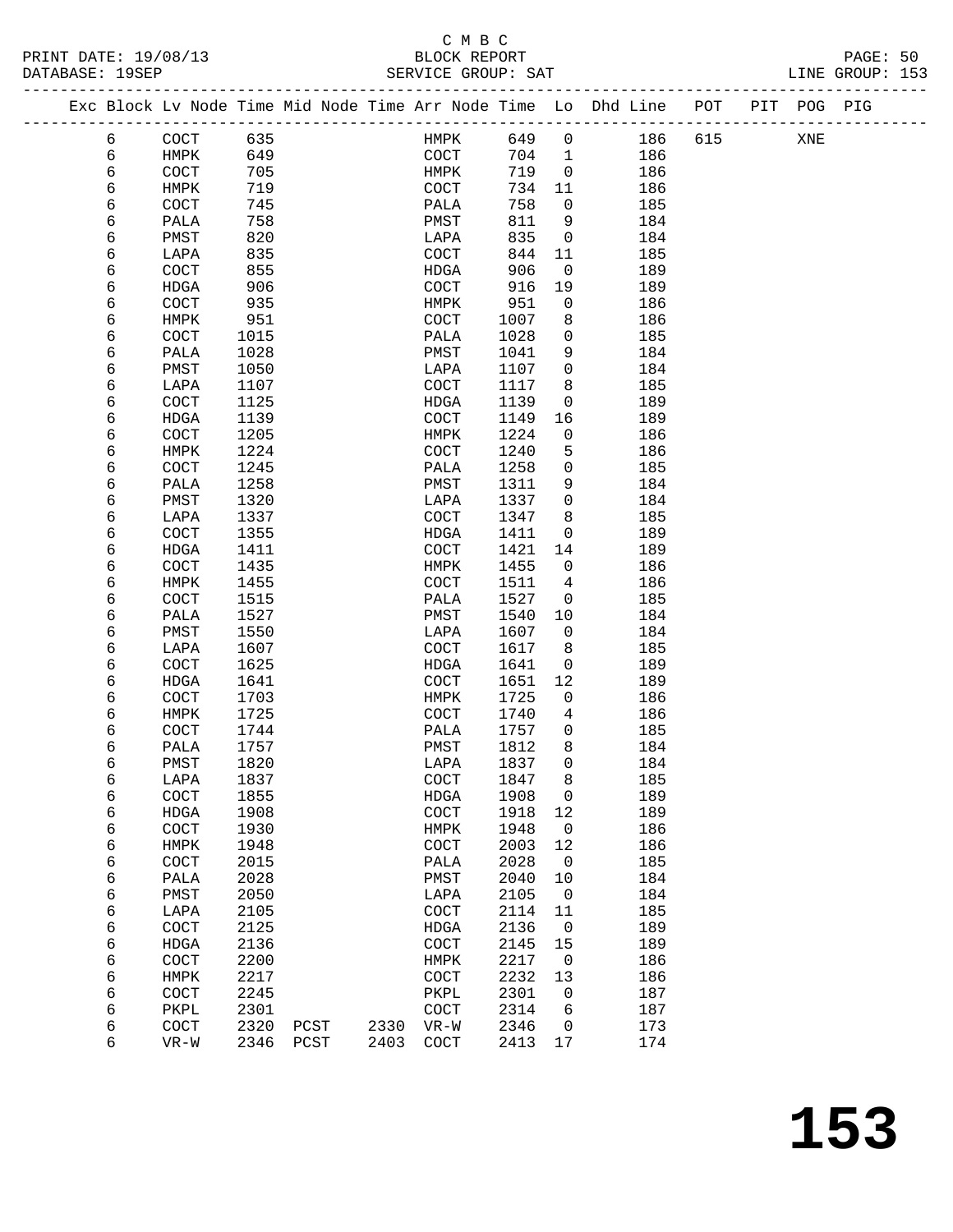|   |                       |      |      |      |                       |        |                | Exc Block Lv Node Time Mid Node Time Arr Node Time Lo Dhd Line | POT |      | PIT POG PIG |     |
|---|-----------------------|------|------|------|-----------------------|--------|----------------|----------------------------------------------------------------|-----|------|-------------|-----|
| 6 | COCT                  | 2430 |      |      | FRDO                  | 2451   | $\mathbf 0$    | 172                                                            |     |      |             |     |
| 6 | FRDO                  | 2451 |      |      | COCT                  | 2502   |                | 171                                                            |     | 2512 |             | XNE |
| 7 | PMST                  | 720  |      |      | LAPA                  | 735    | $\mathsf{O}$   | 184                                                            | 650 |      | XNE         |     |
| 7 | LAPA                  | 735  |      |      | COCT                  | 744    | 11             | 185                                                            |     |      |             |     |
| 7 | COCT                  | 755  |      |      | HDGA                  | 806    | $\mathbf{0}$   | 189                                                            |     |      |             |     |
| 7 | HDGA                  | 806  |      |      | COCT                  | 816    | 19             | 189                                                            |     |      |             |     |
| 7 | COCT                  | 835  |      |      | HMPK                  | 851    | 0              | 186                                                            |     |      |             |     |
| 7 | HMPK                  | 851  |      |      | COCT                  | 906    | 9              | 186                                                            |     |      |             |     |
| 7 | COCT                  | 915  |      |      | PALA                  | 928    | $\mathbf 0$    | 185                                                            |     |      |             |     |
| 7 | PALA                  | 928  |      |      | PMST                  | 941    | 9              | 184                                                            |     |      |             |     |
| 7 | PMST                  | 950  |      |      | LAPA                  | 1007   | 0              | 184                                                            |     |      |             |     |
| 7 | LAPA                  | 1007 |      |      | COCT                  | 1017   | 8              | 185                                                            |     |      |             |     |
| 7 | COCT                  | 1025 |      |      | HDGA                  | 1038   | 0              | 189                                                            |     |      |             |     |
| 7 |                       |      |      |      |                       |        | 17             |                                                                |     |      |             |     |
|   | HDGA                  | 1038 |      |      | COCT                  | 1048   |                | 189                                                            |     |      |             |     |
| 7 | COCT                  | 1105 |      |      | HMPK                  | 1123   | 0              | 186                                                            |     |      |             |     |
| 7 | HMPK                  | 1123 |      |      | COCT                  | 1139   | 6              | 186                                                            |     |      |             |     |
| 7 | COCT                  | 1145 |      |      | PALA                  | 1157   | $\mathbf 0$    | 185                                                            |     |      |             |     |
| 7 | PALA                  | 1157 |      |      | PMST                  | 1210   | 10             | 184                                                            |     |      |             |     |
| 7 | PMST                  | 1220 |      |      | LAPA                  | 1237   | 0              | 184                                                            |     |      |             |     |
| 7 | LAPA                  | 1237 |      |      | COCT                  | 1247   | 8              | 185                                                            |     |      |             |     |
| 7 | COCT                  | 1255 |      |      | HDGA                  | 1312   | $\mathbf 0$    | 189                                                            |     |      |             |     |
| 7 | HDGA                  | 1312 |      |      | $\operatorname{COCT}$ | 1322   | 13             | 189                                                            |     |      |             |     |
| 7 | COCT                  | 1335 |      |      | HMPK                  | 1355   | 0              | 186                                                            |     |      |             |     |
| 7 | HMPK                  | 1355 |      |      | COCT                  | 1411   | 4              | 186                                                            |     |      |             |     |
| 7 | COCT                  | 1415 |      |      | PALA                  | 1427   | $\mathsf{O}$   | 185                                                            |     |      |             |     |
| 7 | PALA                  | 1427 |      |      | PMST                  | 1440   | 10             | 184                                                            |     |      |             |     |
| 7 | PMST                  | 1450 |      |      | LAPA                  | 1507   | $\mathbf{0}$   | 184                                                            |     |      |             |     |
| 7 | LAPA                  | 1507 |      |      | COCT                  | 1517   | 8              | 185                                                            |     |      |             |     |
| 7 | COCT                  | 1525 |      |      | <b>HDGA</b>           | 1541   | 0              | 189                                                            |     |      |             |     |
| 7 | HDGA                  | 1541 |      |      | COCT                  | 1551   | 14             | 189                                                            |     |      |             |     |
| 7 | COCT                  | 1605 |      |      | HMPK                  | 1625   | $\mathbf{0}$   | 186                                                            |     |      |             |     |
| 7 | HMPK                  | 1625 |      |      | COCT                  | 1641   | 2              | 186                                                            |     |      |             |     |
| 7 | COCT                  | 1643 |      |      | PALA                  | 1655   | $\mathsf{O}$   | 185                                                            |     |      |             |     |
| 7 | PALA                  | 1655 |      |      | PMST                  | 1708   | 12             | 184                                                            |     |      |             |     |
| 7 |                       | 1720 |      |      |                       |        |                |                                                                |     |      |             |     |
|   | PMST                  |      |      |      | LAPA                  | 1737   | $\mathbf{0}$   | 184                                                            |     |      |             |     |
| 7 | LAPA                  | 1737 |      |      | COCT                  | 1747   | 8              | 185                                                            |     |      |             |     |
| 7 | COCT                  | 1755 |      |      | HDGA                  | 1809   | $\overline{0}$ | 189                                                            |     |      |             |     |
| 7 | HDGA                  | 1809 |      |      | COCT                  | 1819   | 16             | 189                                                            |     |      |             |     |
| 7 | COCT                  | 1835 |      |      | HMPK                  | 1853 0 |                | 186                                                            |     |      |             |     |
| 7 | HMPK                  | 1853 |      |      | COCT                  | 1908   | 6              | 186                                                            |     |      |             |     |
| 7 | COCT                  | 1914 |      |      | PALA                  | 1927   | 0              | 185                                                            |     |      |             |     |
| 7 | PALA                  | 1927 |      |      | PMST                  | 1939   | 11             | 184                                                            |     |      |             |     |
| 7 | PMST                  | 1950 |      |      | LAPA                  | 2007   | 0              | 184                                                            |     |      |             |     |
| 7 | LAPA                  | 2007 |      |      | COCT                  | 2017   | 8              | 185                                                            |     |      |             |     |
| 7 | $\operatorname{COCT}$ | 2025 |      |      | HDGA                  | 2036   | 0              | 189                                                            |     |      |             |     |
| 7 | HDGA                  | 2036 |      |      | COCT                  | 2045   | 0              | 189                                                            |     |      |             |     |
| 7 | $\operatorname{COT}$  | 2045 |      |      | PALA                  | 2058   | 0              | 185                                                            |     |      |             |     |
| 7 | PALA                  | 2058 |      |      | PMST                  | 2110   | 10             | 184                                                            |     |      |             |     |
| 7 | PMST                  | 2120 |      |      | LAPA                  | 2135   | 0              | 184                                                            |     |      |             |     |
| 7 | LAPA                  | 2135 |      |      | COCT                  | 2144   | 6              | 185                                                            |     |      |             |     |
| 7 | $\operatorname{COT}$  | 2150 | PCST | 2200 | VI90                  | 2215   | 0              | 174                                                            |     |      |             |     |
| 7 | VI90                  | 2215 | PCST | 2231 | COCT                  | 2241   | 19             | 173                                                            |     |      |             |     |
| 7 | COCT                  | 2300 |      |      | <b>DOFR</b>           | 2313   | 0              | 171                                                            |     |      |             |     |
| 7 |                       | 2313 |      |      |                       | 2334   | 16             | 172                                                            |     |      |             |     |
| 7 | <b>DOFR</b><br>COCT   | 2350 | PCST |      | COCT<br>2400 VI90     | 2415   | 0              | 174                                                            |     |      |             |     |
|   |                       |      |      |      |                       |        |                |                                                                |     |      |             |     |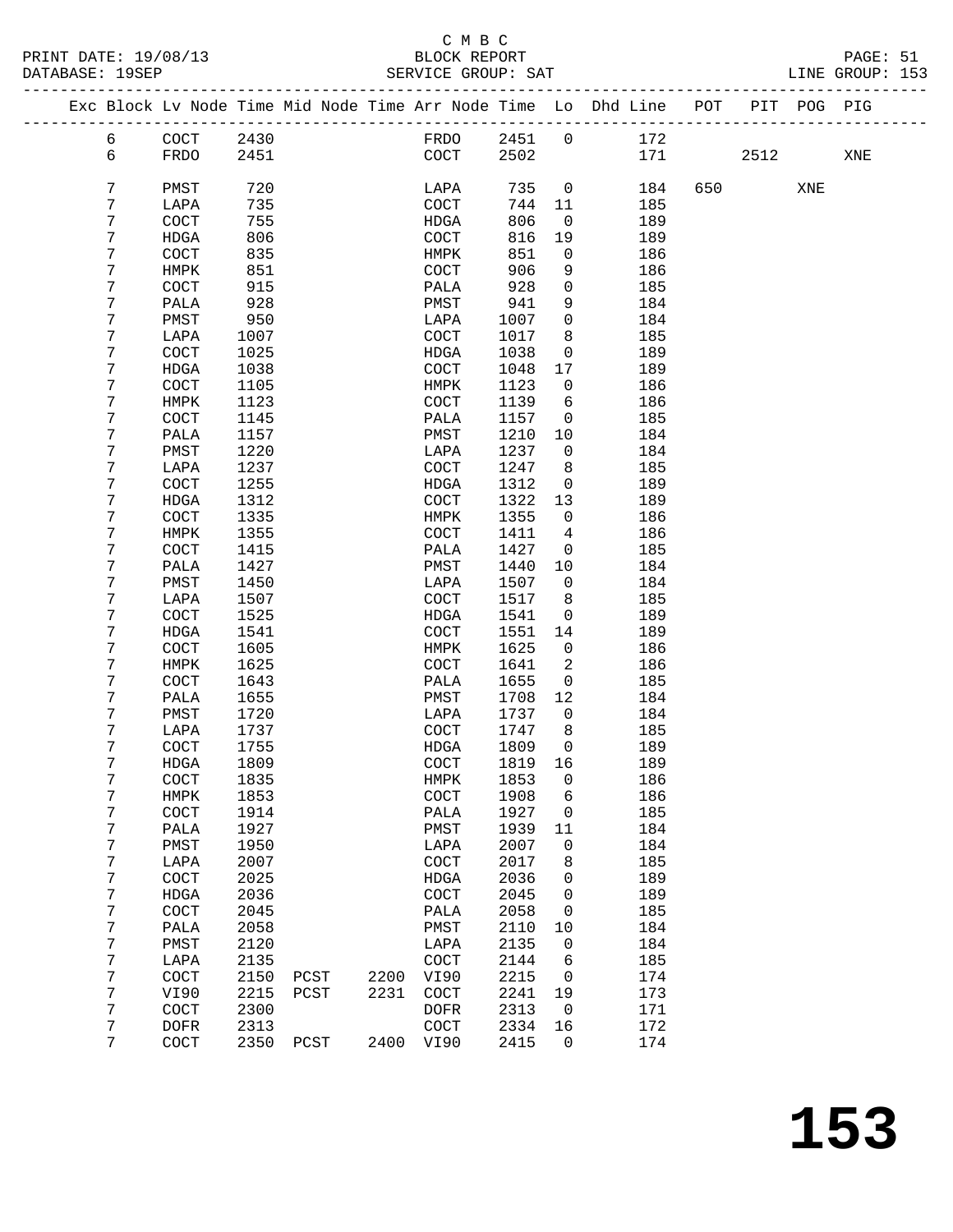|  |                 |                       |      | Exc Block Lv Node Time Mid Node Time Arr Node Time Lo Dhd Line POT PIT POG PIG |             |         |                |     |     |      |     |     |  |
|--|-----------------|-----------------------|------|--------------------------------------------------------------------------------|-------------|---------|----------------|-----|-----|------|-----|-----|--|
|  | $7\phantom{.0}$ | VI90                  |      | 2415 PCST 2431 COCT                                                            |             | 2441    |                |     | 173 | 2451 |     | XNE |  |
|  | 8               | COCT                  | 725  |                                                                                | HDGA        | 734     | $\overline{0}$ | 189 | 705 |      | XNE |     |  |
|  | 8               | HDGA                  | 734  |                                                                                | COCT        | 744     | 21             | 189 |     |      |     |     |  |
|  | 8               | COCT                  | 805  |                                                                                | HMPK        | 821     | $\mathbf 0$    | 186 |     |      |     |     |  |
|  | 8               | HMPK                  | 821  |                                                                                | COCT        | 836     | 9              | 186 |     |      |     |     |  |
|  | 8               | COCT                  | 845  |                                                                                | PALA        | 858     | $\mathsf{O}$   | 185 |     |      |     |     |  |
|  | 8               | PALA                  | 858  |                                                                                | PMST        | 911     | 9              | 184 |     |      |     |     |  |
|  | 8               | PMST                  | 920  |                                                                                | LAPA        | 935     | $\mathsf{O}$   | 184 |     |      |     |     |  |
|  | 8               | LAPA                  | 935  |                                                                                | COCT        | 944     | 11             | 185 |     |      |     |     |  |
|  | 8               | COCT                  | 955  |                                                                                | HDGA        | 1008    | $\overline{0}$ | 189 |     |      |     |     |  |
|  | 8               | HDGA                  | 1008 |                                                                                | COCT        | 1018    | 17             | 189 |     |      |     |     |  |
|  | 8               | COCT                  | 1035 |                                                                                | HMPK        | 1053    | $\overline{0}$ | 186 |     |      |     |     |  |
|  | 8               | HMPK                  | 1053 |                                                                                | COCT        | 1109    | 6              | 186 |     |      |     |     |  |
|  | 8               | COCT                  | 1115 |                                                                                | PALA        | 1127    | $\overline{0}$ | 185 |     |      |     |     |  |
|  | 8               | PALA                  | 1127 |                                                                                | PMST        | 1140    | 10             | 184 |     |      |     |     |  |
|  | 8               | PMST                  | 1150 |                                                                                | LAPA        | 1207    | $\overline{0}$ | 184 |     |      |     |     |  |
|  | 8               | LAPA                  | 1207 |                                                                                | COCT        | 1217    | 8              | 185 |     |      |     |     |  |
|  | 8               | COCT                  | 1225 |                                                                                | HDGA        | 1240    | $\overline{0}$ | 189 |     |      |     |     |  |
|  | 8               | HDGA                  | 1240 |                                                                                | COCT        | 1250    | 15             | 189 |     |      |     |     |  |
|  | 8               | COCT                  | 1305 |                                                                                | HMPK        | 1326    | $\overline{0}$ | 186 |     |      |     |     |  |
|  | 8               | HMPK                  | 1326 |                                                                                | COCT        | 1342    | 3              | 186 |     |      |     |     |  |
|  | 8               | COCT                  | 1345 |                                                                                | PALA        | 1358    | $\mathbf 0$    | 185 |     |      |     |     |  |
|  | 8               | PALA                  | 1358 |                                                                                | PMST        | 1411    | 9              | 184 |     |      |     |     |  |
|  | 8               | PMST                  | 1420 |                                                                                | LAPA        | 1437    | $\overline{0}$ | 184 |     |      |     |     |  |
|  | 8               | LAPA                  | 1437 |                                                                                | COCT        | 1447    | 8              | 185 |     |      |     |     |  |
|  | 8               | COCT                  | 1455 |                                                                                | HDGA        | 1511    | 0              | 189 |     |      |     |     |  |
|  | 8               | HDGA                  | 1511 |                                                                                | COCT        | 1523    | 11             | 189 |     |      |     |     |  |
|  | 8               | COCT                  | 1534 |                                                                                | HMPK        | 1554    | $\overline{0}$ | 186 |     |      |     |     |  |
|  | 8               | HMPK                  | 1554 |                                                                                | <b>COCT</b> | 1610    | 4              | 186 |     |      |     |     |  |
|  | 8               | COCT                  | 1614 |                                                                                | PALA        | 1626    | $\overline{0}$ | 185 |     |      |     |     |  |
|  | 8               | PALA                  | 1626 |                                                                                | PMST        | 1639    | 11             | 184 |     |      |     |     |  |
|  | 8               | PMST                  | 1650 |                                                                                | LAPA        | 1707    | $\overline{0}$ | 184 |     |      |     |     |  |
|  | 8               | LAPA                  | 1707 |                                                                                | <b>COCT</b> | 1717    | 8              | 185 |     |      |     |     |  |
|  | 8               | COCT                  | 1725 |                                                                                | HDGA        | 1740    | $\overline{0}$ | 189 |     |      |     |     |  |
|  | 8               | HDGA                  | 1740 |                                                                                | COCT        | 1750    | 15             | 189 |     |      |     |     |  |
|  | 8               | $\operatorname{COCT}$ | 1805 |                                                                                | HMPK        | 1825    | $\overline{0}$ | 186 |     |      |     |     |  |
|  | 8               | HMPK                  | 1825 |                                                                                | COCT        | 1840    | 4              | 186 |     |      |     |     |  |
|  | 8               | COCT                  | 1844 |                                                                                | PALA        | 1857    | $\overline{0}$ | 185 |     |      |     |     |  |
|  | 8               | PALA                  | 1857 |                                                                                | PMST        | 1910 10 |                | 184 |     |      |     |     |  |
|  | 8               | PMST                  | 1920 |                                                                                | LAPA        | 1937    | 0              | 184 |     |      |     |     |  |
|  | 8               | LAPA                  | 1937 |                                                                                | COCT        | 1947    | 13             | 185 |     |      |     |     |  |
|  | 8               | COCT                  | 2000 |                                                                                | HMPK        | 2018    | 0              | 186 |     |      |     |     |  |
|  | 8               | HMPK                  | 2018 |                                                                                | COCT        | 2033    | 12             | 186 |     |      |     |     |  |
|  | 8               | COCT                  | 2045 |                                                                                | PKPL        | 2103    | 0              | 187 |     |      |     |     |  |
|  | 8               | PKPL                  | 2103 |                                                                                | COCT        | 2116    | 14             | 187 |     |      |     |     |  |
|  | 8               | COCT                  | 2130 |                                                                                | HMPK        | 2147    | 0              | 186 |     |      |     |     |  |
|  | 8               | HMPK                  | 2147 |                                                                                | COCT        | 2202    | 13             | 186 |     |      |     |     |  |
|  | 8               | COCT                  | 2215 |                                                                                | PALA        | 2227    | 0              | 185 |     |      |     |     |  |
|  | 8               | PALA                  | 2227 |                                                                                | PMST        | 2239    | 11             | 184 |     |      |     |     |  |
|  | 8               | PMST                  | 2250 |                                                                                | LAPA        | 2305    | 0              | 184 |     |      |     |     |  |
|  | 8               | LAPA                  | 2305 |                                                                                | COCT        | 2314    |                | 185 |     | 2324 |     | XNE |  |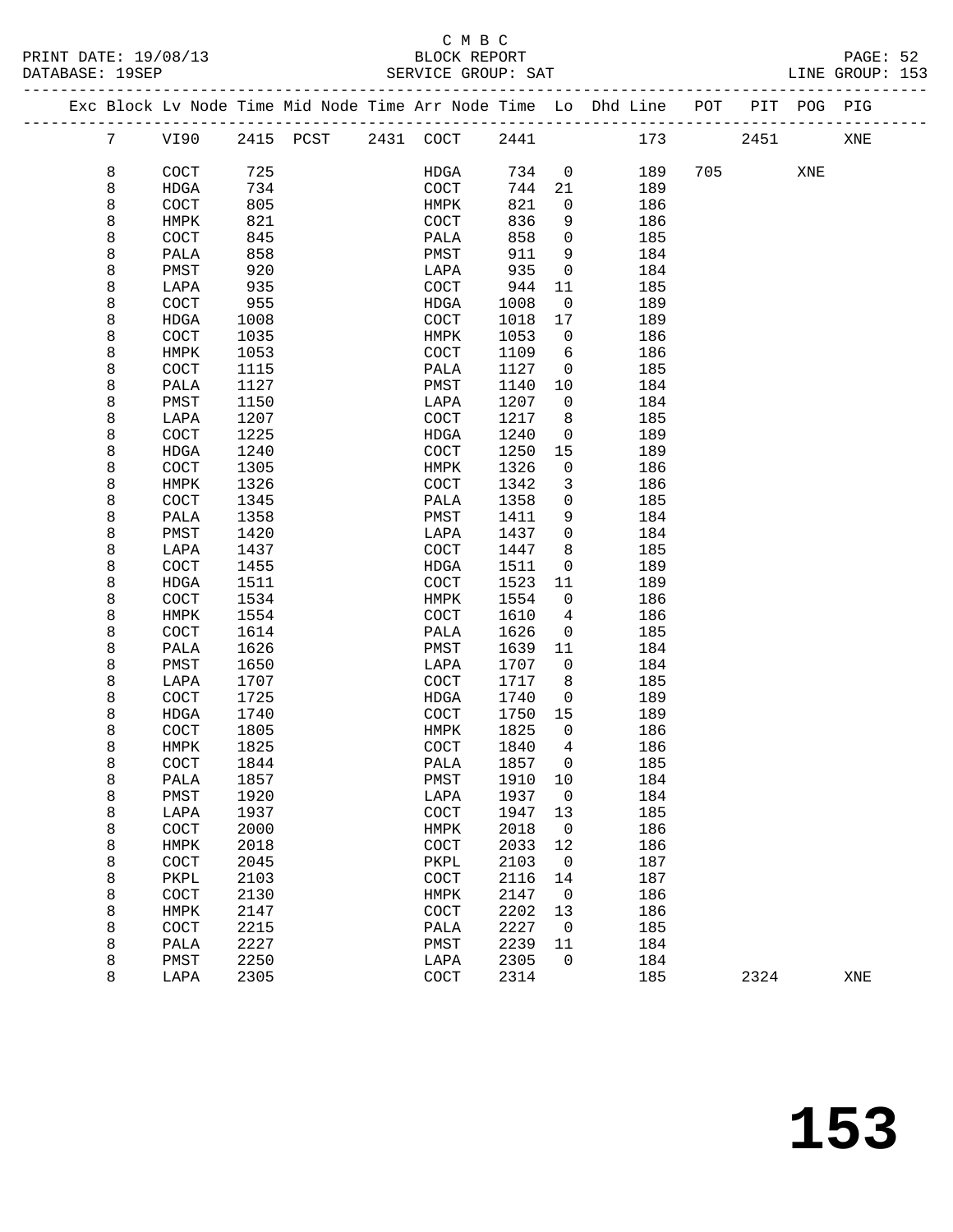# C M B C<br>BLOCK REPORT

-------------------------------------------------------------------------------------------------

LINE GROUP: 153

|  |        | Exc Block Lv Node Time Mid Node Time Arr Node Time Lo |      |  |              |      |    | Dhd Line | POT | PIT  | POG | PIG |
|--|--------|-------------------------------------------------------|------|--|--------------|------|----|----------|-----|------|-----|-----|
|  | 9      | COCT                                                  | 735  |  | HMPK         | 749  | 0  | 186      | 715 |      | XNE |     |
|  | 9      | HMPK                                                  | 749  |  | COCT         | 804  | 11 | 186      |     |      |     |     |
|  | 9      | $\operatorname{COT}$                                  | 815  |  | PALA         | 828  | 0  | 185      |     |      |     |     |
|  | 9      | PALA                                                  | 828  |  | ${\tt PMST}$ | 841  | 9  | 184      |     |      |     |     |
|  | 9      | PMST                                                  | 850  |  | LAPA         | 905  | 0  | 184      |     |      |     |     |
|  | 9      | LAPA                                                  | 905  |  | COCT         | 914  | 11 | 185      |     |      |     |     |
|  | 9      | COCT                                                  | 925  |  | <b>HDGA</b>  | 936  | 0  | 189      |     |      |     |     |
|  | 9      | HDGA                                                  | 936  |  | COCT         | 946  | 19 | 189      |     |      |     |     |
|  | 9      | COCT                                                  | 1005 |  | HMPK         | 1022 | 0  | 186      |     |      |     |     |
|  | 9      | HMPK                                                  | 1022 |  | COCT         | 1038 | 7  | 186      |     |      |     |     |
|  | 9      | COCT                                                  | 1045 |  | PALA         | 1058 | 0  | 185      |     |      |     |     |
|  | 9      | PALA                                                  | 1058 |  | PMST         | 1111 | 9  | 184      |     |      |     |     |
|  | 9      | PMST                                                  | 1120 |  | LAPA         | 1137 | 0  | 184      |     |      |     |     |
|  | 9      | LAPA                                                  | 1137 |  | COCT         | 1147 | 8  | 185      |     |      |     |     |
|  | 9      | COCT                                                  | 1155 |  | <b>HDGA</b>  | 1210 | 0  | 189      |     |      |     |     |
|  | 9      | HDGA                                                  | 1210 |  | COCT         | 1220 | 15 | 189      |     |      |     |     |
|  | 9      | COCT                                                  | 1235 |  | HMPK         | 1256 | 0  | 186      |     |      |     |     |
|  | 9      | HMPK                                                  | 1256 |  | COCT         | 1312 | 3  | 186      |     |      |     |     |
|  | 9      | COCT                                                  | 1315 |  | PALA         | 1328 | 0  | 185      |     |      |     |     |
|  | 9      | PALA                                                  | 1328 |  | PMST         | 1341 | 9  | 184      |     |      |     |     |
|  | 9      | PMST                                                  | 1350 |  | LAPA         | 1407 | 0  | 184      |     |      |     |     |
|  | 9      | LAPA                                                  | 1407 |  | COCT         | 1417 | 8  | 185      |     |      |     |     |
|  | 9      | COCT                                                  | 1425 |  | <b>HDGA</b>  | 1441 | 0  | 189      |     |      |     |     |
|  | 9      | HDGA                                                  | 1441 |  | COCT         | 1451 | 14 | 189      |     |      |     |     |
|  | 9      | COCT                                                  | 1505 |  | HMPK         | 1525 | 0  | 186      |     |      |     |     |
|  | 9      | HMPK                                                  | 1525 |  | COCT         | 1541 | 3  | 186      |     |      |     |     |
|  | 9      | COCT                                                  | 1544 |  | PALA         | 1556 | 0  | 185      |     |      |     |     |
|  | 9      | PALA                                                  | 1556 |  | PMST         | 1609 | 11 | 184      |     |      |     |     |
|  | 9      | PMST                                                  | 1620 |  | LAPA         | 1637 | 0  | 184      |     |      |     |     |
|  | 9      | LAPA                                                  | 1637 |  | COCT         | 1647 | 8  | 185      |     |      |     |     |
|  | 9      | COCT                                                  | 1655 |  | <b>HDGA</b>  | 1710 | 0  | 189      |     |      |     |     |
|  | 9      | HDGA                                                  | 1710 |  | COCT         | 1720 | 15 | 189      |     |      |     |     |
|  | 9      | COCT                                                  | 1735 |  | HMPK         | 1755 | 0  | 186      |     |      |     |     |
|  | 9      | HMPK                                                  | 1755 |  | COCT         | 1810 | 3  | 186      |     |      |     |     |
|  | 9      | COCT                                                  | 1813 |  | PALA         | 1826 | 0  | 185      |     |      |     |     |
|  | 9      | PALA                                                  | 1826 |  | PMST         | 1839 | 11 | 184      |     |      |     |     |
|  | 9      | PMST                                                  | 1850 |  | LAPA         | 1907 | 0  | 184      |     |      |     |     |
|  | 9      | LAPA                                                  | 1907 |  | COCT         | 1917 | 8  | 185      |     |      |     |     |
|  | 9      | COCT                                                  | 1925 |  | <b>HDGA</b>  | 1938 | 0  | 189      |     |      |     |     |
|  | 9      | <b>HDGA</b>                                           | 1938 |  | COCT         | 1947 | 3  | 189      |     |      |     |     |
|  | 9      | COCT                                                  | 1950 |  | PMST         | 2023 | 7  | 183      |     |      |     |     |
|  | 9      | PMST                                                  | 2030 |  | COCT         | 2100 | 20 | 183      |     |      |     |     |
|  | 9      | COCT                                                  | 2120 |  | PMST         | 2153 | 7  | 183      |     |      |     |     |
|  | 9      | PMST                                                  | 2200 |  | COCT         | 2230 | 20 | 183      |     |      |     |     |
|  | 9      | COCT                                                  | 2250 |  | PMST         | 2323 | 7  | 183      |     |      |     |     |
|  | 9      | PMST                                                  | 2330 |  | COCT         | 2400 | 20 | 183      |     |      |     |     |
|  | 9<br>9 | COCT                                                  | 2420 |  | PMST         | 2453 | 7  | 183      |     |      |     |     |
|  |        | PMST                                                  | 2500 |  | COCT         | 2530 |    | 183      |     | 2540 |     | XNE |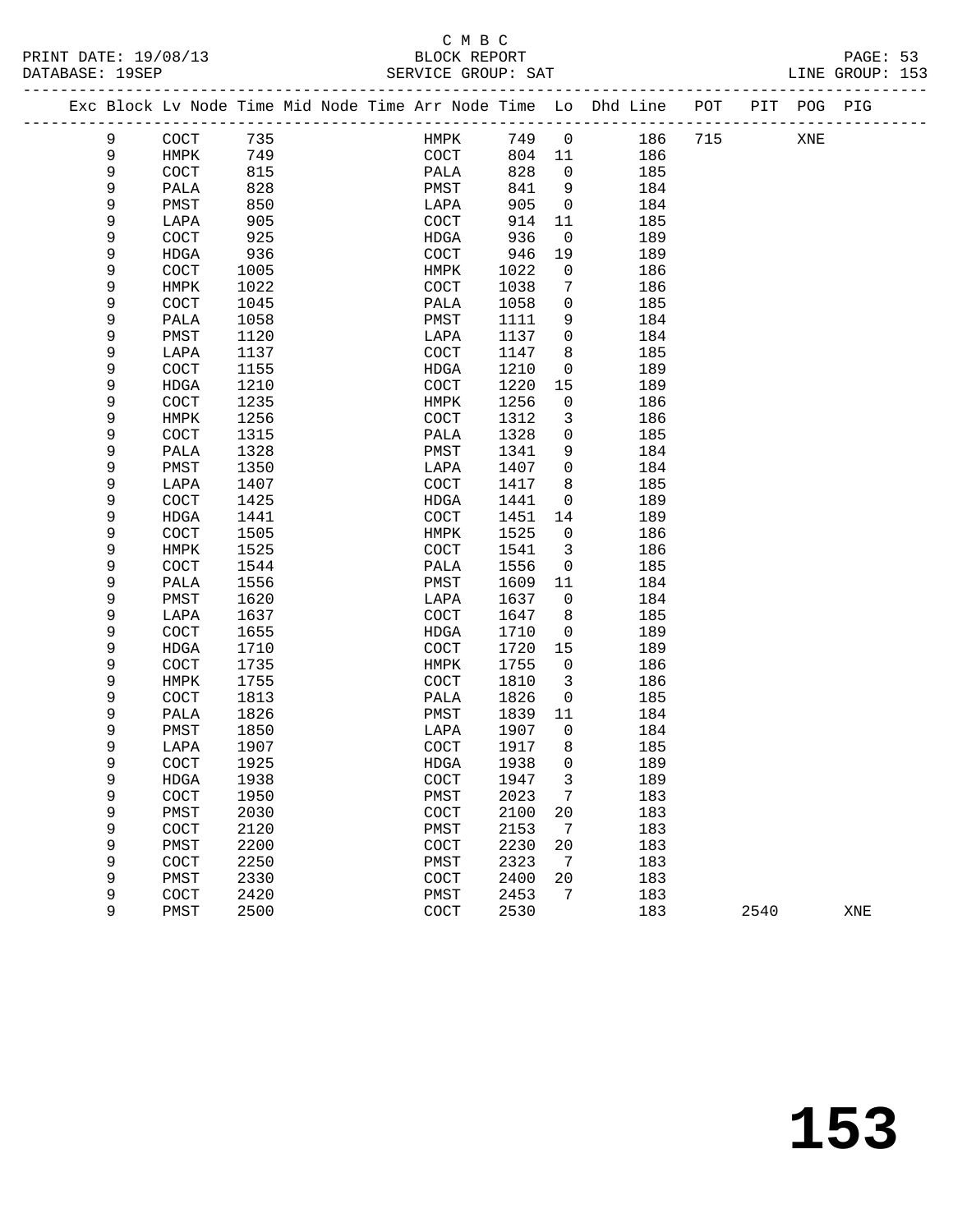#### C M B C<br>BLOCK REPORT PRINT DATE: 19/08/13 BLOCK REPORT PAGE: 54 SERVICE GROUP: SAT

-------------------------------------------------------------------------------------------------

| PCST<br>PORT COOUITLAM STN<br>WESTERN & EASTERN<br>WEEA |  |
|---------------------------------------------------------|--|
| North East Sector CS<br>XNE                             |  |

|  |    | -------------------- |      |  |               |      |                | Exc Block Lv Node Time Mid Node Time Arr Node Time Lo Dhd Line | POT | PIT | POG PIG |  |
|--|----|----------------------|------|--|---------------|------|----------------|----------------------------------------------------------------|-----|-----|---------|--|
|  | 21 | $_{\rm PCST}$        | 621  |  | WEEA          | 630  | $\mathsf{O}$   | 170                                                            | 601 |     | XNE     |  |
|  | 21 | WEEA                 | 630  |  | PCST          | 639  | 12             | 170                                                            |     |     |         |  |
|  | 21 | PCST                 | 651  |  | WEEA          | 700  | $\mathbf 0$    | 170                                                            |     |     |         |  |
|  | 21 | WEEA                 | 700  |  | PCST          | 709  | 12             | 170                                                            |     |     |         |  |
|  | 21 | PCST                 | 721  |  | WEEA          | 730  | 0              | 170                                                            |     |     |         |  |
|  | 21 | WEEA                 | 730  |  | PCST          | 739  | 12             | 170                                                            |     |     |         |  |
|  | 21 | PCST                 | 751  |  | WEEA          | 800  | $\mathbf 0$    | 170                                                            |     |     |         |  |
|  | 21 | WEEA                 | 800  |  | PCST          | 809  | 12             | 170                                                            |     |     |         |  |
|  | 21 | PCST                 | 821  |  | WEEA          | 830  | $\mathsf{O}$   | 170                                                            |     |     |         |  |
|  | 21 | WEEA                 | 830  |  | PCST          | 839  | 12             | 170                                                            |     |     |         |  |
|  | 21 | PCST                 | 851  |  | WEEA          | 900  | $\mathsf{O}$   | 170                                                            |     |     |         |  |
|  | 21 | WEEA                 | 900  |  | PCST          | 909  | 12             | 170                                                            |     |     |         |  |
|  | 21 | PCST                 | 921  |  | WEEA          | 930  | $\mathsf{O}$   | 170                                                            |     |     |         |  |
|  | 21 | WEEA                 | 930  |  | PCST          | 941  | 10             | 170                                                            |     |     |         |  |
|  | 21 | PCST                 | 951  |  | WEEA          | 1000 | $\mathbf 0$    | 170                                                            |     |     |         |  |
|  | 21 | WEEA                 | 1000 |  | PCST          | 1011 | 10             | 170                                                            |     |     |         |  |
|  | 21 | PCST                 | 1021 |  | WEEA          | 1030 | 0              | 170                                                            |     |     |         |  |
|  | 21 |                      | 1030 |  |               |      | 10             |                                                                |     |     |         |  |
|  | 21 | WEEA                 |      |  | PCST          | 1041 | $\mathbf 0$    | 170                                                            |     |     |         |  |
|  |    | PCST                 | 1051 |  | WEEA          | 1100 |                | 170                                                            |     |     |         |  |
|  | 21 | WEEA                 | 1100 |  | PCST          | 1111 | 10             | 170                                                            |     |     |         |  |
|  | 21 | PCST                 | 1121 |  | WEEA          | 1130 | 0              | 170                                                            |     |     |         |  |
|  | 21 | WEEA                 | 1130 |  | PCST          | 1141 | 10             | 170                                                            |     |     |         |  |
|  | 21 | PCST                 | 1151 |  | WEEA          | 1200 | $\mathbf 0$    | 170                                                            |     |     |         |  |
|  | 21 | WEEA                 | 1200 |  | PCST          | 1211 | 10             | 170                                                            |     |     |         |  |
|  | 21 | PCST                 | 1221 |  | WEEA          | 1230 | $\mathsf{O}$   | 170                                                            |     |     |         |  |
|  | 21 | WEEA                 | 1230 |  | PCST          | 1241 | 10             | 170                                                            |     |     |         |  |
|  | 21 | PCST                 | 1251 |  | WEEA          | 1300 | $\mathbf 0$    | 170                                                            |     |     |         |  |
|  | 21 | WEEA                 | 1300 |  | PCST          | 1311 | 10             | 170                                                            |     |     |         |  |
|  | 21 | PCST                 | 1321 |  | WEEA          | 1330 | 0              | 170                                                            |     |     |         |  |
|  | 21 | WEEA                 | 1330 |  | PCST          | 1341 | 10             | 170                                                            |     |     |         |  |
|  | 21 | PCST                 | 1351 |  | WEEA          | 1400 | $\mathbf 0$    | 170                                                            |     |     |         |  |
|  | 21 | WEEA                 | 1400 |  | PCST          | 1411 | 10             | 170                                                            |     |     |         |  |
|  | 21 | PCST                 | 1421 |  | WEEA          | 1430 | $\mathsf{O}$   | 170                                                            |     |     |         |  |
|  | 21 | WEEA                 | 1430 |  | PCST          | 1441 | 10             | 170                                                            |     |     |         |  |
|  | 21 | PCST                 | 1451 |  | WEEA          | 1500 | 0              | 170                                                            |     |     |         |  |
|  | 21 | WEEA                 | 1500 |  | PCST          | 1511 | 10             | 170                                                            |     |     |         |  |
|  | 21 | PCST                 | 1521 |  | WEEA          | 1530 | $\mathsf{O}$   | 170                                                            |     |     |         |  |
|  | 21 | WEEA                 | 1530 |  | PCST          | 1541 | 10             | 170                                                            |     |     |         |  |
|  | 21 | PCST                 | 1551 |  | WEEA          | 1600 | $\mathbf 0$    | 170                                                            |     |     |         |  |
|  | 21 | WEEA                 | 1600 |  | PCST          | 1611 | 9              | 170                                                            |     |     |         |  |
|  | 21 | $_{\rm PCST}$        | 1620 |  | WEEA          | 1631 | $\mathbf 0$    | 170                                                            |     |     |         |  |
|  | 21 | WEEA                 | 1631 |  | PCST          | 1642 | 8              | 170                                                            |     |     |         |  |
|  | 21 | PCST                 | 1650 |  | WEEA          | 1701 | $\mathsf{O}$   | 170                                                            |     |     |         |  |
|  | 21 | WEEA                 | 1701 |  | $_{\rm PCST}$ | 1712 | 9              | 170                                                            |     |     |         |  |
|  | 21 | PCST                 | 1721 |  | WEEA          | 1730 | 0              | 170                                                            |     |     |         |  |
|  | 21 | WEEA                 | 1730 |  | PCST          | 1741 | 10             | 170                                                            |     |     |         |  |
|  | 21 | PCST                 | 1751 |  | WEEA          | 1800 | 0              | 170                                                            |     |     |         |  |
|  | 21 | WEEA                 | 1800 |  | PCST          | 1811 | 10             | 170                                                            |     |     |         |  |
|  | 21 | PCST                 | 1821 |  | WEEA          | 1830 | $\overline{0}$ | 170                                                            |     |     |         |  |
|  | 21 | WEEA                 | 1830 |  | PCST          | 1841 | 10             | 170                                                            |     |     |         |  |
|  | 21 | PCST                 | 1851 |  | WEEA          | 1900 | $\overline{0}$ | 170                                                            |     |     |         |  |
|  | 21 | WEEA                 | 1900 |  | PCST          | 1911 | 10             | 170                                                            |     |     |         |  |
|  | 21 | PCST                 | 1921 |  | WEEA          | 1930 | $\overline{0}$ | 170                                                            |     |     |         |  |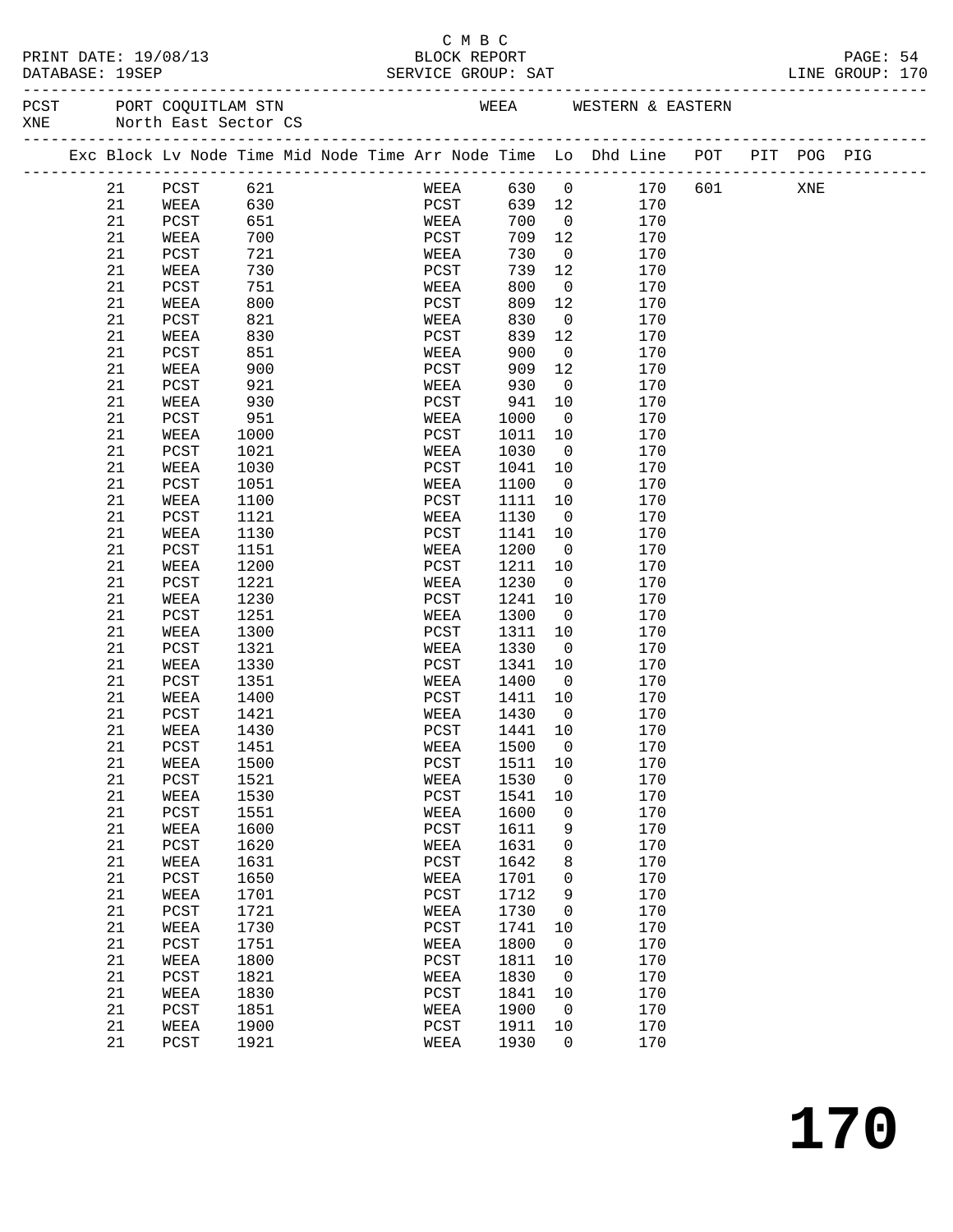| PRINT DATE: 19/08/13<br>DATABASE: 19SEP                                        |      | BLOCK REPORT<br>SERVICE GROUP: SAT |      |                 |                       |      | PAGE: 55<br>LINE GROUP: 170 |  |
|--------------------------------------------------------------------------------|------|------------------------------------|------|-----------------|-----------------------|------|-----------------------------|--|
| Exc Block Lv Node Time Mid Node Time Arr Node Time Lo Dhd Line POT PIT POG PIG |      |                                    |      |                 |                       |      |                             |  |
| 21<br>WEEA                                                                     | 1930 | PCST                               |      |                 | 1941 10 170           |      |                             |  |
| 21<br>PCST                                                                     | 1951 | WEEA                               | 2000 |                 | $\overline{0}$<br>170 |      |                             |  |
| 21<br>WEEA                                                                     | 2000 | PCST                               | 2009 |                 | 12<br>170             |      |                             |  |
| 21<br>PCST                                                                     | 2021 | WEEA                               | 2030 | $\overline{0}$  | 170                   |      |                             |  |
| 21<br>WEEA                                                                     | 2030 | PCST                               | 2039 |                 | 12 —<br>170           |      |                             |  |
| 21<br>PCST                                                                     | 2051 | WEEA                               | 2100 | $\overline{0}$  | 170                   |      |                             |  |
| 21<br>WEEA                                                                     | 2100 | PCST                               | 2109 | 12              | 170                   |      |                             |  |
| 21<br>PCST                                                                     | 2121 | WEEA                               | 2130 | $\overline{0}$  | 170                   |      |                             |  |
| 21<br>WEEA                                                                     | 2130 | PCST                               | 2139 | 12 <sup>°</sup> | 170                   |      |                             |  |
| 21<br>PCST                                                                     | 2151 | WEEA                               | 2200 | $\overline{0}$  | 170                   |      |                             |  |
| 21<br>WEEA                                                                     | 2200 | PCST                               | 2209 | 12              | 170                   |      |                             |  |
| 21<br>PCST                                                                     | 2221 | WEEA                               | 2230 | $\overline{0}$  | 170                   |      |                             |  |
| 21<br>WEEA                                                                     | 2230 | PCST                               | 2239 | 12 <sup>°</sup> | 170                   |      |                             |  |
| 21<br>PCST                                                                     | 2251 | WEEA                               | 2300 | $\overline{0}$  | 170                   |      |                             |  |
| 21<br>WEEA                                                                     | 2300 | PCST                               | 2309 | 12              | 170                   |      |                             |  |
| 21<br>PCST                                                                     | 2321 | WEEA                               | 2330 | $\overline{0}$  | 170                   |      |                             |  |
| 21<br>WEEA                                                                     | 2330 | PCST                               | 2339 |                 | 12<br>170             |      |                             |  |
| 21<br>PCST                                                                     | 2351 | WEEA                               | 2400 | $\overline{0}$  | 170                   |      |                             |  |
| 21<br>WEEA                                                                     | 2400 | PCST                               | 2409 |                 | 170                   | 2414 | XNE                         |  |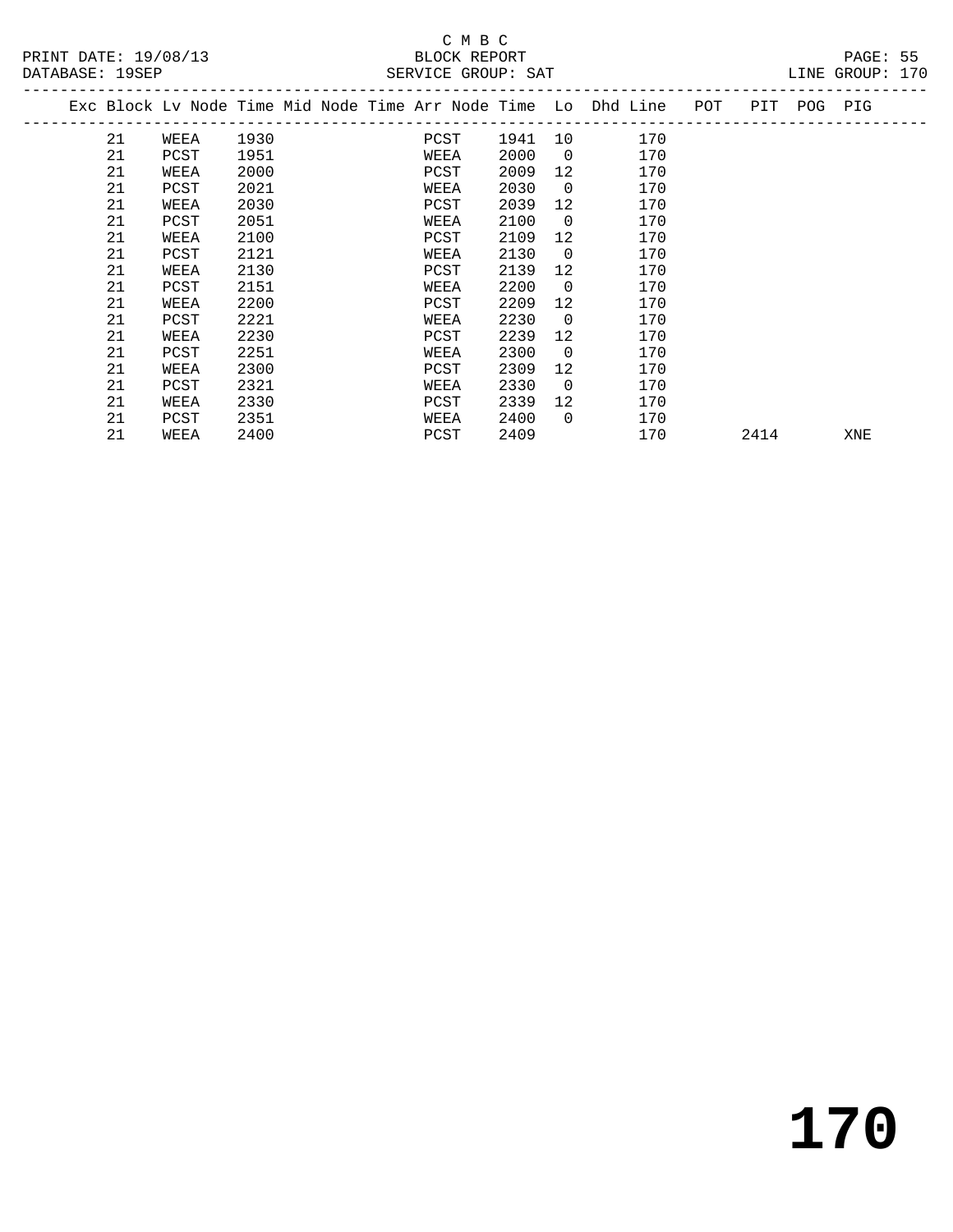| PRINT DATE: 19/08/13<br>DATABASE: 19SEP |          |                                            |              | 8/13                                     | СМВС<br>BLOCK REPORT<br>SERVICE GROUP: SAT |                                 |                         |                                                                                                                                                                                                                                                                                                                                                                                                                                                                                                                                                                                                                                     |      | PAGE: 56<br>LINE GROUP: 171 |  |
|-----------------------------------------|----------|--------------------------------------------|--------------|------------------------------------------|--------------------------------------------|---------------------------------|-------------------------|-------------------------------------------------------------------------------------------------------------------------------------------------------------------------------------------------------------------------------------------------------------------------------------------------------------------------------------------------------------------------------------------------------------------------------------------------------------------------------------------------------------------------------------------------------------------------------------------------------------------------------------|------|-----------------------------|--|
| COCT<br>XNE                             |          | COQUITLAM CTRL STN<br>North East Sector CS |              |                                          |                                            | <b>DOFR</b><br>________________ |                         | DOMINION & FREMONT<br>$\begin{tabular}{lllllll} \bf{HMPK} & \tt{HAMPTON} & \tt{PARK} \\ \bf{PALA} & \tt{PANORAMA} & \tt{LANSDOWNE} \end{tabular}$<br>$\begin{tabular}{lllllllllllllllllllll} \multicolumn{3}{c}{\textbf{F}\textbf{RDO}} & \multicolumn{3}{c}{\textbf{F}\textbf{REMONT}} & \multicolumn{3}{c}{\textbf{B}\textbf{RDO}} & \multicolumn{3}{c}{\textbf{H}\textbf{MPR}} & \multicolumn{3}{c}{\textbf{H}\textbf{AMPTON} \textbf{PARK}} \\ \multicolumn{3}{c}{\textbf{LAPA}} & \multicolumn{3}{c}{\textbf{LANSDOWNE}} & \textbf{\&} \textbf{PANORAMA} & \multicolumn{3}{c}{\textbf{PANORAMA}} & \multicolumn{3}{c}{\textbf$ |      |                             |  |
|                                         |          |                                            |              |                                          |                                            |                                 |                         | Exc Block Lv Node Time Mid Node Time Arr Node Time Lo Dhd Line POT PIT POG PIG                                                                                                                                                                                                                                                                                                                                                                                                                                                                                                                                                      |      |                             |  |
|                                         | 26       |                                            |              |                                          |                                            |                                 |                         |                                                                                                                                                                                                                                                                                                                                                                                                                                                                                                                                                                                                                                     |      |                             |  |
|                                         | 26       |                                            |              |                                          |                                            |                                 |                         |                                                                                                                                                                                                                                                                                                                                                                                                                                                                                                                                                                                                                                     |      |                             |  |
|                                         | 26       | COCT                                       | 655          |                                          | FRDO                                       | 716                             | $\overline{0}$          | 172                                                                                                                                                                                                                                                                                                                                                                                                                                                                                                                                                                                                                                 |      |                             |  |
|                                         | 26       | FRDO                                       | 716          |                                          | COCT                                       | 728 23                          |                         | 171                                                                                                                                                                                                                                                                                                                                                                                                                                                                                                                                                                                                                                 |      |                             |  |
|                                         | 26       | COCT                                       |              | 751 PCST 801 VI90<br>815 PCST 832 COCT   |                                            | 815                             | $\overline{0}$          | 174                                                                                                                                                                                                                                                                                                                                                                                                                                                                                                                                                                                                                                 |      |                             |  |
|                                         | 26       | VI90                                       |              |                                          |                                            | 842                             | 13                      | 173                                                                                                                                                                                                                                                                                                                                                                                                                                                                                                                                                                                                                                 |      |                             |  |
|                                         | 26       | COCT                                       | 855          |                                          | FRDO                                       | 919                             | $\overline{0}$          | 172                                                                                                                                                                                                                                                                                                                                                                                                                                                                                                                                                                                                                                 |      |                             |  |
|                                         | 26       | FRDO                                       | 919          |                                          | COCT                                       | 933                             | 15                      | 171                                                                                                                                                                                                                                                                                                                                                                                                                                                                                                                                                                                                                                 |      |                             |  |
|                                         | 26       | COCT                                       |              | 948 PCST 959 VI90<br>1015 PCST 1035 COCT |                                            | 1015                            | $\overline{0}$          | 174                                                                                                                                                                                                                                                                                                                                                                                                                                                                                                                                                                                                                                 |      |                             |  |
|                                         | 26       | VI90                                       |              |                                          |                                            | 1045                            | 10                      | 173                                                                                                                                                                                                                                                                                                                                                                                                                                                                                                                                                                                                                                 |      |                             |  |
|                                         | 26       | COCT                                       | 1055         |                                          | FRDO                                       | 1123                            | $\overline{0}$          | 172                                                                                                                                                                                                                                                                                                                                                                                                                                                                                                                                                                                                                                 |      |                             |  |
|                                         | 26       | FRDO                                       | 1123         |                                          | COCT                                       | 1141                            | $7\phantom{.0}$         | 171                                                                                                                                                                                                                                                                                                                                                                                                                                                                                                                                                                                                                                 |      |                             |  |
|                                         | 26       | COCT                                       | 1148         | PCST 1159 VI90                           |                                            | 1215                            | $\overline{0}$          | 174                                                                                                                                                                                                                                                                                                                                                                                                                                                                                                                                                                                                                                 |      |                             |  |
|                                         | 26       | VI90                                       | 1215         | PCST 1235 COCT                           |                                            | 1246                            |                         | 9<br>173                                                                                                                                                                                                                                                                                                                                                                                                                                                                                                                                                                                                                            |      |                             |  |
|                                         | 26       | COCT                                       | 1255         |                                          | FRDO                                       | 1323                            | $\overline{0}$          | 172                                                                                                                                                                                                                                                                                                                                                                                                                                                                                                                                                                                                                                 |      |                             |  |
|                                         | 26       | FRDO                                       | 1323         |                                          | COCT                                       | 1344                            | $\overline{4}$          | 171                                                                                                                                                                                                                                                                                                                                                                                                                                                                                                                                                                                                                                 |      |                             |  |
|                                         | 26       | COCT                                       | 1348         | PCST 1359 VI90                           |                                            | 1415                            | $\overline{0}$          | 174                                                                                                                                                                                                                                                                                                                                                                                                                                                                                                                                                                                                                                 |      |                             |  |
|                                         | 26       | VI90                                       |              | 1415 PCST 1434 COCT                      |                                            | 1445                            | 10                      | 173                                                                                                                                                                                                                                                                                                                                                                                                                                                                                                                                                                                                                                 |      |                             |  |
|                                         | 26       | COCT                                       | 1455         |                                          | FRDO                                       | 1523                            | $\overline{0}$          | 172                                                                                                                                                                                                                                                                                                                                                                                                                                                                                                                                                                                                                                 |      |                             |  |
|                                         | 26       | FRDO                                       | 1523         |                                          | COCT                                       | 1541                            | $5^{\circ}$             | 171                                                                                                                                                                                                                                                                                                                                                                                                                                                                                                                                                                                                                                 |      |                             |  |
|                                         | 26       | COCT                                       | 1546         | PCST 1559 VI90                           |                                            | 1615                            | $\overline{0}$          | 174                                                                                                                                                                                                                                                                                                                                                                                                                                                                                                                                                                                                                                 |      |                             |  |
|                                         | 26       | VI90                                       | 1615         | PCST 1634 COCT                           |                                            | 1645                            | 10                      | 173                                                                                                                                                                                                                                                                                                                                                                                                                                                                                                                                                                                                                                 |      |                             |  |
|                                         | 26       | COCT                                       | 1655         |                                          | FRDO                                       | 1722                            | $\overline{0}$          | 172                                                                                                                                                                                                                                                                                                                                                                                                                                                                                                                                                                                                                                 |      |                             |  |
|                                         | 26       | FRDO                                       | 1722         |                                          | COCT                                       | 1740                            | - 9                     | 171                                                                                                                                                                                                                                                                                                                                                                                                                                                                                                                                                                                                                                 |      |                             |  |
|                                         | 26       | COCT                                       | 1749         | PCST 1759 VI90                           |                                            | 1815                            | $\overline{\mathbf{0}}$ | 174                                                                                                                                                                                                                                                                                                                                                                                                                                                                                                                                                                                                                                 |      |                             |  |
|                                         | 26       | VI90                                       | 1815         | PCST 1832 COCT                           |                                            | 1842                            |                         | 18<br>173                                                                                                                                                                                                                                                                                                                                                                                                                                                                                                                                                                                                                           |      |                             |  |
|                                         | 26       | COCT                                       | 1900         |                                          | DOFR                                       | 1914                            | $\overline{0}$          | 171                                                                                                                                                                                                                                                                                                                                                                                                                                                                                                                                                                                                                                 |      |                             |  |
|                                         | 26       | DOFR                                       | 1914         |                                          | COCT                                       | 1936                            | 14                      | 172                                                                                                                                                                                                                                                                                                                                                                                                                                                                                                                                                                                                                                 |      |                             |  |
|                                         | 26       | COCT                                       |              | 1950 PCST 2000 VI90                      |                                            | 2015                            | $\overline{0}$          | 174                                                                                                                                                                                                                                                                                                                                                                                                                                                                                                                                                                                                                                 |      |                             |  |
|                                         | 26 VI90  |                                            |              | 2015 PCST                                | 2031 COCT 2041 19                          |                                 |                         | 173                                                                                                                                                                                                                                                                                                                                                                                                                                                                                                                                                                                                                                 |      |                             |  |
|                                         | 26       | COCT                                       | 2100         |                                          | <b>DOFR</b>                                | 2114                            | 0                       | 171                                                                                                                                                                                                                                                                                                                                                                                                                                                                                                                                                                                                                                 |      |                             |  |
|                                         | 26       | <b>DOFR</b>                                | 2114         |                                          | COCT                                       | 2136                            | 9                       | 172                                                                                                                                                                                                                                                                                                                                                                                                                                                                                                                                                                                                                                 |      |                             |  |
|                                         | 26       | COCT                                       | 2145         |                                          | PALA                                       | 2157                            | 0                       | 185                                                                                                                                                                                                                                                                                                                                                                                                                                                                                                                                                                                                                                 |      |                             |  |
|                                         | 26       | PALA                                       | 2157         |                                          | PMST                                       | 2209                            | 11                      | 184                                                                                                                                                                                                                                                                                                                                                                                                                                                                                                                                                                                                                                 |      |                             |  |
|                                         | 26       | PMST                                       | 2220         |                                          | LAPA                                       | 2235                            | $\mathbf 0$             | 184                                                                                                                                                                                                                                                                                                                                                                                                                                                                                                                                                                                                                                 |      |                             |  |
|                                         | 26       | LAPA                                       | 2235         |                                          | $\operatorname{COT}$                       | 2244                            | 16                      | 185                                                                                                                                                                                                                                                                                                                                                                                                                                                                                                                                                                                                                                 |      |                             |  |
|                                         | 26<br>26 | COCT                                       | 2300<br>2314 |                                          | HMPK                                       | 2314<br>2329                    | 0                       | 186                                                                                                                                                                                                                                                                                                                                                                                                                                                                                                                                                                                                                                 |      |                             |  |
|                                         | 26       | HMPK<br>COCT                               | 2345         |                                          | COCT<br>PALA                               | 2357                            | 16<br>0                 | 186<br>185                                                                                                                                                                                                                                                                                                                                                                                                                                                                                                                                                                                                                          |      |                             |  |
|                                         | 26       | PALA                                       | 2357         |                                          | PMST                                       | 2409                            |                         | 184                                                                                                                                                                                                                                                                                                                                                                                                                                                                                                                                                                                                                                 | 2424 | XNE                         |  |
|                                         |          |                                            |              |                                          |                                            |                                 |                         |                                                                                                                                                                                                                                                                                                                                                                                                                                                                                                                                                                                                                                     |      |                             |  |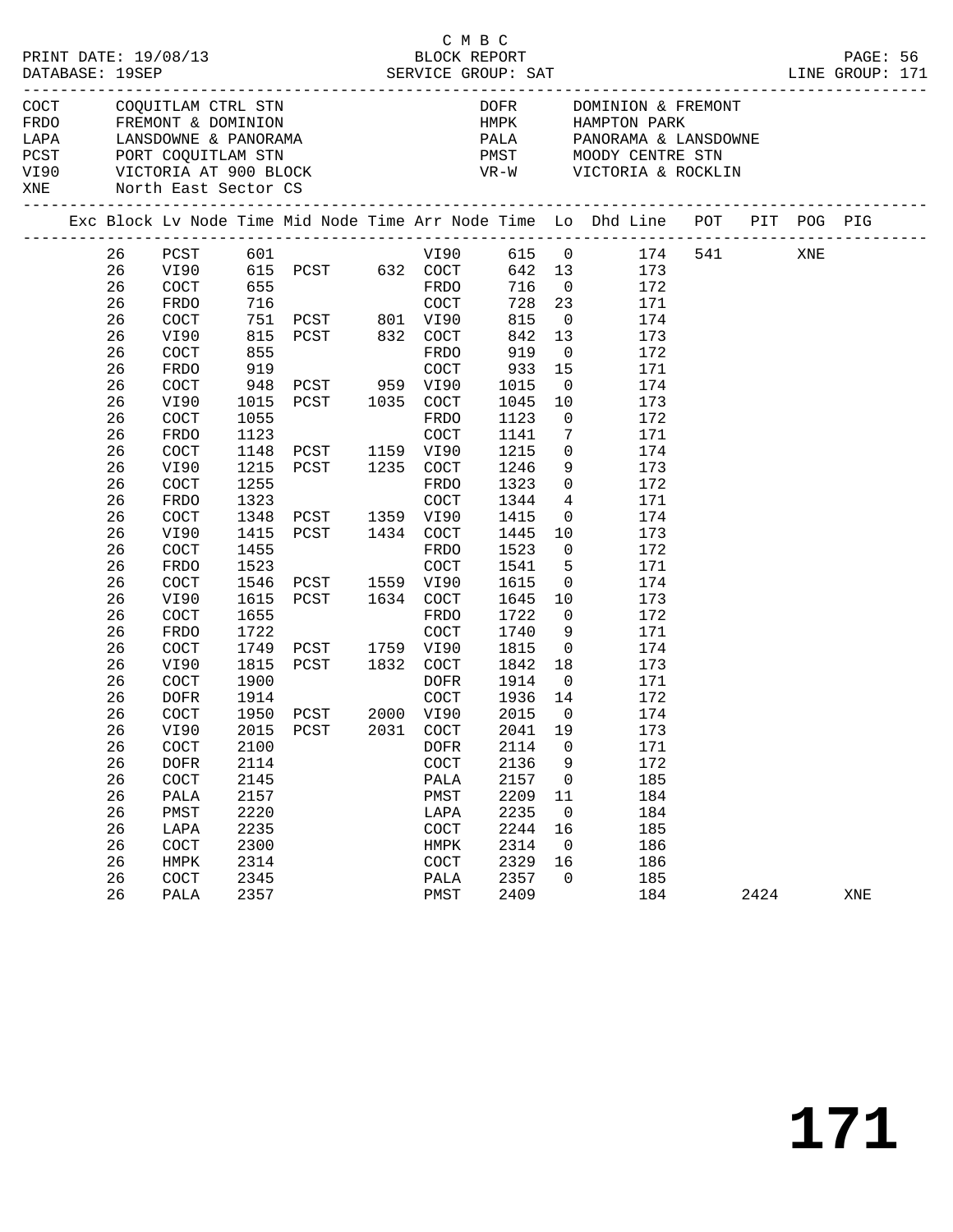|  |    |             |      |      |      |             |      |                | Exc Block Lv Node Time Mid Node Time Arr Node Time Lo Dhd Line | POT |      | PIT POG PIG |     |
|--|----|-------------|------|------|------|-------------|------|----------------|----------------------------------------------------------------|-----|------|-------------|-----|
|  | 27 | COCT        | 625  |      |      | FRDO        | 646  | $\Omega$       | 172                                                            | 605 |      | XNE         |     |
|  | 27 | <b>FRDO</b> | 646  |      |      | COCT        | 658  | 7              | 171                                                            |     |      |             |     |
|  | 27 | COCT        | 705  | PCST | 715  | VR-W        | 730  | $\overline{0}$ | 173                                                            |     |      |             |     |
|  | 27 | $VR-W$      | 730  | PCST | 747  | <b>COCT</b> | 757  | 13             | 174                                                            |     |      |             |     |
|  | 27 | <b>COCT</b> | 810  |      |      | <b>DOFR</b> | 823  | $\overline{0}$ | 171                                                            |     |      |             |     |
|  | 27 | <b>DOFR</b> | 823  |      |      | <b>COCT</b> | 845  | 20             | 172                                                            |     |      |             |     |
|  | 27 | COCT        | 905  | PCST | 915  | $VR-W$      | 930  | $\mathbf 0$    | 173                                                            |     |      |             |     |
|  | 27 | $VR-W$      | 930  | PCST | 947  | COCT        | 957  | 13             | 174                                                            |     |      |             |     |
|  | 27 | COCT        | 1010 |      |      | <b>DOFR</b> | 1025 | $\Omega$       | 171                                                            |     |      |             |     |
|  | 27 | <b>DOFR</b> | 1025 |      |      | <b>COCT</b> | 1049 | 13             | 172                                                            |     |      |             |     |
|  | 27 | COCT        | 1102 | PCST | 1113 | VR-W        | 1130 | $\overline{0}$ | 173                                                            |     |      |             |     |
|  | 27 | $VR-W$      | 1130 | PCST | 1149 | COCT        | 1200 | 10             | 174                                                            |     |      |             |     |
|  | 27 | <b>COCT</b> | 1210 |      |      | <b>DOFR</b> | 1227 | $\overline{0}$ | 171                                                            |     |      |             |     |
|  | 27 | <b>DOFR</b> | 1227 |      |      | COCT        | 1252 | 10             | 172                                                            |     |      |             |     |
|  | 27 | <b>COCT</b> | 1302 | PCST | 1313 | $VR-W$      | 1330 | $\overline{0}$ | 173                                                            |     |      |             |     |
|  | 27 | $VR-W$      | 1330 | PCST | 1349 | COCT        | 1400 | 10             | 174                                                            |     |      |             |     |
|  | 27 | COCT        | 1410 |      |      | <b>DOFR</b> | 1427 | $\overline{0}$ | 171                                                            |     |      |             |     |
|  | 27 | <b>DOFR</b> | 1427 |      |      | <b>COCT</b> | 1452 | 10             | 172                                                            |     |      |             |     |
|  | 27 | COCT        | 1502 | PCST | 1513 | VR-W        | 1530 | $\overline{0}$ | 173                                                            |     |      |             |     |
|  | 27 | $VR-W$      | 1530 | PCST | 1549 | <b>COCT</b> | 1600 | 10             | 174                                                            |     |      |             |     |
|  | 27 | COCT        | 1610 |      |      | <b>DOFR</b> | 1627 | $\Omega$       | 171                                                            |     |      |             |     |
|  | 27 | <b>DOFR</b> | 1627 |      |      | COCT        | 1652 | 8              | 172                                                            |     |      |             |     |
|  | 27 | <b>COCT</b> | 1700 | PCST | 1712 | $VR-W$      | 1730 | $\Omega$       | 173                                                            |     |      |             |     |
|  | 27 | $VR-W$      | 1730 | PCST | 1749 | COCT        | 1759 | 11             | 174                                                            |     |      |             |     |
|  | 27 | <b>COCT</b> | 1810 |      |      | <b>DOFR</b> | 1824 | $\Omega$       | 171                                                            |     |      |             |     |
|  | 27 | <b>DOFR</b> | 1824 |      |      | <b>COCT</b> | 1846 |                | 172                                                            |     | 1857 |             | XNE |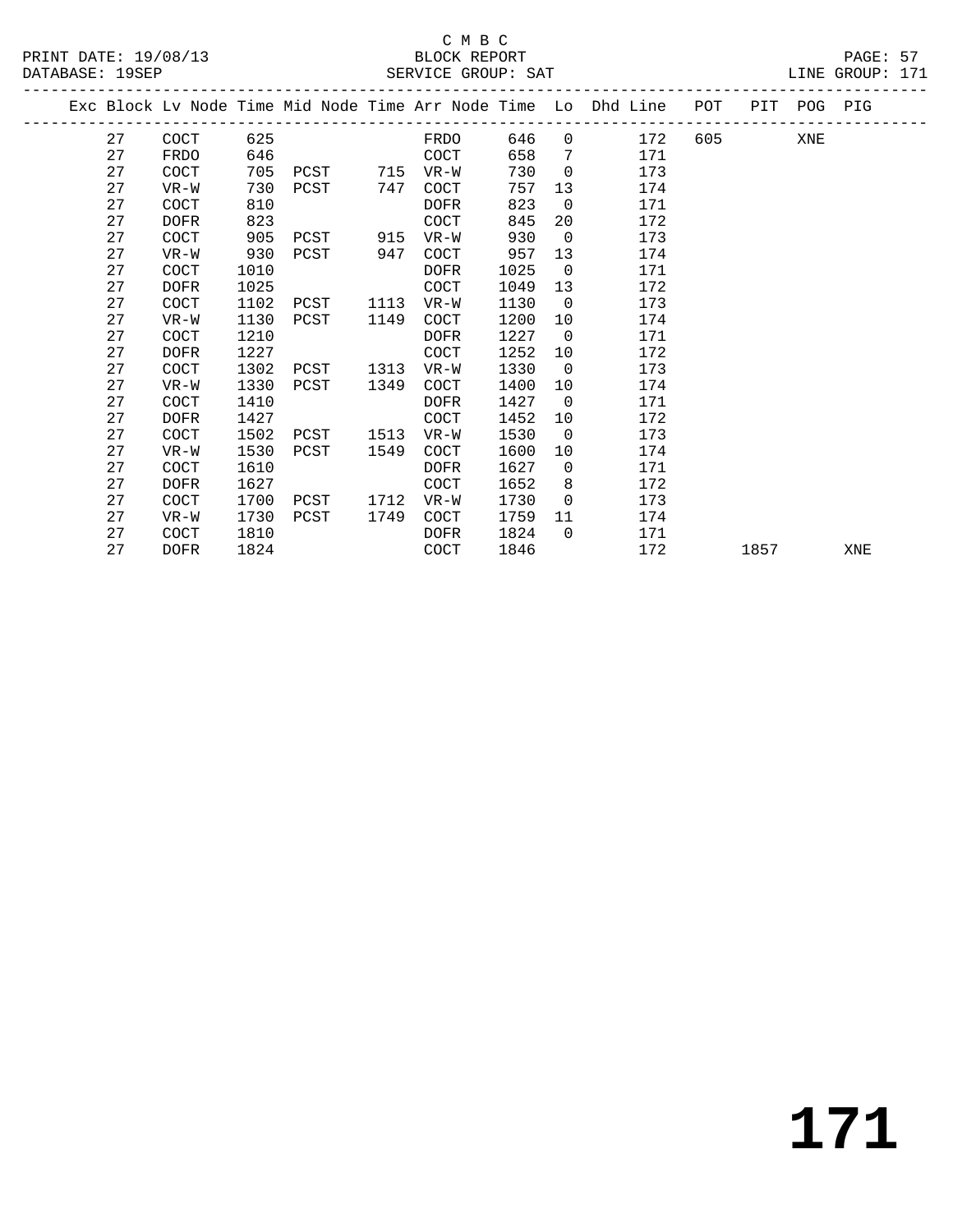|  |    |             |      |      |      | _______________________ |      |                | Exc Block Lv Node Time Mid Node Time Arr Node Time Lo Dhd Line POT | __________ |      | PIT POG PIG |     |
|--|----|-------------|------|------|------|-------------------------|------|----------------|--------------------------------------------------------------------|------------|------|-------------|-----|
|  | 28 | PCST        | 631  |      |      | VI90                    | 645  | $\overline{0}$ | 174                                                                | 611        |      | XNE         |     |
|  | 28 | VI90        | 645  | PCST |      | 702 COCT                | 712  | 13             | 173                                                                |            |      |             |     |
|  | 28 | COCT        | 725  |      |      | <b>FRDO</b>             | 748  | $\Omega$       | 172                                                                |            |      |             |     |
|  | 28 | <b>FRDO</b> | 748  |      |      | COCT                    | 800  | 21             | 171                                                                |            |      |             |     |
|  | 28 | COCT        | 821  | PCST | 831  | VI90                    | 845  | $\mathbf 0$    | 174                                                                |            |      |             |     |
|  | 28 | VI90        | 845  | PCST | 903  | COCT                    | 913  | 12             | 173                                                                |            |      |             |     |
|  | 28 | COCT        | 925  |      |      | FRDO                    | 950  | $\mathsf{O}$   | 172                                                                |            |      |             |     |
|  | 28 | <b>FRDO</b> | 950  |      |      | COCT                    | 1006 | 12             | 171                                                                |            |      |             |     |
|  | 28 | COCT        | 1018 | PCST |      | 1029 VI90               | 1045 | $\mathbf 0$    | 174                                                                |            |      |             |     |
|  | 28 | VI90        | 1045 | PCST | 1105 | COCT                    | 1116 | 9              | 173                                                                |            |      |             |     |
|  | 28 | COCT        | 1125 |      |      | <b>FRDO</b>             | 1153 | $\mathsf{O}$   | 172                                                                |            |      |             |     |
|  | 28 | <b>FRDO</b> | 1153 |      |      | COCT                    | 1213 | 5              | 171                                                                |            |      |             |     |
|  | 28 | <b>COCT</b> | 1218 | PCST | 1229 | VI90                    | 1245 | $\mathbf 0$    | 174                                                                |            |      |             |     |
|  | 28 | VI90        | 1245 | PCST | 1304 | COCT                    | 1315 | 10             | 173                                                                |            |      |             |     |
|  | 28 | COCT        | 1325 |      |      | FRDO                    | 1353 | $\mathbf 0$    | 172                                                                |            |      |             |     |
|  | 28 | <b>FRDO</b> | 1353 |      |      | COCT                    | 1414 | 3              | 171                                                                |            |      |             |     |
|  | 28 | <b>COCT</b> | 1417 | PCST | 1429 | VI90                    | 1445 | $\mathbf 0$    | 174                                                                |            |      |             |     |
|  | 28 | VI90        | 1445 | PCST | 1504 | COCT                    | 1515 | 10             | 173                                                                |            |      |             |     |
|  | 28 | COCT        | 1525 |      |      | FRDO                    | 1553 | $\mathbf 0$    | 172                                                                |            |      |             |     |
|  | 28 | <b>FRDO</b> | 1553 |      |      | COCT                    | 1611 | 5              | 171                                                                |            |      |             |     |
|  | 28 | COCT        | 1616 | PCST | 1629 | VI90                    | 1645 | $\mathbf 0$    | 174                                                                |            |      |             |     |
|  | 28 | VI90        | 1645 | PCST | 1704 | COCT                    | 1714 | 11             | 173                                                                |            |      |             |     |
|  | 28 | COCT        | 1725 |      |      | FRDO                    | 1752 | $\mathbf 0$    | 172                                                                |            |      |             |     |
|  | 28 | FRDO        | 1752 |      |      | COCT                    | 1806 | 14             | 171                                                                |            |      |             |     |
|  | 28 | COCT        | 1820 | PCST | 1830 | VI90                    | 1845 | $\overline{0}$ | 174                                                                |            |      |             |     |
|  | 28 | VI90        | 1845 | PCST | 1902 | COCT                    | 1912 | 18             | 173                                                                |            |      |             |     |
|  | 28 | COCT        | 1930 |      |      | FRDO                    | 1953 | $\mathbf 0$    | 172                                                                |            |      |             |     |
|  | 28 | FRDO        | 1953 |      |      | COCT                    | 2005 | 15             | 171                                                                |            |      |             |     |
|  | 28 | COCT        | 2020 | PCST | 2030 | $VR-W$                  | 2046 | $\overline{0}$ | 173                                                                |            |      |             |     |
|  | 28 | $VR-W$      | 2046 | PCST | 2103 | COCT                    | 2113 | 17             | 174                                                                |            |      |             |     |
|  | 28 | COCT        | 2130 |      |      | <b>FRDO</b>             | 2153 | $\overline{0}$ | 172                                                                |            |      |             |     |
|  | 28 | <b>FRDO</b> | 2153 |      |      | COCT                    | 2205 | 15             | 171                                                                |            |      |             |     |
|  | 28 | <b>COCT</b> | 2220 | PCST | 2230 | $VR-W$                  | 2246 | $\overline{0}$ | 173                                                                |            |      |             |     |
|  | 28 | $VR-W$      | 2246 | PCST | 2303 | <b>COCT</b>             | 2313 | 17             | 174                                                                |            |      |             |     |
|  | 28 | COCT        | 2330 |      |      | FRDO                    | 2353 | $\Omega$       | 172                                                                |            |      |             |     |
|  | 28 | <b>FRDO</b> | 2353 |      |      | COCT                    | 2404 |                | 171                                                                |            | 2414 |             | XNE |
|  |    |             |      |      |      |                         |      |                |                                                                    |            |      |             |     |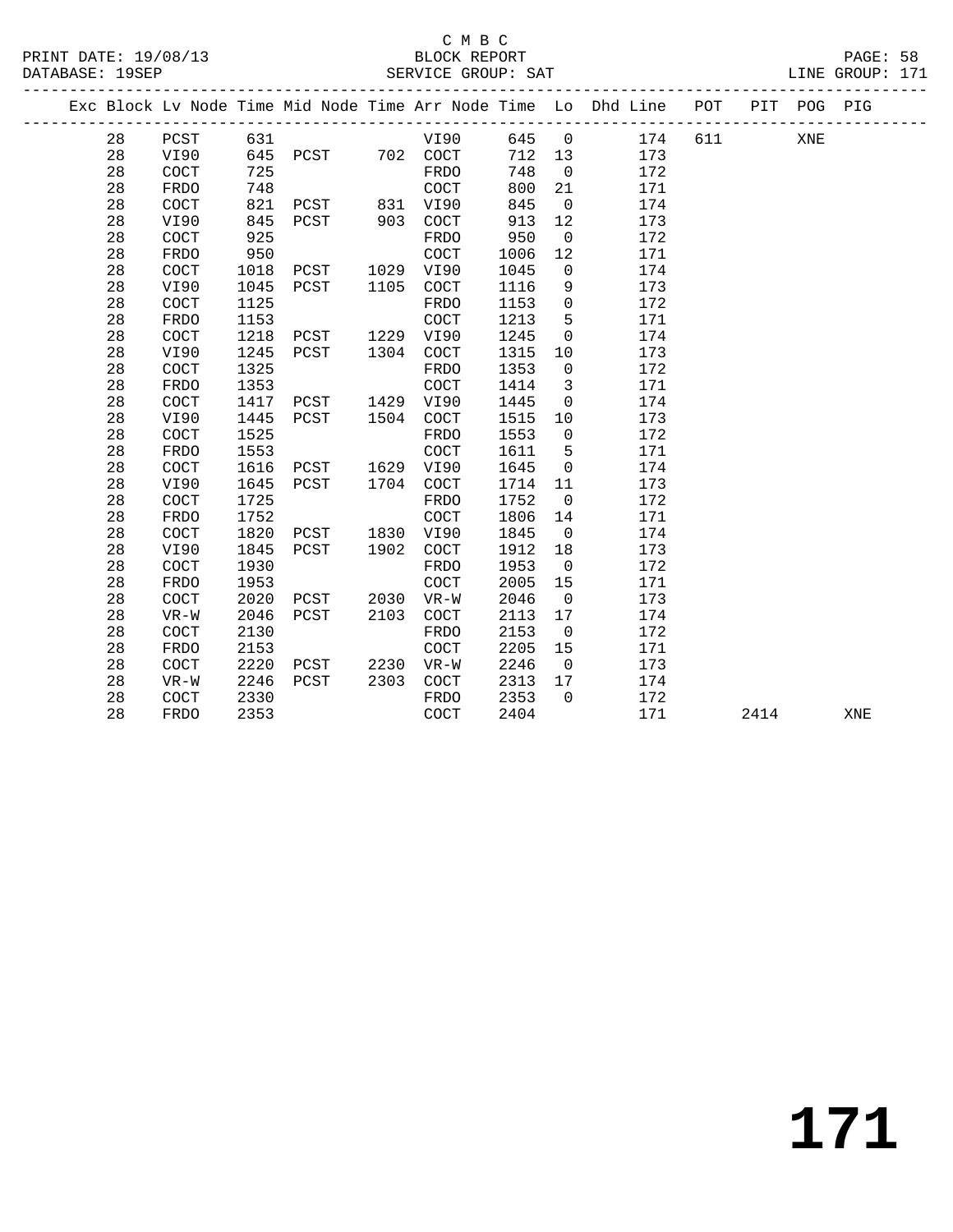### C M B C<br>BLOCK REPORT SERVICE GROUP: SAT

PRINT DATE: 19/08/13 BLOCK REPORT PAGE: 59

|  |    |             |      |           |      |             |      |                | Exc Block Lv Node Time Mid Node Time Arr Node Time Lo Dhd Line POT |           |      | PIT POG PIG |     |
|--|----|-------------|------|-----------|------|-------------|------|----------------|--------------------------------------------------------------------|-----------|------|-------------|-----|
|  | 29 | PCST        | 645  |           |      | $VR-W$      |      |                | 700 0<br>173                                                       | 625 — 100 |      | XNE         |     |
|  | 29 | VR-W        | 700  | PCST 717  |      | COCT        | 727  |                | 13<br>174                                                          |           |      |             |     |
|  | 29 | <b>COCT</b> | 740  |           |      | DOFR        | 753  | $\overline{0}$ | 171                                                                |           |      |             |     |
|  | 29 | <b>DOFR</b> | 753  |           |      | <b>COCT</b> | 815  | 20             | 172                                                                |           |      |             |     |
|  | 29 | COCT        | 835  | PCST      | 845  | VR-W        | 900  | $\overline{0}$ | 173                                                                |           |      |             |     |
|  | 29 | $VR-W$      | 900  | PCST      | 917  | COCT        | 927  | 13             | 174                                                                |           |      |             |     |
|  | 29 | COCT        | 940  |           |      | <b>DOFR</b> | 954  | $\overline{0}$ | 171                                                                |           |      |             |     |
|  | 29 | <b>DOFR</b> | 954  |           |      | <b>COCT</b> | 1018 | 16             | 172                                                                |           |      |             |     |
|  | 29 | <b>COCT</b> | 1034 | PCST      | 1044 | VR-W        | 1100 | $\overline{0}$ | 173                                                                |           |      |             |     |
|  | 29 | $VR-W$      | 1100 | PCST      | 1119 | COCT        | 1130 | 10             | 174                                                                |           |      |             |     |
|  | 29 | <b>COCT</b> | 1140 |           |      | <b>DOFR</b> | 1157 | $\overline{0}$ | 171                                                                |           |      |             |     |
|  | 29 | <b>DOFR</b> | 1157 |           |      | COCT        | 1222 | 10             | 172                                                                |           |      |             |     |
|  | 29 | COCT        | 1232 | PCST 1243 |      | VR-W        | 1300 | $\overline{0}$ | 173                                                                |           |      |             |     |
|  | 29 | $VR-W$      | 1300 | PCST      | 1319 | COCT        | 1330 | 10             | 174                                                                |           |      |             |     |
|  | 29 | COCT        | 1340 |           |      | <b>DOFR</b> | 1357 | $\overline{0}$ | 171                                                                |           |      |             |     |
|  | 29 | <b>DOFR</b> | 1357 |           |      | <b>COCT</b> | 1424 | 8              | 172                                                                |           |      |             |     |
|  | 29 | <b>COCT</b> | 1432 | PCST      | 1443 | $VR-W$      | 1500 | $\Omega$       | 173                                                                |           |      |             |     |
|  | 29 | $VR-W$      | 1500 | PCST      | 1519 | <b>COCT</b> | 1530 | 10             | 174                                                                |           |      |             |     |
|  | 29 | COCT        | 1540 |           |      | <b>DOFR</b> | 1557 | $\overline{0}$ | 171                                                                |           |      |             |     |
|  | 29 | <b>DOFR</b> | 1557 |           |      | COCT        | 1622 | 9              | 172                                                                |           |      |             |     |
|  | 29 | <b>COCT</b> | 1631 | PCST      | 1642 | $VR-W$      | 1700 | $\mathbf 0$    | 173                                                                |           |      |             |     |
|  | 29 | $VR-W$      | 1700 | PCST      | 1719 | COCT        | 1729 | 11             | 174                                                                |           |      |             |     |
|  | 29 | COCT        | 1740 |           |      | DOFR        | 1757 | $\overline{0}$ | 171                                                                |           |      |             |     |
|  | 29 | <b>DOFR</b> | 1757 |           |      | <b>COCT</b> | 1819 | 14             | 172                                                                |           |      |             |     |
|  | 29 | COCT        | 1833 | PCST      | 1844 | VR-W        | 1900 | $\overline{0}$ | 173                                                                |           |      |             |     |
|  | 29 | VR-W        | 1900 | PCST      | 1919 | COCT        | 1929 |                | 174                                                                |           | 1939 |             | XNE |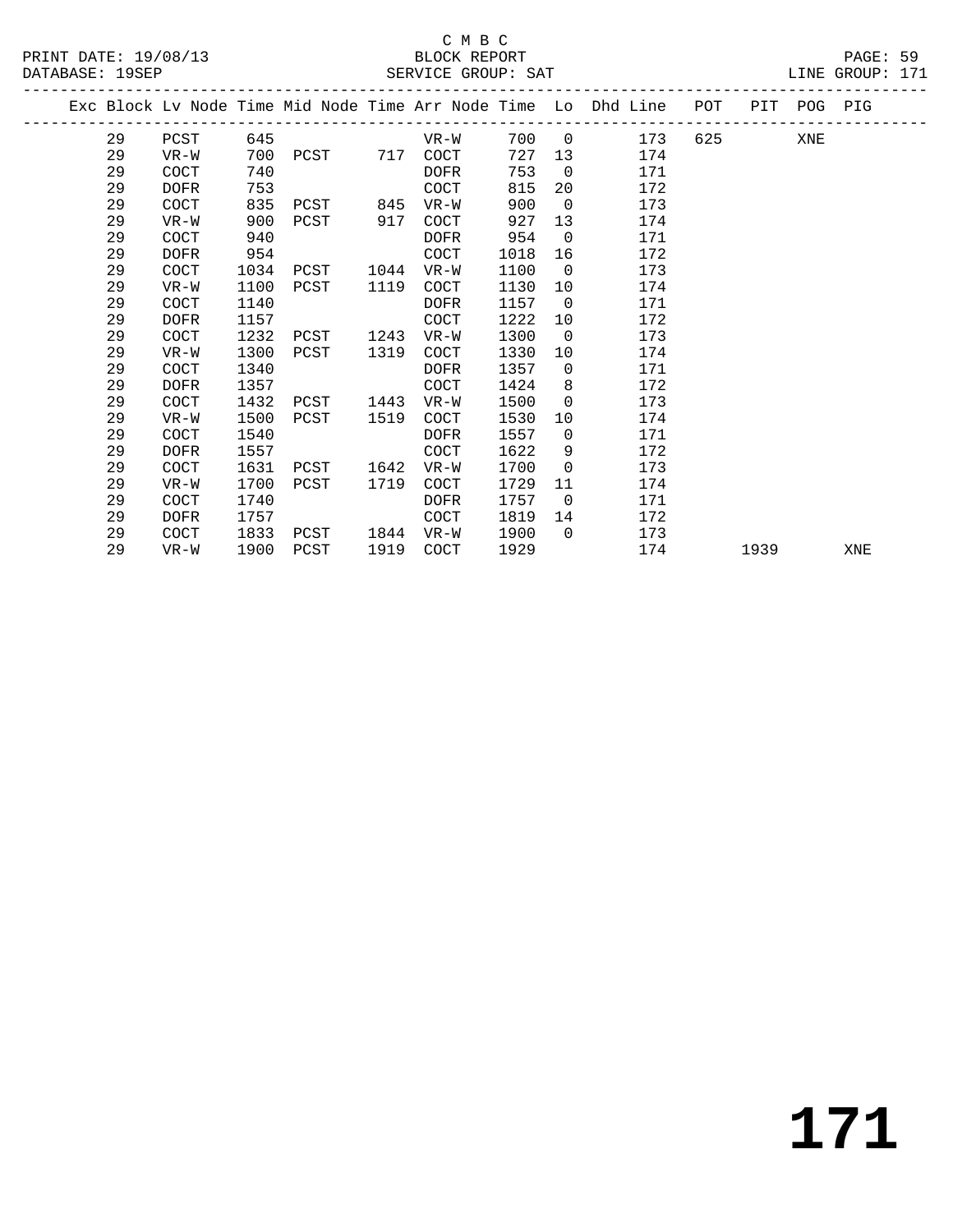#### C M B C DATABASE: 19SEP SERVICE GROUP: SAT LINE GROUP: 171

|  |    |             |      |      |      |             |      |          | Exc Block Lv Node Time Mid Node Time Arr Node Time Lo Dhd Line | POT | PIT | POG | PIG |  |
|--|----|-------------|------|------|------|-------------|------|----------|----------------------------------------------------------------|-----|-----|-----|-----|--|
|  | 30 | COCT        | 651  | PCST | 701  | VI90        | 715  | $\Omega$ | 174                                                            | 631 |     | XNE |     |  |
|  | 30 | VI90        | 715  | PCST | 732  | <b>COCT</b> | 742  | 13       | 173                                                            |     |     |     |     |  |
|  | 30 | COCT        | 755  |      |      | FRDO        | 818  | 0        | 172                                                            |     |     |     |     |  |
|  | 30 | FRDO        | 818  |      |      | COCT        | 831  | 18       | 171                                                            |     |     |     |     |  |
|  | 30 | COCT        | 849  | PCST | 859  | VI90        | 915  | $\Omega$ | 174                                                            |     |     |     |     |  |
|  | 30 | VI90        | 915  | PCST | 933  | COCT        | 943  | 12       | 173                                                            |     |     |     |     |  |
|  | 30 | COCT        | 955  |      |      | FRDO        | 1021 | $\Omega$ | 172                                                            |     |     |     |     |  |
|  | 30 | FRDO        | 1021 |      |      | COCT        | 1037 | 11       | 171                                                            |     |     |     |     |  |
|  | 30 | COCT        | 1048 | PCST | 1059 | VI90        | 1115 | $\Omega$ | 174                                                            |     |     |     |     |  |
|  | 30 | VI90        | 1115 | PCST | 1135 | <b>COCT</b> | 1146 | 9        | 173                                                            |     |     |     |     |  |
|  | 30 | COCT        | 1155 |      |      | FRDO        | 1223 | 0        | 172                                                            |     |     |     |     |  |
|  | 30 | FRDO        | 1223 |      |      | COCT        | 1243 | 5        | 171                                                            |     |     |     |     |  |
|  | 30 | COCT        | 1248 | PCST | 1259 | VI90        | 1315 | 0        | 174                                                            |     |     |     |     |  |
|  | 30 | VI90        | 1315 | PCST | 1334 | COCT        | 1345 | 10       | 173                                                            |     |     |     |     |  |
|  | 30 | COCT        | 1355 |      |      | FRDO        | 1423 | $\Omega$ | 172                                                            |     |     |     |     |  |
|  | 30 | FRDO        | 1423 |      |      | COCT        | 1444 | 3        | 171                                                            |     |     |     |     |  |
|  | 30 | <b>COCT</b> | 1447 | PCST | 1459 | VI90        | 1515 | $\Omega$ | 174                                                            |     |     |     |     |  |
|  |    |             |      |      |      |             |      |          |                                                                |     |     |     |     |  |

 30 VI90 1515 PCST 1534 COCT 1545 10 173 30 COCT 1555 FRDO 1623 0 172 30 FRDO 1623 COCT 1641 7 171 30 COCT 1648 PCST 1659 VI90 1715 0 174 30 VI90 1715 PCST 1733 COCT 1743 12 173 30 COCT 1755 FRDO 1821 0 172

 30 COCT 1850 PCST 1900 VI90 1915 10 174 30 VI90 1925 PCST 1942 COCT 1952 8 173 30 COCT 2000 DOFR 2014 0 171

 30 COCT 2050 PCST 2100 VI90 2115 0 174 30 VI90 2115 PCST 2131 COCT 2141 19 173 30 COCT 2200 DOFR 2214 0 171

30 COCT 2250 PCST 2300 VI90 2315 0 174

30 FRDO 1821 COCT 1835 15 171

30 DOFR 2014 COCT 2036 14 172

30 DOFR 2214 COCT 2236 14 172

30 VI90 2315 PCST 2331 COCT 2341 173 2351 XNE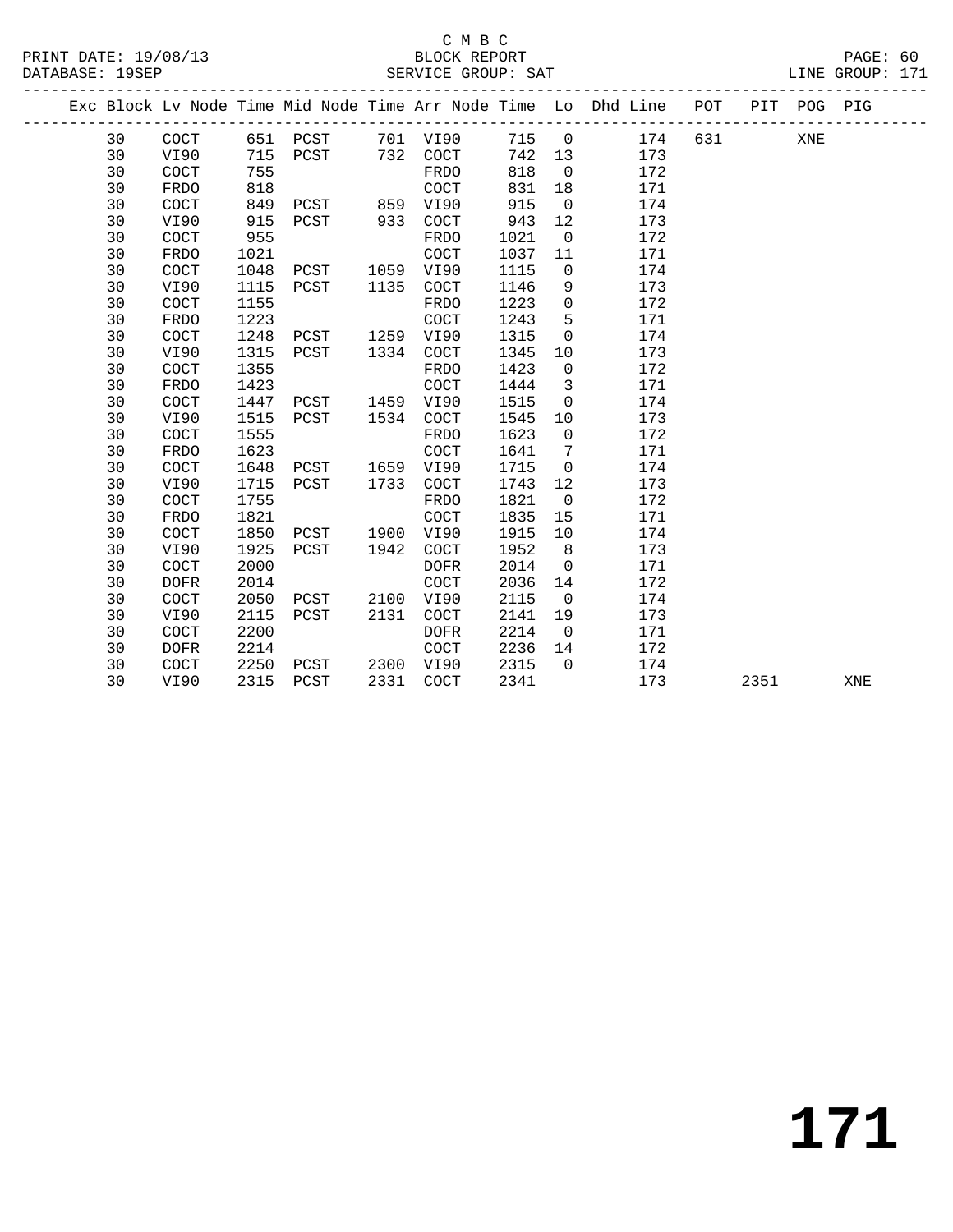|  |          |                      |              | Exc Block Lv Node Time Mid Node Time Arr Node Time Lo Dhd Line POT |      |                      |              |                       |   |            |     |      | PIT POG PIG |     |
|--|----------|----------------------|--------------|--------------------------------------------------------------------|------|----------------------|--------------|-----------------------|---|------------|-----|------|-------------|-----|
|  | 31       | $\operatorname{COT}$ | 710          |                                                                    |      | <b>DOFR</b>          | 723          | $\mathsf 0$           |   | 171        | 650 |      | XNE         |     |
|  | 31       | <b>DOFR</b>          | 723          |                                                                    |      | $\operatorname{COT}$ | 745          | 20                    |   | 172        |     |      |             |     |
|  | 31       | $\operatorname{COT}$ | 805          | PCST 815 VR-W                                                      |      |                      | 830          | $\overline{0}$        |   | 173        |     |      |             |     |
|  | 31       | $VR-W$               | 830          | PCST                                                               | 847  | $\operatorname{COT}$ | 857          | 13                    |   | 174        |     |      |             |     |
|  | 31       | COCT                 | 910          |                                                                    |      | <b>DOFR</b>          | 924          | $\mathbf 0$           |   | 171        |     |      |             |     |
|  | 31       | <b>DOFR</b>          | 924          |                                                                    |      | $\operatorname{COT}$ | 948          | 16                    |   | 172        |     |      |             |     |
|  | 31       | COCT                 | 1004         | PCST                                                               |      | 1014 VR-W            | 1030         | $\overline{0}$        |   | 173        |     |      |             |     |
|  | 31       | $VR-W$               | 1030         | PCST                                                               | 1047 | $\operatorname{COT}$ | 1057         | 13                    |   | 174        |     |      |             |     |
|  | 31       | COCT                 | 1110         |                                                                    |      | <b>DOFR</b>          | 1125         | $\mathbf 0$           |   | 171        |     |      |             |     |
|  | 31       | <b>DOFR</b>          | 1125         |                                                                    |      | COCT                 | 1150         | 12                    |   | 172        |     |      |             |     |
|  | 31       | COCT                 | 1202         | PCST                                                               | 1213 | $VR-W$               | 1230         | $\overline{0}$        |   | 173        |     |      |             |     |
|  | 31       | $VR-W$               | 1230         | PCST                                                               | 1249 | COCT                 | 1300         | 10                    |   | 174        |     |      |             |     |
|  | 31       | COCT                 | 1310         |                                                                    |      | DOFR                 | 1327         | $\mathbf 0$           |   | 171        |     |      |             |     |
|  | 31       | DOFR                 | 1327         |                                                                    |      | $\operatorname{COT}$ | 1352         | 10                    |   | 172        |     |      |             |     |
|  | 31       | COCT                 | 1402         | PCST                                                               | 1413 | $VR-W$               | 1430         | $\mathbf 0$           |   | 173        |     |      |             |     |
|  | 31<br>31 | $VR-W$<br>COCT       | 1430<br>1510 | PCST                                                               | 1449 | COCT<br><b>DOFR</b>  | 1500<br>1527 | 10<br>0               |   | 174<br>171 |     |      |             |     |
|  | 31       | <b>DOFR</b>          | 1527         |                                                                    |      | COCT                 | 1552         | 9                     |   | 172        |     |      |             |     |
|  | 31       | COCT                 | 1601         | PCST                                                               | 1612 | $VR-W$               | 1630         | $\mathbf 0$           |   | 173        |     |      |             |     |
|  | 31       | $VR-W$               | 1630         | PCST                                                               | 1649 | COCT                 | 1700         | 10                    |   | 174        |     |      |             |     |
|  | 31       | COCT                 | 1710         |                                                                    |      | <b>DOFR</b>          | 1727         | $\mathbf 0$           |   | 171        |     |      |             |     |
|  | 31       | <b>DOFR</b>          | 1727         |                                                                    |      | <b>COCT</b>          | 1750         | 13                    |   | 172        |     |      |             |     |
|  | 31       | COCT                 | 1803         | PCST                                                               | 1814 | $VR-W$               | 1830         | $\mathbf{0}$          |   | 173        |     |      |             |     |
|  | 31       | $VR-W$               | 1830         | PCST                                                               | 1849 | COCT                 | 1859         |                       |   | 174        |     | 1910 |             | XNE |
|  |          |                      |              |                                                                    |      |                      |              |                       |   |            |     |      |             |     |
|  | 32       | COCT                 | 721          | PCST                                                               | 731  | VI90                 | 745          | 0                     |   | 174        | 701 |      | XNE         |     |
|  | 32       | VI90                 | 745          | PCST                                                               | 802  | COCT                 | 812          | 13                    |   | 173        |     |      |             |     |
|  | 32       | COCT                 | 825          |                                                                    |      | FRDO                 | 848          | $\mathbf 0$           |   | 172        |     |      |             |     |
|  | 32       | FRDO                 | 848          |                                                                    |      | COCT                 | 901          | 18                    |   | 171        |     |      |             |     |
|  | 32       | COCT                 | 919          | PCST                                                               | 929  | VI90                 | 945          | $\mathsf{O}$          |   | 174        |     |      |             |     |
|  | 32<br>32 | VI90<br>COCT         | 945<br>1025  | PCST                                                               | 1004 | COCT                 | 1014         | 11                    |   | 173<br>172 |     |      |             |     |
|  | 32       | FRDO                 | 1053         |                                                                    |      | FRDO<br>COCT         | 1053<br>1109 | 0<br>9                |   | 171        |     |      |             |     |
|  | 32       | COCT                 | 1118         | PCST                                                               | 1129 | VI90                 | 1145         | 0                     |   | 174        |     |      |             |     |
|  | 32       | VI90                 | 1145         | PCST                                                               | 1205 | COCT                 | 1216         | 9                     |   | 173        |     |      |             |     |
|  | 32       | COCT                 | 1225         |                                                                    |      | FRDO                 | 1253         | $\mathsf{O}$          |   | 172        |     |      |             |     |
|  | 32       | FRDO                 | 1253         |                                                                    |      | COCT                 | 1314         | 4                     |   | 171        |     |      |             |     |
|  | 32       | COCT                 | 1318         | PCST                                                               | 1329 | VI90                 | 1345         | $\mathsf{O}$          |   | 174        |     |      |             |     |
|  | 32       | VI90                 | 1345         | PCST                                                               | 1404 | COCT                 | 1415         | 10                    |   | 173        |     |      |             |     |
|  | 32       | COCT                 | 1425         |                                                                    |      | FRDO                 | 1453 0       |                       |   | 172        |     |      |             |     |
|  | 32       | FRDO                 | 1453         |                                                                    |      | COCT                 | 1512         | 5                     |   | 171        |     |      |             |     |
|  | 32       | COCT                 | 1517         | PCST                                                               | 1529 | VI90                 | 1545         | 0                     |   | 174        |     |      |             |     |
|  | 32       | VI90                 | 1545         | PCST                                                               | 1604 | COCT                 | 1615         | 10                    |   | 173        |     |      |             |     |
|  | 32       | COCT                 | 1625         |                                                                    |      | FRDO                 | 1653         | 0                     |   | 172        |     |      |             |     |
|  | 32       | FRDO                 | 1653         |                                                                    |      | COCT                 | 1711         | 8                     |   | 171        |     |      |             |     |
|  | 32       | $\operatorname{COT}$ | 1719         | PCST                                                               | 1729 | VI90                 | 1745         | 0                     |   | 174        |     |      |             |     |
|  | 32       | VI90                 | 1745         | PCST                                                               | 1802 | COCT                 | 1812         | 13                    |   | 173        |     |      |             |     |
|  | 32       | COCT                 | 1825         |                                                                    |      | FRDO                 | 1851         | 0                     |   | 172        |     |      |             |     |
|  | 32       | FRDO                 | 1851         |                                                                    |      | COCT                 | 1905         | 17                    | 8 | 171        |     |      |             |     |
|  | 32       | PMST                 | 1930         |                                                                    |      | COCT                 | 2001         | 19                    |   | 183        |     |      |             |     |
|  | 32       | COCT                 | 2020         |                                                                    |      | PMST                 | 2053         | 7                     |   | 183        |     |      |             |     |
|  | 32<br>32 | PMST<br>COCT         | 2100<br>2150 |                                                                    |      | COCT                 | 2130<br>2223 | 20<br>$7\phantom{.0}$ |   | 183<br>183 |     |      |             |     |
|  | 32       | PMST                 | 2230         |                                                                    |      | PMST<br>COCT         | 2300         | 20                    |   | 183        |     |      |             |     |
|  | 32       | COCT                 | 2320         |                                                                    |      | PMST                 | 2353         | 7                     |   | 183        |     |      |             |     |
|  | 32       | PMST                 | 2400         |                                                                    |      | COCT                 | 2430         | 20                    |   | 183        |     |      |             |     |
|  |          |                      |              |                                                                    |      |                      |              |                       |   |            |     |      |             |     |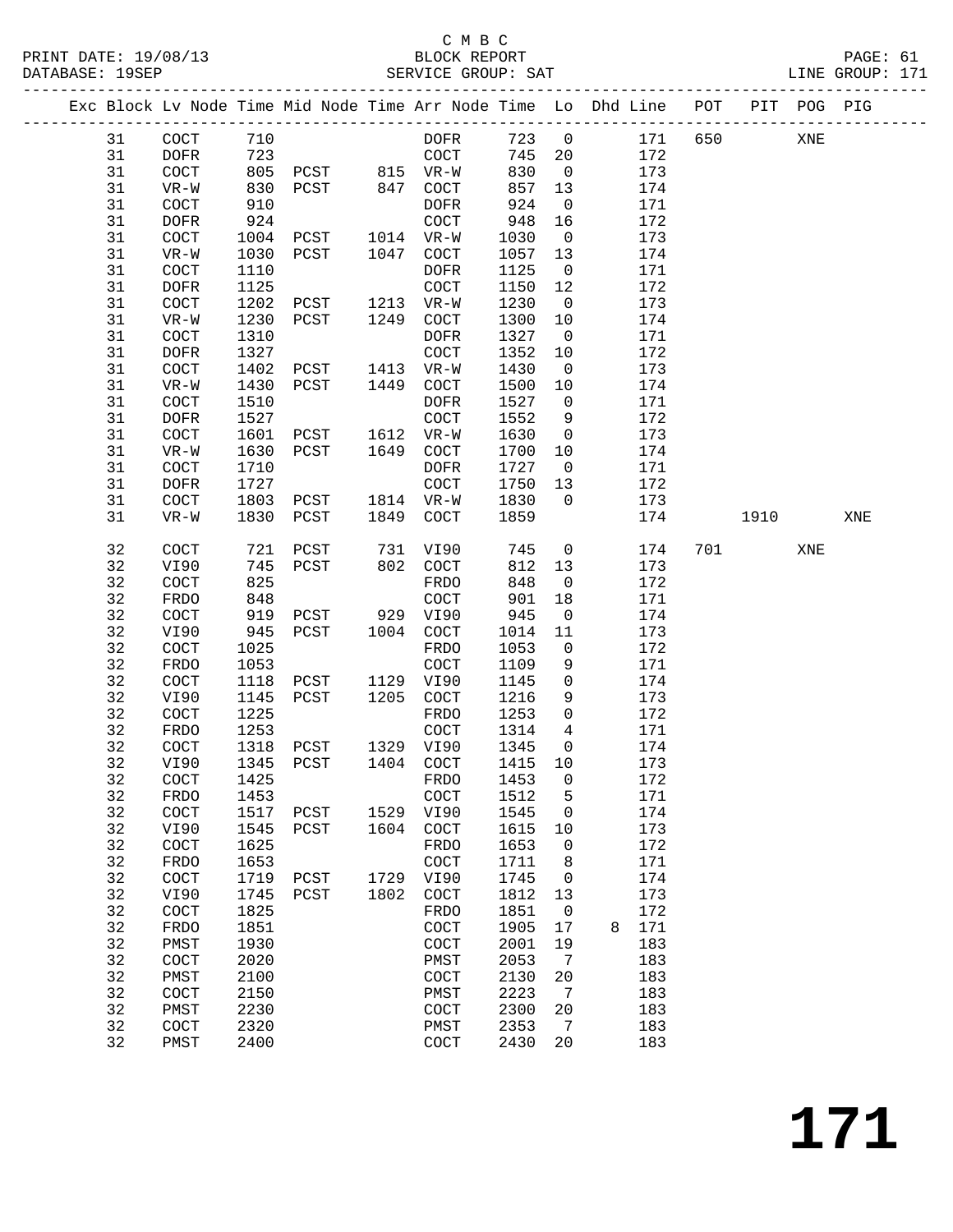### C M B C

| PRINT DATE: 19/08/13<br>DATABASE: 19SEP |    |                      |      | /13 BLOCK REPORT<br>SERVICE GROUP: SAT |      |                      |      |                |                                                                    |     |     |         | PAGE: 62<br>LINE GROUP: 171 |  |
|-----------------------------------------|----|----------------------|------|----------------------------------------|------|----------------------|------|----------------|--------------------------------------------------------------------|-----|-----|---------|-----------------------------|--|
|                                         |    |                      |      |                                        |      |                      |      |                | Exc Block Lv Node Time Mid Node Time Arr Node Time Lo Dhd Line POT |     | PIT | POG PIG |                             |  |
|                                         | 32 | COCT                 | 2450 |                                        |      | PMST                 |      |                | 2523 7 183                                                         |     |     |         |                             |  |
|                                         | 32 | PMST                 | 2530 |                                        |      | COCT                 | 2600 |                |                                                                    | 183 |     | 2610    | XNE                         |  |
|                                         | 33 | COCT                 |      | 735 PCST 745 VR-W                      |      |                      | 800  |                | $\overline{0}$<br>173                                              |     | 715 | XNE     |                             |  |
|                                         | 33 | $VR-W$               | 800  | PCST 817                               |      | COCT                 | 827  | 13             | 174                                                                |     |     |         |                             |  |
|                                         | 33 | COCT                 | 840  |                                        |      | <b>DOFR</b>          | 853  | $\overline{0}$ | 171                                                                |     |     |         |                             |  |
|                                         | 33 | <b>DOFR</b>          | 853  |                                        |      | $\operatorname{COT}$ | 915  | 19             | 172                                                                |     |     |         |                             |  |
|                                         | 33 | COCT                 | 934  | PCST 944 VR-W                          |      |                      | 1000 | $\overline{0}$ | 173                                                                |     |     |         |                             |  |
|                                         | 33 | $VR-W$               | 1000 | PCST                                   |      | 1017 COCT            | 1027 | 13             | 174                                                                |     |     |         |                             |  |
|                                         | 33 | $\operatorname{COT}$ | 1040 |                                        |      | <b>DOFR</b>          | 1055 | $\overline{0}$ | 171                                                                |     |     |         |                             |  |
|                                         | 33 | <b>DOFR</b>          | 1055 |                                        |      | COCT                 | 1120 | 12             | 172                                                                |     |     |         |                             |  |
|                                         | 33 | COCT                 | 1132 | PCST                                   | 1143 | $VR-W$               | 1200 | $\overline{0}$ | 173                                                                |     |     |         |                             |  |
|                                         | 33 | $VR-W$               | 1200 | PCST                                   | 1219 | COCT                 | 1230 | 10             | 174                                                                |     |     |         |                             |  |
|                                         | 33 | COCT                 | 1240 |                                        |      | DOFR                 | 1257 | $\overline{0}$ | 171                                                                |     |     |         |                             |  |
|                                         | 33 | <b>DOFR</b>          | 1257 |                                        |      | COCT                 | 1322 | 10             | 172                                                                |     |     |         |                             |  |
|                                         | 33 | $\operatorname{COT}$ | 1332 | PCST                                   |      | 1343 VR-W            | 1400 | $\overline{0}$ | 173                                                                |     |     |         |                             |  |
|                                         | 33 | $VR-W$               | 1400 | PCST                                   | 1419 | COCT                 | 1430 | 10             | 174                                                                |     |     |         |                             |  |
|                                         | 33 | COCT                 | 1440 |                                        |      | <b>DOFR</b>          | 1457 | $\overline{0}$ | 171                                                                |     |     |         |                             |  |
|                                         | 33 | <b>DOFR</b>          | 1457 |                                        |      | COCT                 | 1522 | 10             | 172                                                                |     |     |         |                             |  |
|                                         | 33 | COCT                 | 1532 | PCST                                   |      | 1543 VR-W            | 1600 | $\overline{0}$ | 173                                                                |     |     |         |                             |  |
|                                         | 33 | $VR-W$               | 1600 | PCST                                   |      | 1619 COCT            | 1630 | 10             | 174                                                                |     |     |         |                             |  |
|                                         | 33 | COCT                 | 1640 |                                        |      | <b>DOFR</b>          | 1657 | $\overline{0}$ | 171                                                                |     |     |         |                             |  |
|                                         | 33 | DOFR                 | 1657 |                                        |      | COCT                 | 1720 | 12             | 172                                                                |     |     |         |                             |  |
|                                         | 33 | COCT                 | 1732 | PCST                                   |      | 1744 VR-W            | 1800 | $\mathbf 0$    | 173                                                                |     |     |         |                             |  |
|                                         | 33 | $VR-W$               | 1800 | PCST                                   |      | 1819 COCT            | 1829 | 6              | 174                                                                |     |     |         |                             |  |
|                                         | 33 | COCT                 | 1835 |                                        |      | <b>DOFR</b>          | 1849 | $\overline{0}$ | 171                                                                |     |     |         |                             |  |
|                                         | 33 | <b>DOFR</b>          | 1849 |                                        |      | COCT                 | 1911 | 9              | 172                                                                |     |     |         |                             |  |
|                                         | 33 | COCT                 | 1920 | PCST                                   | 1930 | $VR-W$               | 1946 | $\mathbf 0$    | 173                                                                |     |     |         |                             |  |
|                                         | 33 | $VR-W$               | 1946 | PCST                                   | 2005 | $\operatorname{COT}$ | 2015 | 15             | 174                                                                |     |     |         |                             |  |
|                                         | 33 | COCT                 | 2030 |                                        |      | FRDO                 | 2053 | $\overline{0}$ | 172                                                                |     |     |         |                             |  |
|                                         | 33 | FRDO                 | 2053 |                                        |      | COCT                 | 2105 | 15             | 171                                                                |     |     |         |                             |  |
|                                         | 33 | COCT                 | 2120 | PCST                                   |      | 2130 VR-W            | 2146 | $\overline{0}$ | 173                                                                |     |     |         |                             |  |
|                                         | 33 | $VR-W$               | 2146 | PCST                                   | 2203 | COCT                 | 2213 | 17             | 174                                                                |     |     |         |                             |  |
|                                         | 33 | $\operatorname{COT}$ | 2230 |                                        |      | FRDO                 | 2253 | $\overline{0}$ | 172                                                                |     |     |         |                             |  |
|                                         | 33 | FRDO                 | 2253 |                                        |      | COCT                 | 2304 | 11             | 171                                                                |     |     |         |                             |  |
|                                         | 33 | COCT                 | 2315 |                                        |      | PALA                 | 2327 | $\Omega$       | 185                                                                |     |     |         |                             |  |

33 PALA 2327 PMST 2339 184 2354 XNE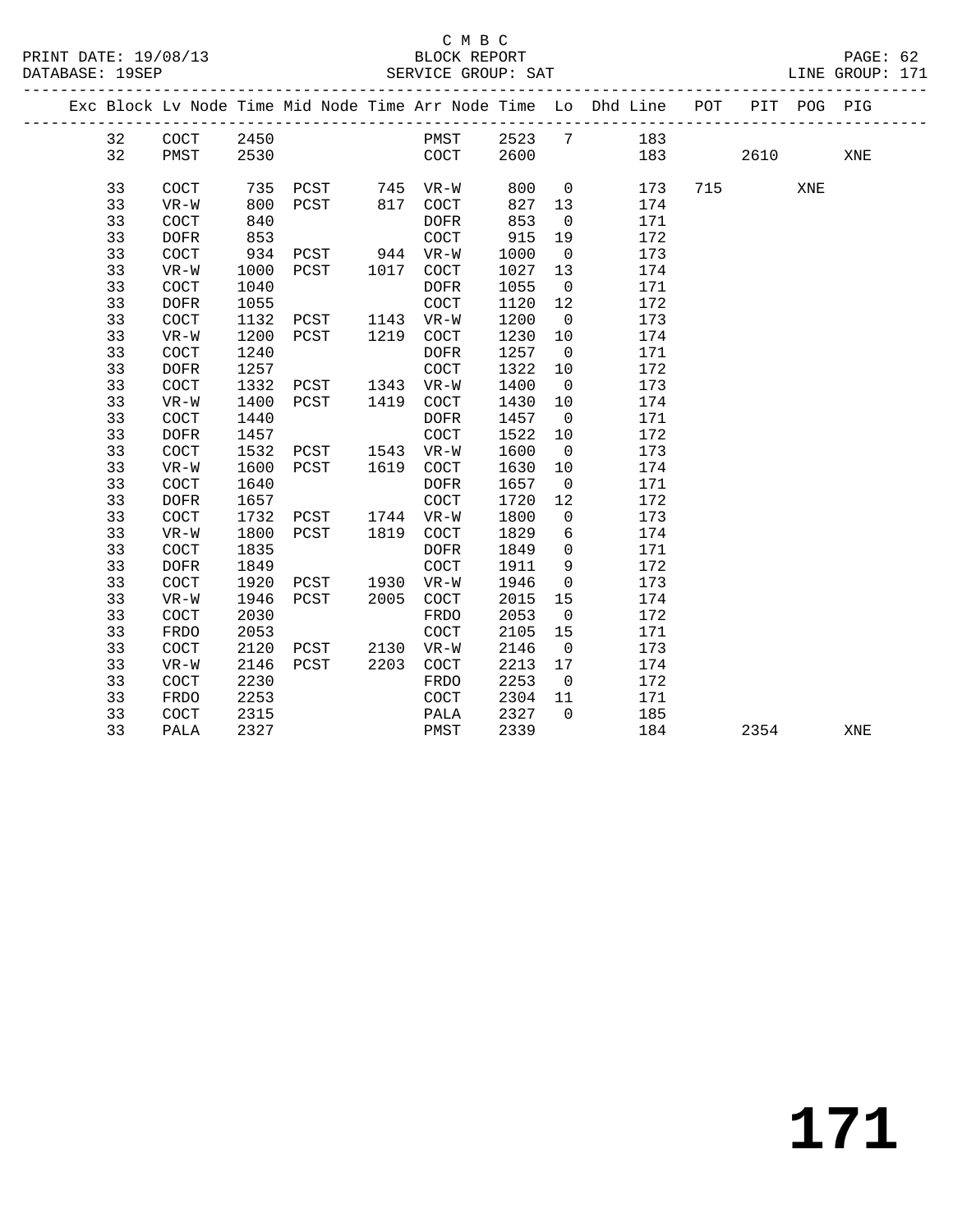| PRINT DATE: 19/08/13<br>DATABASE: 19SEP |                                                                                                                      |                                                                                                                                      |                                                                                                                     |                                                                                                                                                  |                      | C M B C                                                                                                                                                                           | BLOCK REPORT                                                                                                                                                                        |                                       |                                                                                                                                                                                                                                                                                                                                                                                                                                                                                                                                                |     |      | PAGE: 63 |  |
|-----------------------------------------|----------------------------------------------------------------------------------------------------------------------|--------------------------------------------------------------------------------------------------------------------------------------|---------------------------------------------------------------------------------------------------------------------|--------------------------------------------------------------------------------------------------------------------------------------------------|----------------------|-----------------------------------------------------------------------------------------------------------------------------------------------------------------------------------|-------------------------------------------------------------------------------------------------------------------------------------------------------------------------------------|---------------------------------------|------------------------------------------------------------------------------------------------------------------------------------------------------------------------------------------------------------------------------------------------------------------------------------------------------------------------------------------------------------------------------------------------------------------------------------------------------------------------------------------------------------------------------------------------|-----|------|----------|--|
|                                         |                                                                                                                      |                                                                                                                                      |                                                                                                                     |                                                                                                                                                  |                      |                                                                                                                                                                                   |                                                                                                                                                                                     |                                       |                                                                                                                                                                                                                                                                                                                                                                                                                                                                                                                                                |     |      |          |  |
|                                         |                                                                                                                      |                                                                                                                                      |                                                                                                                     |                                                                                                                                                  |                      |                                                                                                                                                                                   |                                                                                                                                                                                     |                                       | Exc Block Lv Node Time Mid Node Time Arr Node Time Lo Dhd Line POT PIT POG PIG                                                                                                                                                                                                                                                                                                                                                                                                                                                                 |     |      |          |  |
|                                         | 51<br>51<br>51<br>51<br>51<br>51<br>51<br>51<br>51<br>51<br>51<br>51<br>51<br>51<br>51<br>51<br>51<br>51<br>51<br>51 | BW02<br>LKST<br>BW03<br>LOST<br>BQST<br>LOST<br>BW02<br>LKST<br>BW03<br>LOST<br>BQST<br>LOST<br>BW02<br>LKST<br>BW03<br>LOST<br>BQST | 935<br>1015<br>1015<br>1105<br>1145<br>1225<br>1256<br>1335<br>1415<br>1505<br>1545<br>1626<br>1656<br>1735<br>1815 | 743 SPST<br>827 SPST<br>856 PROD<br>CORN<br>CORS<br>HOLD<br>SPST<br>SPST<br>PROD<br>CORN<br>CORS<br>HOLD<br>SPST<br>SPST<br>PROD<br>CORN<br>CORS |                      | 947 BOST<br>1029 LOST<br>1132 BW02<br>1208 LKST<br>1231 BW03<br>1321 LOST<br>1349 BQST<br>1430 LOST<br>1532 BW02<br>1609 LKST<br>1632 BW03<br>1720 LOST<br>1751 BQST<br>1830 LOST | 803  LKST       811<br>833   BW03        855<br>919 LOST 925<br>957<br>1045<br>1045<br>1138<br>1217<br>1255<br>1328<br>1359<br>1447<br>1538<br>1618<br>1655<br>1726<br>1801<br>1846 | 1<br>10<br>1<br>18<br>$7\overline{ }$ | NWST 500<br>LOST 535 CORN 547 BQST 516 19 109 425<br>ROST 535 CORN 547 BQST 556 19 157<br>ROST 615 CORS 627 LOST 641 24 157<br>LOST 705 HOLD 729 BW02 733 10 136<br>16 134<br>134<br>136<br>$\begin{array}{cc} 18 & \hspace{1.5cm} 157 \\ 20 & \hspace{1.5cm} 157 \end{array}$<br>7 136<br>8 <sup>1</sup><br>134<br>134<br>$7\overline{ }$<br>136<br>$\frac{16}{18}$ $\frac{157}{157}$<br>157<br>136<br>$\begin{array}{c} 8 \\ 1 \end{array}$<br>134<br>134<br>9<br>136<br>$\begin{array}{c} 14 \\ 19 \end{array}$<br>$\frac{157}{157}$<br>157 |     |      |          |  |
|                                         | 51<br>51<br>51<br>51<br>51<br>51<br>51<br>51<br>51                                                                   | LOST<br><b>BQST</b><br>LOST<br>BW02<br>LKST<br>BW03<br>LOST<br>BW02<br>LKST                                                          | 1905<br>1935<br>2005<br>2045<br>2129<br>2129<br>2156<br>2230                                                        | CORN<br>CORS<br>HOLD<br>SPST<br>SPST<br>PROD<br>HOLD<br>2331 SPST<br>2408 SPST<br>SPST                                                           | 2107<br>2135<br>2217 | 1920 BOST<br>1948 LOST<br>2031 BW02<br>LKST<br>BW03<br>LOST<br>2254 BW02                                                                                                          | 1930<br>2002<br>2036<br>2115<br>2155<br>2223<br>2353 LKST 2401<br>2414 BW03 2432                                                                                                    | $5^{\circ}$                           | 157<br>$\frac{3}{9}$<br>157<br>136<br>14<br>134<br>$\begin{array}{ccc} 1 & \hspace{1.5cm} & 134 \\ 7 & \hspace{1.5cm} & 136 \end{array}$<br>2259 32 136<br>$\overline{7}$<br>134                                                                                                                                                                                                                                                                                                                                                               | 134 | 2502 | XNE      |  |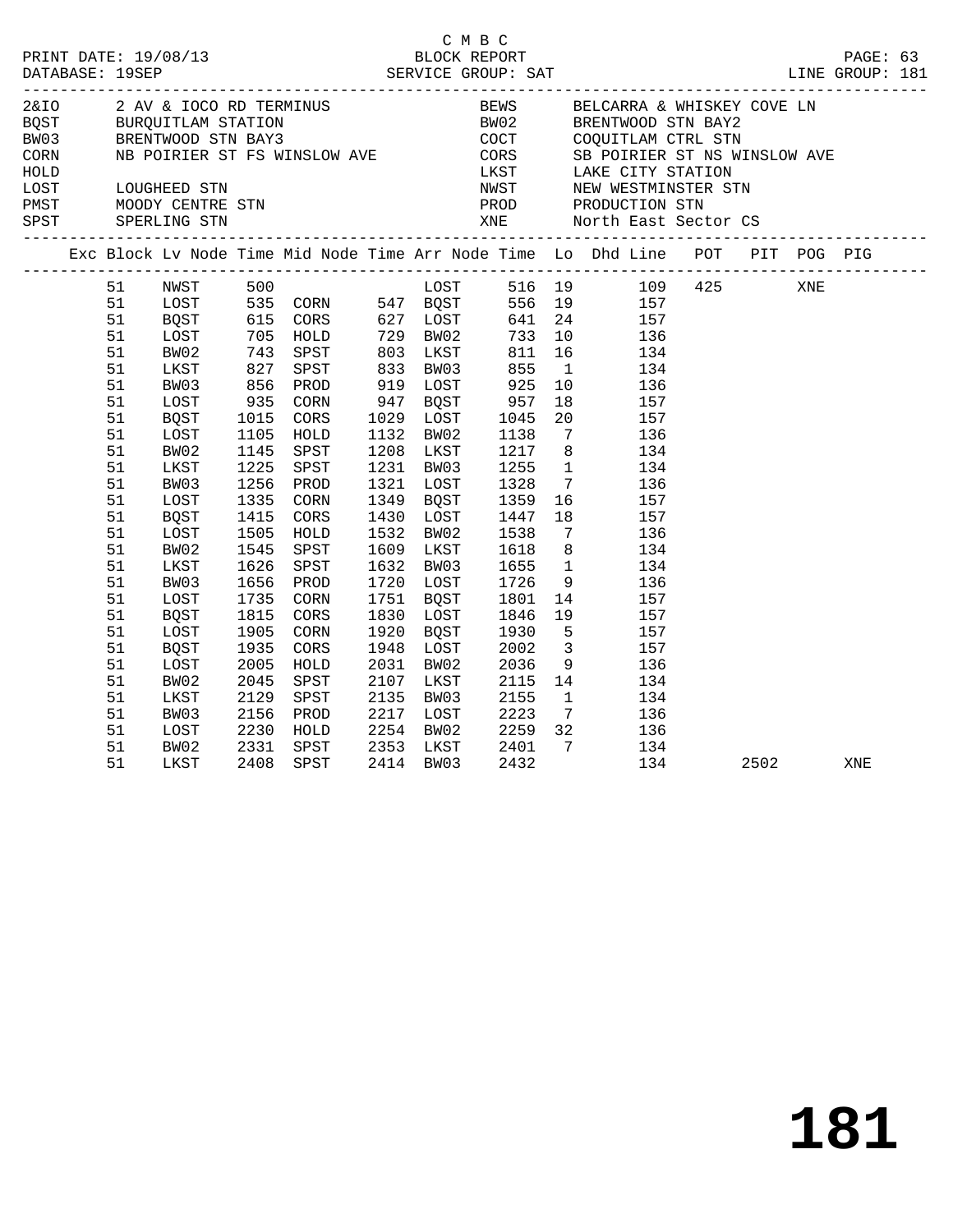#### C M B C<br>BLOCK REPORT PRINT DATE: 19/08/13 BLOCK REPORT PAGE: 64 SERVICE GROUP: SAT

|  |    |      |      |      |      |             |      |                 | Exc Block Lv Node Time Mid Node Time Arr Node Time Lo Dhd Line POT<br>____________________________________ |     |      | PIT POG PIG |     |
|--|----|------|------|------|------|-------------|------|-----------------|------------------------------------------------------------------------------------------------------------|-----|------|-------------|-----|
|  | 52 | LOST | 535  |      |      | NWST        | 553  | $\overline{7}$  | 109                                                                                                        | 505 |      | XNE         |     |
|  | 52 | NWST | 600  |      |      | LOST        | 618  | 17              | 109                                                                                                        |     |      |             |     |
|  | 52 | LOST | 635  | HOLD | 659  | BW02        | 703  | 12              | 136                                                                                                        |     |      |             |     |
|  | 52 | BW02 | 715  | SPST | 735  | LKST        | 743  | 16              | 134                                                                                                        |     |      |             |     |
|  | 52 | LKST | 759  | SPST | 805  | BW03        | 825  | $\mathbf{1}$    | 134                                                                                                        |     |      |             |     |
|  | 52 | BW03 | 826  | PROD | 849  | LOST        | 855  | 10              | 136                                                                                                        |     |      |             |     |
|  | 52 | LOST | 905  | CORN | 917  | <b>BQST</b> | 927  | 18              | 157                                                                                                        |     |      |             |     |
|  | 52 | BQST | 945  | CORS | 959  | LOST        | 1015 | 20              | 157                                                                                                        |     |      |             |     |
|  | 52 | LOST | 1035 |      |      | NWST        | 1055 | 5               | 109                                                                                                        |     |      |             |     |
|  | 52 | NWST | 1100 |      |      | LOST        | 1123 | 12              | 109                                                                                                        |     |      |             |     |
|  | 52 | LOST | 1135 | HOLD | 1202 | BW02        | 1208 | 7               | 136                                                                                                        |     |      |             |     |
|  | 52 | BW02 | 1215 | SPST | 1240 | LKST        | 1249 | 6               | 134                                                                                                        |     |      |             |     |
|  | 52 | LKST | 1255 | SPST | 1301 | BW03        | 1325 | $\mathbf 1$     | 134                                                                                                        |     |      |             |     |
|  | 52 | BW03 | 1326 | PROD | 1351 | LOST        | 1358 | $7\phantom{.0}$ | 136                                                                                                        |     |      |             |     |
|  | 52 | LOST | 1405 | CORN | 1420 | <b>BQST</b> | 1430 | 15              | 157                                                                                                        |     |      |             |     |
|  | 52 | BQST | 1445 | CORS | 1500 | LOST        | 1517 | 18              | 157                                                                                                        |     |      |             |     |
|  | 52 | LOST | 1535 |      |      | NWST        | 1556 | $\overline{4}$  | 109                                                                                                        |     |      |             |     |
|  | 52 | NWST | 1600 |      |      | LOST        | 1624 | 11              | 109                                                                                                        |     |      |             |     |
|  | 52 | LOST | 1635 | HOLD | 1702 | BW02        | 1708 | $7\phantom{.0}$ | 136                                                                                                        |     |      |             |     |
|  | 52 | BW02 | 1715 | SPST | 1740 | LKST        | 1749 | 8               | 134                                                                                                        |     |      |             |     |
|  | 52 | LKST | 1757 | SPST | 1803 | BW03        | 1825 | 1               | 134                                                                                                        |     |      |             |     |
|  | 52 | BW03 | 1826 | PROD | 1849 | LOST        | 1855 | 10              | 136                                                                                                        |     |      |             |     |
|  | 52 | LOST | 1905 | HOLD | 1932 | BW02        | 1938 | 7               | 136                                                                                                        |     |      |             |     |
|  | 52 | BW02 | 1945 | SPST | 2007 | LKST        | 2016 | 13              | 134                                                                                                        |     |      |             |     |
|  | 52 | LKST | 2029 | SPST | 2035 | BW03        | 2055 | $\mathbf{1}$    | 134                                                                                                        |     |      |             |     |
|  | 52 | BW03 | 2056 | PROD | 2117 | LOST        | 2123 | 12              | 136                                                                                                        |     |      |             |     |
|  | 52 | LOST | 2135 |      |      | NWST        | 2153 | 7               | 109                                                                                                        |     |      |             |     |
|  | 52 | NWST | 2200 |      |      | LOST        | 2219 | 16              | 109                                                                                                        |     |      |             |     |
|  | 52 | LOST | 2235 |      |      | NWST        | 2253 | 7               | 109                                                                                                        |     |      |             |     |
|  | 52 | NWST | 2300 |      |      | LOST        | 2318 | 17              | 109                                                                                                        |     |      |             |     |
|  | 52 | LOST | 2335 |      |      | NWST        | 2353 | 7               | 109                                                                                                        |     |      |             |     |
|  | 52 | NWST | 2400 |      |      | LOST        | 2417 | 18              | 109                                                                                                        |     |      |             |     |
|  | 52 | LOST | 2435 |      |      | NWST        | 2453 | 7               | 109                                                                                                        |     |      |             |     |
|  | 52 | NWST | 2500 |      |      | LOST        | 2517 | 18              | 109                                                                                                        |     |      |             |     |
|  | 52 | LOST | 2535 |      |      | NWST        | 2553 |                 | 109                                                                                                        |     | 2615 |             | XNE |
|  |    |      |      |      |      |             |      |                 |                                                                                                            |     |      |             |     |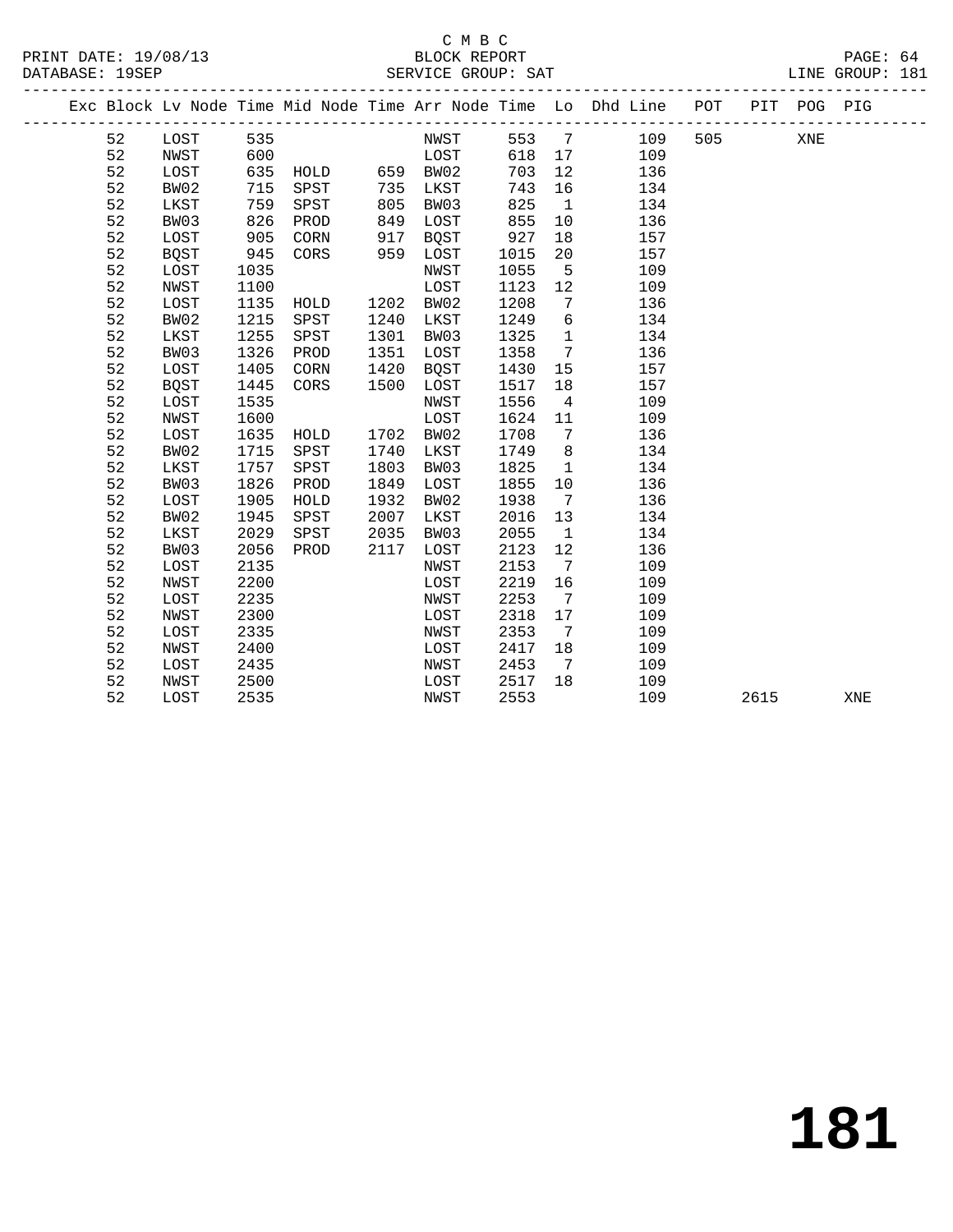### C M B C<br>BLOCK REPORT SERVICE GROUP: SAT

PRINT DATE: 19/08/13 BLOCK REPORT PAGE: 65

|          |             |              |                                                 |              |              |                     |                         | Exc Block Lv Node Time Mid Node Time Arr Node Time Lo Dhd Line POT PIT POG PIG |         |     |     |
|----------|-------------|--------------|-------------------------------------------------|--------------|--------------|---------------------|-------------------------|--------------------------------------------------------------------------------|---------|-----|-----|
| 53       | BQST        |              |                                                 |              |              |                     |                         | 545 CORS 557 LOST 611 24 157 515                                               |         | XNE |     |
| 53       | LOST        | 635          |                                                 |              | NWST         | 653                 |                         | $7\overline{ }$<br>109                                                         |         |     |     |
| 53       | NWST        | 700          |                                                 |              | LOST         | 718 17              |                         | 109                                                                            |         |     |     |
| 53       | LOST        | 735          |                                                 |              |              | 803                 | 12                      | 136                                                                            |         |     |     |
| 53       | BW02        | 815          | HOLD 759 BW02<br>SPST 835 LKST<br>SPST 903 BW03 |              |              | 843                 | 14                      | 134                                                                            |         |     |     |
| 53       | LKST        | 857          |                                                 |              |              | 925                 | $\overline{1}$          | 134                                                                            |         |     |     |
| 53       | BW03        | 926          | PROD                                            |              | 949 LOST     | 955                 | 10                      | 136                                                                            |         |     |     |
| 53       | LOST        | 1005         | CORN                                            |              | 1019 BQST    | 1029                | 16                      | 157                                                                            |         |     |     |
| 53       | <b>BQST</b> | 1045         | CORS                                            |              | 1100 LOST    | 1116                | 19                      | 157                                                                            |         |     |     |
| 53       | LOST        | 1135         |                                                 |              | NWST         | 1156                | $\overline{4}$          | 109                                                                            |         |     |     |
| 53       | NWST        | 1200         |                                                 |              | LOST         | 1223                | 12                      | 109                                                                            |         |     |     |
| 53       | LOST        | 1235         | HOLD 1302 BW02                                  |              |              | 1308                | 7                       | 136                                                                            |         |     |     |
| 53       | BW02        | 1315         | SPST                                            | 1339         | LKST         | 1348                | 8                       | 134                                                                            |         |     |     |
| 53       | LKST        | 1356         | SPST                                            | 1402         | BW03         | 1425                | $\overline{1}$          | 134                                                                            |         |     |     |
| 53       | BW03        | 1426         | PROD                                            | 1450         | LOST         | 1456                | 9                       | 136                                                                            |         |     |     |
| 53       |             | 1505         |                                                 |              |              |                     |                         |                                                                                |         |     |     |
| 53       | LOST        |              | CORN                                            | 1521         | BQST         | 1531                | 14                      | 157                                                                            |         |     |     |
| 53       | BQST        | 1545         | CORS                                            | 1600         | LOST<br>NWST | 1617<br>1656        | 18<br>$\overline{4}$    | 157                                                                            |         |     |     |
| 53       | LOST        | 1635<br>1700 |                                                 |              |              |                     |                         | 109                                                                            |         |     |     |
|          | NWST        |              | HOLD 1802 BW02                                  |              | LOST         | 1724                | 11                      | 109                                                                            |         |     |     |
| 53       | LOST        | 1735         |                                                 |              |              | 1808                | $\overline{7}$          | 136                                                                            |         |     |     |
| 53       | BW02        | 1815         | SPST                                            | 1840         | LKST         | 1849                | 10                      | 134                                                                            |         |     |     |
| 53       | LKST        | 1859         | SPST                                            | 1905         | BW03         | 1925                | $\mathbf{1}$            | 134                                                                            |         |     |     |
| 53       | BW03        | 1926         | PROD                                            | 1947         | LOST         | 1953                | $7\overline{ }$         | 136                                                                            |         |     |     |
| 53       | LOST        | 2000         | CORN                                            | 2015<br>2043 | BQST         | 2025                | 5                       | 157                                                                            |         |     |     |
| 53       | BQST        | 2030         | CORS                                            |              | LOST         | 2057                | 8 <sup>8</sup>          | 157                                                                            |         |     |     |
| 53       | LOST        | 2105         | HOLD                                            | 2129         | BW02         | 2134                | 11                      | 136                                                                            |         |     |     |
| 53       | BW02        | 2145         | SPST                                            | 2207         | LKST         | 2215                | $\mathbf{1}$            | 134                                                                            |         |     |     |
| 53       | LKST        | 2216         | SPST                                            | 2222         | BW03         | 2241                | $\overline{\mathbf{3}}$ | 134                                                                            |         |     |     |
| 53       | BW03        | 2244         | PROD                                            | 2305         | LOST         | 2311                | 19                      | 136                                                                            |         |     |     |
| 53<br>53 | LOST        | 2330<br>2431 | HOLD                                            | 2354<br>2450 | BW02         | 2359<br>2458        | 32                      | 136<br>134                                                                     | 2523    |     | XNE |
|          | BW02        |              | SPST                                            |              | LKST         |                     |                         |                                                                                |         |     |     |
| 54       | BW03        | 600          | PROD                                            | 622          | LOST         | 628                 | $\overline{7}$          | 136                                                                            | 520 320 | XNE |     |
| 54       | LOST        | 635          | CORN                                            | 647          | BQST         | 657                 | 18                      | 157                                                                            |         |     |     |
| 54       | BQST        | 715          | CORS                                            | 728          | LOST         | 742                 | 23                      | 157                                                                            |         |     |     |
| 54       | LOST        | 805          | HOLD                                            | 830          | BW02         | 835                 | 10                      | 136                                                                            |         |     |     |
| 54       | BW02        | 845          | SPST                                            | 905          | LKST         | 913                 | 14                      | 134                                                                            |         |     |     |
| 54       | LKST        | 927<br>956   | SPST                                            | 933          | BW03         | $-10$<br>955<br>100 | $\overline{1}$          | 134                                                                            |         |     |     |
| 54       | BW03        |              | 956 PROD                                        |              | 1019 LOST    | 1025                | 10                      | 136                                                                            |         |     |     |
| 54       | LOST        |              | 1035 CORN 1049 BQST                             |              |              | 1059 16             |                         | 157                                                                            |         |     |     |
| 54       | BQST        | 1115         | CORS                                            | 1130         | LOST         | 1146                | 19                      | 157                                                                            |         |     |     |
| 54       | LOST        | 1205         | HOLD                                            | 1232         | BW02         | 1238                | 7                       | 136                                                                            |         |     |     |
| 54       | BW02        | 1245         | SPST                                            | 1309         | LKST         | 1318                | 7                       | 134                                                                            |         |     |     |
| 54       | LKST        | 1325         | SPST                                            | 1331         | BW03         | 1355                | $\mathbf 1$             | 134                                                                            |         |     |     |
| 54       | BW03        | 1356         | PROD                                            | 1420         | LOST         | 1426                | 9                       | 136                                                                            |         |     |     |
| 54       | LOST        | 1435         | CORN                                            | 1452         | <b>BQST</b>  | 1502                | 13                      | 157                                                                            |         |     |     |
| 54       | <b>BQST</b> | 1515         | CORS                                            | 1530         | LOST         | 1547                | 18                      | 157                                                                            |         |     |     |
| 54       | LOST        | 1605         | CORN                                            | 1621         | <b>BQST</b>  | 1631                | 14                      | 157                                                                            |         |     |     |
| 54       | <b>BQST</b> | 1645         | CORS                                            | 1700         | LOST         | 1717                | 18                      | 157                                                                            |         |     |     |
| 54       | LOST        | 1735         |                                                 |              | NWST         | 1756                | $\overline{4}$          | 109                                                                            |         |     |     |
| 54       | NWST        | 1800         |                                                 |              | LOST         | 1824                | 11                      | 109                                                                            |         |     |     |
| 54       | LOST        | 1835         | CORN                                            | 1851         | BQST         | 1901                | $\overline{4}$          | 157                                                                            |         |     |     |
| 54       | BQST        | 1905         | CORS                                            | 1920         | LOST         | 1936                |                         | 157                                                                            | 1954    |     | XNE |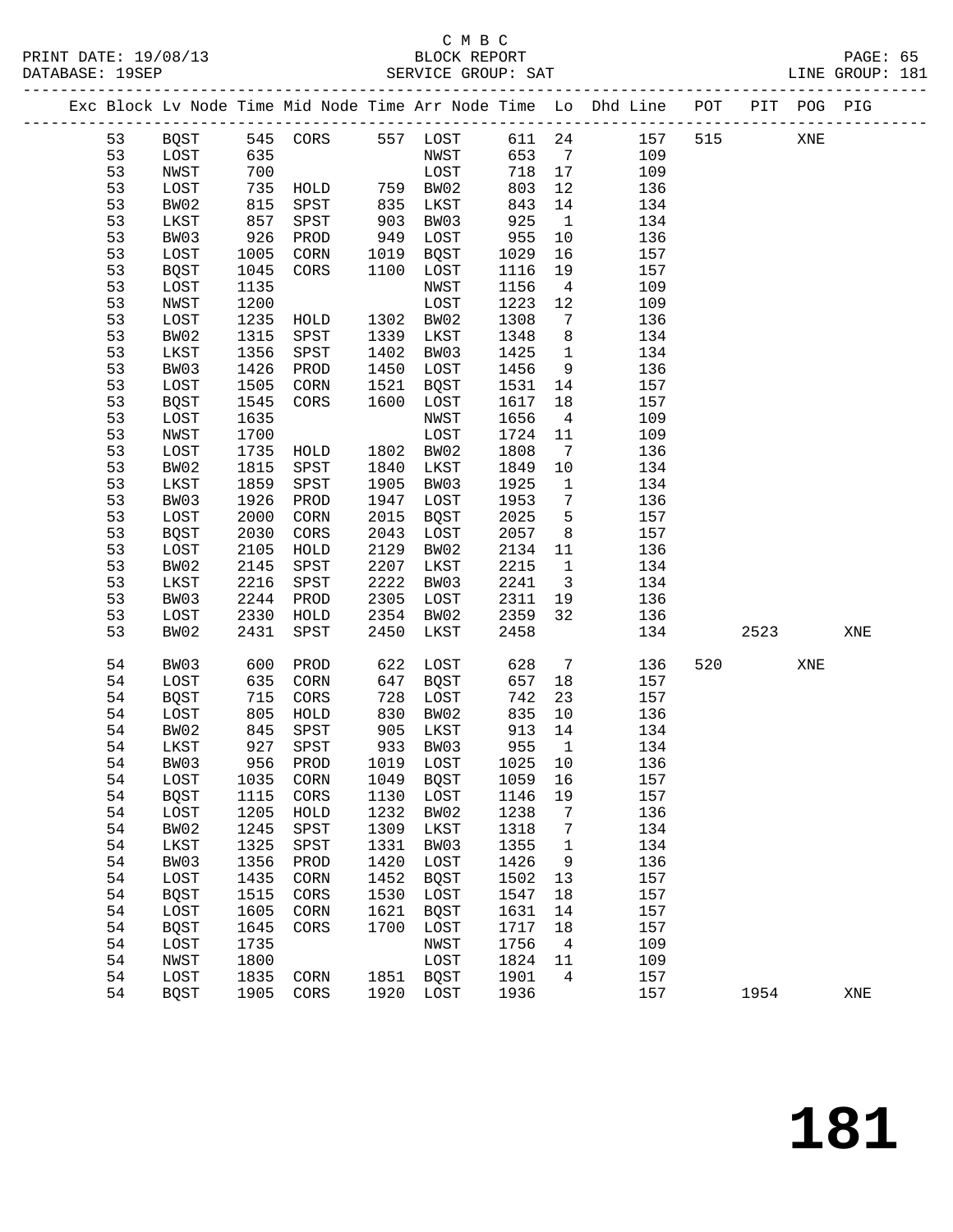#### C M B C<br>BLOCK REPORT PRINT DATE: 19/08/13 BLOCK REPORT PAGE: 66 SERVICE GROUP: SAT

|  |          |                 |              | Exc Block Lv Node Time Mid Node Time Arr Node Time Lo Dhd Line POT |              |      |              |                         |            |     |      | PIT POG PIG |     |
|--|----------|-----------------|--------------|--------------------------------------------------------------------|--------------|------|--------------|-------------------------|------------|-----|------|-------------|-----|
|  | 55       | LOST            | 600          |                                                                    |              | PMST | 620 15       |                         | 180        | 530 |      | XNE         |     |
|  | 55       | PMST            | 635          |                                                                    |              | LOST | 658          | $\overline{7}$          | 180        |     |      |             |     |
|  | 55       | LOST            | 705          |                                                                    | PMST         |      | 726          | 9                       | 180        |     |      |             |     |
|  | 55       | PMST            | 735          |                                                                    | LOST         |      | 758          | $7\overline{ }$         | 180        |     |      |             |     |
|  | 55       | LOST            | 805          |                                                                    | PMST         |      | 826          | 9                       | 180        |     |      |             |     |
|  | 55       | PMST            | 835          |                                                                    | LOST         |      | 901          | $\overline{4}$          | 180        |     |      |             |     |
|  | 55       | LOST            | 905          |                                                                    | PMST         |      | 928          | $7\phantom{.0}$         | 180        |     |      |             |     |
|  | 55       | PMST            | 935          |                                                                    | LOST         |      | 1001         | $\overline{4}$          | 180        |     |      |             |     |
|  | 55       | LOST            | 1005         |                                                                    | PMST         |      | 1028         | 17                      | 180        |     |      |             |     |
|  | 55       | PMST            | 1045         |                                                                    | LOST         |      | 1111         | 14                      | 180        |     |      |             |     |
|  | 55       | LOST            | 1125         |                                                                    | PMST         |      | 1149         | 16                      | 180        |     |      |             |     |
|  | 55       | PMST            | 1205         |                                                                    | LOST         |      | 1231         | 14                      | 180        |     |      |             |     |
|  | 55       | LOST            | 1245         |                                                                    | PMST         |      | 1309         | 16                      | 180        |     |      |             |     |
|  | 55       | PMST            | 1325         |                                                                    | LOST         |      | 1351         | 14                      | 180        |     |      |             |     |
|  | 55       | LOST            | 1405         |                                                                    | PMST         |      | 1430         | 15                      | 180        |     |      |             |     |
|  | 55       | PMST            | 1445         |                                                                    | LOST         |      | 1511         | 14                      | 180        |     |      |             |     |
|  | 55       | LOST            | 1525         |                                                                    | PMST         |      | 1551         | 14                      | 180        |     |      |             |     |
|  | 55       | PMST            | 1605         |                                                                    | LOST         |      | 1631         | 14                      | 180        |     |      |             |     |
|  | 55       | LOST            | 1645         |                                                                    | PMST         |      | 1711         | 14                      | 180        |     |      |             |     |
|  | 55       | PMST            | 1725         |                                                                    | LOST         |      | 1751         | 14                      | 180        |     |      |             |     |
|  | 55       | LOST            | 1805         |                                                                    | PMST         |      | 1830         | $-5$                    | 180        |     |      |             |     |
|  | 55       | PMST            | 1835         |                                                                    | LOST         |      | 1859         | $6\overline{6}$         | 180        |     |      |             |     |
|  | 55       | LOST            | 1905         |                                                                    | PMST         |      | 1930         | 12                      | 180        |     |      |             |     |
|  | 55       | PMST            | 1942         |                                                                    | 2&IO         |      | 1956         | $\overline{0}$          | 181        |     |      |             |     |
|  | 55       | <b>2&amp;IO</b> | 1956         |                                                                    | PMST         |      | 2008         | $4\overline{ }$         | 181        |     |      |             |     |
|  | 55       | PMST            | 2012         |                                                                    | <b>BEWS</b>  |      | 2046         | $\overline{0}$          | 182        |     |      |             |     |
|  | 55       | <b>BEWS</b>     | 2046         |                                                                    | PMST         |      | 2117         | 18                      | 182        |     |      |             |     |
|  | 55       | PMST            | 2135         |                                                                    | LOST         |      | 2159         | 11                      | 180        |     |      |             |     |
|  | 55       | LOST            | 2210         |                                                                    | PMST         |      | 2232         | 10                      | 180        |     |      |             |     |
|  | 55       | PMST            | 2242         |                                                                    | <b>BEWS</b>  |      | 2313         | $\overline{\mathbf{0}}$ | 181        |     |      |             |     |
|  | 55       | <b>BEWS</b>     | 2313         |                                                                    | PMST         |      | 2336         | 6                       | 181        |     |      |             |     |
|  | 55       | PMST            | 2342         |                                                                    | <b>BEWS</b>  |      | 2413         |                         | 181        |     | 2438 |             | XNE |
|  |          |                 |              |                                                                    |              |      |              |                         |            |     |      |             |     |
|  | 56       | PMST            | 605          |                                                                    | LOST         |      | 628          | $\overline{a}$          | 180        | 535 |      | XNE         |     |
|  | 56       | LOST            | 630          |                                                                    | PMST         |      | 650          | 15                      | 180        |     |      |             |     |
|  | 56       | PMST            | 705          |                                                                    | LOST         |      | 728          | 7                       | 180        |     |      |             |     |
|  | 56       | LOST            | 735          |                                                                    | PMST         |      | 756          | 9<br>$\overline{4}$     | 180        |     |      |             |     |
|  | 56<br>56 | PMST            | 805<br>835   |                                                                    | LOST<br>PMST |      | 831<br>856   | 9                       | 180<br>180 |     |      |             |     |
|  |          | LOST            |              |                                                                    |              |      |              |                         |            |     |      |             |     |
|  | 56       | PMST            | 905          |                                                                    | LOST         |      | 931          | $\overline{4}$          | 180        |     |      |             |     |
|  | 56       | LOST            | 935          |                                                                    | PMST         |      | 958          | 7                       | 180        |     |      |             |     |
|  | 56<br>56 | PMST            | 1005<br>1035 |                                                                    | LOST         |      | 1031<br>1058 | 4                       | 180<br>180 |     |      |             |     |
|  |          | LOST            |              |                                                                    | PMST         |      |              | 7                       |            |     |      |             |     |
|  | 56       | PMST            | 1105         |                                                                    | LOST         |      | 1131         | 14                      | 180        |     |      |             |     |
|  | 56<br>56 | LOST            | 1145         |                                                                    | PMST         |      | 1209         | 16                      | 180        |     |      |             |     |
|  |          | PMST            | 1225         |                                                                    | LOST         |      | 1251         | 14                      | 180        |     |      |             |     |
|  | 56<br>56 | LOST            | 1305         |                                                                    | PMST         |      | 1330         | 15                      | 180<br>180 |     |      |             |     |
|  | 56       | PMST<br>LOST    | 1345<br>1425 |                                                                    | LOST<br>PMST |      | 1411<br>1450 | 14<br>15                | 180        |     |      |             |     |
|  | 56       | PMST            | 1505         |                                                                    | LOST         |      | 1531         | 14                      | 180        |     |      |             |     |
|  | 56       | LOST            | 1545         |                                                                    | PMST         |      | 1611         | 14                      | 180        |     |      |             |     |
|  | 56       | PMST            | 1625         |                                                                    | LOST         |      | 1651         | 14                      | 180        |     |      |             |     |
|  | 56       | LOST            | 1705         |                                                                    | PMST         |      | 1730         | 15                      | 180        |     |      |             |     |
|  | 56       | PMST            | 1745         |                                                                    | LOST         |      | 1809         |                         | 180        |     | 1830 |             | XNE |
|  |          |                 |              |                                                                    |              |      |              |                         |            |     |      |             |     |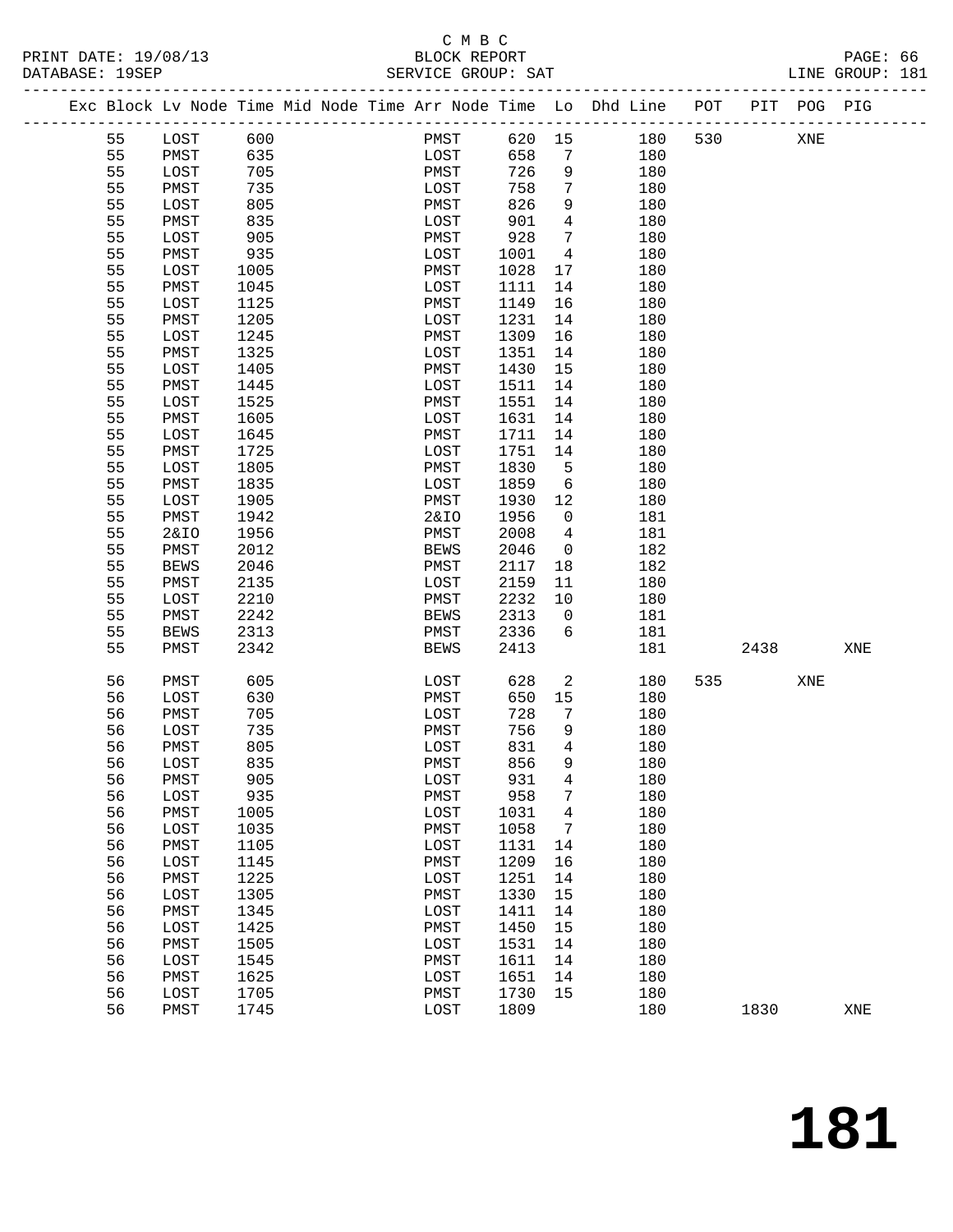|  |    |      |      |          |      |             |        |                 | Exc Block Lv Node Time Mid Node Time Arr Node Time Lo Dhd Line POT PIT POG PIG |     |      |     |     |
|--|----|------|------|----------|------|-------------|--------|-----------------|--------------------------------------------------------------------------------|-----|------|-----|-----|
|  | 57 | LOST |      | 605 CORN |      | 617 BQST    | 626 19 |                 | 157                                                                            | 535 |      | XNE |     |
|  | 57 | BQST | 645  | CORS     |      | 657 LOST    | 711    | 24              | 157                                                                            |     |      |     |     |
|  | 57 | LOST | 735  |          |      | NWST        | 754    | 6               | 109                                                                            |     |      |     |     |
|  | 57 | NWST | 800  |          |      | LOST        | 819    | 16              | 109                                                                            |     |      |     |     |
|  | 57 | LOST | 835  | HOLD     | 900  | BW02        | 905    | 10              | 136                                                                            |     |      |     |     |
|  | 57 | BW02 | 915  | SPST     | 936  | LKST        | 944    | 13              | 134                                                                            |     |      |     |     |
|  | 57 | LKST | 957  | SPST     | 1003 | BW03        | 1025   | $\mathbf{1}$    | 134                                                                            |     |      |     |     |
|  | 57 | BW03 | 1026 | PROD     | 1049 | LOST        | 1055   | 10              | 136                                                                            |     |      |     |     |
|  | 57 | LOST | 1105 | CORN     | 1119 | <b>BQST</b> | 1129   | 16              | 157                                                                            |     |      |     |     |
|  | 57 | BQST | 1145 | CORS     | 1200 | LOST        | 1216   | 19              | 157                                                                            |     |      |     |     |
|  | 57 | LOST | 1235 |          |      | NWST        | 1256   | $\overline{4}$  | 109                                                                            |     |      |     |     |
|  | 57 | NWST | 1300 |          |      | LOST        | 1323   | 12              | 109                                                                            |     |      |     |     |
|  | 57 | LOST | 1335 | HOLD     | 1402 | BW02        | 1408   | 7               | 136                                                                            |     |      |     |     |
|  | 57 | BW02 | 1415 | SPST     | 1439 | LKST        | 1448   | 8               | 134                                                                            |     |      |     |     |
|  | 57 | LKST | 1456 | SPST     | 1502 | BW03        | 1525   | $\mathbf{1}$    | 134                                                                            |     |      |     |     |
|  | 57 | BW03 | 1526 | PROD     | 1550 | LOST        | 1556   | 9               | 136                                                                            |     |      |     |     |
|  | 57 | LOST | 1605 | HOLD     | 1632 | BW02        | 1638   | $7\phantom{.0}$ | 136                                                                            |     |      |     |     |
|  | 57 | BW02 | 1645 | SPST     | 1710 | LKST        | 1719   | 5               | 134                                                                            |     |      |     |     |
|  | 57 | LKST | 1724 | SPST     | 1732 | BW03        | 1755   | $\mathbf{1}$    | 134                                                                            |     |      |     |     |
|  | 57 | BW03 | 1756 | PROD     | 1819 | LOST        | 1825   | 10              | 136                                                                            |     |      |     |     |
|  | 57 | LOST | 1835 | HOLD     | 1902 | BW02        | 1908   | 7               | 136                                                                            |     |      |     |     |
|  | 57 | BW02 | 1915 | SPST     | 1938 | LKST        | 1947   | 12              | 134                                                                            |     |      |     |     |
|  | 57 | LKST | 1959 | SPST     | 2005 | BW03        | 2025   | $\mathbf{1}$    | 134                                                                            |     |      |     |     |
|  | 57 | BW03 | 2026 | PROD     | 2047 | LOST        | 2053   | 7               | 136                                                                            |     |      |     |     |
|  | 57 | LOST | 2100 | CORN     | 2115 | BQST        | 2125   | 5               | 157                                                                            |     |      |     |     |
|  | 57 | BQST | 2130 | CORS     | 2143 | LOST        | 2157   | 3               | 157                                                                            |     |      |     |     |
|  | 57 | LOST | 2200 | HOLD     | 2224 | BW02        | 2229   | $\overline{2}$  | 136                                                                            |     |      |     |     |
|  | 57 | BW02 | 2231 | SPST     | 2253 | LKST        | 2301   | $7\overline{ }$ | 134                                                                            |     |      |     |     |
|  | 57 | LKST | 2308 | SPST     | 2314 | BW03        | 2332   | 12 <sup>°</sup> | 134                                                                            |     |      |     |     |
|  | 57 | BW03 | 2344 | PROD     | 2405 | LOST        | 2411   | 24              | 136                                                                            |     |      |     |     |
|  | 57 | LOST | 2435 | HOLD     | 2459 | BW02        | 2504   |                 | 136                                                                            |     | 2534 |     | XNE |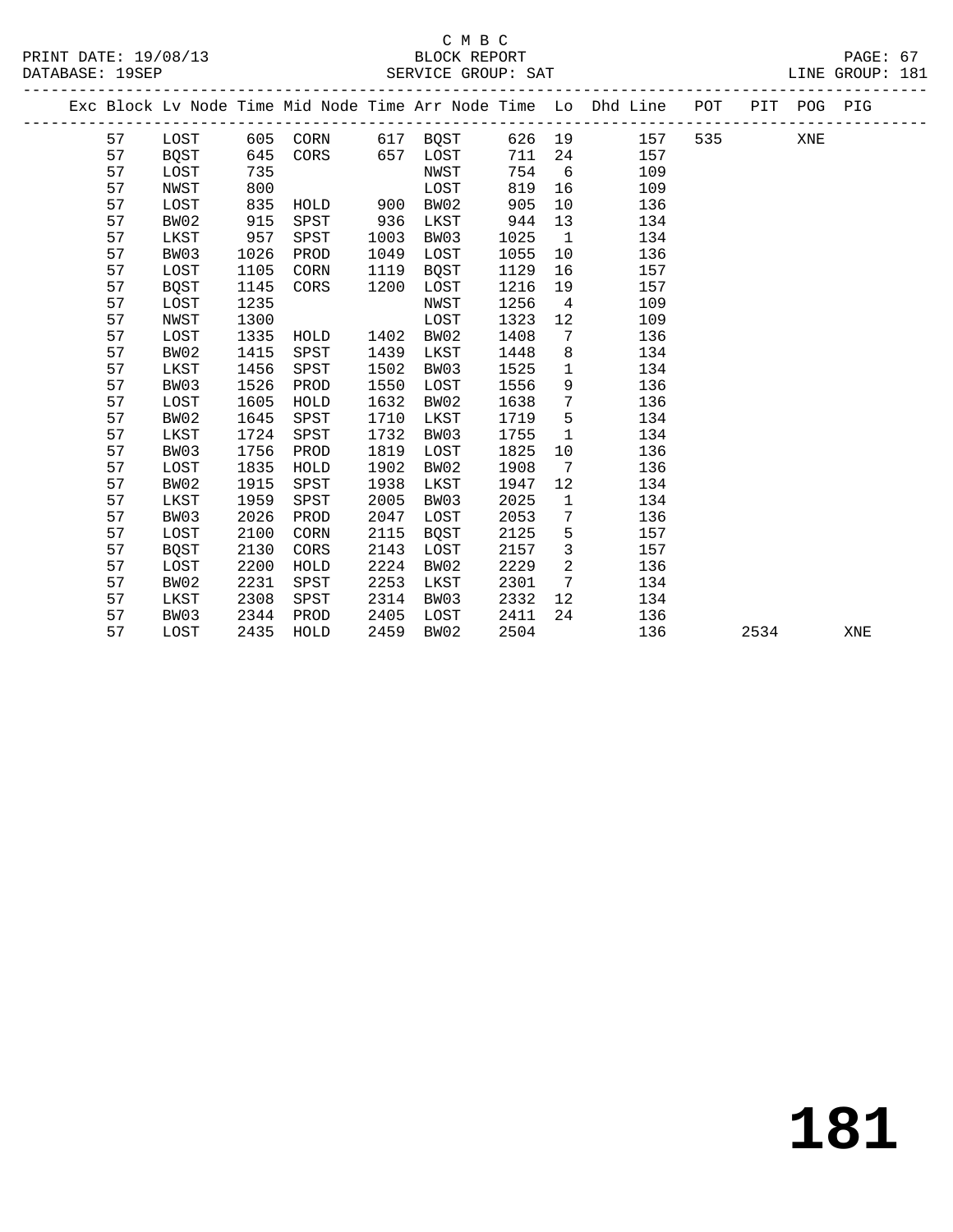# C M B C<br>BLOCK REPORT

|    |             |            | PRINT DATE: 19/08/13 BLOCK REPORT BATABASE: 19SEP |      |              |        |                 |                                                                                |       |     | PAGE: 68<br>LINE GROUP: 181 |  |
|----|-------------|------------|---------------------------------------------------|------|--------------|--------|-----------------|--------------------------------------------------------------------------------|-------|-----|-----------------------------|--|
|    |             |            |                                                   |      |              |        |                 | Exc Block Lv Node Time Mid Node Time Arr Node Time Lo Dhd Line POT PIT POG PIG |       |     |                             |  |
| 58 |             |            |                                                   |      |              |        |                 | SPST 610 BW03 625 1 134                                                        | 535   | XNE |                             |  |
| 58 | BW03        |            | 626 PROD 649 LOST                                 |      |              | 655 10 |                 | 136                                                                            |       |     |                             |  |
| 58 | LOST        |            | 705 CORN 717 BQST                                 |      |              | 727    | 18              | 157                                                                            |       |     |                             |  |
| 58 | BQST        |            | $745$ CORS $758$ LOST                             |      |              | 812    | 23              | 157                                                                            |       |     |                             |  |
| 58 | LOST        | 835        |                                                   |      | NWST         | 854    | 6               | 109                                                                            |       |     |                             |  |
| 58 | NWST        | 900        |                                                   |      | LOST         | 922    | 13              | 109                                                                            |       |     |                             |  |
| 58 | LOST        |            | 935 HOLD                                          |      | 1001 BW02    | 1007   | 8 <sup>8</sup>  | 136                                                                            |       |     |                             |  |
| 58 | BW02        | 1015       | SPST                                              | 1037 | LKST         | 1045   | 12              | 134                                                                            |       |     |                             |  |
| 58 | LKST        | 1057       | SPST                                              | 1103 | BW03         | 1125   | $\overline{1}$  | 134                                                                            |       |     |                             |  |
| 58 | BW03        | 1126       | PROD                                              | 1149 | LOST         | 1155   | 10              | 136                                                                            |       |     |                             |  |
| 58 | LOST        | 1205       | CORN                                              | 1219 | BQST         | 1229   | 16              | 157                                                                            |       |     |                             |  |
| 58 | BQST        | 1245       | CORS                                              | 1300 | LOST         | 1317   | 18              | 157                                                                            |       |     |                             |  |
| 58 | LOST        | 1335       |                                                   |      | NWST         | 1356   | $\overline{4}$  | 109                                                                            |       |     |                             |  |
| 58 | NWST        | 1400       |                                                   |      | LOST         | 1424   | 11              | 109                                                                            |       |     |                             |  |
| 58 | LOST        | 1435       | HOLD                                              |      | 1502 BW02    | 1508   | $\overline{7}$  | 136                                                                            |       |     |                             |  |
| 58 | BW02        | 1515       | SPST                                              | 1539 | LKST         | 1548   | 8               | 134                                                                            |       |     |                             |  |
| 58 | LKST        | 1556       | SPST                                              | 1602 | BW03         | 1625   | $\overline{1}$  | 134                                                                            |       |     |                             |  |
| 58 | BW03        | 1626       | PROD                                              | 1650 | LOST         | 1656   | 9               | 136                                                                            |       |     |                             |  |
| 58 | LOST        | 1705       | CORN                                              | 1721 | BOST         | 1731   | 14              | 157                                                                            |       |     |                             |  |
| 58 | BQST        | 1745       | CORS                                              | 1800 | LOST         | 1817   | 18              | 157                                                                            |       |     |                             |  |
| 58 | LOST        | 1835       |                                                   |      | NWST         | 1855   | $5^{\circ}$     | 109                                                                            |       |     |                             |  |
| 58 | NWST        | 1900       |                                                   |      | LOST         | 1922   | 13              | 109                                                                            |       |     |                             |  |
| 58 | LOST        | 1935       | HOLD                                              |      | 2001 BW02    | 2006   | 9               | 136                                                                            |       |     |                             |  |
| 58 | BW02        | 2015       | SPST                                              | 2037 | LKST         | 2046   | 13              | 134                                                                            |       |     |                             |  |
| 58 | LKST        | 2059       | SPST                                              | 2105 | BW03         | 2125   | $\mathbf{1}$    | 134                                                                            |       |     |                             |  |
| 58 | BW03        | 2126       | PROD                                              | 2147 | LOST         | 2153   | $7\overline{ }$ | 136                                                                            |       |     |                             |  |
| 58 | LOST        | 2200       | CORN                                              | 2215 | BQST         | 2224   | $6\overline{6}$ | 157                                                                            |       |     |                             |  |
| 58 | BQST        | 2230       | CORS                                              | 2243 | LOST         | 2257   | $\overline{3}$  | 157                                                                            |       |     |                             |  |
| 58 | LOST        | 2300       | CORN                                              | 2315 | BQST         | 2324   | 6               | 157                                                                            |       |     |                             |  |
| 58 | <b>BQST</b> | 2330       | CORS                                              | 2343 | LOST         | 2357   |                 | 157                                                                            | 2415  |     | XNE                         |  |
|    |             |            |                                                   |      |              |        |                 |                                                                                |       |     |                             |  |
| 59 | BW02        | 615        | SPST                                              | 635  | LKST         | 643    |                 | 134                                                                            | 535 7 | XNE |                             |  |
| 59 | LKST        | 701        | SPST                                              | 707  | BW03         | 725    | $\mathbf{1}$    | 134                                                                            |       |     |                             |  |
| 59 | BW03        | 726<br>805 | PROD                                              | 749  | LOST         | 755    | 10              | 136                                                                            |       |     |                             |  |
| 59 | LOST        |            | CORN                                              | 817  | BQST         | 827    | 18              | 157                                                                            |       |     |                             |  |
| 59 | BQST        |            | 845 CORS                                          |      | 858 LOST     | 913    | 22              | 157                                                                            |       |     |                             |  |
| 59 | LOST        | 935        |                                                   |      | NWST         | 955    | $5^{\circ}$     | 109                                                                            |       |     |                             |  |
| 59 | NWST        | 1000       |                                                   |      | LOST 1022 13 |        |                 | 109                                                                            |       |     |                             |  |
| 59 | LOST        | 1035       | HOLD                                              | 1101 | BW02         | 1107   | 8               | 136                                                                            |       |     |                             |  |
| 59 | BW02        | 1115       | SPST                                              | 1138 | LKST         | 1147   | 8               | 134                                                                            |       |     |                             |  |
| 59 | LKST        | 1155       | SPST                                              | 1201 | BW03         | 1225   | 1               | 134                                                                            |       |     |                             |  |
| 59 | BW03        | 1226       | PROD                                              | 1251 | LOST         | 1258   | 7               | 136                                                                            |       |     |                             |  |
| 59 | LOST        | 1305       | CORN                                              | 1319 | <b>BQST</b>  | 1329   | 16              | 157                                                                            |       |     |                             |  |
| 59 | <b>BQST</b> | 1345       | CORS                                              | 1400 | LOST         | 1417   | 13              | 157                                                                            |       |     |                             |  |
| 59 | LOST        | 1430       |                                                   |      | NWST         | 1453   | 7               | 109                                                                            |       |     |                             |  |
| 59 | NWST        | 1500       |                                                   |      | LOST         | 1526   | 9               | 109                                                                            |       |     |                             |  |
| 59 | LOST        | 1535       | HOLD                                              | 1602 | BW02         | 1608   | 7               | 136                                                                            |       |     |                             |  |
| 59 | BW02        | 1615       | SPST                                              | 1642 | LKST         | 1651   | 5               | 134                                                                            |       |     |                             |  |
| 59 | LKST        | 1656       | SPST                                              | 1702 | BW03         | 1725   | 2               | 134                                                                            |       |     |                             |  |
| 59 | BW03        | 1727       | PROD                                              | 1751 | LOST         | 1757   | 8               | 136                                                                            |       |     |                             |  |
| 59 | LOST        | 1805       | CORN                                              | 1821 | <b>BQST</b>  | 1831   | 14              | 157                                                                            |       |     |                             |  |
| 59 | <b>BQST</b> | 1845       | CORS                                              | 1900 | LOST         | 1916   | 19              | 157                                                                            |       |     |                             |  |
| 59 | LOST        | 1935       |                                                   |      | NWST         | 1954   | 6               | 109                                                                            |       |     |                             |  |
| 59 | NWST        | 2000       |                                                   |      | LOST         | 2022   | 13              | 109                                                                            |       |     |                             |  |
| 59 | LOST        | 2035       | HOLD                                              | 2059 | BW02         | 2104   | 11              | 136                                                                            |       |     |                             |  |

59 BW02 2115 SPST 2137 LKST 2145 134 2210 XNE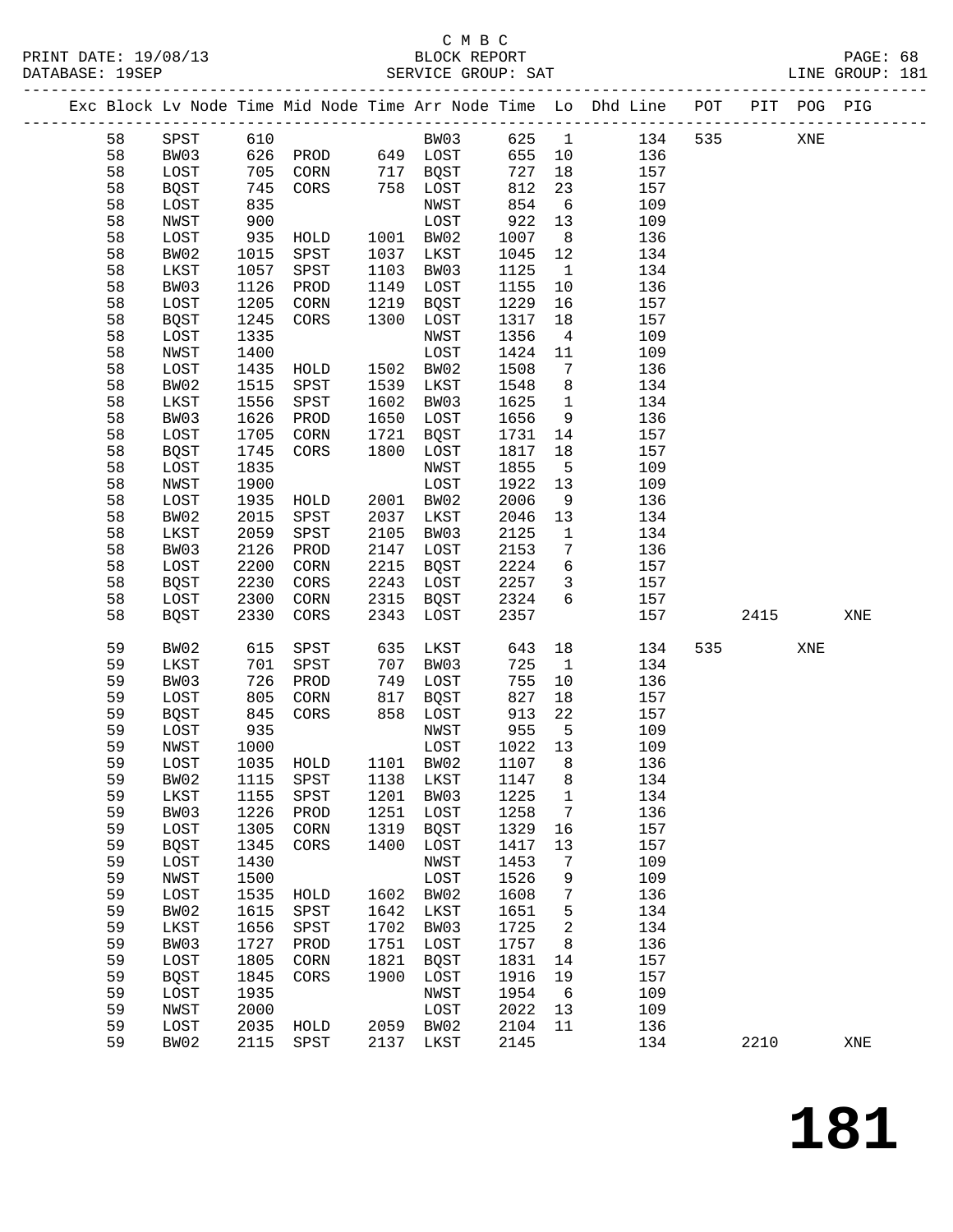PRINT DATE: 19/08/13 BLOCK REPORT BATABASE: 19SEP

# C M B C<br>BLOCK REPORT

PAGE: 69<br>LINE GROUP: 181

|  | DAIABASE · 195EP |              |              |                                                                                                |              | PEKATCE GKOOL. PHI |              |                              |    | ---------------------------- |      |             | TIME GKOOR . TOT |  |
|--|------------------|--------------|--------------|------------------------------------------------------------------------------------------------|--------------|--------------------|--------------|------------------------------|----|------------------------------|------|-------------|------------------|--|
|  |                  |              |              | ------------------------<br>Exc Block Lv Node Time Mid Node Time Arr Node Time Lo Dhd Line POT |              |                    |              |                              |    | ----------------             |      | PIT POG PIG |                  |  |
|  | 60               | LKST         | 631          | SPST                                                                                           | 637          | BW03               | 655          | $\overline{1}$               |    | 134<br>556                   |      | XNE         |                  |  |
|  | 60               | BW03         | 656          | PROD                                                                                           | 719          | LOST               | 725          | 10                           |    | 136                          |      |             |                  |  |
|  | 60               | LOST         | 735          | CORN                                                                                           | 747          | BQST               | 757          | 18                           |    | 157                          |      |             |                  |  |
|  | 60               | BQST         | 815          | CORS                                                                                           | 828          | LOST               | 842          | 23                           |    | 157                          |      |             |                  |  |
|  | 60               | LOST         | 905          | HOLD                                                                                           | 931          | BW02               | 936          | 9                            |    | 136                          |      |             |                  |  |
|  | 60               | BW02         | 945          | SPST                                                                                           | 1007         | LKST               | 1015         | 12                           |    | 134                          |      |             |                  |  |
|  | 60               | LKST         | 1027         | SPST                                                                                           | 1033         | BW03               | 1055         | $\mathbf{1}$                 |    | 134                          |      |             |                  |  |
|  | 60               | BW03         | 1056         | PROD                                                                                           | 1119         | LOST               | 1125         | 10                           |    | 136                          |      |             |                  |  |
|  | 60               | LOST         | 1135         | $\rm{CORN}$                                                                                    | 1149         | BQST               | 1159         | 16                           |    | 157                          |      |             |                  |  |
|  | 60               | <b>BQST</b>  | 1215         | CORS                                                                                           | 1230         | LOST               | 1247         | 18                           |    | 157                          |      |             |                  |  |
|  | 60               | LOST         | 1305         | HOLD                                                                                           | 1332         | BW02               | 1338         | 7                            |    | 136                          |      |             |                  |  |
|  | 60               | BW02         | 1345         | SPST                                                                                           | 1409         | LKST               | 1418         | 8                            |    | 134                          |      |             |                  |  |
|  | 60               | LKST         | 1426         | SPST                                                                                           | 1432         | BW03               | 1455         | $\overline{1}$               |    | 134                          |      |             |                  |  |
|  | 60               | BW03         | 1456         | PROD                                                                                           | 1520         | LOST               | 1526         | 9                            |    | 136                          |      |             |                  |  |
|  | 60               | LOST         | 1535         | CORN                                                                                           | 1551         | BQST               | 1601         | 14                           |    | 157                          |      |             |                  |  |
|  | 60               | <b>BQST</b>  | 1615         | CORS                                                                                           | 1630<br>1732 | LOST               | 1647         | 18                           |    | 157                          |      |             |                  |  |
|  | 60<br>60         | LOST<br>BW02 | 1705<br>1745 | HOLD                                                                                           | 1810         | BW02               | 1738<br>1819 | 7<br>8                       |    | 136                          |      |             |                  |  |
|  | 60               | LKST         | 1827         | SPST<br>SPST                                                                                   | 1833         | LKST<br>BW03       | 1855         | 2                            |    | 134<br>134                   |      |             |                  |  |
|  | 60               | BW03         | 1857         | PROD                                                                                           | 1920         | LOST               | 1926         | 19                           | 15 | 136                          |      |             |                  |  |
|  | 60               | PMST         | 2000         |                                                                                                |              | COCT               | 2030         | 20                           |    | 183                          |      |             |                  |  |
|  | 60               | COCT         | 2050         |                                                                                                |              | PMST               | 2123         | 7                            |    | 183                          |      |             |                  |  |
|  | 60               | PMST         | 2130         |                                                                                                |              | COCT               | 2200         | 20                           |    | 183                          |      |             |                  |  |
|  | 60               | COCT         | 2220         |                                                                                                |              | PMST               | 2253         | $7\phantom{.0}\phantom{.0}7$ |    | 183                          |      |             |                  |  |
|  | 60               | PMST         | 2300         |                                                                                                |              | COCT               | 2330         | 20                           |    | 183                          |      |             |                  |  |
|  | 60               | COCT         | 2350         |                                                                                                |              | PMST               | 2423         | $7\phantom{.0}\phantom{.0}7$ |    | 183                          |      |             |                  |  |
|  | 60               | PMST         | 2430         |                                                                                                |              | COCT               | 2500         | 20                           |    | 183                          |      |             |                  |  |
|  | 60               | COCT         | 2520         |                                                                                                |              | PMST               | 2553         | 7                            |    | 183                          |      |             |                  |  |
|  | 60               | PMST         | 2600         |                                                                                                |              | COCT               | 2630         |                              |    | 183                          | 2640 |             | XNE              |  |
|  | 61               | BW02         | 645          | SPST                                                                                           | 705          | LKST               | 713          | 16                           |    | 134<br>605                   |      | XNE         |                  |  |
|  | 61               | LKST         | 729          | SPST                                                                                           | 735          | BW03               | 755          | $\mathbf{1}$                 |    | 134                          |      |             |                  |  |
|  | 61               | BW03         | 756          | PROD                                                                                           | 819          | LOST               | 825          | 10                           |    | 136                          |      |             |                  |  |
|  | 61               | LOST         | 835          | CORN                                                                                           | 847          | BQST               | 857          | 18                           |    | 157                          |      |             |                  |  |
|  | 61               | <b>BQST</b>  | 915          | CORS                                                                                           | 928          | LOST               | 943          | 22                           |    | 157                          |      |             |                  |  |
|  | 61               | LOST         | 1005         | HOLD                                                                                           | 1031         | BW02               | 1037         | 8                            |    | 136                          |      |             |                  |  |
|  | 61               | BW02         | 1045         | SPST                                                                                           | 1108         | LKST               | 1116         | 9                            |    | 134                          |      |             |                  |  |
|  | 61               | LKST         | 1125         | SPST                                                                                           | 1131         | BW03               | 1155         | $\mathbf{1}$                 |    | 134                          |      |             |                  |  |
|  | 61               | BW03         | 1156         | PROD                                                                                           | 1219         | LOST               | 1225         | 10                           |    | 136                          |      |             |                  |  |
|  | 61               | LOST         | 1235         | CORN                                                                                           | 1249         | <b>BQST</b>        | 1259         | 16                           |    | 157                          |      |             |                  |  |
|  | 61               | <b>BQST</b>  | 1315         | CORS                                                                                           | 1330         | LOST               | 1347         | 18                           |    | 157                          |      |             |                  |  |
|  | 61               | LOST         | 1405         | HOLD                                                                                           | 1432         | BW02               | 1438         | 7                            |    | 136                          |      |             |                  |  |
|  | 61               | BW02         | 1445         | SPST                                                                                           | 1509         | LKST               | 1518         | 4                            |    | 134                          |      |             |                  |  |
|  | 61               | LKST         | 1522         | SPST                                                                                           | 1528         | BW03               | 1551         | $\mathbf 1$                  |    | 134                          |      |             |                  |  |
|  | 61               | BW03         | 1552         | PROD                                                                                           | 1616         | LOST               | 1622         | 13                           |    | 136                          |      |             |                  |  |
|  | 61               | LOST         | 1635         | CORN                                                                                           | 1651         | <b>BQST</b>        | 1701         | 14                           |    | 157                          |      |             |                  |  |
|  | 61               | <b>BQST</b>  | 1715         | CORS                                                                                           | 1730         | LOST               | 1747         | 18                           |    | 157                          |      |             |                  |  |
|  | 61               | LOST         | 1805         | HOLD                                                                                           | 1832         | BW02               | 1838         | 7                            |    | 136                          |      |             |                  |  |
|  | 61               | BW02         | 1845         | SPST                                                                                           | 1908         | LKST               | 1917         | 12                           |    | 134                          |      |             |                  |  |
|  | 61               | LKST         | 1929         | SPST                                                                                           | 1935         | BW03               | 1955         | 1                            |    | 134                          |      |             |                  |  |
|  | 61               | BW03         | 1956         | PROD                                                                                           | 2017         | LOST               | 2023         | 12                           |    | 136                          |      |             |                  |  |
|  | 61               | LOST         | 2035         |                                                                                                |              | NWST               | 2053         | 7                            |    | 109                          |      |             |                  |  |
|  | 61               | NWST         | 2100         |                                                                                                |              | LOST               | 2119         | 16                           |    | 109                          |      |             |                  |  |
|  | 61               | LOST         | 2135         | HOLD                                                                                           | 2159         | BW02               | 2204         |                              |    | 136                          | 2234 |             | XNE              |  |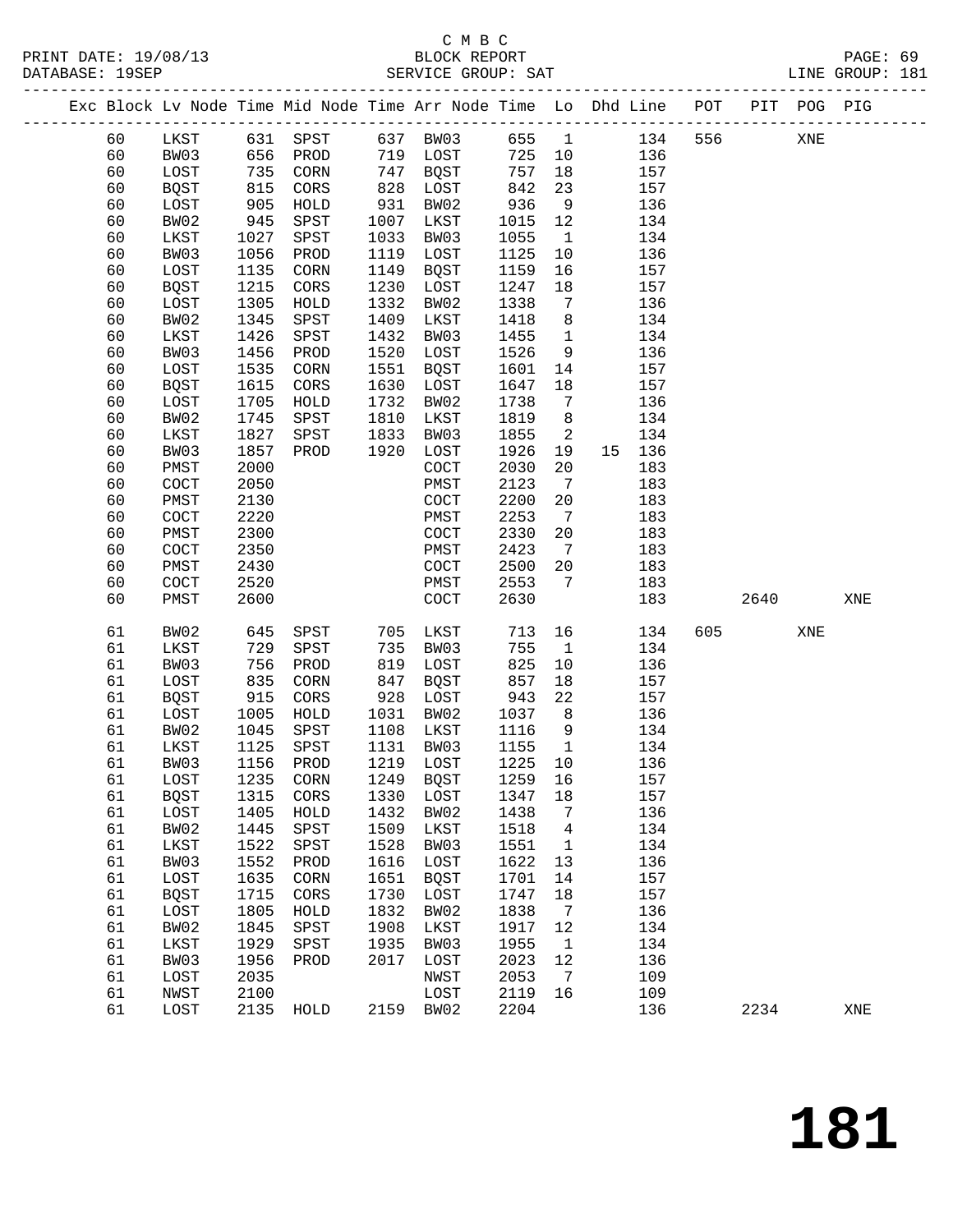# C M B C<br>BLOCK REPORT

| PRINT DATE: 19/08/13<br>DATABASE: 19SEP |    |                 |      | BLOCK REPORT<br>SERVICE GROUP: SAT |                 |                |                                                                                |     |      |     | PAGE: 70<br>LINE GROUP: 181 |  |
|-----------------------------------------|----|-----------------|------|------------------------------------|-----------------|----------------|--------------------------------------------------------------------------------|-----|------|-----|-----------------------------|--|
|                                         |    |                 |      |                                    |                 |                | Exc Block Lv Node Time Mid Node Time Arr Node Time Lo Dhd Line POT PIT POG PIG |     |      |     |                             |  |
|                                         | 62 | PMST            | 735  |                                    |                 |                | 2&IO 749 0 181 705                                                             |     |      | XNE |                             |  |
|                                         | 62 | 2&IO            | 749  | PMST                               | 801 11          |                | 181                                                                            |     |      |     |                             |  |
|                                         | 62 | PMST            | 812  | BEWS                               | 842             | $\overline{0}$ | 182                                                                            |     |      |     |                             |  |
|                                         | 62 | <b>BEWS</b>     | 842  | PMST                               |                 |                | 182                                                                            |     |      |     |                             |  |
|                                         | 62 | PMST            | 935  | 2&IO                               | 916 19<br>949 0 |                | 181                                                                            |     |      |     |                             |  |
|                                         | 62 | 2&IO            | 949  | PMST                               | 1001            | 11             | 181                                                                            |     |      |     |                             |  |
|                                         | 62 | PMST            | 1012 | BEWS                               | 1042            | $\overline{0}$ | 182                                                                            |     |      |     |                             |  |
|                                         | 62 | BEWS            | 1042 | PMST                               | 1116 19         |                | 182                                                                            |     |      |     |                             |  |
|                                         | 62 | PMST            | 1135 | 2&IO                               | 1149            | $\overline{0}$ | 181                                                                            |     |      |     |                             |  |
|                                         | 62 | 2&IO            | 1149 | PMST                               | 1201            | 11             | 181                                                                            |     |      |     |                             |  |
|                                         | 62 | PMST            | 1212 | <b>BEWS</b>                        | 1245            | $\overline{0}$ | 182                                                                            |     |      |     |                             |  |
|                                         | 62 | <b>BEWS</b>     | 1245 | PMST                               | 1319            | 16             | 182                                                                            |     |      |     |                             |  |
|                                         | 62 | PMST            | 1335 | 2&IO                               | 1349            | $\overline{0}$ | 181                                                                            |     |      |     |                             |  |
|                                         | 62 | <b>2&amp;IO</b> | 1349 | PMST                               | 1401            | 11             | 181                                                                            |     |      |     |                             |  |
|                                         |    |                 |      |                                    |                 |                |                                                                                |     |      |     |                             |  |
|                                         | 62 | PMST            | 1412 | <b>BEWS</b>                        | 1446            | $\overline{0}$ | 182                                                                            |     |      |     |                             |  |
|                                         | 62 | BEWS            | 1446 | PMST                               | 1517            | 18             | 182                                                                            |     |      |     |                             |  |
|                                         | 62 | PMST            | 1535 | 2&IO                               | 1549            | $\overline{0}$ | 181                                                                            |     |      |     |                             |  |
|                                         | 62 | <b>2&amp;IO</b> | 1549 | PMST                               | 1601            | 11             | 181                                                                            |     |      |     |                             |  |
|                                         | 62 | PMST            | 1612 | <b>BEWS</b>                        | 1647            | $\overline{0}$ | 182                                                                            |     |      |     |                             |  |
|                                         | 62 | BEWS            | 1647 | PMST                               | 1718            | 17             | 182                                                                            |     |      |     |                             |  |
|                                         | 62 | PMST            | 1735 | 2&IO                               | 1749            | $\overline{0}$ | 181                                                                            |     |      |     |                             |  |
|                                         | 62 | <b>2&amp;IO</b> | 1749 | PMST                               | 1801            | 11             | 181                                                                            |     |      |     |                             |  |
|                                         | 62 | PMST            | 1812 | <b>BEWS</b>                        | 1846            | $\overline{0}$ | 182                                                                            |     |      |     |                             |  |
|                                         | 62 | <b>BEWS</b>     | 1846 | PMST                               | 1917            | 18             | 182                                                                            |     |      |     |                             |  |
|                                         | 62 | PMST            | 1935 | LOST                               | 1959            | 11             | 180                                                                            |     |      |     |                             |  |
|                                         | 62 | LOST            | 2010 | PMST                               | 2035            | $\overline{7}$ | 180                                                                            |     |      |     |                             |  |
|                                         | 62 | PMST            | 2042 | 2&IO                               | 2056            | $\overline{0}$ | 181                                                                            |     |      |     |                             |  |
|                                         | 62 | 2&IO            | 2056 | PMST                               | 2108            |                | 181                                                                            |     | 2123 |     | XNE                         |  |
|                                         | 63 | PMST            | 835  | 2&IO                               | 849             | $\overline{0}$ | 181                                                                            | 805 |      | XNE |                             |  |
|                                         | 63 | 2&IO            | 849  | PMST                               | 901             | 11             | 181                                                                            |     |      |     |                             |  |
|                                         | 63 | PMST            | 912  | <b>BEWS</b>                        | 942             | $\overline{0}$ | 182                                                                            |     |      |     |                             |  |
|                                         | 63 | BEWS            | 942  | PMST                               | 1016            | 19             | 182                                                                            |     |      |     |                             |  |
|                                         | 63 | PMST            | 1035 | 2&IO                               | 1049            | $\overline{0}$ | 181                                                                            |     |      |     |                             |  |
|                                         | 63 | 2&IO            | 1049 | PMST                               | 1101 24         |                | 181                                                                            |     |      |     |                             |  |
|                                         | 63 | PMST            | 1125 | LOST                               | 1151 14         |                | 180                                                                            |     |      |     |                             |  |
|                                         | 63 | LOST            | 1205 | PMST                               | 1230 15         |                | 180                                                                            |     |      |     |                             |  |
|                                         | 63 | PMST            | 1245 | LOST 1311 14                       |                 |                | 180                                                                            |     |      |     |                             |  |
|                                         | 63 | LOST            | 1325 | PMST                               | 1350            | 15             | 180                                                                            |     |      |     |                             |  |
|                                         | 63 | PMST            | 1405 | LOST                               | 1431            | 14             | 180                                                                            |     |      |     |                             |  |
|                                         | 63 | LOST            | 1445 | PMST                               | 1511            | 14             | 180                                                                            |     |      |     |                             |  |
|                                         | 63 | PMST            | 1525 | LOST                               | 1551            | 14             | 180                                                                            |     |      |     |                             |  |
|                                         | 63 | LOST            | 1605 | PMST                               | 1631            | 14             | 180                                                                            |     |      |     |                             |  |
|                                         | 63 | PMST            | 1645 | LOST                               | 1711            | 14             | 180                                                                            |     |      |     |                             |  |
|                                         | 63 | LOST            | 1725 | PMST                               | 1750            | 15             | 180                                                                            |     |      |     |                             |  |
|                                         | 63 | PMST            | 1805 | LOST                               | 1829            |                | 180                                                                            |     |      |     |                             |  |
|                                         | 63 | LOST            | 1835 |                                    | 1900            | 6              | 180                                                                            |     |      |     |                             |  |
|                                         |    |                 |      | PMST                               |                 | 5              |                                                                                |     |      |     |                             |  |
|                                         | 63 | PMST            | 1905 | LOST                               | 1929            | 6              | 180                                                                            |     |      |     |                             |  |
|                                         | 63 | LOST            | 1935 | PMST                               | 2000            | 5              | 180                                                                            |     |      |     |                             |  |
|                                         | 63 | PMST            | 2005 | LOST                               | 2029            | 11             | 180                                                                            |     |      |     |                             |  |
|                                         | 63 | LOST            | 2040 | PMST                               | 2103            | 2              | 180                                                                            |     |      |     |                             |  |
|                                         | 63 | PMST            | 2105 | LOST                               | 2129            | 11             | 180                                                                            |     |      |     |                             |  |
|                                         | 63 | LOST            | 2140 | PMST                               | 2203            | 2              | 180                                                                            |     |      |     |                             |  |
|                                         | 63 | PMST            | 2205 | LOST                               | 2229            | 11             | 180                                                                            |     |      |     |                             |  |

 63 LOST 2240 PMST 2302 3 180 63 PMST 2305 LOST 2329 11 180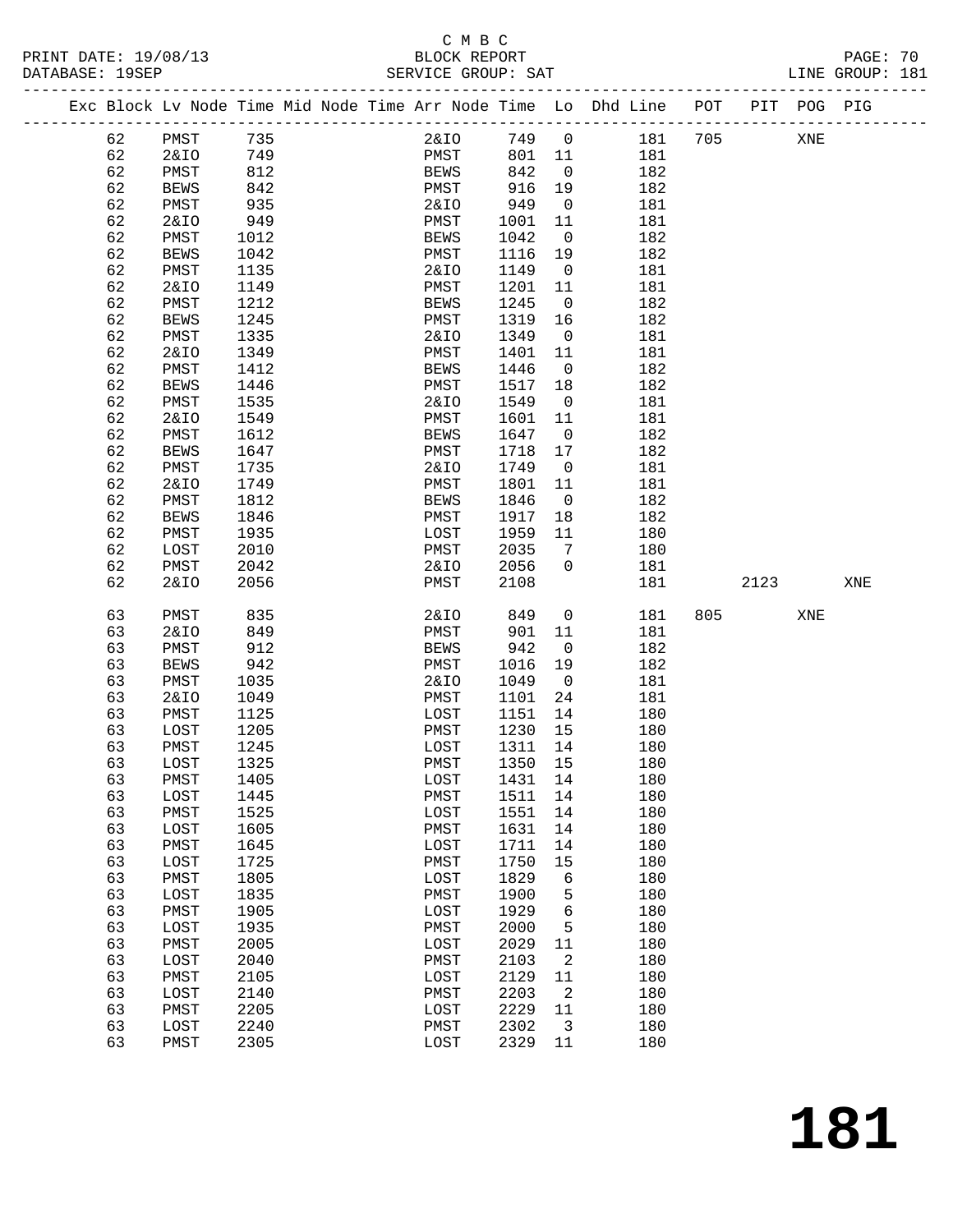#### C M B C<br>BLOCK REPORT SERVICE GROUP: SAT

|  |    |                 |      |  |                 |         |                | Exc Block Lv Node Time Mid Node Time Arr Node Time Lo Dhd Line POT |      |      | PIT POG PIG |     |  |
|--|----|-----------------|------|--|-----------------|---------|----------------|--------------------------------------------------------------------|------|------|-------------|-----|--|
|  | 63 | LOST            | 2340 |  | PMST            | 2402    |                | 180                                                                |      | 2417 |             | XNE |  |
|  | 64 | PMST            | 1025 |  | LOST            | 1051 14 |                | 180                                                                | 955  |      | XNE         |     |  |
|  | 64 | LOST            | 1105 |  | PMST            | 1129    | 16             | 180                                                                |      |      |             |     |  |
|  | 64 | PMST            | 1145 |  | LOST            | 1211    | 14             | 180                                                                |      |      |             |     |  |
|  | 64 | LOST            | 1225 |  | PMST            | 1250    | 15             | 180                                                                |      |      |             |     |  |
|  | 64 | PMST            | 1305 |  | LOST            | 1331    | 14             | 180                                                                |      |      |             |     |  |
|  | 64 | LOST            | 1345 |  | PMST            | 1410    | 15             | 180                                                                |      |      |             |     |  |
|  | 64 | PMST            | 1425 |  | LOST            | 1451    | 14             | 180                                                                |      |      |             |     |  |
|  | 64 | LOST            | 1505 |  | PMST            | 1531    | 14             | 180                                                                |      |      |             |     |  |
|  | 64 | PMST            | 1545 |  | LOST            | 1611    | 13             | 180                                                                |      |      |             |     |  |
|  | 64 | LOST            | 1624 |  | PMST            | 1650    | 10             | 180                                                                |      |      |             |     |  |
|  | 64 | PMST            | 1700 |  | LOST            | 1726    | 19             | 180                                                                |      |      |             |     |  |
|  | 64 | LOST            | 1745 |  | PMST            | 1810    | 25             | 180                                                                |      |      |             |     |  |
|  | 64 | PMST            | 1835 |  | 2&10            | 1849    | $\mathbf 0$    | 181                                                                |      |      |             |     |  |
|  | 64 | <b>2&amp;IO</b> | 1849 |  | PMST            | 1901    | 11             | 181                                                                |      |      |             |     |  |
|  | 64 | PMST            | 1912 |  | <b>BEWS</b>     | 1946    | $\overline{0}$ | 182                                                                |      |      |             |     |  |
|  | 64 | <b>BEWS</b>     | 1946 |  | PMST            | 2017    | 18             | 182                                                                |      |      |             |     |  |
|  | 64 | PMST            | 2035 |  | LOST            | 2059    | 11             | 180                                                                |      |      |             |     |  |
|  | 64 | LOST            | 2110 |  | PMST            | 2133    | 9              | 180                                                                |      |      |             |     |  |
|  | 64 | PMST            | 2142 |  | 2&IO            | 2156    | $\overline{0}$ | 181                                                                |      |      |             |     |  |
|  | 64 | <b>2&amp;IO</b> | 2156 |  | PMST            | 2208    | 27             | 181                                                                |      |      |             |     |  |
|  | 64 | PMST            | 2235 |  | LOST            | 2259    | 11             | 180                                                                |      |      |             |     |  |
|  | 64 | LOST            | 2310 |  | PMST            | 2332    |                | 180                                                                |      | 2347 |             | XNE |  |
|  | 65 | PMST            | 1112 |  | <b>BEWS</b>     | 1144    | $\mathsf{O}$   | 182                                                                | 1042 |      | XNE         |     |  |
|  | 65 | <b>BEWS</b>     | 1144 |  | PMST            | 1218    | 17             | 182                                                                |      |      |             |     |  |
|  | 65 | PMST            | 1235 |  | <b>2&amp;IO</b> | 1249    | $\mathbf 0$    | 181                                                                |      |      |             |     |  |
|  | 65 | <b>2&amp;IO</b> | 1249 |  | PMST            | 1301    | 11             | 181                                                                |      |      |             |     |  |
|  | 65 | PMST            | 1312 |  | <b>BEWS</b>     | 1348    | $\overline{0}$ | 182                                                                |      |      |             |     |  |
|  | 65 | <b>BEWS</b>     | 1348 |  | PMST            | 1419    | 16             | 182                                                                |      |      |             |     |  |
|  | 65 | PMST            | 1435 |  | <b>2&amp;IO</b> | 1449    | $\mathbf 0$    | 181                                                                |      |      |             |     |  |
|  | 65 | <b>2&amp;IO</b> | 1449 |  | PMST            | 1501    | 11             | 181                                                                |      |      |             |     |  |
|  | 65 | PMST            | 1512 |  | <b>BEWS</b>     | 1546    | $\overline{0}$ | 182                                                                |      |      |             |     |  |
|  | 65 | <b>BEWS</b>     | 1546 |  | PMST            | 1617    | 18             | 182                                                                |      |      |             |     |  |
|  | 65 | PMST            | 1635 |  | <b>2&amp;IO</b> | 1649    | $\overline{0}$ | 181                                                                |      |      |             |     |  |
|  | 65 | <b>2&amp;IO</b> | 1649 |  | PMST            | 1701    | 11             | 181                                                                |      |      |             |     |  |
|  | 65 | PMST            | 1712 |  | <b>BEWS</b>     | 1747    | $\Omega$       | 182                                                                |      |      |             |     |  |
|  | 65 | <b>BEWS</b>     | 1747 |  | PMST            | 1818    |                | 182                                                                |      | 1833 |             | XNE |  |

**181**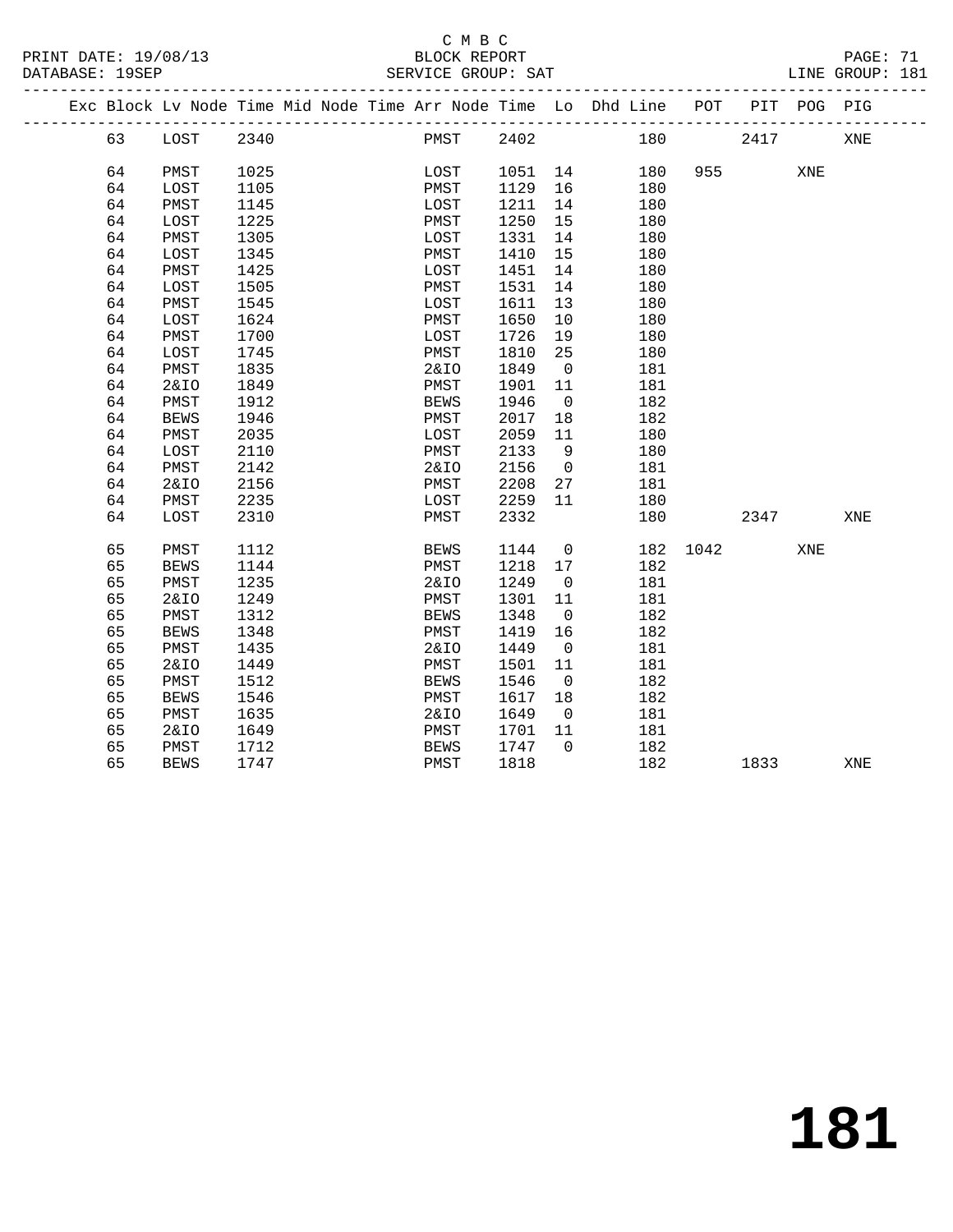| PRINT DATE: 19/08/13<br>$\frac{8}{13}$<br>DATABASE: 19SEP |  |                                                                                                          |                                                                                                                                                                          |                                              |                                                                                                                                                                                                                                                                 |  | BLOCK REPORT                                         | смвс | SERVICE GROUP: SAT                                                                                                                                                                                                                                                                                                                                                                                                                                                                                   |                                                                                                                                            |                                                                                                                                                                                                                                                                                         | PAGE: 72<br>LINE GROUP: 940 |  |     |  |
|-----------------------------------------------------------|--|----------------------------------------------------------------------------------------------------------|--------------------------------------------------------------------------------------------------------------------------------------------------------------------------|----------------------------------------------|-----------------------------------------------------------------------------------------------------------------------------------------------------------------------------------------------------------------------------------------------------------------|--|------------------------------------------------------|------|------------------------------------------------------------------------------------------------------------------------------------------------------------------------------------------------------------------------------------------------------------------------------------------------------------------------------------------------------------------------------------------------------------------------------------------------------------------------------------------------------|--------------------------------------------------------------------------------------------------------------------------------------------|-----------------------------------------------------------------------------------------------------------------------------------------------------------------------------------------------------------------------------------------------------------------------------------------|-----------------------------|--|-----|--|
| XNE                                                       |  |                                                                                                          | MDCT MEADOWTOWN CENTER<br>RSKN 280 ST & 96 AV<br>North East Sector CS                                                                                                    |                                              |                                                                                                                                                                                                                                                                 |  |                                                      |      | 32AC NB 232 ST FS ANDERSON CREEK DR 33RR EB 133 AVE FS ROCK RIDGE DR<br>$\begin{array}{lllllllllll} 40\text{LH} & 240\text{ ST} & \& \text{LOUGHEED} & & \text{DTS6} & & \text{DEWDNEY TRUNK} & 256\text{ ST TERM} \\ \text{FWBM} & \text{EB FRASER WAY NS BAY MILL RD & & & \text{GADE} & & \text{GARIBALDI} & \& \text{DEWDNEY TRUNK} \\ \text{HAPL} & \text{HANEY PLACE} & & & & \text{J103} & & \text{JACKSON RD} & \& \text{103 AVE} \end{array}$<br>MRHO MAPLE RIDGE HOSPITAL<br>WHON WHONNOCK |                                                                                                                                            |                                                                                                                                                                                                                                                                                         |                             |  |     |  |
|                                                           |  |                                                                                                          |                                                                                                                                                                          |                                              |                                                                                                                                                                                                                                                                 |  |                                                      |      |                                                                                                                                                                                                                                                                                                                                                                                                                                                                                                      |                                                                                                                                            | Exc Block Lv Node Time Mid Node Time Arr Node Time Lo Dhd Line POT PIT POG PIG                                                                                                                                                                                                          |                             |  |     |  |
|                                                           |  | 71<br>71<br>71<br>71<br>71<br>71<br>71<br>71<br>71<br>71<br>71<br>71<br>71<br>71<br>71<br>71<br>71<br>71 | 33RR<br><b>HAPL</b><br>33RR<br>HAPL<br>MDCT<br><b>HAPL</b><br>J103<br><b>HAPL</b><br><b>RSKN</b><br>HAPL<br>MDCT<br>HAPL<br>J103<br>HAPL<br>WHON<br>HAPL<br>MDCT<br>HAPL | 1005<br>1024<br>1200<br>1305<br>1327<br>1605 | --------<br>71 HAPL 657<br>71 33RR 710<br>71 HAPL 742<br>755 HAPL 810 17<br>931 MRHO 946 HAPL<br>1024 HAPL<br>1055 RSKN<br>1121 DT56 1141 HAPL<br>MRHO 1209 MDCT<br>1232 MRHO 1248 HAPL<br>1357 WHON<br>1425 40LH<br>1500 MRHO 1509 MDCT<br>1532 MRHO 1547 HAPL |  | 33RR<br>HAPL<br>J103<br>J103<br>HAPL<br>HAPL<br>J103 |      | 840<br>855<br>926<br>957<br>1024<br>1044<br>1121<br>1151<br>1228<br>1259<br>1327<br>1349<br>1425<br>1455<br>1526<br>1558<br>1624                                                                                                                                                                                                                                                                                                                                                                     | $\overline{0}$<br>$5^{\circ}$<br>11<br>$\overline{0}$<br>9<br>$4\overline{ }$<br>$\overline{0}$<br>5<br>$6\overline{6}$<br>$7\overline{ }$ | 33RR 710 0 733 622 XNE<br>HAPL 725 17 733<br>33RR 755 0 733<br>733<br>733<br>$\frac{1}{733}$<br>5 <sub>5</sub><br>743<br>8 743<br>0 745<br>746<br>749<br>749<br>743<br>743<br>$6\overline{6}$<br>$\overline{0}$<br>746<br>8<br>745<br>748<br>748<br>743<br>743<br>$\overline{0}$<br>745 |                             |  |     |  |
|                                                           |  | 71<br>71<br>71<br>71<br>71<br>71<br>71                                                                   | J103<br>HAPL<br>RSKN<br>HAPL<br>MDCT<br><b>HAPL</b><br>J103                                                                                                              | 1624<br>1900<br>1921                         | 1655 GADE 1715 RSKN<br>1725 DT56 1740 HAPL<br>1800 MRHO 1809 MDCT                                                                                                                                                                                               |  | HAPL<br>J103<br>HAPL                                 |      | 1643<br>1725<br>1750<br>1826<br>1921<br>1940                                                                                                                                                                                                                                                                                                                                                                                                                                                         | 12<br>10                                                                                                                                   | 746<br>749<br>$\overline{0}$<br>749<br>6 743<br>1832 MRHO 1846 HAPL 1857 3 743<br>0 746<br>745                                                                                                                                                                                          | 2000                        |  | XNE |  |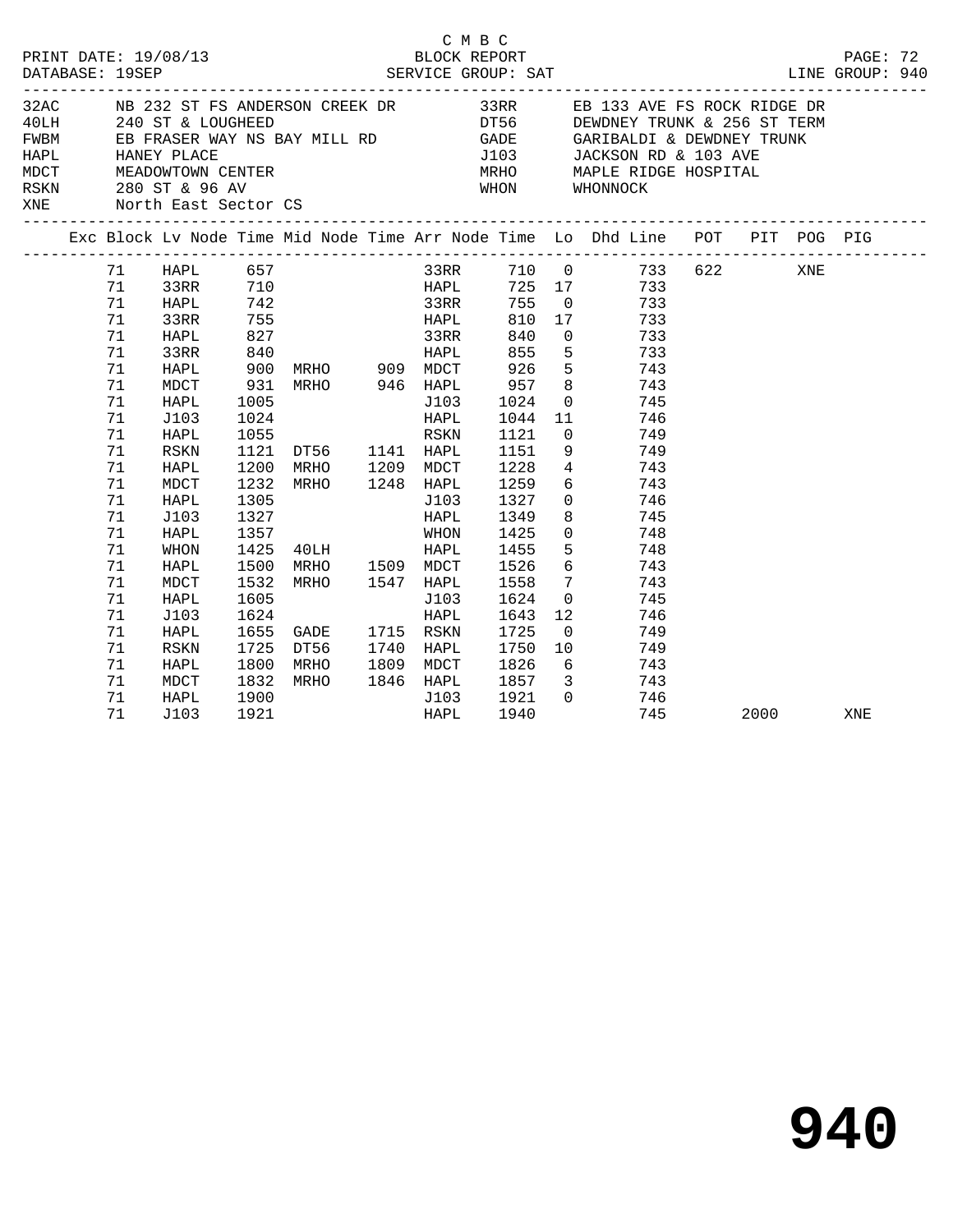### C M B C<br>BLOCK REPORT

| PRINT DATE: 19/08/13 | BLOCK REPORT       | PAGE: 73        |  |
|----------------------|--------------------|-----------------|--|
| DATABASE: 19SEP      | SERVICE GROUP: SAT | LINE GROUP: 940 |  |
|                      |                    |                 |  |

|  |    |             |      |           |      |      |      |                | Exc Block Lv Node Time Mid Node Time Arr Node Time Lo Dhd Line | POT   | PIT  | POG PIG |     |
|--|----|-------------|------|-----------|------|------|------|----------------|----------------------------------------------------------------|-------|------|---------|-----|
|  | 72 | HAPL        | 656  |           |      | 32AC | 711  | $\overline{0}$ | 741                                                            | 621 7 |      | XNE     |     |
|  | 72 | 32AC        | 711  |           |      | HAPL | 723  | 18             | 741                                                            |       |      |         |     |
|  | 72 | HAPL        | 741  |           |      | 32AC | 756  | $\overline{0}$ | 741                                                            |       |      |         |     |
|  | 72 | 32AC        | 756  |           |      | HAPL | 808  | 22             | 741                                                            |       |      |         |     |
|  | 72 | HAPL        | 830  | MRHO 840  |      | MDCT | 854  | 21             | 744                                                            |       |      |         |     |
|  | 72 | MDCT        | 915  |           |      | FWBM | 933  | $\overline{0}$ | 722                                                            |       |      |         |     |
|  | 72 | FWBM        | 933  |           |      | MDCT | 948  | 12             | 719                                                            |       |      |         |     |
|  | 72 | MDCT        | 1000 | MRHO      | 1014 | HAPL | 1024 | 6              | 744                                                            |       |      |         |     |
|  | 72 | HAPL        | 1030 | MRHO      | 1040 | MDCT | 1056 | 19             | 744                                                            |       |      |         |     |
|  | 72 | MDCT        | 1115 |           |      | FWBM | 1133 | $\overline{0}$ | 722                                                            |       |      |         |     |
|  | 72 | <b>FWBM</b> | 1133 |           |      | MDCT | 1149 | 11             | 719                                                            |       |      |         |     |
|  | 72 | MDCT        | 1200 | MRHO 1214 |      | HAPL | 1224 | 6              | 744                                                            |       |      |         |     |
|  | 72 | HAPL        | 1230 | MRHO      | 1241 | MDCT | 1257 | 18             | 744                                                            |       |      |         |     |
|  | 72 | MDCT        | 1315 |           |      | FWBM | 1333 | $\overline{0}$ | 722                                                            |       |      |         |     |
|  | 72 | FWBM        | 1333 |           |      | MDCT | 1349 | 11             | 719                                                            |       |      |         |     |
|  | 72 | MDCT        | 1400 | MRHO      | 1414 | HAPL | 1424 | 6              | 744                                                            |       |      |         |     |
|  | 72 | HAPL        | 1430 | MRHO      | 1441 | MDCT | 1456 | 19             | 744                                                            |       |      |         |     |
|  | 72 | MDCT        | 1515 |           |      | FWBM | 1533 | $\overline{0}$ | 722                                                            |       |      |         |     |
|  | 72 | FWBM        | 1533 |           |      | MDCT | 1549 | 11             | 719                                                            |       |      |         |     |
|  | 72 | MDCT        | 1600 | MRHO 1614 |      | HAPL | 1624 | 6              | 744                                                            |       |      |         |     |
|  | 72 | HAPL        | 1630 | MRHO      | 1640 | MDCT | 1656 | 19             | 744                                                            |       |      |         |     |
|  | 72 | MDCT        | 1715 |           |      | FWBM | 1733 | $\overline{0}$ | 722                                                            |       |      |         |     |
|  | 72 | FWBM        | 1733 |           |      | MDCT | 1749 | 11             | 719                                                            |       |      |         |     |
|  | 72 | MDCT        | 1800 | MRHO      | 1814 | HAPL | 1824 | 6              | 744                                                            |       |      |         |     |
|  | 72 | HAPL        | 1830 | MRHO      | 1840 | MDCT | 1855 | 20             | 744                                                            |       |      |         |     |
|  | 72 | MDCT        | 1915 |           |      | FWBM | 1933 | $\overline{0}$ | 722                                                            |       |      |         |     |
|  | 72 | FWBM        | 1933 |           |      | MDCT | 1949 |                | 719                                                            |       | 2007 |         | XNE |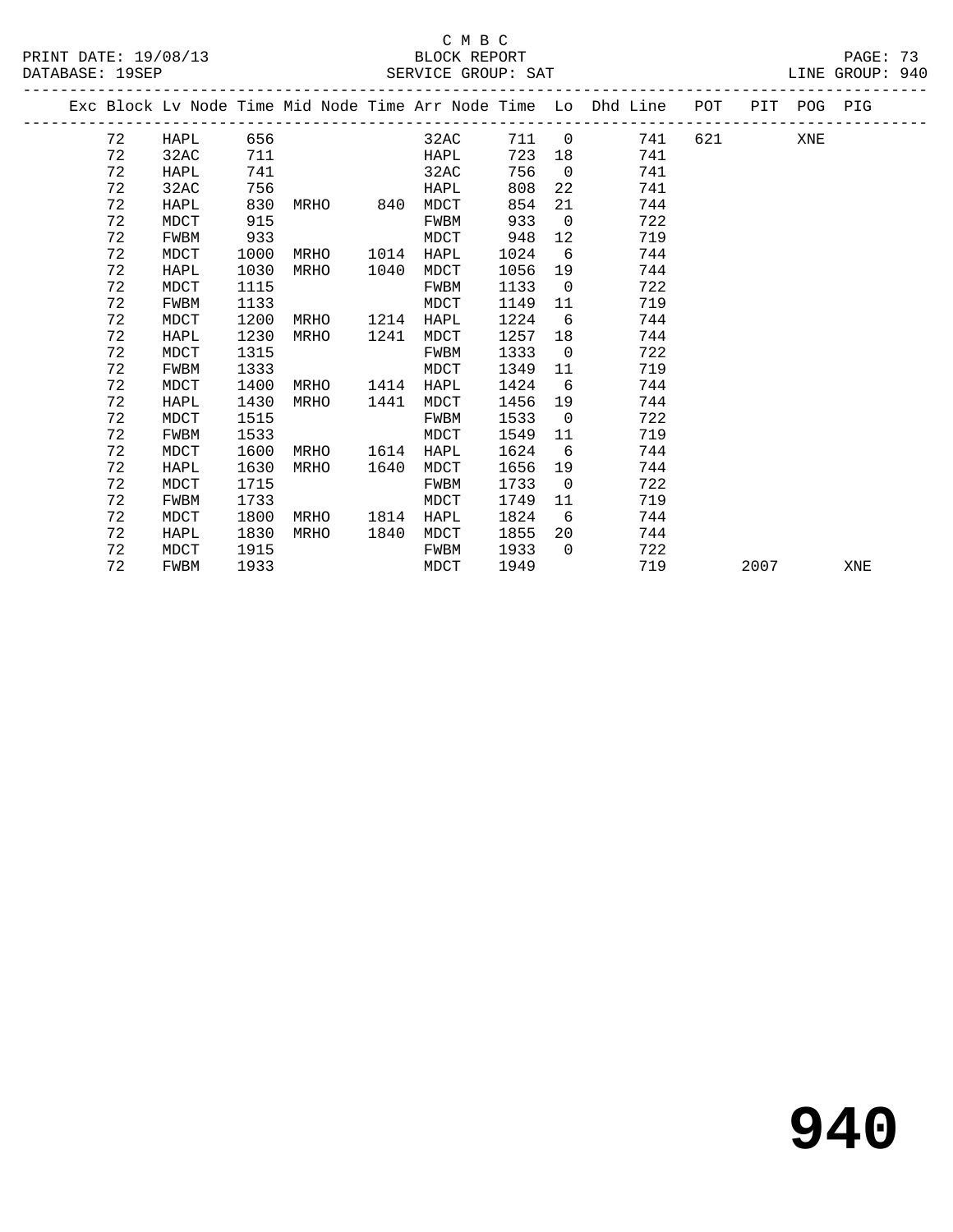# SERVICE GROUP: SAT

|  | ֊ | C M B C | $\sim$ |  |
|--|---|---------|--------|--|
|  |   |         |        |  |

|  |    |      |      |                |                         |       |                | Exc Block Lv Node Time Mid Node Time Arr Node Time Lo Dhd Line POT |     |      | PIT POG PIG |     |
|--|----|------|------|----------------|-------------------------|-------|----------------|--------------------------------------------------------------------|-----|------|-------------|-----|
|  | 73 | HAPL |      |                | 730 MRHO 739 MDCT 753 7 |       |                | 744                                                                | 655 |      | XNE         |     |
|  | 73 | MDCT |      |                | 800 MRHO 814 HAPL       | 823 3 |                | 744                                                                |     |      |             |     |
|  | 73 | HAPL | 826  |                | 32AC                    | 841   | $\overline{0}$ | 741                                                                |     |      |             |     |
|  | 73 | 32AC | 841  |                | HAPL                    | 854   | 17             | 741                                                                |     |      |             |     |
|  | 73 | HAPL | 911  |                | 32AC                    | 926   | $\overline{0}$ | 741                                                                |     |      |             |     |
|  | 73 | 32AC | 926  |                | HAPL                    | 940   | 16             | 741                                                                |     |      |             |     |
|  | 73 | HAPL | 956  |                | 32AC                    | 1011  | $\overline{0}$ | 741                                                                |     |      |             |     |
|  | 73 | 32AC | 1011 |                | HAPL                    | 1025  | 16             | 741                                                                |     |      |             |     |
|  | 73 | HAPL | 1041 |                | 32AC                    | 1056  | $\overline{0}$ | 741                                                                |     |      |             |     |
|  | 73 | 32AC | 1056 |                | HAPL                    | 1110  | 16             | 741                                                                |     |      |             |     |
|  | 73 | HAPL | 1126 |                | 32AC                    | 1141  | $\overline{0}$ | 741                                                                |     |      |             |     |
|  | 73 | 32AC | 1141 |                | HAPL                    | 1155  | 16             | 741                                                                |     |      |             |     |
|  | 73 | HAPL | 1211 |                | 32AC                    | 1226  | $\overline{0}$ | 741                                                                |     |      |             |     |
|  | 73 | 32AC | 1226 |                | HAPL                    | 1240  | 16             | 741                                                                |     |      |             |     |
|  | 73 | HAPL | 1256 |                | 32AC                    | 1311  | $\overline{0}$ | 741                                                                |     |      |             |     |
|  | 73 | 32AC | 1311 |                | HAPL                    | 1325  | 21             | 741                                                                |     |      |             |     |
|  | 73 | HAPL | 1346 |                | 32AC                    | 1401  | $\overline{0}$ | 741                                                                |     |      |             |     |
|  | 73 | 32AC | 1401 |                | HAPL                    | 1415  | 11             | 741                                                                |     |      |             |     |
|  | 73 | HAPL | 1426 |                | 32AC                    | 1441  | $\overline{0}$ | 741                                                                |     |      |             |     |
|  | 73 | 32AC | 1441 |                | HAPL                    | 1455  | 10             | 741                                                                |     |      |             |     |
|  | 73 | HAPL | 1505 |                | J103                    | 1527  | $\overline{0}$ | 746                                                                |     |      |             |     |
|  | 73 | J103 | 1527 |                | HAPL                    | 1549  | 8              | 745                                                                |     |      |             |     |
|  | 73 | HAPL | 1557 |                | WHON                    | 1625  | $\mathbf 0$    | 748                                                                |     |      |             |     |
|  | 73 | WHON | 1625 | 40LH           | HAPL                    | 1655  | 5              | 748                                                                |     |      |             |     |
|  | 73 | HAPL | 1700 | MRHO 1709 MDCT |                         | 1726  | 6              | 743                                                                |     |      |             |     |
|  | 73 | MDCT | 1732 | MRHO           | 1746 HAPL               | 1757  | 8              | 743                                                                |     |      |             |     |
|  | 73 | HAPL | 1805 |                | J103                    | 1824  | $\overline{0}$ | 745                                                                |     |      |             |     |
|  | 73 | J103 | 1824 |                | HAPL                    | 1843  | 13             | 746                                                                |     |      |             |     |
|  | 73 | HAPL | 1856 |                | 32AC                    | 1911  | $\overline{0}$ | 741                                                                |     |      |             |     |
|  | 73 | 32AC | 1911 |                | HAPL                    | 1924  | 17             | 741                                                                |     |      |             |     |
|  | 73 | HAPL | 1941 |                | 32AC                    | 1956  | $\overline{0}$ | 741                                                                |     |      |             |     |
|  | 73 | 32AC | 1956 |                | HAPL                    | 2009  | 17             | 741                                                                |     |      |             |     |
|  | 73 | HAPL | 2026 |                | 32AC                    | 2041  | $\overline{0}$ | 741                                                                |     |      |             |     |
|  | 73 | 32AC | 2041 |                | HAPL                    | 2053  | 18             | 741                                                                |     |      |             |     |
|  | 73 | HAPL | 2111 |                | 32AC                    | 2126  | 5              | 741                                                                |     |      |             |     |
|  | 73 | 32AC | 2131 |                | HAPL                    | 2143  |                | 741                                                                |     | 2203 |             | XNE |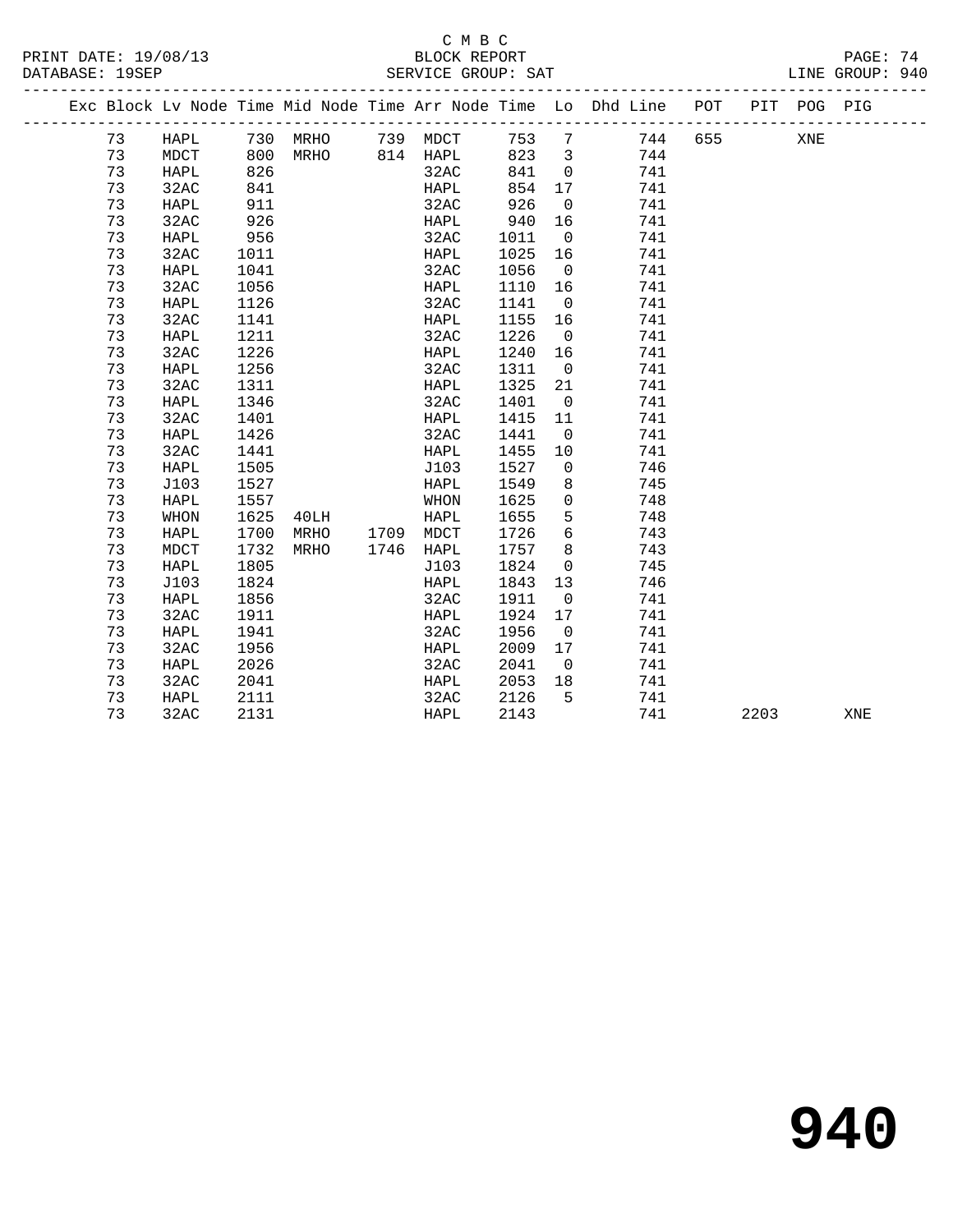### BLOCK REPORT PAGE: 75 DATABASE: 19SEP SERVICE GROUP: SAT LINE GROUP: 940

|                      | C M B C     |  |
|----------------------|-------------|--|
| PRINT DATE: 19/08/13 | BLOCK REPOP |  |

|  |    |      |      |                           |      |      |      |                 | Exc Block Lv Node Time Mid Node Time Arr Node Time Lo Dhd Line POT |           |      | PIT POG PIG |     |
|--|----|------|------|---------------------------|------|------|------|-----------------|--------------------------------------------------------------------|-----------|------|-------------|-----|
|  | 74 | MDCT |      | 731 MRHO       746   HAPL |      |      | 757  |                 | 743                                                                | 701 — 101 |      | <b>XNE</b>  |     |
|  | 74 | HAPL | 805  |                           |      | J103 | 824  | $\overline{0}$  | 745                                                                |           |      |             |     |
|  | 74 | J103 | 824  |                           |      | HAPL | 844  | 11              | 746                                                                |           |      |             |     |
|  | 74 | HAPL | 855  |                           |      | RSKN | 919  | $\Omega$        | 749                                                                |           |      |             |     |
|  | 74 | RSKN | 919  | DT56                      | 939  | HAPL | 949  | 11              | 749                                                                |           |      |             |     |
|  | 74 | HAPL | 1000 | MRHO                      | 1009 | MDCT | 1026 | 5               | 743                                                                |           |      |             |     |
|  | 74 | MDCT | 1031 | MRHO                      | 1047 | HAPL | 1058 | 7               | 743                                                                |           |      |             |     |
|  | 74 | HAPL | 1105 |                           |      | J103 | 1126 | $\overline{0}$  | 746                                                                |           |      |             |     |
|  | 74 | J103 | 1126 |                           |      | HAPL | 1148 | 12              | 745                                                                |           |      |             |     |
|  | 74 | HAPL | 1200 |                           |      | WHON | 1225 | $\overline{0}$  | 748                                                                |           |      |             |     |
|  | 74 | WHON | 1225 | 40LH                      |      | HAPL | 1255 | 5               | 748                                                                |           |      |             |     |
|  | 74 | HAPL | 1300 | MRHO                      | 1309 | MDCT | 1328 | $4\overline{ }$ | 743                                                                |           |      |             |     |
|  | 74 | MDCT | 1332 | MRHO                      | 1349 | HAPL | 1400 | 5               | 743                                                                |           |      |             |     |
|  | 74 | HAPL | 1405 |                           |      | J103 | 1424 | $\overline{0}$  | 745                                                                |           |      |             |     |
|  | 74 | J103 | 1424 |                           |      | HAPL | 1444 | 11              | 746                                                                |           |      |             |     |
|  | 74 | HAPL | 1455 | GADE                      | 1517 | RSKN | 1527 | $\overline{0}$  | 749                                                                |           |      |             |     |
|  | 74 | RSKN | 1527 | DT56                      | 1542 | HAPL | 1552 | 8               | 749                                                                |           |      |             |     |
|  | 74 | HAPL | 1600 | MRHO                      | 1609 | MDCT | 1626 | 6               | 743                                                                |           |      |             |     |
|  | 74 | MDCT | 1632 | MRHO                      | 1647 | HAPL | 1658 | $7\overline{ }$ | 743                                                                |           |      |             |     |
|  | 74 | HAPL | 1705 |                           |      | J103 | 1726 | $\overline{0}$  | 746                                                                |           |      |             |     |
|  | 74 | J103 | 1726 |                           |      | HAPL | 1747 | 10              | 745                                                                |           |      |             |     |
|  | 74 | HAPL | 1757 |                           |      | WHON | 1825 | $\overline{0}$  | 748                                                                |           |      |             |     |
|  | 74 | WHON | 1825 | 40LH                      |      | HAPL | 1855 | 5               | 748                                                                |           |      |             |     |
|  | 74 | HAPL | 1900 | MRHO                      | 1909 | MDCT | 1926 | 6               | 743                                                                |           |      |             |     |
|  | 74 | MDCT | 1932 | MRHO                      | 1946 | HAPL | 1957 |                 | 743                                                                |           | 2017 |             | XNE |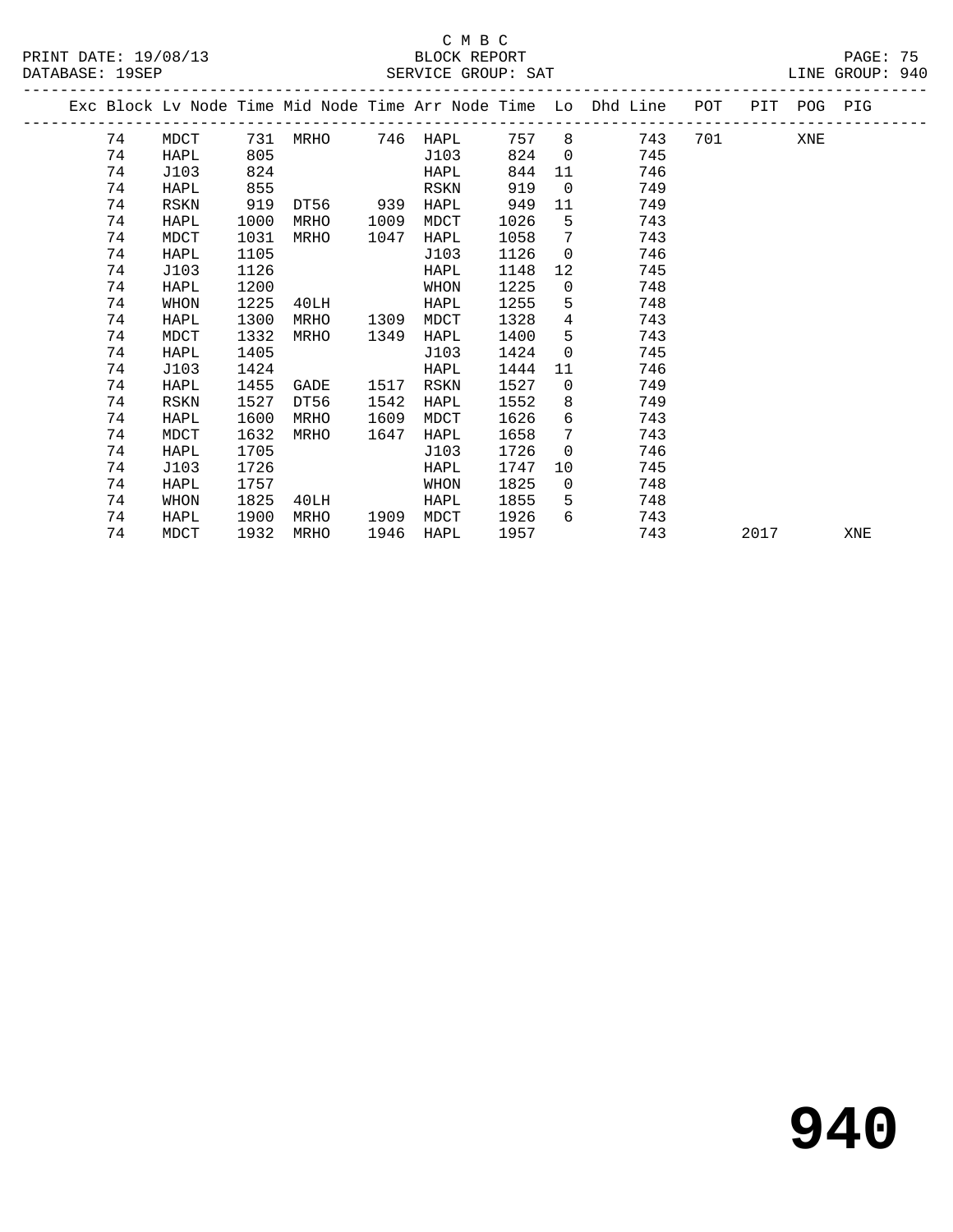### C M B C<br>BLOCK REPORT

| PRINT DATE: 19/08/13<br>DATABASE: 19SEP | BLOCK REPORT<br>SERVICE GROUP: SAT                                                | PAGE: 76<br>LINE GROUP: 940 |  |
|-----------------------------------------|-----------------------------------------------------------------------------------|-----------------------------|--|
|                                         | Fra Plogk Isr Node Time Mid Node Time Arr Node Time Is Dhd Iine. DOT LUTT DOC DIC |                             |  |

| Exc Block Lv Node Time Mid Node Time Arr Node Time Lo Dhd Line |             |      |      |      |             |      |                |     | POT | PIT  | POG | PIG |  |
|----------------------------------------------------------------|-------------|------|------|------|-------------|------|----------------|-----|-----|------|-----|-----|--|
| 75                                                             | HAPL        | 800  | MRHO | 809  | MDCT        | 826  | 5              | 743 | 725 |      | XNE |     |  |
| 75                                                             | <b>MDCT</b> | 831  | MRHO | 846  | HAPL        | 857  | 8              | 743 |     |      |     |     |  |
| 75                                                             | <b>HAPL</b> | 905  |      |      | J103        | 926  | 0              | 746 |     |      |     |     |  |
| 75                                                             | J103        | 926  |      |      | HAPL        | 948  | 12             | 745 |     |      |     |     |  |
| 75                                                             | HAPL        | 1000 |      |      | WHON        | 1025 | 0              | 748 |     |      |     |     |  |
| 75                                                             | WHON        | 1025 | 40LH |      | HAPL        | 1055 | 5              | 748 |     |      |     |     |  |
| 75                                                             | HAPL        | 1100 | MRHO | 1109 | MDCT        | 1126 | 6              | 743 |     |      |     |     |  |
| 75                                                             | MDCT        | 1132 | MRHO | 1148 | HAPL        | 1159 | 6              | 743 |     |      |     |     |  |
| 75                                                             | HAPL        | 1205 |      |      | J103        | 1224 | 0              | 745 |     |      |     |     |  |
| 75                                                             | J103        | 1224 |      |      | <b>HAPL</b> | 1244 | 13             | 746 |     |      |     |     |  |
| 75                                                             | HAPL        | 1257 |      |      | 33RR        | 1310 | $\mathbf 0$    | 733 |     |      |     |     |  |
| 75                                                             | 33RR        | 1310 |      |      | HAPL        | 1325 | 17             | 733 |     |      |     |     |  |
| 75                                                             | HAPL        | 1342 |      |      | 33RR        | 1355 | $\mathbf 0$    | 733 |     |      |     |     |  |
| 75                                                             | 33RR        | 1355 |      |      | HAPL        | 1410 | 16             | 733 |     |      |     |     |  |
| 75                                                             | <b>HAPL</b> | 1426 |      |      | 33RR        | 1440 | $\mathbf 0$    | 733 |     |      |     |     |  |
| 75                                                             | 33RR        | 1440 |      |      | HAPL        | 1455 | 16             | 733 |     |      |     |     |  |
| 75                                                             | HAPL        | 1511 |      |      | 33RR        | 1525 | 0              | 733 |     |      |     |     |  |
| 75                                                             | 33RR        | 1525 |      |      | HAPL        | 1540 | 16             | 733 |     |      |     |     |  |
| 75                                                             | HAPL        | 1556 |      |      | 33RR        | 1610 | $\mathbf 0$    | 733 |     |      |     |     |  |
| 75                                                             | 33RR        | 1610 |      |      | HAPL        | 1625 | 16             | 733 |     |      |     |     |  |
| 75                                                             | HAPL        | 1641 |      |      | 33RR        | 1655 | $\mathbf 0$    | 733 |     |      |     |     |  |
| 75                                                             | 33RR        | 1655 |      |      | HAPL        | 1710 | 16             | 733 |     |      |     |     |  |
| 75                                                             | HAPL        | 1726 |      |      | 33RR        | 1740 | $\mathbf 0$    | 733 |     |      |     |     |  |
| 75                                                             | 33RR        | 1740 |      |      | HAPL        | 1755 | 16             | 733 |     |      |     |     |  |
| 75                                                             | <b>HAPL</b> | 1811 |      |      | 33RR        | 1825 | $\mathbf 0$    | 733 |     |      |     |     |  |
| 75                                                             | 33RR        | 1825 |      |      | HAPL        | 1840 | 16             | 733 |     |      |     |     |  |
| 75                                                             | <b>HAPL</b> | 1856 |      |      | 33RR        | 1910 | $\mathbf 0$    | 733 |     |      |     |     |  |
| 75                                                             | 33RR        | 1910 |      |      | HAPL        | 1925 | 16             | 733 |     |      |     |     |  |
| 75                                                             | HAPL        | 1941 |      |      | 33RR        | 1955 | 0              | 733 |     |      |     |     |  |
| 75                                                             | 33RR        | 1955 |      |      | HAPL        | 2010 | 16             | 733 |     |      |     |     |  |
| 75                                                             | HAPL        | 2026 |      |      | 33RR        | 2040 | $\Omega$       | 733 |     |      |     |     |  |
| 75                                                             | 33RR        | 2040 |      |      | HAPL        | 2055 | 16<br>$\Omega$ | 733 |     |      |     |     |  |
| 75                                                             | HAPL        | 2111 |      |      | 33RR        | 2125 |                | 733 |     |      |     |     |  |
| 75                                                             | 33RR        | 2125 |      |      | HAPL        | 2140 |                | 733 |     | 2200 |     | XNE |  |

**940**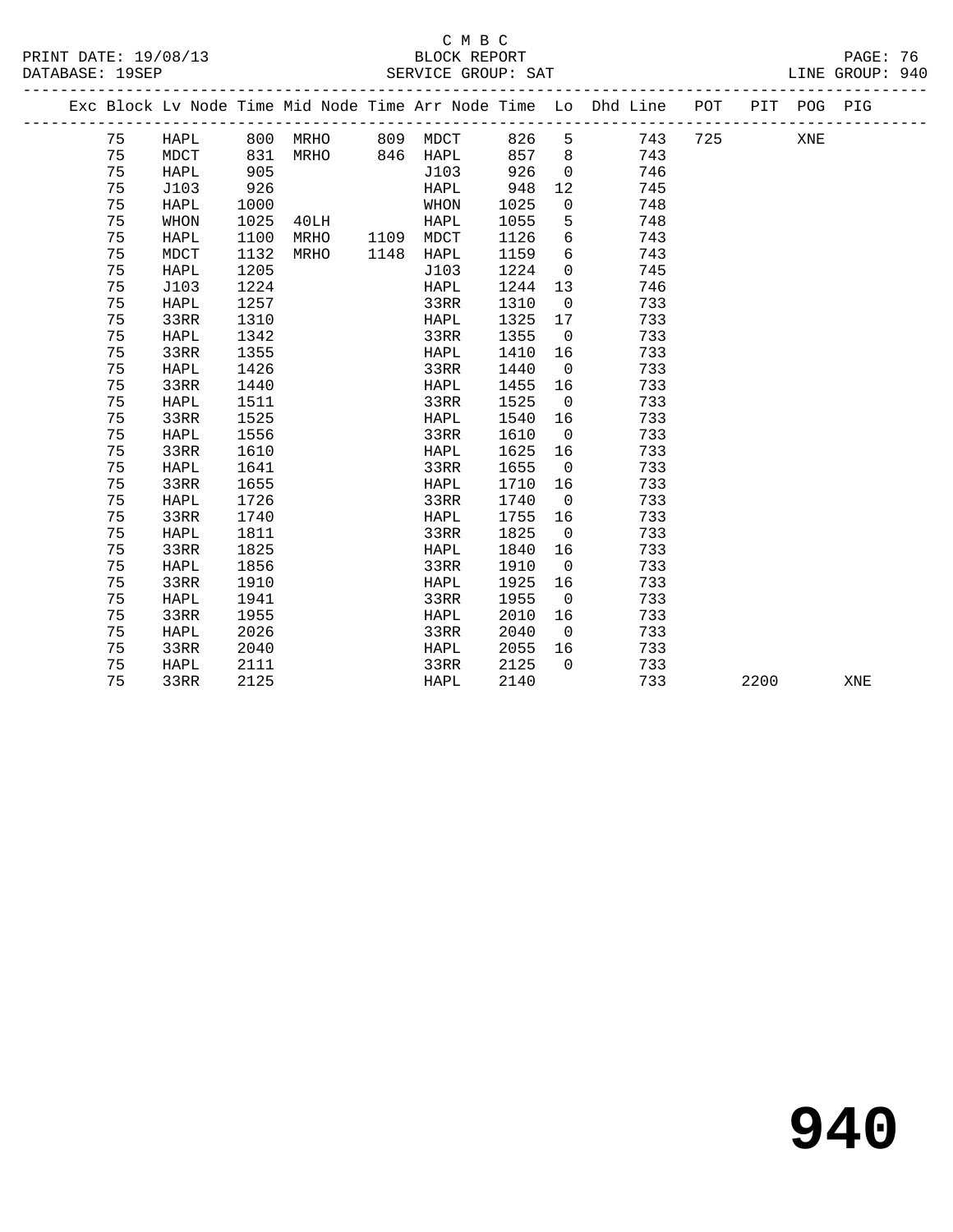### C M B C<br>BLOCK REPORT SERVICE GROUP: SAT

-------------------------------------------------------------------------------------------------

|          |             |      |           |      |           |              |                          | Exc Block Lv Node Time Mid Node Time Arr Node Time Lo Dhd Line | POT | PIT  | POG PIG |     |
|----------|-------------|------|-----------|------|-----------|--------------|--------------------------|----------------------------------------------------------------|-----|------|---------|-----|
| 76       | HAPL        | 800  |           |      | WHON      | 825          | $\overline{0}$           | 748                                                            | 725 |      | XNE     |     |
| 76       | WHON        | 825  | 40LH      |      | HAPL      | 855          | 17                       | 748                                                            |     |      |         |     |
| 76       | HAPL        | 912  |           |      | 33RR      | 925          | $\overline{0}$           | 733                                                            |     |      |         |     |
| 76       | 33RR        | 925  |           |      | HAPL      | 940          | 17                       | 733                                                            |     |      |         |     |
| 76       | HAPL        | 957  |           |      | 33RR      | 1010         | $\overline{0}$           | 733                                                            |     |      |         |     |
| 76       | 33RR        | 1010 |           |      | HAPL      | 1025         | 17                       | 733                                                            |     |      |         |     |
| 76       | HAPL        | 1042 |           |      | 33RR      | 1055         | $\overline{0}$           | 733                                                            |     |      |         |     |
| 76       | 33RR        | 1055 |           |      | HAPL      | 1110         | 17                       | 733                                                            |     |      |         |     |
| 76       | HAPL        | 1127 |           |      | 33RR      | 1140         | $\overline{0}$           | 733                                                            |     |      |         |     |
| 76       | 33RR        | 1140 |           |      | HAPL      | 1155         | 17                       | 733                                                            |     |      |         |     |
| 76       | HAPL        | 1212 |           |      | 33RR      | 1225         | $\overline{0}$           | 733                                                            |     |      |         |     |
| 76       | 33RR        | 1225 |           |      | HAPL      | 1240         | 15                       | 733                                                            |     |      |         |     |
| 76       | HAPL        | 1255 | GADE      | 1317 | RSKN      | 1327         | 0                        | 749                                                            |     |      |         |     |
| 76       | RSKN        | 1327 | DT56      | 1342 | HAPL      | 1352         | 8                        | 749                                                            |     |      |         |     |
| 76       | HAPL        | 1400 | MRHO      | 1409 | MDCT      | 1428         | $\overline{4}$           | 743                                                            |     |      |         |     |
| 76       | MDCT        | 1432 | MRHO      | 1448 | HAPL      | 1459         | 12                       | 743                                                            |     |      |         |     |
| 76       | HAPL        | 1511 |           |      | 32AC      | 1526         | 0                        | 741                                                            |     |      |         |     |
| 76       | 32AC        | 1526 |           |      | HAPL      | 1540         | 16                       | 741                                                            |     |      |         |     |
| 76       | HAPL        | 1556 |           |      | 32AC      | 1611         | $\overline{0}$           | 741                                                            |     |      |         |     |
| 76       | 32AC        | 1611 |           |      | HAPL      | 1626         | 15                       | 741                                                            |     |      |         |     |
| 76       | <b>HAPL</b> | 1641 |           |      | 32AC      | 1656         | $\overline{0}$           | 741                                                            |     |      |         |     |
| 76       | 32AC        | 1656 |           |      | HAPL      | 1709         | 17                       | 741                                                            |     |      |         |     |
| 76       | HAPL        | 1726 |           |      | 32AC      | 1741         | $\overline{0}$           | 741                                                            |     |      |         |     |
| 76       | 32AC        | 1741 |           |      | HAPL      | 1754         | 17                       | 741                                                            |     |      |         |     |
| 76       | HAPL        | 1811 |           |      | 32AC      | 1826         | $\overline{0}$           | 741                                                            |     |      |         |     |
| 76       | 32AC        | 1826 |           |      | HAPL      | 1839         | 16                       | 741                                                            |     |      |         |     |
| 76       | HAPL        | 1855 | GADE      |      | 1915 RSKN | 1925         | $\mathbf 0$              | 749                                                            |     |      |         |     |
| 76       | RSKN        | 1925 | DT56      | 1940 | HAPL      | 1950         |                          | 749                                                            |     | 2010 |         | XNE |
| 77       | MDCT        | 811  |           |      | FWBM      | 824          | $\mathbf 0$              | 719                                                            | 741 |      | XNE     |     |
| 77       | FWBM        | 824  |           |      | MDCT      | 843          | 17                       | 722                                                            |     |      |         |     |
| 77       | MDCT        | 900  | MRHO      | 914  | HAPL      | 924          | 6                        | 744                                                            |     |      |         |     |
| 77       | HAPL        | 930  | MRHO      | 940  | MDCT      | 954          | 17                       | 744                                                            |     |      |         |     |
| 77       | MDCT        | 1011 |           |      | FWBM      | 1024         | 0                        | 719                                                            |     |      |         |     |
| 77       | FWBM        | 1024 |           |      | MDCT      | 1043         | 17                       | 722                                                            |     |      |         |     |
| 77       | MDCT        | 1100 | MRHO      | 1114 | HAPL      | 1124         | 6                        | 744                                                            |     |      |         |     |
| 77       | HAPL        | 1130 | MRHO      | 1140 | MDCT      | 1156         | 14                       | 744                                                            |     |      |         |     |
| 77       | MDCT        | 1210 |           |      | FWBM      | 1224         | $\mathbf 0$              | 719                                                            |     |      |         |     |
| 77       | FWBM        | 1224 |           |      | MDCT      | 1243         | 17                       | 722                                                            |     |      |         |     |
| 77       | MDCT        | 1300 | MRHO      |      | 1314 HAPL | 1324         | 6                        | 744                                                            |     |      |         |     |
| 77       | HAPL        |      | 1330 MRHO |      | 1341 MDCT | 1357 13      |                          | 744                                                            |     |      |         |     |
| 77       | MDCT        | 1410 |           |      | FWBM      | 1424         | 0                        | 719                                                            |     |      |         |     |
| 77       | FWBM        | 1424 |           |      | MDCT      | 1443         | 17                       | 722                                                            |     |      |         |     |
| 77       | MDCT        | 1500 | MRHO      | 1514 | HAPL      | 1524         | - 6                      | 744                                                            |     |      |         |     |
| 77       | HAPL        | 1530 | MRHO      | 1540 | MDCT      | 1555         | 15                       | 744                                                            |     |      |         |     |
| 77       | MDCT        | 1610 |           |      | FWBM      | 1624         | $\overline{\phantom{0}}$ | 719                                                            |     |      |         |     |
| 77       | FWBM        | 1624 |           |      | MDCT      | 1643         | 17                       | 722                                                            |     |      |         |     |
| 77       | MDCT        | 1700 | MRHO      | 1714 | HAPL      | 1724         | 6                        | 744                                                            |     |      |         |     |
| 77       | HAPL        | 1730 | MRHO      | 1740 | MDCT      | 1756         | 14                       | 744                                                            |     |      |         |     |
| 77       | MDCT        | 1810 |           |      | FWBM      | 1824         | $\overline{\phantom{0}}$ | 719                                                            |     |      |         |     |
| 77       | FWBM        | 1824 |           |      | MDCT      | 1843         | 17                       | 722                                                            |     |      |         |     |
| 77<br>77 | <b>MDCT</b> | 1900 | MRHO      |      | 1914 HAPL | 1923<br>1955 | 7                        | 744                                                            |     |      |         |     |
|          | HAPL        | 1930 | MRHO      |      | 1940 MDCT |              |                          | 744                                                            |     | 2013 |         | XNE |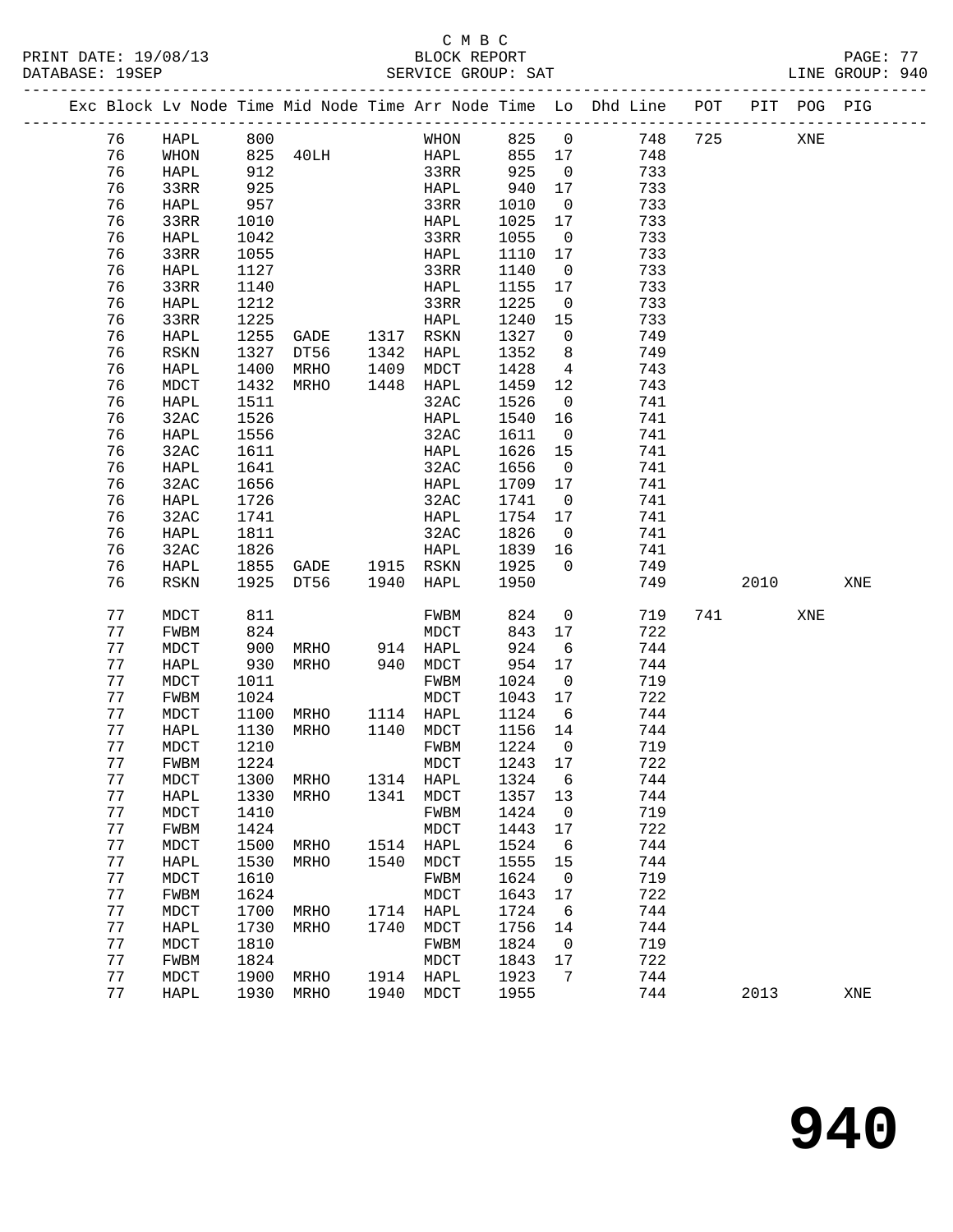| PRINT DATE: 19/08/13<br>DATABASE: 19SEP |              |                      |      | BLOCK REPORT                       | C M B C      |        |                |                                                                                |      |     | PAGE: 78 |  |
|-----------------------------------------|--------------|----------------------|------|------------------------------------|--------------|--------|----------------|--------------------------------------------------------------------------------|------|-----|----------|--|
|                                         |              |                      |      |                                    |              |        |                |                                                                                |      |     |          |  |
| BRST                                    |              | BRAID STN            |      |                                    |              |        |                | COCT COQUITLAM CTRL STN                                                        |      |     |          |  |
| FRDO                                    |              |                      |      | FREMONT & DOMINION<br>HAMPTON PARK |              |        |                |                                                                                |      |     |          |  |
| <b>HMPK</b>                             |              |                      |      |                                    |              |        |                |                                                                                |      |     |          |  |
| PALA                                    |              |                      |      | PANORAMA & LANSDOWNE               |              |        |                | PKPL PARKWAY AND PLATEAU                                                       |      |     |          |  |
|                                         |              |                      |      |                                    |              |        |                |                                                                                |      |     |          |  |
|                                         |              |                      |      |                                    |              |        |                | Exc Block Lv Node Time Mid Node Time Arr Node Time Lo Dhd Line POT PIT POG PIG |      |     |          |  |
|                                         | $\mathbf{1}$ | COCT                 | 630  |                                    |              |        |                | FRDO 651 0 172 607                                                             |      | XNE |          |  |
|                                         | $\mathbf{1}$ | FRDO                 |      |                                    |              | 703 12 |                | 171                                                                            |      |     |          |  |
|                                         | $\mathbf{1}$ | $\operatorname{COT}$ | 715  | 651<br>715                         | COCT<br>PKPL | 731    | $\overline{0}$ | 187                                                                            |      |     |          |  |
|                                         | $\mathbf 1$  | PKPL                 | 731  |                                    | COCT         | 745    | 15             | 187                                                                            |      |     |          |  |
|                                         | $\mathbf{1}$ | <b>COCT</b>          | 800  |                                    | BRST         | 824    | 11             | 153                                                                            |      |     |          |  |
|                                         | $\mathbf{1}$ | BRST                 | 835  |                                    | COCT         | 857    | 18             | 153                                                                            |      |     |          |  |
|                                         | $\mathbf 1$  | COCT                 | 915  |                                    | PKPL         | 931    | $\overline{0}$ | 187                                                                            |      |     |          |  |
|                                         | $\mathbf{1}$ | PKPL                 | 931  |                                    | COCT         | 947    | 13             | 187                                                                            |      |     |          |  |
|                                         | $\mathbf 1$  | COCT                 | 1000 |                                    | BRST         | 1024   | 11             | 153                                                                            |      |     |          |  |
|                                         | $\mathbf 1$  | BRST                 | 1035 |                                    | COCT         | 1059   | 16             | 153                                                                            |      |     |          |  |
|                                         | $\mathbf 1$  | COCT                 | 1115 |                                    | PKPL         | 1133   | $\overline{0}$ | 187                                                                            |      |     |          |  |
|                                         | 1            | PKPL                 | 1133 |                                    | COCT         | 1149   | 11             | 187                                                                            |      |     |          |  |
|                                         | $\mathbf 1$  | COCT                 | 1200 |                                    | BRST         | 1227   | 8 <sup>8</sup> | 153                                                                            |      |     |          |  |
|                                         | $\mathbf 1$  | BRST                 | 1235 |                                    | COCT         | 1259   | 16             | 153                                                                            |      |     |          |  |
|                                         | $\mathbf{1}$ | $\operatorname{COT}$ | 1315 |                                    | PKPL         | 1333   | $\overline{0}$ | 187                                                                            |      |     |          |  |
|                                         | $\mathbf 1$  | PKPL                 | 1333 |                                    | COCT         | 1349   | 11             | 187                                                                            |      |     |          |  |
|                                         | 1            | COCT                 | 1400 |                                    | BRST         | 1425   | 10             | 153                                                                            |      |     |          |  |
|                                         | 1            | BRST                 | 1435 |                                    | COCT         | 1459   | 16             | 153                                                                            |      |     |          |  |
|                                         | 1            | COCT                 | 1515 |                                    | PKPL         | 1533   | $\overline{0}$ | 187                                                                            |      |     |          |  |
|                                         | 1            | PKPL                 | 1533 |                                    | COCT         | 1549   | 11             | 187                                                                            |      |     |          |  |
|                                         | $\mathbf 1$  | <b>COCT</b>          | 1600 |                                    | BRST         | 1625   | 10             | 153                                                                            |      |     |          |  |
|                                         | $\mathbf 1$  |                      | 1635 |                                    |              | 1700   | 15             | 153                                                                            |      |     |          |  |
|                                         | $\mathbf{1}$ | BRST                 |      |                                    | COCT<br>PKPL |        | $\overline{0}$ | 187                                                                            |      |     |          |  |
|                                         |              | <b>COCT</b>          | 1715 |                                    |              | 1733   |                |                                                                                |      |     |          |  |
|                                         | 1            | PKPL                 | 1733 |                                    | COCT         | 1749   | 11             | 187                                                                            |      |     |          |  |
|                                         | $\mathbf 1$  | COCT                 | 1800 |                                    | <b>BRST</b>  | 1825   | 10             | 153                                                                            |      |     |          |  |
|                                         | $\mathbf 1$  | BRST                 | 1835 |                                    | COCT         | 1858   | 17             | 153                                                                            |      |     |          |  |
|                                         | 1            | <b>COCT</b>          | 1915 |                                    | PKPL         | 1932   | $\overline{0}$ | 187                                                                            |      |     |          |  |
|                                         | 1            | PKPL                 | 1932 |                                    | COCT         | 1946   | 14             | 187                                                                            |      |     |          |  |
|                                         | $\mathbf 1$  | COCT                 | 2000 |                                    | BRST         | 2024   | 11             | 153                                                                            |      |     |          |  |
|                                         | $\mathbf{1}$ | BRST                 | 2035 |                                    | COCT         | 2058   | 17             | 153                                                                            |      |     |          |  |
|                                         | 1            | <b>COCT</b>          | 2115 |                                    | PKPL         | 2131   | $\overline{0}$ | 187                                                                            |      |     |          |  |
|                                         | $\mathbf 1$  | PKPL                 | 2131 |                                    | <b>COCT</b>  | 2145   | 15             | 187                                                                            |      |     |          |  |
|                                         | 1            | COCT                 | 2200 |                                    | BRST         | 2224   | 11             | 153                                                                            |      |     |          |  |
|                                         | $\mathbf{1}$ | <b>BRST</b>          | 2235 |                                    | COCT         | 2258   |                | 153                                                                            | 2307 |     | XNE      |  |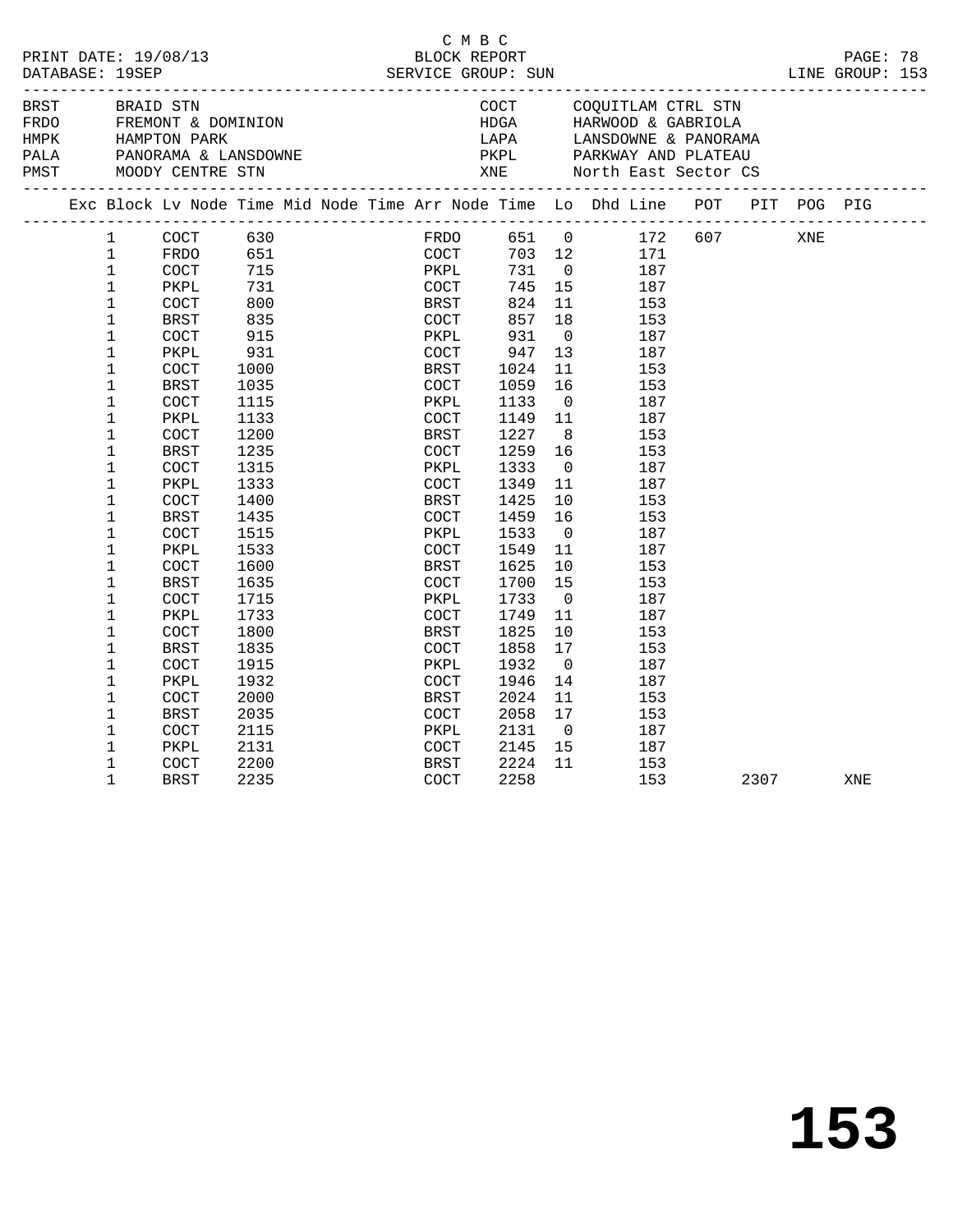## C M B C<br>BLOCK REPORT

**153**

| PRINT DATE: 19/08/13<br>DATABASE: 19SEP |                         |                              |      | BLOCK REPORT<br>SERVICE GROUP: SUN |       |                         |                                                                    |     |      |     | PAGE: 79<br>LINE GROUP: 153 |  |
|-----------------------------------------|-------------------------|------------------------------|------|------------------------------------|-------|-------------------------|--------------------------------------------------------------------|-----|------|-----|-----------------------------|--|
|                                         |                         |                              |      |                                    |       |                         | Exc Block Lv Node Time Mid Node Time Arr Node Time Lo Dhd Line POT |     |      |     | PIT POG PIG                 |  |
|                                         | 2                       | COCT                         | 635  | HMPK 649 0                         |       |                         | 186                                                                | 612 |      | XNE |                             |  |
|                                         | 2                       | HMPK                         | 649  | COCT                               | 704 1 |                         | 186                                                                |     |      |     |                             |  |
|                                         | $\overline{c}$          | COCT                         | 705  | <b>HMPK</b>                        | 719   | $\overline{0}$          | 186                                                                |     |      |     |                             |  |
|                                         | 2                       | HMPK                         | 719  | COCT                               | 734   | 11                      | 186                                                                |     |      |     |                             |  |
|                                         | 2                       | COCT                         | 745  | PALA                               | 756   | $\overline{0}$          | 185                                                                |     |      |     |                             |  |
|                                         | 2                       | PALA                         | 756  | PMST                               | 807   | 13                      | 184                                                                |     |      |     |                             |  |
|                                         | 2                       | PMST                         | 820  | LAPA                               | 837   | $\overline{0}$          | 184                                                                |     |      |     |                             |  |
|                                         | 2                       | LAPA                         | 837  | COCT                               | 847   | 8                       | 185                                                                |     |      |     |                             |  |
|                                         | 2                       | COCT                         | 855  | HDGA                               | 906   | $\overline{0}$          | 189                                                                |     |      |     |                             |  |
|                                         | 2                       | HDGA                         | 906  | COCT                               | 915   | 20                      | 189                                                                |     |      |     |                             |  |
|                                         | 2                       | <b>COCT</b>                  | 935  | HMPK                               | 951   | $\overline{0}$          | 186                                                                |     |      |     |                             |  |
|                                         | 2                       | HMPK                         | 951  | COCT                               | 1006  | 9                       | 186                                                                |     |      |     |                             |  |
|                                         | 2                       | COCT                         | 1015 | PALA                               | 1028  | $\overline{0}$          | 185                                                                |     |      |     |                             |  |
|                                         | 2                       | PALA                         | 1028 | PMST                               | 1040  | 10                      | 184                                                                |     |      |     |                             |  |
|                                         | 2                       | PMST                         | 1050 | LAPA                               | 1107  | $\overline{0}$          | 184                                                                |     |      |     |                             |  |
|                                         | 2                       | LAPA                         | 1107 | COCT                               | 1117  | 8 <sup>8</sup>          | 185                                                                |     |      |     |                             |  |
|                                         | 2                       | COCT                         | 1125 | HDGA                               | 1138  | $\overline{0}$          | 189                                                                |     |      |     |                             |  |
|                                         | 2                       | HDGA                         | 1138 | COCT                               | 1148  | 17                      | 189                                                                |     |      |     |                             |  |
|                                         | 2                       | <b>COCT</b>                  | 1205 |                                    | 1223  | $\overline{0}$          | 186                                                                |     |      |     |                             |  |
|                                         |                         |                              |      | HMPK                               |       |                         |                                                                    |     |      |     |                             |  |
|                                         | 2                       | HMPK                         | 1223 | COCT                               | 1238  | 7                       | 186                                                                |     |      |     |                             |  |
|                                         | 2                       | COCT                         | 1245 | PALA                               | 1256  | $\overline{0}$          | 185                                                                |     |      |     |                             |  |
|                                         | 2                       | PALA                         | 1256 | PMST                               | 1308  | 12                      | 184                                                                |     |      |     |                             |  |
|                                         | 2                       | PMST                         | 1320 | LAPA                               | 1337  | $\overline{0}$          | 184                                                                |     |      |     |                             |  |
|                                         | 2                       | LAPA                         | 1337 | COCT                               | 1347  | 8 <sup>8</sup>          | 185                                                                |     |      |     |                             |  |
|                                         | 2                       | COCT                         | 1355 | HDGA                               | 1410  | $\overline{\mathbf{0}}$ | 189                                                                |     |      |     |                             |  |
|                                         | 2                       | HDGA                         | 1410 | COCT                               | 1420  | 15                      | 189                                                                |     |      |     |                             |  |
|                                         | 2                       | COCT                         | 1435 | HMPK                               | 1454  | $\overline{0}$          | 186                                                                |     |      |     |                             |  |
|                                         | 2                       | HMPK                         | 1454 | COCT                               | 1509  | 6                       | 186                                                                |     |      |     |                             |  |
|                                         | 2                       | COCT                         | 1515 | PALA                               | 1526  | $\overline{0}$          | 185                                                                |     |      |     |                             |  |
|                                         | 2                       | PALA                         | 1526 | PMST                               | 1538  | 12                      | 184                                                                |     |      |     |                             |  |
|                                         | 2                       | PMST                         | 1550 | LAPA                               | 1607  | $\overline{0}$          | 184                                                                |     |      |     |                             |  |
|                                         | 2                       | LAPA                         | 1607 | COCT                               | 1617  | 8                       | 185                                                                |     |      |     |                             |  |
|                                         | 2                       | COCT                         | 1625 | HDGA                               | 1638  | $\overline{0}$          | 189                                                                |     |      |     |                             |  |
|                                         | 2                       | HDGA                         | 1638 | COCT                               | 1648  | 17                      | 189                                                                |     |      |     |                             |  |
|                                         | 2                       | COCT                         | 1705 | HMPK                               | 1725  | $\overline{0}$          | 186                                                                |     |      |     |                             |  |
|                                         | 2                       | HMPK                         | 1725 | COCT                               | 1740  | $5^{\circ}$             | 186                                                                |     |      |     |                             |  |
|                                         | 2                       | COCT                         | 1745 | PALA                               | 1757  | $\overline{0}$          | 185                                                                |     |      |     |                             |  |
|                                         | 2                       | $\ensuremath{\mathsf{PALA}}$ | 1757 | PMST 1809 11                       |       |                         | 184                                                                |     |      |     |                             |  |
|                                         | 2                       | PMST                         | 1820 | LAPA                               | 1837  | 0                       | 184                                                                |     |      |     |                             |  |
|                                         | 2                       | LAPA                         | 1837 | COCT                               | 1847  | 8                       | 185                                                                |     |      |     |                             |  |
|                                         | 2                       | COCT                         | 1855 | HDGA                               | 1906  | 0                       | 189                                                                |     |      |     |                             |  |
|                                         | $\overline{\mathbf{c}}$ | <b>HDGA</b>                  | 1906 | COCT                               | 1914  | 16                      | 189                                                                |     |      |     |                             |  |
|                                         | $\overline{\mathbf{c}}$ | COCT                         | 1930 | HMPK                               | 1947  | 0                       | 186                                                                |     |      |     |                             |  |
|                                         | 2                       | <b>HMPK</b>                  | 1947 | COCT                               | 2000  | 15                      | 186                                                                |     |      |     |                             |  |
|                                         | 2                       | COCT                         | 2015 | PALA                               | 2027  | 0                       | 185                                                                |     |      |     |                             |  |
|                                         | $\overline{\mathbf{c}}$ | PALA                         | 2027 | PMST                               | 2038  | 12                      | 184                                                                |     |      |     |                             |  |
|                                         | 2                       | PMST                         | 2050 | LAPA                               | 2107  | 0                       | 184                                                                |     |      |     |                             |  |
|                                         | 2                       | LAPA                         | 2107 | COCT                               | 2117  | 8                       | 185                                                                |     |      |     |                             |  |
|                                         | 2                       | COCT                         | 2125 | HDGA                               | 2136  | 0                       | 189                                                                |     |      |     |                             |  |
|                                         | 2                       | HDGA                         | 2136 | COCT                               | 2144  | 16                      | 189                                                                |     |      |     |                             |  |
|                                         | $\overline{\mathbf{c}}$ | COCT                         | 2200 | HMPK                               | 2215  | 0                       | 186                                                                |     |      |     |                             |  |
|                                         | 2                       | HMPK                         | 2215 | COCT                               | 2228  | 2                       | 186                                                                |     |      |     |                             |  |
|                                         | 2                       | COCT                         | 2230 | HMPK                               | 2244  | 0                       | 186                                                                |     |      |     |                             |  |
|                                         | 2                       | HMPK                         | 2244 | COCT                               | 2257  | 3                       | 186                                                                |     |      |     |                             |  |
|                                         | 2                       | COCT                         | 2300 | HMPK                               | 2314  | 0                       | 186                                                                |     |      |     |                             |  |
|                                         | 2                       | HMPK                         | 2314 | COCT                               | 2327  |                         | 186                                                                |     | 2336 |     | XNE                         |  |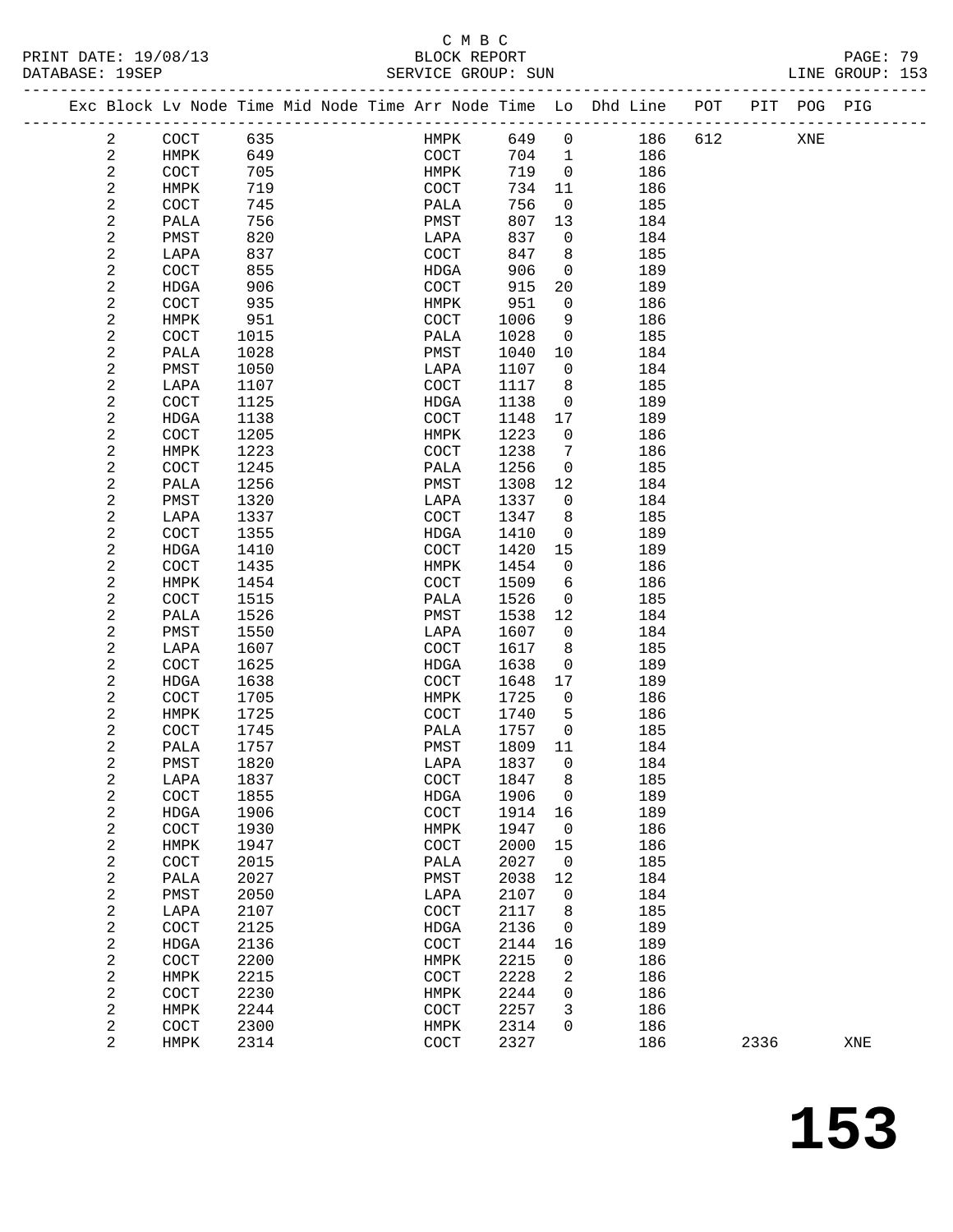# DATABASE: 19SEP SERVICE GROUP: SUN LINE GROUP: 153

|                      | СМВС         |       |    |
|----------------------|--------------|-------|----|
| PRINT DATE: 19/08/13 | BLOCK REPORT | PAGE: | 80 |

|  |   |             |      |  |             |      |                 | Exc Block Lv Node Time Mid Node Time Arr Node Time Lo Dhd Line POT PIT POG PIG |         |      |     |     |
|--|---|-------------|------|--|-------------|------|-----------------|--------------------------------------------------------------------------------|---------|------|-----|-----|
|  | 3 | COCT        | 645  |  | PKPL        |      |                 | 701 0<br>187                                                                   | 622 620 |      | XNE |     |
|  | 3 | PKPL        | 701  |  | COCT        | 715  |                 | 15<br>187                                                                      |         |      |     |     |
|  | 3 | COCT        | 730  |  | BRST        | 753  | 12 <sup>°</sup> | 153                                                                            |         |      |     |     |
|  | 3 | BRST        | 805  |  | COCT        | 827  | 18              | 153                                                                            |         |      |     |     |
|  | 3 | COCT        | 845  |  | PKPL        | 901  | $\overline{0}$  | 187                                                                            |         |      |     |     |
|  | 3 | PKPL        | 901  |  | COCT        | 915  | 15              | 187                                                                            |         |      |     |     |
|  | 3 | COCT        | 930  |  | BRST        | 954  | 11              | 153                                                                            |         |      |     |     |
|  | 3 | <b>BRST</b> | 1005 |  | <b>COCT</b> | 1029 | 16              | 153                                                                            |         |      |     |     |
|  | 3 | COCT        | 1045 |  | PKPL        | 1103 | $\overline{0}$  | 187                                                                            |         |      |     |     |
|  | 3 | PKPL        | 1103 |  | COCT        | 1119 | 11              | 187                                                                            |         |      |     |     |
|  | 3 | COCT        | 1130 |  | BRST        | 1157 | 8               | 153                                                                            |         |      |     |     |
|  | 3 | <b>BRST</b> | 1205 |  | COCT        | 1229 | 16              | 153                                                                            |         |      |     |     |
|  | 3 | COCT        | 1245 |  | PKPL        | 1303 | $\overline{0}$  | 187                                                                            |         |      |     |     |
|  | 3 | PKPL        | 1303 |  | COCT        | 1319 | 11              | 187                                                                            |         |      |     |     |
|  | 3 | <b>COCT</b> | 1330 |  | BRST        | 1355 | 10              | 153                                                                            |         |      |     |     |
|  | 3 | <b>BRST</b> | 1405 |  | COCT        | 1429 | 16              | 153                                                                            |         |      |     |     |
|  | 3 | COCT        | 1445 |  | PKPL        | 1503 | $\Omega$        | 187                                                                            |         |      |     |     |
|  | 3 | PKPL        | 1503 |  | <b>COCT</b> | 1519 | 11              | 187                                                                            |         |      |     |     |
|  | 3 | COCT        | 1530 |  | BRST        | 1556 | 9               | 153                                                                            |         |      |     |     |
|  | 3 | BRST        | 1605 |  | COCT        | 1630 | 15              | 153                                                                            |         |      |     |     |
|  | 3 | COCT        | 1645 |  | PKPL        | 1703 | $\mathbf 0$     | 187                                                                            |         |      |     |     |
|  | 3 | PKPL        | 1703 |  | COCT        | 1719 | 11              | 187                                                                            |         |      |     |     |
|  | 3 | COCT        | 1730 |  | BRST        | 1755 | 10              | 153                                                                            |         |      |     |     |
|  | 3 | BRST        | 1805 |  | <b>COCT</b> | 1829 | 16              | 153                                                                            |         |      |     |     |
|  | 3 | COCT        | 1845 |  | PKPL        | 1902 | $\Omega$        | 187                                                                            |         |      |     |     |
|  | 3 | PKPL        | 1902 |  | COCT        | 1916 |                 | 187                                                                            |         | 1925 |     | XNE |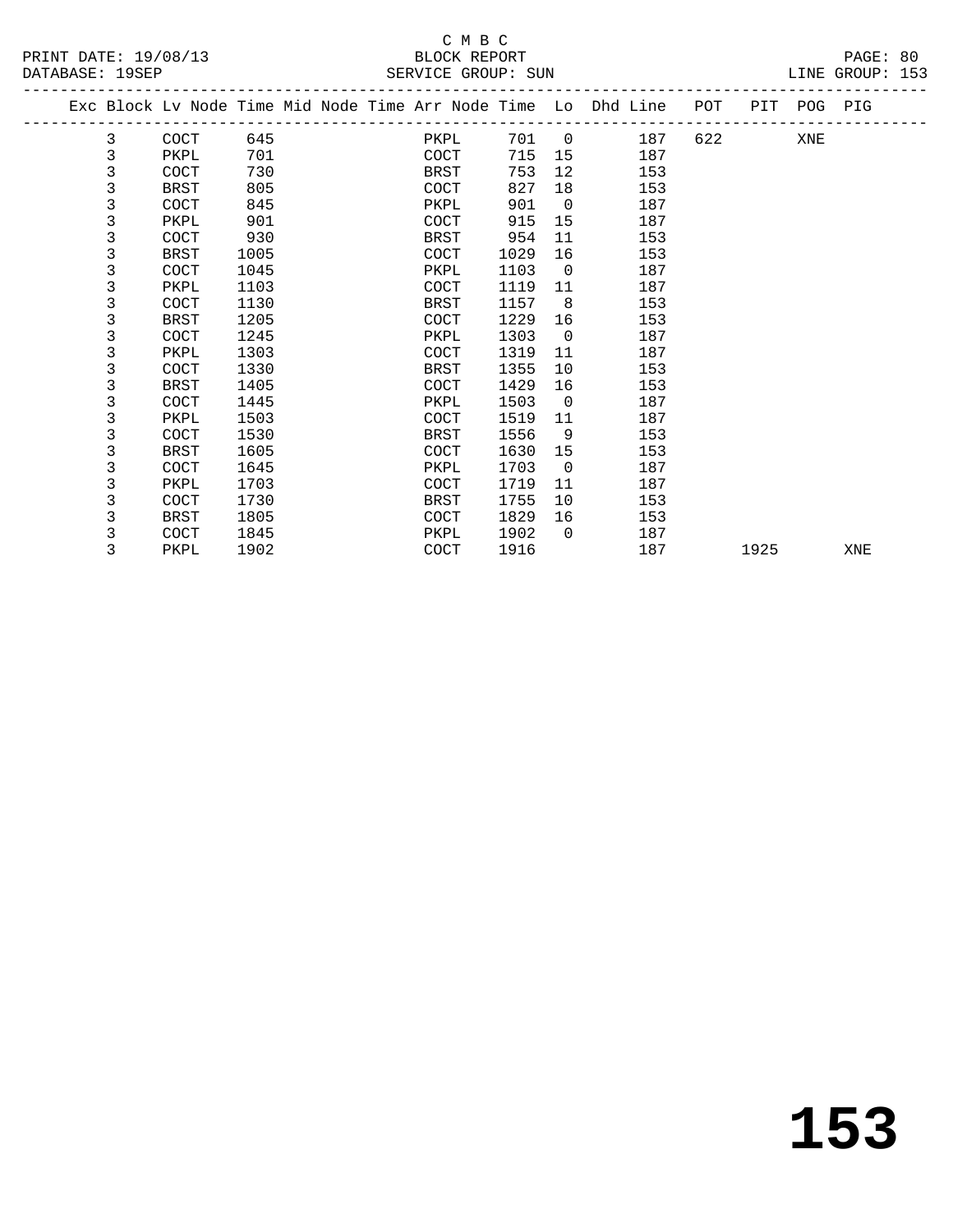#### C M B C<br>BLOCK REPORT PRINT DATE: 19/08/13 BLOCK REPORT PAGE: 81 SERVICE GROUP: SUN

|   | Exc Block Lv Node Time Mid Node Time Arr Node Time Lo Dhd Line |      |  |              |         |                |     | POT |      | PIT POG PIG |     |
|---|----------------------------------------------------------------|------|--|--------------|---------|----------------|-----|-----|------|-------------|-----|
| 4 | COCT                                                           | 655  |  | HDGA         | 704     | $\overline{0}$ | 189 | 632 |      | XNE         |     |
| 4 | HDGA                                                           | 704  |  | COCT         | 713     | 12             | 189 |     |      |             |     |
| 4 | COCT                                                           | 725  |  | HDGA         | 734     | $\overline{0}$ | 189 |     |      |             |     |
| 4 | HDGA                                                           | 734  |  | COCT         | 743     | 22             | 189 |     |      |             |     |
| 4 | COCT                                                           | 805  |  | HMPK         | 819     | $\overline{0}$ | 186 |     |      |             |     |
| 4 | HMPK                                                           | 819  |  | COCT         | 834     | 11             | 186 |     |      |             |     |
| 4 | COCT                                                           | 845  |  | PALA         | 856     | $\overline{0}$ | 185 |     |      |             |     |
| 4 | PALA                                                           | 856  |  | PMST         | 907     | 13             | 184 |     |      |             |     |
| 4 | PMST                                                           | 920  |  | LAPA         | 937     | $\overline{0}$ | 184 |     |      |             |     |
| 4 | LAPA                                                           | 937  |  | COCT         | 947     | 8              | 185 |     |      |             |     |
| 4 | COCT                                                           | 955  |  | HDGA         | 1008    | 0              | 189 |     |      |             |     |
| 4 | HDGA                                                           | 1008 |  | COCT         | 1018    | 17             | 189 |     |      |             |     |
| 4 | COCT                                                           | 1035 |  | HMPK         | 1051    | 0              | 186 |     |      |             |     |
| 4 | HMPK                                                           | 1051 |  | COCT         | 1106    | 9              | 186 |     |      |             |     |
| 4 | COCT                                                           | 1115 |  | PALA         | 1126    | 0              | 185 |     |      |             |     |
| 4 | PALA                                                           | 1126 |  | PMST         | 1138    | 12             | 184 |     |      |             |     |
| 4 | PMST                                                           | 1150 |  | LAPA         | 1207    | 0              | 184 |     |      |             |     |
| 4 | LAPA                                                           | 1207 |  | COCT         | 1217    | 8              | 185 |     |      |             |     |
| 4 | COCT                                                           | 1225 |  | HDGA         | 1240    | 0              | 189 |     |      |             |     |
| 4 | HDGA                                                           | 1240 |  | COCT         | 1250    | 15             | 189 |     |      |             |     |
| 4 | COCT                                                           | 1305 |  | HMPK         | 1323    | $\mathbf 0$    | 186 |     |      |             |     |
| 4 | HMPK                                                           | 1323 |  | COCT         | 1338    | 7              | 186 |     |      |             |     |
| 4 | COCT                                                           | 1345 |  | PALA         | 1356    | $\mathbf 0$    | 185 |     |      |             |     |
| 4 | PALA                                                           | 1356 |  | PMST         | 1408    | 12             | 184 |     |      |             |     |
| 4 | PMST                                                           | 1420 |  | LAPA         | 1437    | 0              | 184 |     |      |             |     |
| 4 | LAPA                                                           | 1437 |  | COCT         | 1447    | 8              | 185 |     |      |             |     |
| 4 | COCT                                                           | 1455 |  | HDGA         | 1510    | 0              | 189 |     |      |             |     |
| 4 | HDGA                                                           | 1510 |  | COCT         | 1520    | 15             | 189 |     |      |             |     |
| 4 | COCT                                                           | 1535 |  | HMPK         | 1555    | 0              | 186 |     |      |             |     |
| 4 | HMPK                                                           | 1555 |  | COCT         | 1610    | 5              | 186 |     |      |             |     |
| 4 | COCT                                                           | 1615 |  | PALA         | 1627    | 0              | 185 |     |      |             |     |
| 4 | PALA                                                           | 1627 |  | PMST         | 1639    | 11             | 184 |     |      |             |     |
| 4 | PMST                                                           | 1650 |  | LAPA         | 1707    | 0              | 184 |     |      |             |     |
| 4 | LAPA                                                           | 1707 |  | COCT         | 1717    | 8              | 185 |     |      |             |     |
| 4 | COCT                                                           | 1725 |  | HDGA         | 1736    | 0              | 189 |     |      |             |     |
| 4 | HDGA                                                           | 1736 |  | COCT         | 1746    | 19             | 189 |     |      |             |     |
| 4 | COCT                                                           | 1805 |  | HMPK         | 1825    | $\overline{0}$ | 186 |     |      |             |     |
| 4 | HMPK                                                           | 1825 |  | COCT         | 1840    | 5              | 186 |     |      |             |     |
| 4 | COCT                                                           | 1845 |  | PALA         | 1857    | $\mathbf 0$    | 185 |     |      |             |     |
| 4 | PALA                                                           | 1857 |  | ${\tt PMST}$ | 1909 11 |                | 184 |     |      |             |     |
| 4 | PMST                                                           | 1920 |  | LAPA         | 1937    | 0              | 184 |     |      |             |     |
| 4 | LAPA                                                           | 1937 |  | COCT         | 1947    | 13             | 185 |     |      |             |     |
| 4 | COCT                                                           | 2000 |  | HMPK         | 2017    | $\overline{0}$ | 186 |     |      |             |     |
| 4 | HMPK                                                           | 2017 |  | COCT         | 2030    | 15             | 186 |     |      |             |     |
| 4 | COCT                                                           | 2045 |  | PALA         | 2057    | 0              | 185 |     |      |             |     |
| 4 | PALA                                                           | 2057 |  | PMST         | 2108    | 12             | 184 |     |      |             |     |
| 4 | PMST                                                           | 2120 |  | LAPA         | 2137    | 0              | 184 |     |      |             |     |
| 4 | LAPA                                                           | 2137 |  | COCT         | 2147    |                | 185 |     | 2156 |             | XNE |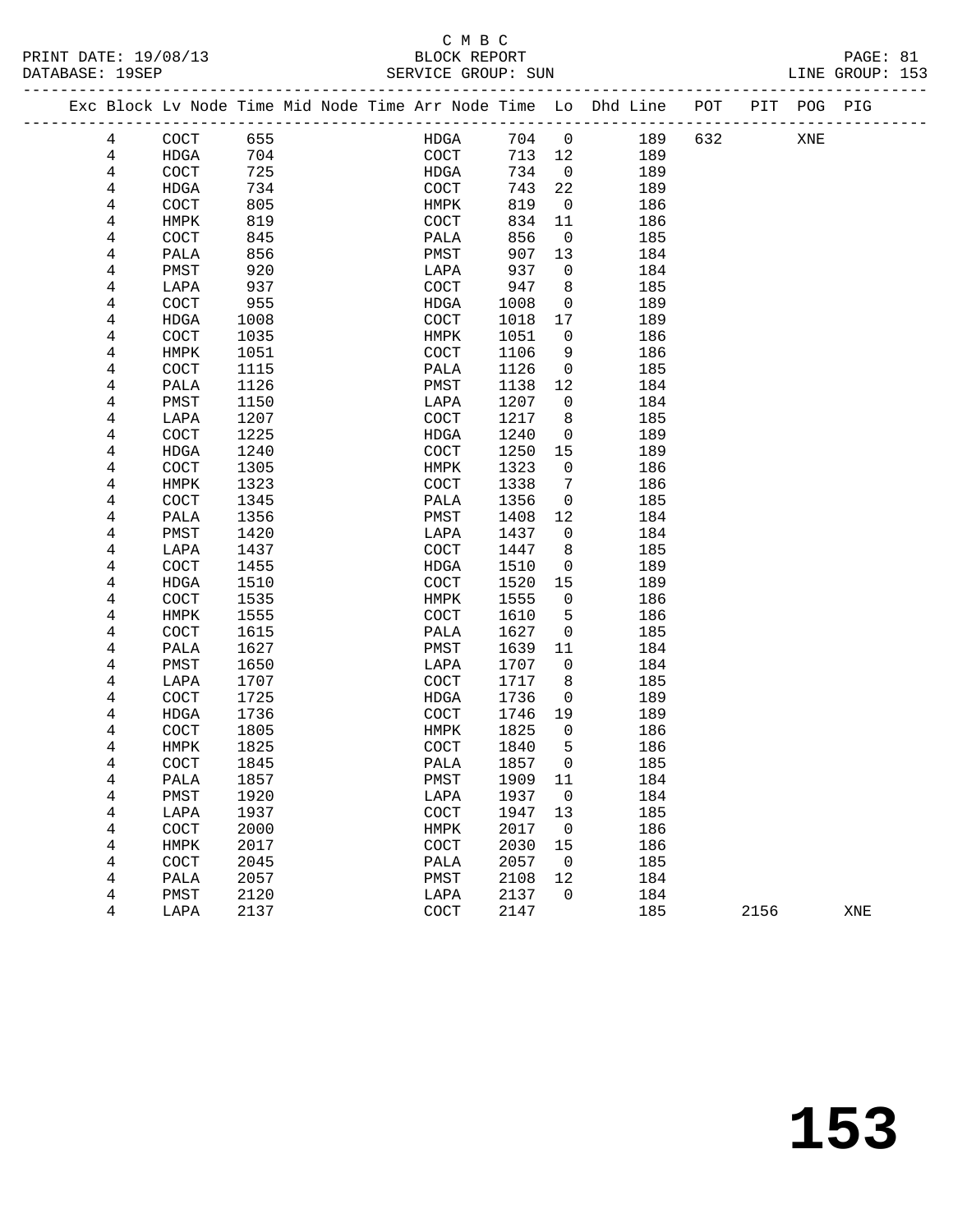|  |   |             |      |  |             |      |                | Exc Block Lv Node Time Mid Node Time Arr Node Time Lo Dhd Line | POT |      | PIT POG PIG |     |
|--|---|-------------|------|--|-------------|------|----------------|----------------------------------------------------------------|-----|------|-------------|-----|
|  | 5 | COCT        | 700  |  | BRST        | 722  | 13             | 153                                                            | 637 |      | XNE         |     |
|  | 5 | <b>BRST</b> | 735  |  | COCT        | 757  | 18             | 153                                                            |     |      |             |     |
|  | 5 | COCT        | 815  |  | PKPL        | 831  | $\overline{0}$ | 187                                                            |     |      |             |     |
|  | 5 | PKPL        | 831  |  | COCT        | 845  | 15             | 187                                                            |     |      |             |     |
|  | 5 | COCT        | 900  |  | <b>BRST</b> | 924  | 11             | 153                                                            |     |      |             |     |
|  | 5 | <b>BRST</b> | 935  |  | COCT        | 958  | 17             | 153                                                            |     |      |             |     |
|  | 5 | COCT        | 1015 |  | PKPL        | 1033 | $\overline{0}$ | 187                                                            |     |      |             |     |
|  | 5 | PKPL        | 1033 |  | COCT        | 1049 | 11             | 187                                                            |     |      |             |     |
|  | 5 | COCT        | 1100 |  | BRST        | 1125 | 10             | 153                                                            |     |      |             |     |
|  | 5 | <b>BRST</b> | 1135 |  | <b>COCT</b> | 1159 | 16             | 153                                                            |     |      |             |     |
|  | 5 | COCT        | 1215 |  | PKPL        | 1233 | $\overline{0}$ | 187                                                            |     |      |             |     |
|  | 5 | PKPL        | 1233 |  | COCT        | 1249 | 11             | 187                                                            |     |      |             |     |
|  | 5 | COCT        | 1300 |  | <b>BRST</b> | 1325 | 10             | 153                                                            |     |      |             |     |
|  | 5 | <b>BRST</b> | 1335 |  | COCT        | 1359 | 16             | 153                                                            |     |      |             |     |
|  | 5 | COCT        | 1415 |  | PKPL        | 1433 | $\overline{0}$ | 187                                                            |     |      |             |     |
|  | 5 | PKPL        | 1433 |  | COCT        | 1449 | 11             | 187                                                            |     |      |             |     |
|  | 5 | COCT        | 1500 |  | BRST        | 1526 | 9              | 153                                                            |     |      |             |     |
|  | 5 | <b>BRST</b> | 1535 |  | COCT        | 1600 | 15             | 153                                                            |     |      |             |     |
|  | 5 | COCT        | 1615 |  | PKPL        | 1633 | $\overline{0}$ | 187                                                            |     |      |             |     |
|  | 5 | PKPL        | 1633 |  | COCT        | 1649 | 11             | 187                                                            |     |      |             |     |
|  | 5 | COCT        | 1700 |  | <b>BRST</b> | 1725 | 10             | 153                                                            |     |      |             |     |
|  | 5 | <b>BRST</b> | 1735 |  | COCT        | 1800 | 15             | 153                                                            |     |      |             |     |
|  | 5 | COCT        | 1815 |  | PKPL        | 1832 | $\overline{0}$ | 187                                                            |     |      |             |     |
|  | 5 | PKPL        | 1832 |  | COCT        | 1846 | 14             | 187                                                            |     |      |             |     |
|  | 5 | COCT        | 1900 |  | BRST        | 1924 | 11             | 153                                                            |     |      |             |     |
|  | 5 | <b>BRST</b> | 1935 |  | COCT        | 1958 | 17             | 153                                                            |     |      |             |     |
|  | 5 | COCT        | 2015 |  | PKPL        | 2031 | $\overline{0}$ | 187                                                            |     |      |             |     |
|  | 5 | PKPL        | 2031 |  | COCT        | 2045 | 15             | 187                                                            |     |      |             |     |
|  | 5 | COCT        | 2100 |  | BRST        | 2124 | 11             | 153                                                            |     |      |             |     |
|  | 5 | <b>BRST</b> | 2135 |  | COCT        | 2158 |                | 153                                                            |     | 2207 |             | XNE |
|  |   |             |      |  |             |      |                |                                                                |     |      |             |     |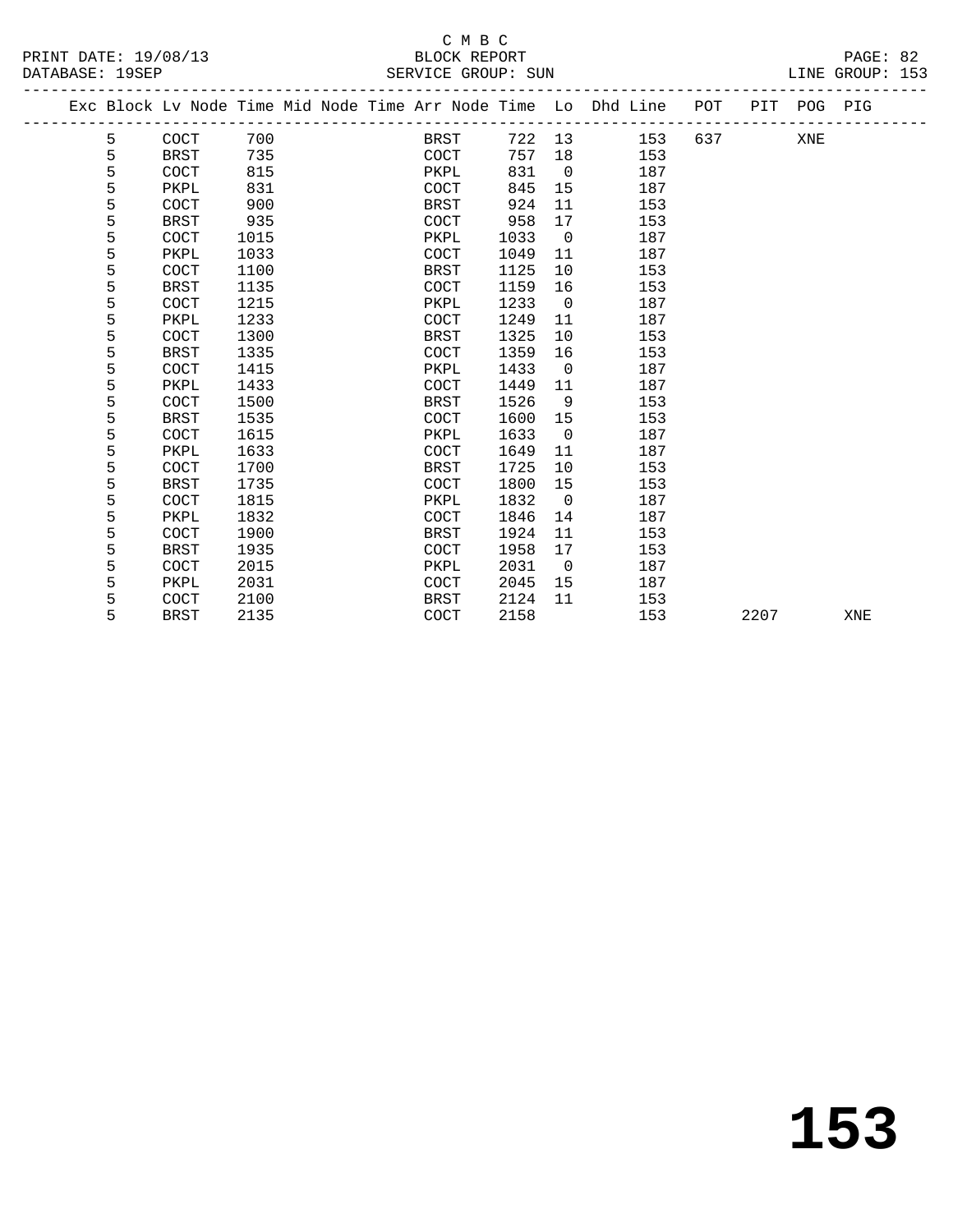#### C M B C<br>BLOCK REPORT PRINT DATE: 19/08/13 BLOCK REPORT PAGE: 83 SERVICE GROUP: SUN

|  |   | Exc Block Lv Node Time Mid Node Time Arr Node Time Lo Dhd Line |      |  |      |      |                |     | POT | PIT | POG | PIG |  |
|--|---|----------------------------------------------------------------|------|--|------|------|----------------|-----|-----|-----|-----|-----|--|
|  | 6 | <b>COCT</b>                                                    | 735  |  | HMPK | 749  | $\overline{0}$ | 186 | 712 |     | XNE |     |  |
|  | 6 | HMPK                                                           | 749  |  | COCT | 804  | 11             | 186 |     |     |     |     |  |
|  | 6 | <b>COCT</b>                                                    | 815  |  | PALA | 826  | $\mathbf 0$    | 185 |     |     |     |     |  |
|  | 6 | PALA                                                           | 826  |  | PMST | 837  | 13             | 184 |     |     |     |     |  |
|  | 6 | PMST                                                           | 850  |  | LAPA | 907  | 0              | 184 |     |     |     |     |  |
|  | 6 | LAPA                                                           | 907  |  | COCT | 917  | 8              | 185 |     |     |     |     |  |
|  | 6 | <b>COCT</b>                                                    | 925  |  | HDGA | 936  | $\mathbf 0$    | 189 |     |     |     |     |  |
|  | 6 | <b>HDGA</b>                                                    | 936  |  | COCT | 946  | 19             | 189 |     |     |     |     |  |
|  | 6 | <b>COCT</b>                                                    | 1005 |  | HMPK | 1021 | 0              | 186 |     |     |     |     |  |
|  | 6 | HMPK                                                           | 1021 |  | COCT | 1036 | 9              | 186 |     |     |     |     |  |
|  | 6 | <b>COCT</b>                                                    | 1045 |  | PALA | 1056 | $\mathbf 0$    | 185 |     |     |     |     |  |
|  | 6 | PALA                                                           | 1056 |  | PMST | 1108 | 12             | 184 |     |     |     |     |  |
|  | 6 | PMST                                                           | 1120 |  | LAPA | 1137 | $\mathbf 0$    | 184 |     |     |     |     |  |
|  | 6 | LAPA                                                           | 1137 |  | COCT | 1147 | 8              | 185 |     |     |     |     |  |
|  | 6 | <b>COCT</b>                                                    | 1155 |  | HDGA | 1210 | 0              | 189 |     |     |     |     |  |
|  | 6 | <b>HDGA</b>                                                    | 1210 |  | COCT | 1220 | 15             | 189 |     |     |     |     |  |
|  | 6 | <b>COCT</b>                                                    | 1235 |  | HMPK | 1253 | $\mathbf 0$    | 186 |     |     |     |     |  |
|  | 6 | HMPK                                                           | 1253 |  | COCT | 1308 | 7              | 186 |     |     |     |     |  |
|  | 6 | COCT                                                           | 1315 |  | PALA | 1326 | 0              | 185 |     |     |     |     |  |
|  | 6 | PALA                                                           | 1326 |  | PMST | 1338 | 12             | 184 |     |     |     |     |  |
|  |   |                                                                |      |  |      |      |                |     |     |     |     |     |  |

| O | HMFV        | دد∠⊥ | COC I       | 1308 | $\prime$    | TQD |      |     |
|---|-------------|------|-------------|------|-------------|-----|------|-----|
| 6 | COCT        | 1315 | PALA        | 1326 | $\mathbf 0$ | 185 |      |     |
| 6 | PALA        | 1326 | PMST        | 1338 | 12          | 184 |      |     |
| 6 | PMST        | 1350 | LAPA        | 1407 | 0           | 184 |      |     |
| 6 | LAPA        | 1407 | COCT        | 1417 | 8           | 185 |      |     |
| 6 | COCT        | 1425 | <b>HDGA</b> | 1440 | $\mathbf 0$ | 189 |      |     |
| 6 | <b>HDGA</b> | 1440 | COCT        | 1450 | 15          | 189 |      |     |
| 6 | COCT        | 1505 | <b>HMPK</b> | 1524 | $\mathbf 0$ | 186 |      |     |
| 6 | HMPK        | 1524 | COCT        | 1539 | 6           | 186 |      |     |
| б | COCT        | 1545 | PALA        | 1557 | $\mathbf 0$ | 185 |      |     |
| 6 | PALA        | 1557 | PMST        | 1609 | 11          | 184 |      |     |
| 6 | PMST        | 1620 | LAPA        | 1637 | 0           | 184 |      |     |
| 6 | LAPA        | 1637 | COCT        | 1647 | 8           | 185 |      |     |
| 6 | COCT        | 1655 | <b>HDGA</b> | 1706 | $\mathbf 0$ | 189 |      |     |
| 6 | <b>HDGA</b> | 1706 | COCT        | 1716 | 19          | 189 |      |     |
| 6 | COCT        | 1735 | <b>HMPK</b> | 1755 | $\mathbf 0$ | 186 |      |     |
| 6 | HMPK        | 1755 | COCT        | 1810 | 5           | 186 |      |     |
| 6 | COCT        | 1815 | PALA        | 1827 | $\mathbf 0$ | 185 |      |     |
| 6 | PALA        | 1827 | PMST        | 1839 | 11          | 184 |      |     |
| 6 | PMST        | 1850 | LAPA        | 1907 | $\mathbf 0$ | 184 |      |     |
| 6 | LAPA        | 1907 | COCT        | 1917 | 8           | 185 |      |     |
| 6 | COCT        | 1925 | <b>HDGA</b> | 1936 | $\mathbf 0$ | 189 |      |     |
| 6 | <b>HDGA</b> | 1936 | COCT        | 1944 | 1           | 189 |      |     |
| 6 | COCT        | 1945 | PALA        | 1957 | $\mathbf 0$ | 185 |      |     |
| 6 | PALA        | 1957 | PMST        | 2008 | 12          | 184 |      |     |
| 6 | PMST        | 2020 | LAPA        | 2037 | 0           | 184 |      |     |
| 6 | LAPA        | 2037 | COCT        | 2047 | 13          | 185 |      |     |
| 6 | COCT        | 2100 | <b>HMPK</b> | 2117 | 0           | 186 |      |     |
| 6 | HMPK        | 2117 | COCT        | 2130 | 15          | 186 |      |     |
| 6 | COCT        | 2145 | PALA        | 2157 | $\mathbf 0$ | 185 |      |     |
| б | PALA        | 2157 | PMST        | 2208 |             | 184 | 2223 | XNE |
|   |             |      |             |      |             |     |      |     |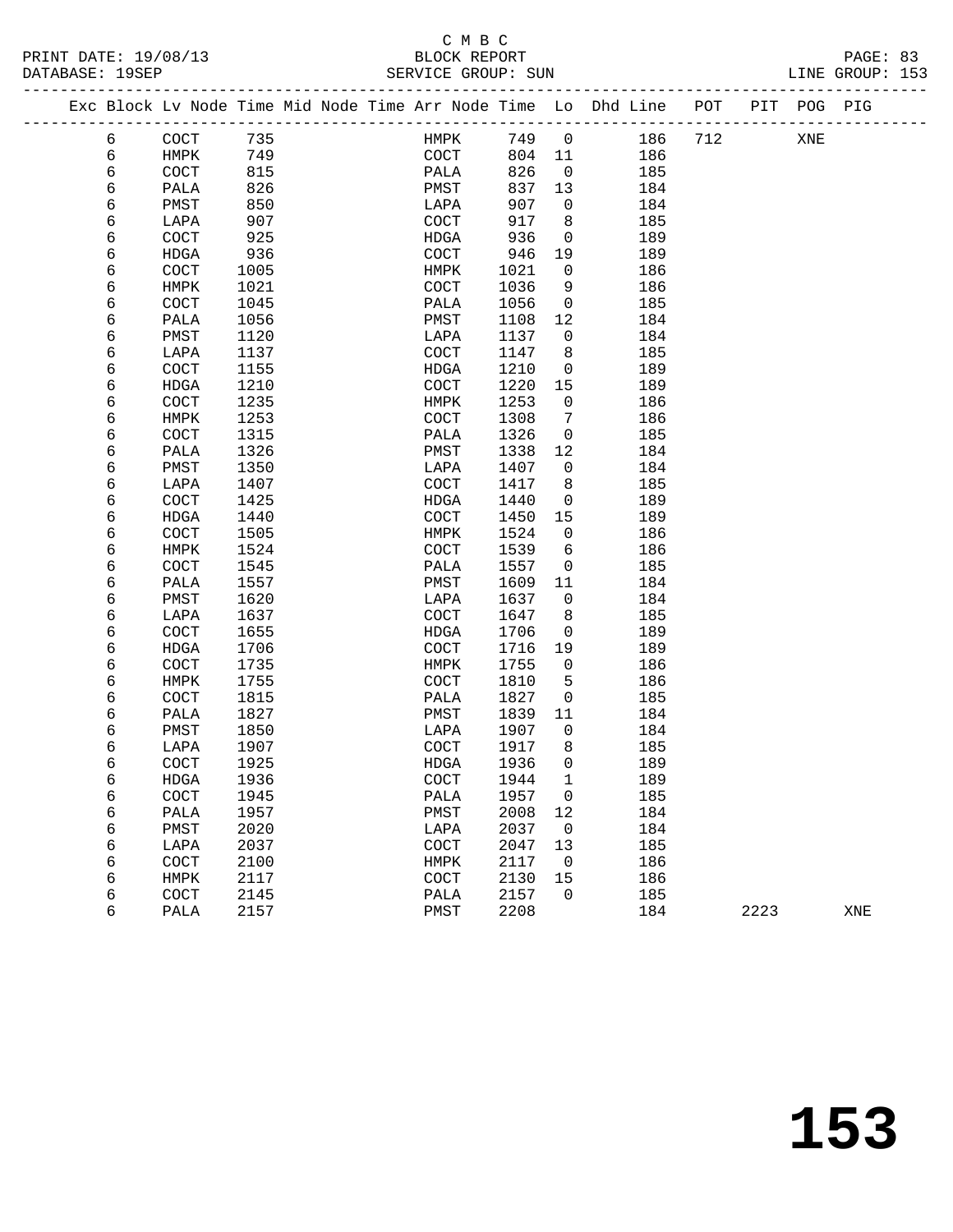#### C M B C<br>BLOCK REPORT PRINT DATE: 19/08/13 BLOCK REPORT PAGE: 84 SERVICE GROUP: SUN

-------------------------------------------------------------------------------------------------

| 26/19/11 יםי |  |
|--------------|--|

|  |   | Exc Block Lv Node Time Mid Node Time Arr Node Time Lo Dhd Line |      |  |             |      |                |     | POT | PIT  | POG PIG |     |  |
|--|---|----------------------------------------------------------------|------|--|-------------|------|----------------|-----|-----|------|---------|-----|--|
|  | 7 | COCT                                                           | 745  |  | PKPL        | 801  | $\overline{0}$ | 187 | 722 |      | XNE     |     |  |
|  | 7 | PKPL                                                           | 801  |  | <b>COCT</b> | 815  | 15             | 187 |     |      |         |     |  |
|  | 7 | <b>COCT</b>                                                    | 830  |  | <b>BRST</b> | 854  | 11             | 153 |     |      |         |     |  |
|  | 7 | <b>BRST</b>                                                    | 905  |  | <b>COCT</b> | 927  | 18             | 153 |     |      |         |     |  |
|  | 7 | COCT                                                           | 945  |  | PKPL        | 1001 | $\overline{0}$ | 187 |     |      |         |     |  |
|  | 7 | PKPL                                                           | 1001 |  | <b>COCT</b> | 1017 | 13             | 187 |     |      |         |     |  |
|  | 7 | <b>COCT</b>                                                    | 1030 |  | BRST        | 1055 | 10             | 153 |     |      |         |     |  |
|  | 7 | <b>BRST</b>                                                    | 1105 |  | COCT        | 1129 | 16             | 153 |     |      |         |     |  |
|  | 7 | <b>COCT</b>                                                    | 1145 |  | PKPL        | 1203 | $\mathbf 0$    | 187 |     |      |         |     |  |
|  | 7 | PKPL                                                           | 1203 |  | <b>COCT</b> | 1219 | 11             | 187 |     |      |         |     |  |
|  | 7 | COCT                                                           | 1230 |  | BRST        | 1257 | 8              | 153 |     |      |         |     |  |
|  | 7 | <b>BRST</b>                                                    | 1305 |  | COCT        | 1329 | 16             | 153 |     |      |         |     |  |
|  | 7 | <b>COCT</b>                                                    | 1345 |  | PKPL        | 1403 | $\overline{0}$ | 187 |     |      |         |     |  |
|  | 7 | PKPL                                                           | 1403 |  | <b>COCT</b> | 1419 | 11             | 187 |     |      |         |     |  |
|  | 7 | <b>COCT</b>                                                    | 1430 |  | <b>BRST</b> | 1457 | 8              | 153 |     |      |         |     |  |
|  | 7 | <b>BRST</b>                                                    | 1505 |  | <b>COCT</b> | 1529 | 16             | 153 |     |      |         |     |  |
|  | 7 | COCT                                                           | 1545 |  | PKPL        | 1603 | $\overline{0}$ | 187 |     |      |         |     |  |
|  | 7 | PKPL                                                           | 1603 |  | <b>COCT</b> | 1619 | 11             | 187 |     |      |         |     |  |
|  | 7 | <b>COCT</b>                                                    | 1630 |  | <b>BRST</b> | 1655 | 10             | 153 |     |      |         |     |  |
|  | 7 | <b>BRST</b>                                                    | 1705 |  | COCT        | 1730 | 15             | 153 |     |      |         |     |  |
|  | 7 | <b>COCT</b>                                                    | 1745 |  | PKPL        | 1803 | $\mathbf 0$    | 187 |     |      |         |     |  |
|  | 7 | PKPL                                                           | 1803 |  | <b>COCT</b> | 1819 | 11             | 187 |     |      |         |     |  |
|  | 7 | COCT                                                           | 1830 |  | <b>BRST</b> | 1855 | 10             | 153 |     |      |         |     |  |
|  | 7 | <b>BRST</b>                                                    | 1905 |  | COCT        | 1928 | 17             | 153 |     |      |         |     |  |
|  | 7 | <b>COCT</b>                                                    | 1945 |  | PKPL        | 2002 | $\mathbf 0$    | 187 |     |      |         |     |  |
|  | 7 | PKPL                                                           | 2002 |  | <b>COCT</b> | 2016 | 14             | 187 |     |      |         |     |  |
|  | 7 | COCT                                                           | 2030 |  | HMPK        | 2047 | $\mathbf 0$    | 186 |     |      |         |     |  |
|  | 7 | HMPK                                                           | 2047 |  | <b>COCT</b> | 2100 | 15             | 186 |     |      |         |     |  |
|  | 7 | COCT                                                           | 2115 |  | PALA        | 2127 | $\Omega$       | 185 |     |      |         |     |  |
|  | 7 | PALA                                                           | 2127 |  | PMST        | 2138 |                | 184 |     | 2153 |         | XNE |  |
|  |   |                                                                |      |  |             |      |                |     |     |      |         |     |  |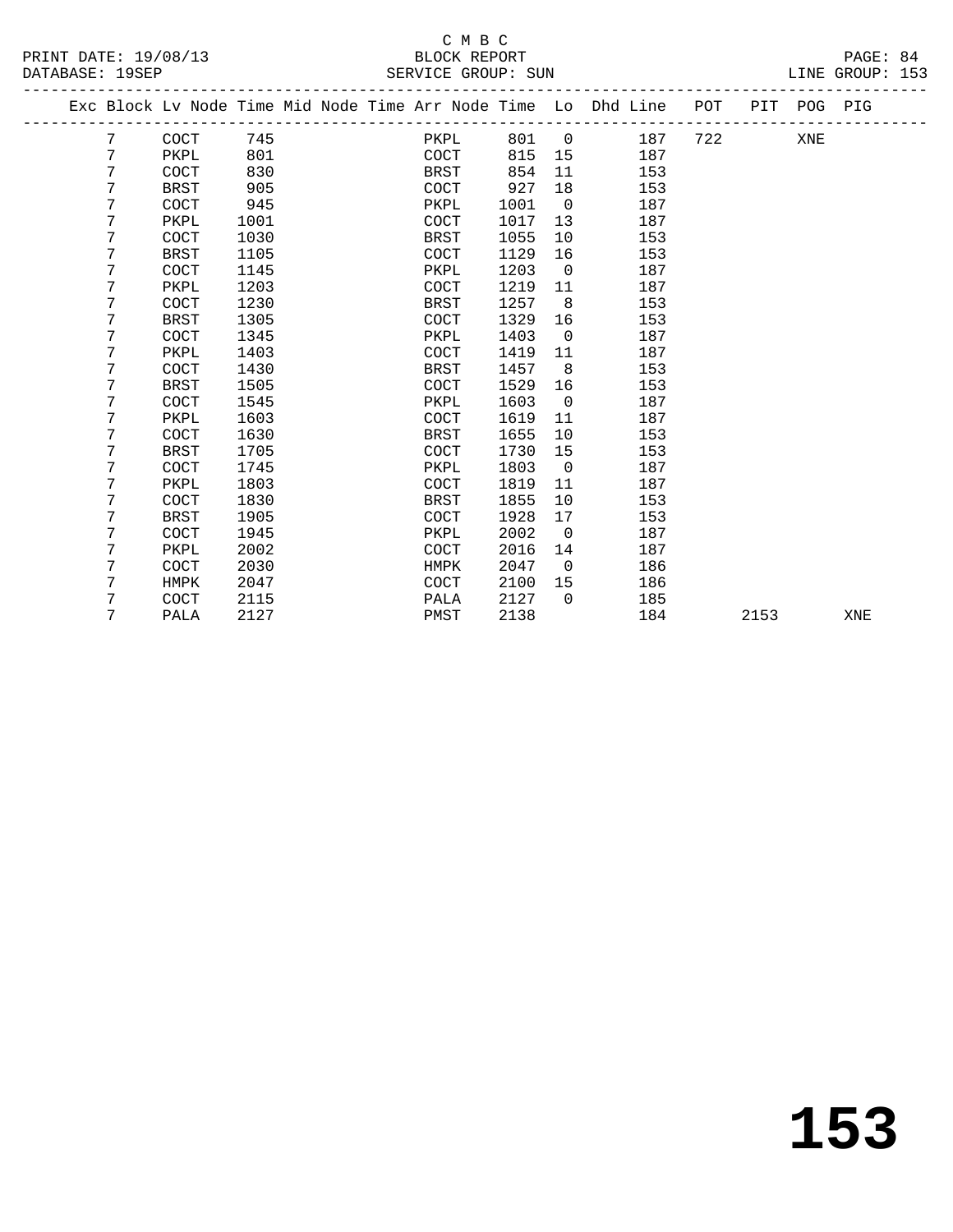|        | Exc Block Lv Node Time Mid Node Time Arr Node Time Lo Dhd Line |              |  |              |              |                          | _____________________ | POT | PIT  | POG PIG |     |
|--------|----------------------------------------------------------------|--------------|--|--------------|--------------|--------------------------|-----------------------|-----|------|---------|-----|
| 8      | COCT                                                           | 755          |  | HDGA         | 806          | 0                        | 189                   | 732 |      | XNE     |     |
| 8      | HDGA                                                           | 806          |  | COCT         | 815          | 20                       | 189                   |     |      |         |     |
| 8      | COCT                                                           | 835          |  | HMPK         | 849          | $\overline{\phantom{0}}$ | 186                   |     |      |         |     |
| 8      | HMPK                                                           | 849          |  | COCT         | 904          | 11                       | 186                   |     |      |         |     |
| 8      | COCT                                                           | 915          |  | PALA         | 926          | $\overline{0}$           | 185                   |     |      |         |     |
| 8      | PALA                                                           | 926          |  | PMST         | 937          | 13                       | 184                   |     |      |         |     |
| 8      | PMST                                                           | 950          |  | LAPA         | 1007         | 0                        | 184                   |     |      |         |     |
| 8      | LAPA                                                           | 1007         |  | COCT         | 1017         | 8                        | 185                   |     |      |         |     |
| 8      | COCT                                                           | 1025         |  | <b>HDGA</b>  | 1038         | $\mathbf 0$              | 189                   |     |      |         |     |
| 8      | HDGA                                                           | 1038         |  | COCT         | 1048         | 17                       | 189                   |     |      |         |     |
| 8      | COCT                                                           | 1105         |  | HMPK         | 1121         | 0                        | 186                   |     |      |         |     |
| 8      | HMPK                                                           | 1121         |  | COCT         | 1136         | 9                        | 186                   |     |      |         |     |
| 8      | COCT                                                           | 1145         |  | PALA         | 1156         | 0                        | 185                   |     |      |         |     |
| 8      | PALA                                                           | 1156         |  | PMST         | 1208         | 12                       | 184                   |     |      |         |     |
| 8      | PMST                                                           | 1220         |  | LAPA         | 1237         | $\mathbf 0$              | 184                   |     |      |         |     |
| 8      | LAPA                                                           | 1237         |  | COCT         | 1247         | 8                        | 185                   |     |      |         |     |
| 8      | COCT                                                           | 1255         |  | HDGA         | 1310         | $\mathbf 0$              | 189                   |     |      |         |     |
| 8      | HDGA                                                           | 1310         |  | COCT         | 1320         | 15                       | 189                   |     |      |         |     |
| 8      | COCT                                                           | 1335         |  | HMPK         | 1353         | 0                        | 186                   |     |      |         |     |
| 8      | HMPK                                                           | 1353         |  | COCT         | 1408         | 7                        | 186                   |     |      |         |     |
| 8      | COCT                                                           | 1415         |  | PALA         | 1426         | $\mathbf 0$              | 185                   |     |      |         |     |
| 8      | PALA                                                           | 1426         |  | PMST         | 1438         | 12                       | 184                   |     |      |         |     |
| 8      | PMST                                                           | 1450         |  | LAPA         | 1507         | $\Omega$                 | 184                   |     |      |         |     |
| 8      | LAPA                                                           | 1507         |  | COCT         | 1517         | 8                        | 185                   |     |      |         |     |
| 8      | COCT                                                           | 1525         |  | HDGA         | 1540         | $\mathbf 0$              | 189                   |     |      |         |     |
| 8      | HDGA                                                           | 1540         |  | COCT         | 1550         | 15                       | 189                   |     |      |         |     |
| 8      | COCT                                                           | 1605         |  | HMPK         | 1625         | $\mathbf 0$              | 186                   |     |      |         |     |
| 8      | HMPK                                                           | 1625         |  | COCT         | 1640         | 5                        | 186                   |     |      |         |     |
| 8      | COCT                                                           | 1645         |  | PALA         | 1657         | 0                        | 185                   |     |      |         |     |
| 8      | PALA                                                           | 1657         |  | PMST         | 1709         | 11                       | 184                   |     |      |         |     |
| 8      | PMST                                                           | 1720         |  | LAPA         | 1737         | $\mathbf 0$              | 184                   |     |      |         |     |
| 8      | LAPA                                                           | 1737         |  | COCT         | 1747         | 8                        | 185                   |     |      |         |     |
| 8      | COCT                                                           | 1755         |  | HDGA         | 1806         | $\mathbf 0$              | 189                   |     |      |         |     |
| 8      | <b>HDGA</b>                                                    | 1806         |  | COCT         | 1816         | 19                       | 189                   |     |      |         |     |
| 8      | COCT                                                           | 1835         |  | HMPK         | 1855         | $\mathbf 0$              | 186                   |     |      |         |     |
| 8      | HMPK                                                           | 1855         |  | COCT         | 1910         | 5                        | 186                   |     |      |         |     |
| 8<br>8 | COCT                                                           | 1915         |  | PALA         | 1927         | $\mathbf 0$              | 185                   |     |      |         |     |
| 8      | PALA                                                           | 1927         |  | PMST         | 1939         | 11<br>$\mathbf 0$        | 184                   |     |      |         |     |
|        | PMST                                                           | 1950         |  | LAPA         | 2007         |                          | 184                   |     |      |         |     |
| 8      | LAPA                                                           | 2007         |  | COCT         | 2017         | 8                        | 185                   |     |      |         |     |
| 8      | COCT                                                           | 2025         |  | HDGA         | 2036         | 0<br>$\mathbf{1}$        | 189                   |     |      |         |     |
| 8      | HDGA                                                           | 2036         |  | COCT         | 2044         | 0                        | 189<br>187            |     |      |         |     |
| 8<br>8 | COCT<br>PKPL                                                   | 2045<br>2101 |  | PKPL<br>COCT | 2101<br>2115 | 15                       | 187                   |     |      |         |     |
| 8      | COCT                                                           | 2130         |  | HMPK         | 2146         | $\Omega$                 | 186                   |     |      |         |     |
| 8      | <b>HMPK</b>                                                    | 2146         |  | COCT         | 2159         |                          | 186                   |     | 2208 |         | XNE |
|        |                                                                |              |  |              |              |                          |                       |     |      |         |     |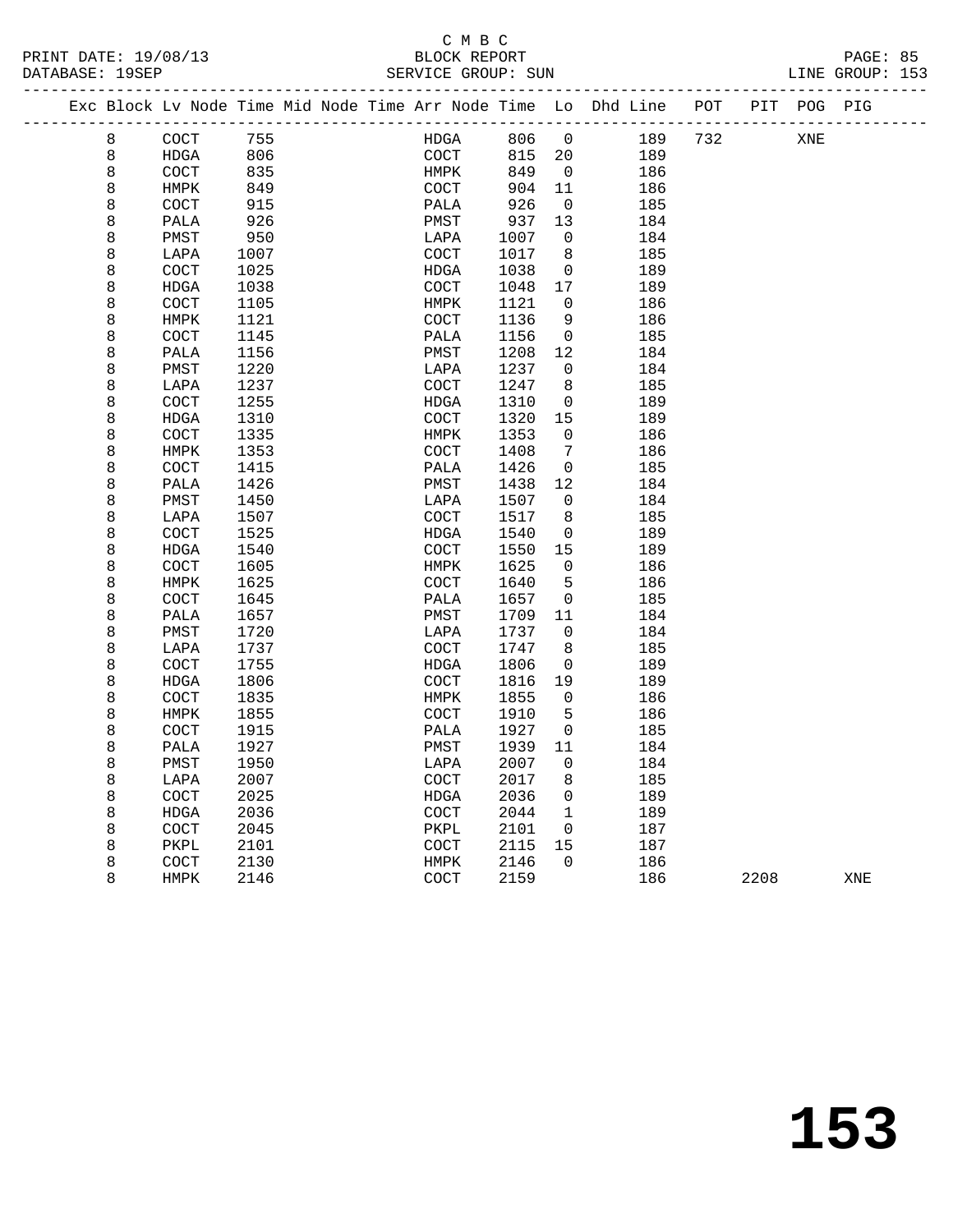# C M B C

|  | DATABASE: 19SEP |              |              |  | SERVICE GROUP: SUN                                                 |              |                |            |     |      |             | LINE GROUP: 153 |  |
|--|-----------------|--------------|--------------|--|--------------------------------------------------------------------|--------------|----------------|------------|-----|------|-------------|-----------------|--|
|  |                 |              |              |  | Exc Block Lv Node Time Mid Node Time Arr Node Time Lo Dhd Line POT |              |                |            |     |      | PIT POG PIG |                 |  |
|  | 9               | COCT         | 825          |  | HDGA                                                               | 836          | $\overline{0}$ | 189        | 802 |      | XNE         |                 |  |
|  | 9               | HDGA         | 836          |  | COCT                                                               | 845          | 20             | 189        |     |      |             |                 |  |
|  | 9               | COCT         | 905          |  | HMPK                                                               | 919          | $\overline{0}$ | 186        |     |      |             |                 |  |
|  | 9               | HMPK         | 919          |  | <b>COCT</b>                                                        | 934          | 11             | 186        |     |      |             |                 |  |
|  | 9               | COCT         | 945          |  | PALA                                                               | 958          | $\overline{0}$ | 185        |     |      |             |                 |  |
|  | 9               | PALA         | 958          |  | PMST                                                               | 1009         | 11             | 184        |     |      |             |                 |  |
|  | 9               | PMST         | 1020         |  | LAPA                                                               | 1037         | $\mathbf 0$    | 184        |     |      |             |                 |  |
|  | 9               | LAPA         | 1037         |  | COCT                                                               | 1047         | 8              | 185        |     |      |             |                 |  |
|  | 9               | COCT         | 1055         |  | HDGA                                                               | 1108         | 0              | 189        |     |      |             |                 |  |
|  | 9               | HDGA         | 1108         |  | COCT                                                               | 1118         | 17             | 189        |     |      |             |                 |  |
|  | 9               | COCT         | 1135         |  | HMPK                                                               | 1151         | 0              | 186        |     |      |             |                 |  |
|  | 9               | HMPK         | 1151         |  | COCT                                                               | 1206         | 9              | 186        |     |      |             |                 |  |
|  | 9               | COCT         | 1215         |  | PALA                                                               | 1226         | 0              | 185        |     |      |             |                 |  |
|  | 9               | PALA         | 1226         |  | PMST                                                               | 1238         | 12             | 184        |     |      |             |                 |  |
|  | 9               | PMST         | 1250         |  | LAPA                                                               | 1307         | $\mathbf 0$    | 184        |     |      |             |                 |  |
|  | 9<br>9          | LAPA         | 1307<br>1325 |  | COCT                                                               | 1317         | 8              | 185        |     |      |             |                 |  |
|  | 9               | COCT         | 1340         |  | HDGA<br>COCT                                                       | 1340<br>1350 | 0<br>15        | 189<br>189 |     |      |             |                 |  |
|  | 9               | HDGA<br>COCT | 1405         |  | HMPK                                                               | 1423         | 0              | 186        |     |      |             |                 |  |
|  | 9               | HMPK         | 1423         |  | COCT                                                               | 1438         | 7              | 186        |     |      |             |                 |  |
|  | 9               | COCT         | 1445         |  | PALA                                                               | 1456         | 0              | 185        |     |      |             |                 |  |
|  | 9               | PALA         | 1456         |  | PMST                                                               | 1508         | 12             | 184        |     |      |             |                 |  |
|  | 9               | PMST         | 1520         |  | LAPA                                                               | 1537         | $\mathbf 0$    | 184        |     |      |             |                 |  |
|  | 9               | LAPA         | 1537         |  | COCT                                                               | 1547         | 8              | 185        |     |      |             |                 |  |
|  | 9               | COCT         | 1555         |  | HDGA                                                               | 1608         | 0              | 189        |     |      |             |                 |  |
|  | 9               | HDGA         | 1608         |  | COCT                                                               | 1618         | 17             | 189        |     |      |             |                 |  |
|  | 9               | COCT         | 1635         |  | HMPK                                                               | 1655         | $\mathbf 0$    | 186        |     |      |             |                 |  |
|  | 9               | HMPK         | 1655         |  | COCT                                                               | 1710         | 5              | 186        |     |      |             |                 |  |
|  | 9               | COCT         | 1715         |  | PALA                                                               | 1727         | 0              | 185        |     |      |             |                 |  |
|  | 9               | PALA         | 1727         |  | PMST                                                               | 1739         | 11             | 184        |     |      |             |                 |  |
|  | 9               | PMST         | 1750         |  | LAPA                                                               | 1807         | $\mathbf 0$    | 184        |     |      |             |                 |  |
|  | 9               | LAPA         | 1807         |  | COCT                                                               | 1817         | 8              | 185        |     |      |             |                 |  |
|  | 9               | COCT         | 1825         |  | HDGA                                                               | 1836         | 0              | 189        |     |      |             |                 |  |
|  | 9               | <b>HDGA</b>  | 1836         |  | COCT                                                               | 1844         | 21             | 189        |     |      |             |                 |  |
|  | 9               | COCT         | 1905         |  | HMPK                                                               | 1922         | $\overline{0}$ | 186        |     |      |             |                 |  |
|  | 9               | HMPK         | 1922         |  | <b>COCT</b>                                                        | 1937         | 13             | 186        |     |      |             |                 |  |
|  | 9               | COCT         | 1950         |  | PMST                                                               | 2020         | 10             | 183        |     |      |             |                 |  |
|  | 9               | PMST         | 2030         |  | COCT                                                               | 2100         | 20             | 183        |     |      |             |                 |  |
|  | 9               | COCT         | 2120         |  | PMST                                                               | 2149         | 11             | 183        |     |      |             |                 |  |
|  | 9               | PMST         | 2200         |  | COCT                                                               | 2230         | 20             | 183        |     |      |             |                 |  |
|  | 9               | COCT         | 2250         |  | PMST                                                               | 2319         | 11             | 183        |     |      |             |                 |  |
|  | 9               | PMST         | 2330         |  | COCT                                                               | 2400         | 20             | 183        |     |      |             |                 |  |
|  | 9               | COCT         | 2420         |  | PMST                                                               | 2449         | 11             | 183        |     |      |             |                 |  |
|  | 9               | PMST         | 2500         |  | COCT                                                               | 2530         |                | 183        |     | 2539 |             | XNE             |  |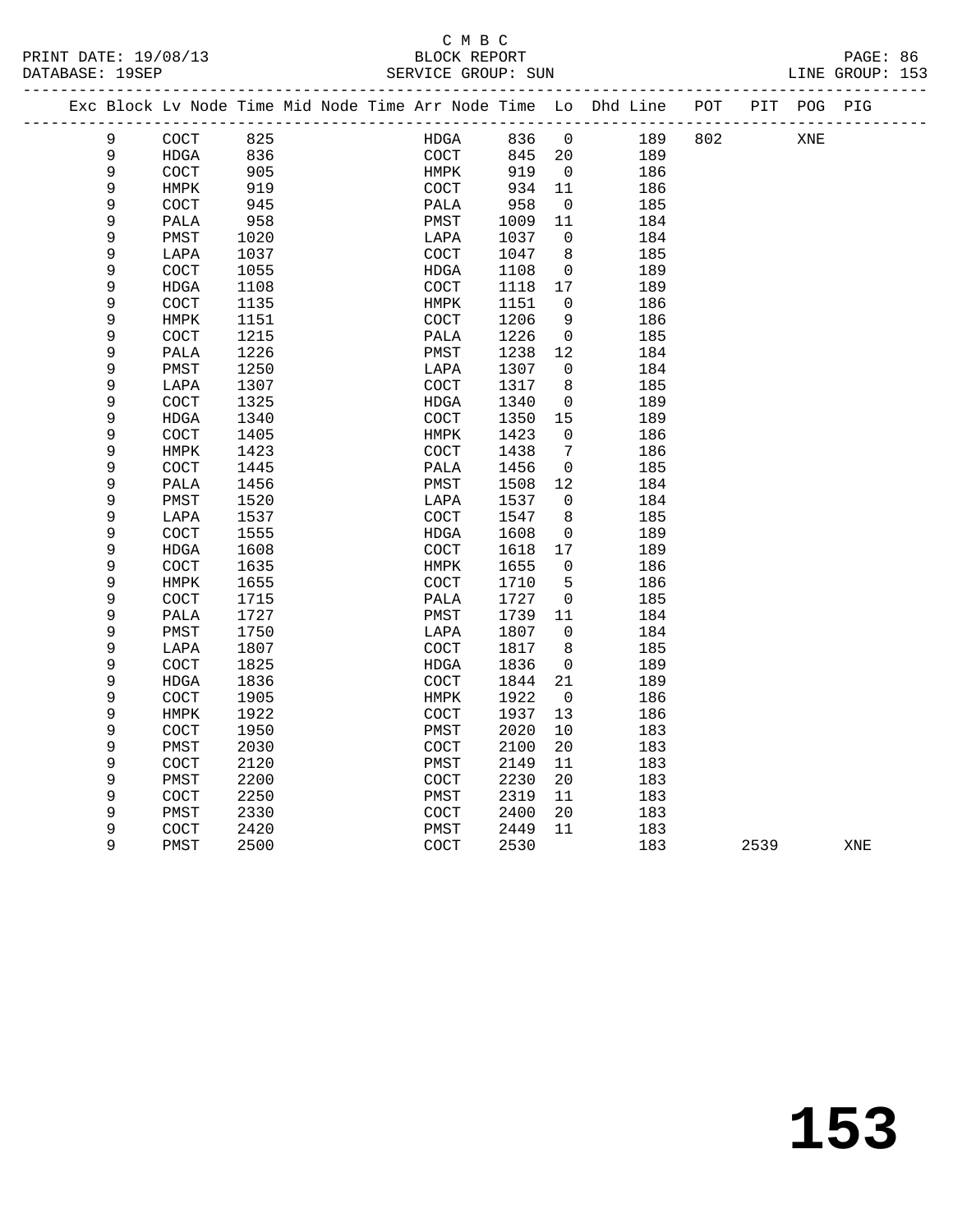|     | PRINT DATE: 19/08/13<br>DATABASE: 19SEP         |          |            |  | C M B C<br>BLOCK REPORT                  |      |                         | BLOCK REPORT<br>SERVICE GROUP: SUN LINE GROUP: 170                             |  |  |  |
|-----|-------------------------------------------------|----------|------------|--|------------------------------------------|------|-------------------------|--------------------------------------------------------------------------------|--|--|--|
| XNE | PCST PORT COQUITLAM STN<br>North East Sector CS |          |            |  |                                          |      |                         | WEEA WESTERN & EASTERN                                                         |  |  |  |
|     |                                                 |          |            |  |                                          |      |                         | Exc Block Lv Node Time Mid Node Time Arr Node Time Lo Dhd Line POT PIT POG PIG |  |  |  |
|     | 21                                              | PCST 721 |            |  |                                          |      |                         | WEEA 730 0 170 701 XNE                                                         |  |  |  |
|     | 21                                              | WEEA 730 |            |  |                                          |      |                         | 170                                                                            |  |  |  |
|     | 21                                              | PCST     |            |  | PCST 739 12<br>WEEA 800 0<br>PCST 809 12 |      |                         | 170                                                                            |  |  |  |
|     | 21                                              | WEEA     | 751<br>800 |  |                                          |      |                         | 170                                                                            |  |  |  |
|     | 21                                              | PCST     | 821        |  | WEEA                                     | 830  |                         | $\overline{0}$<br>170                                                          |  |  |  |
|     | 21                                              | WEEA     | 830        |  | PCST                                     | 839  | 12                      | 170                                                                            |  |  |  |
|     | 21                                              | PCST     | 851        |  | WEEA                                     | 900  | $\overline{0}$          | 170                                                                            |  |  |  |
|     | 21                                              | WEEA     | 900        |  | PCST                                     | 909  | 12                      | 170                                                                            |  |  |  |
|     | 21                                              | PCST     | 921        |  | WEEA                                     | 930  |                         | $\overline{0}$<br>170                                                          |  |  |  |
|     | 21                                              |          |            |  | PCST                                     | 939  | 12                      |                                                                                |  |  |  |
|     |                                                 | WEEA     | 930        |  |                                          |      |                         | 170<br>170                                                                     |  |  |  |
|     | 21                                              | PCST     | 951        |  | WEEA                                     | 1000 | $\overline{0}$          |                                                                                |  |  |  |
|     | 21                                              | WEEA     | 1000       |  | PCST                                     | 1009 | 12                      | 170<br>$\overline{0}$                                                          |  |  |  |
|     | 21                                              | PCST     | 1021       |  | WEEA                                     | 1030 |                         | 170                                                                            |  |  |  |
|     | 21                                              | WEEA     | 1030       |  | PCST                                     | 1039 | 12                      | 170                                                                            |  |  |  |
|     | 21                                              | PCST     | 1051       |  | WEEA                                     | 1100 | $\overline{\mathbf{0}}$ | 170                                                                            |  |  |  |
|     | 21                                              | WEEA     | 1100       |  | PCST                                     | 1110 | 11                      | 170                                                                            |  |  |  |
|     | 21                                              | PCST     | 1121       |  | WEEA                                     | 1130 |                         | $\overline{0}$<br>170                                                          |  |  |  |
|     | 21                                              | WEEA     | 1130       |  | PCST                                     | 1140 | 11                      | 170                                                                            |  |  |  |
|     | 21                                              | PCST     | 1151       |  | WEEA                                     | 1200 | $\overline{0}$          | 170                                                                            |  |  |  |
|     | 21                                              | WEEA     | 1200       |  | PCST                                     | 1210 | 11                      | 170                                                                            |  |  |  |
|     | 21                                              | PCST     | 1221       |  | WEEA                                     | 1230 | $\overline{0}$          | 170                                                                            |  |  |  |
|     | 21                                              | WEEA     | 1230       |  | PCST                                     | 1240 | 11                      | 170                                                                            |  |  |  |
|     | 21                                              | PCST     | 1251       |  | WEEA                                     | 1300 | $\overline{0}$          | 170                                                                            |  |  |  |
|     | 21                                              | WEEA     | 1300       |  | PCST                                     | 1310 | 11                      | 170                                                                            |  |  |  |
|     | 21                                              | PCST     | 1321       |  | WEEA                                     | 1330 | $\overline{0}$          | 170                                                                            |  |  |  |
|     | 21                                              | WEEA     | 1330       |  | PCST                                     | 1340 | 11                      | 170                                                                            |  |  |  |
|     | 21                                              | PCST     | 1351       |  | WEEA                                     | 1400 | $\overline{0}$          | 170                                                                            |  |  |  |
|     | 21                                              | WEEA     | 1400       |  | PCST                                     | 1410 | 11                      | 170                                                                            |  |  |  |
|     | 21                                              | PCST     | 1421       |  | WEEA                                     | 1430 | $\overline{0}$          | 170                                                                            |  |  |  |
|     | 21                                              | WEEA     | 1430       |  | PCST                                     | 1440 | 11                      | 170                                                                            |  |  |  |
|     | 21                                              | PCST     | 1451       |  | WEEA                                     | 1500 | $\overline{0}$          | 170                                                                            |  |  |  |
|     | 21                                              | WEEA     | 1500       |  | PCST                                     | 1510 | - 11                    | 170                                                                            |  |  |  |
|     | 21                                              | PCST     | 1521       |  | WEEA                                     | 1530 | 0                       | 170                                                                            |  |  |  |
|     | 21                                              | WEEA     | 1530       |  | PCST                                     | 1540 | 11                      | 170                                                                            |  |  |  |
|     | $2\sqrt{1}$                                     | PCST     | 1551       |  | WEEA                                     | 1600 | $\boldsymbol{0}$        | 170                                                                            |  |  |  |
|     | $2\sqrt{1}$                                     | WEEA     | 1600       |  | PCST                                     | 1610 | 11                      | 170                                                                            |  |  |  |
|     | 21                                              | PCST     | 1621       |  | WEEA                                     | 1630 | $\boldsymbol{0}$        | 170                                                                            |  |  |  |
|     | 21                                              | WEEA     | 1630       |  | PCST                                     | 1640 | 11                      | 170                                                                            |  |  |  |
|     | 21                                              |          |            |  |                                          | 1700 |                         | 170                                                                            |  |  |  |
|     |                                                 | PCST     | 1651       |  | WEEA                                     |      | $\boldsymbol{0}$        | 170                                                                            |  |  |  |
|     | $2\sqrt{1}$                                     | WEEA     | 1700       |  | PCST                                     | 1710 | 11                      |                                                                                |  |  |  |
|     | 21                                              | PCST     | 1721       |  | WEEA                                     | 1730 | $\boldsymbol{0}$        | 170                                                                            |  |  |  |
|     | 21                                              | WEEA     | 1730       |  | $_{\rm PCST}$                            | 1740 | 11                      | 170                                                                            |  |  |  |
|     | 21                                              | PCST     | 1751       |  | WEEA                                     | 1800 | 0                       | 170                                                                            |  |  |  |
|     | 21                                              | WEEA     | 1800       |  | $_{\rm PCST}$                            | 1810 | 11                      | 170                                                                            |  |  |  |
|     | 21                                              | PCST     | 1821       |  | WEEA                                     | 1830 | $\boldsymbol{0}$        | 170                                                                            |  |  |  |
|     | 21                                              | WEEA     | 1830       |  | $_{\rm PCST}$                            | 1840 | 11                      | 170                                                                            |  |  |  |

 21 PCST 1851 WEEA 1900 0 170 21 WEEA 1900 PCST 1910 11 170 21 PCST 1921 WEEA 1930 0 170 21 WEEA 1930 PCST 1940 11 170 21 PCST 1951 WEEA 2000 0 170 21 WEEA 2000 PCST 2009 12 170 21 PCST 2021 WEEA 2030 0 170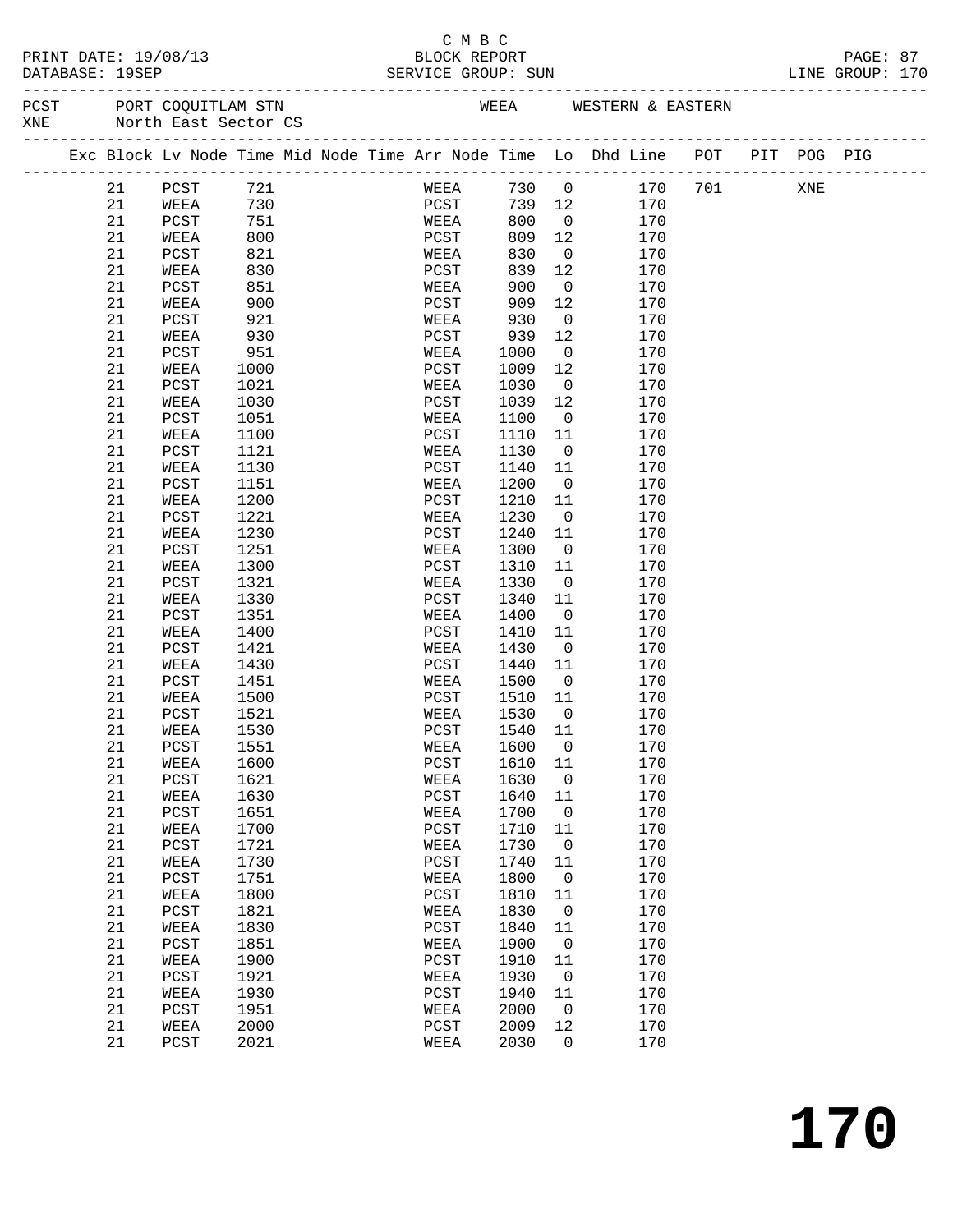# C M B C<br>BLOCK REPORT

PAGE: 88<br>LINE GROUP: 170

| DAIADAOL · IJOLF |    |      |      |  | SERVICE GROUP. SUN |         |                |                                                                |     |      |             | TIME GUOOL. TIO |  |
|------------------|----|------|------|--|--------------------|---------|----------------|----------------------------------------------------------------|-----|------|-------------|-----------------|--|
|                  |    |      |      |  |                    |         |                | Exc Block Lv Node Time Mid Node Time Arr Node Time Lo Dhd Line | POT |      | PIT POG PIG |                 |  |
|                  | 21 | WEEA | 2030 |  | PCST               | 2039 12 |                | 170                                                            |     |      |             |                 |  |
|                  | 21 | PCST | 2051 |  | WEEA               | 2100    | $\overline{0}$ | 170                                                            |     |      |             |                 |  |
|                  | 21 | WEEA | 2100 |  | PCST               | 2109    | 12             | 170                                                            |     |      |             |                 |  |
|                  | 21 | PCST | 2121 |  | WEEA               | 2130    | $\Omega$       | 170                                                            |     |      |             |                 |  |
|                  | 21 | WEEA | 2130 |  | PCST               | 2139    | 12             | 170                                                            |     |      |             |                 |  |
|                  | 21 | PCST | 2151 |  | WEEA               | 2200    | $\Omega$       | 170                                                            |     |      |             |                 |  |
|                  | 21 | WEEA | 2200 |  | PCST               | 2209    | 12             | 170                                                            |     |      |             |                 |  |
|                  | 21 | PCST | 2221 |  | WEEA               | 2230    | $\Omega$       | 170                                                            |     |      |             |                 |  |
|                  | 21 | WEEA | 2230 |  | PCST               | 2239    | 12             | 170                                                            |     |      |             |                 |  |
|                  | 21 | PCST | 2251 |  | WEEA               | 2300    | $\Omega$       | 170                                                            |     |      |             |                 |  |
|                  | 21 | WEEA | 2300 |  | PCST               | 2309    | 12             | 170                                                            |     |      |             |                 |  |
|                  | 21 | PCST | 2321 |  | WEEA               | 2330    | $\Omega$       | 170                                                            |     |      |             |                 |  |
|                  | 21 | WEEA | 2330 |  | PCST               | 2339    | 12             | 170                                                            |     |      |             |                 |  |
|                  | 21 | PCST | 2351 |  | WEEA               | 2400    | $\Omega$       | 170                                                            |     |      |             |                 |  |
|                  | 21 | WEEA | 2400 |  | PCST               | 2409    |                | 170                                                            |     | 2414 |             | XNE             |  |
|                  |    |      |      |  |                    |         |                |                                                                |     |      |             |                 |  |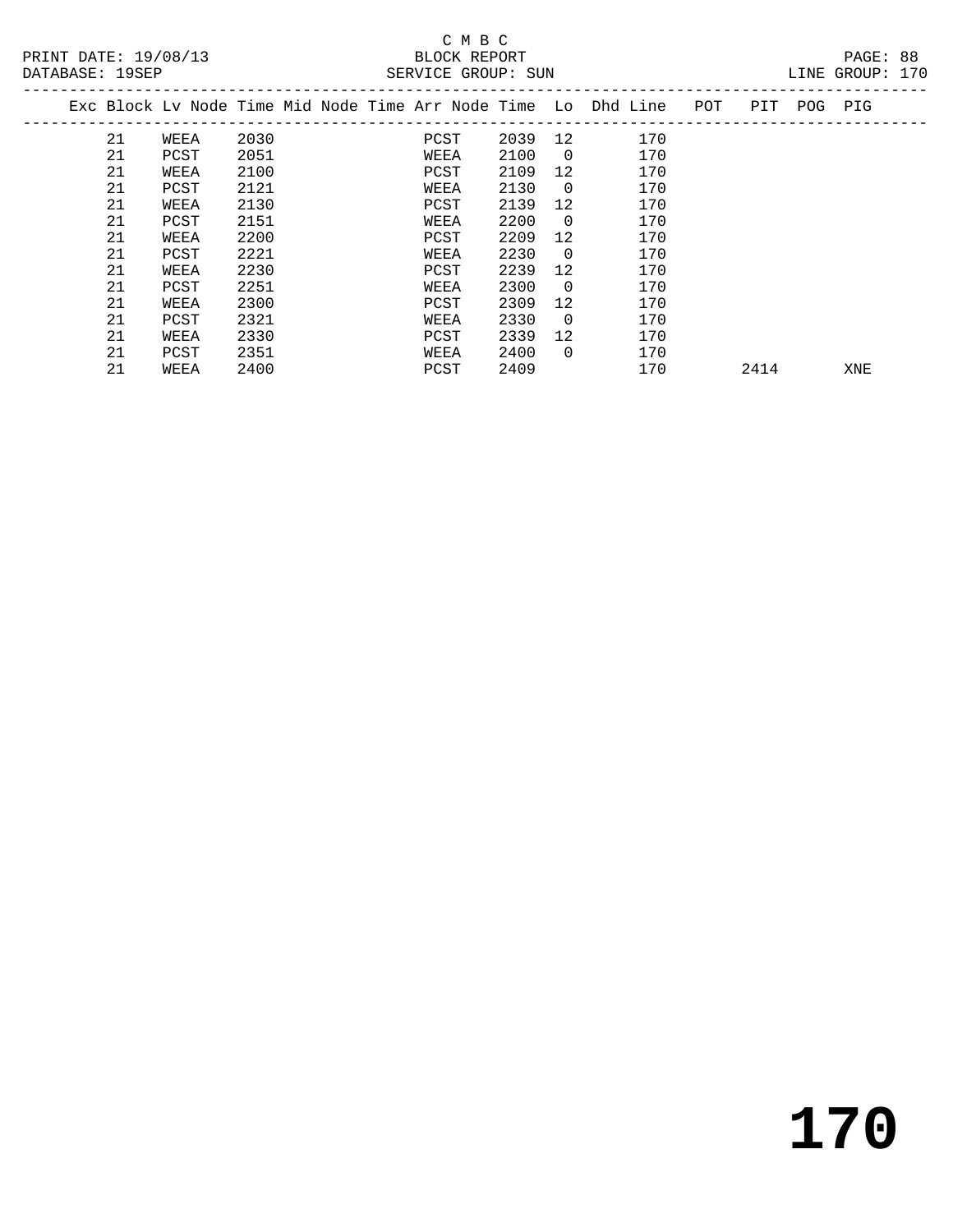|                             |          |                                          |              |                                  |                               | C M B C              |                         |                                                                                |     |      |     | PAGE: 89<br>LINE GROUP: 171 |  |
|-----------------------------|----------|------------------------------------------|--------------|----------------------------------|-------------------------------|----------------------|-------------------------|--------------------------------------------------------------------------------|-----|------|-----|-----------------------------|--|
| COCT<br>FRDO<br>VI90<br>XNE |          | COOUITLAM CTRL STN<br>FREMONT & DOMINION |              |                                  |                               |                      |                         | VICTORIA AT 900 BLOCK<br>North East Sector CS                                  |     |      |     |                             |  |
|                             |          |                                          |              |                                  |                               |                      |                         | Exc Block Lv Node Time Mid Node Time Arr Node Time Lo Dhd Line POT PIT POG PIG |     |      |     |                             |  |
|                             | 26       | PCST                                     | 601          |                                  |                               | VI90 615 0           |                         | 174                                                                            | 541 |      | XNE |                             |  |
|                             | 26       | VI90                                     |              |                                  |                               | 639 12               |                         | 173                                                                            |     |      |     |                             |  |
|                             | 26       | COCT                                     |              |                                  |                               | 715                  | $\overline{0}$          | 174                                                                            |     |      |     |                             |  |
|                             | 26       | VI90                                     |              | 715 PCST 729 COCT<br>800 DOFP    |                               | 739                  | 21                      | 173                                                                            |     |      |     |                             |  |
|                             | 26       | COCT                                     |              |                                  |                               | 814                  | $\overline{0}$          | 171                                                                            |     |      |     |                             |  |
|                             | 26       | <b>DOFR</b>                              |              | 814 COCT<br>851 PCST 901 VI90    |                               |                      | 16                      | 172                                                                            |     |      |     |                             |  |
|                             | 26       | COCT                                     |              |                                  |                               | $0 -$<br>915<br>- 10 | $\overline{0}$          | 174                                                                            |     |      |     |                             |  |
|                             | 26       | VI90                                     | 915          | PCST 930 COCT                    |                               | $940\n\n1013$        | 19                      | 173                                                                            |     |      |     |                             |  |
|                             | 26       | COCT                                     | 959          |                                  | DOFR                          | 1013                 | $\overline{0}$          | 171                                                                            |     |      |     |                             |  |
|                             | 26       | <b>DOFR</b>                              | 1013         |                                  | COCT                          | 1035                 | 13                      | 172                                                                            |     |      |     |                             |  |
|                             | 26       | COCT                                     |              | 1048 PCST 1059 VI90              |                               | 1115                 | $\overline{0}$          | 174                                                                            |     |      |     |                             |  |
|                             | 26       | VI90                                     | 1115         | PCST 1131 COCT                   |                               | 1141                 | 16                      | 173                                                                            |     |      |     |                             |  |
|                             | 26       | COCT                                     | 1157         |                                  | DOFR                          | 1213                 | $\overline{0}$          | 171                                                                            |     |      |     |                             |  |
|                             | 26       | <b>DOFR</b>                              | 1213         |                                  | COCT                          | 1236                 | 12                      | 172                                                                            |     |      |     |                             |  |
|                             | 26       | COCT                                     |              | 1248 PCST 1259 VI90              |                               | 1315                 | $\overline{\mathbf{0}}$ | 174                                                                            |     |      |     |                             |  |
|                             | 26       | VI90                                     | 1315         | PCST 1331 COCT                   |                               | 1341                 | 16                      | 173                                                                            |     |      |     |                             |  |
|                             | 26       | COCT                                     | 1357         |                                  | DOFR                          | 1413                 | $\overline{0}$          | 171                                                                            |     |      |     |                             |  |
|                             | 26       | <b>DOFR</b>                              | 1413         |                                  | COCT                          | 1438                 | 11                      | 172                                                                            |     |      |     |                             |  |
|                             | 26       | COCT                                     | 1449         | PCST 1459 VI90                   |                               | 1515                 | $\overline{\mathbf{0}}$ | 174                                                                            |     |      |     |                             |  |
|                             | 26       | VI90                                     | 1515         | PCST 1531 COCT                   |                               | 1542                 | 15                      | 173                                                                            |     |      |     |                             |  |
|                             | 26       | COCT                                     | 1557         |                                  | DOFR                          | 1613                 | $\overline{0}$          | 171                                                                            |     |      |     |                             |  |
|                             | 26       | <b>DOFR</b>                              | 1613         |                                  | COCT                          | 1635                 | 14                      | 172                                                                            |     |      |     |                             |  |
|                             | 26       | COCT                                     | 1649         | PCST 1659 VI90<br>PCST 1731 COCT |                               | 1715                 | $\overline{0}$          | 174                                                                            |     |      |     |                             |  |
|                             | 26       | VI90                                     | 1715         |                                  |                               | 1742                 | 16                      | 173                                                                            |     |      |     |                             |  |
|                             | 26       | COCT                                     | 1758         |                                  | <b>DOFR</b>                   | 1812                 | $\overline{\mathbf{0}}$ | 171                                                                            |     |      |     |                             |  |
|                             | 26       | <b>DOFR</b>                              | 1812         |                                  | COCT                          | 1834                 | 15                      | 172                                                                            |     |      |     |                             |  |
|                             | 26       | COCT                                     | 1849         | PCST 1859 VI90<br>PCST 1931 COCT |                               | 1915                 | $\overline{\mathbf{0}}$ | 174                                                                            |     |      |     |                             |  |
|                             | 26       | VI90                                     | 1915         |                                  |                               | 1941                 | 19                      | 173                                                                            |     |      |     |                             |  |
|                             | 26       | COCT                                     | 2000         |                                  | DOFR                          | 2012                 | $\overline{0}$          | 171                                                                            |     |      |     |                             |  |
|                             | 26       | <b>DOFR</b>                              | 2012         |                                  | COCT                          | 2034                 | 16                      | 172                                                                            |     |      |     |                             |  |
|                             | 26       | COCT                                     | 2050         | PCST 2100 VI90<br>PCST 2130 COCT |                               | 2115                 | $\overline{0}$          | 174                                                                            |     |      |     |                             |  |
|                             | 26<br>26 | VI90                                     | 2115         |                                  |                               | 2140                 | 20<br>$\overline{0}$    | 173                                                                            |     |      |     |                             |  |
|                             | 26       | COCT<br><b>DOFR</b>                      | 2200<br>2212 |                                  | DOFR<br>$\operatorname{COCT}$ | 2212<br>2233         | 17                      | 171<br>172                                                                     |     |      |     |                             |  |
|                             | 26       |                                          | 2250         |                                  |                               | 2315                 | $\overline{0}$          | 174                                                                            |     |      |     |                             |  |
|                             | 26       | COCT                                     | 2315         | PCST 2300 VI90<br>PCST 2329 COCT |                               |                      | 22                      | 173                                                                            |     |      |     |                             |  |
|                             | 26       | VI90<br>COCT                             | 2401         |                                  | DOFR                          | 2339<br>2413         | $\overline{0}$          | 171                                                                            |     |      |     |                             |  |
|                             | 26       | DOFR                                     | 2413         |                                  | COCT                          | 2433                 |                         | 172                                                                            |     | 2442 |     | XNE                         |  |
|                             |          |                                          |              |                                  |                               |                      |                         |                                                                                |     |      |     |                             |  |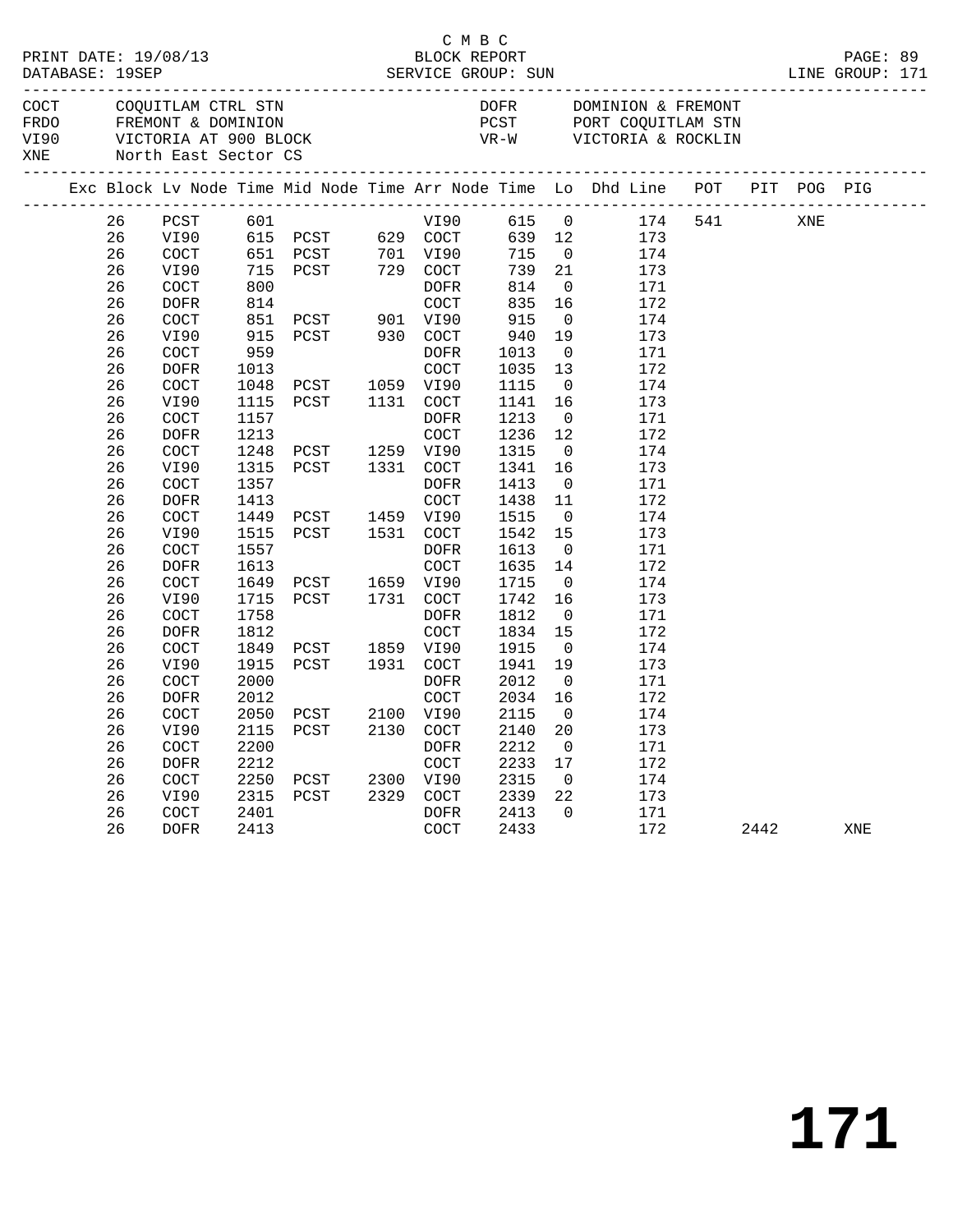### C M B C

DATABASE: 19SEP SERVICE GROUP: SUN LINE GROUP: 171 ------------------------------------------------------------------------------------------------- Exc Block Lv Node Time Mid Node Time Arr Node Time Lo Dhd Line POT PIT POG PIG ------------------------------------------------------------------------------------------------- 27 PCST 636 VR-W 650 0 173 616 XNE 27 VR-W 650 PCST 707 COCT 718 12 174 27 COCT 730 FRDO 752 0 172 27 FRDO 752 COCT 804 21 171

| 27 | COCT        | 825  | PCST | 835  | $VR-W$      | 850  | 0              | 173 |      |     |
|----|-------------|------|------|------|-------------|------|----------------|-----|------|-----|
| 27 | $VR-W$      | 850  | PCST | 907  | <b>COCT</b> | 918  | 11             | 174 |      |     |
| 27 | COCT        | 929  |      |      | <b>FRDO</b> | 953  | $\overline{0}$ | 172 |      |     |
| 27 | FRDO        | 953  |      |      | <b>COCT</b> | 1007 | 16             | 171 |      |     |
| 27 | COCT        | 1023 | PCST | 1034 | $VR-W$      | 1050 | $\mathbf 0$    | 173 |      |     |
| 27 | $VR-W$      | 1050 | PCST | 1107 | <b>COCT</b> | 1118 | 11             | 174 |      |     |
| 27 | COCT        | 1129 |      |      | FRDO        | 1154 | $\overline{0}$ | 172 |      |     |
| 27 | FRDO        | 1154 |      |      | COCT        | 1212 | 11             | 171 |      |     |
| 27 | <b>COCT</b> | 1223 | PCST | 1234 | $VR-W$      | 1250 | $\mathbf 0$    | 173 |      |     |
| 27 | $VR-W$      | 1250 | PCST | 1308 | <b>COCT</b> | 1320 | 8              | 174 |      |     |
| 27 | COCT        | 1328 |      |      | <b>FRDO</b> | 1354 | $\mathbf 0$    | 172 |      |     |
| 27 | FRDO        | 1354 |      |      | <b>COCT</b> | 1411 | 12             | 171 |      |     |
| 27 | <b>COCT</b> | 1423 | PCST | 1434 | $VR-W$      | 1450 | $\mathbf 0$    | 173 |      |     |
| 27 | $VR-W$      | 1450 | PCST | 1508 | COCT        | 1520 | 8              | 174 |      |     |
| 27 | COCT        | 1528 |      |      | <b>FRDO</b> | 1554 | $\mathbf 0$    | 172 |      |     |
| 27 | FRDO        | 1554 |      |      | <b>COCT</b> | 1610 | 10             | 171 |      |     |
| 27 | <b>COCT</b> | 1620 | PCST | 1634 | $VR-W$      | 1650 | $\mathbf 0$    | 173 |      |     |
| 27 | $VR-W$      | 1650 | PCST | 1708 | COCT        | 1720 | 9              | 174 |      |     |
| 27 | <b>COCT</b> | 1729 |      |      | FRDO        | 1755 | $\mathbf 0$    | 172 |      |     |
| 27 | FRDO        | 1755 |      |      | COCT        | 1809 | 12             | 171 |      |     |
| 27 | COCT        | 1821 | PCST | 1834 | $VR-W$      | 1850 | $\overline{0}$ | 173 |      |     |
| 27 | $VR-W$      | 1850 | PCST | 1907 | COCT        | 1918 | 12             | 174 |      |     |
| 27 | <b>COCT</b> | 1930 |      |      | FRDO        | 1954 | $\overline{0}$ | 172 |      |     |
| 27 | FRDO        | 1954 |      |      | COCT        | 2006 | 18             | 171 |      |     |
| 27 | COCT        | 2024 | PCST | 2035 | $VR-W$      | 2050 | $\mathbf 0$    | 173 |      |     |
| 27 | $VR-W$      | 2050 | PCST | 2107 | COCT        | 2118 | 12             | 174 |      |     |
| 27 | COCT        | 2130 |      |      | <b>FRDO</b> | 2152 | $\overline{0}$ | 172 |      |     |
| 27 | <b>FRDO</b> | 2152 |      |      | COCT        | 2204 | 22             | 171 |      |     |
| 27 | <b>COCT</b> | 2226 | PCST | 2236 | $VR-W$      | 2250 | $\overline{0}$ | 173 |      |     |
| 27 | $VR-W$      | 2250 | PCST | 2307 | COCT        | 2318 | 13             | 174 |      |     |
| 27 | COCT        | 2331 |      |      | <b>FRDO</b> | 2352 | $\Omega$       | 172 |      |     |
| 27 | FRDO        | 2352 |      |      | <b>COCT</b> | 2403 |                | 171 | 2412 | XNE |
|    |             |      |      |      |             |      |                |     |      |     |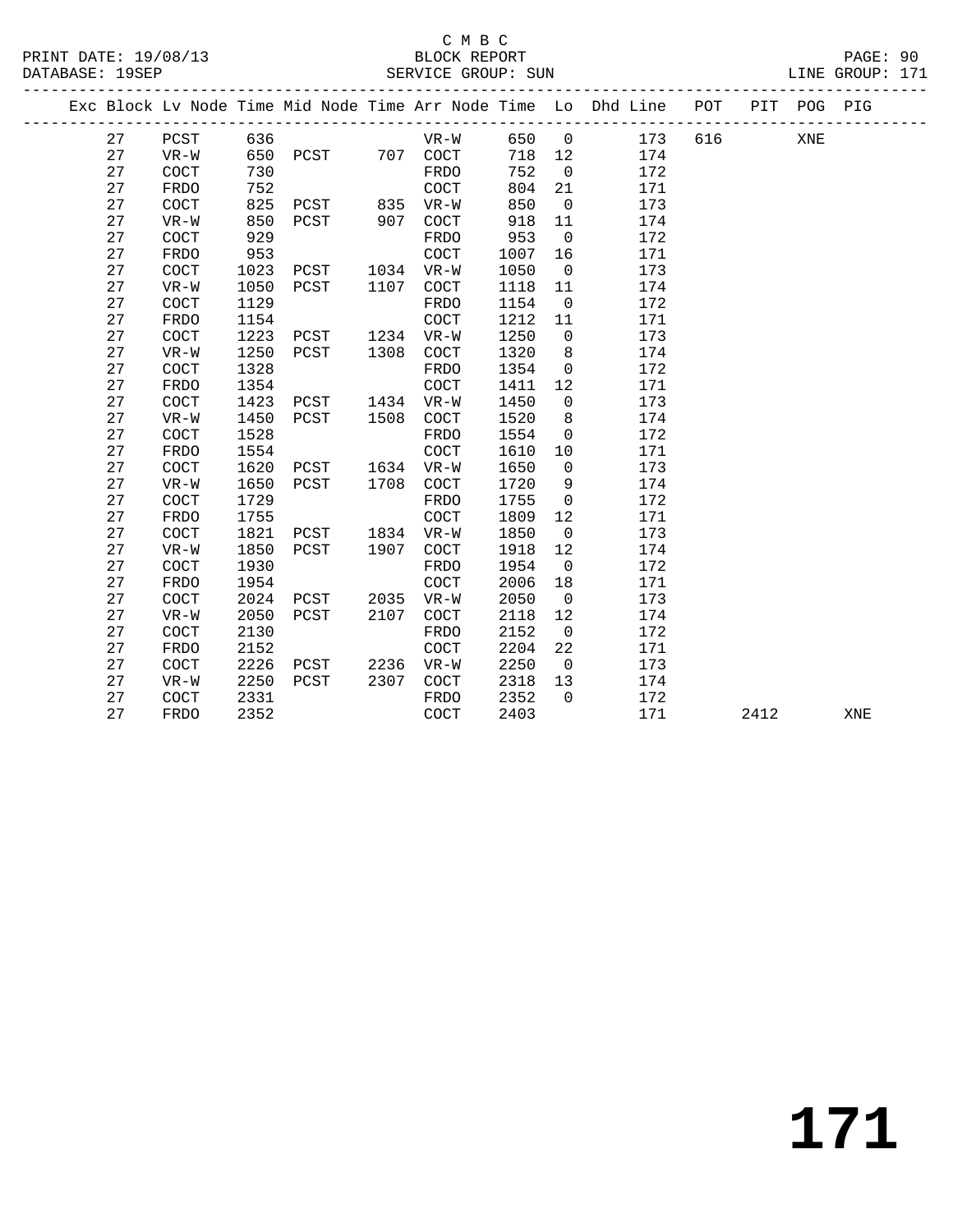|  |    |             |      |      |      |                      |      |                | Exc Block Lv Node Time Mid Node Time Arr Node Time Lo Dhd Line POT |     |      | PIT POG PIG |     |
|--|----|-------------|------|------|------|----------------------|------|----------------|--------------------------------------------------------------------|-----|------|-------------|-----|
|  | 28 | <b>COCT</b> | 701  |      |      | <b>DOFR</b>          | 715  | $\overline{0}$ | 171                                                                | 638 |      | XNE         |     |
|  | 28 | <b>DOFR</b> | 715  |      |      | COCT                 | 736  | 15             | 172                                                                |     |      |             |     |
|  | 28 | COCT        | 751  | PCST | 801  | VI90                 | 815  | $\mathbf 0$    | 174                                                                |     |      |             |     |
|  | 28 | VI90        | 815  | PCST | 829  | COCT                 | 839  | 21             | 173                                                                |     |      |             |     |
|  | 28 | COCT        | 900  |      |      | <b>DOFR</b>          | 914  | $\mathbf 0$    | 171                                                                |     |      |             |     |
|  | 28 | <b>DOFR</b> | 914  |      |      | COCT                 | 936  | 12             | 172                                                                |     |      |             |     |
|  | 28 | COCT        | 948  | PCST | 959  | VI90                 | 1015 | $\mathbf 0$    | 174                                                                |     |      |             |     |
|  | 28 | VI90        | 1015 | PCST | 1031 | $\operatorname{COT}$ | 1041 | 18             | 173                                                                |     |      |             |     |
|  | 28 | COCT        | 1059 |      |      | <b>DOFR</b>          | 1113 | $\mathbf 0$    | 171                                                                |     |      |             |     |
|  | 28 | <b>DOFR</b> | 1113 |      |      | COCT                 | 1135 | 13             | 172                                                                |     |      |             |     |
|  | 28 | COCT        | 1148 | PCST | 1159 | VI90                 | 1215 | $\overline{0}$ | 174                                                                |     |      |             |     |
|  | 28 | VI90        | 1215 | PCST | 1231 | $\operatorname{COT}$ | 1241 | 16             | 173                                                                |     |      |             |     |
|  | 28 | COCT        | 1257 |      |      | <b>DOFR</b>          | 1313 | $\mathbf 0$    | 171                                                                |     |      |             |     |
|  | 28 | <b>DOFR</b> | 1313 |      |      | COCT                 | 1336 | 13             | 172                                                                |     |      |             |     |
|  | 28 | COCT        | 1349 | PCST | 1359 | VI90                 | 1415 | $\mathbf 0$    | 174                                                                |     |      |             |     |
|  | 28 | VI90        | 1415 | PCST | 1431 | COCT                 | 1442 | 15             | 173                                                                |     |      |             |     |
|  | 28 | COCT        | 1457 |      |      | <b>DOFR</b>          | 1513 | $\mathbf 0$    | 171                                                                |     |      |             |     |
|  | 28 | <b>DOFR</b> | 1513 |      |      | COCT                 | 1536 | 13             | 172                                                                |     |      |             |     |
|  | 28 | COCT        | 1549 | PCST | 1559 | VI90                 | 1615 | $\mathbf 0$    | 174                                                                |     |      |             |     |
|  | 28 | VI90        | 1615 | PCST | 1631 | COCT                 | 1643 | 14             | 173                                                                |     |      |             |     |
|  | 28 | COCT        | 1657 |      |      | <b>DOFR</b>          | 1713 | $\mathbf 0$    | 171                                                                |     |      |             |     |
|  | 28 | <b>DOFR</b> | 1713 |      |      | COCT                 | 1735 | 14             | 172                                                                |     |      |             |     |
|  | 28 | COCT        | 1749 | PCST | 1759 | VI90                 | 1815 | $\mathbf 0$    | 174                                                                |     |      |             |     |
|  | 28 | VI90        | 1815 | PCST | 1831 | $\operatorname{COT}$ | 1841 | 17             | 173                                                                |     |      |             |     |
|  | 28 | COCT        | 1858 |      |      | <b>DOFR</b>          | 1912 | $\overline{0}$ | 171                                                                |     |      |             |     |
|  | 28 | <b>DOFR</b> | 1912 |      |      | COCT                 | 1934 | 16             | 172                                                                |     |      |             |     |
|  | 28 | COCT        | 1950 | PCST | 2000 | VI90                 | 2015 | $\mathbf 0$    | 174                                                                |     |      |             |     |
|  | 28 | VI90        | 2015 | PCST | 2030 | COCT                 | 2040 | 20             | 173                                                                |     |      |             |     |
|  | 28 | COCT        | 2100 |      |      | <b>DOFR</b>          | 2112 | $\mathbf 0$    | 171                                                                |     |      |             |     |
|  | 28 | <b>DOFR</b> | 2112 |      |      | COCT                 | 2134 | 16             | 172                                                                |     |      |             |     |
|  | 28 | COCT        | 2150 | PCST | 2200 | VI90                 | 2215 | $\overline{0}$ | 174                                                                |     |      |             |     |
|  | 28 | VI90        | 2215 | PCST | 2229 | $\operatorname{COT}$ | 2239 | 21             | 173                                                                |     |      |             |     |
|  | 28 | COCT        | 2300 |      |      | <b>DOFR</b>          | 2312 | $\overline{0}$ | 171                                                                |     |      |             |     |
|  | 28 | <b>DOFR</b> | 2312 |      |      | COCT                 | 2332 | 18             | 172                                                                |     |      |             |     |
|  | 28 | COCT        | 2350 | PCST | 2400 | VI90                 | 2415 | $\Omega$       | 174                                                                |     |      |             |     |
|  | 28 | VI90        | 2415 | PCST | 2429 | COCT                 | 2439 |                | 173                                                                |     | 2448 |             | XNE |
|  |    |             |      |      |      |                      |      |                |                                                                    |     |      |             |     |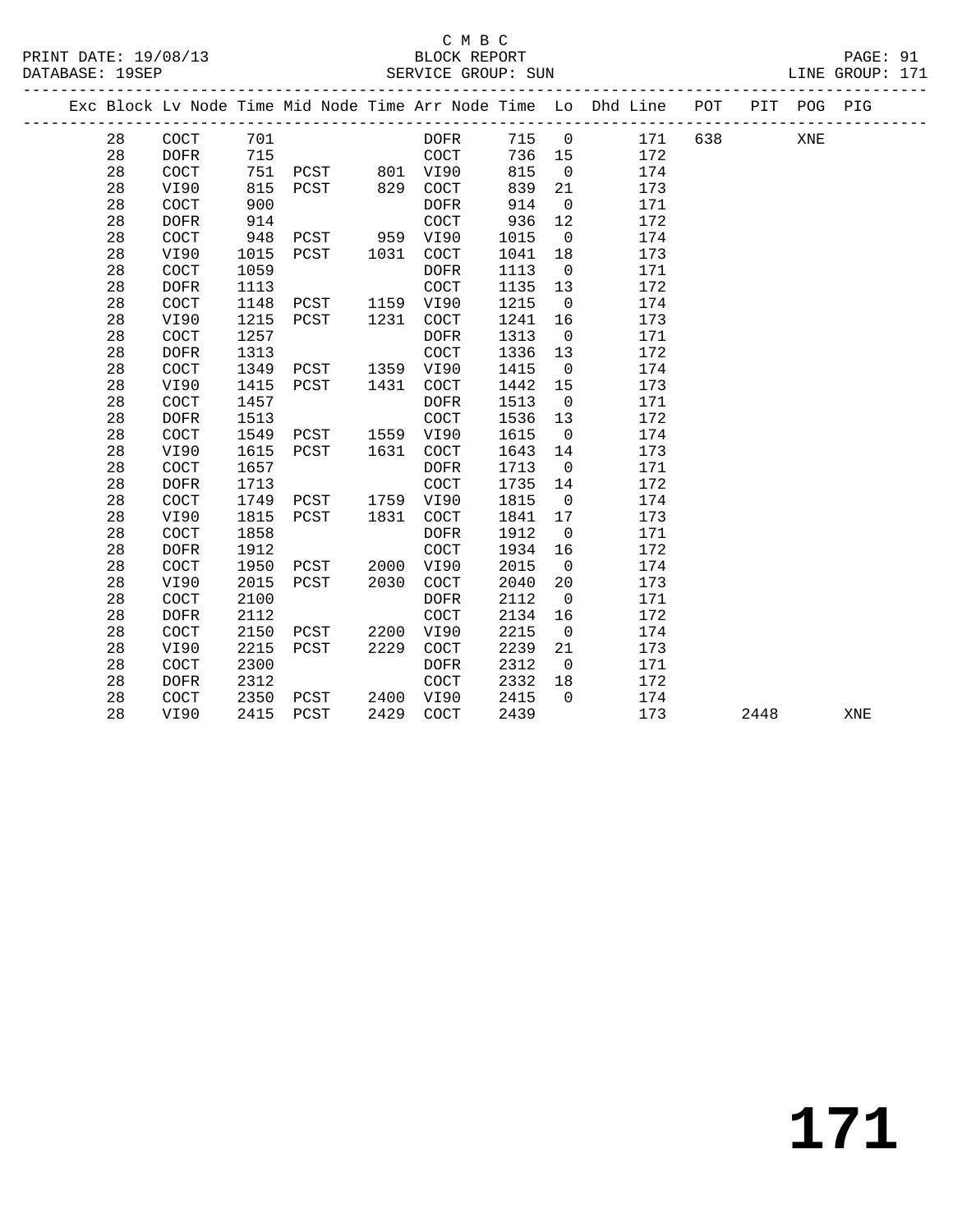|    |             |      |               |      |                      |      |                | Exc Block Lv Node Time Mid Node Time Arr Node Time Lo Dhd Line POT |     |      | PIT POG PIG |     |
|----|-------------|------|---------------|------|----------------------|------|----------------|--------------------------------------------------------------------|-----|------|-------------|-----|
| 29 | COCT        |      |               |      | 726 PCST 736 VR-W    | 750  | $\overline{0}$ | 173                                                                | 703 |      | XNE         |     |
| 29 | $VR-W$      | 750  | PCST 807 COCT |      |                      | 818  | 12             | 174                                                                |     |      |             |     |
| 29 | COCT        | 830  |               |      | FRDO                 | 852  | $\overline{0}$ | 172                                                                |     |      |             |     |
| 29 | <b>FRDO</b> | 852  |               |      | COCT                 | 905  | 20             | 171                                                                |     |      |             |     |
| 29 | COCT        | 925  | PCST 935 VR-W |      |                      | 950  | $\overline{0}$ | 173                                                                |     |      |             |     |
| 29 | $VR-W$      | 950  | PCST          | 1007 | COCT                 | 1018 | 11             | 174                                                                |     |      |             |     |
| 29 | COCT        | 1029 |               |      | FRDO                 | 1053 | $\overline{0}$ | 172                                                                |     |      |             |     |
| 29 | FRDO        | 1053 |               |      | COCT                 | 1109 | 14             | 171                                                                |     |      |             |     |
| 29 | COCT        | 1123 | PCST          |      | 1134 VR-W            | 1150 | $\overline{0}$ | 173                                                                |     |      |             |     |
| 29 | $VR-W$      | 1150 | PCST          | 1208 | COCT                 | 1220 | 8              | 174                                                                |     |      |             |     |
| 29 | COCT        | 1228 |               |      | FRDO                 | 1254 | $\overline{0}$ | 172                                                                |     |      |             |     |
| 29 | FRDO        | 1254 |               |      | COCT                 | 1312 | 11             | 171                                                                |     |      |             |     |
| 29 | COCT        | 1323 | PCST          |      | 1334 VR-W            | 1350 | $\overline{0}$ | 173                                                                |     |      |             |     |
| 29 | $VR-W$      | 1350 | PCST          | 1408 | COCT                 | 1420 | 8              | 174                                                                |     |      |             |     |
| 29 | COCT        | 1428 |               |      | FRDO                 | 1454 | $\overline{0}$ | 172                                                                |     |      |             |     |
| 29 | <b>FRDO</b> | 1454 |               |      | COCT                 | 1511 | 12             | 171                                                                |     |      |             |     |
| 29 | COCT        | 1523 | PCST          |      | 1534 VR-W            | 1550 | $\overline{0}$ | 173                                                                |     |      |             |     |
| 29 | $VR-W$      | 1550 | PCST          | 1608 | COCT                 | 1620 | 9              | 174                                                                |     |      |             |     |
| 29 | COCT        | 1629 |               |      | FRDO                 | 1655 | $\overline{0}$ | 172                                                                |     |      |             |     |
| 29 | FRDO        | 1655 |               |      | COCT                 | 1711 | 10             | 171                                                                |     |      |             |     |
| 29 | COCT        | 1721 | PCST          | 1734 | $VR-W$               | 1750 | $\mathbf 0$    | 173                                                                |     |      |             |     |
| 29 | $VR-W$      | 1750 | PCST          | 1808 | COCT                 | 1820 | 9              | 174                                                                |     |      |             |     |
| 29 | COCT        | 1829 |               |      | FRDO                 | 1853 | $\overline{0}$ | 172                                                                |     |      |             |     |
| 29 | <b>FRDO</b> | 1853 |               |      | COCT                 | 1906 | 17             | 171                                                                |     |      |             |     |
| 29 | COCT        | 1923 | PCST          | 1934 | $VR-W$               | 1950 | $\overline{0}$ | 173                                                                |     |      |             |     |
| 29 | $VR-W$      | 1950 | PCST          | 2007 | COCT                 | 2018 | 12             | 174                                                                |     |      |             |     |
| 29 | COCT        | 2030 |               |      | FRDO                 | 2053 | $\overline{0}$ | 172                                                                |     |      |             |     |
| 29 | <b>FRDO</b> | 2053 |               |      | COCT                 | 2105 | 20             | 171                                                                |     |      |             |     |
| 29 | COCT        | 2125 | PCST          | 2135 | $VR-W$               | 2150 | $\overline{0}$ | 173                                                                |     |      |             |     |
| 29 | $VR-W$      | 2150 | PCST          | 2207 | COCT                 | 2218 | 12             | 174                                                                |     |      |             |     |
| 29 | COCT        | 2230 |               |      | FRDO                 | 2252 | $\overline{0}$ | 172                                                                |     |      |             |     |
| 29 | <b>FRDO</b> | 2252 |               |      | $\operatorname{COT}$ | 2304 | 22             | 171                                                                |     |      |             |     |
| 29 | COCT        | 2326 | PCST          | 2336 | $VR-W$               | 2350 | $\Omega$       | 173                                                                |     |      |             |     |
| 29 | $VR-W$      | 2350 | PCST          | 2407 | COCT                 | 2418 |                | 174                                                                |     | 2427 |             | XNE |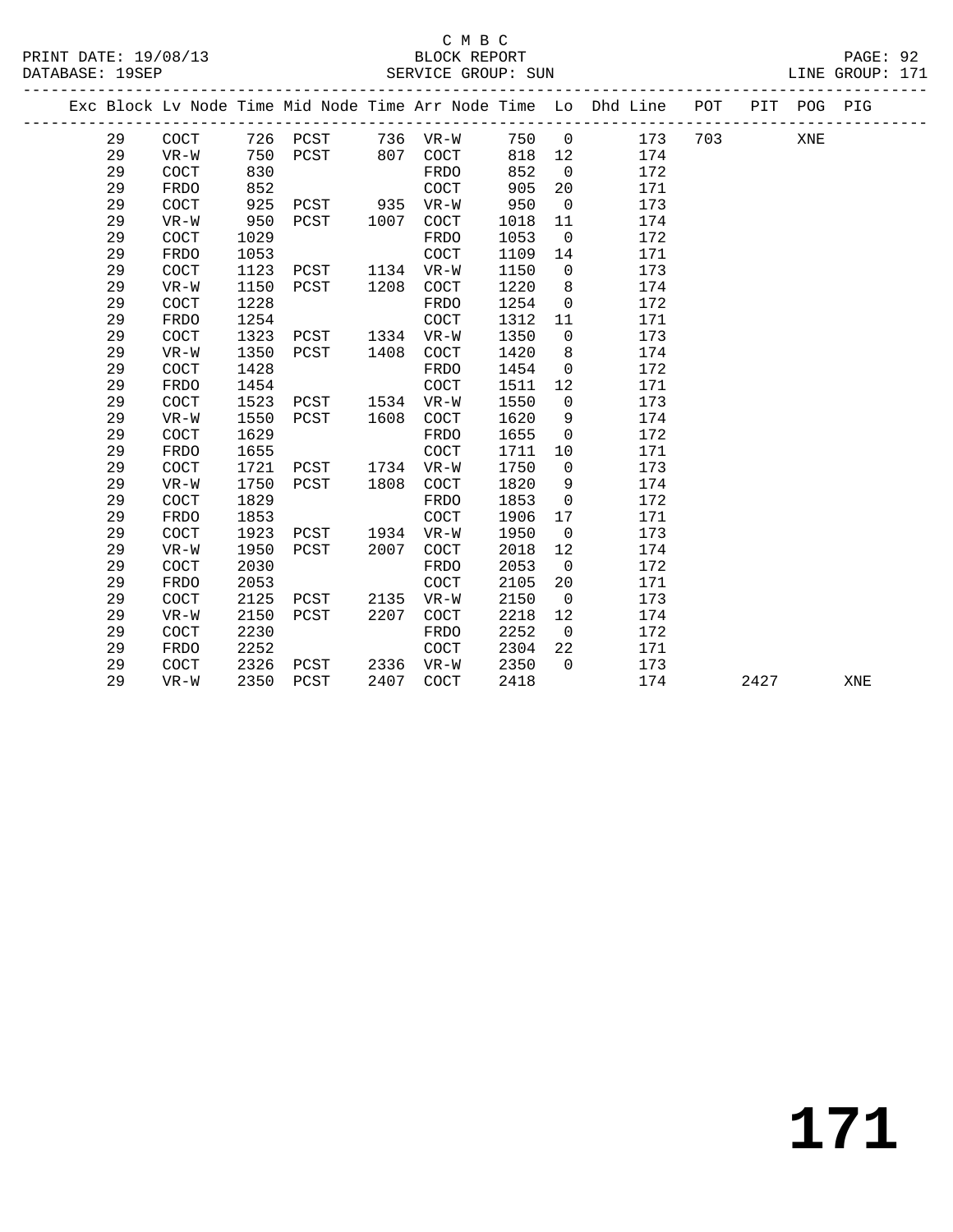|                                                                                        |                                                                                              |                                                                                      |                                                                                                                                                 |                                                                                                         | C M B C                                                                                              |                                                           |                                                                                                                                                                                                                                                                                                                                                                                                                                                                                                                                                                                                      |      |     |     |  |
|----------------------------------------------------------------------------------------|----------------------------------------------------------------------------------------------|--------------------------------------------------------------------------------------|-------------------------------------------------------------------------------------------------------------------------------------------------|---------------------------------------------------------------------------------------------------------|------------------------------------------------------------------------------------------------------|-----------------------------------------------------------|------------------------------------------------------------------------------------------------------------------------------------------------------------------------------------------------------------------------------------------------------------------------------------------------------------------------------------------------------------------------------------------------------------------------------------------------------------------------------------------------------------------------------------------------------------------------------------------------------|------|-----|-----|--|
|                                                                                        |                                                                                              |                                                                                      |                                                                                                                                                 |                                                                                                         |                                                                                                      |                                                           | ${\small \begin{tabular}{lllllllllllllllllllll@{~~}c} \multicolumn{3}{c }{\multicolumn{3}{c }{\multicolumn{3}{c }{\multicolumn{3}{c }{\multicolumn{3}{c }{\multicolumn{3}{c }{\multicolumn{3}{c }{\multicolumn{3}{c }{\multicolumn{3}{c }{\multicolumn{3}{c }{\multicolumn{3}{c }{\multicolumn{3}{c }{\multicolumn{3}{c }{\multicolumn{3}{c }{\multicolumn{3}{c }{\multicolumn{3}{c }{\multicolumn{3}{c }{\multicolumn{3}{c }{\multicolumn{3}{c }{\multicolumn{3$<br>LOST LOUGHEED STN NEW NEW WESTMINSTER STN<br>PMST MOODY CENTRE STN PRODUCTION STN<br>SPST SPERLING STN XNE North East Sector CS |      |     |     |  |
|                                                                                        |                                                                                              |                                                                                      |                                                                                                                                                 |                                                                                                         |                                                                                                      |                                                           | Exc Block Lv Node Time Mid Node Time Arr Node Time Lo Dhd Line POT PIT POG PIG                                                                                                                                                                                                                                                                                                                                                                                                                                                                                                                       |      |     |     |  |
| 51<br>51<br>51<br>51<br>51<br>51<br>51<br>51<br>51<br>51<br>51<br>51<br>51<br>51<br>51 | BW02<br>LKST<br>BW03<br>LOST<br>BQST<br>LOST<br>NWST<br>LOST<br>BW02<br>LKST                 | 1015<br>1056<br>1126<br>1245<br>1335<br>1400<br>1435<br>1515<br>1558                 | SPST<br>SPST<br>PROD<br>1205 CORN<br>CORS 1258 LOST<br>HOLD<br>SPST<br>SPST                                                                     | 1037 LKST<br>1102 BW03<br>1149 LOST<br>1220 BQST<br>NWST<br>LOST<br>1502 BW02<br>1538 LKST<br>1604 BW03 | 1046<br>1125<br>1158<br>1229<br>1313<br>1355<br>1423<br>1507<br>1547<br>1625                         | $\overline{1}$<br>$7\overline{ }$<br>22<br>8 <sup>8</sup> | 51 BQST 615 CORS 628 LOST 642 23 157 545<br>1995<br>1997 705 CORN 719 BOST 728 17<br>1997 745 CORN 758 LOST 812 23<br>1997 835 MWST 854 6<br>1998 105 1060 BOST 921 14<br>1999 105 1065 1005 1005 1005<br>1998 105 1005 1005 1005 1005 1005 136<br>$\begin{array}{c} 10 \\ 134 \end{array}$<br>134<br>136<br>$\overline{16}$ $\overline{157}$<br>157<br>$\frac{5}{12}$<br>109<br>109<br>136<br>$\begin{array}{c} 11 \\ 1 \end{array}$<br>134<br>134                                                                                                                                                  |      | XNE |     |  |
| 51<br>51<br>51<br>51<br>51<br>51<br>51<br>51<br>51<br>51<br>51<br>51                   | BW03<br>LOST<br>BQST<br>LOST<br>NWST<br>LOST<br>BW02<br>LKST<br>BW03<br>LOST<br>BQST<br>LOST | 1626<br>1705<br>1745<br>1835<br>1900<br>1935<br>2015<br>2101<br>2126<br>2200<br>2230 | PROD<br>CORN 1719 BOST<br>CORS 1759 LOST<br>NWST LOST<br>WOST<br>HOLD<br>SPST<br>SPST<br>PROD<br>CORN<br>CORS<br>2300 CORN<br>2330 CORS<br>CORN | 1650 LOST<br>2000 BW02<br>2036 LKST<br>2107 BW03<br>2147 LOST<br>2214 BQST<br>2243 LOST<br>2313 BQST    | 1659<br>1728<br>1814<br>1854<br>1920<br>2005<br>2045<br>2125<br>2155<br>2223<br>2257<br>2322<br>2357 | 15<br>10<br>$\overline{1}$                                | $6\overline{6}$<br>136<br>$\begin{array}{cc} 17 & \hspace{1.5cm} 157 \\ 21 & \hspace{1.5cm} 157 \end{array}$<br>$6\overline{6}$<br>109<br>109<br>136<br>16<br>134<br>134<br>$\begin{array}{ccc} 5 & \hspace{1.5cm} 136 \\ 7 & \hspace{1.5cm} 157 \end{array}$<br>3 157<br>$\begin{array}{cc} 8 & \hspace{1.5mm} 157 \\ 157 \end{array}$                                                                                                                                                                                                                                                              |      |     |     |  |
| 51                                                                                     | BQST                                                                                         |                                                                                      |                                                                                                                                                 | 2343 LOST                                                                                               | 2357                                                                                                 |                                                           | 157                                                                                                                                                                                                                                                                                                                                                                                                                                                                                                                                                                                                  | 2418 |     | XNE |  |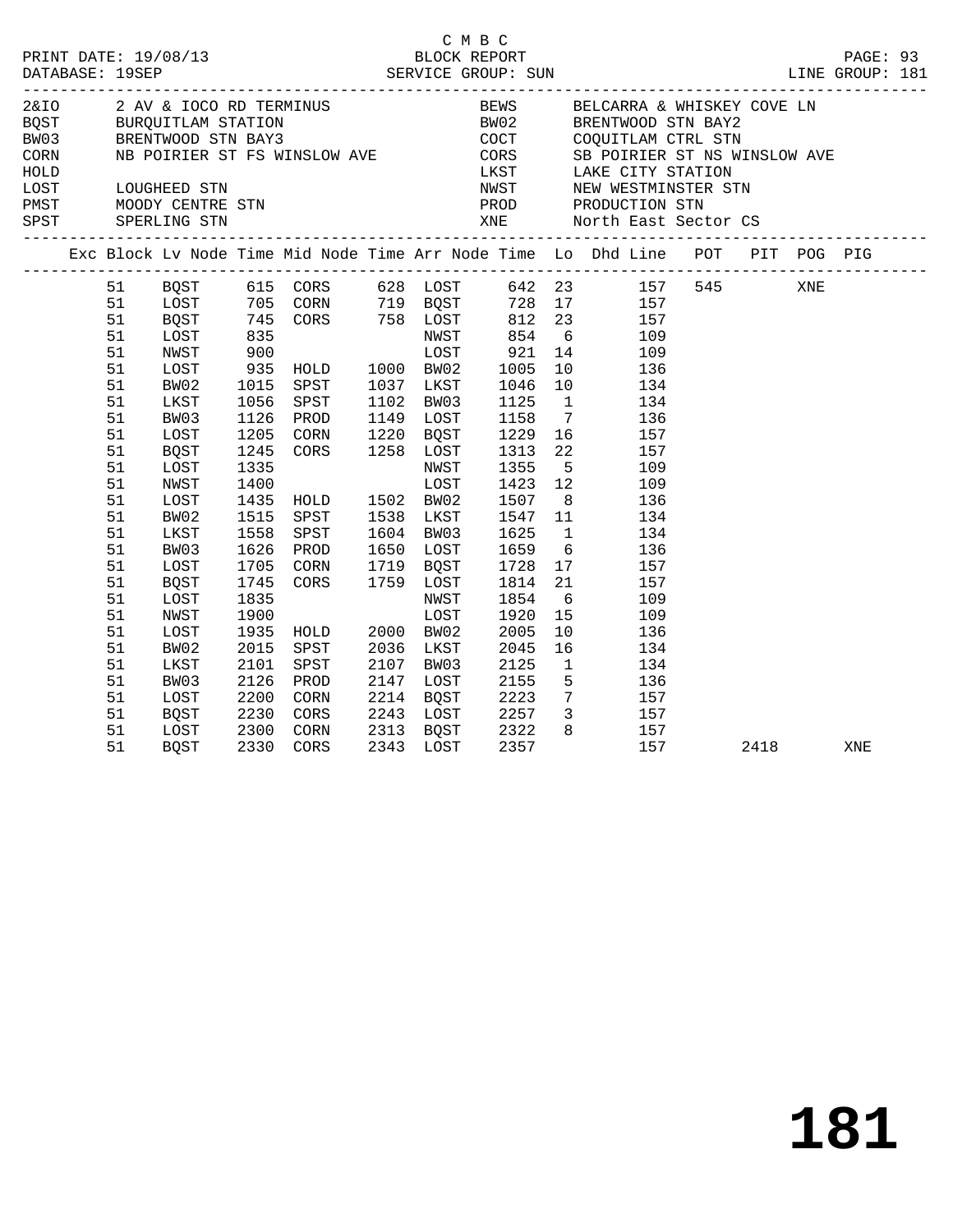#### C M B C<br>BLOCK REPORT PRINT DATE: 19/08/13 BLOCK REPORT PAGE: 94 SERVICE GROUP: SUN

|  |          | Exc Block Lv Node Time Mid Node Time Arr Node Time Lo Dhd Line POT |              |              |                   |              |      |                            |                    |            |     |      | PIT POG PIG |     |
|--|----------|--------------------------------------------------------------------|--------------|--------------|-------------------|--------------|------|----------------------------|--------------------|------------|-----|------|-------------|-----|
|  | 52       | LOST                                                               | 635          |              |                   |              | PMST |                            |                    | 654 11 180 | 605 |      | XNE         |     |
|  | 52       | PMST                                                               | 705          |              |                   |              | LOST | 727 8                      |                    | 180        |     |      |             |     |
|  | 52       | LOST                                                               | 735          |              |                   | PMST         |      | 755 10                     |                    | 180        |     |      |             |     |
|  | 52       | PMST                                                               | 805          |              |                   | LOST         |      | 829                        | $6\overline{6}$    | 180        |     |      |             |     |
|  | 52       | LOST                                                               | 835          |              |                   | PMST         |      | 855                        | 10                 | 180        |     |      |             |     |
|  | 52       | PMST                                                               | 905          |              |                   | LOST         |      | 929                        | 6                  | 180        |     |      |             |     |
|  | 52       | LOST                                                               | 935          |              |                   | PMST         |      | 955                        | 10                 | 180        |     |      |             |     |
|  | 52       | PMST                                                               | 1005         |              |                   | LOST         |      | 1031                       | $\overline{4}$     | 180        |     |      |             |     |
|  | 52       | LOST                                                               | 1035         |              |                   | PMST         |      | 1057                       | 8 <sup>8</sup>     | 180        |     |      |             |     |
|  | 52       | PMST                                                               | 1105         |              |                   | LOST         |      | 1131                       | 14                 | 180        |     |      |             |     |
|  | 52       | LOST                                                               | 1145         |              |                   | PMST         |      | 1207                       | 18                 | 180        |     |      |             |     |
|  | 52       | PMST                                                               | 1225         |              |                   | LOST         |      | 1251                       | 14                 | 180        |     |      |             |     |
|  | 52       | LOST                                                               | 1305         |              |                   | PMST         |      | 1330                       | 15                 | 180        |     |      |             |     |
|  | 52       | PMST                                                               | 1345         |              |                   | LOST         |      | 1411                       | 14                 | 180        |     |      |             |     |
|  | 52       | LOST                                                               | 1425         |              |                   | PMST         |      | 1449                       | 16                 | 180        |     |      |             |     |
|  | 52       | PMST                                                               | 1505         |              |                   | LOST         |      | 1531                       | 14                 | 180        |     |      |             |     |
|  | 52       | LOST                                                               | 1545         |              |                   | PMST         |      | 1609                       | 16                 | 180        |     |      |             |     |
|  | 52       | PMST                                                               | 1625         |              |                   | LOST         |      | 1651                       | 14                 | 180        |     |      |             |     |
|  | 52       | LOST                                                               | 1705         |              |                   | PMST         |      | 1731                       | 14                 | 180        |     |      |             |     |
|  | 52       | PMST                                                               | 1745         |              |                   | LOST         |      | 1809                       |                    | 180        |     | 1830 |             | XNE |
|  | 53       | LOST                                                               | 635          |              |                   | NWST         |      | 652                        | 8 <sup>8</sup>     | 109        | 605 |      | XNE         |     |
|  | 53       | NWST                                                               | 700          |              |                   | LOST         |      | 719                        | 16                 | 109        |     |      |             |     |
|  | 53       | LOST                                                               | 735          | HOLD         | 759 BW02          |              |      | 803                        | 12                 | 136        |     |      |             |     |
|  | 53       | BW02                                                               | 815          | SPST         | 834               | LKST         |      | 843                        | 15                 | 134        |     |      |             |     |
|  | 53       | LKST                                                               | 858          | SPST         | 904               | BW03         |      | 925                        | $\overline{1}$     | 134        |     |      |             |     |
|  | 53       | BW03                                                               | 926          | PROD         | 948               | LOST         |      | 957                        | 8                  | 136        |     |      |             |     |
|  | 53       | LOST                                                               | 1005         | CORN         | 1019              | BQST         |      | 1028                       | 17                 | 157        |     |      |             |     |
|  | 53       | BQST                                                               | 1045         | CORS         | 1058              | LOST         |      | 1112                       | 23                 | 157        |     |      |             |     |
|  | 53       | LOST                                                               | 1135         |              |                   | NWST         |      | 1155                       | $5^{\circ}$        | 109        |     |      |             |     |
|  | 53       | NWST                                                               | 1200         |              |                   | LOST         |      | 1221                       | 14                 | 109        |     |      |             |     |
|  | 53       | LOST                                                               | 1235         | HOLD         | 1302 BW02<br>1337 |              |      | 1307                       | 8                  | 136        |     |      |             |     |
|  | 53<br>53 | BW02                                                               | 1315<br>1358 | SPST         | 1404              | LKST         |      | 1346<br>1425               | 12<br>$\mathbf{1}$ | 134        |     |      |             |     |
|  | 53       | LKST                                                               | 1426         | SPST         | 1450              | BW03         |      | 1459                       | 6                  | 134        |     |      |             |     |
|  | 53       | BW03<br>LOST                                                       | 1505         | PROD<br>CORN | 1521              | LOST<br>BQST |      | 1530                       | 15                 | 136<br>157 |     |      |             |     |
|  | 53       | BQST                                                               | 1545         | CORS         | 1559              | LOST         |      | 1614                       | 21                 | 157        |     |      |             |     |
|  | 53       | LOST                                                               | 1635         |              |                   | NWST         |      | 1654                       | 6                  | 109        |     |      |             |     |
|  | 53       | NWST                                                               | 1700         |              |                   | LOST         |      | 1723 12                    |                    | 109        |     |      |             |     |
|  | 53       | LOST                                                               |              |              |                   |              |      | 1735 HOLD 1801 BW02 1806 9 |                    | 136        |     |      |             |     |
|  | 53       | BW02                                                               | 1815         | SPST         | 1838              | LKST         |      | 1847 11                    |                    | 134        |     |      |             |     |
|  | 53       | LKST                                                               | 1858         | SPST         | 1904              | BW03         |      | 1925                       | $\mathbf{1}$       | 134        |     |      |             |     |
|  | 53       | BW03                                                               | 1926         | PROD         | 1947              | LOST         |      | 1955                       | 5                  | 136        |     |      |             |     |
|  | 53       | LOST                                                               | 2000         | CORN         | 2014              | <b>BQST</b>  |      | 2023                       | 12                 | 157        |     |      |             |     |
|  | 53       | <b>BQST</b>                                                        | 2035         | CORS         | 2048              | LOST         |      | 2102                       | 3                  | 157        |     |      |             |     |
|  | 53       | LOST                                                               | 2105         | HOLD         | 2129              | BW02         |      | 2134                       | 9                  | 136        |     |      |             |     |
|  | 53       | BW02                                                               | 2143         | SPST         | 2202              | LKST         |      | 2211                       |                    | 134        |     | 2236 |             | XNE |
|  |          |                                                                    |              |              |                   |              |      |                            |                    |            |     |      |             |     |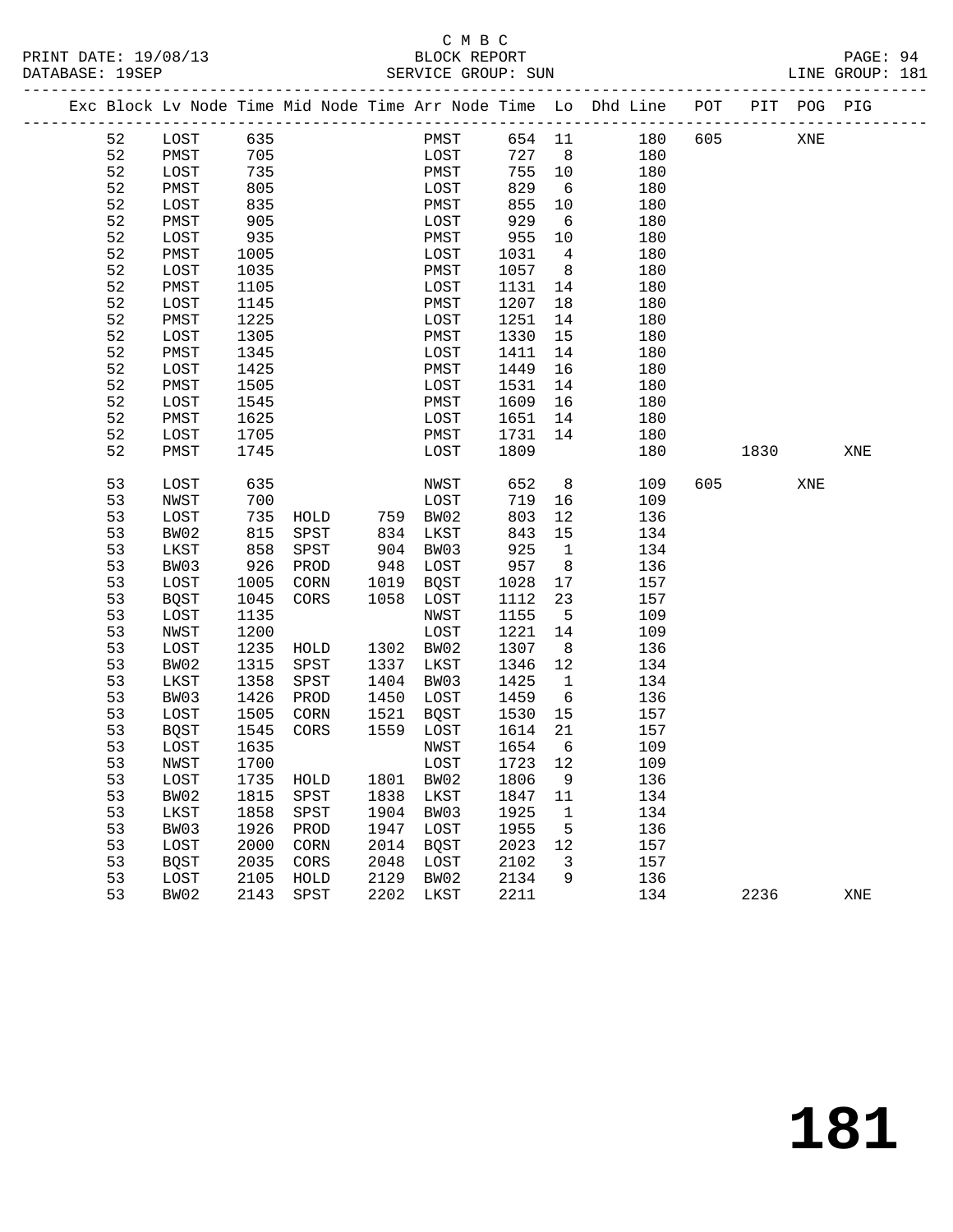### C M B C<br>BLOCK REPORT

------------------------------------------------------------------------------------------------- Exc Block Lv Node Time Mid Node Time Arr Node Time Lo Dhd Line POT PIT POG PIG

LINE GROUP: 181

| BQST<br>645<br>CORS 658 LOST<br>712 23<br>157<br>615<br>54<br>XNE<br>54<br>LOST<br>735<br>NWST<br>753<br>109<br>$\overline{7}$<br>800<br>819<br>54<br>NWST<br>LOST<br>16<br>109<br>859 BW02<br>54<br>LOST<br>835<br>903<br>12<br>136<br>HOLD<br>BW02<br>915<br>SPST<br>937<br>946<br>12<br>54<br>LKST<br>134<br>958<br>54<br>SPST<br>1004<br>1025<br>LKST<br>BW03<br>$\overline{0}$<br>134<br>54<br>BW03<br>1025<br>1047<br>LOST<br>1056<br>9<br>136<br>PROD<br>54<br>LOST<br>1105<br>1120<br>1129<br>157<br>CORN<br>BQST<br>16<br>54<br>1145<br>1158<br>1212<br>157<br>BQST<br>CORS<br>LOST<br>23<br>54<br>1235<br>1255<br>LOST<br>NWST<br>5<br>109<br>1322<br>54<br>1300<br>LOST<br>13<br>109<br>NWST<br>54<br>1335<br>1402 BW02<br>1407<br>8 <sup>8</sup><br>136<br>LOST<br>HOLD<br>1415<br>1438<br>54<br>BW02<br>SPST<br>LKST<br>1447<br>134<br>11<br>1458<br>1504<br>1525<br>54<br>LKST<br>SPST<br>BW03<br>$\mathbf{1}$<br>134<br>54<br>BW03<br>1526<br>1550<br>LOST<br>1559<br>$6\overline{6}$<br>136<br>PROD<br>54<br>LOST<br>1605<br>1620<br>BQST<br>1629<br>157<br>CORN<br>16<br>54<br>1645<br>1659<br>1714<br>157<br><b>BQST</b><br>CORS<br>LOST<br>21<br>1735<br>1754<br>$6\overline{6}$<br>54<br>LOST<br>NWST<br>109<br>1800<br>LOST<br>1820<br>54<br>NWST<br>15<br>109<br>54<br>1835<br>1900 BW02<br>1905<br>136<br>LOST<br>HOLD<br>10<br>54<br>BW02<br>1915<br>SPST<br>1937<br>LKST<br>1946<br>134<br>14<br>2000<br>SPST<br>2006<br>BW03<br>2025<br>54<br>LKST<br>$\overline{1}$<br>134<br>54<br>BW03<br>2026<br>2047<br>LOST<br>2055<br>$5\overline{)}$<br>136<br>PROD<br>54<br>LOST<br>2100<br>2114<br>BQST<br>2123<br>12<br>157<br>CORN<br>54<br><b>BQST</b><br>2135<br>$\rm{CORS}$<br>2148<br>LOST<br>2202<br>157<br>$\mathbf{1}$<br>2203<br>2227<br>BW02<br>2232<br>$\overline{1}$<br>136<br>54<br>LOST<br>HOLD<br>2233<br>54<br>BW02<br>SPST<br>2252<br>LKST<br>2301<br>8 <sup>8</sup><br>134<br>54<br>2309<br>2314<br>BW03<br>2330<br>LKST<br>SPST<br>14<br>134<br>54<br>2344<br>2404<br>2412<br>18<br>136<br>BW03<br>PROD<br>LOST<br>2430<br>2448<br>54<br>LOST<br>NWST<br>109<br>2510<br>XNE<br>55<br>BW03<br>721 LOST<br>729<br>$6\overline{6}$<br>136<br>620<br>700<br>PROD<br>XNE<br>55<br>735<br>LOST<br>CORN<br>749<br>BQST<br>758<br>17<br>157<br>815<br>828<br>842<br>55<br>CORS<br>LOST<br>23<br>157<br><b>BQST</b><br>55<br>930<br>935<br>136<br>LOST<br>905<br>HOLD<br>BW02<br>10<br>55<br>945<br>1007<br>10<br>BW02<br>SPST<br>LKST<br>1016<br>134<br>55<br>1026<br>1032<br>1055<br>$\overline{1}$<br>134<br>LKST<br>SPST<br>BW03<br>55<br>1056<br>1119<br>1128<br>BW03<br>PROD<br>LOST<br>$7\phantom{.0}\phantom{.0}7$<br>136<br>55<br>LOST<br>1135<br>CORN<br>1150<br>BQST<br>1159<br>16<br>157<br>55<br><b>BQST</b><br>1215<br>1228<br>LOST<br>1243<br>22<br>157<br>CORS<br>55<br>1305<br>1332<br>BW02<br>1337<br>8<br>136<br>LOST<br>HOLD<br>55<br>1345 SPST<br>1408 LKST 1417 11<br>BW02<br>134<br>55<br>1428<br>SPST<br>1434<br>1455<br>LKST<br>BW03<br>1<br>134<br>55<br>1456<br>1520<br>1529<br>136<br>BW03<br>PROD<br>LOST<br>$6\overline{6}$<br>55<br>1535<br>1550<br>1559<br>157<br>LOST<br>BQST<br>16<br>CORN<br>55<br><b>BQST</b><br>1615<br>1629<br>1644<br>157<br>CORS<br>LOST<br>21<br>55<br>1705<br>1732<br>BW02<br>136<br>LOST<br>HOLD<br>1737<br>8<br>55<br>BW02<br>1745<br>1808<br>1817<br>SPST<br>LKST<br>11<br>134<br>55<br>1828<br>1834<br>1855<br>$\overline{2}$<br>134<br>LKST<br>SPST<br>BW03<br>55<br>1857<br>1920<br>1928<br>136<br>BW03<br>PROD<br>LOST<br>$\overline{7}$<br>55<br>LOST<br>1935<br>NWST<br>1953<br>7<br>109<br>55<br>NWST<br>2000<br>LOST<br>2020<br>109<br>15<br>55<br>LOST<br>2035<br>2059 BW02<br>2104<br>136<br>11<br>HOLD<br>55<br>2115<br>2135<br>2144<br>26<br>134<br>BW02<br>SPST<br>LKST<br>55<br>2210<br>2215<br>2233<br>LKST<br>SPST<br>BW03<br>11<br>134<br>55<br>2244<br>2304 LOST<br>2312<br>BW03<br>PROD<br>18<br>136 |  |  |  |  |  |  |  |
|---------------------------------------------------------------------------------------------------------------------------------------------------------------------------------------------------------------------------------------------------------------------------------------------------------------------------------------------------------------------------------------------------------------------------------------------------------------------------------------------------------------------------------------------------------------------------------------------------------------------------------------------------------------------------------------------------------------------------------------------------------------------------------------------------------------------------------------------------------------------------------------------------------------------------------------------------------------------------------------------------------------------------------------------------------------------------------------------------------------------------------------------------------------------------------------------------------------------------------------------------------------------------------------------------------------------------------------------------------------------------------------------------------------------------------------------------------------------------------------------------------------------------------------------------------------------------------------------------------------------------------------------------------------------------------------------------------------------------------------------------------------------------------------------------------------------------------------------------------------------------------------------------------------------------------------------------------------------------------------------------------------------------------------------------------------------------------------------------------------------------------------------------------------------------------------------------------------------------------------------------------------------------------------------------------------------------------------------------------------------------------------------------------------------------------------------------------------------------------------------------------------------------------------------------------------------------------------------------------------------------------------------------------------------------------------------------------------------------------------------------------------------------------------------------------------------------------------------------------------------------------------------------------------------------------------------------------------------------------------------------------------------------------------------------------------------------------------------------------------------------------------------------------------------------------------------------------------------------------------------------------------------------------------------------------------------------------------------------------------------------------------------------------------------------------------------------------------------------------------------------------------------------------------------------------------------------------------------------------------------------------------------------------------------------------------------------------------------------------------------------------------------------------------------------------------------------------------------------------------------------------------------------------------------|--|--|--|--|--|--|--|
|                                                                                                                                                                                                                                                                                                                                                                                                                                                                                                                                                                                                                                                                                                                                                                                                                                                                                                                                                                                                                                                                                                                                                                                                                                                                                                                                                                                                                                                                                                                                                                                                                                                                                                                                                                                                                                                                                                                                                                                                                                                                                                                                                                                                                                                                                                                                                                                                                                                                                                                                                                                                                                                                                                                                                                                                                                                                                                                                                                                                                                                                                                                                                                                                                                                                                                                                                                                                                                                                                                                                                                                                                                                                                                                                                                                                                                                                                                                     |  |  |  |  |  |  |  |
|                                                                                                                                                                                                                                                                                                                                                                                                                                                                                                                                                                                                                                                                                                                                                                                                                                                                                                                                                                                                                                                                                                                                                                                                                                                                                                                                                                                                                                                                                                                                                                                                                                                                                                                                                                                                                                                                                                                                                                                                                                                                                                                                                                                                                                                                                                                                                                                                                                                                                                                                                                                                                                                                                                                                                                                                                                                                                                                                                                                                                                                                                                                                                                                                                                                                                                                                                                                                                                                                                                                                                                                                                                                                                                                                                                                                                                                                                                                     |  |  |  |  |  |  |  |
|                                                                                                                                                                                                                                                                                                                                                                                                                                                                                                                                                                                                                                                                                                                                                                                                                                                                                                                                                                                                                                                                                                                                                                                                                                                                                                                                                                                                                                                                                                                                                                                                                                                                                                                                                                                                                                                                                                                                                                                                                                                                                                                                                                                                                                                                                                                                                                                                                                                                                                                                                                                                                                                                                                                                                                                                                                                                                                                                                                                                                                                                                                                                                                                                                                                                                                                                                                                                                                                                                                                                                                                                                                                                                                                                                                                                                                                                                                                     |  |  |  |  |  |  |  |
|                                                                                                                                                                                                                                                                                                                                                                                                                                                                                                                                                                                                                                                                                                                                                                                                                                                                                                                                                                                                                                                                                                                                                                                                                                                                                                                                                                                                                                                                                                                                                                                                                                                                                                                                                                                                                                                                                                                                                                                                                                                                                                                                                                                                                                                                                                                                                                                                                                                                                                                                                                                                                                                                                                                                                                                                                                                                                                                                                                                                                                                                                                                                                                                                                                                                                                                                                                                                                                                                                                                                                                                                                                                                                                                                                                                                                                                                                                                     |  |  |  |  |  |  |  |
|                                                                                                                                                                                                                                                                                                                                                                                                                                                                                                                                                                                                                                                                                                                                                                                                                                                                                                                                                                                                                                                                                                                                                                                                                                                                                                                                                                                                                                                                                                                                                                                                                                                                                                                                                                                                                                                                                                                                                                                                                                                                                                                                                                                                                                                                                                                                                                                                                                                                                                                                                                                                                                                                                                                                                                                                                                                                                                                                                                                                                                                                                                                                                                                                                                                                                                                                                                                                                                                                                                                                                                                                                                                                                                                                                                                                                                                                                                                     |  |  |  |  |  |  |  |
|                                                                                                                                                                                                                                                                                                                                                                                                                                                                                                                                                                                                                                                                                                                                                                                                                                                                                                                                                                                                                                                                                                                                                                                                                                                                                                                                                                                                                                                                                                                                                                                                                                                                                                                                                                                                                                                                                                                                                                                                                                                                                                                                                                                                                                                                                                                                                                                                                                                                                                                                                                                                                                                                                                                                                                                                                                                                                                                                                                                                                                                                                                                                                                                                                                                                                                                                                                                                                                                                                                                                                                                                                                                                                                                                                                                                                                                                                                                     |  |  |  |  |  |  |  |
|                                                                                                                                                                                                                                                                                                                                                                                                                                                                                                                                                                                                                                                                                                                                                                                                                                                                                                                                                                                                                                                                                                                                                                                                                                                                                                                                                                                                                                                                                                                                                                                                                                                                                                                                                                                                                                                                                                                                                                                                                                                                                                                                                                                                                                                                                                                                                                                                                                                                                                                                                                                                                                                                                                                                                                                                                                                                                                                                                                                                                                                                                                                                                                                                                                                                                                                                                                                                                                                                                                                                                                                                                                                                                                                                                                                                                                                                                                                     |  |  |  |  |  |  |  |
|                                                                                                                                                                                                                                                                                                                                                                                                                                                                                                                                                                                                                                                                                                                                                                                                                                                                                                                                                                                                                                                                                                                                                                                                                                                                                                                                                                                                                                                                                                                                                                                                                                                                                                                                                                                                                                                                                                                                                                                                                                                                                                                                                                                                                                                                                                                                                                                                                                                                                                                                                                                                                                                                                                                                                                                                                                                                                                                                                                                                                                                                                                                                                                                                                                                                                                                                                                                                                                                                                                                                                                                                                                                                                                                                                                                                                                                                                                                     |  |  |  |  |  |  |  |
|                                                                                                                                                                                                                                                                                                                                                                                                                                                                                                                                                                                                                                                                                                                                                                                                                                                                                                                                                                                                                                                                                                                                                                                                                                                                                                                                                                                                                                                                                                                                                                                                                                                                                                                                                                                                                                                                                                                                                                                                                                                                                                                                                                                                                                                                                                                                                                                                                                                                                                                                                                                                                                                                                                                                                                                                                                                                                                                                                                                                                                                                                                                                                                                                                                                                                                                                                                                                                                                                                                                                                                                                                                                                                                                                                                                                                                                                                                                     |  |  |  |  |  |  |  |
|                                                                                                                                                                                                                                                                                                                                                                                                                                                                                                                                                                                                                                                                                                                                                                                                                                                                                                                                                                                                                                                                                                                                                                                                                                                                                                                                                                                                                                                                                                                                                                                                                                                                                                                                                                                                                                                                                                                                                                                                                                                                                                                                                                                                                                                                                                                                                                                                                                                                                                                                                                                                                                                                                                                                                                                                                                                                                                                                                                                                                                                                                                                                                                                                                                                                                                                                                                                                                                                                                                                                                                                                                                                                                                                                                                                                                                                                                                                     |  |  |  |  |  |  |  |
|                                                                                                                                                                                                                                                                                                                                                                                                                                                                                                                                                                                                                                                                                                                                                                                                                                                                                                                                                                                                                                                                                                                                                                                                                                                                                                                                                                                                                                                                                                                                                                                                                                                                                                                                                                                                                                                                                                                                                                                                                                                                                                                                                                                                                                                                                                                                                                                                                                                                                                                                                                                                                                                                                                                                                                                                                                                                                                                                                                                                                                                                                                                                                                                                                                                                                                                                                                                                                                                                                                                                                                                                                                                                                                                                                                                                                                                                                                                     |  |  |  |  |  |  |  |
|                                                                                                                                                                                                                                                                                                                                                                                                                                                                                                                                                                                                                                                                                                                                                                                                                                                                                                                                                                                                                                                                                                                                                                                                                                                                                                                                                                                                                                                                                                                                                                                                                                                                                                                                                                                                                                                                                                                                                                                                                                                                                                                                                                                                                                                                                                                                                                                                                                                                                                                                                                                                                                                                                                                                                                                                                                                                                                                                                                                                                                                                                                                                                                                                                                                                                                                                                                                                                                                                                                                                                                                                                                                                                                                                                                                                                                                                                                                     |  |  |  |  |  |  |  |
|                                                                                                                                                                                                                                                                                                                                                                                                                                                                                                                                                                                                                                                                                                                                                                                                                                                                                                                                                                                                                                                                                                                                                                                                                                                                                                                                                                                                                                                                                                                                                                                                                                                                                                                                                                                                                                                                                                                                                                                                                                                                                                                                                                                                                                                                                                                                                                                                                                                                                                                                                                                                                                                                                                                                                                                                                                                                                                                                                                                                                                                                                                                                                                                                                                                                                                                                                                                                                                                                                                                                                                                                                                                                                                                                                                                                                                                                                                                     |  |  |  |  |  |  |  |
|                                                                                                                                                                                                                                                                                                                                                                                                                                                                                                                                                                                                                                                                                                                                                                                                                                                                                                                                                                                                                                                                                                                                                                                                                                                                                                                                                                                                                                                                                                                                                                                                                                                                                                                                                                                                                                                                                                                                                                                                                                                                                                                                                                                                                                                                                                                                                                                                                                                                                                                                                                                                                                                                                                                                                                                                                                                                                                                                                                                                                                                                                                                                                                                                                                                                                                                                                                                                                                                                                                                                                                                                                                                                                                                                                                                                                                                                                                                     |  |  |  |  |  |  |  |
|                                                                                                                                                                                                                                                                                                                                                                                                                                                                                                                                                                                                                                                                                                                                                                                                                                                                                                                                                                                                                                                                                                                                                                                                                                                                                                                                                                                                                                                                                                                                                                                                                                                                                                                                                                                                                                                                                                                                                                                                                                                                                                                                                                                                                                                                                                                                                                                                                                                                                                                                                                                                                                                                                                                                                                                                                                                                                                                                                                                                                                                                                                                                                                                                                                                                                                                                                                                                                                                                                                                                                                                                                                                                                                                                                                                                                                                                                                                     |  |  |  |  |  |  |  |
|                                                                                                                                                                                                                                                                                                                                                                                                                                                                                                                                                                                                                                                                                                                                                                                                                                                                                                                                                                                                                                                                                                                                                                                                                                                                                                                                                                                                                                                                                                                                                                                                                                                                                                                                                                                                                                                                                                                                                                                                                                                                                                                                                                                                                                                                                                                                                                                                                                                                                                                                                                                                                                                                                                                                                                                                                                                                                                                                                                                                                                                                                                                                                                                                                                                                                                                                                                                                                                                                                                                                                                                                                                                                                                                                                                                                                                                                                                                     |  |  |  |  |  |  |  |
|                                                                                                                                                                                                                                                                                                                                                                                                                                                                                                                                                                                                                                                                                                                                                                                                                                                                                                                                                                                                                                                                                                                                                                                                                                                                                                                                                                                                                                                                                                                                                                                                                                                                                                                                                                                                                                                                                                                                                                                                                                                                                                                                                                                                                                                                                                                                                                                                                                                                                                                                                                                                                                                                                                                                                                                                                                                                                                                                                                                                                                                                                                                                                                                                                                                                                                                                                                                                                                                                                                                                                                                                                                                                                                                                                                                                                                                                                                                     |  |  |  |  |  |  |  |
|                                                                                                                                                                                                                                                                                                                                                                                                                                                                                                                                                                                                                                                                                                                                                                                                                                                                                                                                                                                                                                                                                                                                                                                                                                                                                                                                                                                                                                                                                                                                                                                                                                                                                                                                                                                                                                                                                                                                                                                                                                                                                                                                                                                                                                                                                                                                                                                                                                                                                                                                                                                                                                                                                                                                                                                                                                                                                                                                                                                                                                                                                                                                                                                                                                                                                                                                                                                                                                                                                                                                                                                                                                                                                                                                                                                                                                                                                                                     |  |  |  |  |  |  |  |
|                                                                                                                                                                                                                                                                                                                                                                                                                                                                                                                                                                                                                                                                                                                                                                                                                                                                                                                                                                                                                                                                                                                                                                                                                                                                                                                                                                                                                                                                                                                                                                                                                                                                                                                                                                                                                                                                                                                                                                                                                                                                                                                                                                                                                                                                                                                                                                                                                                                                                                                                                                                                                                                                                                                                                                                                                                                                                                                                                                                                                                                                                                                                                                                                                                                                                                                                                                                                                                                                                                                                                                                                                                                                                                                                                                                                                                                                                                                     |  |  |  |  |  |  |  |
|                                                                                                                                                                                                                                                                                                                                                                                                                                                                                                                                                                                                                                                                                                                                                                                                                                                                                                                                                                                                                                                                                                                                                                                                                                                                                                                                                                                                                                                                                                                                                                                                                                                                                                                                                                                                                                                                                                                                                                                                                                                                                                                                                                                                                                                                                                                                                                                                                                                                                                                                                                                                                                                                                                                                                                                                                                                                                                                                                                                                                                                                                                                                                                                                                                                                                                                                                                                                                                                                                                                                                                                                                                                                                                                                                                                                                                                                                                                     |  |  |  |  |  |  |  |
|                                                                                                                                                                                                                                                                                                                                                                                                                                                                                                                                                                                                                                                                                                                                                                                                                                                                                                                                                                                                                                                                                                                                                                                                                                                                                                                                                                                                                                                                                                                                                                                                                                                                                                                                                                                                                                                                                                                                                                                                                                                                                                                                                                                                                                                                                                                                                                                                                                                                                                                                                                                                                                                                                                                                                                                                                                                                                                                                                                                                                                                                                                                                                                                                                                                                                                                                                                                                                                                                                                                                                                                                                                                                                                                                                                                                                                                                                                                     |  |  |  |  |  |  |  |
|                                                                                                                                                                                                                                                                                                                                                                                                                                                                                                                                                                                                                                                                                                                                                                                                                                                                                                                                                                                                                                                                                                                                                                                                                                                                                                                                                                                                                                                                                                                                                                                                                                                                                                                                                                                                                                                                                                                                                                                                                                                                                                                                                                                                                                                                                                                                                                                                                                                                                                                                                                                                                                                                                                                                                                                                                                                                                                                                                                                                                                                                                                                                                                                                                                                                                                                                                                                                                                                                                                                                                                                                                                                                                                                                                                                                                                                                                                                     |  |  |  |  |  |  |  |
|                                                                                                                                                                                                                                                                                                                                                                                                                                                                                                                                                                                                                                                                                                                                                                                                                                                                                                                                                                                                                                                                                                                                                                                                                                                                                                                                                                                                                                                                                                                                                                                                                                                                                                                                                                                                                                                                                                                                                                                                                                                                                                                                                                                                                                                                                                                                                                                                                                                                                                                                                                                                                                                                                                                                                                                                                                                                                                                                                                                                                                                                                                                                                                                                                                                                                                                                                                                                                                                                                                                                                                                                                                                                                                                                                                                                                                                                                                                     |  |  |  |  |  |  |  |
|                                                                                                                                                                                                                                                                                                                                                                                                                                                                                                                                                                                                                                                                                                                                                                                                                                                                                                                                                                                                                                                                                                                                                                                                                                                                                                                                                                                                                                                                                                                                                                                                                                                                                                                                                                                                                                                                                                                                                                                                                                                                                                                                                                                                                                                                                                                                                                                                                                                                                                                                                                                                                                                                                                                                                                                                                                                                                                                                                                                                                                                                                                                                                                                                                                                                                                                                                                                                                                                                                                                                                                                                                                                                                                                                                                                                                                                                                                                     |  |  |  |  |  |  |  |
|                                                                                                                                                                                                                                                                                                                                                                                                                                                                                                                                                                                                                                                                                                                                                                                                                                                                                                                                                                                                                                                                                                                                                                                                                                                                                                                                                                                                                                                                                                                                                                                                                                                                                                                                                                                                                                                                                                                                                                                                                                                                                                                                                                                                                                                                                                                                                                                                                                                                                                                                                                                                                                                                                                                                                                                                                                                                                                                                                                                                                                                                                                                                                                                                                                                                                                                                                                                                                                                                                                                                                                                                                                                                                                                                                                                                                                                                                                                     |  |  |  |  |  |  |  |
|                                                                                                                                                                                                                                                                                                                                                                                                                                                                                                                                                                                                                                                                                                                                                                                                                                                                                                                                                                                                                                                                                                                                                                                                                                                                                                                                                                                                                                                                                                                                                                                                                                                                                                                                                                                                                                                                                                                                                                                                                                                                                                                                                                                                                                                                                                                                                                                                                                                                                                                                                                                                                                                                                                                                                                                                                                                                                                                                                                                                                                                                                                                                                                                                                                                                                                                                                                                                                                                                                                                                                                                                                                                                                                                                                                                                                                                                                                                     |  |  |  |  |  |  |  |
|                                                                                                                                                                                                                                                                                                                                                                                                                                                                                                                                                                                                                                                                                                                                                                                                                                                                                                                                                                                                                                                                                                                                                                                                                                                                                                                                                                                                                                                                                                                                                                                                                                                                                                                                                                                                                                                                                                                                                                                                                                                                                                                                                                                                                                                                                                                                                                                                                                                                                                                                                                                                                                                                                                                                                                                                                                                                                                                                                                                                                                                                                                                                                                                                                                                                                                                                                                                                                                                                                                                                                                                                                                                                                                                                                                                                                                                                                                                     |  |  |  |  |  |  |  |
|                                                                                                                                                                                                                                                                                                                                                                                                                                                                                                                                                                                                                                                                                                                                                                                                                                                                                                                                                                                                                                                                                                                                                                                                                                                                                                                                                                                                                                                                                                                                                                                                                                                                                                                                                                                                                                                                                                                                                                                                                                                                                                                                                                                                                                                                                                                                                                                                                                                                                                                                                                                                                                                                                                                                                                                                                                                                                                                                                                                                                                                                                                                                                                                                                                                                                                                                                                                                                                                                                                                                                                                                                                                                                                                                                                                                                                                                                                                     |  |  |  |  |  |  |  |
|                                                                                                                                                                                                                                                                                                                                                                                                                                                                                                                                                                                                                                                                                                                                                                                                                                                                                                                                                                                                                                                                                                                                                                                                                                                                                                                                                                                                                                                                                                                                                                                                                                                                                                                                                                                                                                                                                                                                                                                                                                                                                                                                                                                                                                                                                                                                                                                                                                                                                                                                                                                                                                                                                                                                                                                                                                                                                                                                                                                                                                                                                                                                                                                                                                                                                                                                                                                                                                                                                                                                                                                                                                                                                                                                                                                                                                                                                                                     |  |  |  |  |  |  |  |
|                                                                                                                                                                                                                                                                                                                                                                                                                                                                                                                                                                                                                                                                                                                                                                                                                                                                                                                                                                                                                                                                                                                                                                                                                                                                                                                                                                                                                                                                                                                                                                                                                                                                                                                                                                                                                                                                                                                                                                                                                                                                                                                                                                                                                                                                                                                                                                                                                                                                                                                                                                                                                                                                                                                                                                                                                                                                                                                                                                                                                                                                                                                                                                                                                                                                                                                                                                                                                                                                                                                                                                                                                                                                                                                                                                                                                                                                                                                     |  |  |  |  |  |  |  |
|                                                                                                                                                                                                                                                                                                                                                                                                                                                                                                                                                                                                                                                                                                                                                                                                                                                                                                                                                                                                                                                                                                                                                                                                                                                                                                                                                                                                                                                                                                                                                                                                                                                                                                                                                                                                                                                                                                                                                                                                                                                                                                                                                                                                                                                                                                                                                                                                                                                                                                                                                                                                                                                                                                                                                                                                                                                                                                                                                                                                                                                                                                                                                                                                                                                                                                                                                                                                                                                                                                                                                                                                                                                                                                                                                                                                                                                                                                                     |  |  |  |  |  |  |  |
|                                                                                                                                                                                                                                                                                                                                                                                                                                                                                                                                                                                                                                                                                                                                                                                                                                                                                                                                                                                                                                                                                                                                                                                                                                                                                                                                                                                                                                                                                                                                                                                                                                                                                                                                                                                                                                                                                                                                                                                                                                                                                                                                                                                                                                                                                                                                                                                                                                                                                                                                                                                                                                                                                                                                                                                                                                                                                                                                                                                                                                                                                                                                                                                                                                                                                                                                                                                                                                                                                                                                                                                                                                                                                                                                                                                                                                                                                                                     |  |  |  |  |  |  |  |
|                                                                                                                                                                                                                                                                                                                                                                                                                                                                                                                                                                                                                                                                                                                                                                                                                                                                                                                                                                                                                                                                                                                                                                                                                                                                                                                                                                                                                                                                                                                                                                                                                                                                                                                                                                                                                                                                                                                                                                                                                                                                                                                                                                                                                                                                                                                                                                                                                                                                                                                                                                                                                                                                                                                                                                                                                                                                                                                                                                                                                                                                                                                                                                                                                                                                                                                                                                                                                                                                                                                                                                                                                                                                                                                                                                                                                                                                                                                     |  |  |  |  |  |  |  |
|                                                                                                                                                                                                                                                                                                                                                                                                                                                                                                                                                                                                                                                                                                                                                                                                                                                                                                                                                                                                                                                                                                                                                                                                                                                                                                                                                                                                                                                                                                                                                                                                                                                                                                                                                                                                                                                                                                                                                                                                                                                                                                                                                                                                                                                                                                                                                                                                                                                                                                                                                                                                                                                                                                                                                                                                                                                                                                                                                                                                                                                                                                                                                                                                                                                                                                                                                                                                                                                                                                                                                                                                                                                                                                                                                                                                                                                                                                                     |  |  |  |  |  |  |  |
|                                                                                                                                                                                                                                                                                                                                                                                                                                                                                                                                                                                                                                                                                                                                                                                                                                                                                                                                                                                                                                                                                                                                                                                                                                                                                                                                                                                                                                                                                                                                                                                                                                                                                                                                                                                                                                                                                                                                                                                                                                                                                                                                                                                                                                                                                                                                                                                                                                                                                                                                                                                                                                                                                                                                                                                                                                                                                                                                                                                                                                                                                                                                                                                                                                                                                                                                                                                                                                                                                                                                                                                                                                                                                                                                                                                                                                                                                                                     |  |  |  |  |  |  |  |
|                                                                                                                                                                                                                                                                                                                                                                                                                                                                                                                                                                                                                                                                                                                                                                                                                                                                                                                                                                                                                                                                                                                                                                                                                                                                                                                                                                                                                                                                                                                                                                                                                                                                                                                                                                                                                                                                                                                                                                                                                                                                                                                                                                                                                                                                                                                                                                                                                                                                                                                                                                                                                                                                                                                                                                                                                                                                                                                                                                                                                                                                                                                                                                                                                                                                                                                                                                                                                                                                                                                                                                                                                                                                                                                                                                                                                                                                                                                     |  |  |  |  |  |  |  |
|                                                                                                                                                                                                                                                                                                                                                                                                                                                                                                                                                                                                                                                                                                                                                                                                                                                                                                                                                                                                                                                                                                                                                                                                                                                                                                                                                                                                                                                                                                                                                                                                                                                                                                                                                                                                                                                                                                                                                                                                                                                                                                                                                                                                                                                                                                                                                                                                                                                                                                                                                                                                                                                                                                                                                                                                                                                                                                                                                                                                                                                                                                                                                                                                                                                                                                                                                                                                                                                                                                                                                                                                                                                                                                                                                                                                                                                                                                                     |  |  |  |  |  |  |  |
|                                                                                                                                                                                                                                                                                                                                                                                                                                                                                                                                                                                                                                                                                                                                                                                                                                                                                                                                                                                                                                                                                                                                                                                                                                                                                                                                                                                                                                                                                                                                                                                                                                                                                                                                                                                                                                                                                                                                                                                                                                                                                                                                                                                                                                                                                                                                                                                                                                                                                                                                                                                                                                                                                                                                                                                                                                                                                                                                                                                                                                                                                                                                                                                                                                                                                                                                                                                                                                                                                                                                                                                                                                                                                                                                                                                                                                                                                                                     |  |  |  |  |  |  |  |
|                                                                                                                                                                                                                                                                                                                                                                                                                                                                                                                                                                                                                                                                                                                                                                                                                                                                                                                                                                                                                                                                                                                                                                                                                                                                                                                                                                                                                                                                                                                                                                                                                                                                                                                                                                                                                                                                                                                                                                                                                                                                                                                                                                                                                                                                                                                                                                                                                                                                                                                                                                                                                                                                                                                                                                                                                                                                                                                                                                                                                                                                                                                                                                                                                                                                                                                                                                                                                                                                                                                                                                                                                                                                                                                                                                                                                                                                                                                     |  |  |  |  |  |  |  |
|                                                                                                                                                                                                                                                                                                                                                                                                                                                                                                                                                                                                                                                                                                                                                                                                                                                                                                                                                                                                                                                                                                                                                                                                                                                                                                                                                                                                                                                                                                                                                                                                                                                                                                                                                                                                                                                                                                                                                                                                                                                                                                                                                                                                                                                                                                                                                                                                                                                                                                                                                                                                                                                                                                                                                                                                                                                                                                                                                                                                                                                                                                                                                                                                                                                                                                                                                                                                                                                                                                                                                                                                                                                                                                                                                                                                                                                                                                                     |  |  |  |  |  |  |  |
|                                                                                                                                                                                                                                                                                                                                                                                                                                                                                                                                                                                                                                                                                                                                                                                                                                                                                                                                                                                                                                                                                                                                                                                                                                                                                                                                                                                                                                                                                                                                                                                                                                                                                                                                                                                                                                                                                                                                                                                                                                                                                                                                                                                                                                                                                                                                                                                                                                                                                                                                                                                                                                                                                                                                                                                                                                                                                                                                                                                                                                                                                                                                                                                                                                                                                                                                                                                                                                                                                                                                                                                                                                                                                                                                                                                                                                                                                                                     |  |  |  |  |  |  |  |
|                                                                                                                                                                                                                                                                                                                                                                                                                                                                                                                                                                                                                                                                                                                                                                                                                                                                                                                                                                                                                                                                                                                                                                                                                                                                                                                                                                                                                                                                                                                                                                                                                                                                                                                                                                                                                                                                                                                                                                                                                                                                                                                                                                                                                                                                                                                                                                                                                                                                                                                                                                                                                                                                                                                                                                                                                                                                                                                                                                                                                                                                                                                                                                                                                                                                                                                                                                                                                                                                                                                                                                                                                                                                                                                                                                                                                                                                                                                     |  |  |  |  |  |  |  |
|                                                                                                                                                                                                                                                                                                                                                                                                                                                                                                                                                                                                                                                                                                                                                                                                                                                                                                                                                                                                                                                                                                                                                                                                                                                                                                                                                                                                                                                                                                                                                                                                                                                                                                                                                                                                                                                                                                                                                                                                                                                                                                                                                                                                                                                                                                                                                                                                                                                                                                                                                                                                                                                                                                                                                                                                                                                                                                                                                                                                                                                                                                                                                                                                                                                                                                                                                                                                                                                                                                                                                                                                                                                                                                                                                                                                                                                                                                                     |  |  |  |  |  |  |  |
|                                                                                                                                                                                                                                                                                                                                                                                                                                                                                                                                                                                                                                                                                                                                                                                                                                                                                                                                                                                                                                                                                                                                                                                                                                                                                                                                                                                                                                                                                                                                                                                                                                                                                                                                                                                                                                                                                                                                                                                                                                                                                                                                                                                                                                                                                                                                                                                                                                                                                                                                                                                                                                                                                                                                                                                                                                                                                                                                                                                                                                                                                                                                                                                                                                                                                                                                                                                                                                                                                                                                                                                                                                                                                                                                                                                                                                                                                                                     |  |  |  |  |  |  |  |
|                                                                                                                                                                                                                                                                                                                                                                                                                                                                                                                                                                                                                                                                                                                                                                                                                                                                                                                                                                                                                                                                                                                                                                                                                                                                                                                                                                                                                                                                                                                                                                                                                                                                                                                                                                                                                                                                                                                                                                                                                                                                                                                                                                                                                                                                                                                                                                                                                                                                                                                                                                                                                                                                                                                                                                                                                                                                                                                                                                                                                                                                                                                                                                                                                                                                                                                                                                                                                                                                                                                                                                                                                                                                                                                                                                                                                                                                                                                     |  |  |  |  |  |  |  |
|                                                                                                                                                                                                                                                                                                                                                                                                                                                                                                                                                                                                                                                                                                                                                                                                                                                                                                                                                                                                                                                                                                                                                                                                                                                                                                                                                                                                                                                                                                                                                                                                                                                                                                                                                                                                                                                                                                                                                                                                                                                                                                                                                                                                                                                                                                                                                                                                                                                                                                                                                                                                                                                                                                                                                                                                                                                                                                                                                                                                                                                                                                                                                                                                                                                                                                                                                                                                                                                                                                                                                                                                                                                                                                                                                                                                                                                                                                                     |  |  |  |  |  |  |  |
|                                                                                                                                                                                                                                                                                                                                                                                                                                                                                                                                                                                                                                                                                                                                                                                                                                                                                                                                                                                                                                                                                                                                                                                                                                                                                                                                                                                                                                                                                                                                                                                                                                                                                                                                                                                                                                                                                                                                                                                                                                                                                                                                                                                                                                                                                                                                                                                                                                                                                                                                                                                                                                                                                                                                                                                                                                                                                                                                                                                                                                                                                                                                                                                                                                                                                                                                                                                                                                                                                                                                                                                                                                                                                                                                                                                                                                                                                                                     |  |  |  |  |  |  |  |
|                                                                                                                                                                                                                                                                                                                                                                                                                                                                                                                                                                                                                                                                                                                                                                                                                                                                                                                                                                                                                                                                                                                                                                                                                                                                                                                                                                                                                                                                                                                                                                                                                                                                                                                                                                                                                                                                                                                                                                                                                                                                                                                                                                                                                                                                                                                                                                                                                                                                                                                                                                                                                                                                                                                                                                                                                                                                                                                                                                                                                                                                                                                                                                                                                                                                                                                                                                                                                                                                                                                                                                                                                                                                                                                                                                                                                                                                                                                     |  |  |  |  |  |  |  |
|                                                                                                                                                                                                                                                                                                                                                                                                                                                                                                                                                                                                                                                                                                                                                                                                                                                                                                                                                                                                                                                                                                                                                                                                                                                                                                                                                                                                                                                                                                                                                                                                                                                                                                                                                                                                                                                                                                                                                                                                                                                                                                                                                                                                                                                                                                                                                                                                                                                                                                                                                                                                                                                                                                                                                                                                                                                                                                                                                                                                                                                                                                                                                                                                                                                                                                                                                                                                                                                                                                                                                                                                                                                                                                                                                                                                                                                                                                                     |  |  |  |  |  |  |  |
|                                                                                                                                                                                                                                                                                                                                                                                                                                                                                                                                                                                                                                                                                                                                                                                                                                                                                                                                                                                                                                                                                                                                                                                                                                                                                                                                                                                                                                                                                                                                                                                                                                                                                                                                                                                                                                                                                                                                                                                                                                                                                                                                                                                                                                                                                                                                                                                                                                                                                                                                                                                                                                                                                                                                                                                                                                                                                                                                                                                                                                                                                                                                                                                                                                                                                                                                                                                                                                                                                                                                                                                                                                                                                                                                                                                                                                                                                                                     |  |  |  |  |  |  |  |
|                                                                                                                                                                                                                                                                                                                                                                                                                                                                                                                                                                                                                                                                                                                                                                                                                                                                                                                                                                                                                                                                                                                                                                                                                                                                                                                                                                                                                                                                                                                                                                                                                                                                                                                                                                                                                                                                                                                                                                                                                                                                                                                                                                                                                                                                                                                                                                                                                                                                                                                                                                                                                                                                                                                                                                                                                                                                                                                                                                                                                                                                                                                                                                                                                                                                                                                                                                                                                                                                                                                                                                                                                                                                                                                                                                                                                                                                                                                     |  |  |  |  |  |  |  |
|                                                                                                                                                                                                                                                                                                                                                                                                                                                                                                                                                                                                                                                                                                                                                                                                                                                                                                                                                                                                                                                                                                                                                                                                                                                                                                                                                                                                                                                                                                                                                                                                                                                                                                                                                                                                                                                                                                                                                                                                                                                                                                                                                                                                                                                                                                                                                                                                                                                                                                                                                                                                                                                                                                                                                                                                                                                                                                                                                                                                                                                                                                                                                                                                                                                                                                                                                                                                                                                                                                                                                                                                                                                                                                                                                                                                                                                                                                                     |  |  |  |  |  |  |  |
|                                                                                                                                                                                                                                                                                                                                                                                                                                                                                                                                                                                                                                                                                                                                                                                                                                                                                                                                                                                                                                                                                                                                                                                                                                                                                                                                                                                                                                                                                                                                                                                                                                                                                                                                                                                                                                                                                                                                                                                                                                                                                                                                                                                                                                                                                                                                                                                                                                                                                                                                                                                                                                                                                                                                                                                                                                                                                                                                                                                                                                                                                                                                                                                                                                                                                                                                                                                                                                                                                                                                                                                                                                                                                                                                                                                                                                                                                                                     |  |  |  |  |  |  |  |
|                                                                                                                                                                                                                                                                                                                                                                                                                                                                                                                                                                                                                                                                                                                                                                                                                                                                                                                                                                                                                                                                                                                                                                                                                                                                                                                                                                                                                                                                                                                                                                                                                                                                                                                                                                                                                                                                                                                                                                                                                                                                                                                                                                                                                                                                                                                                                                                                                                                                                                                                                                                                                                                                                                                                                                                                                                                                                                                                                                                                                                                                                                                                                                                                                                                                                                                                                                                                                                                                                                                                                                                                                                                                                                                                                                                                                                                                                                                     |  |  |  |  |  |  |  |
|                                                                                                                                                                                                                                                                                                                                                                                                                                                                                                                                                                                                                                                                                                                                                                                                                                                                                                                                                                                                                                                                                                                                                                                                                                                                                                                                                                                                                                                                                                                                                                                                                                                                                                                                                                                                                                                                                                                                                                                                                                                                                                                                                                                                                                                                                                                                                                                                                                                                                                                                                                                                                                                                                                                                                                                                                                                                                                                                                                                                                                                                                                                                                                                                                                                                                                                                                                                                                                                                                                                                                                                                                                                                                                                                                                                                                                                                                                                     |  |  |  |  |  |  |  |
|                                                                                                                                                                                                                                                                                                                                                                                                                                                                                                                                                                                                                                                                                                                                                                                                                                                                                                                                                                                                                                                                                                                                                                                                                                                                                                                                                                                                                                                                                                                                                                                                                                                                                                                                                                                                                                                                                                                                                                                                                                                                                                                                                                                                                                                                                                                                                                                                                                                                                                                                                                                                                                                                                                                                                                                                                                                                                                                                                                                                                                                                                                                                                                                                                                                                                                                                                                                                                                                                                                                                                                                                                                                                                                                                                                                                                                                                                                                     |  |  |  |  |  |  |  |
|                                                                                                                                                                                                                                                                                                                                                                                                                                                                                                                                                                                                                                                                                                                                                                                                                                                                                                                                                                                                                                                                                                                                                                                                                                                                                                                                                                                                                                                                                                                                                                                                                                                                                                                                                                                                                                                                                                                                                                                                                                                                                                                                                                                                                                                                                                                                                                                                                                                                                                                                                                                                                                                                                                                                                                                                                                                                                                                                                                                                                                                                                                                                                                                                                                                                                                                                                                                                                                                                                                                                                                                                                                                                                                                                                                                                                                                                                                                     |  |  |  |  |  |  |  |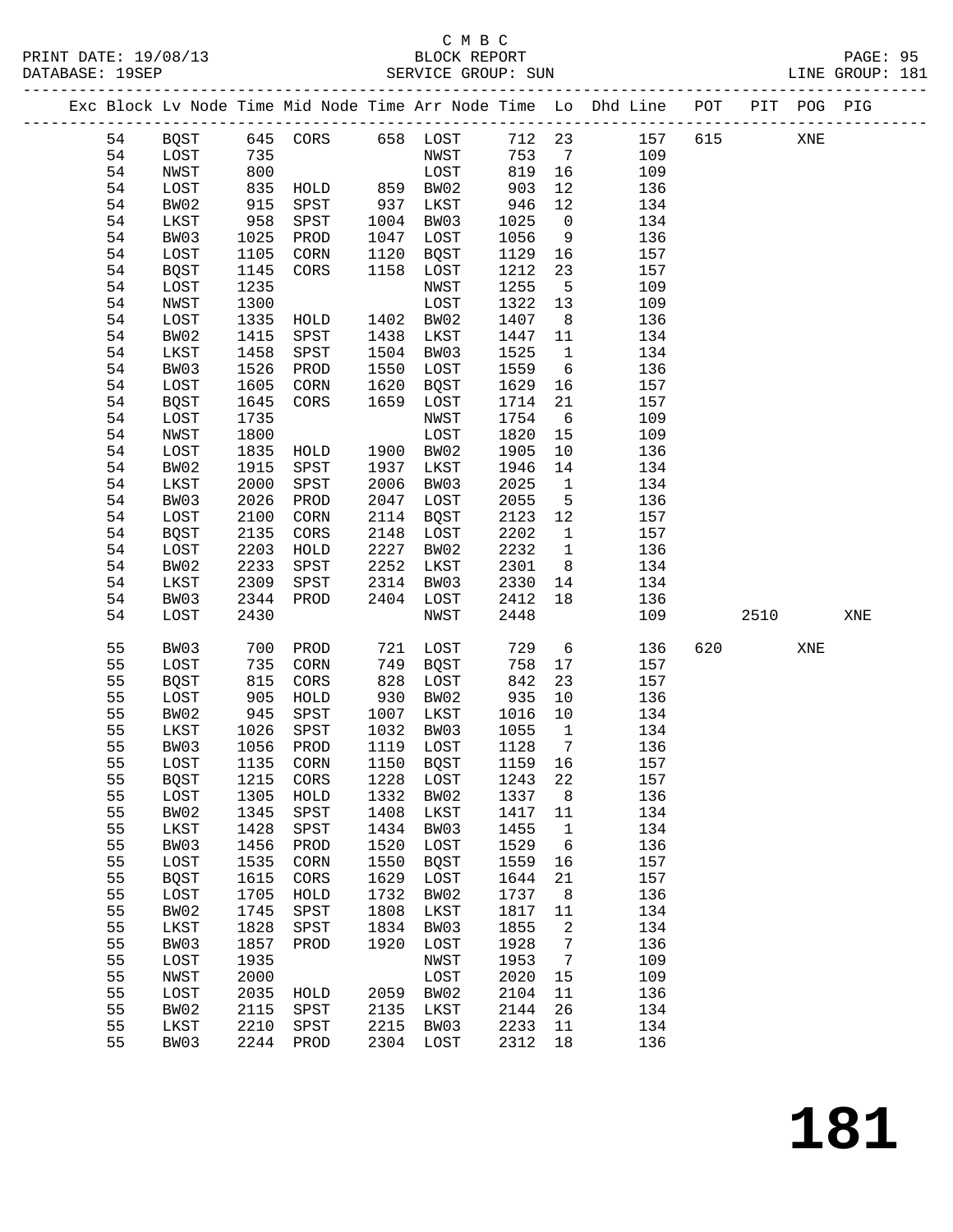### C M B C<br>BLOCK REPORT

PRINT DATE: 19/08/13 BLOCK REPORT PAGE: 96 SERVICE GROUP: SUN

|  |          |                      |              | Exc Block Lv Node Time Mid Node Time Arr Node Time Lo Dhd Line POT |      |              |              |                         |            |                        | PIT POG PIG |     |
|--|----------|----------------------|--------------|--------------------------------------------------------------------|------|--------------|--------------|-------------------------|------------|------------------------|-------------|-----|
|  | 55       | LOST                 |              | 2330 HOLD 2354 BW02 2359 22 136                                    |      |              |              |                         |            |                        |             |     |
|  | 55       | BW02                 |              | 2421 SPST 2440 LKST                                                |      |              | 2449         |                         | 134        | 2514                   |             | XNE |
|  |          |                      |              |                                                                    |      |              |              |                         |            |                        |             |     |
|  | 56       | SPST                 | 708          |                                                                    |      | BW03         | 725          | $\mathbf{1}$            | 134        | 633 and $\overline{a}$ | XNE         |     |
|  | 56       | BW03                 | 726          | PROD                                                               |      | 747 LOST     | 755          | 10                      | 136        |                        |             |     |
|  | 56       | LOST                 | 805          | CORN                                                               |      | 819 BQST     | 828          | 17                      | 157        |                        |             |     |
|  | 56       | <b>BQST</b>          | 845          | CORS                                                               |      | 858 LOST     | 912          | 23                      | 157        |                        |             |     |
|  | 56       | LOST                 | 935          |                                                                    |      | NWST         | 954          | 6                       | 109        |                        |             |     |
|  | 56       | NWST                 | 1000         |                                                                    |      | LOST         | 1021         | 14                      | 109        |                        |             |     |
|  | 56       | LOST                 | 1035         | HOLD                                                               |      | 1101 BW02    | 1106         | 9                       | 136        |                        |             |     |
|  | 56       | BW02                 | 1115         | SPST                                                               | 1137 | LKST         | 1146         | 10                      | 134        |                        |             |     |
|  | 56       | LKST                 | 1156         | SPST                                                               | 1202 | BW03         | 1225         | $\overline{1}$          | 134        |                        |             |     |
|  | 56       | BW03                 | 1226         | PROD                                                               | 1249 | LOST         | 1258         | $\overline{7}$          | 136        |                        |             |     |
|  | 56       | LOST                 | 1305         | CORN                                                               | 1320 | BQST         | 1329         | 16                      | 157        |                        |             |     |
|  | 56       | <b>BQST</b>          | 1345         | CORS                                                               | 1358 | LOST         | 1413         | 22                      | 157        |                        |             |     |
|  | 56       | LOST                 | 1435         |                                                                    |      | NWST         | 1454         | 6                       | 109        |                        |             |     |
|  | 56       | NWST                 | 1500         |                                                                    |      | LOST         | 1523         | 12                      | 109        |                        |             |     |
|  | 56       | LOST                 | 1535         | HOLD                                                               |      | 1602 BW02    | 1607         | 8 <sup>8</sup>          | 136        |                        |             |     |
|  | 56       | BW02                 | 1615         | SPST                                                               | 1638 | LKST         | 1647         | 11                      | 134        |                        |             |     |
|  | 56       | LKST                 | 1658         | SPST                                                               | 1704 | BW03         | 1725         | $\mathbf{1}$            | 134        |                        |             |     |
|  | 56       | BW03                 | 1726         | PROD                                                               | 1750 | LOST         | 1759         | 6                       | 136        |                        |             |     |
|  | 56       | LOST                 | 1805         | CORN                                                               | 1819 | BQST         | 1828         | 17                      | 157        |                        |             |     |
|  | 56       | <b>BQST</b>          | 1845         | CORS                                                               | 1858 | LOST         | 1912         | $\overline{\mathbf{3}}$ | 15 157     |                        |             |     |
|  | 56       | PMST                 | 1930         |                                                                    |      | COCT         | 2001         | 19                      | 183        |                        |             |     |
|  | 56       | $\operatorname{COT}$ | 2020         |                                                                    |      | PMST         | 2049         | 11                      | 183        |                        |             |     |
|  | 56       | PMST                 | 2100         |                                                                    |      | COCT         | 2130         | 20                      | 183        |                        |             |     |
|  | 56       | COCT                 | 2150         |                                                                    |      | PMST         | 2219         | 11                      | 183        |                        |             |     |
|  | 56       | PMST                 | 2230         |                                                                    |      | COCT         | 2300         | 20                      | 183        |                        |             |     |
|  | 56       | COCT                 | 2320         |                                                                    |      | PMST         | 2349         | 11                      | 183        |                        |             |     |
|  | 56       | PMST                 | 2400         |                                                                    |      | COCT         | 2430         | 20                      | 183        |                        |             |     |
|  | 56       | COCT                 | 2450         |                                                                    |      | PMST         | 2519         |                         | 183        | 2534                   |             | XNE |
|  |          |                      |              |                                                                    |      |              |              |                         |            |                        |             |     |
|  | 57       | LOST                 | 705          |                                                                    |      | PMST         | 724          | 11                      | 180        | 635 7                  | XNE         |     |
|  | 57       | PMST                 | 735          |                                                                    |      | LOST         | 757          | 8 <sup>8</sup>          | 180        |                        |             |     |
|  | 57       | LOST                 | 805          |                                                                    |      | PMST         | 825          | 10                      | 180        |                        |             |     |
|  | 57       | PMST                 | 835          |                                                                    |      | LOST         | 859          | 6                       | 180        |                        |             |     |
|  | 57       | LOST                 | 905          |                                                                    |      | PMST         | 925          | 10                      | 180        |                        |             |     |
|  | 57       | PMST                 | 935          |                                                                    |      | LOST         | 1001         | $\overline{4}$          | 180        |                        |             |     |
|  | 57       | LOST                 | 1005         |                                                                    |      | PMST         | 1027 18      |                         | 180        |                        |             |     |
|  | 57       | PMST                 | 1045         |                                                                    |      | LOST 1111 14 |              |                         | 180        |                        |             |     |
|  | 57       | LOST                 | 1125         |                                                                    |      | PMST         | 1147         | 18                      | 180        |                        |             |     |
|  | 57<br>57 | PMST                 | 1205<br>1245 |                                                                    |      | LOST         | 1231<br>1310 | 14                      | 180<br>180 |                        |             |     |
|  | 57       | LOST                 | 1325         |                                                                    |      | PMST         |              | 15<br>14                | 180        |                        |             |     |
|  | 57       | PMST<br>LOST         | 1405         |                                                                    |      | LOST<br>PMST | 1351<br>1429 | 16                      | 180        |                        |             |     |
|  | 57       | PMST                 | 1445         |                                                                    |      | LOST         | 1511         | 14                      | 180        |                        |             |     |
|  | 57       | LOST                 | 1525         |                                                                    |      | PMST         | 1549         | 16                      | 180        |                        |             |     |
|  | 57       | PMST                 | 1605         |                                                                    |      | LOST         | 1631         | 14                      | 180        |                        |             |     |
|  | 57       | LOST                 | 1645         |                                                                    |      | PMST         | 1711         | 14                      | 180        |                        |             |     |
|  | 57       | PMST                 | 1725         |                                                                    |      | LOST         | 1751         | 14                      | 180        |                        |             |     |
|  | 57       | LOST                 | 1805         |                                                                    |      | PMST         | 1831         | $\overline{4}$          | 180        |                        |             |     |
|  | 57       | PMST                 | 1835         |                                                                    |      | LOST         | 1859         | 11                      | 180        |                        |             |     |
|  | 57       | LOST                 | 1910         |                                                                    |      | PMST         | 1935         | 7                       | 180        |                        |             |     |
|  | 57       | PMST                 | 1942         |                                                                    |      | 2&10         | 1956         | 0                       | 181        |                        |             |     |
|  | 57       | <b>2&amp;IO</b>      | 1956         |                                                                    |      | PMST         | 2008         | 7                       | 181        |                        |             |     |
|  | 57       | PMST                 | 2015         |                                                                    |      | <b>BEWS</b>  | 2048         | $\Omega$                | 182        |                        |             |     |
|  |          |                      |              |                                                                    |      |              |              |                         |            |                        |             |     |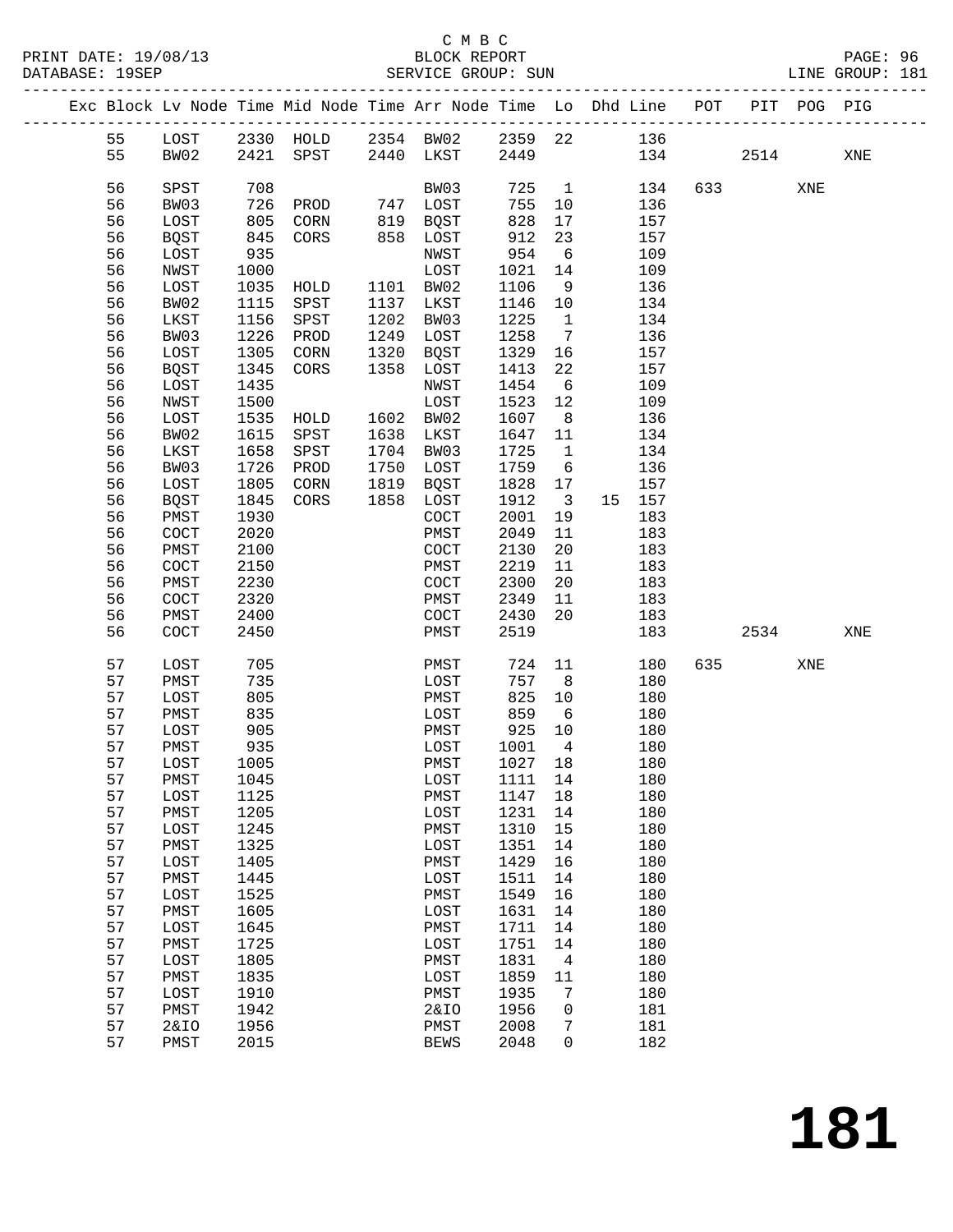|  |    |                       |      | Exc Block Lv Node Time Mid Node Time Arr Node Time Lo Dhd Line POT PIT POG PIG |      |                   |        |                 |    |     |         |     |     |
|--|----|-----------------------|------|--------------------------------------------------------------------------------|------|-------------------|--------|-----------------|----|-----|---------|-----|-----|
|  | 57 | BEWS                  | 2048 |                                                                                |      | PMST 2118         |        |                 |    | 182 | 2133    |     | XNE |
|  | 58 | BW02                  |      | 715 SPST                                                                       |      | 734 LKST          | 742 20 |                 |    | 134 | 635 000 | XNE |     |
|  | 58 | LKST                  | 802  | SPST                                                                           | 808  | BW03              | 825    | $\overline{1}$  |    | 134 |         |     |     |
|  | 58 | BW03                  | 826  | PROD                                                                           | 848  | LOST              | 857    | 8 <sup>8</sup>  |    | 136 |         |     |     |
|  | 58 | LOST                  | 905  | CORN                                                                           | 919  | BQST              | 928    | 17              |    | 157 |         |     |     |
|  | 58 | <b>BQST</b>           | 945  | CORS                                                                           | 958  | LOST              | 1012   | 23              |    | 157 |         |     |     |
|  | 58 | LOST                  | 1035 |                                                                                |      | NWST              | 1055   | $5^{\circ}$     |    | 109 |         |     |     |
|  | 58 | NWST                  | 1100 |                                                                                |      | LOST              | 1121   | 14              |    | 109 |         |     |     |
|  | 58 | LOST                  | 1135 | HOLD                                                                           |      | 1201 BW02         | 1206   | 9               |    | 136 |         |     |     |
|  | 58 | BW02                  | 1215 | SPST                                                                           | 1237 | LKST              | 1246   | 12              |    | 134 |         |     |     |
|  | 58 | LKST                  | 1258 | SPST                                                                           | 1304 | BW03              | 1325   | $\mathbf{1}$    |    | 134 |         |     |     |
|  | 58 | BW03                  | 1326 | PROD                                                                           | 1349 | LOST              | 1358   | $\overline{7}$  |    | 136 |         |     |     |
|  | 58 |                       |      |                                                                                |      |                   |        |                 |    | 157 |         |     |     |
|  |    | LOST                  | 1405 | CORN                                                                           | 1420 | BQST              | 1429   | 16              |    |     |         |     |     |
|  | 58 | <b>BQST</b>           | 1445 | CORS                                                                           | 1459 | LOST              | 1514   | 21              |    | 157 |         |     |     |
|  | 58 | LOST                  | 1535 |                                                                                |      | NWST              | 1554   | 6               |    | 109 |         |     |     |
|  | 58 | NWST                  | 1600 |                                                                                |      | LOST              | 1623   | 12              |    | 109 |         |     |     |
|  | 58 | LOST                  | 1635 | HOLD                                                                           |      | 1702 BW02         | 1707   | 8 <sup>8</sup>  |    | 136 |         |     |     |
|  | 58 | BW02                  | 1715 | SPST                                                                           | 1738 | LKST              | 1747   | 11              |    | 134 |         |     |     |
|  | 58 | LKST                  | 1758 | SPST                                                                           | 1804 | BW03              | 1825   | $\overline{1}$  |    | 134 |         |     |     |
|  | 58 | BW03                  | 1826 | PROD                                                                           | 1849 | LOST              | 1858   | $7\phantom{.0}$ |    | 136 |         |     |     |
|  | 58 | LOST                  | 1905 | CORN                                                                           | 1919 | BQST              | 1928   | $7\phantom{.0}$ |    | 157 |         |     |     |
|  | 58 | <b>BQST</b>           | 1935 | CORS                                                                           | 1948 | LOST              | 2002   | $\overline{3}$  |    | 157 |         |     |     |
|  | 58 | LOST                  | 2005 | HOLD                                                                           | 2029 | BW02              | 2034   | 11              |    | 136 |         |     |     |
|  | 58 | BW02                  | 2045 | SPST                                                                           | 2105 | LKST              | 2114   | 17              |    | 134 |         |     |     |
|  | 58 | LKST                  | 2131 | SPST                                                                           | 2137 | BW03              | 2155   | $\overline{1}$  |    | 134 |         |     |     |
|  | 58 | BW03                  | 2156 | PROD                                                                           | 2217 | LOST              | 2225   | $5^{\circ}$     |    | 136 |         |     |     |
|  | 58 | LOST                  | 2230 | HOLD                                                                           | 2254 | BW02              | 2259   | 22              |    | 136 |         |     |     |
|  | 58 | BW02                  | 2321 | SPST                                                                           | 2340 | LKST              | 2349   | 20              |    | 134 |         |     |     |
|  | 58 | LKST                  | 2409 | SPST                                                                           | 2414 | BW03              | 2430   |                 |    | 134 | 2500    |     | XNE |
|  | 59 | BOST                  | 715  | CORS                                                                           | 728  | LOST              | 742    | 23              |    | 157 | 645     | XNE |     |
|  | 59 | LOST                  | 805  | HOLD                                                                           | 829  | BW02              | 833    | 12              |    | 136 |         |     |     |
|  | 59 | BW02                  | 845  | SPST                                                                           | 905  | LKST              | 914    | 14              |    | 134 |         |     |     |
|  | 59 | LKST                  | 928  | SPST                                                                           | 934  | BW03              | 955    | $\mathbf{1}$    |    | 134 |         |     |     |
|  | 59 | BW03                  | 956  | PROD                                                                           | 1018 | LOST              | 1027   | 8 <sup>8</sup>  |    | 136 |         |     |     |
|  | 59 | LOST                  | 1035 | CORN                                                                           | 1049 | BQST              | 1058   | 17              |    | 157 |         |     |     |
|  | 59 | <b>BQST</b>           | 1115 | CORS                                                                           | 1128 | LOST              | 1142   | 23              |    | 157 |         |     |     |
|  | 59 | LOST                  | 1205 | HOLD                                                                           |      | 1232 BW02         | 1237   | 8 <sup>8</sup>  |    | 136 |         |     |     |
|  | 59 | BW02                  |      | 1245 SPST                                                                      |      | 1307 LKST 1316 12 |        |                 |    | 134 |         |     |     |
|  | 59 | LKST                  | 1328 | SPST                                                                           | 1334 | BW03              | 1355   | $\mathbf 1$     |    | 134 |         |     |     |
|  | 59 | BW03                  | 1356 | PROD                                                                           | 1420 | LOST              | 1429   | 6               |    | 136 |         |     |     |
|  | 59 | LOST                  | 1435 | CORN                                                                           | 1451 | <b>BQST</b>       | 1500   | 15              |    | 157 |         |     |     |
|  | 59 | <b>BQST</b>           | 1515 | CORS                                                                           | 1529 | LOST              | 1544   | 21              |    | 157 |         |     |     |
|  | 59 | LOST                  | 1605 | HOLD                                                                           | 1632 | BW02              | 1637   | 8               |    | 136 |         |     |     |
|  | 59 | BW02                  | 1645 | SPST                                                                           | 1708 | LKST              | 1717   | 11              |    | 134 |         |     |     |
|  | 59 | LKST                  | 1728 | SPST                                                                           | 1734 | BW03              | 1755   | $\mathbf 1$     |    | 134 |         |     |     |
|  | 59 | BW03                  | 1756 | PROD                                                                           | 1819 | LOST              | 1828   | 7               |    | 136 |         |     |     |
|  | 59 | LOST                  | 1835 | CORN                                                                           | 1849 | <b>BQST</b>       | 1858   | 12              |    | 157 |         |     |     |
|  | 59 | <b>BQST</b>           | 1910 | CORS                                                                           | 1923 | LOST              | 1937   | 8               | 15 | 157 |         |     |     |
|  | 59 | PMST                  | 2000 |                                                                                |      | COCT              | 2030   | 20              |    | 183 |         |     |     |
|  | 59 | COCT                  | 2050 |                                                                                |      | PMST              | 2119   | 11              |    | 183 |         |     |     |
|  | 59 | PMST                  | 2130 |                                                                                |      | COCT              | 2200   | 20              |    | 183 |         |     |     |
|  | 59 | COCT                  | 2220 |                                                                                |      | PMST              | 2249   | 11              |    | 183 |         |     |     |
|  | 59 | PMST                  | 2300 |                                                                                |      | COCT              | 2330   | 20              |    | 183 |         |     |     |
|  | 59 | $\operatorname{COCT}$ | 2350 |                                                                                |      | PMST              | 2419   | 11              |    | 183 |         |     |     |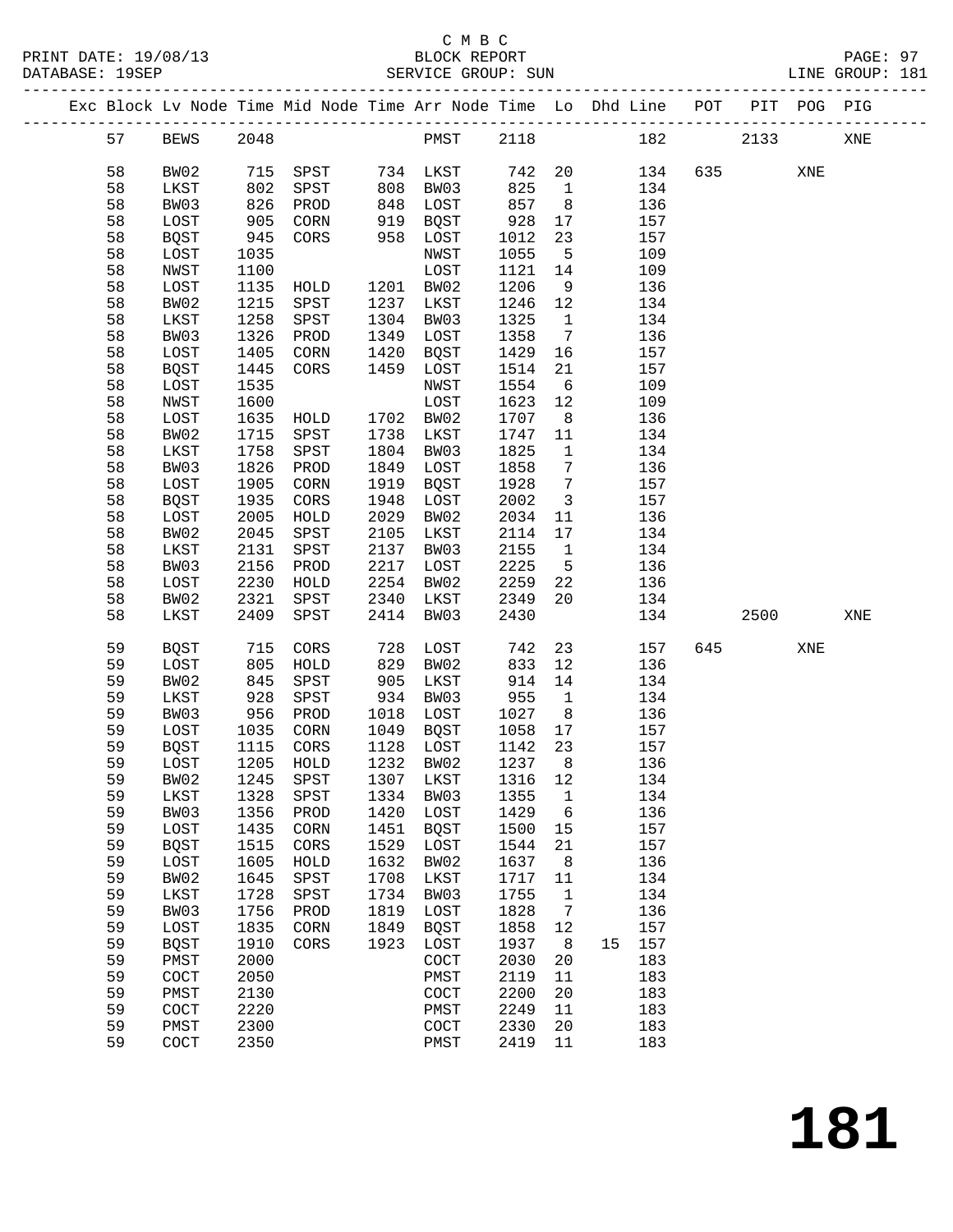|  |    |                |      |      |      |                  |         |                 | Exc Block Lv Node Time Mid Node Time Arr Node Time Lo Dhd Line POT PIT POG PIG |     |      |     |     |
|--|----|----------------|------|------|------|------------------|---------|-----------------|--------------------------------------------------------------------------------|-----|------|-----|-----|
|  | 59 | PMST           | 2430 |      |      | COCT 2500        |         |                 | 183                                                                            |     | 2509 |     | XNE |
|  | 60 | LKST           | 732  | SPST |      | 738 BW03         | 755     | $\overline{1}$  | 134                                                                            |     | 657  | XNE |     |
|  | 60 | BW03           | 756  | PROD | 817  | LOST             | 825     | 10              | 136                                                                            |     |      |     |     |
|  | 60 | LOST           | 835  | CORN | 849  | BQST             | 858     | 17              | 157                                                                            |     |      |     |     |
|  | 60 | <b>BQST</b>    | 915  | CORS |      | 928 LOST         | 942     | 23              | 157                                                                            |     |      |     |     |
|  | 60 | LOST           | 1005 | HOLD | 1031 | BW02             | 1036    | 9               | 136                                                                            |     |      |     |     |
|  | 60 | BW02           | 1045 | SPST | 1107 | LKST             | 1116    | 10              | 134                                                                            |     |      |     |     |
|  | 60 | LKST           | 1126 | SPST | 1132 | BW03             | 1155    | $\overline{1}$  | 134                                                                            |     |      |     |     |
|  | 60 |                | 1156 |      | 1219 |                  | 1228    | $7\overline{ }$ | 136                                                                            |     |      |     |     |
|  |    | BW03           | 1235 | PROD | 1250 | LOST             | 1259    |                 |                                                                                |     |      |     |     |
|  | 60 | LOST           |      | CORN |      | BQST             |         | 16              | 157                                                                            |     |      |     |     |
|  | 60 | BQST           | 1315 | CORS | 1328 | LOST             | 1343    | 22              | 157                                                                            |     |      |     |     |
|  | 60 | LOST           | 1405 | HOLD | 1432 | BW02             | 1437    | 8 <sup>8</sup>  | 136                                                                            |     |      |     |     |
|  | 60 | BW02           | 1445 | SPST | 1508 | LKST             | 1517    | 11              | 134                                                                            |     |      |     |     |
|  | 60 | LKST           | 1528 | SPST | 1534 | BW03             | 1555    | $\overline{1}$  | 134                                                                            |     |      |     |     |
|  | 60 | BW03           | 1556 | PROD | 1620 | LOST             | 1629    | 6               | 136                                                                            |     |      |     |     |
|  | 60 | LOST           | 1635 | CORN | 1650 | BQST             | 1659    | 16              | 157                                                                            |     |      |     |     |
|  | 60 | BQST           | 1715 | CORS | 1729 | LOST             | 1744    | 21              | 157                                                                            |     |      |     |     |
|  | 60 | LOST           | 1805 | HOLD | 1831 | BW02             | 1836    | 9               | 136                                                                            |     |      |     |     |
|  | 60 | BW02           | 1845 | SPST | 1908 | LKST             | 1917    | 11              | 134                                                                            |     |      |     |     |
|  | 60 | LKST           | 1928 | SPST | 1934 | BW03             | 1955    | $\overline{1}$  | 134                                                                            |     |      |     |     |
|  | 60 | BW03           | 1956 | PROD | 2017 | LOST             | 2025    | 10              | 136                                                                            |     |      |     |     |
|  | 60 | LOST           | 2035 |      |      | NWST             | 2053    | 7               | 109                                                                            |     |      |     |     |
|  | 60 | NWST           | 2100 |      |      | LOST             | 2120    | 10              | 109                                                                            |     |      |     |     |
|  | 60 | LOST           | 2130 | HOLD |      | 2154 BW02        | 2159    |                 | 136                                                                            |     | 2229 |     | XNE |
|  |    |                |      |      |      |                  |         |                 |                                                                                |     |      |     |     |
|  | 61 | BW02           | 745  | SPST | 804  | LKST             | 812     | 18              | 134                                                                            | 705 |      | XNE |     |
|  | 61 | LKST           | 830  | SPST | 836  | BW03             | 855     | $\mathbf{1}$    | 134                                                                            |     |      |     |     |
|  | 61 | BW03           | 856  | PROD | 918  | LOST             | 927     | 8 <sup>8</sup>  | 136                                                                            |     |      |     |     |
|  | 61 | LOST           | 935  | CORN | 949  | BQST             | 958     | 17              | 157                                                                            |     |      |     |     |
|  | 61 | BQST           | 1015 | CORS | 1028 | LOST             | 1042    | 23              | 157                                                                            |     |      |     |     |
|  | 61 | LOST           | 1105 | HOLD | 1131 | BW02             | 1136    | 9               | 136                                                                            |     |      |     |     |
|  | 61 | BW02           | 1145 | SPST | 1207 | LKST             | 1216    | 10              | 134                                                                            |     |      |     |     |
|  | 61 | LKST           | 1226 | SPST | 1232 | BW03             | 1255    | $\overline{1}$  | 134                                                                            |     |      |     |     |
|  | 61 | BW03           | 1256 | PROD | 1319 | LOST             | 1328    | $\overline{7}$  | 136                                                                            |     |      |     |     |
|  | 61 | LOST           | 1335 | CORN | 1350 | BQST             | 1359    | 16              | 157                                                                            |     |      |     |     |
|  | 61 | <b>BQST</b>    | 1415 | CORS | 1429 | LOST             | 1444    | 21              | 157                                                                            |     |      |     |     |
|  | 61 | LOST           | 1505 | HOLD | 1532 | BW02             | 1537    | 8 <sup>8</sup>  | 136                                                                            |     |      |     |     |
|  | 61 | BW02           | 1545 | SPST | 1608 | LKST             | 1617 11 |                 | 134                                                                            |     |      |     |     |
|  | 61 | LKST 1628 SPST |      |      |      | 1634 BW03 1655 1 |         |                 | 134                                                                            |     |      |     |     |
|  | 61 | BW03           | 1656 | PROD | 1720 | LOST             | 1729    | 6               | 136                                                                            |     |      |     |     |
|  | 61 | LOST           | 1735 | CORN | 1749 | BQST             | 1758    | 17              | 157                                                                            |     |      |     |     |
|  | 61 | <b>BQST</b>    | 1815 | CORS | 1828 | LOST             | 1842    | 23              | 157                                                                            |     |      |     |     |
|  | 61 | LOST           | 1905 | HOLD | 1930 | BW02             | 1935    | 10              | 136                                                                            |     |      |     |     |
|  | 61 | BW02           | 1945 | SPST | 2006 | LKST             | 2015    | 16              | 134                                                                            |     |      |     |     |
|  | 61 | LKST           | 2031 | SPST | 2037 | BW03             | 2055    | $\mathbf{1}$    | 134                                                                            |     |      |     |     |
|  | 61 | BW03           | 2056 | PROD | 2117 | LOST             | 2125    | 10              | 136                                                                            |     |      |     |     |
|  | 61 | LOST           | 2135 |      |      | NWST             | 2153    | $\overline{7}$  | 109                                                                            |     |      |     |     |
|  |    |                | 2200 |      |      |                  | 2220    |                 | 109                                                                            |     |      |     |     |
|  | 61 | NWST           |      |      |      | LOST             |         | 15              |                                                                                |     |      |     |     |
|  | 61 | LOST           | 2235 |      |      | NWST             | 2253    | $\overline{7}$  | 109                                                                            |     |      |     |     |
|  | 61 | NWST           | 2300 |      |      | LOST             | 2317    | 13              | 109                                                                            |     |      |     |     |
|  | 61 | LOST           | 2330 |      |      | NWST             | 2348    | 12              | 109                                                                            |     |      |     |     |
|  | 61 | NWST           | 2400 |      |      | LOST             | 2416    | 19              | 109                                                                            |     |      |     |     |
|  | 61 | LOST           | 2435 | HOLD | 2459 | BW02             | 2504    |                 | 136                                                                            |     | 2534 |     | XNE |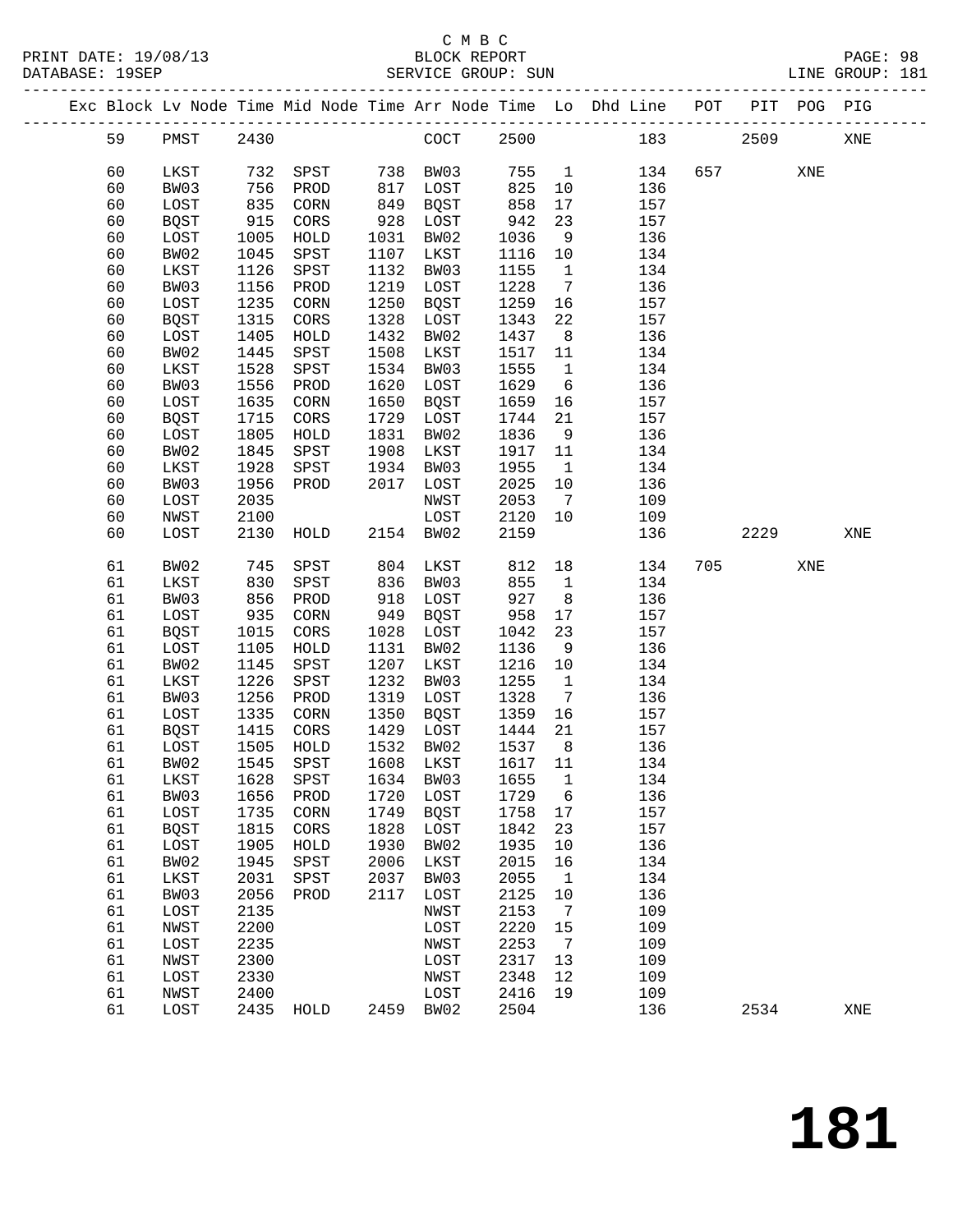### C M B C<br>BLOCK REPORT

LINE GROUP: 181

|  |          | Exc Block Lv Node Time Mid Node Time Arr Node Time Lo Dhd Line POT |              |  |                 |             |              |                               |            |     |          | PIT POG PIG |     |
|--|----------|--------------------------------------------------------------------|--------------|--|-----------------|-------------|--------------|-------------------------------|------------|-----|----------|-------------|-----|
|  |          |                                                                    |              |  |                 |             |              |                               |            |     |          |             |     |
|  | 62       | PMST                                                               | 815          |  |                 | <b>BEWS</b> | 845 0        |                               | 182        | 745 |          | XNE         |     |
|  | 62       | BEWS                                                               | 845          |  | PMST            |             | 919 16       |                               | 182        |     |          |             |     |
|  | 62       | PMST                                                               | 935          |  | 2&IO            |             | 949          | $\overline{0}$                | 181        |     |          |             |     |
|  | 62       | <b>2&amp;IO</b>                                                    | 949          |  | PMST            |             | 1000         | 15                            | 181        |     |          |             |     |
|  | 62       | PMST                                                               | 1015         |  | BEWS            |             | 1045         | $\overline{0}$                | 182        |     |          |             |     |
|  | 62       | <b>BEWS</b>                                                        | 1045         |  | PMST            |             | 1119         | 16                            | 182        |     |          |             |     |
|  | 62       | PMST                                                               | 1135         |  | 2&IO            |             | 1149         | $\overline{\mathbf{0}}$       | 181        |     |          |             |     |
|  | 62       | <b>2&amp;IO</b>                                                    | 1149         |  | PMST            |             | 1201         | 14                            | 181        |     |          |             |     |
|  | 62       | PMST                                                               | 1215         |  | BEWS            |             | 1247         | $\overline{0}$                | 182        |     |          |             |     |
|  | 62<br>62 | <b>BEWS</b>                                                        | 1247         |  | PMST            |             | 1321         | 14                            | 182        |     |          |             |     |
|  | 62       | PMST<br><b>2&amp;IO</b>                                            | 1335<br>1349 |  | 2&IO<br>PMST    |             | 1349<br>1401 | $\overline{\mathbf{0}}$<br>14 | 181<br>181 |     |          |             |     |
|  | 62       | PMST                                                               | 1415         |  | BEWS            |             | 1447         | $\overline{0}$                | 182        |     |          |             |     |
|  | 62       | <b>BEWS</b>                                                        | 1447         |  | PMST            |             | 1517         | 18                            | 182        |     |          |             |     |
|  | 62       | PMST                                                               | 1535         |  | 2&IO            |             | 1549         | $\overline{0}$                | 181        |     |          |             |     |
|  | 62       | <b>2&amp;IO</b>                                                    | 1549         |  | PMST            |             | 1601         | 14                            | 181        |     |          |             |     |
|  | 62       | PMST                                                               | 1615         |  | BEWS            |             | 1647         | $\overline{0}$                | 182        |     |          |             |     |
|  | 62       | <b>BEWS</b>                                                        | 1647         |  | PMST            |             | 1717         | 18                            | 182        |     |          |             |     |
|  | 62       | PMST                                                               | 1735         |  | 2&IO            |             | 1749         | $\overline{0}$                | 181        |     |          |             |     |
|  | 62       | <b>2&amp;IO</b>                                                    | 1749         |  | PMST            |             | 1801         | 14                            | 181        |     |          |             |     |
|  | 62       | PMST                                                               | 1815         |  | <b>BEWS</b>     |             | 1847         | $\overline{\mathbf{0}}$       | 182        |     |          |             |     |
|  | 62       | <b>BEWS</b>                                                        | 1847         |  | PMST            |             | 1917         | 18                            | 182        |     |          |             |     |
|  | 62       | PMST                                                               | 1935         |  | LOST            |             | 1959         | 11                            | 180        |     |          |             |     |
|  | 62       | LOST                                                               | 2010         |  | PMST            |             | 2035         | $\overline{7}$                | 180        |     |          |             |     |
|  | 62       | PMST                                                               | 2042         |  | 2&IO            |             | 2056         | $\overline{0}$                | 181        |     |          |             |     |
|  | 62       | <b>2&amp;IO</b>                                                    | 2056         |  | PMST            |             | 2108         | 27                            | 181        |     |          |             |     |
|  | 62       | PMST                                                               | 2135         |  | LOST            |             | 2157         | 13                            | 180        |     |          |             |     |
|  | 62       | LOST                                                               | 2210         |  | PMST            |             | 2230         | 13                            | 180        |     |          |             |     |
|  | 62       | PMST                                                               | 2243         |  | BEWS            |             | 2314         | $\overline{0}$                | 181        |     |          |             |     |
|  | 62       | <b>BEWS</b>                                                        | 2314         |  | PMST            |             | 2335         |                               | 181        |     | 2350 236 |             | XNE |
|  | 63       | PMST                                                               | 835          |  | 2&IO            |             | 849          | $\overline{\mathbf{0}}$       | 181        |     | 805 700  | XNE         |     |
|  | 63       | <b>2&amp;IO</b>                                                    | 849          |  | PMST            |             | 900          | 15                            | 181        |     |          |             |     |
|  | 63       | PMST                                                               | 915          |  | BEWS            |             | 945          | $\overline{0}$                | 182        |     |          |             |     |
|  | 63       | <b>BEWS</b>                                                        | 945          |  | PMST            |             | 1019         | 16                            | 182        |     |          |             |     |
|  | 63       | PMST                                                               | 1035         |  | 2&IO            |             | 1049         | $\overline{0}$                | 181        |     |          |             |     |
|  | 63       | <b>2&amp;IO</b>                                                    | 1049         |  | PMST            |             | 1100         | 15                            | 181        |     |          |             |     |
|  | 63       | PMST                                                               | 1115         |  | BEWS            |             | 1145         | $\overline{0}$                | 182        |     |          |             |     |
|  | 63       | <b>BEWS</b>                                                        | 1145         |  | PMST            |             | 1219 16      |                               | 182        |     |          |             |     |
|  | 63       | PMST                                                               | 1235         |  |                 |             | 2&IO 1249 0  |                               | 181        |     |          |             |     |
|  | 63       | 2&IO                                                               | 1249         |  | PMST            |             | 1301         | 14                            | 181        |     |          |             |     |
|  | 63       | PMST                                                               | 1315         |  | BEWS            |             | 1349         | $\overline{0}$                | 182        |     |          |             |     |
|  | 63       | <b>BEWS</b>                                                        | 1349         |  | PMST            |             | 1419         | 16                            | 182        |     |          |             |     |
|  | 63       | PMST                                                               | 1435         |  | 2&IO            |             | 1449         | $\overline{0}$                | 181        |     |          |             |     |
|  | 63       | <b>2&amp;IO</b>                                                    | 1449         |  | PMST            |             | 1501         | 14                            | 181        |     |          |             |     |
|  | 63       | PMST                                                               | 1515         |  | <b>BEWS</b>     |             | 1547         | $\overline{0}$                | 182        |     |          |             |     |
|  | 63       | <b>BEWS</b>                                                        | 1547         |  | PMST            |             | 1617         | 18                            | 182        |     |          |             |     |
|  | 63       | PMST                                                               | 1635         |  | <b>2&amp;IO</b> |             | 1649         | $\overline{0}$                | 181        |     |          |             |     |
|  | 63       | <b>2&amp;IO</b>                                                    | 1649         |  | PMST            |             | 1701         | 14                            | 181        |     |          |             |     |
|  | 63       | PMST                                                               | 1715         |  | <b>BEWS</b>     |             | 1747         | $\mathbf 0$                   | 182        |     |          |             |     |
|  | 63       | <b>BEWS</b>                                                        | 1747         |  | PMST            |             | 1817         |                               | 182        |     | 1832     |             | XNE |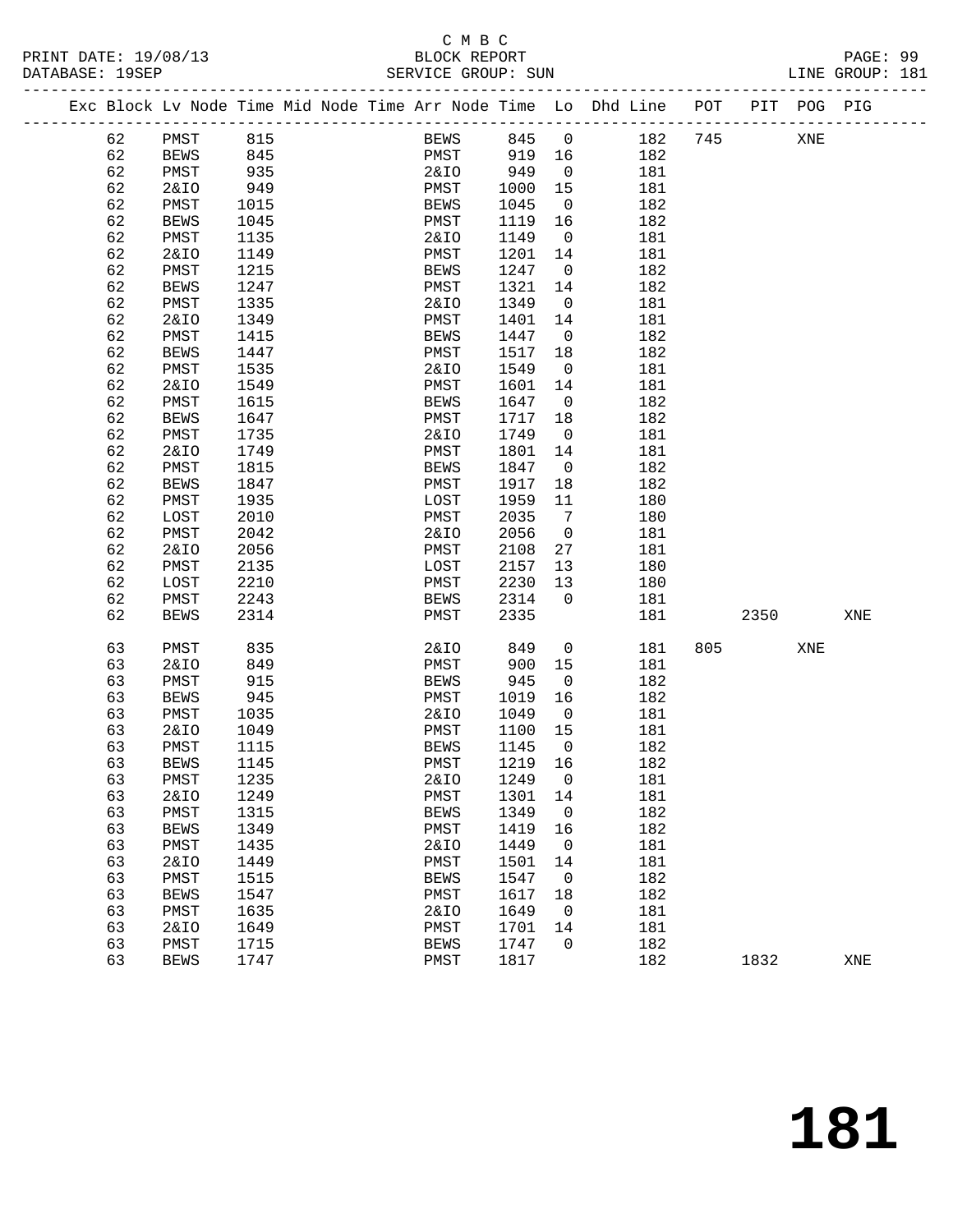## C M B C<br>BLOCK REPORT

| PRINT DATE: 19/08/13<br>DATABASE: 19SEP |    | 8/13 BLOCK REPORT BLOCK REPORT                                                 |      |  |      |                  |                 |     |            |                      |      |     | <b>PAGE: 100</b><br>LINE GROUP: 181 |
|-----------------------------------------|----|--------------------------------------------------------------------------------|------|--|------|------------------|-----------------|-----|------------|----------------------|------|-----|-------------------------------------|
|                                         |    | Exc Block Lv Node Time Mid Node Time Arr Node Time Lo Dhd Line POT PIT POG PIG |      |  |      |                  |                 |     |            |                      |      |     |                                     |
|                                         | 64 | PMST                                                                           | 1025 |  |      |                  |                 |     |            | LOST 1051 14 180 955 |      | XNE |                                     |
|                                         | 64 | LOST                                                                           | 1105 |  |      | PMST 1127 18 180 |                 |     |            |                      |      |     |                                     |
|                                         | 64 | PMST                                                                           | 1145 |  |      | LOST 1211        | 14              | 180 |            |                      |      |     |                                     |
|                                         | 64 | LOST                                                                           | 1225 |  | PMST | 1250             | 15              |     | 180        |                      |      |     |                                     |
|                                         | 64 | PMST                                                                           | 1305 |  | LOST | 1331             | 14              |     | 180        |                      |      |     |                                     |
|                                         | 64 | LOST                                                                           | 1345 |  | PMST | 1410             | 15              |     | 180        |                      |      |     |                                     |
|                                         | 64 | PMST                                                                           | 1425 |  | LOST | 1451             | 14              |     | 180        |                      |      |     |                                     |
|                                         | 64 | LOST                                                                           | 1505 |  | PMST | 1529             | 16              |     | 180        |                      |      |     |                                     |
|                                         | 64 | PMST                                                                           | 1545 |  | LOST | 1611             | 14              |     | 180        |                      |      |     |                                     |
|                                         | 64 | LOST                                                                           | 1625 |  | PMST | 1649             | 16              |     | 180        |                      |      |     |                                     |
|                                         | 64 | PMST                                                                           | 1705 |  | LOST | 1731             | 14              |     | 180        |                      |      |     |                                     |
|                                         | 64 | LOST                                                                           | 1745 |  | PMST | 1811             | 24              |     | 180        |                      |      |     |                                     |
|                                         | 64 | PMST                                                                           | 1835 |  | 2&IO | 1849             | $\overline{0}$  |     | 181        |                      |      |     |                                     |
|                                         | 64 | 2&IO                                                                           | 1849 |  | PMST | 1901             | 14              |     | 181        |                      |      |     |                                     |
|                                         | 64 | PMST                                                                           | 1915 |  | BEWS | 1948             | $\overline{0}$  |     | 182        |                      |      |     |                                     |
|                                         | 64 | <b>BEWS</b>                                                                    | 1948 |  | PMST | 2018             | 17              |     | 182        |                      |      |     |                                     |
|                                         | 64 | PMST                                                                           | 2035 |  | LOST | 2057             | 13              |     | 180        |                      |      |     |                                     |
|                                         | 64 | LOST                                                                           | 2110 |  | PMST | 2133             | 10              |     | 180        |                      |      |     |                                     |
|                                         | 64 | PMST                                                                           | 2143 |  | 2&IO | 2157             | $\overline{0}$  |     | 181        |                      |      |     |                                     |
|                                         | 64 | 2&IO                                                                           | 2157 |  | PMST | 2209             | 26              |     | 181        |                      |      |     |                                     |
|                                         | 64 | PMST                                                                           | 2235 |  | LOST | 2257             | 13              |     | 180        |                      |      |     |                                     |
|                                         | 64 | LOST                                                                           | 2310 |  | PMST | 2330             | 12              |     | 180        |                      |      |     |                                     |
|                                         | 64 | PMST                                                                           | 2342 |  | BEWS | 2413             |                 |     | 181        |                      | 2438 |     | XNE                                 |
|                                         | 65 | PMST                                                                           | 1125 |  | LOST | 1151             |                 |     | $14$ $180$ | 1055 000             |      | XNE |                                     |
|                                         | 65 | LOST                                                                           | 1205 |  | PMST | 1230             | 15              |     | 180        |                      |      |     |                                     |
|                                         | 65 | PMST                                                                           | 1245 |  | LOST | 1311             | 14              |     | 180        |                      |      |     |                                     |
|                                         | 65 | LOST                                                                           | 1325 |  | PMST | 1350             | 15              |     | 180        |                      |      |     |                                     |
|                                         | 65 | PMST                                                                           | 1405 |  | LOST | 1431             | 14              |     | 180        |                      |      |     |                                     |
|                                         | 65 | LOST                                                                           | 1445 |  | PMST | 1509             | 16              |     | 180        |                      |      |     |                                     |
|                                         | 65 | PMST                                                                           | 1525 |  | LOST | 1551             | 14              |     | 180        |                      |      |     |                                     |
|                                         | 65 | LOST                                                                           | 1605 |  | PMST | 1629             | 16              |     | 180        |                      |      |     |                                     |
|                                         | 65 | PMST                                                                           | 1645 |  | LOST | 1711             | 14              |     | 180        |                      |      |     |                                     |
|                                         | 65 | LOST                                                                           | 1725 |  | PMST | 1751             | 14              |     | 180        |                      |      |     |                                     |
|                                         | 65 | PMST                                                                           | 1805 |  | LOST | 1829 6           |                 |     | 180        |                      |      |     |                                     |
|                                         | 65 | LOST                                                                           | 1835 |  | PMST | 1901             | $4\overline{4}$ |     | 180        |                      |      |     |                                     |
|                                         | 65 | PMST                                                                           | 1905 |  | LOST | 1929 11          |                 |     | 180        |                      |      |     |                                     |
|                                         | 65 | LOST                                                                           | 1940 |  |      | PMST 2005 0      |                 |     | 180        |                      |      |     |                                     |
|                                         | 65 | PMST                                                                           | 2005 |  | LOST | 2029             | 11              |     | 180        |                      |      |     |                                     |
|                                         | 65 | LOST                                                                           | 2040 |  | PMST | 2105             | 0               |     | 180        |                      |      |     |                                     |
|                                         | 65 | PMST                                                                           | 2105 |  | LOST | 2127             | 13              |     | 180        |                      |      |     |                                     |
|                                         | 65 | LOST                                                                           | 2140 |  | PMST | 2203             | 2               |     | 180        |                      |      |     |                                     |
|                                         | 65 | PMST                                                                           | 2205 |  | LOST | 2227             | 13              |     | 180        |                      |      |     |                                     |
|                                         | 65 | LOST                                                                           | 2240 |  | PMST | 2300             | 5               |     | 180        |                      |      |     |                                     |
|                                         | 65 | ${\tt PMST}$                                                                   | 2305 |  | LOST | 2327             | 13              |     | 180        |                      |      |     |                                     |
|                                         | 65 | LOST                                                                           | 2340 |  | PMST | 2400             |                 |     | 180        |                      | 2415 |     | XNE                                 |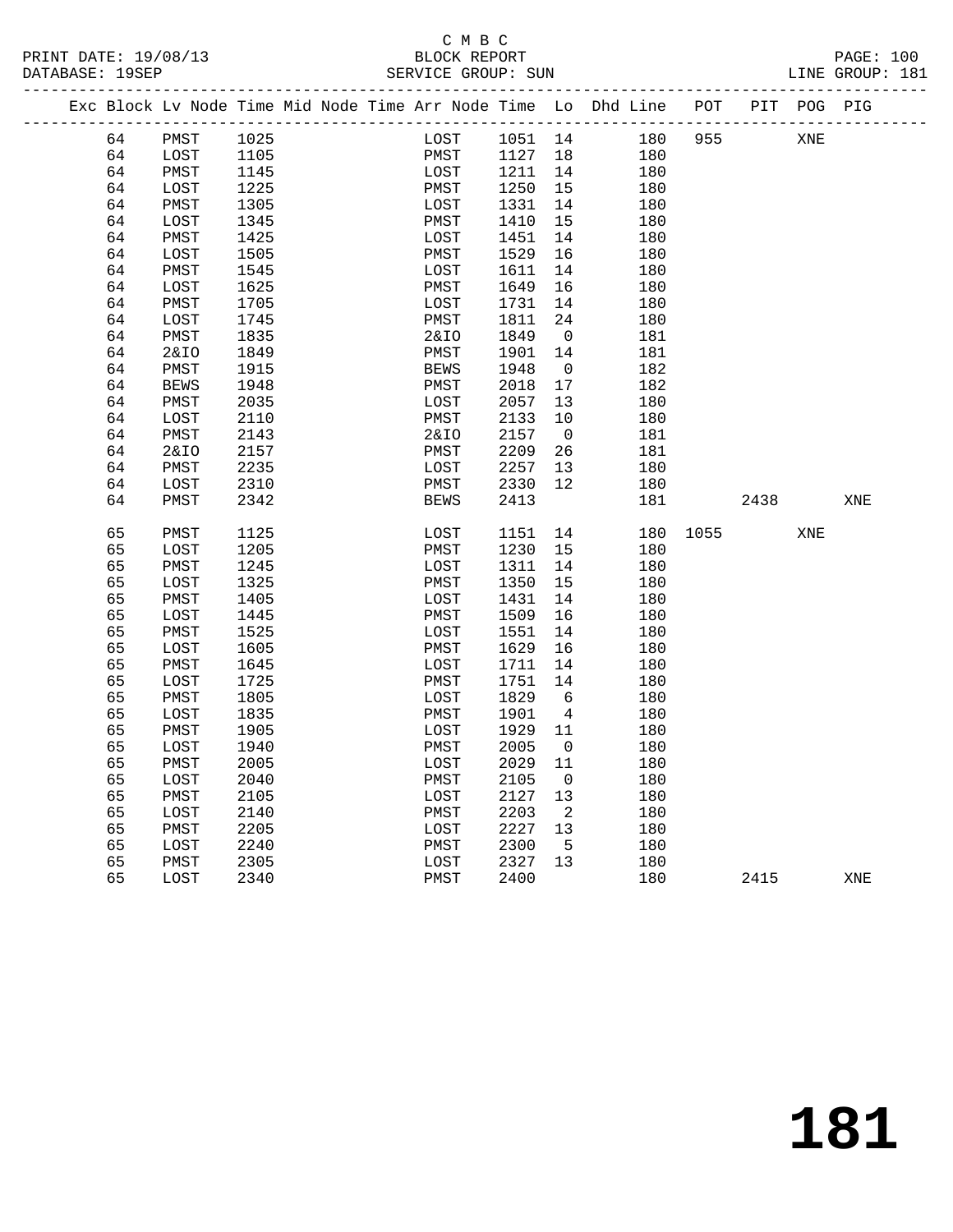|  |    |                                      |      |             | BLOCK REPORT     |                          |                                                                                                                               |      |     |     | PAGE: 101 |
|--|----|--------------------------------------|------|-------------|------------------|--------------------------|-------------------------------------------------------------------------------------------------------------------------------|------|-----|-----|-----------|
|  |    | HAPL HANEY PLACE<br>SHAN SOUTH HANEY |      |             |                  |                          | 32AC NB 232 ST FS ANDERSON CREEK DR 33RR EB 133 AVE FS ROCK RIDGE DR<br>J103 JACKSON RD & 103 AVE<br>XNE North East Sector CS |      |     |     |           |
|  |    |                                      |      |             |                  |                          | Exc Block Lv Node Time Mid Node Time Arr Node Time Lo Dhd Line POT PIT POG PIG                                                |      |     |     |           |
|  | 71 | HAPL                                 | 741  |             |                  |                          | 32AC 756 0 741 706                                                                                                            |      | XNE |     |           |
|  | 71 | 32AC                                 |      |             |                  |                          | 741                                                                                                                           |      |     |     |           |
|  | 71 | HAPL                                 |      |             |                  |                          | 741                                                                                                                           |      |     |     |           |
|  | 71 | 32AC                                 |      |             |                  |                          | 741                                                                                                                           |      |     |     |           |
|  | 71 | HAPL                                 | 911  | 32AC        | 926              | $\overline{0}$           | 741                                                                                                                           |      |     |     |           |
|  | 71 | 32AC                                 | 926  | HAPL        |                  |                          | 741                                                                                                                           |      |     |     |           |
|  | 71 | HAPL                                 | 956  | 32AC        | 939 17<br>1011 0 | $\overline{0}$           | 741                                                                                                                           |      |     |     |           |
|  | 71 | 32AC                                 | 1011 | <b>HAPL</b> | 1025             | 16                       | 741                                                                                                                           |      |     |     |           |
|  | 71 | HAPL                                 | 1041 | 32AC        | 1056             | $\overline{0}$           | 741                                                                                                                           |      |     |     |           |
|  | 71 | 32AC                                 | 1056 | HAPL        | 1110 16          |                          | 741                                                                                                                           |      |     |     |           |
|  | 71 | HAPL                                 | 1126 | 32AC        | 1141             | $\overline{0}$           | 741                                                                                                                           |      |     |     |           |
|  | 71 | 32AC                                 | 1141 | HAPL        | 1155             | 16                       | 741                                                                                                                           |      |     |     |           |
|  | 71 | HAPL                                 | 1211 | 32AC        | 1226             | $\overline{\mathbf{0}}$  | 741                                                                                                                           |      |     |     |           |
|  | 71 | 32AC                                 | 1226 | HAPL        | 1240             | 20                       | 741                                                                                                                           |      |     |     |           |
|  | 71 | HAPL                                 | 1300 | J103        | 1321             | $\overline{0}$           | 746                                                                                                                           |      |     |     |           |
|  | 71 | J103                                 | 1321 | HAPL        | 1341             |                          | $\mathbf{1}$<br>745                                                                                                           |      |     |     |           |
|  | 71 | HAPL                                 | 1342 | 33RR        | 1355             |                          | $\overline{0}$<br>733                                                                                                         |      |     |     |           |
|  | 71 | 33RR                                 | 1355 | HAPL        | 1410             | 16                       | 733                                                                                                                           |      |     |     |           |
|  | 71 | HAPL                                 | 1426 | 33RR        | 1440             | $\overline{0}$           | 733                                                                                                                           |      |     |     |           |
|  | 71 | 33RR                                 | 1440 | HAPL        | 1455             | 5 <sup>5</sup>           | 733                                                                                                                           |      |     |     |           |
|  | 71 | HAPL                                 | 1500 | J103        | 1521             |                          | $\overline{0}$<br>746                                                                                                         |      |     |     |           |
|  | 71 | J103                                 | 1521 | HAPL        | 1541             | $4\overline{ }$          | 745                                                                                                                           |      |     |     |           |
|  | 71 | HAPL                                 | 1545 | SHAN        | 1550             |                          | $\overline{0}$<br>743                                                                                                         |      |     |     |           |
|  | 71 | SHAN                                 | 1550 | HAPL        | 1555             |                          | 5 <sub>5</sub><br>743                                                                                                         |      |     |     |           |
|  | 71 | HAPL                                 | 1600 | J103        | 1619             |                          | $\overline{0}$<br>745                                                                                                         |      |     |     |           |
|  | 71 | J103                                 | 1619 | HAPL        | 1637             | $\overline{4}$           | 746                                                                                                                           |      |     |     |           |
|  | 71 | HAPL                                 | 1641 | 32AC        | 1656             | $\overline{0}$           | 741                                                                                                                           |      |     |     |           |
|  | 71 | 32AC                                 | 1656 | HAPL        | 1709             | 17                       | 741                                                                                                                           |      |     |     |           |
|  | 71 | HAPL                                 | 1726 | 32AC        | 1741             | $\overline{\mathbf{0}}$  | 741                                                                                                                           |      |     |     |           |
|  | 71 | 32AC                                 | 1741 | HAPL        | 1754 17          |                          | 741                                                                                                                           |      |     |     |           |
|  | 71 | HAPL                                 | 1811 | 32AC        | 1826             | $\overline{0}$           | 741                                                                                                                           |      |     |     |           |
|  | 71 | 32AC                                 | 1826 | HAPL        | 1839 17          |                          | 741                                                                                                                           |      |     |     |           |
|  | 71 | HAPL 1856                            |      |             | 32AC 1911 0      |                          | 741                                                                                                                           |      |     |     |           |
|  | 71 | 32AC                                 | 1911 | HAPL        | 1922 19          |                          | 741                                                                                                                           |      |     |     |           |
|  | 71 | HAPL                                 | 1941 | 32AC        | 1956             | $\overline{\phantom{0}}$ | 741                                                                                                                           |      |     |     |           |
|  | 71 | 32AC                                 | 1956 | HAPL        | 2007             | 19                       | 741                                                                                                                           |      |     |     |           |
|  | 71 | HAPL                                 | 2026 | 32AC        | 2041             | $\overline{0}$           | 741                                                                                                                           |      |     |     |           |
|  | 71 | 32AC                                 | 2041 | HAPL        | 2052             | 24                       | 741                                                                                                                           |      |     |     |           |
|  | 71 | HAPL                                 | 2116 | 32AC        | 2131             | $\mathbf 0$              | 741                                                                                                                           |      |     |     |           |
|  | 71 | 32AC                                 | 2131 | HAPL        | 2142             |                          | 741                                                                                                                           | 2203 |     | XNE |           |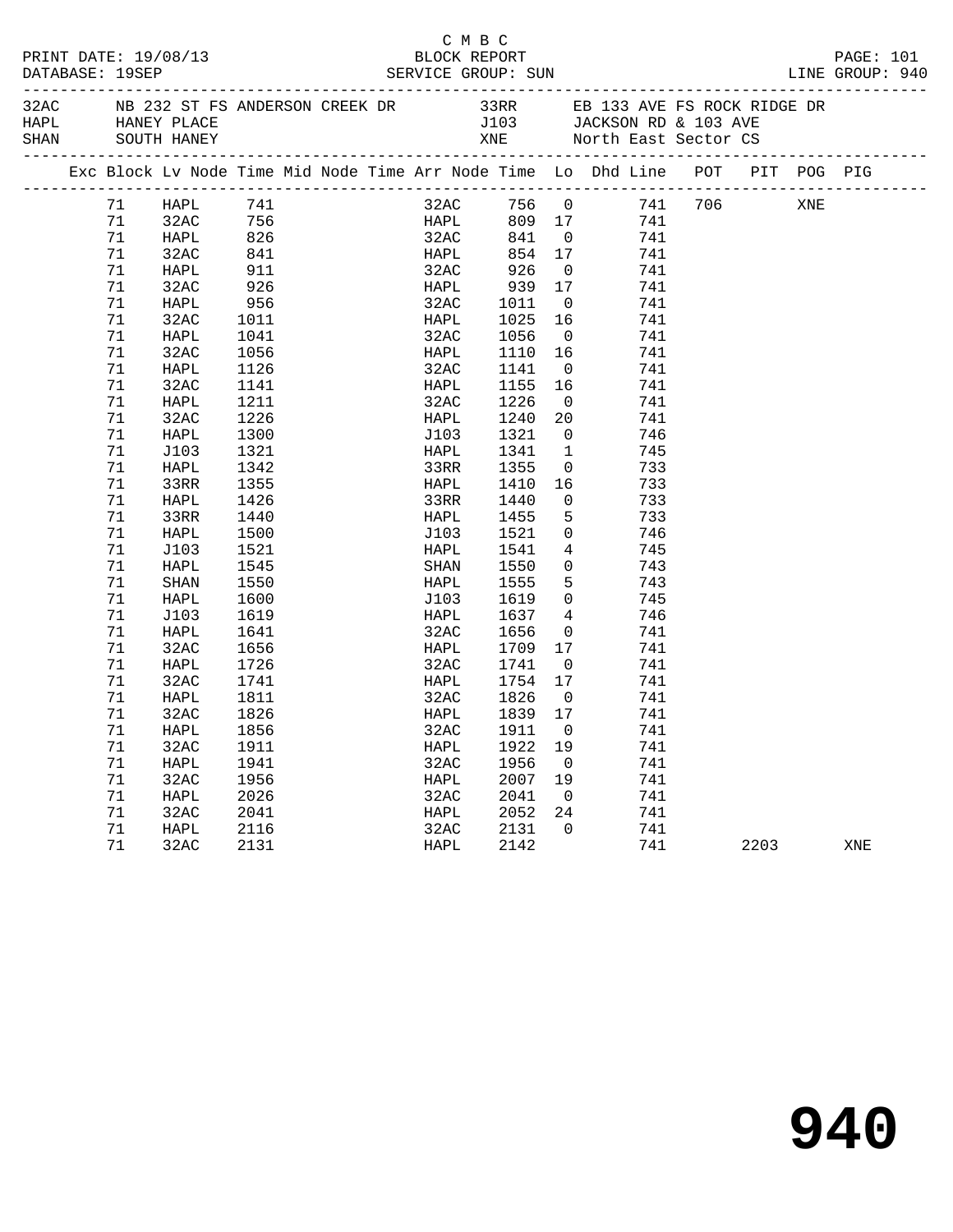|  |    | Exc Block Lv Node Time Mid Node Time Arr Node Time Lo Dhd Line POT |      |  |                       |             |        |                 |     |     |      | PIT POG PIG |     |  |
|--|----|--------------------------------------------------------------------|------|--|-----------------------|-------------|--------|-----------------|-----|-----|------|-------------|-----|--|
|  | 72 | HAPL                                                               | 742  |  |                       | 33RR        | 755    | $\overline{0}$  | 733 | 707 |      | XNE         |     |  |
|  | 72 | 33RR                                                               | 755  |  |                       | <b>HAPL</b> | 810 17 |                 | 733 |     |      |             |     |  |
|  | 72 | HAPL                                                               | 827  |  | 33RR                  |             | 840    | $\overline{0}$  | 733 |     |      |             |     |  |
|  | 72 | 33RR                                                               | 840  |  | HAPL                  |             | 855    | 17              | 733 |     |      |             |     |  |
|  | 72 | HAPL                                                               | 912  |  | 33RR                  |             | 925    | $\overline{0}$  | 733 |     |      |             |     |  |
|  | 72 | 33RR                                                               | 925  |  | HAPL                  |             | 940    | 5               | 733 |     |      |             |     |  |
|  | 72 | HAPL                                                               | 945  |  | $\operatorname{SHAN}$ |             | 950    | $\overline{0}$  | 743 |     |      |             |     |  |
|  | 72 | SHAN                                                               | 950  |  | HAPL                  |             | 955    | 5               | 743 |     |      |             |     |  |
|  | 72 | HAPL                                                               | 1000 |  | J103                  |             | 1019   | $\mathbf 0$     | 745 |     |      |             |     |  |
|  | 72 | J103                                                               | 1019 |  | HAPL                  |             | 1039   | $6\overline{6}$ | 746 |     |      |             |     |  |
|  | 72 | HAPL                                                               | 1045 |  | SHAN                  |             | 1050   | $\mathsf{O}$    | 743 |     |      |             |     |  |
|  | 72 | <b>SHAN</b>                                                        | 1050 |  | HAPL                  |             | 1055   | 5               | 743 |     |      |             |     |  |
|  | 72 | HAPL                                                               | 1100 |  | J103                  |             | 1121   | $\overline{0}$  | 746 |     |      |             |     |  |
|  | 72 | J103                                                               | 1121 |  | HAPL                  |             | 1141   | 4               | 745 |     |      |             |     |  |
|  | 72 | HAPL                                                               | 1145 |  | SHAN                  |             | 1150   | $\overline{0}$  | 743 |     |      |             |     |  |
|  | 72 | SHAN                                                               | 1150 |  | HAPL                  |             | 1155   | 17              | 743 |     |      |             |     |  |
|  | 72 | HAPL                                                               | 1212 |  | 33RR                  |             | 1225   | $\overline{0}$  | 733 |     |      |             |     |  |
|  | 72 | 33RR                                                               | 1225 |  | HAPL                  |             | 1240   | 17              | 733 |     |      |             |     |  |
|  | 72 | HAPL                                                               | 1257 |  | 33RR                  |             | 1310   | $\overline{0}$  | 733 |     |      |             |     |  |
|  | 72 | 33RR                                                               | 1310 |  | HAPL                  |             | 1325   | 16              | 733 |     |      |             |     |  |
|  | 72 | HAPL                                                               | 1341 |  | 32AC                  |             | 1356   | $\overline{0}$  | 741 |     |      |             |     |  |
|  | 72 | 32AC                                                               | 1356 |  | HAPL                  |             | 1410   | 16              | 741 |     |      |             |     |  |
|  | 72 | HAPL                                                               | 1426 |  | 32AC                  |             | 1441   | $\overline{0}$  | 741 |     |      |             |     |  |
|  | 72 | 32AC                                                               | 1441 |  | HAPL                  |             | 1455   | 16              | 741 |     |      |             |     |  |
|  | 72 | HAPL                                                               | 1511 |  | 32AC                  |             | 1526   | $\overline{0}$  | 741 |     |      |             |     |  |
|  | 72 | 32AC                                                               | 1526 |  | HAPL                  |             | 1540   | 16              | 741 |     |      |             |     |  |
|  | 72 | HAPL                                                               | 1556 |  | 32AC                  |             | 1611   | $\overline{0}$  | 741 |     |      |             |     |  |
|  | 72 | 32AC                                                               | 1611 |  | HAPL                  |             | 1624   | 21              | 741 |     |      |             |     |  |
|  | 72 | HAPL                                                               | 1645 |  | SHAN                  |             | 1650   | $\overline{0}$  | 743 |     |      |             |     |  |
|  | 72 | SHAN                                                               | 1650 |  | HAPL                  |             | 1655   | $-5$            | 743 |     |      |             |     |  |
|  | 72 | HAPL                                                               | 1700 |  | J103                  |             | 1721   | $\overline{0}$  | 746 |     |      |             |     |  |
|  | 72 | J103                                                               | 1721 |  | HAPL                  |             | 1741   | $\overline{4}$  | 745 |     |      |             |     |  |
|  | 72 | HAPL                                                               | 1745 |  | SHAN                  |             | 1750   | $\overline{0}$  | 743 |     |      |             |     |  |
|  | 72 | <b>SHAN</b>                                                        | 1750 |  | HAPL                  |             | 1755   | 16              | 743 |     |      |             |     |  |
|  | 72 | HAPL                                                               | 1811 |  | 33RR                  |             | 1825   | $\overline{0}$  | 733 |     |      |             |     |  |
|  | 72 | 33RR                                                               | 1825 |  | HAPL                  |             | 1840   | 16              | 733 |     |      |             |     |  |
|  | 72 | HAPL                                                               | 1856 |  | 33RR                  |             | 1910   | $\overline{0}$  | 733 |     |      |             |     |  |
|  | 72 | 33RR                                                               | 1910 |  | HAPL                  |             | 1925   | 16              | 733 |     |      |             |     |  |
|  | 72 | HAPL                                                               | 1941 |  | 33RR                  |             | 1955   | $\overline{0}$  | 733 |     |      |             |     |  |
|  | 72 | 33RR                                                               | 1955 |  | HAPL                  |             | 2010   | 16              | 733 |     |      |             |     |  |
|  | 72 | HAPL                                                               | 2026 |  | 33RR                  |             | 2040   | $\overline{0}$  | 733 |     |      |             |     |  |
|  | 72 | 33RR                                                               | 2040 |  | HAPL                  |             | 2055   | 16              | 733 |     |      |             |     |  |
|  | 72 | HAPL                                                               | 2111 |  | 33RR                  |             | 2125   | $\Omega$        | 733 |     |      |             |     |  |
|  | 72 | 33RR                                                               | 2125 |  | <b>HAPL</b>           |             | 2140   |                 | 733 |     | 2201 |             | XNE |  |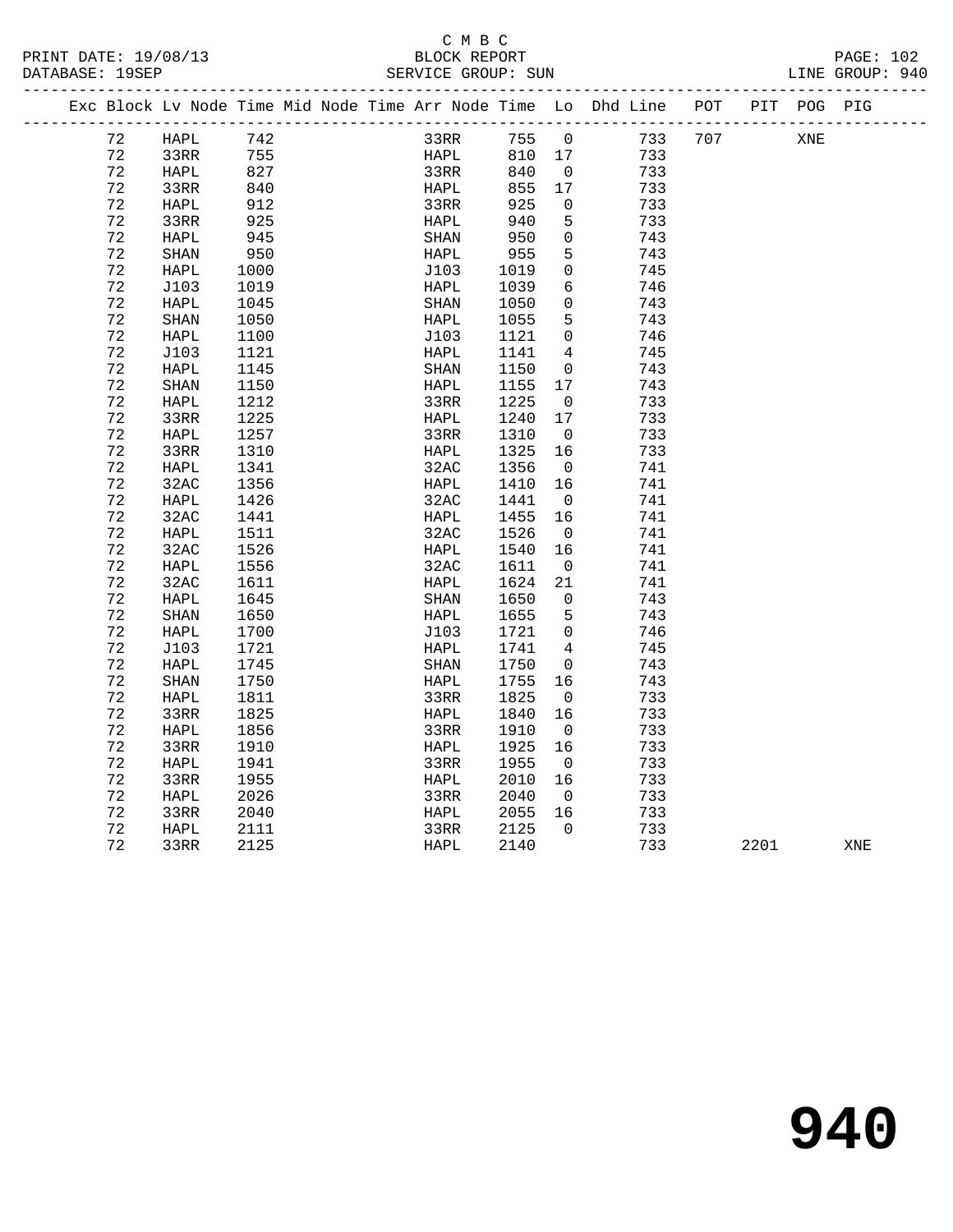# C M B C<br>BLOCK REPORT

| PRINT DATE: 19/08/13 | BLOCK REPORT       |        | PAGE:      |  |
|----------------------|--------------------|--------|------------|--|
| 9.SEP<br>DATARASE:   | SERVICE GROUP: SUN | T.TNE. | GROUP: 940 |  |
|                      |                    |        |            |  |

|  |    | Exc Block Lv Node Time Mid Node Time Arr Node Time Lo Dhd Line |      |  |                       |      |                |     | POT | PIT  | POG PIG |     |
|--|----|----------------------------------------------------------------|------|--|-----------------------|------|----------------|-----|-----|------|---------|-----|
|  | 73 | HAPL                                                           | 745  |  | SHAN                  | 750  | 0              | 743 | 710 |      | XNE     |     |
|  | 73 | <b>SHAN</b>                                                    | 750  |  | HAPL                  | 755  | 5              | 743 |     |      |         |     |
|  | 73 | <b>HAPL</b>                                                    | 800  |  | J103                  | 818  | $\mathbf 0$    | 745 |     |      |         |     |
|  | 73 | J103                                                           | 818  |  | HAPL                  | 836  | 9              | 746 |     |      |         |     |
|  | 73 | HAPL                                                           | 845  |  | SHAN                  | 850  | 0              | 743 |     |      |         |     |
|  | 73 | SHAN                                                           | 850  |  | <b>HAPL</b>           | 855  | 5              | 743 |     |      |         |     |
|  | 73 | <b>HAPL</b>                                                    | 900  |  | J103                  | 921  | $\overline{0}$ | 746 |     |      |         |     |
|  | 73 | J103                                                           | 921  |  | HAPL                  | 941  | 16             | 745 |     |      |         |     |
|  | 73 | HAPL                                                           | 957  |  | 33RR                  | 1010 | $\overline{0}$ | 733 |     |      |         |     |
|  | 73 | 33RR                                                           | 1010 |  | HAPL                  | 1025 | 17             | 733 |     |      |         |     |
|  | 73 | <b>HAPL</b>                                                    | 1042 |  | 33RR                  | 1055 | $\mathbf 0$    | 733 |     |      |         |     |
|  | 73 | 33RR                                                           | 1055 |  | HAPL                  | 1110 | 17             | 733 |     |      |         |     |
|  | 73 | <b>HAPL</b>                                                    | 1127 |  | 33RR                  | 1140 | $\mathbf 0$    | 733 |     |      |         |     |
|  | 73 | 33RR                                                           | 1140 |  | HAPL                  | 1155 | 5              | 733 |     |      |         |     |
|  | 73 | HAPL                                                           | 1200 |  | J103                  | 1219 | $\mathbf 0$    | 745 |     |      |         |     |
|  | 73 | J103                                                           | 1219 |  | HAPL                  | 1241 | 4              | 746 |     |      |         |     |
|  | 73 | HAPL                                                           | 1245 |  | $\operatorname{SHAN}$ | 1250 | $\mathbf 0$    | 743 |     |      |         |     |
|  | 73 | <b>SHAN</b>                                                    | 1250 |  | HAPL                  | 1255 | 1              | 743 |     |      |         |     |
|  | 73 | HAPL                                                           | 1256 |  | 32AC                  | 1311 | $\mathbf 0$    | 741 |     |      |         |     |
|  | 73 | 32AC                                                           | 1311 |  | HAPL                  | 1325 | 20             | 741 |     |      |         |     |
|  | 73 | <b>HAPL</b>                                                    | 1345 |  | SHAN                  | 1350 | $\overline{0}$ | 743 |     |      |         |     |
|  | 73 | <b>SHAN</b>                                                    | 1350 |  | HAPL                  | 1355 | 5              | 743 |     |      |         |     |
|  | 73 | HAPL                                                           | 1400 |  | J103                  | 1421 | $\Omega$       | 745 |     |      |         |     |
|  | 73 | J103                                                           | 1421 |  | HAPL                  | 1439 | 6              | 746 |     |      |         |     |
|  | 73 | HAPL                                                           | 1445 |  | SHAN                  | 1450 | $\mathbf 0$    | 743 |     |      |         |     |
|  | 73 | SHAN                                                           | 1450 |  | HAPL                  | 1455 | 16             | 743 |     |      |         |     |
|  | 73 | HAPL                                                           | 1511 |  | 33RR                  | 1525 | $\overline{0}$ | 733 |     |      |         |     |
|  | 73 | 33RR                                                           | 1525 |  | HAPL                  | 1540 | 16             | 733 |     |      |         |     |
|  | 73 | HAPL                                                           | 1556 |  | 33RR                  | 1610 | $\overline{0}$ | 733 |     |      |         |     |
|  | 73 | 33RR                                                           | 1610 |  | HAPL                  | 1625 | 16             | 733 |     |      |         |     |
|  | 73 | <b>HAPL</b>                                                    | 1641 |  | 33RR                  | 1655 | $\mathbf 0$    | 733 |     |      |         |     |
|  | 73 | 33RR                                                           | 1655 |  | HAPL                  | 1710 | 16             | 733 |     |      |         |     |
|  | 73 | HAPL                                                           | 1726 |  | 33RR                  | 1740 | 0              | 733 |     |      |         |     |
|  | 73 | 33RR                                                           | 1740 |  | HAPL                  | 1755 | 5              | 733 |     |      |         |     |
|  | 73 | HAPL                                                           | 1800 |  | J103                  | 1821 | $\mathbf 0$    | 745 |     |      |         |     |
|  | 73 | J103                                                           | 1821 |  | HAPL                  | 1838 | 7              | 746 |     |      |         |     |
|  | 73 | HAPL                                                           | 1845 |  | SHAN                  | 1850 | 0              | 743 |     |      |         |     |
|  | 73 | <b>SHAN</b>                                                    | 1850 |  | HAPL                  | 1855 | 5              | 743 |     |      |         |     |
|  | 73 | HAPL                                                           | 1900 |  | J103                  | 1921 | $\Omega$       | 746 |     |      |         |     |
|  | 73 | J103                                                           | 1921 |  | HAPL                  | 1941 |                | 745 |     | 2002 |         | XNE |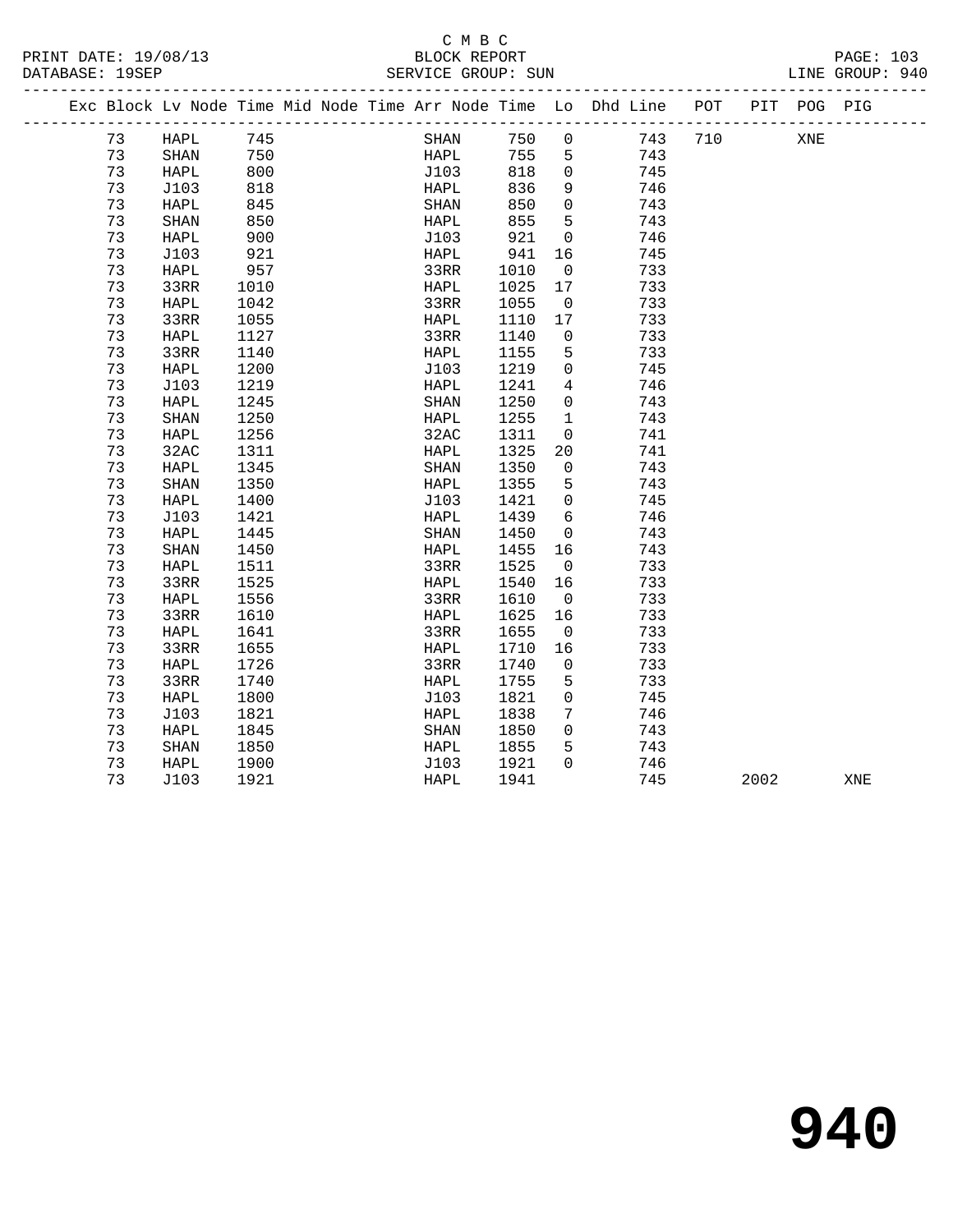| PRINT DATE: 19/08/13<br>DATABASE: 19SEP |                                                                                                                                                                                                                                                                        |                                                                                                                                                                                                          |                                                                                                                                                        | C M B C                                                                                                                                                     |      |                                                                                                                                                |                                                                                                                                                                                 |                                                                                                                                                                                                                                                                    |      |     |     |  |
|-----------------------------------------|------------------------------------------------------------------------------------------------------------------------------------------------------------------------------------------------------------------------------------------------------------------------|----------------------------------------------------------------------------------------------------------------------------------------------------------------------------------------------------------|--------------------------------------------------------------------------------------------------------------------------------------------------------|-------------------------------------------------------------------------------------------------------------------------------------------------------------|------|------------------------------------------------------------------------------------------------------------------------------------------------|---------------------------------------------------------------------------------------------------------------------------------------------------------------------------------|--------------------------------------------------------------------------------------------------------------------------------------------------------------------------------------------------------------------------------------------------------------------|------|-----|-----|--|
| <b>BRST</b>                             |                                                                                                                                                                                                                                                                        | BRAID STN                                                                                                                                                                                                |                                                                                                                                                        |                                                                                                                                                             |      |                                                                                                                                                |                                                                                                                                                                                 | COCT COQUITLAM CTRL STN<br>FREMONT & DOMINION<br>FREMONT & DOMINION<br>HARE COOL BOOT CONTRAGE HARE CONTRAGE CONTRAGE CONTRAGE CONTRAGE CONTRAGE CONTRAGE CONTRA<br>PARKWAY AND PLATEAU<br>PAST MOODY CENTRE STN TANE North East Sector CS<br>THE MOODY CENTRE STN |      |     |     |  |
|                                         |                                                                                                                                                                                                                                                                        |                                                                                                                                                                                                          |                                                                                                                                                        |                                                                                                                                                             |      |                                                                                                                                                |                                                                                                                                                                                 | Exc Block Lv Node Time Mid Node Time Arr Node Time Lo Dhd Line POT PIT POG PIG                                                                                                                                                                                     |      |     |     |  |
|                                         | 1<br>$\mathbf{1}$<br>$\mathbf{1}$<br>$\mathbf{1}$<br>$\mathbf{1}$<br>1<br>$\mathbf 1$<br>$\mathbf 1$<br>$\mathbf 1$<br>$\mathbf 1$<br>$\mathbf{1}$<br>1<br>$\mathbf 1$<br>$\mathbf 1$<br>$\mathbf{1}$<br>1<br>$\mathbf 1$<br>$\mathbf 1$<br>1<br>1<br>$\mathbf 1$<br>1 | COCT<br>FRDO<br><b>COCT</b><br>PKPL<br>COCT<br>BRST<br><b>COCT</b><br>PKPL<br><b>COCT</b><br>BRST<br>COCT<br>PKPL<br>COCT<br>BRST<br><b>COCT</b><br>PKPL<br>COCT<br>BRST<br>COCT<br>PKPL<br>COCT<br>BRST | 630<br>731<br>800<br>835<br>915<br>931<br>1000<br>1035<br>1115<br>1133<br>1200<br>1235<br>1315<br>1333<br>1400<br>1435<br>1515<br>1533<br>1600<br>1635 | COCT<br>BRST<br>COCT<br>PKPL<br>COCT<br>BRST<br>COCT<br>PKPL<br>COCT<br>BRST<br>COCT<br>PKPL<br>COCT<br><b>BRST</b><br>COCT<br>PKPL<br>COCT<br>BRST<br>COCT | 1333 | 731<br>745<br>824<br>857<br>931<br>947<br>1024<br>1059<br>1133<br>1149<br>1227<br>1259<br>1349<br>1425<br>1459<br>1533<br>1549<br>1625<br>1700 | 15<br>11<br>18<br>$\overline{0}$<br>13<br>11<br>16<br>$\overline{0}$<br>11<br>8 <sup>8</sup><br>16<br>$\overline{0}$<br>11<br>$10 \,$<br>16<br>$\overline{0}$<br>11<br>10<br>15 | FRDO 651 0 172 607<br>703 12 171<br>$0$ 187<br>187<br>153<br>153<br>187<br>187<br>153<br>153<br>187<br>187<br>153<br>153<br>187<br>187<br>153<br>153<br>187<br>187<br>153<br>153                                                                                   |      | XNE |     |  |
|                                         | $\mathbf 1$<br>$\mathbf 1$<br>1<br>$\mathbf 1$<br>1<br>1<br>1<br>$\mathbf 1$<br>1<br>$\mathbf 1$<br>1<br>$\mathbf{1}$                                                                                                                                                  | <b>COCT</b><br>PKPL<br>COCT<br><b>BRST</b><br>COCT<br>PKPL<br>COCT<br>BRST<br><b>COCT</b><br>PKPL<br>COCT<br><b>BRST</b>                                                                                 | 1715<br>1733<br>1800<br>1835<br>1915<br>1932<br>2000<br>2035<br>2115<br>2131<br>2200<br>2235                                                           | PKPL<br>COCT<br>BRST<br>COCT<br>PKPL<br>COCT<br>BRST<br>COCT<br>PKPL<br>COCT<br><b>BRST</b><br>COCT                                                         |      | 1733<br>1749<br>1825<br>1858<br>1932<br>1946<br>2024<br>2058<br>2131<br>2145<br>2224<br>2258                                                   | $\overline{0}$<br>11<br>10<br>17<br>$\overline{0}$<br>14<br>11<br>17<br>$\overline{0}$<br>15<br>11                                                                              | 187<br>187<br>153<br>153<br>187<br>187<br>153<br>153<br>187<br>187<br>153<br>153                                                                                                                                                                                   | 2307 |     | XNE |  |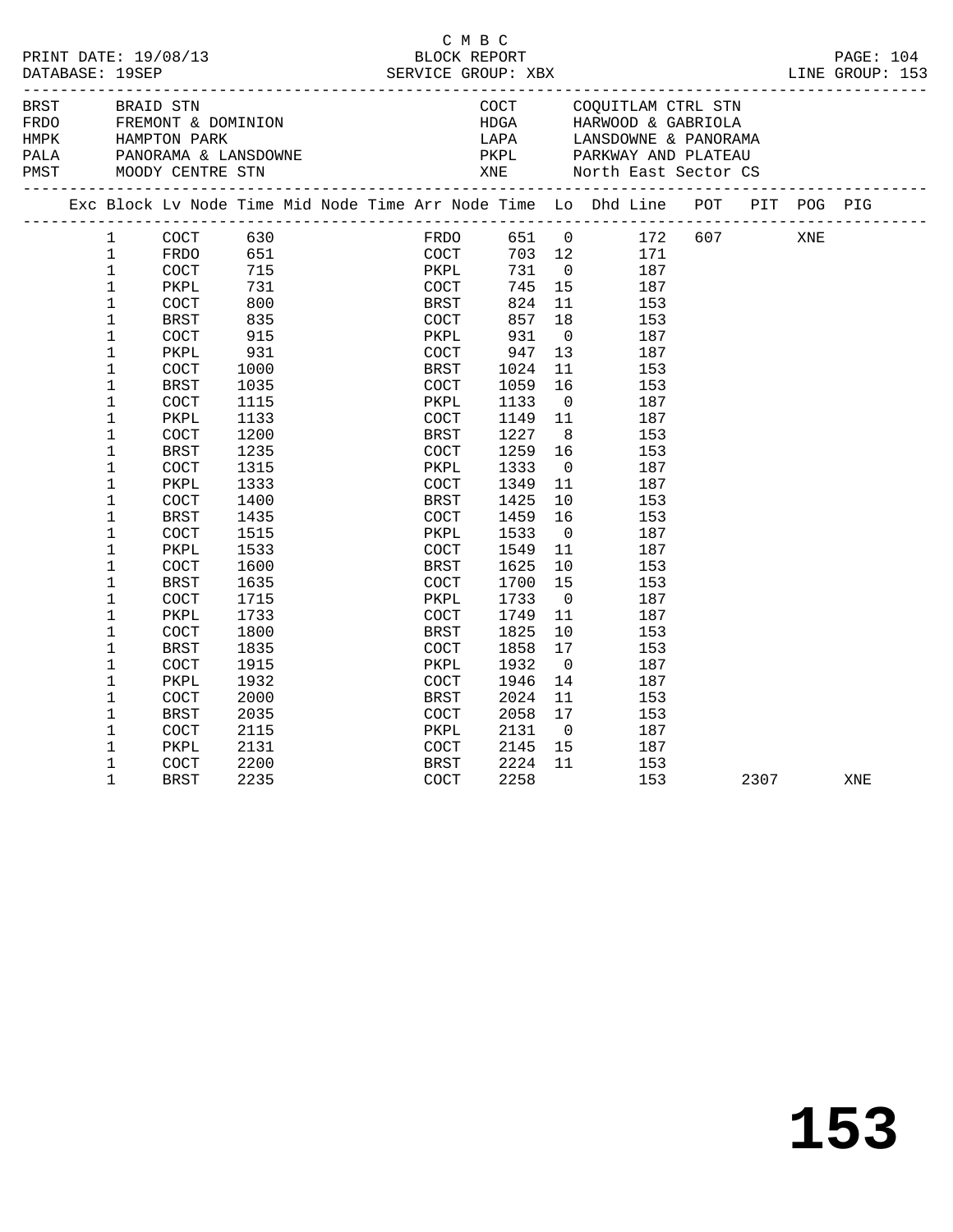| PRINT DATE: 19/08/13 | BLOCK REPORT       | <b>PAGE: 105</b> |
|----------------------|--------------------|------------------|
| DATABASE: 19SEP      | SERVICE GROUP: XBX | LINE GROUP: 153  |

|  |                         | Exc Block Lv Node Time Mid Node Time Arr Node Time Lo Dhd Line |      |  |                       |              |                |     | POT | PIT  | POG PIG |     |
|--|-------------------------|----------------------------------------------------------------|------|--|-----------------------|--------------|----------------|-----|-----|------|---------|-----|
|  | 2                       | COCT                                                           | 635  |  | HMPK                  | 649          | $\mathbf 0$    | 186 | 612 |      | XNE     |     |
|  | $\overline{c}$          | HMPK                                                           | 649  |  | COCT                  | 704          | $\mathbf 1$    | 186 |     |      |         |     |
|  | $\overline{c}$          | COCT                                                           | 705  |  | HMPK                  | 719          | $\overline{0}$ | 186 |     |      |         |     |
|  | 2                       | HMPK                                                           | 719  |  | COCT                  | 734          | 11             | 186 |     |      |         |     |
|  | $\overline{c}$          | COCT                                                           | 745  |  | PALA                  | 756          | $\overline{0}$ | 185 |     |      |         |     |
|  | 2                       | PALA                                                           | 756  |  | PMST                  | 807          | 13             | 184 |     |      |         |     |
|  | $\sqrt{2}$              | PMST                                                           | 820  |  | LAPA                  | 837          | 0              | 184 |     |      |         |     |
|  |                         |                                                                |      |  | <b>COCT</b>           |              |                |     |     |      |         |     |
|  | 2                       | LAPA                                                           | 837  |  |                       | 847          | 8              | 185 |     |      |         |     |
|  | $\sqrt{2}$              | COCT                                                           | 855  |  | <b>HDGA</b>           | 906          | 0              | 189 |     |      |         |     |
|  | $\sqrt{2}$              | HDGA                                                           | 906  |  | COCT                  | 915          | 20             | 189 |     |      |         |     |
|  | 2                       | COCT                                                           | 935  |  | HMPK                  | 951          | $\overline{0}$ | 186 |     |      |         |     |
|  | 2                       | HMPK                                                           | 951  |  | COCT                  | 1006         | 9              | 186 |     |      |         |     |
|  | $\sqrt{2}$              | COCT                                                           | 1015 |  | PALA                  | 1028         | 0              | 185 |     |      |         |     |
|  | $\sqrt{2}$              | PALA                                                           | 1028 |  | PMST                  | 1040         | 10             | 184 |     |      |         |     |
|  | 2                       | PMST                                                           | 1050 |  | LAPA                  | 1107         | $\overline{0}$ | 184 |     |      |         |     |
|  | 2                       | LAPA                                                           | 1107 |  | COCT                  | 1117         | 8              | 185 |     |      |         |     |
|  | 2                       | COCT                                                           | 1125 |  | HDGA                  | 1138         | 0              | 189 |     |      |         |     |
|  | $\sqrt{2}$              | HDGA                                                           | 1138 |  | COCT                  | 1148         | 17             | 189 |     |      |         |     |
|  | 2                       | COCT                                                           | 1205 |  | HMPK                  | 1223         | $\mathbf 0$    | 186 |     |      |         |     |
|  | 2                       | HMPK                                                           | 1223 |  | COCT                  | 1238         | 7              | 186 |     |      |         |     |
|  | 2                       | COCT                                                           | 1245 |  | PALA                  | 1256         | 0              | 185 |     |      |         |     |
|  | $\sqrt{2}$              | PALA                                                           | 1256 |  | PMST                  | 1308         | 12             | 184 |     |      |         |     |
|  | 2                       | PMST                                                           | 1320 |  | LAPA                  | 1337         | $\mathbf 0$    | 184 |     |      |         |     |
|  | 2                       | LAPA                                                           | 1337 |  | COCT                  | 1347         | 8              | 185 |     |      |         |     |
|  | 2                       | COCT                                                           | 1355 |  | HDGA                  | 1410         | 0              | 189 |     |      |         |     |
|  | $\sqrt{2}$              | HDGA                                                           | 1410 |  | COCT                  | 1420         | 15             | 189 |     |      |         |     |
|  | $\overline{c}$          | COCT                                                           | 1435 |  | HMPK                  | 1454         | $\overline{0}$ | 186 |     |      |         |     |
|  | $\sqrt{2}$              | HMPK                                                           | 1454 |  | COCT                  | 1509         | 6              | 186 |     |      |         |     |
|  | 2                       | COCT                                                           | 1515 |  | PALA                  | 1526         | 0              | 185 |     |      |         |     |
|  | $\sqrt{2}$              | PALA                                                           | 1526 |  | PMST                  | 1538         | 12             | 184 |     |      |         |     |
|  | 2                       | PMST                                                           | 1550 |  | LAPA                  | 1607         | $\overline{0}$ | 184 |     |      |         |     |
|  | 2                       | LAPA                                                           | 1607 |  | COCT                  | 1617         | 8              | 185 |     |      |         |     |
|  | 2                       | COCT                                                           | 1625 |  | HDGA                  | 1638         | 0              | 189 |     |      |         |     |
|  | $\sqrt{2}$              | HDGA                                                           | 1638 |  | COCT                  | 1648         | 17             | 189 |     |      |         |     |
|  | $\sqrt{2}$              | COCT                                                           | 1705 |  | HMPK                  | 1725         | $\mathbf 0$    | 186 |     |      |         |     |
|  | 2                       | HMPK                                                           | 1725 |  | COCT                  | 1740         | 5              | 186 |     |      |         |     |
|  | 2                       | COCT                                                           | 1745 |  | PALA                  | 1757         | 0              | 185 |     |      |         |     |
|  | $\sqrt{2}$              | PALA                                                           | 1757 |  | PMST                  | 1809         | 11             | 184 |     |      |         |     |
|  | $\sqrt{2}$              | PMST                                                           | 1820 |  | LAPA                  | 1837         | $\mathbf 0$    | 184 |     |      |         |     |
|  | 2                       | LAPA                                                           | 1837 |  | $\operatorname{COCT}$ | 1847         | 8              | 185 |     |      |         |     |
|  | 2                       | COCT                                                           | 1855 |  | HDGA                  | 1906         | $\mathsf{O}$   | 189 |     |      |         |     |
|  | 2                       | HDGA                                                           | 1906 |  | $\operatorname{COT}$  | 1914         | 16             | 189 |     |      |         |     |
|  | $\boldsymbol{2}$        | COCT                                                           | 1930 |  | HMPK                  | 1947         | $\mathsf{O}$   | 186 |     |      |         |     |
|  | 2                       | HMPK                                                           | 1947 |  | COCT                  | 2000         | 15             | 186 |     |      |         |     |
|  | 2                       | COCT                                                           | 2015 |  | PALA                  | 2027         | $\mathbf 0$    | 185 |     |      |         |     |
|  | $\sqrt{2}$              | PALA                                                           | 2027 |  | PMST                  | 2038         | 12             | 184 |     |      |         |     |
|  | $\sqrt{2}$              | PMST                                                           | 2050 |  | LAPA                  | 2107         | 0              | 184 |     |      |         |     |
|  | $\sqrt{2}$              | LAPA                                                           | 2107 |  | COCT                  | 2117         | 8              | 185 |     |      |         |     |
|  |                         |                                                                | 2125 |  |                       | 2136         |                | 189 |     |      |         |     |
|  | $\sqrt{2}$              | COCT                                                           | 2136 |  | HDGA                  |              | 0<br>16        | 189 |     |      |         |     |
|  | 2                       | HDGA                                                           | 2200 |  | COCT                  | 2144<br>2215 |                | 186 |     |      |         |     |
|  | $\sqrt{2}$              | COCT                                                           |      |  | HMPK                  |              | 0              |     |     |      |         |     |
|  | $\boldsymbol{2}$        | HMPK                                                           | 2215 |  | COCT                  | 2228         | 2              | 186 |     |      |         |     |
|  | $\boldsymbol{2}$        | COCT                                                           | 2230 |  | HMPK                  | 2244         | 0              | 186 |     |      |         |     |
|  | $\overline{\mathbf{c}}$ | HMPK                                                           | 2244 |  | COCT                  | 2257         | 3              | 186 |     |      |         |     |
|  | $\overline{c}$          | COCT                                                           | 2300 |  | HMPK                  | 2314         | 0              | 186 |     |      |         |     |
|  | $\overline{a}$          | HMPK                                                           | 2314 |  | COCT                  | 2327         |                | 186 |     | 2336 |         | XNE |
|  |                         |                                                                |      |  |                       |              |                |     |     |      |         |     |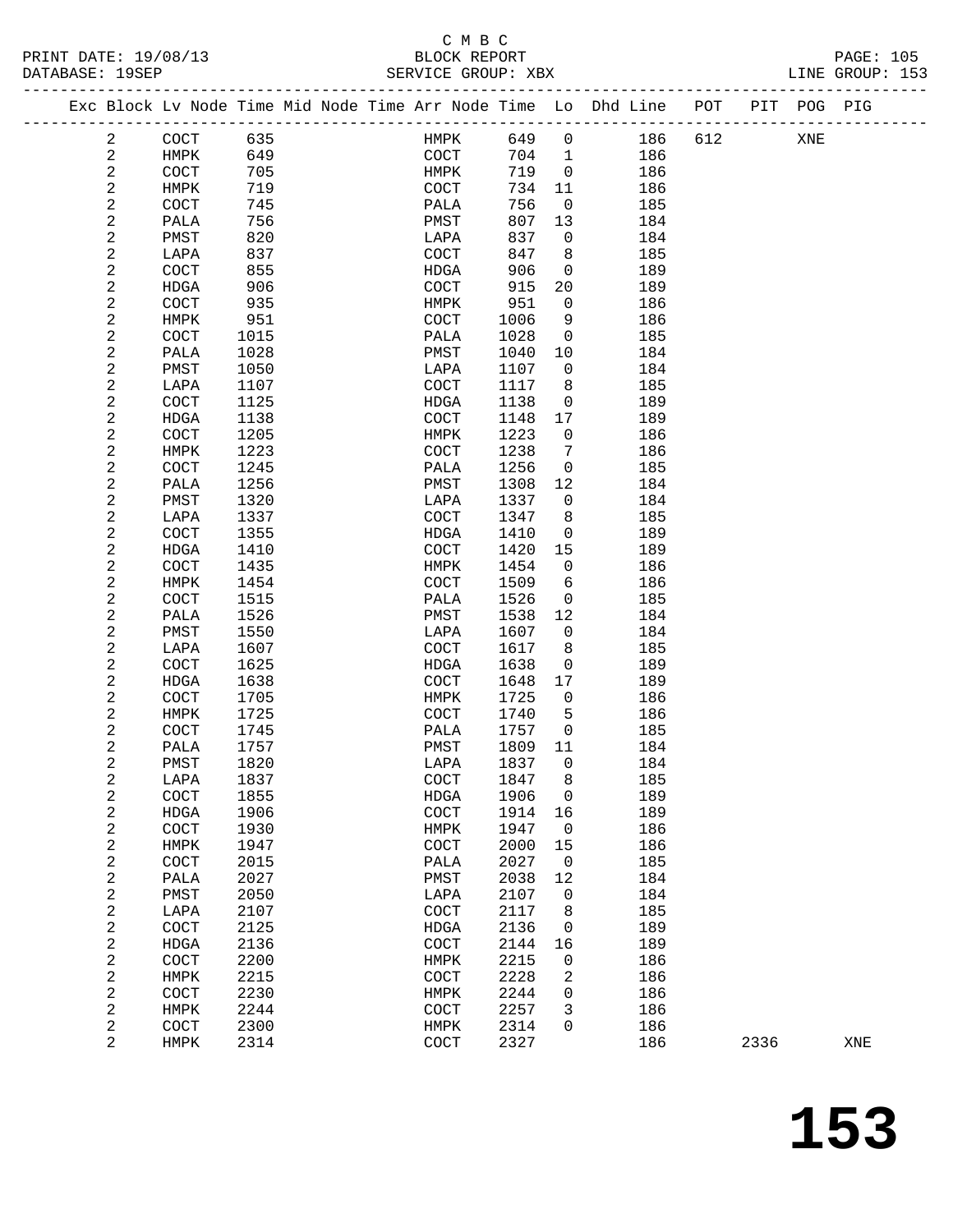## C M B C

DATABASE: 153

| DAIABASL 195LF |             |      |  | DEKATCE GKOOL. VRV |      |                |                                                                |     |         | PTNE GKOOR. TOP |  |
|----------------|-------------|------|--|--------------------|------|----------------|----------------------------------------------------------------|-----|---------|-----------------|--|
|                |             |      |  |                    |      |                | Exc Block Lv Node Time Mid Node Time Arr Node Time Lo Dhd Line | POT | PIT POG | PIG             |  |
| 3              | COCT        | 645  |  | PKPL               | 701  | $\overline{0}$ | 187                                                            | 622 | XNE     |                 |  |
|                | PKPL        | 701  |  | COCT               | 715  | 15             | 187                                                            |     |         |                 |  |
|                | COCT        | 730  |  | BRST               | 753  | 12             | 153                                                            |     |         |                 |  |
|                | <b>BRST</b> | 805  |  | COCT               | 827  | 18             | 153                                                            |     |         |                 |  |
|                | COCT        | 845  |  | PKPL               | 901  | $\overline{0}$ | 187                                                            |     |         |                 |  |
|                | PKPL        | 901  |  | COCT               | 915  | 15             | 187                                                            |     |         |                 |  |
|                | COCT        | 930  |  | BRST               | 954  | 11             | 153                                                            |     |         |                 |  |
|                | BRST        | 1005 |  | COCT               | 1029 | 16             | 153                                                            |     |         |                 |  |
|                | COCT        | 1045 |  | PKPL               | 1103 | $\overline{0}$ | 187                                                            |     |         |                 |  |
|                | PKPL        | 1103 |  | COCT               | 1119 | 11             | 187                                                            |     |         |                 |  |
|                | COCT        | 1130 |  | BRST               | 1157 | -8             | 153                                                            |     |         |                 |  |
|                | BRST        | 1205 |  | COCT               | 1229 | 16             | 153                                                            |     |         |                 |  |
|                | COCT        | 1245 |  | PKPL               | 1303 | $\Omega$       | 187                                                            |     |         |                 |  |
|                |             |      |  |                    |      |                |                                                                |     |         |                 |  |

 3 PKPL 1303 COCT 1319 11 187 3 COCT 1330 BRST 1355 10 153 3 BRST 1405 COCT 1429 16 153 3 COCT 1445 PKPL 1503 0 187 3 PKPL 1503 COCT 1519 11 187 3 COCT 1530 BRST 1556 9 153 3 BRST 1605 COCT 1630 15 153 3 COCT 1645 PKPL 1703 0 187 3 PKPL 1703 COCT 1719 11 187 3 COCT 1730 BRST 1755 10 153

> 3 BRST 1805 COCT 1829 16 153 3 COCT 1845 PKPL 1902 0 187

3 PKPL 1902 COCT 1916 187 1925 XNE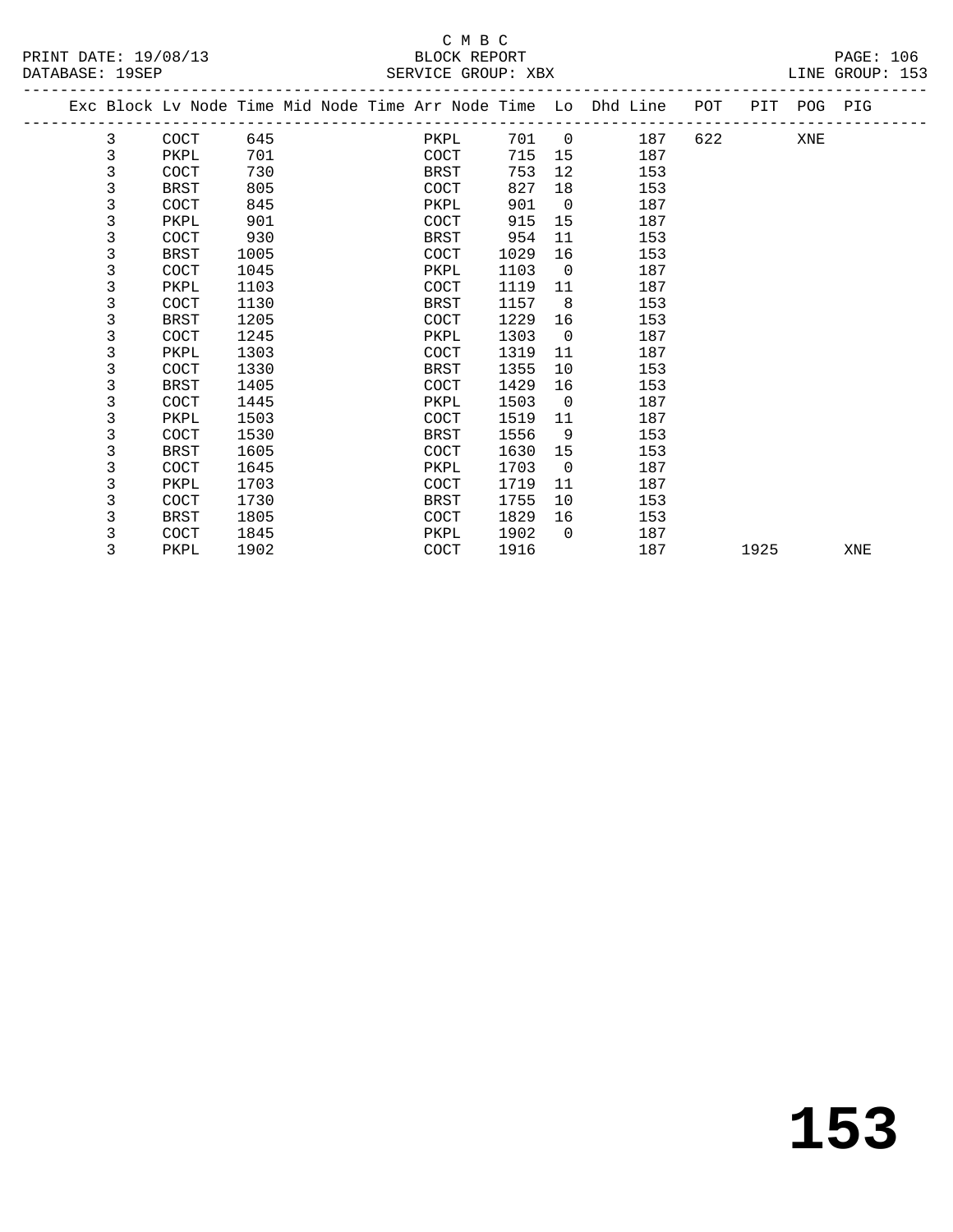### C M B C<br>BLOCK REPORT

| PRINT DATE: 19/08/13<br>DATABASE: 19SEP | BLOCK REPORT<br>SERVICE GROUP: XBX                                             |  | <b>PAGE: 107</b><br>LINE GROUP: 153 |
|-----------------------------------------|--------------------------------------------------------------------------------|--|-------------------------------------|
|                                         | Exc Block Ly Node Time Mid Node Time Arr Node Time Lo Dhd Line POT PIT POG PIG |  |                                     |

|  |        |              |              | Exc Block Lv Node Time Mid Node Time Arr Node Time Lo Dhd Line |                      |              |                   |            | POT | PIT  | POG | PIG |
|--|--------|--------------|--------------|----------------------------------------------------------------|----------------------|--------------|-------------------|------------|-----|------|-----|-----|
|  | 4      | COCT         | 655          |                                                                | HDGA                 | 704          | $\mathsf{O}$      | 189        | 632 |      | XNE |     |
|  | 4      | <b>HDGA</b>  | 704          |                                                                | $\operatorname{COT}$ | 713          | 12                | 189        |     |      |     |     |
|  | 4      | COCT         | 725          |                                                                | HDGA                 | 734          | 0                 | 189        |     |      |     |     |
|  | 4      | HDGA         | 734          |                                                                | COCT                 | 743          | 22                | 189        |     |      |     |     |
|  | 4      | COCT         | 805          |                                                                | HMPK                 | 819          | $\mathsf{O}$      | 186        |     |      |     |     |
|  | 4      | HMPK         | 819          |                                                                | COCT                 | 834          | 11                | 186        |     |      |     |     |
|  | 4      | COCT         | 845          |                                                                | PALA                 | 856          | 0                 | 185        |     |      |     |     |
|  | 4      | PALA         | 856          |                                                                | PMST                 | 907          | 13                | 184        |     |      |     |     |
|  | 4      | PMST         | 920          |                                                                | LAPA                 | 937          | 0                 | 184        |     |      |     |     |
|  | 4      | LAPA         | 937          |                                                                | COCT                 | 947          | 8                 | 185        |     |      |     |     |
|  | 4      | COCT         | 955          |                                                                | HDGA                 | 1008         | 0                 | 189        |     |      |     |     |
|  | 4      | HDGA         | 1008         |                                                                | COCT                 | 1018         | 17                | 189        |     |      |     |     |
|  | 4      | COCT         | 1035         |                                                                | HMPK                 | 1051         | 0                 | 186        |     |      |     |     |
|  | 4      | HMPK         | 1051         |                                                                | COCT                 | 1106         | 9                 | 186        |     |      |     |     |
|  | 4      | COCT         | 1115         |                                                                | PALA                 | 1126         | 0                 | 185        |     |      |     |     |
|  | 4      | PALA         | 1126         |                                                                | PMST                 | 1138         | 12                | 184        |     |      |     |     |
|  | 4      | PMST         | 1150         |                                                                | LAPA                 | 1207         | 0                 | 184        |     |      |     |     |
|  | 4      | LAPA         | 1207         |                                                                | COCT                 | 1217         | 8                 | 185        |     |      |     |     |
|  | 4      | COCT         | 1225         |                                                                | <b>HDGA</b>          | 1240         | 0                 | 189        |     |      |     |     |
|  | 4      | HDGA         | 1240         |                                                                | COCT                 | 1250         | 15                | 189        |     |      |     |     |
|  | 4      | COCT         | 1305         |                                                                | HMPK                 | 1323         | 0                 | 186        |     |      |     |     |
|  | 4      | HMPK         | 1323         |                                                                | COCT                 | 1338         | 7                 | 186        |     |      |     |     |
|  | 4      | COCT         | 1345         |                                                                | PALA                 | 1356         | 0                 | 185        |     |      |     |     |
|  | 4      | PALA         | 1356         |                                                                | PMST                 | 1408         | 12                | 184        |     |      |     |     |
|  | 4      | PMST         | 1420         |                                                                | LAPA                 | 1437         | 0                 | 184        |     |      |     |     |
|  | 4      | LAPA         | 1437         |                                                                | COCT                 | 1447         | 8                 | 185        |     |      |     |     |
|  | 4      | COCT         | 1455         |                                                                | HDGA                 | 1510         | 0                 | 189        |     |      |     |     |
|  | 4      | HDGA         | 1510         |                                                                | COCT                 | 1520         | 15                | 189        |     |      |     |     |
|  | 4      | COCT         | 1535         |                                                                | HMPK                 | 1555         | 0                 | 186        |     |      |     |     |
|  | 4      | HMPK         | 1555         |                                                                | COCT                 | 1610         | 5                 | 186        |     |      |     |     |
|  | 4      | COCT         | 1615         |                                                                | PALA                 | 1627         | 0                 | 185        |     |      |     |     |
|  | 4      | PALA         | 1627         |                                                                | PMST                 | 1639         | 11                | 184        |     |      |     |     |
|  | 4      | PMST         | 1650         |                                                                | LAPA                 | 1707         | 0                 | 184        |     |      |     |     |
|  | 4      | LAPA         | 1707         |                                                                | COCT                 | 1717         | 8                 | 185        |     |      |     |     |
|  | 4      | COCT         | 1725         |                                                                | HDGA                 | 1736         | 0                 | 189        |     |      |     |     |
|  | 4      | HDGA         | 1736         |                                                                | COCT                 | 1746         | 19                | 189        |     |      |     |     |
|  | 4      | COCT         | 1805         |                                                                | HMPK                 | 1825         | $\mathsf{O}$<br>5 | 186        |     |      |     |     |
|  | 4<br>4 | HMPK<br>COCT | 1825<br>1845 |                                                                | COCT<br>PALA         | 1840<br>1857 | 0                 | 186<br>185 |     |      |     |     |
|  | 4      | PALA         | 1857         |                                                                | PMST                 | 1909         | 11                | 184        |     |      |     |     |
|  |        | ${\tt PMST}$ | 1920         |                                                                | $_{\rm LAPA}$        | 1937 0       |                   | 184        |     |      |     |     |
|  | 4<br>4 | LAPA         | 1937         |                                                                | COCT                 | 1947         | 13                | 185        |     |      |     |     |
|  | 4      | COCT         | 2000         |                                                                | <b>HMPK</b>          | 2017         | 0                 | 186        |     |      |     |     |
|  | 4      | HMPK         | 2017         |                                                                | COCT                 | 2030         | 15                | 186        |     |      |     |     |
|  | 4      | COCT         | 2045         |                                                                | PALA                 | 2057         | 0                 | 185        |     |      |     |     |
|  | 4      | PALA         | 2057         |                                                                | PMST                 | 2108         | 12                | 184        |     |      |     |     |
|  | 4      | PMST         | 2120         |                                                                | LAPA                 | 2137         | 0                 | 184        |     |      |     |     |
|  | 4      | LAPA         | 2137         |                                                                | COCT                 | 2147         |                   | 185        |     | 2156 |     | XNE |
|  |        |              |              |                                                                |                      |              |                   |            |     |      |     |     |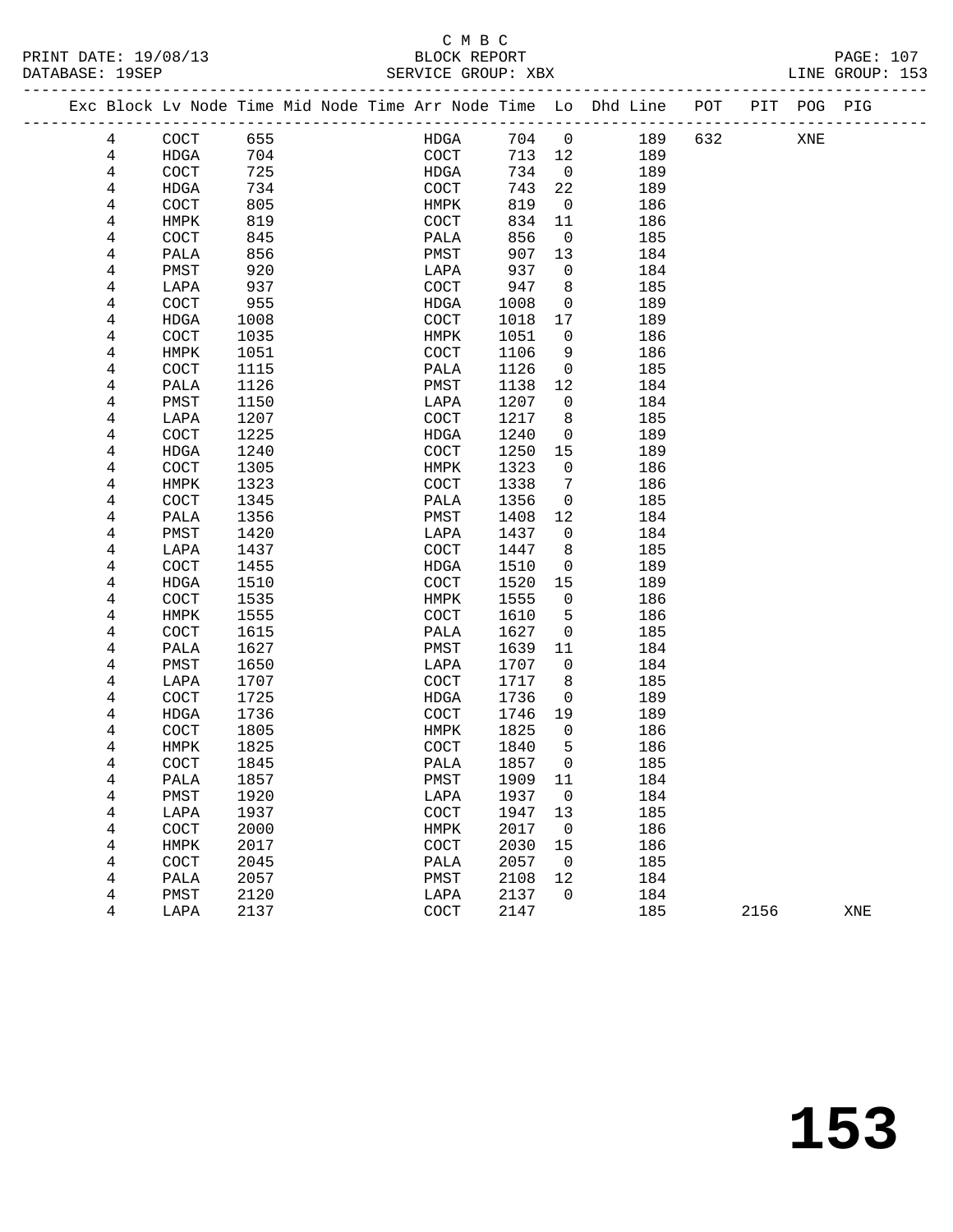|  |   |             |      |  |             |      |                | Exc Block Lv Node Time Mid Node Time Arr Node Time Lo Dhd Line POT |     |      | PIT POG PIG |     |  |
|--|---|-------------|------|--|-------------|------|----------------|--------------------------------------------------------------------|-----|------|-------------|-----|--|
|  | 5 | COCT        | 700  |  | BRST        |      |                | 722 13<br>153                                                      | 637 |      | XNE         |     |  |
|  | 5 | <b>BRST</b> | 735  |  | COCT        | 757  | 18             | 153                                                                |     |      |             |     |  |
|  | 5 | <b>COCT</b> | 815  |  | PKPL        | 831  | $\overline{0}$ | 187                                                                |     |      |             |     |  |
|  | 5 | PKPL        | 831  |  | COCT        | 845  | 15             | 187                                                                |     |      |             |     |  |
|  | 5 | COCT        | 900  |  | BRST        | 924  | 11             | 153                                                                |     |      |             |     |  |
|  | 5 | <b>BRST</b> | 935  |  | COCT        | 958  | 17             | 153                                                                |     |      |             |     |  |
|  | 5 | <b>COCT</b> | 1015 |  | PKPL        | 1033 | $\overline{0}$ | 187                                                                |     |      |             |     |  |
|  | 5 | PKPL        | 1033 |  | COCT        | 1049 | 11             | 187                                                                |     |      |             |     |  |
|  | 5 | COCT        | 1100 |  | BRST        | 1125 | 10             | 153                                                                |     |      |             |     |  |
|  | 5 | BRST        | 1135 |  | <b>COCT</b> | 1159 | 16             | 153                                                                |     |      |             |     |  |
|  | 5 | <b>COCT</b> | 1215 |  | PKPL        | 1233 | $\overline{0}$ | 187                                                                |     |      |             |     |  |
|  | 5 | PKPL        | 1233 |  | COCT        | 1249 | 11             | 187                                                                |     |      |             |     |  |
|  | 5 | COCT        | 1300 |  | BRST        | 1325 | 10             | 153                                                                |     |      |             |     |  |
|  | 5 | <b>BRST</b> | 1335 |  | <b>COCT</b> | 1359 | 16             | 153                                                                |     |      |             |     |  |
|  | 5 | COCT        | 1415 |  | PKPL        | 1433 | $\overline{0}$ | 187                                                                |     |      |             |     |  |
|  | 5 | PKPL        | 1433 |  | COCT        | 1449 | 11             | 187                                                                |     |      |             |     |  |
|  | 5 | COCT        | 1500 |  | <b>BRST</b> | 1526 | 9              | 153                                                                |     |      |             |     |  |
|  | 5 | <b>BRST</b> | 1535 |  | <b>COCT</b> | 1600 | 15             | 153                                                                |     |      |             |     |  |
|  | 5 | COCT        | 1615 |  | PKPL        | 1633 | $\overline{0}$ | 187                                                                |     |      |             |     |  |
|  | 5 | PKPL        | 1633 |  | COCT        | 1649 | 11             | 187                                                                |     |      |             |     |  |
|  | 5 | COCT        | 1700 |  | <b>BRST</b> | 1725 | 10             | 153                                                                |     |      |             |     |  |
|  | 5 | <b>BRST</b> | 1735 |  | <b>COCT</b> | 1800 | 15             | 153                                                                |     |      |             |     |  |
|  | 5 | COCT        | 1815 |  | PKPL        | 1832 | $\overline{0}$ | 187                                                                |     |      |             |     |  |
|  | 5 | PKPL        | 1832 |  | COCT        | 1846 | 14             | 187                                                                |     |      |             |     |  |
|  | 5 | COCT        | 1900 |  | BRST        | 1924 | 11             | 153                                                                |     |      |             |     |  |
|  | 5 | BRST        | 1935 |  | COCT        | 1958 | 17             | 153                                                                |     |      |             |     |  |
|  | 5 | COCT        | 2015 |  | PKPL        | 2031 | $\overline{0}$ | 187                                                                |     |      |             |     |  |
|  | 5 | PKPL        | 2031 |  | COCT        | 2045 | 15             | 187                                                                |     |      |             |     |  |
|  | 5 | COCT        | 2100 |  | BRST        | 2124 | 11             | 153                                                                |     |      |             |     |  |
|  | 5 | <b>BRST</b> | 2135 |  | COCT        | 2158 |                | 153                                                                |     | 2207 |             | XNE |  |
|  |   |             |      |  |             |      |                |                                                                    |     |      |             |     |  |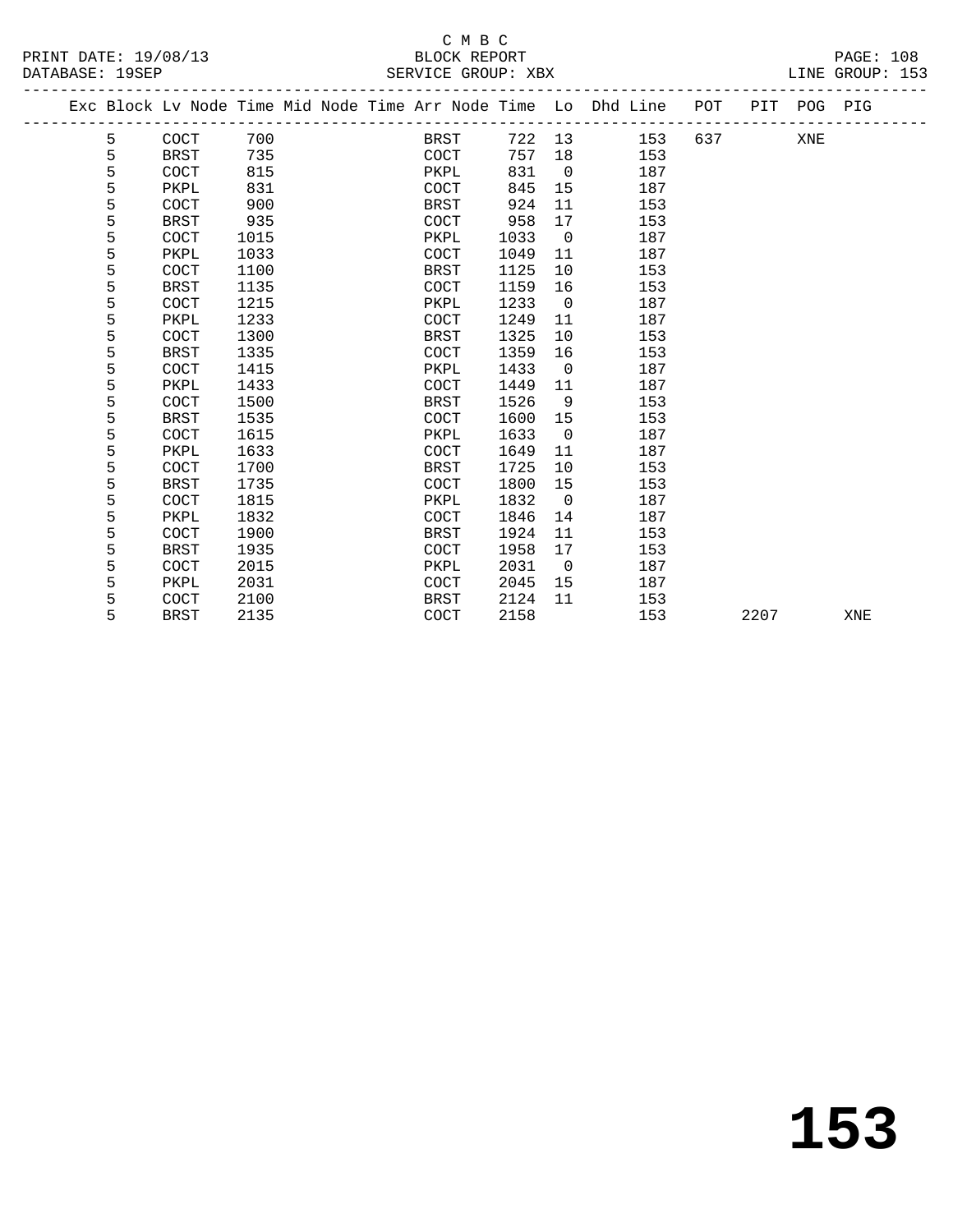### C M B C<br>BLOCK REPORT SERVICE GROUP: XBX

|   |              |      |  |                       |        |                          | Exc Block Lv Node Time Mid Node Time Arr Node Time Lo Dhd Line POT |     |      | PIT POG PIG |     |
|---|--------------|------|--|-----------------------|--------|--------------------------|--------------------------------------------------------------------|-----|------|-------------|-----|
| 6 | COCT         | 735  |  | HMPK                  | 749    | $\overline{0}$           | 186                                                                | 712 |      | XNE         |     |
| 6 | HMPK         | 749  |  | COCT                  | 804 11 |                          | 186                                                                |     |      |             |     |
| 6 | COCT         | 815  |  | PALA                  | 826    | $\overline{0}$           | 185                                                                |     |      |             |     |
| 6 | PALA         | 826  |  | PMST                  | 837    | 13                       | 184                                                                |     |      |             |     |
| 6 | PMST         | 850  |  | LAPA                  | 907    | $\overline{0}$           | 184                                                                |     |      |             |     |
| 6 | LAPA         | 907  |  | COCT                  | 917    | 8                        | 185                                                                |     |      |             |     |
| 6 | COCT         | 925  |  | HDGA                  | 936    | $\overline{\mathbf{0}}$  | 189                                                                |     |      |             |     |
| 6 | HDGA         | 936  |  | COCT                  | 946    | 19                       | 189                                                                |     |      |             |     |
| 6 | COCT         | 1005 |  | HMPK                  | 1021   | $\overline{0}$           | 186                                                                |     |      |             |     |
| 6 | HMPK         | 1021 |  | COCT                  | 1036   | 9                        | 186                                                                |     |      |             |     |
| 6 | COCT         | 1045 |  | PALA                  | 1056   | $\overline{0}$           | 185                                                                |     |      |             |     |
| 6 | PALA         | 1056 |  | PMST                  | 1108   | 12                       | 184                                                                |     |      |             |     |
| 6 | PMST         | 1120 |  | LAPA                  | 1137   | $\mathbf{0}$             | 184                                                                |     |      |             |     |
| 6 | LAPA         | 1137 |  | COCT                  | 1147   | 8                        | 185                                                                |     |      |             |     |
| 6 | COCT         | 1155 |  | HDGA                  | 1210   | $\overline{0}$           | 189                                                                |     |      |             |     |
| 6 | HDGA         | 1210 |  | COCT                  | 1220   | 15                       | 189                                                                |     |      |             |     |
| 6 | COCT         | 1235 |  | HMPK                  | 1253   | $\mathbf 0$              | 186                                                                |     |      |             |     |
| 6 | HMPK         | 1253 |  | COCT                  | 1308   | $7\phantom{.0}$          | 186                                                                |     |      |             |     |
| 6 | COCT         | 1315 |  | PALA                  | 1326   | $\overline{0}$           | 185                                                                |     |      |             |     |
| 6 | PALA         | 1326 |  | PMST                  | 1338   | 12                       | 184                                                                |     |      |             |     |
| 6 | PMST         | 1350 |  | LAPA                  | 1407   | $\mathbf{0}$             | 184                                                                |     |      |             |     |
| 6 | LAPA         | 1407 |  | COCT                  | 1417   | 8                        | 185                                                                |     |      |             |     |
| б | COCT         | 1425 |  | HDGA                  | 1440   | $\mathbf{0}$             | 189                                                                |     |      |             |     |
| 6 | HDGA         | 1440 |  | COCT                  | 1450   | 15                       | 189                                                                |     |      |             |     |
| 6 | COCT         | 1505 |  | HMPK                  | 1524   | 0                        | 186                                                                |     |      |             |     |
| 6 | HMPK         | 1524 |  | COCT                  | 1539   | 6                        | 186                                                                |     |      |             |     |
| 6 | COCT         | 1545 |  | PALA                  | 1557   | $\overline{0}$           | 185                                                                |     |      |             |     |
| 6 | PALA         | 1557 |  | PMST                  | 1609   | 11                       | 184                                                                |     |      |             |     |
| 6 | PMST         | 1620 |  | LAPA                  | 1637   | $\mathbf{0}$             | 184                                                                |     |      |             |     |
| 6 | LAPA         | 1637 |  | COCT                  | 1647   | 8                        | 185                                                                |     |      |             |     |
| 6 | COCT         | 1655 |  | HDGA                  | 1706   | $\overline{0}$           | 189                                                                |     |      |             |     |
| 6 | HDGA         | 1706 |  | COCT                  | 1716   | 19                       | 189                                                                |     |      |             |     |
| 6 | COCT         | 1735 |  | HMPK                  | 1755   | 0                        | 186                                                                |     |      |             |     |
| 6 | HMPK         | 1755 |  | COCT                  | 1810   | 5                        | 186                                                                |     |      |             |     |
| 6 | COCT         | 1815 |  | PALA                  | 1827   | $\overline{0}$           | 185                                                                |     |      |             |     |
| 6 | PALA         | 1827 |  | PMST                  | 1839   | 11                       | 184                                                                |     |      |             |     |
| 6 | PMST         | 1850 |  | LAPA                  | 1907   | $\overline{0}$           | 184                                                                |     |      |             |     |
| 6 | LAPA         | 1907 |  | COCT                  | 1917   | 8                        | 185                                                                |     |      |             |     |
| 6 | COCT         | 1925 |  | <b>HDGA</b>           | 1936   | $\mathbf 0$              | 189                                                                |     |      |             |     |
| 6 | ${\tt HDGA}$ | 1936 |  | $\operatorname{COCT}$ | 1944 1 |                          | 189                                                                |     |      |             |     |
| 6 | COCT         | 1945 |  | PALA                  | 1957 0 |                          | 185                                                                |     |      |             |     |
| 6 | PALA         | 1957 |  | ${\tt PMST}$          | 2008   | 12                       | 184                                                                |     |      |             |     |
| 6 | PMST         | 2020 |  | LAPA                  | 2037   | $\overline{\phantom{0}}$ | 184                                                                |     |      |             |     |
| 6 | LAPA         | 2037 |  | COCT                  | 2047   | 13                       | 185                                                                |     |      |             |     |
| 6 | COCT         | 2100 |  | HMPK                  | 2117   | $\overline{\mathbf{0}}$  | 186                                                                |     |      |             |     |
| 6 | HMPK         | 2117 |  | $\operatorname{COT}$  | 2130   | 15                       | 186                                                                |     |      |             |     |
| 6 | COCT         | 2145 |  | PALA                  | 2157   | $\mathsf{O}$             | 185                                                                |     |      |             |     |
| 6 | PALA         | 2157 |  | PMST                  | 2208   |                          | 184                                                                |     | 2223 |             | XNE |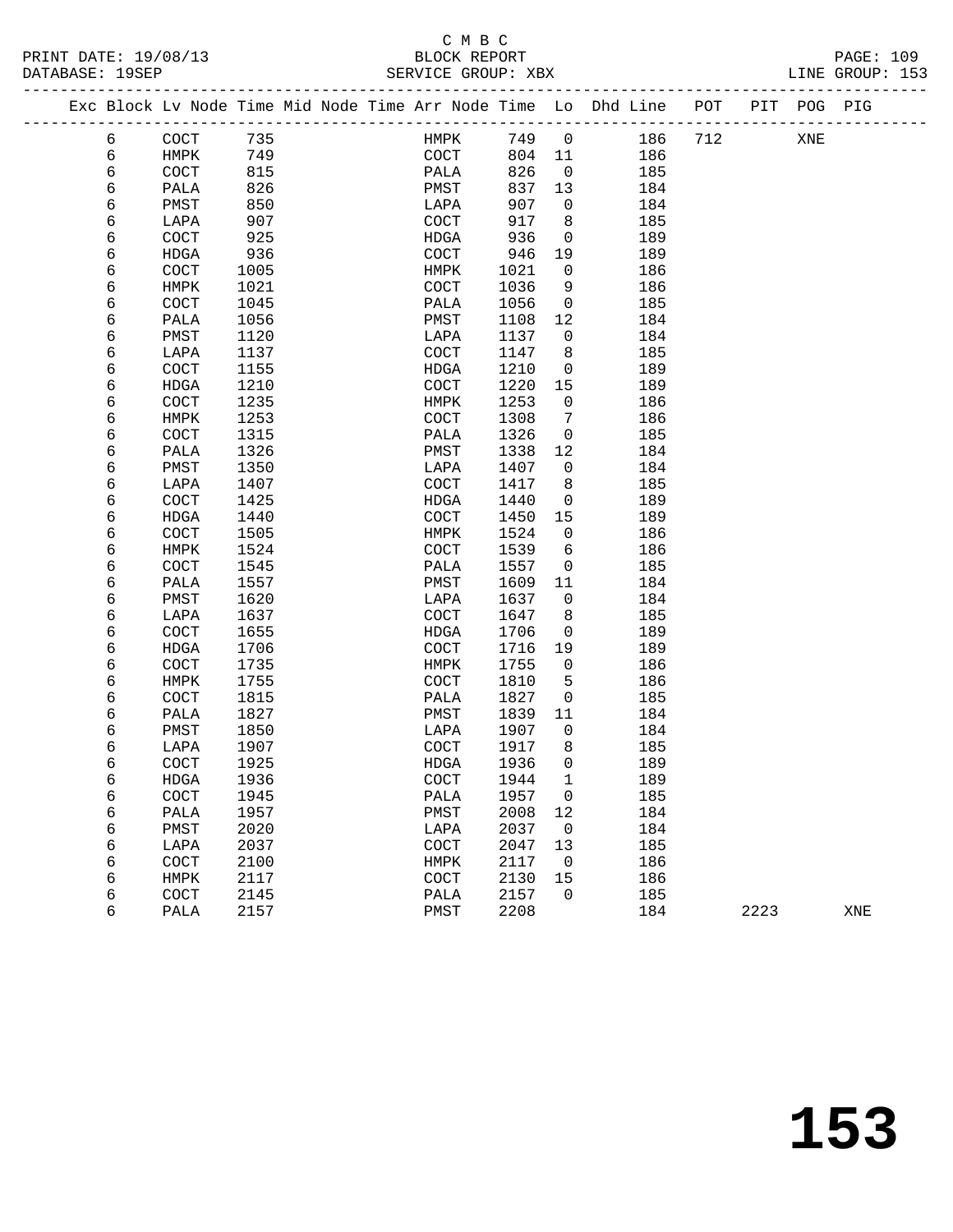### C M B C<br>BLOCK REPORT SERVICE GROUP: XBX

|  |   | Exc Block Lv Node Time Mid Node Time Arr Node Time Lo Dhd Line POT |      |  |             |       |                |     |     | PIT POG PIG |  |
|--|---|--------------------------------------------------------------------|------|--|-------------|-------|----------------|-----|-----|-------------|--|
|  | 7 | COCT                                                               | 745  |  | PKPL        | 801 0 |                | 187 | 722 | XNE         |  |
|  | 7 | PKPL                                                               | 801  |  | COCT        | 815   | 15             | 187 |     |             |  |
|  | 7 | COCT                                                               | 830  |  | BRST        | 854   | 11             | 153 |     |             |  |
|  | 7 | <b>BRST</b>                                                        | 905  |  | COCT        | 927   | 18             | 153 |     |             |  |
|  | 7 | COCT                                                               | 945  |  | PKPL        | 1001  | $\overline{0}$ | 187 |     |             |  |
|  | 7 | PKPL                                                               | 1001 |  | <b>COCT</b> | 1017  | 13             | 187 |     |             |  |
|  | 7 | COCT                                                               | 1030 |  | BRST        | 1055  | 10             | 153 |     |             |  |
|  | 7 | BRST                                                               | 1105 |  | <b>COCT</b> | 1129  | 16             | 153 |     |             |  |
|  | 7 | COCT                                                               | 1145 |  | PKPL        | 1203  | $\overline{0}$ | 187 |     |             |  |
|  | 7 | PKPL                                                               | 1203 |  | COCT        | 1219  | 11             | 187 |     |             |  |
|  | 7 | COCT                                                               | 1230 |  | BRST        | 1257  | 8              | 153 |     |             |  |
|  | 7 | <b>BRST</b>                                                        | 1305 |  | <b>COCT</b> | 1329  | 16             | 153 |     |             |  |
|  | 7 | COCT                                                               | 1345 |  | PKPL        | 1403  | $\overline{0}$ | 187 |     |             |  |
|  | 7 | PKPL                                                               | 1403 |  | <b>COCT</b> | 1419  | 11             | 187 |     |             |  |
|  | 7 | COCT                                                               | 1430 |  | BRST        | 1457  | 8              | 153 |     |             |  |
|  | 7 | <b>BRST</b>                                                        | 1505 |  | COCT        | 1529  | 16             | 153 |     |             |  |
|  | 7 | COCT                                                               | 1545 |  | PKPL        | 1603  | $\overline{0}$ | 187 |     |             |  |
|  | 7 | PKPL                                                               | 1603 |  | <b>COCT</b> | 1619  | 11             | 187 |     |             |  |
|  | 7 | COCT                                                               | 1630 |  | <b>BRST</b> | 1655  | 10             | 153 |     |             |  |
|  | 7 | BRST                                                               | 1705 |  | <b>COCT</b> | 1730  | 15             | 153 |     |             |  |
|  | 7 | COCT                                                               | 1745 |  | PKPL        | 1803  | $\overline{0}$ | 187 |     |             |  |
|  | 7 | PKPL                                                               | 1803 |  | COCT        | 1819  | 11             | 187 |     |             |  |
|  | 7 | COCT                                                               | 1830 |  | BRST        | 1855  | 10             | 153 |     |             |  |
|  | 7 | <b>BRST</b>                                                        | 1905 |  | COCT        | 1928  | 17             | 153 |     |             |  |
|  | 7 | COCT                                                               | 1945 |  | PKPL        | 2002  | $\Omega$       | 187 |     |             |  |
|  | 7 | PKPL                                                               | 2002 |  | COCT        | 2016  | 14             | 187 |     |             |  |
|  | 7 | COCT                                                               | 2030 |  | HMPK        | 2047  | $\overline{0}$ | 186 |     |             |  |
|  | 7 | HMPK                                                               | 2047 |  | <b>COCT</b> | 2100  | 15             | 186 |     |             |  |
|  | 7 | COCT                                                               | 2115 |  | PALA        | 2127  | $\Omega$       | 185 |     |             |  |
|  |   |                                                                    |      |  |             |       |                |     |     |             |  |

7 PALA 2127 PMST 2138 184 2153 XNE

**153**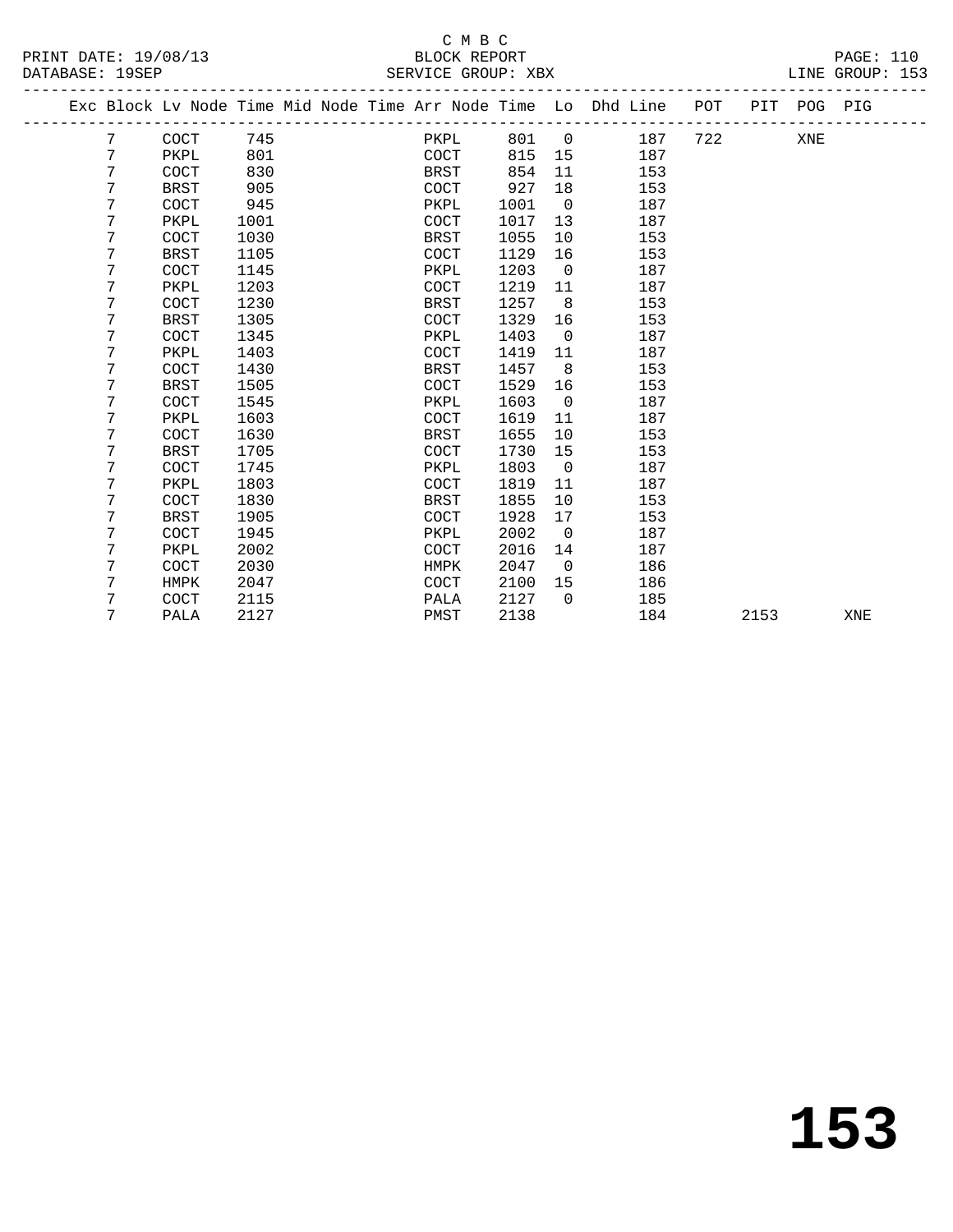### C M B C<br>BLOCK REPORT

| PRINT DATE: 19/08/13<br>DATABASE: 19SEP |   |                                                                    |      |  |             | <b>BLOCK REPORT</b> | SERVICE GROUP: XBX |                |     |                           |     |            | PAGE: 111<br>LINE GROUP: 153 |  |
|-----------------------------------------|---|--------------------------------------------------------------------|------|--|-------------|---------------------|--------------------|----------------|-----|---------------------------|-----|------------|------------------------------|--|
|                                         |   |                                                                    |      |  |             |                     |                    |                |     | ------------------------- |     |            |                              |  |
|                                         |   | Exc Block Lv Node Time Mid Node Time Arr Node Time Lo Dhd Line 90T |      |  |             |                     |                    |                |     |                           | PIT | <b>POG</b> | PIG                          |  |
|                                         | 8 | COCT                                                               | 755  |  | <b>HDGA</b> |                     | 806                | $\mathbf 0$    | 189 | 732                       |     | XNE        |                              |  |
|                                         | 8 | <b>HDGA</b>                                                        | 806  |  | COCT        |                     | 815                | 20             | 189 |                           |     |            |                              |  |
|                                         | 8 | COCT                                                               | 835  |  | HMPK        |                     | 849                | $\overline{0}$ | 186 |                           |     |            |                              |  |
|                                         | 8 | HMPK                                                               | 849  |  | COCT        |                     | 904                | 11             | 186 |                           |     |            |                              |  |
|                                         | 8 | COCT                                                               | 915  |  | PALA        |                     | 926                | $\mathbf 0$    | 185 |                           |     |            |                              |  |
|                                         | 8 | PALA                                                               | 926  |  | PMST        |                     | 937                | 13             | 184 |                           |     |            |                              |  |
|                                         | 8 | PMST                                                               | 950  |  | LAPA        |                     | 1007               | $\mathbf 0$    | 184 |                           |     |            |                              |  |
|                                         | 8 | LAPA                                                               | 1007 |  | COCT        |                     | 1017               | 8              | 185 |                           |     |            |                              |  |
|                                         | 8 | COCT                                                               | 1025 |  | HDGA        |                     | 1038               | $\mathbf 0$    | 189 |                           |     |            |                              |  |
|                                         | 8 | <b>HDGA</b>                                                        | 1038 |  | COCT        |                     | 1048               | 17             | 189 |                           |     |            |                              |  |
|                                         | 8 | COCT                                                               | 1105 |  | HMPK        |                     | 1121               | $\mathbf 0$    | 186 |                           |     |            |                              |  |
|                                         | 8 | HMPK                                                               | 1121 |  | COCT        |                     | 1136               | 9              | 186 |                           |     |            |                              |  |
|                                         | 8 | COCT                                                               | 1145 |  | PALA        |                     | 1156               | $\mathbf 0$    | 185 |                           |     |            |                              |  |
|                                         | 8 | PALA                                                               | 1156 |  | PMST        |                     | 1208               | 12             | 184 |                           |     |            |                              |  |
|                                         | 8 | PMST                                                               | 1220 |  | LAPA        |                     | 1237               | $\mathbf 0$    | 184 |                           |     |            |                              |  |
|                                         | 8 | LAPA                                                               | 1237 |  | COCT        |                     | 1247               | 8              | 185 |                           |     |            |                              |  |
|                                         | 8 | COCT                                                               | 1255 |  | HDGA        |                     | 1310               | $\mathbf 0$    | 189 |                           |     |            |                              |  |
|                                         | 8 | <b>HDGA</b>                                                        | 1310 |  | COCT        |                     | 1320               | 15             | 189 |                           |     |            |                              |  |
|                                         | 8 | COCT                                                               | 1335 |  | HMPK        |                     | 1353               | $\Omega$       | 186 |                           |     |            |                              |  |
|                                         | 8 | HMPK                                                               | 1353 |  | COCT        |                     | 1408               | 7              | 186 |                           |     |            |                              |  |
|                                         | 8 | COCT                                                               | 1415 |  | PALA        |                     | 1426               | 0              | 185 |                           |     |            |                              |  |
|                                         | 8 | PALA                                                               | 1426 |  | PMST        |                     | 1438               | 12             | 184 |                           |     |            |                              |  |
|                                         | 8 | PMST                                                               | 1450 |  | LAPA        |                     | 1507               | $\mathbf 0$    | 184 |                           |     |            |                              |  |
|                                         | 8 | LAPA                                                               | 1507 |  | COCT        |                     | 1517               | 8              | 185 |                           |     |            |                              |  |
|                                         | 8 | COCT                                                               | 1525 |  | <b>HDGA</b> |                     | 1540               | 0              | 189 |                           |     |            |                              |  |
|                                         | 8 | <b>HDGA</b>                                                        | 1540 |  | COCT        |                     | 1550               | 15             | 189 |                           |     |            |                              |  |
|                                         | 8 | COCT                                                               | 1605 |  | HMPK        |                     | 1625               | 0              | 186 |                           |     |            |                              |  |
|                                         | 8 | HMPK                                                               | 1625 |  | COCT        |                     | 1640               | 5              | 186 |                           |     |            |                              |  |
|                                         | 8 | COCT                                                               | 1645 |  | PALA        |                     | 1657               | $\mathbf 0$    | 185 |                           |     |            |                              |  |
|                                         | 8 | PALA                                                               | 1657 |  | PMST        |                     | 1709               | 11             | 184 |                           |     |            |                              |  |
|                                         | 8 | PMST                                                               | 1720 |  | LAPA        |                     | 1737               | $\mathbf 0$    | 184 |                           |     |            |                              |  |
|                                         | 8 | LAPA                                                               | 1737 |  | COCT        |                     | 1747               | 8              | 185 |                           |     |            |                              |  |
|                                         | 8 | COCT                                                               | 1755 |  | HDGA        |                     | 1806               | $\mathbf 0$    | 189 |                           |     |            |                              |  |
|                                         | 8 | <b>HDGA</b>                                                        | 1806 |  | COCT        |                     | 1816               | 19             | 189 |                           |     |            |                              |  |
|                                         | 8 | COCT                                                               | 1835 |  | HMPK        |                     | 1855               | 0              | 186 |                           |     |            |                              |  |
|                                         | 8 | <b>HMPK</b>                                                        | 1855 |  | COCT        |                     | 1910               | 5              | 186 |                           |     |            |                              |  |
|                                         | 8 | COCT                                                               | 1915 |  | PALA        |                     | 1927               | 0              | 185 |                           |     |            |                              |  |
|                                         | 8 | PALA                                                               | 1927 |  | PMST        |                     | 1939               | 11             | 184 |                           |     |            |                              |  |
|                                         | 8 | PMST                                                               | 1950 |  | LAPA        |                     | 2007               | $\mathbf 0$    | 184 |                           |     |            |                              |  |
|                                         | 8 | LAPA                                                               | 2007 |  | COCT        |                     | 2017               | 8              | 185 |                           |     |            |                              |  |
|                                         | 8 | COCT                                                               | 2025 |  | HDGA        |                     | 2036               | $\Omega$       | 189 |                           |     |            |                              |  |
|                                         | 8 | <b>HDGA</b>                                                        | 2036 |  | COCT        |                     | 2044               | $\mathbf{1}$   | 189 |                           |     |            |                              |  |

 8 COCT 2045 PKPL 2101 0 187 8 PKPL 2101 COCT 2115 15 187 8 COCT 2130 HMPK 2146 0 186

8 HMPK 2146 COCT 2159 186 2208 XNE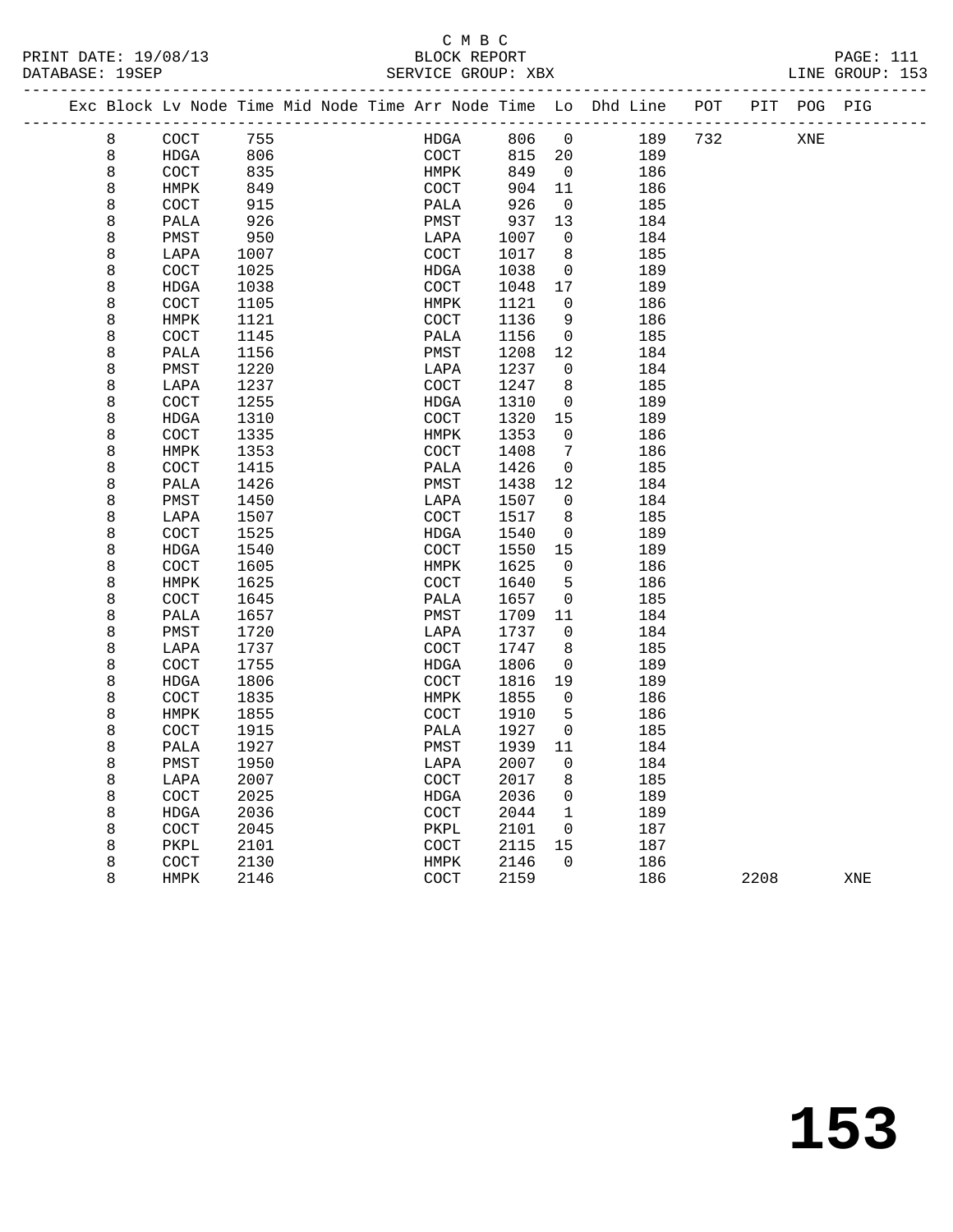| PRINT DATE: 19/08/13 | BLOCK REPORT       | <b>PAGE: 112</b> |
|----------------------|--------------------|------------------|
| DATABASE: 19SEP      | SERVICE GROUP: XBX | LINE GROUP: 153  |

|  |             |                      |              |  |              |              |                      | Exc Block Lv Node Time Mid Node Time Arr Node Time Lo Dhd Line POT |     |      | PIT POG PIG |     |  |
|--|-------------|----------------------|--------------|--|--------------|--------------|----------------------|--------------------------------------------------------------------|-----|------|-------------|-----|--|
|  | $\mathsf 9$ | $\operatorname{COT}$ | 825          |  | HDGA         | 836          | $\overline{0}$       | 189                                                                | 802 |      | XNE         |     |  |
|  | 9           | HDGA                 | 836          |  | COCT         | 845          | 20                   | 189                                                                |     |      |             |     |  |
|  | 9           | COCT                 | 905          |  | HMPK         | 919          | $\overline{0}$       | 186                                                                |     |      |             |     |  |
|  | 9           | HMPK                 | 919          |  | <b>COCT</b>  | 934          | 11                   | 186                                                                |     |      |             |     |  |
|  | 9           | $\operatorname{COT}$ | 945          |  | PALA         | 958          | $\overline{0}$       | 185                                                                |     |      |             |     |  |
|  | 9           | PALA                 | 958          |  | PMST         | 1009         | 11                   | 184                                                                |     |      |             |     |  |
|  | 9           | PMST                 | 1020         |  | LAPA         | 1037         | $\overline{0}$       | 184                                                                |     |      |             |     |  |
|  | 9           | LAPA                 | 1037         |  | COCT         | 1047         | 8                    | 185                                                                |     |      |             |     |  |
|  | 9           | <b>COCT</b>          | 1055         |  | <b>HDGA</b>  | 1108         | $\mathsf{O}$         | 189                                                                |     |      |             |     |  |
|  | 9           | HDGA                 | 1108         |  | COCT         | 1118         | 17                   | 189                                                                |     |      |             |     |  |
|  | 9           | COCT                 | 1135         |  | HMPK         | 1151         | 0                    | 186                                                                |     |      |             |     |  |
|  | 9           | HMPK                 | 1151         |  | COCT         | 1206         | 9                    | 186                                                                |     |      |             |     |  |
|  | 9           | COCT                 | 1215         |  | PALA         | 1226         | $\overline{0}$       | 185                                                                |     |      |             |     |  |
|  | 9           | PALA                 | 1226         |  | PMST         | 1238         | 12                   | 184                                                                |     |      |             |     |  |
|  | 9           | PMST                 | 1250         |  | LAPA         | 1307         | $\mathbf 0$          | 184                                                                |     |      |             |     |  |
|  | 9           | LAPA                 | 1307         |  | <b>COCT</b>  | 1317         | 8                    | 185                                                                |     |      |             |     |  |
|  | 9           | COCT                 | 1325         |  | HDGA         | 1340         | $\mathsf{O}$         | 189                                                                |     |      |             |     |  |
|  | 9           | HDGA                 | 1340         |  | COCT         | 1350         | 15                   | 189                                                                |     |      |             |     |  |
|  | 9           | COCT                 | 1405         |  | HMPK         | 1423         | $\mathbf 0$          | 186                                                                |     |      |             |     |  |
|  | 9           | HMPK                 | 1423         |  | COCT         | 1438         | $7\phantom{.0}$      | 186                                                                |     |      |             |     |  |
|  | 9           | COCT                 | 1445         |  | PALA         | 1456         | 0                    | 185                                                                |     |      |             |     |  |
|  | 9           | PALA                 | 1456         |  | PMST         | 1508         | 12                   | 184                                                                |     |      |             |     |  |
|  | 9           | PMST                 | 1520         |  | LAPA         | 1537         | $\mathbf{0}$         | 184                                                                |     |      |             |     |  |
|  | 9           | LAPA                 | 1537         |  | COCT         | 1547         | 8                    | 185                                                                |     |      |             |     |  |
|  | 9           | COCT                 | 1555         |  | HDGA         | 1608         | $\overline{0}$       | 189                                                                |     |      |             |     |  |
|  | 9           | HDGA                 | 1608         |  | COCT         | 1618         | 17                   | 189                                                                |     |      |             |     |  |
|  | 9           | COCT                 | 1635         |  | HMPK         | 1655         | $\overline{0}$       | 186                                                                |     |      |             |     |  |
|  | 9           | HMPK                 | 1655         |  | <b>COCT</b>  | 1710         | 5                    | 186                                                                |     |      |             |     |  |
|  | 9<br>9      | COCT                 | 1715         |  | PALA         | 1727         | 0                    | 185                                                                |     |      |             |     |  |
|  | 9           | PALA<br>PMST         | 1727<br>1750 |  | PMST<br>LAPA | 1739<br>1807 | 11<br>$\overline{0}$ | 184<br>184                                                         |     |      |             |     |  |
|  | 9           | LAPA                 | 1807         |  | COCT         | 1817         | 8                    | 185                                                                |     |      |             |     |  |
|  | 9           | COCT                 | 1825         |  | HDGA         | 1836         | $\overline{0}$       | 189                                                                |     |      |             |     |  |
|  | 9           | HDGA                 | 1836         |  | COCT         | 1844         | 21                   | 189                                                                |     |      |             |     |  |
|  | 9           | <b>COCT</b>          | 1905         |  | HMPK         | 1922         | $\overline{0}$       | 186                                                                |     |      |             |     |  |
|  | 9           | HMPK                 | 1922         |  | COCT         | 1937         | 13                   | 186                                                                |     |      |             |     |  |
|  | 9           | COCT                 | 1950         |  | PMST         | 2020         | 10                   | 183                                                                |     |      |             |     |  |
|  | 9           | PMST                 | 2030         |  | COCT         | 2100         | 20                   | 183                                                                |     |      |             |     |  |
|  | 9           | COCT                 | 2120         |  | PMST         | 2149         | 11                   | 183                                                                |     |      |             |     |  |
|  | 9           | PMST                 | 2200         |  | COCT         | 2230         | 20                   | 183                                                                |     |      |             |     |  |
|  | 9           | COCT                 | 2250         |  | PMST         | 2319         | 11                   | 183                                                                |     |      |             |     |  |
|  | 9           | PMST                 | 2330         |  | COCT         | 2400         | 20                   | 183                                                                |     |      |             |     |  |
|  | 9           | COCT                 | 2420         |  | PMST         | 2449         | 11                   | 183                                                                |     |      |             |     |  |
|  | 9           | PMST                 | 2500         |  | COCT         | 2530         |                      | 183                                                                |     | 2539 |             | XNE |  |
|  |             |                      |              |  |              |              |                      |                                                                    |     |      |             |     |  |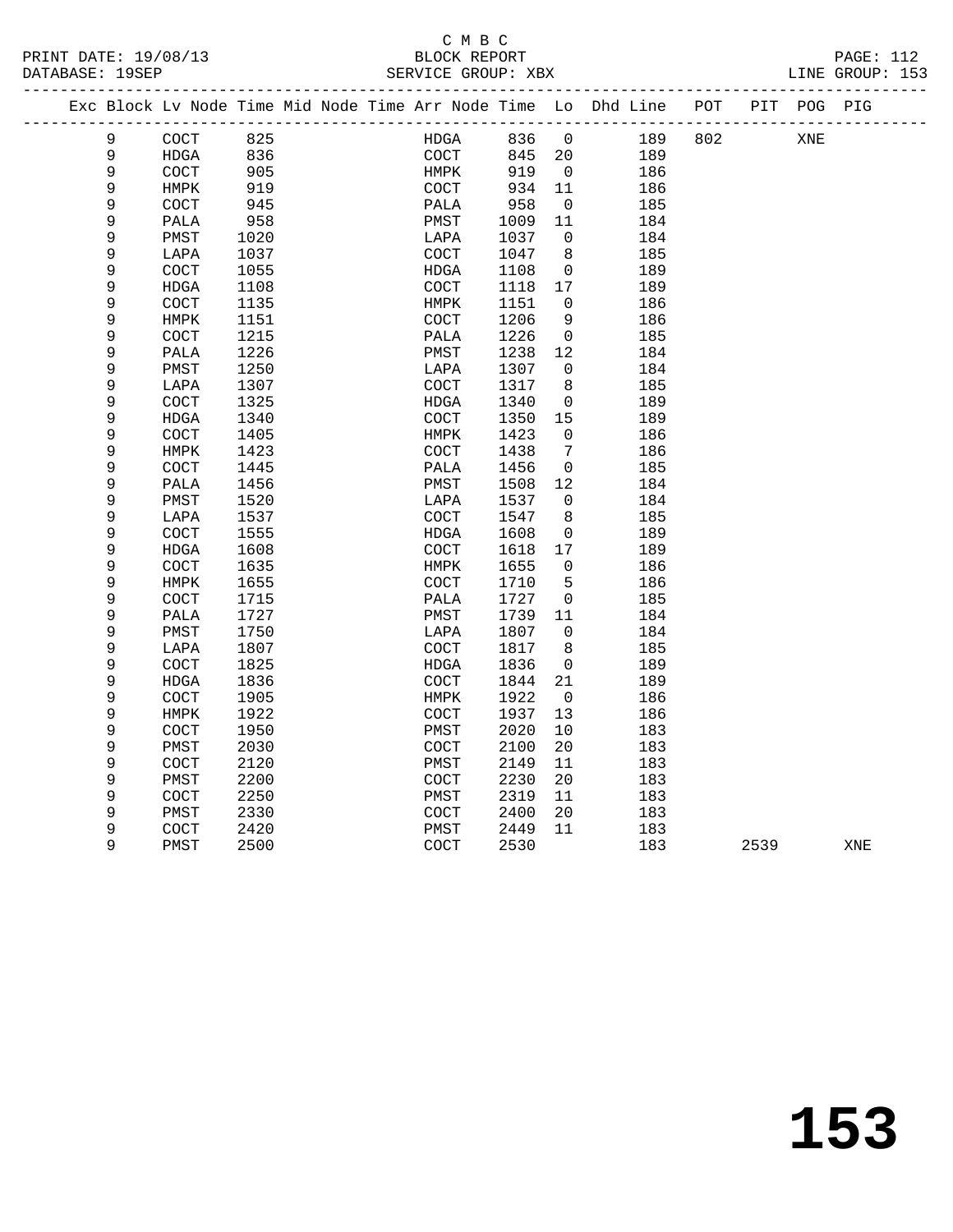# C M B C<br>BLOCK REPORT

|  | DATABASE: 19SEP | PRINT DATE: 19/08/13                                                           |              |  |               | ب سیسب       | BLOCK REPORT<br>SERVICE GROUP: XBX |                               |                |            |                        |  | PAGE: 113<br>LINE GROUP: 170 |  |
|--|-----------------|--------------------------------------------------------------------------------|--------------|--|---------------|--------------|------------------------------------|-------------------------------|----------------|------------|------------------------|--|------------------------------|--|
|  |                 | PCST PORT COQUITLAM STN<br>XNE North East Sector CS                            |              |  |               |              |                                    |                               |                |            | WEEA WESTERN & EASTERN |  |                              |  |
|  |                 | Exc Block Lv Node Time Mid Node Time Arr Node Time Lo Dhd Line POT PIT POG PIG |              |  |               |              |                                    |                               |                |            |                        |  |                              |  |
|  | 21              | PCST 721                                                                       |              |  |               |              |                                    |                               |                |            | WEEA 730 0 170 701 XNE |  |                              |  |
|  | 21              | WEEA 730                                                                       |              |  |               |              | PCST 739 12 170                    |                               |                |            |                        |  |                              |  |
|  | 21              | PCST                                                                           | 751          |  |               | WEEA<br>PCST |                                    |                               | 800 0          | 170        |                        |  |                              |  |
|  | 21              | WEEA                                                                           | 800          |  | PCST          |              |                                    | 809 12                        |                | 170        |                        |  |                              |  |
|  | 21              | PCST                                                                           | 821          |  | WEEA          |              | 830                                |                               | $\overline{0}$ | 170        |                        |  |                              |  |
|  | 21              | WEEA                                                                           | 830          |  | PCST          |              | 839                                | 12                            |                | 170        |                        |  |                              |  |
|  | 21              | PCST                                                                           | 851          |  | WEEA          |              | 900                                | $\overline{0}$                |                | 170        |                        |  |                              |  |
|  | 21              | WEEA                                                                           | 900          |  | PCST          |              | 909                                | 12                            | $\overline{0}$ | 170        |                        |  |                              |  |
|  | 21              | PCST                                                                           | 921          |  | WEEA          |              | 930                                |                               |                | 170        |                        |  |                              |  |
|  | 21              | WEEA                                                                           | 930          |  | PCST          |              | 939                                | 12                            |                | 170        |                        |  |                              |  |
|  | 21<br>21        | PCST<br>WEEA                                                                   | 951          |  | WEEA<br>PCST  |              | 1000                               | $\overline{\mathbf{0}}$<br>12 |                | 170<br>170 |                        |  |                              |  |
|  | 21              | PCST                                                                           | 1000<br>1021 |  | WEEA          |              | 1009<br>1030                       | $\overline{0}$                |                | 170        |                        |  |                              |  |
|  | 21              | WEEA                                                                           | 1030         |  | PCST          |              | 1039                               | 12                            |                | 170        |                        |  |                              |  |
|  | 21              | PCST                                                                           | 1051         |  | WEEA          |              | 1100                               | $\overline{0}$                |                | 170        |                        |  |                              |  |
|  | 21              | WEEA                                                                           | 1100         |  | PCST          |              | 1110                               | 11                            |                | 170        |                        |  |                              |  |
|  | 21              | PCST                                                                           | 1121         |  | WEEA          |              | 1130                               | $\overline{0}$                |                | 170        |                        |  |                              |  |
|  | 21              | WEEA                                                                           | 1130         |  | PCST          |              | 1140                               | 11                            |                | 170        |                        |  |                              |  |
|  | 21              | PCST                                                                           | 1151         |  | WEEA          |              | 1200                               | $\overline{0}$                |                | 170        |                        |  |                              |  |
|  | 21              | WEEA                                                                           | 1200         |  | PCST          |              | 1210                               | 11                            |                | 170        |                        |  |                              |  |
|  | 21              | PCST                                                                           | 1221         |  | WEEA          |              | 1230                               | $\overline{0}$                |                | 170        |                        |  |                              |  |
|  | 21              | WEEA                                                                           | 1230         |  | PCST          |              | 1240                               | 11                            |                | 170        |                        |  |                              |  |
|  | 21              | PCST                                                                           | 1251         |  | WEEA          |              | 1300                               | $\overline{0}$                |                | 170        |                        |  |                              |  |
|  | 21              | WEEA                                                                           | 1300         |  | PCST          |              | 1310                               | 11                            |                | 170        |                        |  |                              |  |
|  | 21              | PCST                                                                           | 1321         |  | WEEA          |              | 1330                               | $\overline{0}$                |                | 170        |                        |  |                              |  |
|  | 21              | WEEA                                                                           | 1330         |  | PCST          |              | 1340                               | 11                            |                | 170        |                        |  |                              |  |
|  | 21              | PCST                                                                           | 1351         |  | WEEA          |              | 1400                               | $\overline{0}$                |                | 170        |                        |  |                              |  |
|  | 21              | WEEA                                                                           | 1400         |  | PCST          |              | 1410                               | 11                            |                | 170        |                        |  |                              |  |
|  | 21              | PCST                                                                           | 1421         |  | WEEA          |              | 1430                               | $\overline{0}$                |                | 170        |                        |  |                              |  |
|  | 21              | WEEA                                                                           | 1430         |  | PCST          |              | 1440                               | 11                            |                | 170        |                        |  |                              |  |
|  | 21              | PCST                                                                           | 1451         |  | WEEA          |              | 1500                               | $\overline{0}$                |                | 170        |                        |  |                              |  |
|  | 21              | WEEA                                                                           | 1500         |  | PCST          |              | 1510                               | 11                            |                | 170        |                        |  |                              |  |
|  | 21              | PCST                                                                           | 1521         |  | WEEA          |              | 1530                               | $\overline{0}$                |                | 170        |                        |  |                              |  |
|  | 21<br>21        | WEEA                                                                           | 1530         |  | PCST<br>WEEA  |              | 1540 11                            |                               |                | 170<br>170 |                        |  |                              |  |
|  | 21              | PCST<br>WEEA                                                                   | 1551<br>1600 |  | PCST          |              | 1600<br>1610                       | 0<br>11                       |                | 170        |                        |  |                              |  |
|  | 21              | PCST                                                                           | 1621         |  | WEEA          |              | 1630                               | 0                             |                | 170        |                        |  |                              |  |
|  | 21              | WEEA                                                                           | 1630         |  | PCST          |              | 1640                               | 11                            |                | 170        |                        |  |                              |  |
|  | 21              | PCST                                                                           | 1651         |  | WEEA          |              | 1700                               | 0                             |                | 170        |                        |  |                              |  |
|  | 21              | WEEA                                                                           | 1700         |  | PCST          |              | 1710                               | 11                            |                | 170        |                        |  |                              |  |
|  | 21              | PCST                                                                           | 1721         |  | WEEA          |              | 1730                               | $\mathsf{O}$                  |                | 170        |                        |  |                              |  |
|  | 21              | WEEA                                                                           | 1730         |  | PCST          |              | 1740                               | 11                            |                | 170        |                        |  |                              |  |
|  | 21              | PCST                                                                           | 1751         |  | WEEA          |              | 1800                               | 0                             |                | 170        |                        |  |                              |  |
|  | 21              | WEEA                                                                           | 1800         |  | PCST          |              | 1810                               | 11                            |                | 170        |                        |  |                              |  |
|  | 21              | PCST                                                                           | 1821         |  | WEEA          |              | 1830                               | 0                             |                | 170        |                        |  |                              |  |
|  | 21              | WEEA                                                                           | 1830         |  | PCST          |              | 1840                               | 11                            |                | 170        |                        |  |                              |  |
|  | 21              | PCST                                                                           | 1851         |  | WEEA          |              | 1900                               | 0                             |                | 170        |                        |  |                              |  |
|  | 21              | WEEA                                                                           | 1900         |  | PCST          |              | 1910                               | 11                            |                | 170        |                        |  |                              |  |
|  | $2\sqrt{1}$     | PCST                                                                           | 1921         |  | WEEA          |              | 1930                               | 0                             |                | 170        |                        |  |                              |  |
|  | 21              | WEEA                                                                           | 1930         |  | $_{\rm PCST}$ |              | 1940                               | 11                            |                | 170        |                        |  |                              |  |
|  | 21              | PCST                                                                           | 1951         |  | WEEA          |              | 2000                               | 0                             |                | 170        |                        |  |                              |  |
|  | 21              | WEEA                                                                           | 2000         |  | $_{\rm PCST}$ |              | 2009                               | 12                            |                | 170        |                        |  |                              |  |
|  | 21              | PCST                                                                           | 2021         |  | WEEA          |              | 2030                               | 0                             |                | 170        |                        |  |                              |  |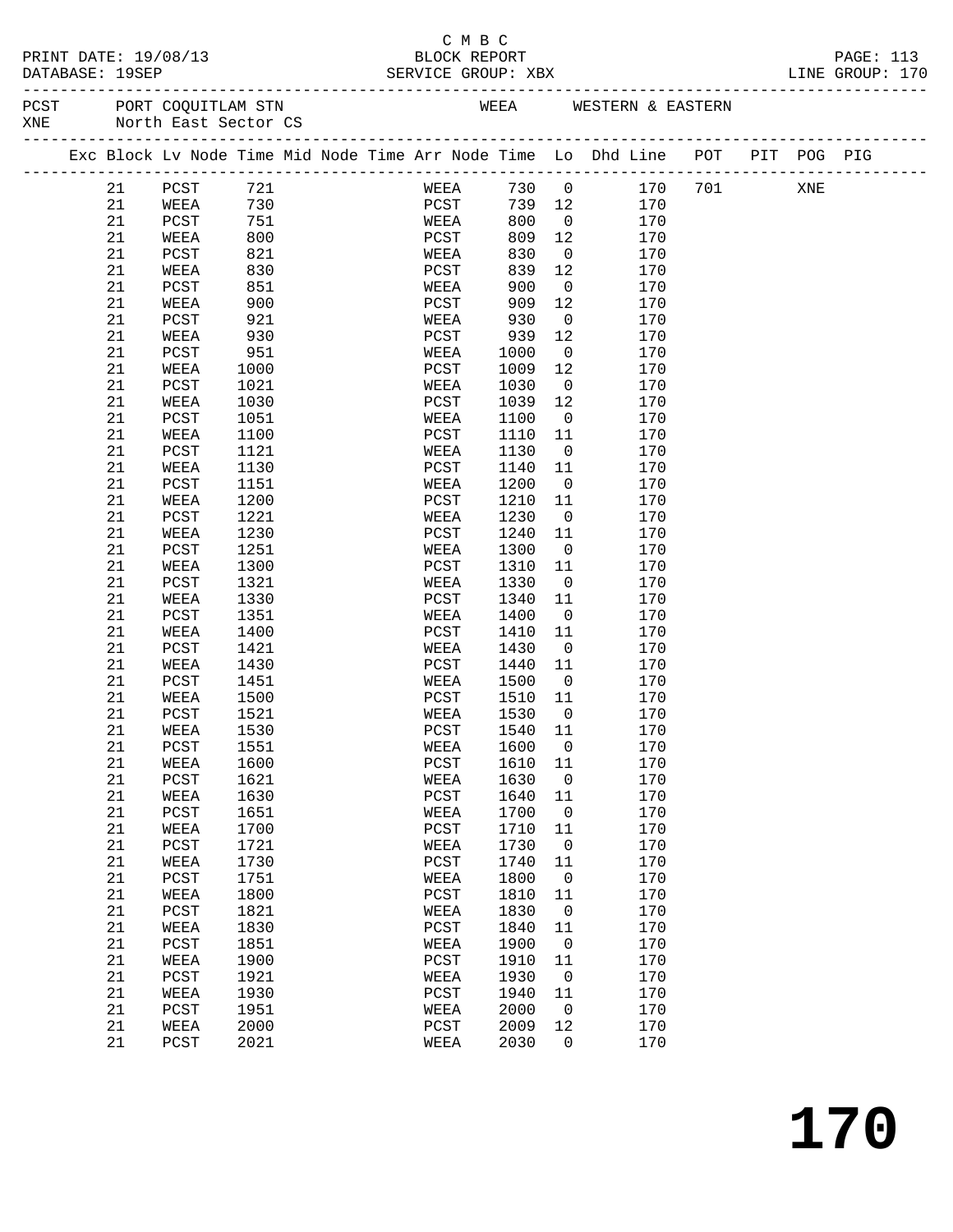### C M B C<br>BLOCK REPORT SERVICE GROUP: XBX

|    |      |      | Exc Block Lv Node Time Mid Node Time Arr Node Time Lo Dhd Line |      |          |     | POT | PIT  | POG | PIG |  |
|----|------|------|----------------------------------------------------------------|------|----------|-----|-----|------|-----|-----|--|
| 21 | WEEA | 2030 | PCST                                                           | 2039 | 12       | 170 |     |      |     |     |  |
| 21 | PCST | 2051 | WEEA                                                           | 2100 | $\Omega$ | 170 |     |      |     |     |  |
| 21 | WEEA | 2100 | PCST                                                           | 2109 | 12       | 170 |     |      |     |     |  |
| 21 | PCST | 2121 | WEEA                                                           | 2130 | $\Omega$ | 170 |     |      |     |     |  |
| 21 | WEEA | 2130 | PCST                                                           | 2139 | 12       | 170 |     |      |     |     |  |
| 21 | PCST | 2151 | WEEA                                                           | 2200 | $\Omega$ | 170 |     |      |     |     |  |
| 21 | WEEA | 2200 | PCST                                                           | 2209 | 12       | 170 |     |      |     |     |  |
| 21 | PCST | 2221 | WEEA                                                           | 2230 | $\Omega$ | 170 |     |      |     |     |  |
| 21 | WEEA | 2230 | PCST                                                           | 2239 | 12       | 170 |     |      |     |     |  |
| 21 | PCST | 2251 | WEEA                                                           | 2300 | $\Omega$ | 170 |     |      |     |     |  |
| 21 | WEEA | 2300 | PCST                                                           | 2309 | 12       | 170 |     |      |     |     |  |
| 21 | PCST | 2321 | WEEA                                                           | 2330 | $\Omega$ | 170 |     |      |     |     |  |
| 21 | WEEA | 2330 | PCST                                                           | 2339 | 12       | 170 |     |      |     |     |  |
| 21 | PCST | 2351 | WEEA                                                           | 2400 | $\Omega$ | 170 |     |      |     |     |  |
| 21 | WEEA | 2400 | PCST                                                           | 2409 |          | 170 |     | 2414 |     | XNE |  |
|    |      |      |                                                                |      |          |     |     |      |     |     |  |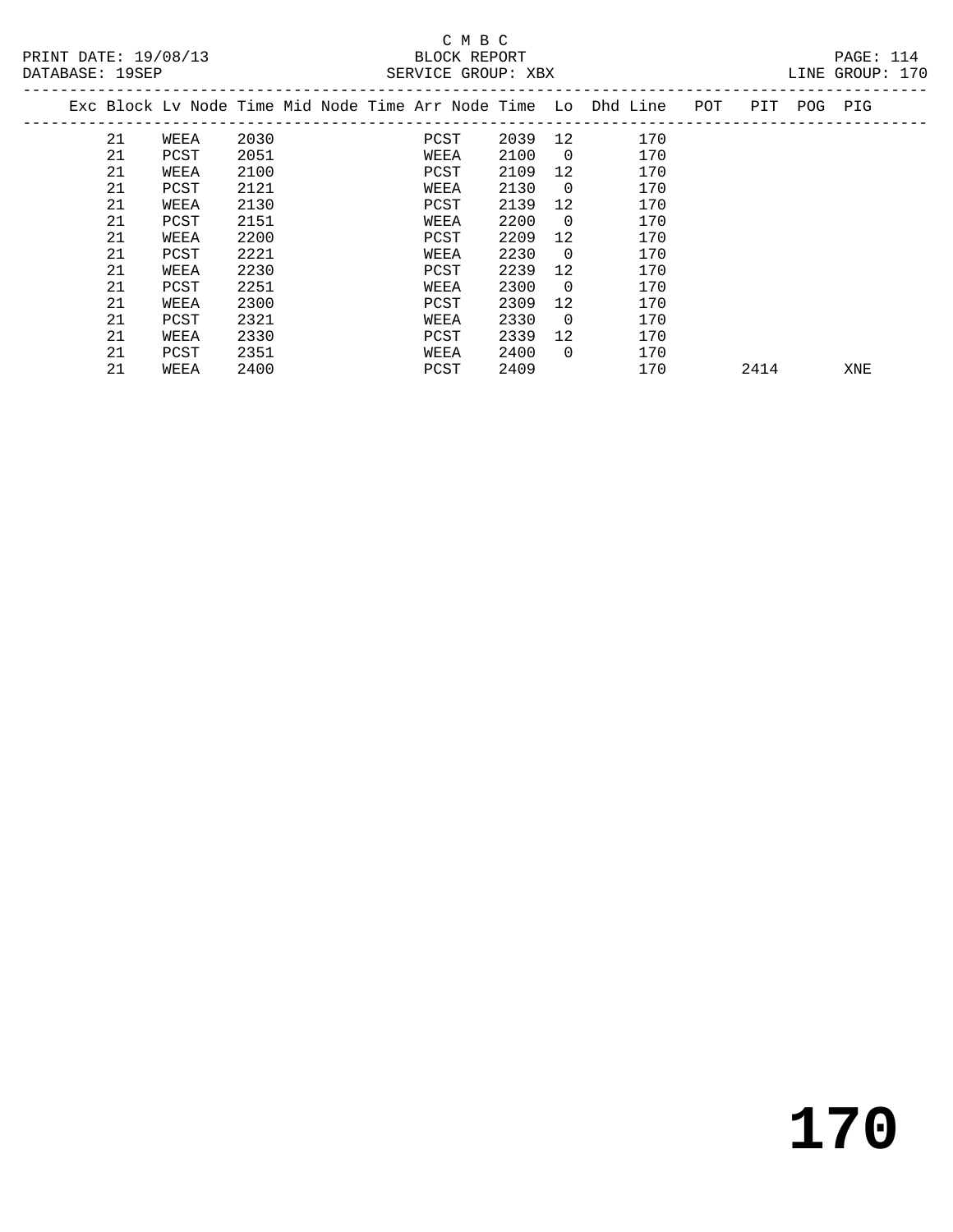|                             | DATABASE: 19SEP | PRINT DATE: 19/08/13                                                                      |      | BLOCK REPORT<br>SERVICE GROUP: XBX     | C M B C     |                      |                         |                                                                    |     |      | ______________ | PAGE: 115<br>LINE GROUP: 171 |
|-----------------------------|-----------------|-------------------------------------------------------------------------------------------|------|----------------------------------------|-------------|----------------------|-------------------------|--------------------------------------------------------------------|-----|------|----------------|------------------------------|
| COCT<br>FRDO<br>VI90<br>XNE |                 | COQUITLAM CTRL STN<br>FREMONT & DOMINION<br>VICTORIA AT 900 BLOCK<br>North East Sector CS |      |                                        |             | DOFR<br>PCST<br>VR-W |                         | DOMINION & FREMONT<br>PORT COQUITLAM STN<br>VICTORIA & ROCKLIN     |     |      |                |                              |
|                             |                 |                                                                                           |      |                                        |             |                      |                         | Exc Block Lv Node Time Mid Node Time Arr Node Time Lo Dhd Line POT |     |      |                | PIT POG PIG                  |
|                             | 26              | PCST                                                                                      | 601  |                                        | VI90        | 615 0                |                         | 174                                                                | 541 |      | XNE            |                              |
|                             | 26              | VI90                                                                                      |      | 615 PCST 629 COCT                      |             | 639 12               |                         | 173                                                                |     |      |                |                              |
|                             | 26              | COCT                                                                                      |      | 651 PCST 701 V190<br>715 PCST 729 COCT |             | 715                  | $\overline{0}$          | 174                                                                |     |      |                |                              |
|                             | 26              | VI90                                                                                      |      |                                        |             | 739                  | 21                      | 173                                                                |     |      |                |                              |
|                             | 26              | COCT                                                                                      | 800  |                                        | DOFR        | 814                  | $\overline{\mathbf{0}}$ | 171                                                                |     |      |                |                              |
|                             | 26              | <b>DOFR</b>                                                                               | 814  |                                        | COCT        | 835                  | 16                      | 172                                                                |     |      |                |                              |
|                             | 26              | COCT                                                                                      | 851  | PCST 901 VI90                          |             | 915                  | $\overline{0}$          | 174                                                                |     |      |                |                              |
|                             | 26              | VI90                                                                                      | 915  | PCST 930 COCT                          |             | 940                  | 19                      | 173                                                                |     |      |                |                              |
|                             | 26              | COCT                                                                                      | 959  |                                        | DOFR        | 1013                 | $\overline{\mathbf{0}}$ | 171                                                                |     |      |                |                              |
|                             | 26              | <b>DOFR</b>                                                                               | 1013 |                                        | COCT        | 1035                 | 13                      | 172                                                                |     |      |                |                              |
|                             | 26              | COCT                                                                                      | 1048 | PCST                                   | 1059 VI90   | 1115                 | $\overline{0}$          | 174                                                                |     |      |                |                              |
|                             | 26              | VI90                                                                                      | 1115 | PCST                                   | 1131 COCT   | 1141                 | 16                      | 173                                                                |     |      |                |                              |
|                             | 26              | COCT                                                                                      | 1157 |                                        | DOFR        | 1213                 | $\overline{0}$          | 171                                                                |     |      |                |                              |
|                             | 26              | <b>DOFR</b>                                                                               | 1213 |                                        | <b>COCT</b> | 1236                 | 12                      | 172                                                                |     |      |                |                              |
|                             | 26              | COCT                                                                                      | 1248 | PCST                                   | 1259 VI90   | 1315                 | $\overline{0}$          | 174                                                                |     |      |                |                              |
|                             | 26              | VI90                                                                                      | 1315 | PCST                                   | 1331 COCT   | 1341                 | 16                      | 173                                                                |     |      |                |                              |
|                             | 26              | COCT                                                                                      | 1357 |                                        | DOFR        | 1413                 | $\overline{0}$          | 171                                                                |     |      |                |                              |
|                             | 26              | <b>DOFR</b>                                                                               | 1413 |                                        | COCT        | 1438                 | 11                      | 172                                                                |     |      |                |                              |
|                             | 26              | COCT                                                                                      | 1449 | PCST                                   | 1459 VI90   | 1515                 | $\overline{0}$          | 174                                                                |     |      |                |                              |
|                             | 26              | VI90                                                                                      | 1515 | PCST                                   | 1531 COCT   | 1542                 | 15                      | 173                                                                |     |      |                |                              |
|                             | 26              | COCT                                                                                      | 1557 |                                        | DOFR        | 1613                 | $\overline{0}$          | 171                                                                |     |      |                |                              |
|                             | 26              | <b>DOFR</b>                                                                               | 1613 |                                        | COCT        | 1635                 | 14                      | 172                                                                |     |      |                |                              |
|                             | 26              | COCT                                                                                      | 1649 | PCST                                   | 1659 VI90   | 1715                 | $\overline{0}$          | 174                                                                |     |      |                |                              |
|                             | 26              | VI90                                                                                      | 1715 | PCST                                   | 1731 COCT   | 1742                 | 16                      | 173                                                                |     |      |                |                              |
|                             | 26              | COCT                                                                                      | 1758 |                                        | DOFR        | 1812                 | $\overline{0}$          | 171                                                                |     |      |                |                              |
|                             | 26              | <b>DOFR</b>                                                                               | 1812 |                                        | COCT        | 1834                 | 15                      | 172                                                                |     |      |                |                              |
|                             | 26              | COCT                                                                                      | 1849 | PCST                                   | 1859 VI90   | 1915                 | $\overline{0}$          | 174                                                                |     |      |                |                              |
|                             | 26              | VI90                                                                                      | 1915 | PCST                                   | 1931 COCT   | 1941                 | 19                      | 173                                                                |     |      |                |                              |
|                             | 26              | COCT                                                                                      | 2000 |                                        | <b>DOFR</b> | 2012                 | $\overline{0}$          | 171                                                                |     |      |                |                              |
|                             | 26              | <b>DOFR</b>                                                                               | 2012 |                                        | COCT        | 2034                 | 16                      | 172                                                                |     |      |                |                              |
|                             | 26              | COCT                                                                                      | 2050 | PCST                                   | 2100 VI90   | 2115                 | $\overline{0}$          | 174                                                                |     |      |                |                              |
|                             | 26              | VI90                                                                                      | 2115 | PCST                                   | 2130 COCT   | 2140                 | 20                      | 173                                                                |     |      |                |                              |
|                             | 26              | COCT                                                                                      | 2200 |                                        | <b>DOFR</b> | 2212                 | $\overline{0}$          | 171                                                                |     |      |                |                              |
|                             | 26              | <b>DOFR</b>                                                                               | 2212 |                                        | COCT        | 2233                 | 17                      | 172                                                                |     |      |                |                              |
|                             | 26              | COCT                                                                                      | 2250 | PCST                                   | 2300 VI90   | 2315                 | $\overline{0}$          | 174                                                                |     |      |                |                              |
|                             | 26              | VI90                                                                                      | 2315 | PCST                                   | 2329 COCT   | 2339                 | 22                      | 173                                                                |     |      |                |                              |
|                             | 26              | COCT                                                                                      | 2401 |                                        | DOFR        | 2413                 | $\Omega$                | 171                                                                |     |      |                |                              |
|                             | 26              | DOFR                                                                                      | 2413 |                                        | COCT        | 2433                 |                         | 172                                                                |     | 2442 |                | XNE                          |
|                             |                 |                                                                                           |      |                                        |             |                      |                         |                                                                    |     |      |                |                              |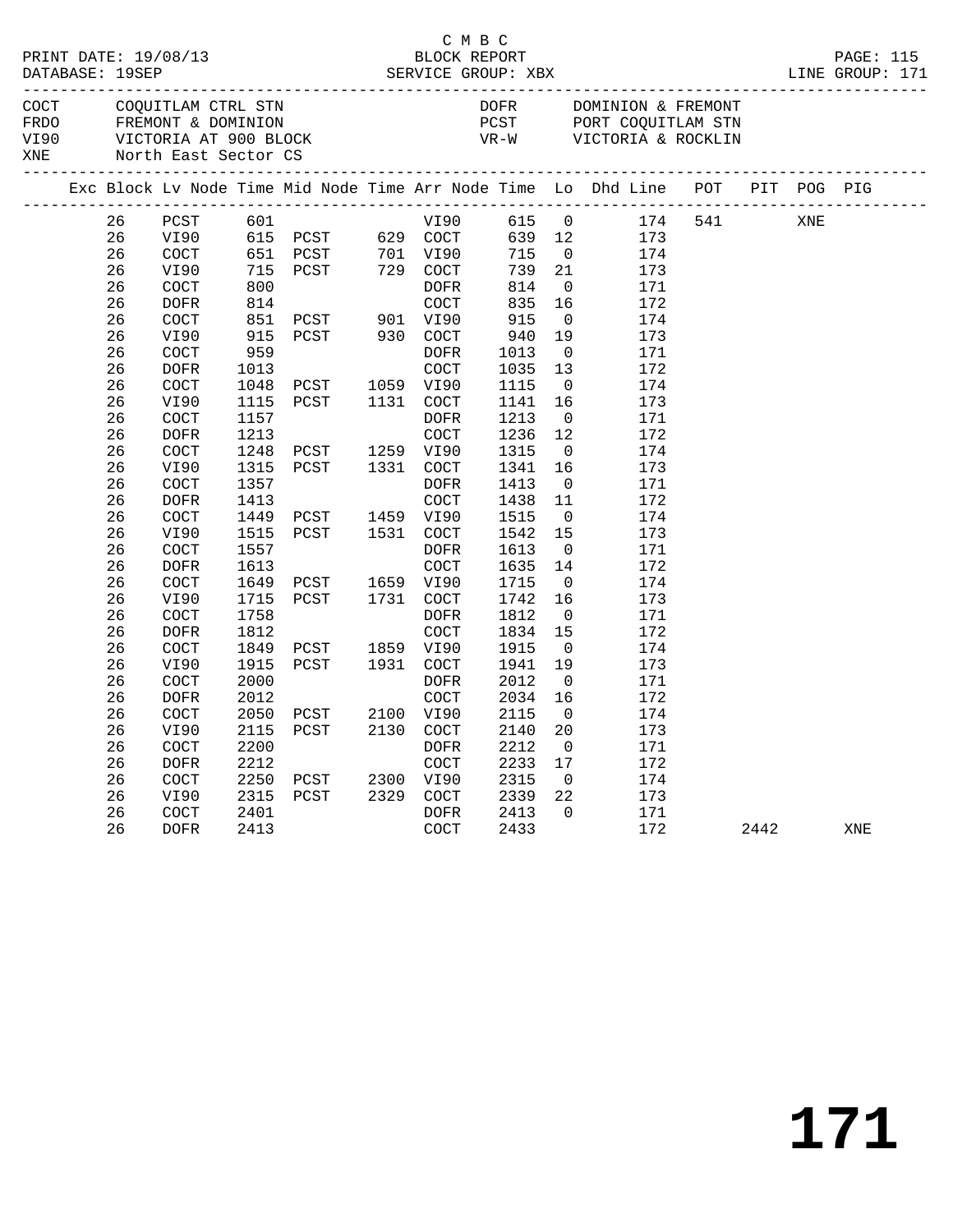|  |    |                      |      |           |      |             |      |                | Exc Block Lv Node Time Mid Node Time Arr Node Time Lo Dhd Line POT |     |      | PIT POG PIG |     |
|--|----|----------------------|------|-----------|------|-------------|------|----------------|--------------------------------------------------------------------|-----|------|-------------|-----|
|  | 27 | PCST                 | 636  |           |      | VR-W        | 650  | $\overline{0}$ | 173                                                                | 616 |      | XNE         |     |
|  | 27 | $VR-W$               | 650  | PCST      |      | 707 COCT    | 718  | 12             | 174                                                                |     |      |             |     |
|  | 27 | COCT                 | 730  |           |      | FRDO        | 752  | $\overline{0}$ | 172                                                                |     |      |             |     |
|  | 27 | FRDO                 | 752  |           |      | <b>COCT</b> | 804  | 21             | 171                                                                |     |      |             |     |
|  | 27 | COCT                 | 825  | PCST      |      | 835 VR-W    | 850  | $\overline{0}$ | 173                                                                |     |      |             |     |
|  | 27 | $VR-W$               | 850  | PCST      | 907  | COCT        | 918  | 11             | 174                                                                |     |      |             |     |
|  | 27 | <b>COCT</b>          | 929  |           |      | FRDO        | 953  | $\overline{0}$ | 172                                                                |     |      |             |     |
|  | 27 | FRDO                 | 953  |           |      | COCT        | 1007 | 16             | 171                                                                |     |      |             |     |
|  | 27 | $\operatorname{COT}$ | 1023 | PCST      |      | 1034 VR-W   | 1050 | $\overline{0}$ | 173                                                                |     |      |             |     |
|  | 27 | $VR-W$               | 1050 | PCST      | 1107 | COCT        | 1118 | 11             | 174                                                                |     |      |             |     |
|  | 27 | COCT                 | 1129 |           |      | FRDO        | 1154 | $\overline{0}$ | 172                                                                |     |      |             |     |
|  | 27 | FRDO                 | 1154 |           |      | COCT        | 1212 | 11             | 171                                                                |     |      |             |     |
|  | 27 | <b>COCT</b>          | 1223 | PCST 1234 |      | VR-W        | 1250 | $\overline{0}$ | 173                                                                |     |      |             |     |
|  | 27 | $VR-W$               | 1250 | PCST      | 1308 | COCT        | 1320 | 8              | 174                                                                |     |      |             |     |
|  | 27 | COCT                 | 1328 |           |      | FRDO        | 1354 | $\mathsf{O}$   | 172                                                                |     |      |             |     |
|  | 27 | <b>FRDO</b>          | 1354 |           |      | COCT        | 1411 | 12             | 171                                                                |     |      |             |     |
|  | 27 | COCT                 | 1423 | PCST      |      | 1434 VR-W   | 1450 | $\mathbf 0$    | 173                                                                |     |      |             |     |
|  | 27 | $VR-W$               | 1450 | PCST      | 1508 | COCT        | 1520 | 8              | 174                                                                |     |      |             |     |
|  | 27 | COCT                 | 1528 |           |      | FRDO        | 1554 | $\overline{0}$ | 172                                                                |     |      |             |     |
|  | 27 | <b>FRDO</b>          | 1554 |           |      | <b>COCT</b> | 1610 | 10             | 171                                                                |     |      |             |     |
|  | 27 | $\operatorname{COT}$ | 1620 | PCST      |      | 1634 VR-W   | 1650 | $\overline{0}$ | 173                                                                |     |      |             |     |
|  | 27 | $VR-W$               | 1650 | PCST      | 1708 | COCT        | 1720 | 9              | 174                                                                |     |      |             |     |
|  | 27 | COCT                 | 1729 |           |      | FRDO        | 1755 | $\overline{0}$ | 172                                                                |     |      |             |     |
|  | 27 | FRDO                 | 1755 |           |      | COCT        | 1809 | 12             | 171                                                                |     |      |             |     |
|  | 27 | <b>COCT</b>          | 1821 | PCST      | 1834 | VR-W        | 1850 | $\overline{0}$ | 173                                                                |     |      |             |     |
|  | 27 | $VR-W$               | 1850 | PCST      | 1907 | COCT        | 1918 | 12             | 174                                                                |     |      |             |     |
|  | 27 | COCT                 | 1930 |           |      | FRDO        | 1954 | $\overline{0}$ | 172                                                                |     |      |             |     |
|  | 27 | <b>FRDO</b>          | 1954 |           |      | COCT        | 2006 | 18             | 171                                                                |     |      |             |     |
|  | 27 | COCT                 | 2024 | PCST      | 2035 | $VR-W$      | 2050 | $\overline{0}$ | 173                                                                |     |      |             |     |
|  | 27 | $VR-W$               | 2050 | PCST      | 2107 | COCT        | 2118 | 12             | 174                                                                |     |      |             |     |
|  | 27 | $\operatorname{COT}$ | 2130 |           |      | FRDO        | 2152 | $\overline{0}$ | 172                                                                |     |      |             |     |
|  | 27 | <b>FRDO</b>          | 2152 |           |      | COCT        | 2204 | 22             | 171                                                                |     |      |             |     |
|  | 27 | COCT                 | 2226 | PCST 2236 |      | VR-W        | 2250 | $\overline{0}$ | 173                                                                |     |      |             |     |
|  | 27 | $VR-W$               | 2250 | PCST      | 2307 | <b>COCT</b> | 2318 | 13             | 174                                                                |     |      |             |     |
|  | 27 | <b>COCT</b>          | 2331 |           |      | FRDO        | 2352 | $\Omega$       | 172                                                                |     |      |             |     |
|  | 27 | FRDO                 | 2352 |           |      | COCT        | 2403 |                | 171                                                                |     | 2412 |             | XNE |
|  |    |                      |      |           |      |             |      |                |                                                                    |     |      |             |     |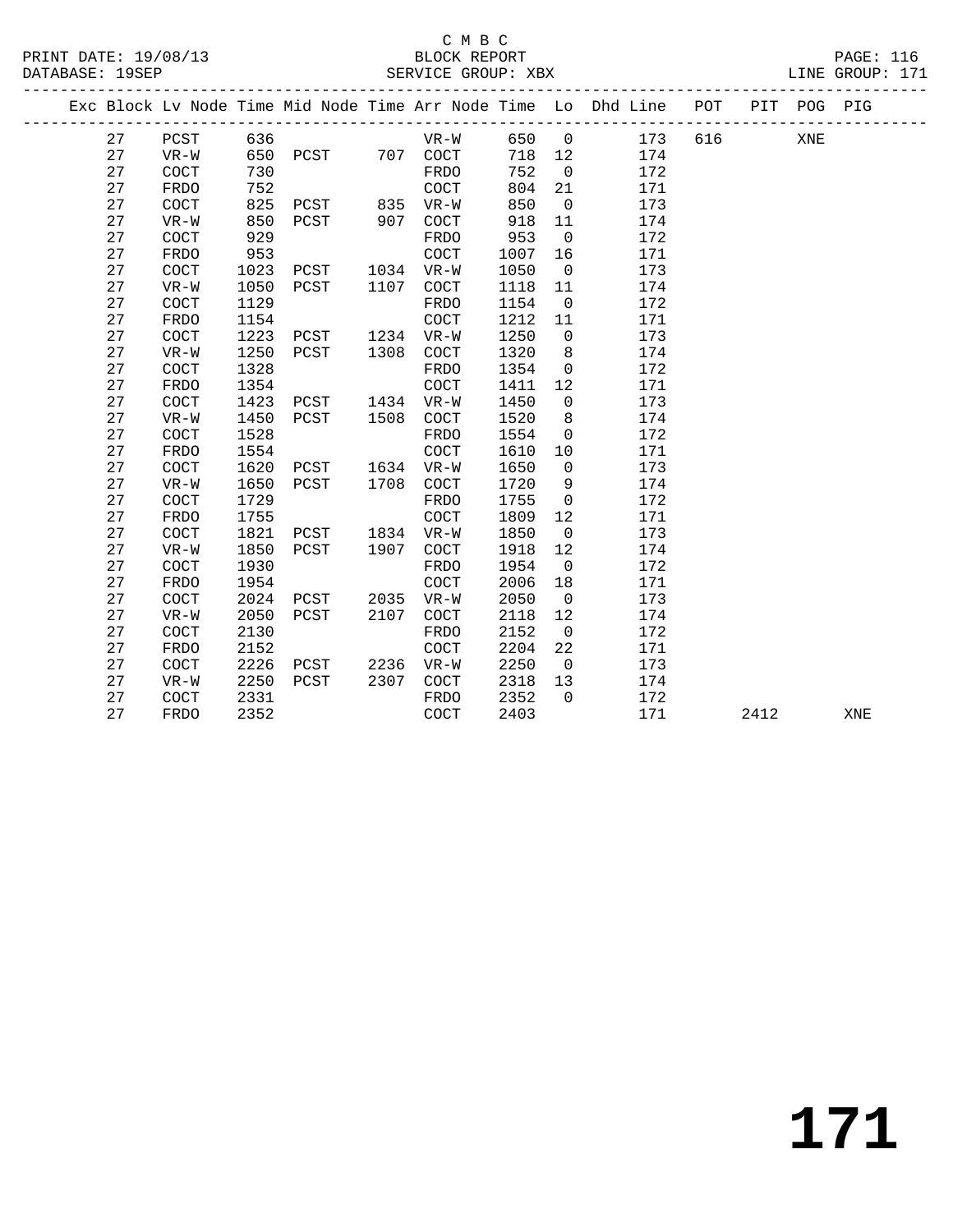|  |        |                      |      |                |      |                      |       |                | Exc Block Lv Node Time Mid Node Time Arr Node Time Lo Dhd Line POT |     |      | PIT POG PIG |     |
|--|--------|----------------------|------|----------------|------|----------------------|-------|----------------|--------------------------------------------------------------------|-----|------|-------------|-----|
|  | 28     | COCT                 | 701  |                |      | DOFR                 | 715 0 |                | 171                                                                | 638 |      | XNE         |     |
|  | 28     | <b>DOFR</b>          | 715  |                |      | COCT                 | 736   | 15             | 172                                                                |     |      |             |     |
|  | 28     | $\operatorname{COT}$ | 751  | PCST 801 VI90  |      |                      | 815   | $\overline{0}$ | 174                                                                |     |      |             |     |
|  | 28     | VI90                 | 815  | PCST           | 829  | COCT                 | 839   | 21             | 173                                                                |     |      |             |     |
|  | $2\,8$ | COCT                 | 900  |                |      | DOFR                 | 914   | $\overline{0}$ | 171                                                                |     |      |             |     |
|  | 28     | <b>DOFR</b>          | 914  |                |      | COCT                 | 936   | 12             | 172                                                                |     |      |             |     |
|  | 28     | COCT                 | 948  | PCST 959 VI90  |      |                      | 1015  | $\overline{0}$ | 174                                                                |     |      |             |     |
|  | 28     | VI90                 | 1015 | PCST 1031      |      | COCT                 | 1041  | 18             | 173                                                                |     |      |             |     |
|  | 28     | COCT                 | 1059 |                |      | <b>DOFR</b>          | 1113  | $\overline{0}$ | 171                                                                |     |      |             |     |
|  | 28     | <b>DOFR</b>          | 1113 |                |      | <b>COCT</b>          | 1135  | 13             | 172                                                                |     |      |             |     |
|  | 28     | COCT                 | 1148 | PCST 1159 VI90 |      |                      | 1215  | $\overline{0}$ | 174                                                                |     |      |             |     |
|  | 28     | VI90                 | 1215 | PCST 1231      |      | COCT                 | 1241  | 16             | 173                                                                |     |      |             |     |
|  | 28     | COCT                 | 1257 |                |      | DOFR                 | 1313  | $\overline{0}$ | 171                                                                |     |      |             |     |
|  | 28     | <b>DOFR</b>          | 1313 |                |      | $\operatorname{COT}$ | 1336  | 13             | 172                                                                |     |      |             |     |
|  | 28     | COCT                 | 1349 | PCST           |      | 1359 VI90            | 1415  | $\overline{0}$ | 174                                                                |     |      |             |     |
|  | 28     | VI90                 | 1415 | PCST           | 1431 | COCT                 | 1442  | 15             | 173                                                                |     |      |             |     |
|  | 28     | COCT                 | 1457 |                |      | <b>DOFR</b>          | 1513  | $\overline{0}$ | 171                                                                |     |      |             |     |
|  | 28     | <b>DOFR</b>          | 1513 |                |      | COCT                 | 1536  | 13             | 172                                                                |     |      |             |     |
|  | 28     | COCT                 | 1549 | PCST           |      | 1559 VI90            | 1615  | $\overline{0}$ | 174                                                                |     |      |             |     |
|  | 28     | VI90                 | 1615 | PCST           | 1631 | COCT                 | 1643  | 14             | 173                                                                |     |      |             |     |
|  | 28     | COCT                 | 1657 |                |      | DOFR                 | 1713  | $\overline{0}$ | 171                                                                |     |      |             |     |
|  | 28     | <b>DOFR</b>          | 1713 |                |      | COCT                 | 1735  | 14             | 172                                                                |     |      |             |     |
|  | 28     | COCT                 | 1749 | PCST 1759 VI90 |      |                      | 1815  | $\overline{0}$ | 174                                                                |     |      |             |     |
|  | 28     | VI90                 | 1815 | PCST           | 1831 | COCT                 | 1841  | 17             | 173                                                                |     |      |             |     |
|  | 28     | COCT                 | 1858 |                |      | <b>DOFR</b>          | 1912  | $\overline{0}$ | 171                                                                |     |      |             |     |
|  | 28     | <b>DOFR</b>          | 1912 |                |      | COCT                 | 1934  | 16             | 172                                                                |     |      |             |     |
|  | 28     | COCT                 | 1950 | PCST           |      | 2000 VI90            | 2015  | $\overline{0}$ | 174                                                                |     |      |             |     |
|  | 28     | VI90                 | 2015 | PCST           | 2030 | COCT                 | 2040  | 20             | 173                                                                |     |      |             |     |
|  | 28     | COCT                 | 2100 |                |      | <b>DOFR</b>          | 2112  | $\overline{0}$ | 171                                                                |     |      |             |     |
|  | 28     | <b>DOFR</b>          | 2112 |                |      | COCT                 | 2134  | 16             | 172                                                                |     |      |             |     |
|  | 28     | <b>COCT</b>          | 2150 | PCST 2200      |      | VI90                 | 2215  | $\overline{0}$ | 174                                                                |     |      |             |     |
|  | 28     | VI90                 | 2215 | PCST           | 2229 | <b>COCT</b>          | 2239  | 21             | 173                                                                |     |      |             |     |
|  | 28     | <b>COCT</b>          | 2300 |                |      | DOFR                 | 2312  | $\overline{0}$ | 171                                                                |     |      |             |     |
|  | 28     | <b>DOFR</b>          | 2312 |                |      | COCT                 | 2332  | 18             | 172                                                                |     |      |             |     |
|  | 28     | COCT                 | 2350 | PCST           |      | 2400 VI90            | 2415  | $\Omega$       | 174                                                                |     |      |             |     |
|  | 28     | VI90                 | 2415 | PCST           | 2429 | COCT                 | 2439  |                | 173                                                                |     | 2448 |             | XNE |
|  |        |                      |      |                |      |                      |       |                |                                                                    |     |      |             |     |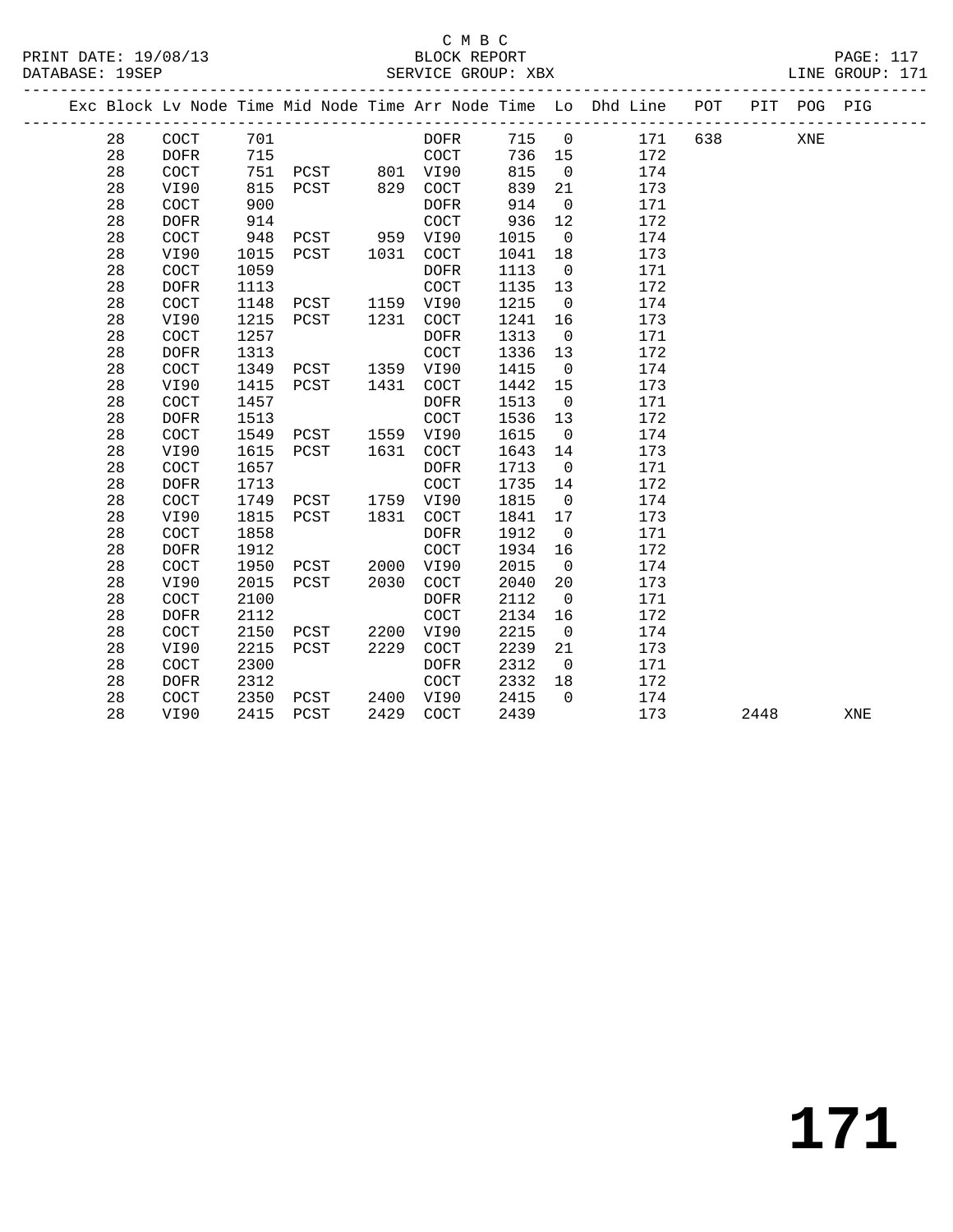|  |    |             |      |                   |      |             |      |                | Exc Block Lv Node Time Mid Node Time Arr Node Time Lo Dhd Line POT PIT POG PIG<br>------------------------------- |     |      |     |     |
|--|----|-------------|------|-------------------|------|-------------|------|----------------|-------------------------------------------------------------------------------------------------------------------|-----|------|-----|-----|
|  | 29 | COCT        |      | 726 PCST 736 VR-W |      |             | 750  | $\overline{0}$ | 173                                                                                                               | 703 |      | XNE |     |
|  | 29 | $VR-W$      | 750  | PCST              |      | 807 COCT    | 818  | 12             | 174                                                                                                               |     |      |     |     |
|  | 29 | COCT        | 830  |                   |      | FRDO        | 852  | $\overline{0}$ | 172                                                                                                               |     |      |     |     |
|  | 29 | <b>FRDO</b> | 852  |                   |      | COCT        | 905  | 20             | 171                                                                                                               |     |      |     |     |
|  | 29 | <b>COCT</b> | 925  | PCST              | 935  | VR-W        | 950  | $\overline{0}$ | 173                                                                                                               |     |      |     |     |
|  | 29 | $VR-W$      | 950  | PCST              | 1007 | COCT        | 1018 | 11             | 174                                                                                                               |     |      |     |     |
|  | 29 | COCT        | 1029 |                   |      | FRDO        | 1053 | $\overline{0}$ | 172                                                                                                               |     |      |     |     |
|  | 29 | <b>FRDO</b> | 1053 |                   |      | COCT        | 1109 | 14             | 171                                                                                                               |     |      |     |     |
|  | 29 | COCT        | 1123 | PCST              |      | 1134 VR-W   | 1150 | $\overline{0}$ | 173                                                                                                               |     |      |     |     |
|  | 29 | $VR-W$      | 1150 | PCST              | 1208 | COCT        | 1220 | 8              | 174                                                                                                               |     |      |     |     |
|  | 29 | COCT        | 1228 |                   |      | FRDO        | 1254 | $\mathbf 0$    | 172                                                                                                               |     |      |     |     |
|  | 29 | <b>FRDO</b> | 1254 |                   |      | COCT        | 1312 | 11             | 171                                                                                                               |     |      |     |     |
|  | 29 | COCT        | 1323 | PCST              | 1334 | $VR-W$      | 1350 | $\mathbf 0$    | 173                                                                                                               |     |      |     |     |
|  | 29 | $VR-W$      | 1350 | PCST              | 1408 | COCT        | 1420 | 8              | 174                                                                                                               |     |      |     |     |
|  | 29 | COCT        | 1428 |                   |      | FRDO        | 1454 | $\mathsf{O}$   | 172                                                                                                               |     |      |     |     |
|  | 29 | FRDO        | 1454 |                   |      | COCT        | 1511 | 12             | 171                                                                                                               |     |      |     |     |
|  | 29 | COCT        | 1523 | PCST              | 1534 | $VR-W$      | 1550 | $\mathbf 0$    | 173                                                                                                               |     |      |     |     |
|  | 29 | $VR-W$      | 1550 | PCST              | 1608 | COCT        | 1620 | 9              | 174                                                                                                               |     |      |     |     |
|  | 29 | COCT        | 1629 |                   |      | FRDO        | 1655 | $\mathbf{0}$   | 172                                                                                                               |     |      |     |     |
|  | 29 | FRDO        | 1655 |                   |      | COCT        | 1711 | $10\,$         | 171                                                                                                               |     |      |     |     |
|  | 29 | COCT        | 1721 | PCST              | 1734 | $VR-W$      | 1750 | $\mathbf 0$    | 173                                                                                                               |     |      |     |     |
|  | 29 | $VR-W$      | 1750 | PCST              | 1808 | <b>COCT</b> | 1820 | 9              | 174                                                                                                               |     |      |     |     |
|  | 29 | <b>COCT</b> | 1829 |                   |      | FRDO        | 1853 | $\mathbf 0$    | 172                                                                                                               |     |      |     |     |
|  | 29 | FRDO        | 1853 |                   |      | <b>COCT</b> | 1906 | 17             | 171                                                                                                               |     |      |     |     |
|  | 29 | <b>COCT</b> | 1923 | PCST              | 1934 | $VR-W$      | 1950 | $\overline{0}$ | 173                                                                                                               |     |      |     |     |
|  | 29 | $VR-W$      | 1950 | PCST              | 2007 | <b>COCT</b> | 2018 | 12             | 174                                                                                                               |     |      |     |     |
|  | 29 | COCT        | 2030 |                   |      | FRDO        | 2053 | $\overline{0}$ | 172                                                                                                               |     |      |     |     |
|  | 29 | <b>FRDO</b> | 2053 |                   |      | COCT        | 2105 | 20             | 171                                                                                                               |     |      |     |     |
|  | 29 | COCT        | 2125 | PCST              | 2135 | VR-W        | 2150 | $\overline{0}$ | 173                                                                                                               |     |      |     |     |
|  | 29 | $VR-W$      | 2150 | PCST              | 2207 | COCT        | 2218 | 12             | 174                                                                                                               |     |      |     |     |
|  | 29 | COCT        | 2230 |                   |      | FRDO        | 2252 | $\overline{0}$ | 172                                                                                                               |     |      |     |     |
|  | 29 | <b>FRDO</b> | 2252 |                   |      | COCT        | 2304 | 22             | 171                                                                                                               |     |      |     |     |
|  | 29 | <b>COCT</b> | 2326 | PCST              | 2336 | VR-W        | 2350 | $\Omega$       | 173                                                                                                               |     |      |     |     |
|  | 29 | VR-W        | 2350 | PCST              | 2407 | <b>COCT</b> | 2418 |                | 174                                                                                                               |     | 2427 |     | XNE |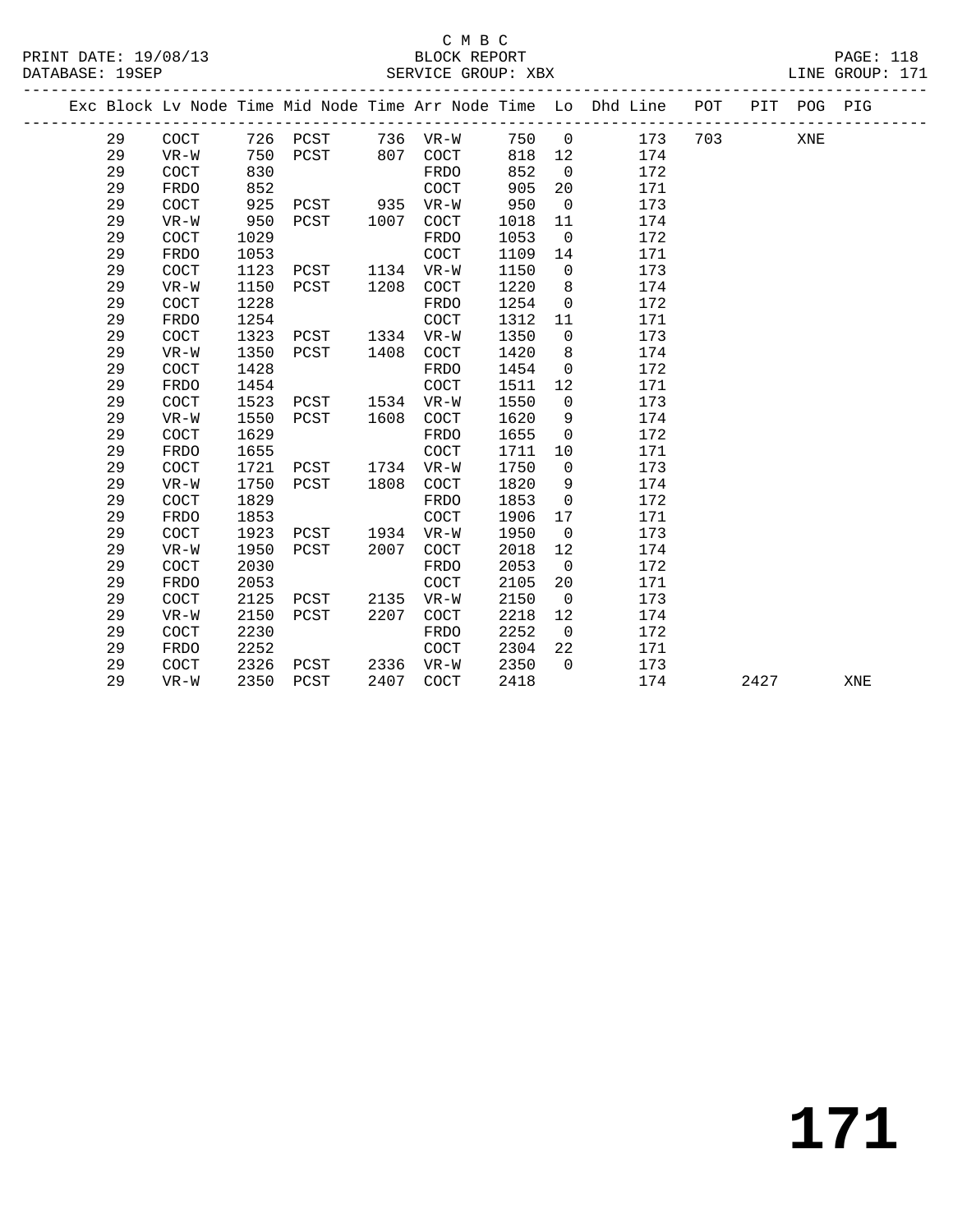|                                                                                                          |                                                                                                      |                                                                                              |                                                                                                                                                        |                                                                                                         | C M B C                                                                                              |                                         |                                                                                                                                                                                                                                                                                                                                                                                                                                                                                                                                                                                                                                                                                            |      |     |     |
|----------------------------------------------------------------------------------------------------------|------------------------------------------------------------------------------------------------------|----------------------------------------------------------------------------------------------|--------------------------------------------------------------------------------------------------------------------------------------------------------|---------------------------------------------------------------------------------------------------------|------------------------------------------------------------------------------------------------------|-----------------------------------------|--------------------------------------------------------------------------------------------------------------------------------------------------------------------------------------------------------------------------------------------------------------------------------------------------------------------------------------------------------------------------------------------------------------------------------------------------------------------------------------------------------------------------------------------------------------------------------------------------------------------------------------------------------------------------------------------|------|-----|-----|
|                                                                                                          |                                                                                                      |                                                                                              |                                                                                                                                                        |                                                                                                         |                                                                                                      |                                         | 2 AV & IOCO RD TERMINUS<br>BEWS BELCARRA & WHISKEY COVE LN<br>BOST BURQUITLAM STATION BWO2 BRENTWOOD STN BAY2<br>CORN NB POIRIER ST FS WINSLOW AVE LAKE CITY STATION<br>HOLD<br>HOLD<br>LOST LOUGHEED STN NEW NEW WESTMINSTER STN<br>PMST MOODY CENTRE STN PRODUCTION STN<br>SPST SPERLING STN XNE North East Sector CS                                                                                                                                                                                                                                                                                                                                                                    |      |     |     |
|                                                                                                          |                                                                                                      |                                                                                              |                                                                                                                                                        |                                                                                                         |                                                                                                      |                                         | Exc Block Lv Node Time Mid Node Time Arr Node Time Lo Dhd Line POT PIT POG PIG                                                                                                                                                                                                                                                                                                                                                                                                                                                                                                                                                                                                             |      |     |     |
| 51<br>51<br>51<br>51<br>51<br>51<br>51<br>51<br>51<br>51<br>51<br>51<br>51<br>51<br>51<br>51<br>51<br>51 | BW02<br>LKST<br>BW03<br>LOST<br>BQST<br>LOST<br>NWST<br>LOST<br>BW02<br>LKST<br>BW03<br>LOST<br>BQST | 1015<br>1056<br>1126<br>1245<br>1335<br>1400<br>1435<br>1515<br>1558<br>1626<br>1705<br>1745 | SPST<br>SPST<br>PROD<br>1205 CORN<br>CORS 1258 LOST<br>HOLD 1502 BW02<br>SPST<br>SPST<br>PROD<br>CORN 1719 BOST<br>CORS 1759 LOST<br>NWST LOST<br>WOST | 1037 LKST<br>1102 BW03<br>1149 LOST<br>1220 BQST<br>NWST<br>LOST<br>1538 LKST<br>1604 BW03<br>1650 LOST | 1046<br>1125<br>1158<br>1229<br>1313<br>1355<br>1423<br>1507<br>1547<br>1625<br>1659<br>1728<br>1814 | $7\overline{ }$<br>22<br>8 <sup>8</sup> | 51 BQST 615 CORS 628 LOST 642 23 157 545<br>1993<br>1993<br>1993<br>1993<br>1993<br>1993<br>1993<br>1993<br>1993<br>1993<br>1993<br>1993<br>1993<br>1996<br>1996<br>1996<br>1996<br>1996<br>1996<br>1997<br>1997<br>1997<br>1998<br>1997<br>1998<br>1998<br>1998<br>1998<br>1998<br>1998<br>1998<br>1998<br>1998<br>1998<br>1998<br>1998<br>1998<br><br>$\begin{array}{c} 10 \\ 134 \end{array}$<br>$1 \qquad \qquad 134$<br>136<br>$\overline{16}$ $\overline{157}$<br>157<br>$\frac{5}{12}$<br>109<br>109<br>136<br>$\begin{array}{c} 11 \\ 1 \end{array}$<br>134<br>134<br>$6\overline{6}$<br>136<br>$\begin{array}{cc} 17 & \hspace{1.5cm} 157 \\ 21 & \hspace{1.5cm} 157 \end{array}$ |      | XNE |     |
| 51<br>51<br>51<br>51<br>51<br>51<br>51<br>51<br>51                                                       | LOST<br>NWST<br>LOST<br>BW02<br>LKST<br>BW03<br>LOST<br>BQST<br>LOST                                 | 1835<br>1900<br>1935<br>2015<br>2101<br>2126<br>2200<br>2230                                 | HOLD<br>SPST<br>SPST<br>PROD<br>CORN<br>CORS<br>2300 CORN<br>2330 CORS<br>CORN                                                                         | 2000 BW02<br>2036 LKST<br>2107 BW03<br>2147 LOST<br>2214 BQST<br>2243 LOST<br>2313 BQST                 | 1854<br>1920<br>2005<br>2045<br>2125<br>2155<br>2223<br>2257<br>2322<br>2357                         | 15                                      | $6\overline{6}$<br>109<br>109<br>10<br>136<br>16<br>134<br>$\mathbf{1}$<br>134<br>$\begin{array}{ccc} 5 & \hspace{1.5cm} 136 \\ 7 & \hspace{1.5cm} 157 \end{array}$<br>3 157<br>$\begin{array}{cc} 8 & \hspace{1.5mm} 157 \\ 157 \end{array}$                                                                                                                                                                                                                                                                                                                                                                                                                                              |      |     |     |
| 51                                                                                                       | BQST                                                                                                 |                                                                                              |                                                                                                                                                        | 2343 LOST                                                                                               | 2357                                                                                                 |                                         | 157                                                                                                                                                                                                                                                                                                                                                                                                                                                                                                                                                                                                                                                                                        | 2418 |     | XNE |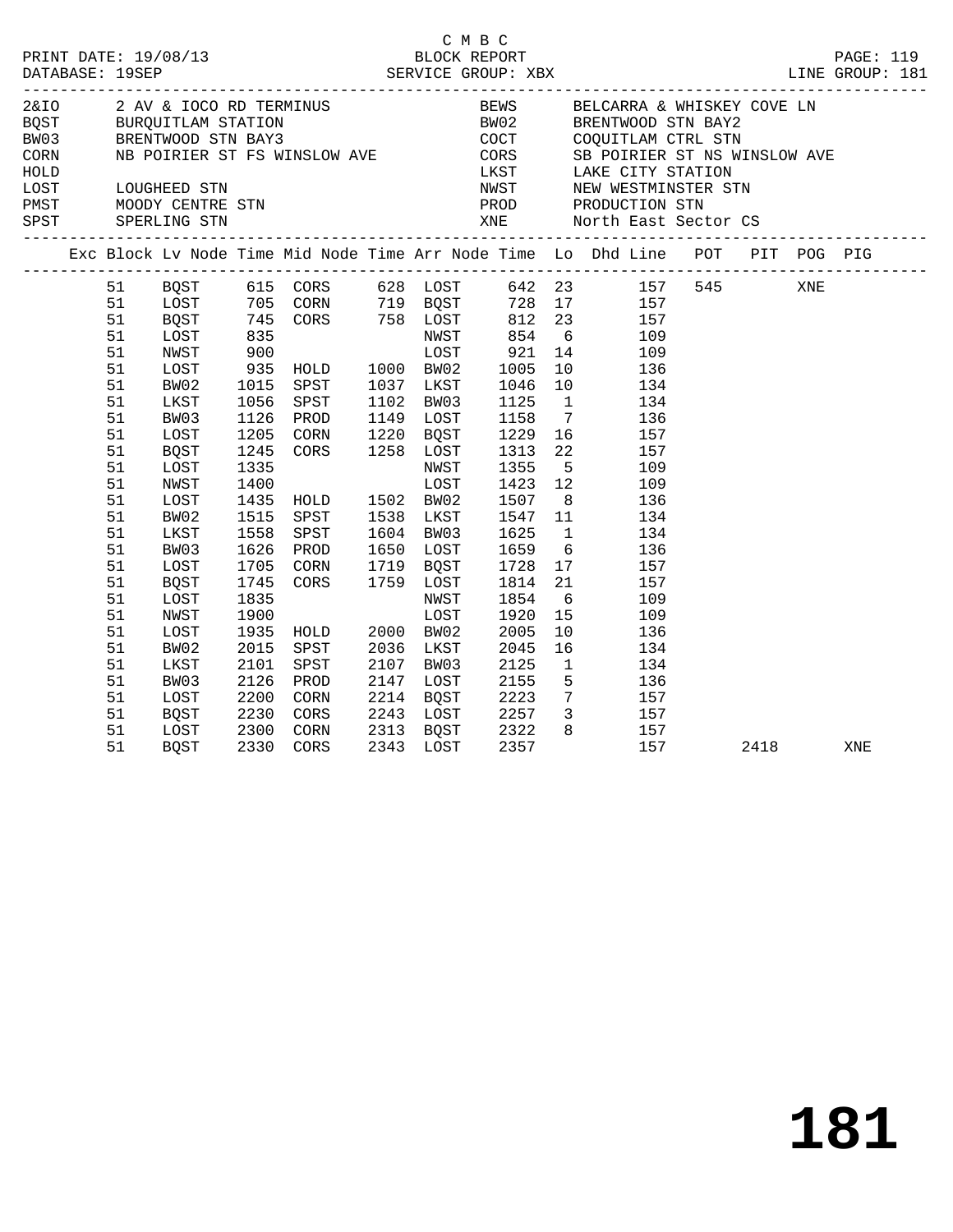#### C M B C<br>BLOCK REPORT PRINT DATE: 19/08/13 BLOCK REPORT PAGE: 120 SERVICE GROUP: XBX

|  |    | Exc Block Lv Node Time Mid Node Time Arr Node Time Lo Dhd Line POT PIT POG PIG |           |      |           |          |      |                            |                |            |     |      |     |     |
|--|----|--------------------------------------------------------------------------------|-----------|------|-----------|----------|------|----------------------------|----------------|------------|-----|------|-----|-----|
|  | 52 | LOST 635                                                                       |           |      |           |          | PMST |                            |                | 654 11 180 | 605 |      | XNE |     |
|  | 52 | PMST                                                                           | 705       |      |           |          | LOST | 727 8                      |                | 180        |     |      |     |     |
|  | 52 | LOST                                                                           | 735       |      |           | PMST     |      | 755 10                     |                | 180        |     |      |     |     |
|  | 52 | PMST                                                                           | 805       |      |           | LOST     |      | 829                        | 6              | 180        |     |      |     |     |
|  | 52 | LOST                                                                           | 835       |      |           | PMST     |      | 855                        | 10             | 180        |     |      |     |     |
|  | 52 | PMST                                                                           | 905       |      |           | LOST     |      | 929                        | 6              | 180        |     |      |     |     |
|  | 52 | LOST                                                                           | 935       |      |           | PMST     |      | 955                        | 10             | 180        |     |      |     |     |
|  | 52 | PMST                                                                           | 1005      |      |           | LOST     |      | 1031                       | $\overline{4}$ | 180        |     |      |     |     |
|  | 52 | LOST                                                                           | 1035      |      |           | PMST     |      | 1057                       | 8 <sup>8</sup> | 180        |     |      |     |     |
|  | 52 | PMST                                                                           | 1105      |      |           | LOST     |      | 1131                       | 14             | 180        |     |      |     |     |
|  | 52 | LOST                                                                           | 1145      |      |           | PMST     |      | 1207                       | 18             | 180        |     |      |     |     |
|  | 52 | PMST                                                                           | 1225      |      |           | LOST     |      | 1251                       | 14             | 180        |     |      |     |     |
|  | 52 | LOST                                                                           | 1305      |      |           | PMST     |      | 1330                       | 15             | 180        |     |      |     |     |
|  | 52 | PMST                                                                           | 1345      |      |           | LOST     |      | 1411                       | 14             | 180        |     |      |     |     |
|  | 52 | LOST                                                                           | 1425      |      |           | PMST     |      | 1449                       | 16             | 180        |     |      |     |     |
|  | 52 | PMST                                                                           | 1505      |      |           | LOST     |      | 1531                       | 14             | 180        |     |      |     |     |
|  | 52 | LOST                                                                           | 1545      |      |           | PMST     |      | 1609                       | 16             | 180        |     |      |     |     |
|  | 52 | PMST                                                                           | 1625      |      |           | LOST     |      | 1651                       | 14             | 180        |     |      |     |     |
|  | 52 | LOST                                                                           | 1705      |      |           | PMST     |      | 1731                       | 14             | 180        |     |      |     |     |
|  | 52 | PMST                                                                           | 1745      |      |           | LOST     |      | 1809                       |                | 180        |     | 1830 |     | XNE |
|  | 53 | LOST                                                                           | 635       |      |           | NWST     |      | 652                        | 8 <sup>8</sup> | 109        | 605 |      | XNE |     |
|  | 53 | NWST                                                                           | 700       |      |           | LOST     |      | 719                        | 16             | 109        |     |      |     |     |
|  | 53 | LOST                                                                           | 735       | HOLD | 759 BW02  |          |      | 803                        | 12             | 136        |     |      |     |     |
|  | 53 | BW02                                                                           | 815       | SPST | 834       | LKST     |      | 843                        | 15             | 134        |     |      |     |     |
|  | 53 | LKST                                                                           | 858       | SPST |           | 904 BW03 |      | 925                        | $\overline{1}$ | 134        |     |      |     |     |
|  | 53 | BW03                                                                           | 926       | PROD | 948 LOST  |          |      | 957                        | 8 <sup>8</sup> | 136        |     |      |     |     |
|  | 53 | LOST                                                                           | 1005      | CORN | 1019      | BQST     |      | 1028                       | 17             | 157        |     |      |     |     |
|  | 53 | BQST                                                                           | 1045      | CORS | 1058      | LOST     |      | 1112                       | 23             | 157        |     |      |     |     |
|  | 53 | LOST                                                                           | 1135      |      |           | NWST     |      | 1155                       | $5^{\circ}$    | 109        |     |      |     |     |
|  | 53 | NWST                                                                           | 1200      |      |           | LOST     |      | 1221                       | 14             | 109        |     |      |     |     |
|  | 53 | LOST                                                                           | 1235      | HOLD | 1302 BW02 |          |      | 1307                       | 8 <sup>8</sup> | 136        |     |      |     |     |
|  | 53 | BW02                                                                           | 1315      | SPST | 1337      | LKST     |      | 1346                       | 12             | 134        |     |      |     |     |
|  | 53 | LKST                                                                           | 1358      | SPST | 1404      | BW03     |      | 1425                       | $\mathbf{1}$   | 134        |     |      |     |     |
|  | 53 | BW03                                                                           | 1426      | PROD | 1450      | LOST     |      | 1459                       | 6              | 136        |     |      |     |     |
|  | 53 | LOST                                                                           | 1505      | CORN | 1521      | BQST     |      | 1530                       | 15             | 157        |     |      |     |     |
|  | 53 | BQST                                                                           | 1545      | CORS | 1559      | LOST     |      | 1614                       | 21             | 157        |     |      |     |     |
|  | 53 | LOST                                                                           | 1635      |      |           | NWST     |      | 1654                       | 6              | 109        |     |      |     |     |
|  | 53 | NWST                                                                           | 1700      |      |           | LOST     |      | 1723 12                    |                | 109        |     |      |     |     |
|  | 53 | LOST                                                                           |           |      |           |          |      | 1735 HOLD 1801 BW02 1806 9 |                | 136        |     |      |     |     |
|  | 53 | BW02                                                                           | 1815      | SPST | 1838 LKST |          |      | 1847 11                    |                | 134        |     |      |     |     |
|  | 53 | LKST                                                                           | 1858      | SPST | 1904 BW03 |          |      | 1925                       | $\mathbf{1}$   | 134        |     |      |     |     |
|  | 53 | BW03                                                                           | 1926      | PROD | 1947      | LOST     |      | 1955                       | 5              | 136        |     |      |     |     |
|  | 53 | LOST                                                                           | 2000      | CORN | 2014      | BQST     |      | 2023                       | 12             | 157        |     |      |     |     |
|  | 53 | <b>BQST</b>                                                                    | 2035      | CORS | 2048      | LOST     |      | 2102                       | 3              | 157        |     |      |     |     |
|  | 53 | LOST                                                                           | 2105      | HOLD | 2129      | BW02     |      | 2134                       | 9              | 136        |     |      |     |     |
|  | 53 | BW02                                                                           | 2143 SPST |      | 2202      | LKST     |      | 2211                       |                | 134        |     | 2236 |     | XNE |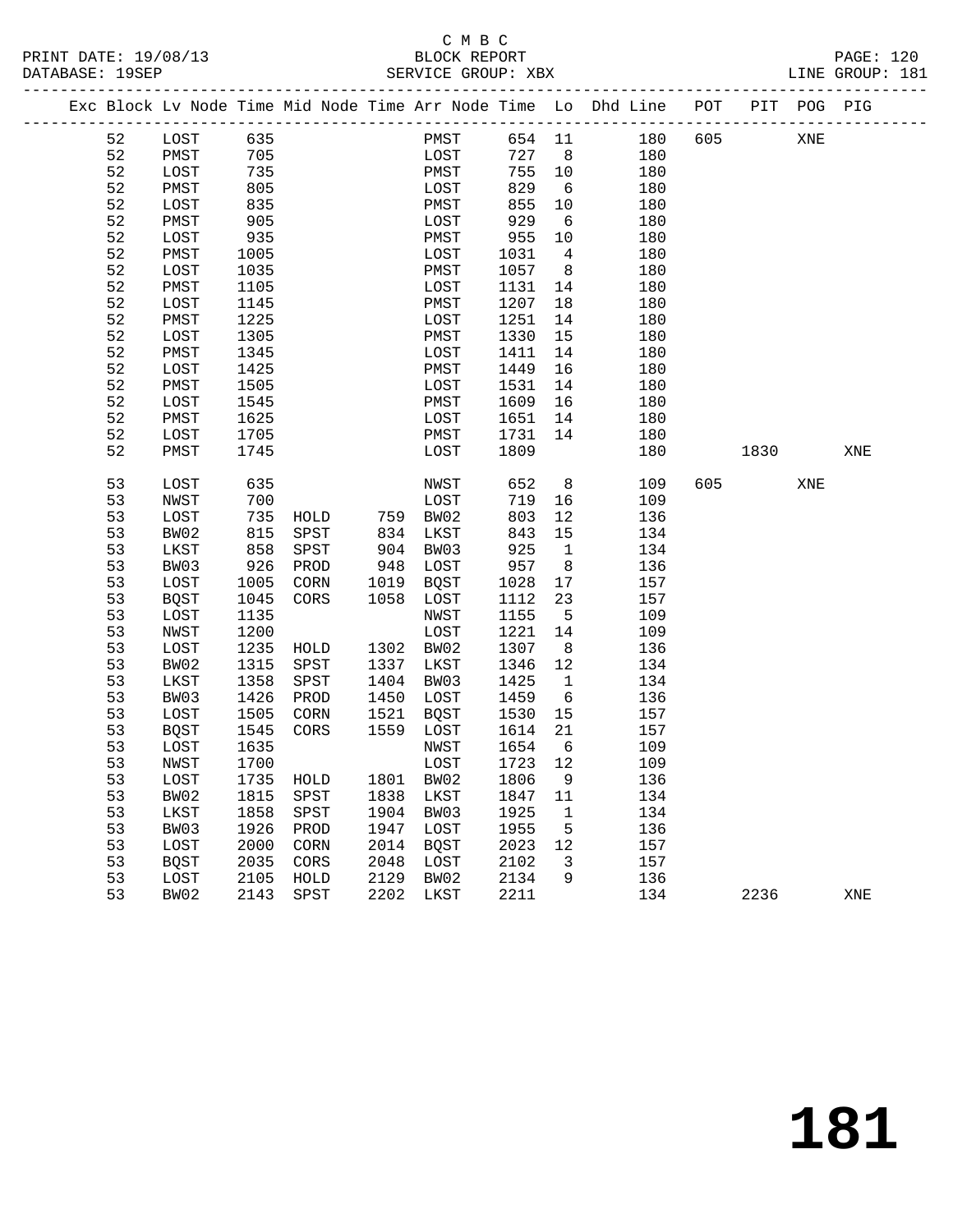|  |    |             |            |                        |      |                   |         |                         | Exc Block Lv Node Time Mid Node Time Arr Node Time Lo Dhd Line POT PIT POG PIG |     |      |     |     |
|--|----|-------------|------------|------------------------|------|-------------------|---------|-------------------------|--------------------------------------------------------------------------------|-----|------|-----|-----|
|  | 54 |             |            | BQST 645 CORS 658 LOST |      |                   |         |                         | 712 23 157                                                                     | 615 |      | XNE |     |
|  | 54 | LOST        | 735        |                        |      | NWST              | 753     | $7\overline{ }$         | 109                                                                            |     |      |     |     |
|  | 54 | NWST        | 800        |                        |      | LOST              | 819 16  |                         | 109                                                                            |     |      |     |     |
|  | 54 | LOST        | 835        | HOLD 859 BW02          |      |                   | 903     | 12                      | 136                                                                            |     |      |     |     |
|  | 54 | BW02        | 915        | SPST                   |      | 937 LKST          | 946     | 12                      | 134                                                                            |     |      |     |     |
|  | 54 | LKST        | 958        | SPST                   |      | 1004 BW03         | 1025    | $\overline{0}$          | 134                                                                            |     |      |     |     |
|  | 54 | BW03        | 1025       | PROD                   |      | 1047 LOST         | 1056    | 9                       | 136                                                                            |     |      |     |     |
|  | 54 | LOST        | 1105       | CORN                   |      | 1120 BQST         | 1129    | 16                      | 157                                                                            |     |      |     |     |
|  | 54 | <b>BQST</b> | 1145       | CORS                   |      | 1158 LOST         | 1212    | 23                      | 157                                                                            |     |      |     |     |
|  | 54 | LOST        | 1235       |                        |      | NWST              | 1255    | $5^{\circ}$             | 109                                                                            |     |      |     |     |
|  | 54 | NWST        | 1300       |                        |      | LOST              | 1322    | 13                      | 109                                                                            |     |      |     |     |
|  | 54 | LOST        | 1335       | HOLD 1402 BW02         |      |                   | 1407    | 8 <sup>8</sup>          | 136                                                                            |     |      |     |     |
|  | 54 | BW02        | 1415       | SPST                   | 1438 | LKST              | 1447    | 11                      | 134                                                                            |     |      |     |     |
|  | 54 | LKST        | 1458       | SPST                   |      | 1504 BW03         | 1525    | $\overline{1}$          | 134                                                                            |     |      |     |     |
|  |    |             |            |                        |      |                   |         |                         |                                                                                |     |      |     |     |
|  | 54 | BW03        | 1526       | PROD                   | 1550 | LOST              | 1559    | 6                       | 136                                                                            |     |      |     |     |
|  | 54 | LOST        | 1605       | CORN                   | 1620 | BQST              | 1629    | 16                      | 157                                                                            |     |      |     |     |
|  | 54 | BQST        | 1645       | CORS                   | 1659 | LOST              | 1714    | 21                      | 157                                                                            |     |      |     |     |
|  | 54 | LOST        | 1735       |                        |      | NWST              | 1754    | 6                       | 109                                                                            |     |      |     |     |
|  | 54 | NWST        | 1800       |                        |      | LOST              | 1820    | 15                      | 109                                                                            |     |      |     |     |
|  | 54 | LOST        | 1835       | HOLD 1900              |      | BW02              | 1905    | 10                      | 136                                                                            |     |      |     |     |
|  | 54 | BW02        | 1915       | SPST                   | 1937 | LKST              | 1946    | 14                      | 134                                                                            |     |      |     |     |
|  | 54 | LKST        | 2000       | SPST                   |      | 2006 BW03         | 2025    | $\overline{1}$          | 134                                                                            |     |      |     |     |
|  | 54 | BW03        | 2026       | PROD                   | 2047 | LOST              | 2055    | $5^{\circ}$             | 136                                                                            |     |      |     |     |
|  | 54 | LOST        | 2100       | CORN                   |      | 2114 BQST         | 2123    | 12                      | 157                                                                            |     |      |     |     |
|  | 54 | BQST        | 2135       | CORS                   | 2148 | LOST              | 2202    | $\overline{1}$          | 157                                                                            |     |      |     |     |
|  | 54 | LOST        | 2203       | HOLD                   | 2227 | BW02              | 2232    | $\overline{\mathbf{1}}$ | 136                                                                            |     |      |     |     |
|  | 54 | BW02        | 2233       | SPST                   | 2252 | LKST              | 2301    | 8 <sup>8</sup>          | 134                                                                            |     |      |     |     |
|  | 54 | LKST        | 2309       | SPST                   | 2314 | BW03              | 2330    | 14                      | 134                                                                            |     |      |     |     |
|  | 54 | BW03        | 2344       | PROD                   | 2404 | LOST              | 2412    | 18                      | 136                                                                            |     |      |     |     |
|  | 54 | LOST        | 2430       |                        |      | NWST              | 2448    |                         | 109                                                                            |     | 2510 |     | XNE |
|  | 55 | BW03        | 700        | PROD                   | 721  | LOST              | 729     | $6\overline{6}$         | 136                                                                            | 620 |      | XNE |     |
|  | 55 | LOST        | 735        | CORN                   |      | 749 BQST          | 758     | 17                      | 157                                                                            |     |      |     |     |
|  | 55 | <b>BQST</b> |            | CORS                   | 828  | LOST              | 842     | 23                      | 157                                                                            |     |      |     |     |
|  | 55 | LOST        | 815<br>905 | HOLD                   |      | 930 BW02          | 935     | 10                      | 136                                                                            |     |      |     |     |
|  | 55 | BW02        | 945        | SPST                   | 1007 | LKST              | 1016    | 10                      | 134                                                                            |     |      |     |     |
|  | 55 | LKST        | 1026       | SPST                   | 1032 | BW03              | 1055    | $\overline{1}$          | 134                                                                            |     |      |     |     |
|  | 55 | BW03        | 1056       | PROD                   |      | 1119 LOST         | 1128    | $\overline{7}$          | 136                                                                            |     |      |     |     |
|  | 55 | LOST        | 1135       | CORN                   |      | 1150 BQST         | 1159 16 |                         | 157                                                                            |     |      |     |     |
|  | 55 | BQST        |            | 1215 CORS              |      | 1228 LOST 1243 22 |         |                         | 157                                                                            |     |      |     |     |
|  | 55 | LOST        | 1305       | HOLD                   | 1332 | BW02              | 1337    | 8                       | 136                                                                            |     |      |     |     |
|  | 55 | BW02        | 1345       | SPST                   | 1408 | LKST              | 1417    | 11                      | 134                                                                            |     |      |     |     |
|  | 55 | LKST        | 1428       | SPST                   | 1434 | BW03              | 1455    | $\mathbf{1}$            | 134                                                                            |     |      |     |     |
|  | 55 | BW03        | 1456       | PROD                   | 1520 | LOST              | 1529    | 6                       | 136                                                                            |     |      |     |     |
|  | 55 | LOST        | 1535       | CORN                   | 1550 | <b>BQST</b>       | 1559    | 16                      | 157                                                                            |     |      |     |     |
|  | 55 | <b>BQST</b> | 1615       | CORS                   | 1629 | LOST              | 1644    | 21                      | 157                                                                            |     |      |     |     |
|  | 55 | LOST        | 1705       | HOLD                   | 1732 | BW02              | 1737    | 8                       | 136                                                                            |     |      |     |     |
|  | 55 | BW02        | 1745       | SPST                   | 1808 | LKST              | 1817    | 11                      | 134                                                                            |     |      |     |     |
|  | 55 | LKST        | 1828       | SPST                   | 1834 | BW03              | 1855    | 2                       | 134                                                                            |     |      |     |     |
|  | 55 | BW03        | 1857       | PROD                   | 1920 | LOST              | 1928    | 7                       | 136                                                                            |     |      |     |     |
|  | 55 | LOST        | 1935       |                        |      | NWST              | 1953    | $7\phantom{.0}$         | 109                                                                            |     |      |     |     |
|  | 55 | NWST        | 2000       |                        |      | LOST              | 2020    | 15                      | 109                                                                            |     |      |     |     |
|  | 55 | LOST        | 2035       | HOLD                   | 2059 | BW02              | 2104    | 11                      | 136                                                                            |     |      |     |     |
|  | 55 | BW02        | 2115       | SPST                   | 2135 | LKST              | 2144    | 26                      | 134                                                                            |     |      |     |     |
|  | 55 | LKST        | 2210       | SPST                   | 2215 | BW03              | 2233    | 11                      | 134                                                                            |     |      |     |     |
|  | 55 | BW03        |            | 2244 PROD              |      | 2304 LOST         | 2312    | 18                      | 136                                                                            |     |      |     |     |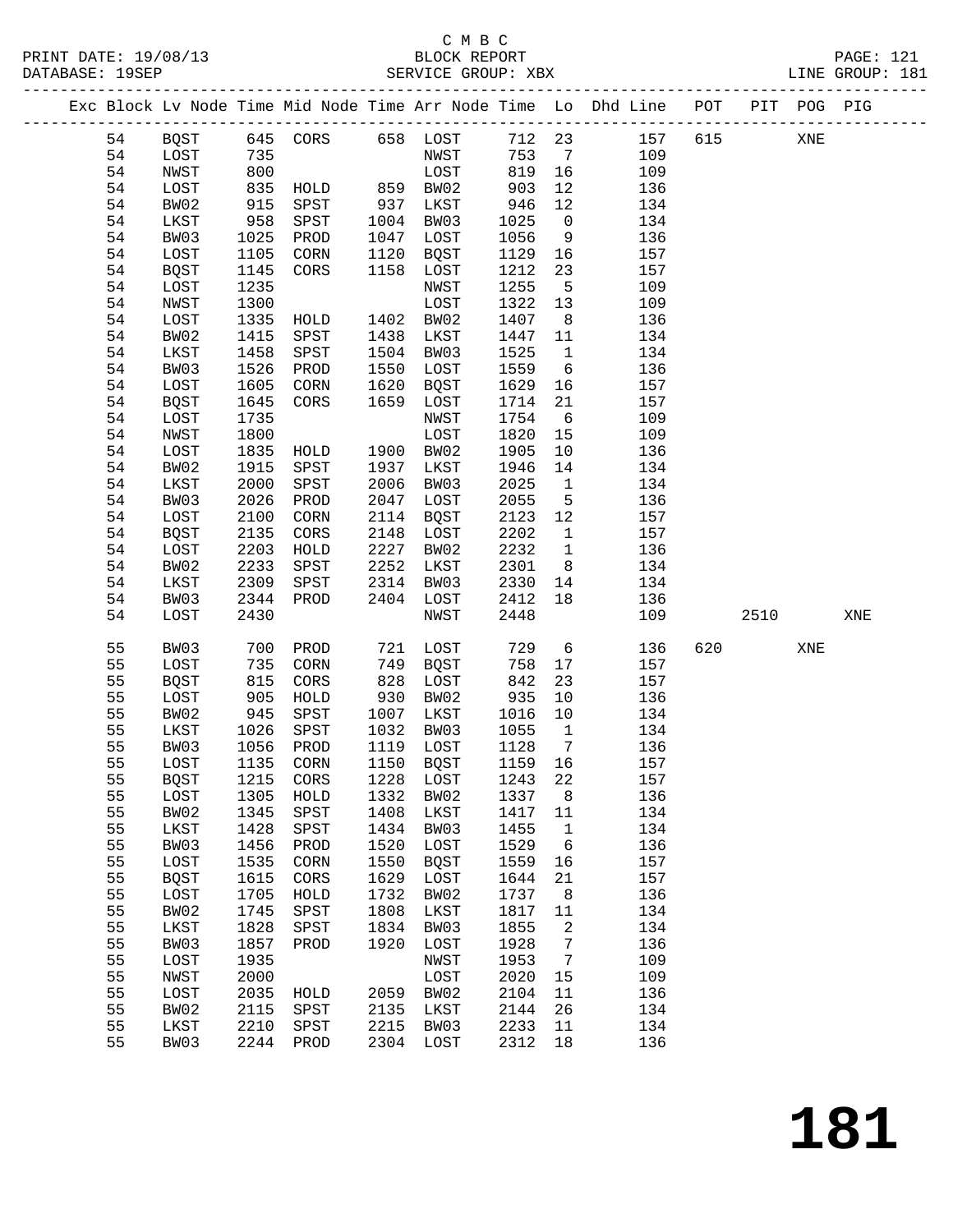### C M B C

PRINT DATE: 19/08/13 BLOCK REPORT PAGE: 122 DATABASE: 19SEP SERVICE GROUP: XBX LINE GROUP: 181 ------------------------------------------------------------------------------------------------- Exc Block Lv Node Time Mid Node Time Arr Node Time Lo Dhd Line POT PIT POG PIG ------------------------------------------------------------------------------------------------- 55 LOST 2330 HOLD 2354 BW02 2359 22 136 55 BW02 2421 SPST 2440 LKST 2449 134 2514 XNE 56 SPST 708 BW03 725 1 134 633 XNE 56 BW03 726 PROD 747 LOST 755 10 136 56 LOST 805 CORN 819 BQST 828 17 157 56 BQST 845 CORS 858 LOST 912 23 157 56 LOST 935 NWST 954 6 109 56 NWST 1000 LOST 1021 14 109 56 LOST 1035 HOLD 1101 BW02 1106 9 136 56 BW02 1115 SPST 1137 LKST 1146 10 134 56 LKST 1156 SPST 1202 BW03 1225 1 134 56 BW03 1226 PROD 1249 LOST 1258 7 136 56 LOST 1305 CORN 1320 BQST 1329 16 157 56 BQST 1345 CORS 1358 LOST 1413 22 157 56 LOST 1435 NWST 1454 6 109 56 NWST 1500 LOST 1523 12 109 56 LOST 1535 HOLD 1602 BW02 1607 8 136 56 BW02 1615 SPST 1638 LKST 1647 11 134 56 LKST 1658 SPST 1704 BW03 1725 1 134 56 BW03 1726 PROD 1750 LOST 1759 6 136 56 LOST 1805 CORN 1819 BQST 1828 17 157 56 BQST 1845 CORS 1858 LOST 1912 3 15 157 56 PMST 1930 COCT 2001 19 183 56 COCT 2020 PMST 2049 11 183<br>56 PMST 2100 COCT 2130 20 183 56 PMST 2100 COCT 2130 20 183 56 COCT 2150 PMST 2219 11 183 56 PMST 2230 COCT 2300 20 183

| 56 | PM2.T. | 2230 | COC.T.          | 2300 | ZU          | 183 |     |      |     |     |
|----|--------|------|-----------------|------|-------------|-----|-----|------|-----|-----|
| 56 | COCT   | 2320 | PMST            | 2349 | 11          | 183 |     |      |     |     |
| 56 | PMST   | 2400 | COCT            | 2430 | 20          | 183 |     |      |     |     |
| 56 | COCT   | 2450 | PMST            | 2519 |             | 183 |     | 2534 |     | XNE |
|    |        |      |                 |      |             |     |     |      |     |     |
| 57 | LOST   | 705  | PMST            | 724  | 11          | 180 | 635 |      | XNE |     |
| 57 | PMST   | 735  | LOST            | 757  | 8           | 180 |     |      |     |     |
| 57 | LOST   | 805  | PMST            | 825  | 10          | 180 |     |      |     |     |
| 57 | PMST   | 835  | LOST            | 859  | 6           | 180 |     |      |     |     |
| 57 | LOST   | 905  | PMST            | 925  | 10          | 180 |     |      |     |     |
| 57 | PMST   | 935  | LOST            | 1001 | 4           | 180 |     |      |     |     |
| 57 | LOST   | 1005 | PMST            | 1027 | 18          | 180 |     |      |     |     |
| 57 | PMST   | 1045 | LOST            | 1111 | 14          | 180 |     |      |     |     |
| 57 | LOST   | 1125 | PMST            | 1147 | 18          | 180 |     |      |     |     |
| 57 | PMST   | 1205 | LOST            | 1231 | 14          | 180 |     |      |     |     |
| 57 | LOST   | 1245 | PMST            | 1310 | 15          | 180 |     |      |     |     |
| 57 | PMST   | 1325 | LOST            | 1351 | 14          | 180 |     |      |     |     |
| 57 | LOST   | 1405 | PMST            | 1429 | 16          | 180 |     |      |     |     |
| 57 | PMST   | 1445 | LOST            | 1511 | 14          | 180 |     |      |     |     |
| 57 | LOST   | 1525 | PMST            | 1549 | 16          | 180 |     |      |     |     |
| 57 | PMST   | 1605 | LOST            | 1631 | 14          | 180 |     |      |     |     |
| 57 | LOST   | 1645 | PMST            | 1711 | 14          | 180 |     |      |     |     |
| 57 | PMST   | 1725 | LOST            | 1751 | 14          | 180 |     |      |     |     |
| 57 | LOST   | 1805 | PMST            | 1831 | 4           | 180 |     |      |     |     |
| 57 | PMST   | 1835 | LOST            | 1859 | 11          | 180 |     |      |     |     |
| 57 | LOST   | 1910 | PMST            | 1935 | 7           | 180 |     |      |     |     |
| 57 | PMST   | 1942 | <b>2&amp;IO</b> | 1956 | $\mathbf 0$ | 181 |     |      |     |     |
| 57 | 2&IO   | 1956 | PMST            | 2008 | 7           | 181 |     |      |     |     |
| 57 | PMST   | 2015 | <b>BEWS</b>     | 2048 | $\Omega$    | 182 |     |      |     |     |
|    |        |      |                 |      |             |     |     |      |     |     |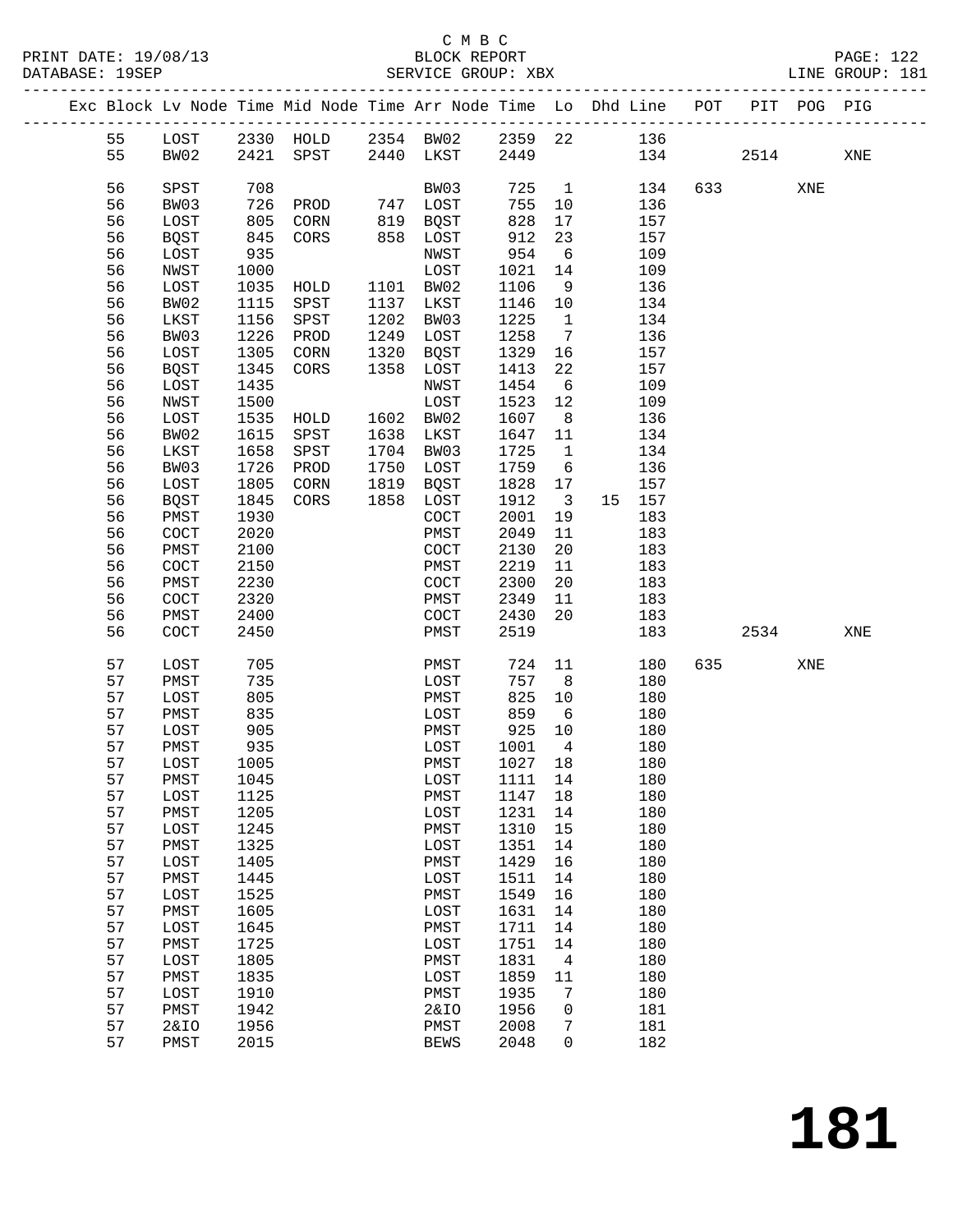### C M B C<br>BLOCK REPORT SERVICE GROUP: XBX

|  |    |                |      | Exc Block Lv Node Time Mid Node Time Arr Node Time Lo Dhd Line POT |      |                       |         |                         |    |     |     |          | PIT POG PIG |     |
|--|----|----------------|------|--------------------------------------------------------------------|------|-----------------------|---------|-------------------------|----|-----|-----|----------|-------------|-----|
|  | 57 | <b>BEWS</b>    | 2048 |                                                                    |      | PMST                  | 2118    |                         |    | 182 |     | 2133     |             | XNE |
|  | 58 | BW02           | 715  | SPST                                                               |      | 734 LKST              | 742     | 20                      |    | 134 |     | 635 — 10 | XNE         |     |
|  | 58 | LKST           | 802  | SPST                                                               | 808  | BW03                  | 825     | $\overline{1}$          |    | 134 |     |          |             |     |
|  | 58 | BW03           | 826  | PROD                                                               | 848  | LOST                  | 857     | 8 <sup>8</sup>          |    | 136 |     |          |             |     |
|  | 58 | LOST           | 905  |                                                                    | 919  |                       | 928     |                         |    | 157 |     |          |             |     |
|  |    |                |      | CORN                                                               |      | BQST                  |         | 17                      |    |     |     |          |             |     |
|  | 58 | <b>BQST</b>    | 945  | CORS                                                               | 958  | LOST                  | 1012    | 23                      |    | 157 |     |          |             |     |
|  | 58 | LOST           | 1035 |                                                                    |      | NWST                  | 1055    | $5^{\circ}$             |    | 109 |     |          |             |     |
|  | 58 | NWST           | 1100 |                                                                    |      | LOST                  | 1121    | 14                      |    | 109 |     |          |             |     |
|  | 58 | LOST           | 1135 | HOLD                                                               | 1201 | BW02                  | 1206    | 9                       |    | 136 |     |          |             |     |
|  | 58 | BW02           | 1215 | SPST                                                               | 1237 | LKST                  | 1246    | 12                      |    | 134 |     |          |             |     |
|  | 58 | LKST           | 1258 | SPST                                                               | 1304 | BW03                  | 1325    | $\overline{1}$          |    | 134 |     |          |             |     |
|  | 58 | BW03           | 1326 | PROD                                                               | 1349 | LOST                  | 1358    | $\overline{7}$          |    | 136 |     |          |             |     |
|  | 58 | LOST           | 1405 | CORN                                                               | 1420 | BQST                  | 1429    | 16                      |    | 157 |     |          |             |     |
|  | 58 | <b>BQST</b>    | 1445 | CORS                                                               | 1459 | LOST                  | 1514    | 21                      |    | 157 |     |          |             |     |
|  | 58 | LOST           | 1535 |                                                                    |      | NWST                  | 1554    | 6                       |    | 109 |     |          |             |     |
|  | 58 | NWST           | 1600 |                                                                    |      | LOST                  | 1623    | 12                      |    | 109 |     |          |             |     |
|  | 58 | LOST           | 1635 | HOLD                                                               | 1702 | BW02                  | 1707    | 8 <sup>8</sup>          |    | 136 |     |          |             |     |
|  | 58 | BW02           | 1715 | SPST                                                               | 1738 | LKST                  | 1747    | 11                      |    | 134 |     |          |             |     |
|  |    |                |      |                                                                    |      |                       |         |                         |    |     |     |          |             |     |
|  | 58 | LKST           | 1758 | SPST                                                               | 1804 | BW03                  | 1825    | $\mathbf{1}$            |    | 134 |     |          |             |     |
|  | 58 | BW03           | 1826 | PROD                                                               | 1849 | LOST                  | 1858    | 7                       |    | 136 |     |          |             |     |
|  | 58 | LOST           | 1905 | CORN                                                               | 1919 | BQST                  | 1928    | 7                       |    | 157 |     |          |             |     |
|  | 58 | <b>BQST</b>    | 1935 | CORS                                                               | 1948 | LOST                  | 2002    | $\overline{\mathbf{3}}$ |    | 157 |     |          |             |     |
|  | 58 | LOST           | 2005 | HOLD                                                               | 2029 | BW02                  | 2034    | 11                      |    | 136 |     |          |             |     |
|  | 58 | BW02           | 2045 | SPST                                                               | 2105 | LKST                  | 2114    | 17                      |    | 134 |     |          |             |     |
|  | 58 | LKST           | 2131 | SPST                                                               | 2137 | BW03                  | 2155    | $\mathbf{1}$            |    | 134 |     |          |             |     |
|  | 58 | BW03           | 2156 | PROD                                                               | 2217 | LOST                  | 2225    | $5^{\circ}$             |    | 136 |     |          |             |     |
|  | 58 | LOST           | 2230 | HOLD                                                               | 2254 | BW02                  | 2259    | 22                      |    | 136 |     |          |             |     |
|  | 58 | BW02           | 2321 | SPST                                                               | 2340 | LKST                  | 2349    | 20                      |    | 134 |     |          |             |     |
|  | 58 | LKST           | 2409 | SPST                                                               | 2414 | BW03                  | 2430    |                         |    | 134 |     | 2500     |             | XNE |
|  | 59 | <b>BQST</b>    | 715  | CORS                                                               | 728  | LOST                  | 742     | 23                      |    | 157 | 645 |          | XNE         |     |
|  | 59 | LOST           | 805  | HOLD                                                               | 829  | BW02                  | 833     | 12                      |    | 136 |     |          |             |     |
|  | 59 | BW02           | 845  | SPST                                                               | 905  | LKST                  | 914     | 14                      |    | 134 |     |          |             |     |
|  | 59 | LKST           | 928  | SPST                                                               | 934  | BW03                  | 955     | $\mathbf{1}$            |    | 134 |     |          |             |     |
|  | 59 | BW03           | 956  | PROD                                                               | 1018 | LOST                  | 1027    | 8 <sup>8</sup>          |    | 136 |     |          |             |     |
|  |    |                |      |                                                                    |      |                       |         |                         |    |     |     |          |             |     |
|  | 59 | LOST           | 1035 | CORN                                                               | 1049 | BQST                  | 1058    | 17                      |    | 157 |     |          |             |     |
|  | 59 | <b>BQST</b>    | 1115 | CORS                                                               | 1128 | LOST                  | 1142    | 23                      |    | 157 |     |          |             |     |
|  | 59 | LOST           | 1205 | HOLD                                                               |      | 1232 BW02             | 1237    | 8                       |    | 136 |     |          |             |     |
|  | 59 | BW02 1245 SPST |      |                                                                    |      | 1307 LKST             | 1316 12 |                         |    | 134 |     |          |             |     |
|  | 59 | LKST           | 1328 | SPST                                                               | 1334 | BW03                  | 1355    | $\mathbf{1}$            |    | 134 |     |          |             |     |
|  | 59 | BW03           | 1356 | PROD                                                               | 1420 | LOST                  | 1429    | 6                       |    | 136 |     |          |             |     |
|  | 59 | LOST           | 1435 | CORN                                                               | 1451 | <b>BQST</b>           | 1500    | 15                      |    | 157 |     |          |             |     |
|  | 59 | <b>BQST</b>    | 1515 | CORS                                                               | 1529 | LOST                  | 1544    | 21                      |    | 157 |     |          |             |     |
|  | 59 | LOST           | 1605 | HOLD                                                               | 1632 | BW02                  | 1637    | 8                       |    | 136 |     |          |             |     |
|  | 59 | BW02           | 1645 | SPST                                                               | 1708 | LKST                  | 1717    | 11                      |    | 134 |     |          |             |     |
|  | 59 | LKST           | 1728 | SPST                                                               | 1734 | BW03                  | 1755    | $\mathbf{1}$            |    | 134 |     |          |             |     |
|  | 59 | BW03           | 1756 | PROD                                                               | 1819 | LOST                  | 1828    | $\overline{7}$          |    | 136 |     |          |             |     |
|  | 59 | LOST           | 1835 | CORN                                                               | 1849 | <b>BQST</b>           | 1858    | 12                      |    | 157 |     |          |             |     |
|  | 59 | <b>BQST</b>    | 1910 | CORS                                                               | 1923 | LOST                  | 1937    | 8                       | 15 | 157 |     |          |             |     |
|  | 59 | PMST           | 2000 |                                                                    |      | COCT                  | 2030    | 20                      |    | 183 |     |          |             |     |
|  | 59 | COCT           | 2050 |                                                                    |      | PMST                  | 2119    | 11                      |    | 183 |     |          |             |     |
|  | 59 | PMST           | 2130 |                                                                    |      | COCT                  | 2200    | 20                      |    | 183 |     |          |             |     |
|  | 59 | COCT           | 2220 |                                                                    |      | PMST                  | 2249    | 11                      |    | 183 |     |          |             |     |
|  | 59 | PMST           | 2300 |                                                                    |      | $\operatorname{COCT}$ | 2330    | 20                      |    | 183 |     |          |             |     |
|  | 59 | COCT           | 2350 |                                                                    |      | PMST                  | 2419    | 11                      |    | 183 |     |          |             |     |
|  |    |                |      |                                                                    |      |                       |         |                         |    |     |     |          |             |     |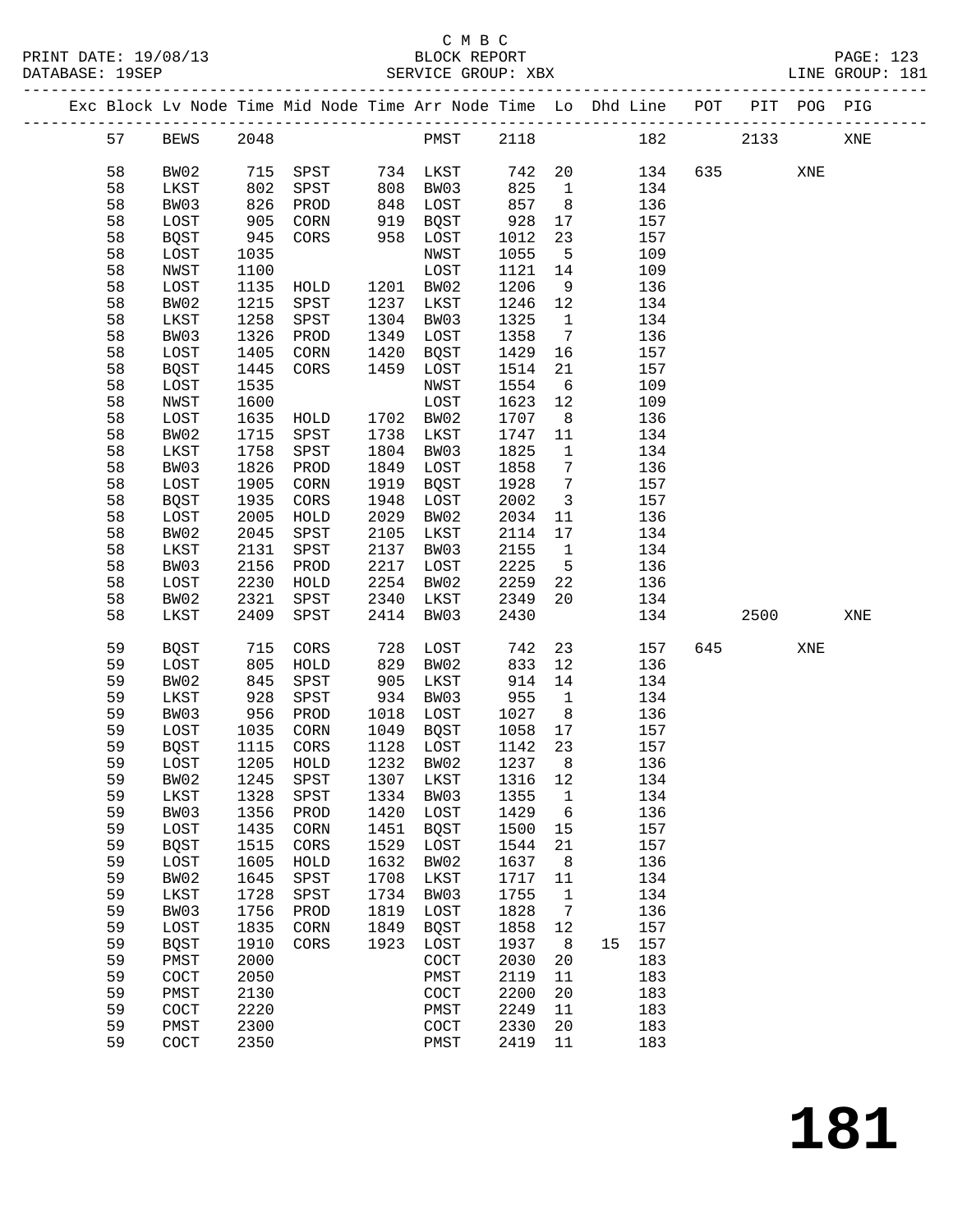#### C M B C<br>BLOCK REPORT SERVICE GROUP: XBX

|  |          |                     |              |              |              |              |              |                 | Exc Block Lv Node Time Mid Node Time Arr Node Time Lo Dhd Line POT |     |      | PIT POG PIG |     |
|--|----------|---------------------|--------------|--------------|--------------|--------------|--------------|-----------------|--------------------------------------------------------------------|-----|------|-------------|-----|
|  | 59       | PMST                | 2430         |              |              | COCT         | 2500         |                 | 183                                                                |     | 2509 |             | XNE |
|  | 60       | LKST                | 732          | SPST         | 738          | BW03         | 755          | $\overline{1}$  | 134                                                                | 657 |      | XNE         |     |
|  | 60       | BW03                | 756          | PROD         | 817          | LOST         | 825          | 10              | 136                                                                |     |      |             |     |
|  | 60       | LOST                | 835          | CORN         | 849          | BQST         | 858          | 17              | 157                                                                |     |      |             |     |
|  | 60       | <b>BQST</b>         | 915          | CORS         | 928          | LOST         | 942          | 23              | 157                                                                |     |      |             |     |
|  | 60       | LOST                | 1005         | HOLD         | 1031         | BW02         | 1036         | 9               | 136                                                                |     |      |             |     |
|  | 60       | BW02                | 1045         | SPST         | 1107         | LKST         | 1116         | 10              | 134                                                                |     |      |             |     |
|  | 60       | LKST                | 1126         | SPST         | 1132         | BW03         | 1155         | $\mathbf{1}$    | 134                                                                |     |      |             |     |
|  | 60       | BW03                | 1156         | PROD         | 1219         | LOST         | 1228         | $7\phantom{.0}$ | 136                                                                |     |      |             |     |
|  | 60       | LOST                | 1235         | CORN         | 1250         | <b>BQST</b>  | 1259         | 16              | 157                                                                |     |      |             |     |
|  | 60       | <b>BQST</b>         | 1315         | CORS         | 1328         | LOST         | 1343         | 22              | 157                                                                |     |      |             |     |
|  | 60       | LOST                | 1405         | HOLD         | 1432         | BW02         | 1437         | 8               | 136                                                                |     |      |             |     |
|  | 60       | BW02                | 1445         | SPST         | 1508         | LKST         | 1517         | 11              | 134                                                                |     |      |             |     |
|  | 60       | LKST                | 1528         | SPST         | 1534         | BW03         | 1555         | $\mathbf{1}$    | 134                                                                |     |      |             |     |
|  | 60       | BW03                | 1556         | PROD         | 1620         | LOST         | 1629         | 6               | 136                                                                |     |      |             |     |
|  | 60       | LOST                | 1635         | CORN         | 1650         | <b>BQST</b>  | 1659         | 16              | 157                                                                |     |      |             |     |
|  | 60       | <b>BOST</b>         | 1715         | CORS         | 1729         | LOST         | 1744         | 21              | 157                                                                |     |      |             |     |
|  | 60       | LOST                | 1805         | HOLD         | 1831         | BW02         | 1836         | 9               | 136                                                                |     |      |             |     |
|  | 60       | BW02                | 1845         | SPST         | 1908         | LKST         | 1917         | 11              | 134                                                                |     |      |             |     |
|  | 60       | LKST                | 1928         | SPST         | 1934         | BW03         | 1955         | $\mathbf{1}$    | 134                                                                |     |      |             |     |
|  | 60       | BW03                | 1956         | PROD         | 2017         | LOST         | 2025         | 10              | 136                                                                |     |      |             |     |
|  | 60       | LOST                | 2035         |              |              | NWST         | 2053         | 7               | 109                                                                |     |      |             |     |
|  | 60       | <b>NWST</b>         | 2100         |              |              | LOST         | 2120         | 10              | 109                                                                |     |      |             |     |
|  | 60       | LOST                | 2130         | HOLD         |              | 2154 BW02    | 2159         |                 | 136                                                                |     | 2229 |             | XNE |
|  | 61       | BW02                | 745          | SPST         | 804          | LKST         | 812          | 18              | 134                                                                | 705 |      | XNE         |     |
|  | 61       | LKST                | 830          | SPST         | 836          | BW03         | 855          | $\mathbf{1}$    | 134                                                                |     |      |             |     |
|  | 61       | BW03                | 856          | PROD         | 918          | LOST         | 927          | 8               | 136                                                                |     |      |             |     |
|  | 61       | LOST                | 935          | CORN         | 949          | BQST         | 958          | 17              | 157                                                                |     |      |             |     |
|  | 61       | <b>BQST</b>         | 1015         | CORS         | 1028         | LOST         | 1042         | 23              | 157                                                                |     |      |             |     |
|  | 61       | LOST                | 1105         | HOLD         | 1131         | BW02         | 1136         | 9               | 136                                                                |     |      |             |     |
|  | 61       | BW02                | 1145         | SPST         | 1207         | LKST         | 1216         | 10              | 134                                                                |     |      |             |     |
|  | 61       | LKST                | 1226         | SPST         | 1232         | BW03         | 1255         | $\mathbf{1}$    | 134                                                                |     |      |             |     |
|  | 61       | BW03                | 1256         | PROD         | 1319         | LOST         | 1328         | $7\phantom{.0}$ | 136                                                                |     |      |             |     |
|  | 61       | LOST                | 1335         | CORN<br>CORS | 1350<br>1429 | BQST<br>LOST | 1359         | 16<br>21        | 157                                                                |     |      |             |     |
|  | 61<br>61 | <b>BQST</b><br>LOST | 1415<br>1505 | HOLD         | 1532         | BW02         | 1444<br>1537 | 8 <sup>8</sup>  | 157<br>136                                                         |     |      |             |     |
|  | 61       | BW02                | 1545         | SPST         | 1608         | LKST         | 1617 11      |                 | 134                                                                |     |      |             |     |
|  | 61       | LKST                | 1628         | ${\tt SPST}$ |              | 1634 BW03    | 1655         | 1               | 134                                                                |     |      |             |     |
|  | 61       | BW03                | 1656         | PROD         | 1720         | LOST         | 1729         | 6               | 136                                                                |     |      |             |     |
|  | 61       | LOST                | 1735         | CORN         | 1749         | <b>BQST</b>  | 1758         | 17              | 157                                                                |     |      |             |     |
|  | 61       | <b>BQST</b>         | 1815         | CORS         | 1828         | LOST         | 1842         | 23              | 157                                                                |     |      |             |     |
|  | 61       | LOST                | 1905         | HOLD         | 1930         | BW02         | 1935         | 10              | 136                                                                |     |      |             |     |
|  | 61       | BW02                | 1945         | SPST         | 2006         | LKST         | 2015         | 16              | 134                                                                |     |      |             |     |
|  | 61       | LKST                | 2031         | SPST         | 2037         | BW03         | 2055         | $\mathbf 1$     | 134                                                                |     |      |             |     |
|  | 61       | BW03                | 2056         | PROD         | 2117         | LOST         | 2125         | 10              | 136                                                                |     |      |             |     |
|  | 61       | LOST                | 2135         |              |              | NWST         | 2153         | 7               | 109                                                                |     |      |             |     |
|  | 61       | NWST                | 2200         |              |              | LOST         | 2220         | 15              | 109                                                                |     |      |             |     |
|  | 61       | LOST                | 2235         |              |              | NWST         | 2253         | 7               | 109                                                                |     |      |             |     |
|  | 61       | NWST                | 2300         |              |              | LOST         | 2317         | 13              | 109                                                                |     |      |             |     |
|  | 61       | LOST                | 2330         |              |              | NWST         | 2348         | 12              | 109                                                                |     |      |             |     |
|  | 61       | NWST                | 2400         |              |              | LOST         | 2416         | 19              | 109                                                                |     |      |             |     |
|  | 61       | LOST                | 2435         | HOLD         | 2459         | BW02         | 2504         |                 | 136                                                                |     | 2534 |             | XNE |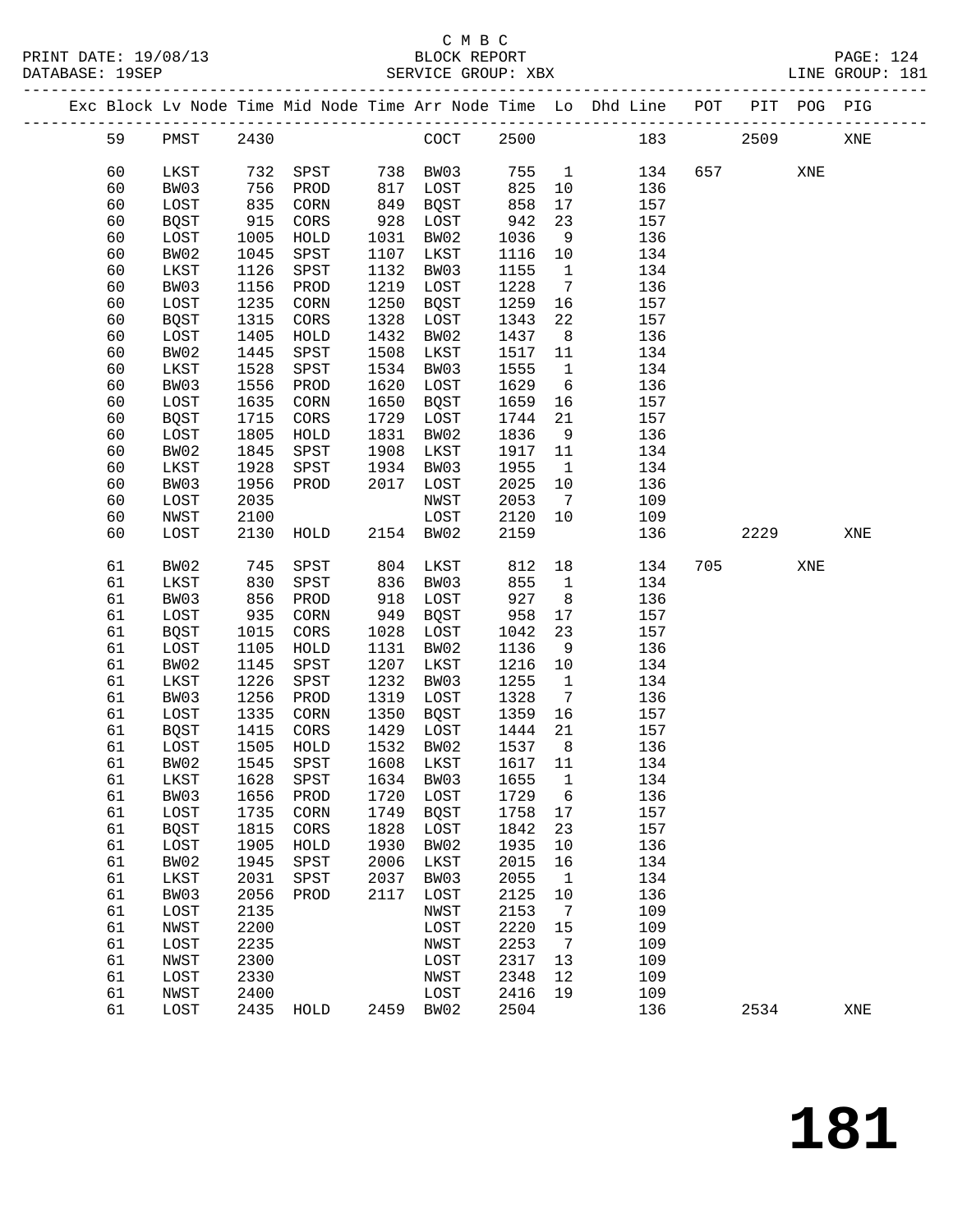### C M B C<br>BLOCK REPORT DATABASE: 19SEP SERVICE GROUP: XBX

------------------------------------------------------------------------------------------------- Exc Block Lv Node Time Mid Node Time Arr Node Time Lo Dhd Line POT PIT POG PIG -------------------------------------------------------------------------------------------------

| 62 | PMST            | 815  | <b>BEWS</b>     | 845     | 0  | 182 | 745 |      | XNE |     |
|----|-----------------|------|-----------------|---------|----|-----|-----|------|-----|-----|
| 62 | <b>BEWS</b>     | 845  | PMST            | 919     | 16 | 182 |     |      |     |     |
| 62 | PMST            | 935  | <b>2&amp;IO</b> | 949     | 0  | 181 |     |      |     |     |
| 62 | <b>2&amp;IO</b> | 949  | PMST            | 1000    | 15 | 181 |     |      |     |     |
| 62 | PMST            | 1015 | <b>BEWS</b>     | 1045    | 0  | 182 |     |      |     |     |
| 62 | <b>BEWS</b>     | 1045 | PMST            | 1119    | 16 | 182 |     |      |     |     |
| 62 | PMST            | 1135 | <b>2&amp;IO</b> | 1149    | 0  | 181 |     |      |     |     |
| 62 | <b>2&amp;IO</b> | 1149 | PMST            | 1201    | 14 | 181 |     |      |     |     |
| 62 | PMST            | 1215 | <b>BEWS</b>     | 1247    | 0  | 182 |     |      |     |     |
| 62 | <b>BEWS</b>     | 1247 | PMST            | 1321    | 14 | 182 |     |      |     |     |
| 62 | PMST            | 1335 | <b>2&amp;IO</b> | 1349    | 0  | 181 |     |      |     |     |
| 62 | <b>2&amp;IO</b> | 1349 | PMST            | 1401    | 14 | 181 |     |      |     |     |
| 62 | PMST            | 1415 | <b>BEWS</b>     | 1447    | 0  | 182 |     |      |     |     |
| 62 | <b>BEWS</b>     | 1447 | PMST            | 1517    | 18 | 182 |     |      |     |     |
| 62 | PMST            | 1535 | <b>2&amp;IO</b> | 1549    | 0  | 181 |     |      |     |     |
| 62 | <b>2&amp;IO</b> | 1549 | PMST            | 1601    | 14 | 181 |     |      |     |     |
| 62 | PMST            | 1615 | <b>BEWS</b>     | 1647    | 0  | 182 |     |      |     |     |
| 62 | <b>BEWS</b>     | 1647 | PMST            | 1717    | 18 | 182 |     |      |     |     |
| 62 | PMST            | 1735 | <b>2&amp;IO</b> | 1749    | 0  | 181 |     |      |     |     |
| 62 | <b>2&amp;IO</b> | 1749 | PMST            | 1801    | 14 | 181 |     |      |     |     |
| 62 | PMST            | 1815 | <b>BEWS</b>     | 1847    | 0  | 182 |     |      |     |     |
| 62 | <b>BEWS</b>     | 1847 | PMST            | 1917    | 18 | 182 |     |      |     |     |
| 62 | PMST            | 1935 | LOST            | 1959    | 11 | 180 |     |      |     |     |
| 62 | LOST            | 2010 | PMST            | 2035    | 7  | 180 |     |      |     |     |
| 62 | PMST            | 2042 | <b>2&amp;IO</b> | 2056    | 0  | 181 |     |      |     |     |
| 62 | 2&IO            | 2056 | PMST            | 2108    | 27 | 181 |     |      |     |     |
| 62 | PMST            | 2135 | LOST            | 2157    | 13 | 180 |     |      |     |     |
| 62 | LOST            | 2210 | PMST            | 2230    | 13 | 180 |     |      |     |     |
| 62 | PMST            | 2243 | <b>BEWS</b>     | 2314    | 0  | 181 |     |      |     |     |
| 62 | <b>BEWS</b>     | 2314 | PMST            | 2335    |    | 181 |     | 2350 |     | XNE |
|    |                 |      |                 |         |    |     |     |      |     |     |
| 63 | PMST            | 835  | <b>2&amp;IO</b> | 849     | 0  | 181 | 805 |      | XNE |     |
| 63 | 2&IO            | 849  | PMST            | 900     | 15 | 181 |     |      |     |     |
| 63 | PMST            | 915  | <b>BEWS</b>     | 945     | 0  | 182 |     |      |     |     |
| 63 | <b>BEWS</b>     | 945  | PMST            | 1019    | 16 | 182 |     |      |     |     |
| 63 | PMST            | 1035 | <b>2&amp;IO</b> | 1049    | 0  | 181 |     |      |     |     |
| 63 | <b>2&amp;IO</b> | 1049 | PMST            | 1100    | 15 | 181 |     |      |     |     |
| 63 | PMST            | 1115 | <b>BEWS</b>     | 1145    | 0  | 182 |     |      |     |     |
| 63 | <b>BEWS</b>     | 1145 | PMST            | 1219    | 16 | 182 |     |      |     |     |
| 63 | PMST            | 1235 | <b>2&amp;IO</b> | 1249    | 0  | 181 |     |      |     |     |
| 63 | <b>2&amp;IO</b> | 1249 | PMST            | 1301    | 14 | 181 |     |      |     |     |
| 63 | PMST            | 1315 | <b>BEWS</b>     | 1349    | 0  | 182 |     |      |     |     |
| 63 | <b>BEWS</b>     | 1349 | ${\tt PMST}$    | 1419 16 |    | 182 |     |      |     |     |
| 63 | PMST            | 1435 | 2&IO            | 1449    | 0  | 181 |     |      |     |     |
| 63 | <b>2&amp;IO</b> | 1449 | PMST            | 1501    | 14 | 181 |     |      |     |     |
| 63 | PMST            | 1515 | <b>BEWS</b>     | 1547    | 0  | 182 |     |      |     |     |
| 63 | <b>BEWS</b>     | 1547 | PMST            | 1617    | 18 | 182 |     |      |     |     |
| 63 | PMST            | 1635 | <b>2&amp;IO</b> | 1649    | 0  | 181 |     |      |     |     |
| 63 | <b>2&amp;IO</b> | 1649 | PMST            | 1701    | 14 | 181 |     |      |     |     |
| 63 | PMST            | 1715 | <b>BEWS</b>     | 1747    | 0  | 182 |     |      |     |     |
| 63 | <b>BEWS</b>     | 1747 | PMST            | 1817    |    | 182 |     | 1832 |     | XNE |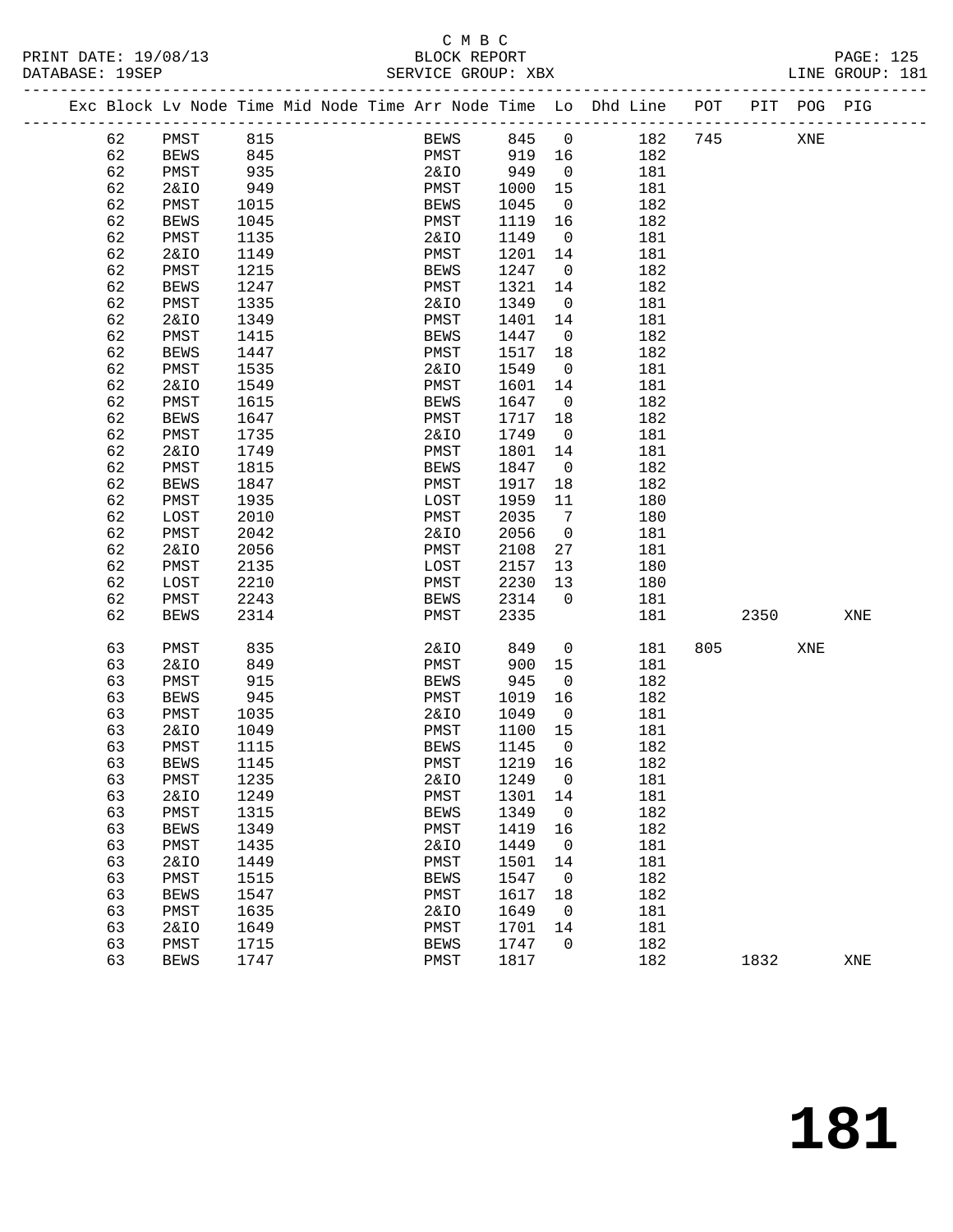### C M B C<br>BLOCK REPORT SERVICE GROUP: XBX

|  |    | Exc Block Lv Node Time Mid Node Time Arr Node Time Lo Dhd Line |      |  |              |         |                |     | POT  |      | PIT POG PIG |     |
|--|----|----------------------------------------------------------------|------|--|--------------|---------|----------------|-----|------|------|-------------|-----|
|  | 64 | PMST                                                           | 1025 |  | LOST         | 1051 14 |                | 180 | 955  |      | XNE         |     |
|  | 64 | LOST                                                           | 1105 |  | PMST         | 1127    | 18             | 180 |      |      |             |     |
|  | 64 | PMST                                                           | 1145 |  | LOST         | 1211    | 14             | 180 |      |      |             |     |
|  | 64 | LOST                                                           | 1225 |  | PMST         | 1250    | 15             | 180 |      |      |             |     |
|  | 64 | PMST                                                           | 1305 |  | LOST         | 1331    | 14             | 180 |      |      |             |     |
|  | 64 | LOST                                                           | 1345 |  | PMST         | 1410    | 15             | 180 |      |      |             |     |
|  | 64 | PMST                                                           | 1425 |  | LOST         | 1451    | 14             | 180 |      |      |             |     |
|  | 64 | LOST                                                           | 1505 |  | PMST         | 1529    | 16             | 180 |      |      |             |     |
|  | 64 | PMST                                                           | 1545 |  | LOST         | 1611    | 14             | 180 |      |      |             |     |
|  | 64 | LOST                                                           | 1625 |  | PMST         | 1649    | 16             | 180 |      |      |             |     |
|  | 64 | PMST                                                           | 1705 |  | LOST         | 1731    | 14             | 180 |      |      |             |     |
|  | 64 | LOST                                                           | 1745 |  | PMST         | 1811    | 24             | 180 |      |      |             |     |
|  | 64 | PMST                                                           | 1835 |  | 2&IO         | 1849    | $\overline{0}$ | 181 |      |      |             |     |
|  | 64 | <b>2&amp;IO</b>                                                | 1849 |  | PMST         | 1901    | 14             | 181 |      |      |             |     |
|  | 64 | PMST                                                           | 1915 |  | <b>BEWS</b>  | 1948    | $\overline{0}$ | 182 |      |      |             |     |
|  | 64 | <b>BEWS</b>                                                    | 1948 |  | PMST         | 2018    | 17             | 182 |      |      |             |     |
|  | 64 | PMST                                                           | 2035 |  | LOST         | 2057    | 13             | 180 |      |      |             |     |
|  | 64 | LOST                                                           | 2110 |  | PMST         | 2133    | 10             | 180 |      |      |             |     |
|  | 64 | PMST                                                           | 2143 |  | 2&IO         | 2157    | $\overline{0}$ | 181 |      |      |             |     |
|  | 64 | 2&IO                                                           | 2157 |  | PMST         | 2209    | 26             | 181 |      |      |             |     |
|  | 64 | PMST                                                           | 2235 |  | LOST         | 2257    | 13             | 180 |      |      |             |     |
|  | 64 | LOST                                                           | 2310 |  | PMST         | 2330    | 12             | 180 |      |      |             |     |
|  | 64 | PMST                                                           | 2342 |  | <b>BEWS</b>  | 2413    |                | 181 |      | 2438 |             | XNE |
|  |    |                                                                |      |  |              |         |                |     |      |      |             |     |
|  | 65 | PMST                                                           | 1125 |  | LOST         | 1151    | 14             | 180 | 1055 |      | XNE         |     |
|  | 65 | LOST                                                           | 1205 |  | PMST         | 1230    | 15             | 180 |      |      |             |     |
|  | 65 | PMST                                                           | 1245 |  | LOST         | 1311    | 14             | 180 |      |      |             |     |
|  | 65 | LOST                                                           | 1325 |  | PMST         | 1350    | 15             | 180 |      |      |             |     |
|  | 65 | PMST                                                           | 1405 |  | LOST         | 1431    | 14             | 180 |      |      |             |     |
|  | 65 | LOST                                                           | 1445 |  | PMST         | 1509    | 16             | 180 |      |      |             |     |
|  | 65 | PMST                                                           | 1525 |  | LOST         | 1551    | 14             | 180 |      |      |             |     |
|  | 65 | LOST                                                           | 1605 |  | PMST         | 1629    | 16             | 180 |      |      |             |     |
|  | 65 | PMST                                                           | 1645 |  | LOST         | 1711    | 14             | 180 |      |      |             |     |
|  | 65 | LOST                                                           | 1725 |  | PMST         | 1751    | 14             | 180 |      |      |             |     |
|  | 65 | PMST                                                           | 1805 |  | LOST         | 1829    | 6              | 180 |      |      |             |     |
|  | 65 | LOST                                                           | 1835 |  | PMST         | 1901    | $\overline{4}$ | 180 |      |      |             |     |
|  | 65 | PMST                                                           | 1905 |  | LOST         | 1929    | 11             | 180 |      |      |             |     |
|  | 65 | LOST                                                           | 1940 |  | PMST         | 2005    | $\overline{0}$ | 180 |      |      |             |     |
|  | 65 | PMST                                                           | 2005 |  | LOST         | 2029    | 11             | 180 |      |      |             |     |
|  | 65 | LOST                                                           | 2040 |  | ${\tt PMST}$ | 2105    | $\overline{0}$ | 180 |      |      |             |     |
|  | 65 | PMST                                                           | 2105 |  | LOST         | 2127    | 13             | 180 |      |      |             |     |
|  | 65 | LOST                                                           | 2140 |  | PMST         | 2203    | $\overline{2}$ | 180 |      |      |             |     |
|  | 65 | PMST                                                           | 2205 |  | LOST         | 2227    | 13             | 180 |      |      |             |     |
|  | 65 | LOST                                                           | 2240 |  | PMST         | 2300    | $-5$           | 180 |      |      |             |     |
|  | 65 | PMST                                                           | 2305 |  | LOST         | 2327    | 13             | 180 |      |      |             |     |
|  | 65 | LOST                                                           | 2340 |  | PMST         | 2400    |                | 180 |      | 2415 |             | XNE |
|  |    |                                                                |      |  |              |         |                |     |      |      |             |     |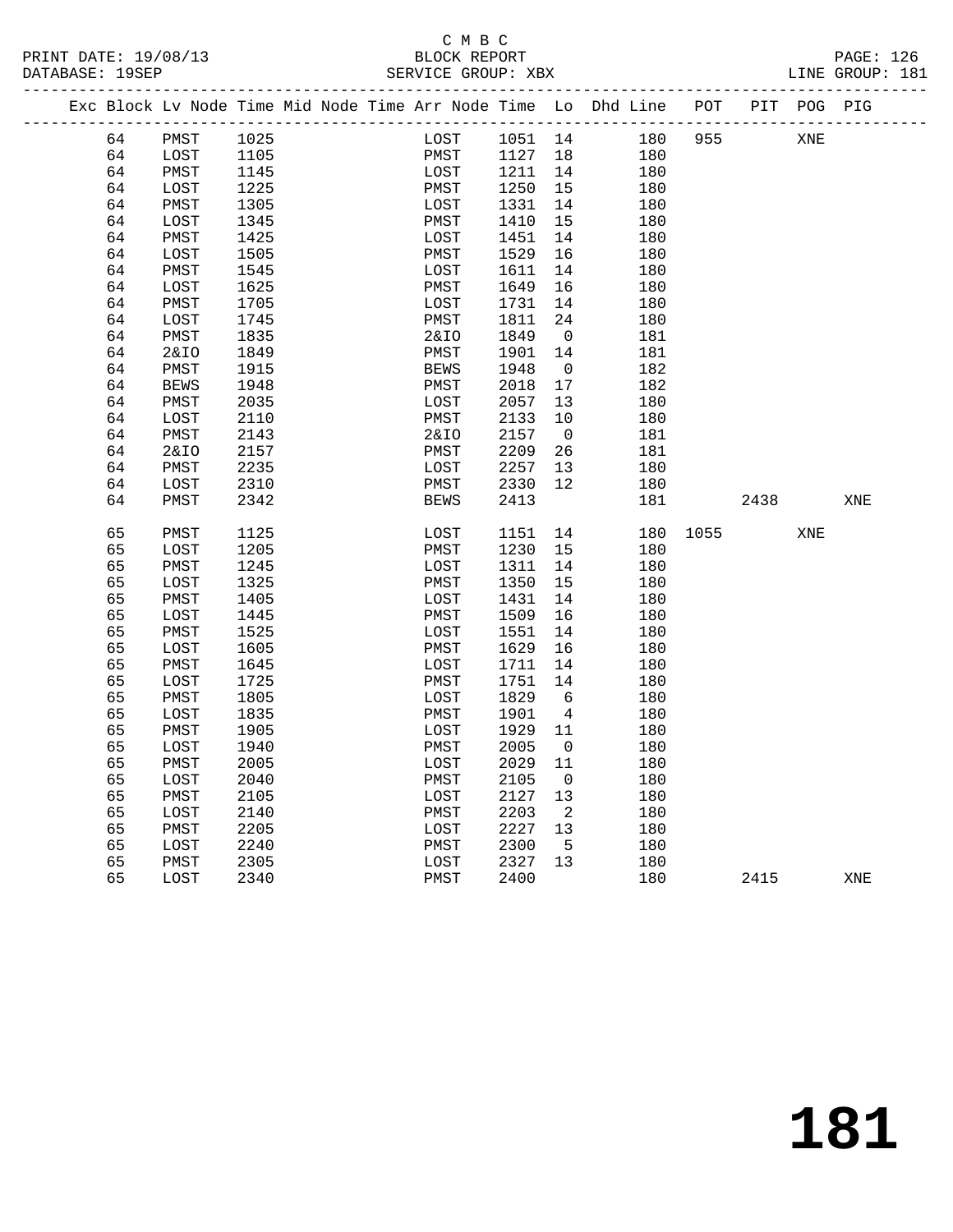| PRINT DATE: 19/08/13<br>DATABASE: 19SEP |    |             |                   |  | C M B C<br>BLOCK REPORT |                                                      |                         |                                                                                                                               |      |     | PAGE: 127 |  |
|-----------------------------------------|----|-------------|-------------------|--|-------------------------|------------------------------------------------------|-------------------------|-------------------------------------------------------------------------------------------------------------------------------|------|-----|-----------|--|
| HAPL HANEY PLACE<br>SHAN                |    | SOUTH HANEY |                   |  |                         |                                                      |                         | 32AC NB 232 ST FS ANDERSON CREEK DR 33RR EB 133 AVE FS ROCK RIDGE DR<br>J103 JACKSON RD & 103 AVE<br>XNE North East Sector CS |      |     |           |  |
|                                         |    |             |                   |  |                         |                                                      |                         | Exc Block Lv Node Time Mid Node Time Arr Node Time Lo Dhd Line POT PIT POG PIG                                                |      |     |           |  |
|                                         | 71 | HAPL        | 741               |  |                         |                                                      |                         | 32AC 756 0 741 706                                                                                                            |      | XNE |           |  |
|                                         | 71 | 32AC        |                   |  |                         |                                                      |                         | 741                                                                                                                           |      |     |           |  |
|                                         | 71 | HAPL        |                   |  |                         | HAPL           809    17<br>32AC          841      0 |                         | 741                                                                                                                           |      |     |           |  |
|                                         | 71 | 32AC        | 756<br>826<br>841 |  |                         | HAPL 854 17                                          |                         | 741                                                                                                                           |      |     |           |  |
|                                         | 71 | HAPL        | 911               |  | 32AC                    | 926                                                  | $\overline{0}$          | 741                                                                                                                           |      |     |           |  |
|                                         | 71 | 32AC        | 926               |  | HAPL                    |                                                      |                         | 741                                                                                                                           |      |     |           |  |
|                                         | 71 | HAPL        | 956               |  | 32AC                    | 939 17<br>1011 0                                     |                         | 741                                                                                                                           |      |     |           |  |
|                                         | 71 | 32AC        | 1011              |  | <b>HAPL</b>             | 1025 16                                              |                         | 741                                                                                                                           |      |     |           |  |
|                                         | 71 | HAPL        | 1041              |  | 32AC                    | 1056                                                 | $\overline{\mathbf{0}}$ | 741                                                                                                                           |      |     |           |  |
|                                         | 71 | 32AC        | 1056              |  | HAPL                    | 1110 16                                              |                         | 741                                                                                                                           |      |     |           |  |
|                                         | 71 | HAPL        | 1126              |  | 32AC                    | 1141                                                 | $\overline{0}$          | 741                                                                                                                           |      |     |           |  |
|                                         | 71 | 32AC        | 1141              |  | HAPL                    | 1155 16                                              |                         | 741                                                                                                                           |      |     |           |  |
|                                         | 71 | HAPL        | 1211              |  | 32AC                    | 1226                                                 | $\overline{\mathbf{0}}$ | 741                                                                                                                           |      |     |           |  |
|                                         | 71 | 32AC        | 1226              |  | HAPL                    | 1240                                                 | 20                      | 741                                                                                                                           |      |     |           |  |
|                                         | 71 | HAPL        | 1300              |  | J103                    | 1321                                                 | $\overline{0}$          | 746                                                                                                                           |      |     |           |  |
|                                         | 71 | J103        | 1321              |  | HAPL                    | 1341                                                 | $\mathbf{1}$            | 745                                                                                                                           |      |     |           |  |
|                                         | 71 | HAPL        | 1342              |  | 33RR                    | 1355                                                 |                         | $\overline{0}$<br>733                                                                                                         |      |     |           |  |
|                                         | 71 | 33RR        | 1355              |  | HAPL                    | 1410                                                 | 16                      | 733                                                                                                                           |      |     |           |  |
|                                         | 71 | HAPL        | 1426              |  | 33RR                    | 1440                                                 | $\overline{0}$          | 733                                                                                                                           |      |     |           |  |
|                                         | 71 | 33RR        | 1440              |  | HAPL                    | 1455                                                 | 5 <sub>5</sub>          | 733                                                                                                                           |      |     |           |  |
|                                         | 71 | HAPL        | 1500              |  | J103                    | 1521                                                 |                         | $\overline{0}$<br>746                                                                                                         |      |     |           |  |
|                                         | 71 | J103        | 1521              |  | HAPL                    | 1541                                                 | $4\overline{ }$         | 745                                                                                                                           |      |     |           |  |
|                                         | 71 | HAPL        | 1545              |  | SHAN                    | 1550                                                 |                         | 0<br>743                                                                                                                      |      |     |           |  |
|                                         | 71 | SHAN        | 1550              |  | HAPL                    | 1555                                                 |                         | 5 <sub>5</sub><br>743                                                                                                         |      |     |           |  |
|                                         | 71 | HAPL        | 1600              |  | J103                    | 1619                                                 |                         | $\overline{0}$<br>745                                                                                                         |      |     |           |  |
|                                         | 71 | J103        | 1619              |  | HAPL                    | 1637                                                 | $4\overline{4}$         | 746                                                                                                                           |      |     |           |  |
|                                         | 71 | HAPL        | 1641              |  | 32AC                    | 1656                                                 | $\overline{\mathbf{0}}$ | 741                                                                                                                           |      |     |           |  |
|                                         | 71 | 32AC        | 1656              |  | HAPL                    | 1709 17                                              |                         | 741                                                                                                                           |      |     |           |  |
|                                         | 71 | HAPL        | 1726              |  | 32AC                    | 1741                                                 | $\overline{\mathbf{0}}$ | 741                                                                                                                           |      |     |           |  |
|                                         | 71 | 32AC        | 1741              |  | HAPL                    | 1754 17                                              |                         | 741                                                                                                                           |      |     |           |  |
|                                         | 71 | HAPL        | 1811              |  | 32AC                    | 1826                                                 | $\overline{0}$          | 741                                                                                                                           |      |     |           |  |
|                                         | 71 | 32AC        | 1826              |  | HAPL                    | 1839 17                                              |                         | 741                                                                                                                           |      |     |           |  |
|                                         | 71 | HAPL 1856   |                   |  |                         | 32AC 1911 0                                          |                         | 741                                                                                                                           |      |     |           |  |
|                                         | 71 | 32AC        | 1911              |  | HAPL                    | 1922 19                                              |                         | 741                                                                                                                           |      |     |           |  |
|                                         | 71 | HAPL        | 1941              |  | 32AC                    | 1956                                                 | $\overline{0}$          | 741                                                                                                                           |      |     |           |  |
|                                         | 71 | 32AC        | 1956              |  | HAPL                    | 2007                                                 | 19                      | 741                                                                                                                           |      |     |           |  |
|                                         | 71 | HAPL        | 2026              |  | 32AC                    | 2041                                                 | $\mathbf 0$             | 741                                                                                                                           |      |     |           |  |
|                                         | 71 | 32AC        | 2041              |  | HAPL                    | 2052                                                 | 24                      | 741                                                                                                                           |      |     |           |  |
|                                         | 71 | HAPL        | 2116              |  | 32AC                    | 2131                                                 | 0                       | 741                                                                                                                           |      |     |           |  |
|                                         | 71 | 32AC        | 2131              |  | HAPL                    | 2142                                                 |                         | 741                                                                                                                           | 2203 |     | XNE       |  |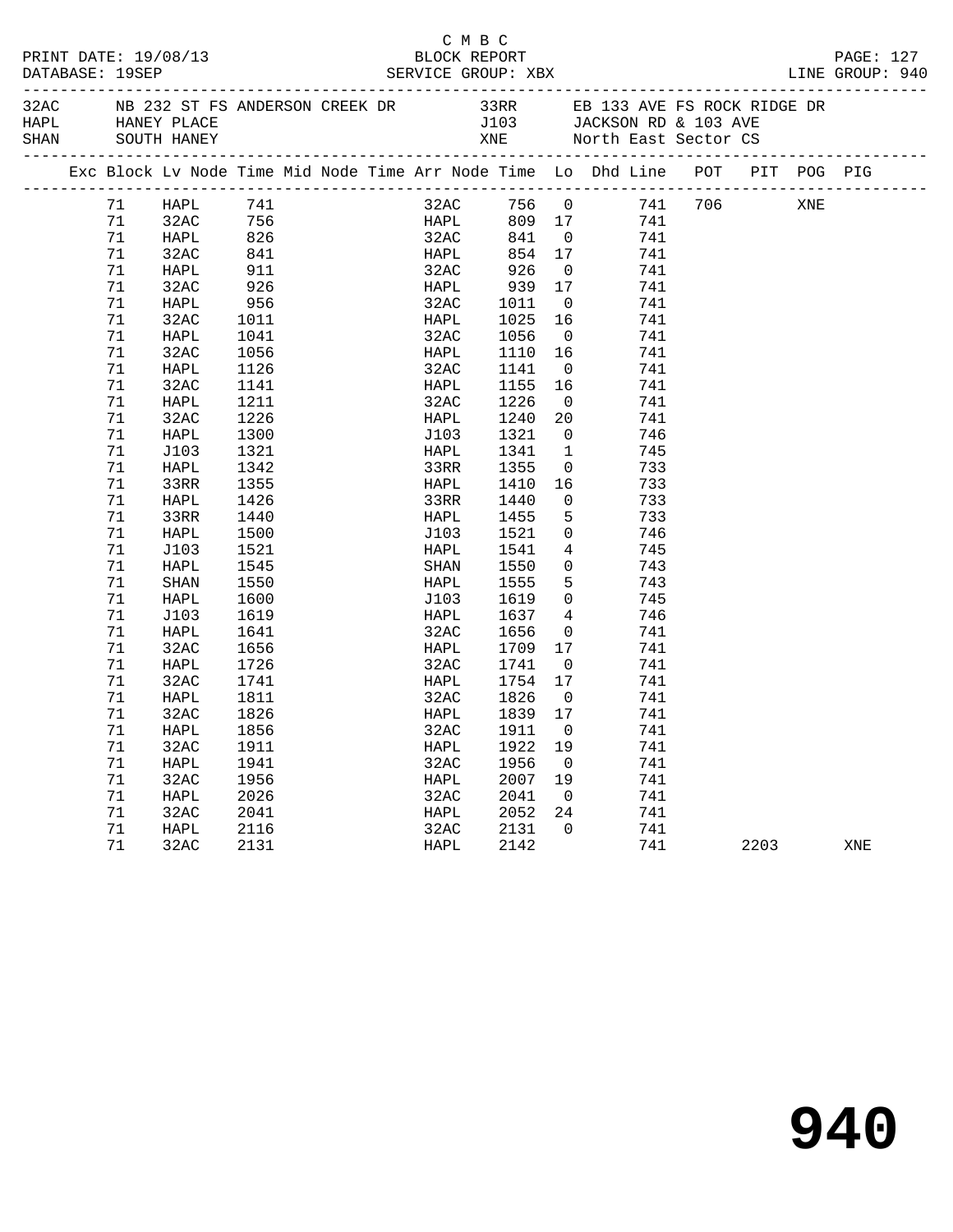### C M B C<br>BLOCK REPORT SERVICE GROUP: XBX

|  |    |             |                                                                       |  |                           |                   |                         | Exc Block Lv Node Time Mid Node Time Arr Node Time Lo Dhd Line POT PIT POG PIG |     |     |  |
|--|----|-------------|-----------------------------------------------------------------------|--|---------------------------|-------------------|-------------------------|--------------------------------------------------------------------------------|-----|-----|--|
|  | 72 | HAPL        | $\begin{array}{c} \n \sqrt{2} \\  755 \\  \hline\n 227\n \end{array}$ |  | 33RR 755 0<br>HAPL 810 17 |                   |                         | 733                                                                            | 707 | XNE |  |
|  | 72 | 33RR        |                                                                       |  |                           |                   |                         | 733                                                                            |     |     |  |
|  | 72 | HAPL        | 827                                                                   |  | 33RR                      | 840               | $\overline{\mathbf{0}}$ | 733                                                                            |     |     |  |
|  | 72 | 33RR        | 840                                                                   |  | HAPL                      | 855               | 17                      | 733                                                                            |     |     |  |
|  | 72 | HAPL        | 912                                                                   |  | 33RR                      | 925               | $\overline{0}$          | 733                                                                            |     |     |  |
|  | 72 | 33RR        | 925                                                                   |  | HAPL                      | 940               | 5                       | 733                                                                            |     |     |  |
|  | 72 | HAPL        | 945                                                                   |  | SHAN                      | ر بر<br>955<br>10 | $\overline{0}$          | 743                                                                            |     |     |  |
|  | 72 | SHAN        | 950                                                                   |  | HAPL                      |                   | 5                       | 743                                                                            |     |     |  |
|  | 72 | HAPL        | 1000                                                                  |  | J103                      | 1019              | $\mathbf 0$             | 745                                                                            |     |     |  |
|  | 72 | J103        | 1019                                                                  |  | HAPL                      | 1039              | 6                       | 746                                                                            |     |     |  |
|  | 72 | HAPL        | 1045                                                                  |  | SHAN                      | 1050              | $\overline{0}$          | 743                                                                            |     |     |  |
|  | 72 | SHAN        | 1050                                                                  |  | HAPL                      | 1055              | 5                       | 743                                                                            |     |     |  |
|  | 72 | HAPL        | 1100                                                                  |  | J103                      | 1121              | $\overline{0}$          | 746                                                                            |     |     |  |
|  | 72 | J103        | 1121                                                                  |  | HAPL                      | 1141              | $\overline{4}$          | 745                                                                            |     |     |  |
|  | 72 | HAPL        | 1145                                                                  |  | $\operatorname{SHAN}$     | 1150              | $\overline{0}$          | 743                                                                            |     |     |  |
|  | 72 | SHAN        | 1150                                                                  |  | HAPL                      | 1155              | 17                      | 743                                                                            |     |     |  |
|  | 72 | HAPL        | 1212                                                                  |  | 33RR                      | 1225              | $\overline{0}$          | 733                                                                            |     |     |  |
|  | 72 | 33RR        | 1225                                                                  |  | HAPL                      | 1240              | 17                      | 733                                                                            |     |     |  |
|  | 72 | HAPL        | 1257                                                                  |  | 33RR                      | 1310              | $\overline{0}$          | 733                                                                            |     |     |  |
|  | 72 | 33RR        | 1310                                                                  |  | HAPL                      | 1325 16           |                         | 733                                                                            |     |     |  |
|  | 72 | HAPL        | 1341                                                                  |  | 32AC                      | 1356              | $\overline{0}$          | 741                                                                            |     |     |  |
|  | 72 | 32AC        | 1356                                                                  |  | HAPL                      | 1410              | 16                      | 741                                                                            |     |     |  |
|  | 72 | HAPL        | 1426                                                                  |  | 32AC                      | 1441              | $\overline{0}$          | 741                                                                            |     |     |  |
|  | 72 | 32AC        | 1441                                                                  |  | HAPL                      | 1455              | 16                      | 741                                                                            |     |     |  |
|  | 72 | HAPL        | 1511                                                                  |  | 32AC                      | 1526              | $\overline{0}$          | 741                                                                            |     |     |  |
|  | 72 | 32AC        | 1526                                                                  |  | HAPL                      | 1540              | 16                      | 741                                                                            |     |     |  |
|  | 72 | HAPL        | 1556                                                                  |  | 32AC                      | 1611              | $\overline{0}$          | 741                                                                            |     |     |  |
|  | 72 | 32AC        | 1611                                                                  |  | HAPL                      | 1624              | 21                      | 741                                                                            |     |     |  |
|  | 72 | HAPL        | 1645                                                                  |  | SHAN                      | 1650              | $\overline{0}$          | 743                                                                            |     |     |  |
|  | 72 | <b>SHAN</b> | 1650                                                                  |  | HAPL                      | 1655              | $5^{\circ}$             | 743                                                                            |     |     |  |
|  | 72 | HAPL        | 1700                                                                  |  | J103                      | 1721              | $\overline{0}$          | 746                                                                            |     |     |  |
|  | 72 | J103        | 1721                                                                  |  | HAPL                      | 1741              | 4                       | 745                                                                            |     |     |  |
|  | 72 | HAPL        | 1745                                                                  |  | SHAN                      | 1750              | $\overline{0}$          | 743                                                                            |     |     |  |
|  | 72 | SHAN        | 1750                                                                  |  | HAPL                      | 1755              | 16                      | 743                                                                            |     |     |  |
|  | 72 | HAPL        | 1811                                                                  |  | 33RR                      | 1825              | $\overline{0}$          | 733                                                                            |     |     |  |
|  | 72 | 33RR        | 1825                                                                  |  | HAPL                      | 1840              | 16                      | 733                                                                            |     |     |  |
|  | 72 | HAPL        | 1856                                                                  |  | 33RR                      | 1910              | $\overline{0}$          | 733                                                                            |     |     |  |
|  | 72 | 33RR        | 1910                                                                  |  | HAPL                      | 1925              | 16                      | 733                                                                            |     |     |  |
|  | 72 | HAPL        | 1941                                                                  |  | 33RR                      | 1955              | $\overline{0}$          | 733                                                                            |     |     |  |
|  | 72 | 33RR        | 1955                                                                  |  | HAPL                      | 2010              | 16                      | 733                                                                            |     |     |  |
|  | 72 | HAPL        | 2026                                                                  |  | 33RR                      | 2040              | $\overline{0}$          | 733                                                                            |     |     |  |
|  | 72 | 33RR        | 2040                                                                  |  | HAPL                      | 2055              | 16                      | 733                                                                            |     |     |  |
|  |    |             |                                                                       |  |                           |                   |                         |                                                                                |     |     |  |

72 HAPL 2111 33RR 2125 0 733

72 33RR 2125 HAPL 2140 733 2201 XNE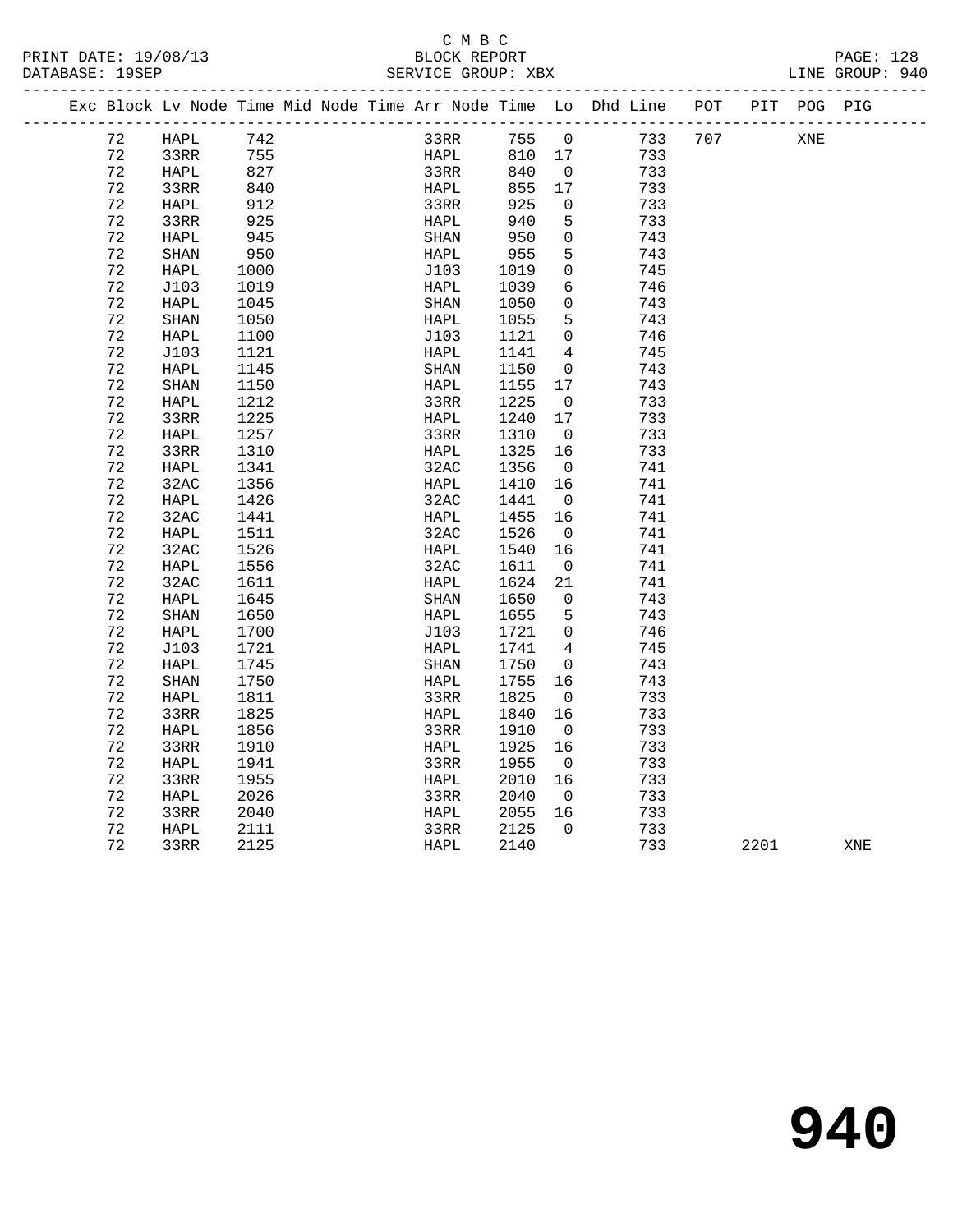# C M B C<br>BLOCK REPORT

| PRINT DATE: 19/08/13<br>DATABASE: 19SEP |    |                       |      |  |      | U M D U     |       |                         | ----------------------------                                       |     |      |             | PAGE: 129<br>LINE GROUP: 940 |
|-----------------------------------------|----|-----------------------|------|--|------|-------------|-------|-------------------------|--------------------------------------------------------------------|-----|------|-------------|------------------------------|
|                                         |    |                       |      |  |      |             |       |                         | Exc Block Lv Node Time Mid Node Time Arr Node Time Lo Dhd Line POT |     |      | PIT POG PIG |                              |
|                                         | 73 | HAPL                  | 745  |  |      | SHAN        | 750   | $\mathsf{O}$            | 743                                                                | 710 |      | XNE         |                              |
|                                         | 73 | SHAN                  | 750  |  |      | <b>HAPL</b> | 755 5 |                         | 743                                                                |     |      |             |                              |
|                                         | 73 | HAPL                  | 800  |  | J103 |             | 818   | $\overline{0}$          | 745                                                                |     |      |             |                              |
|                                         | 73 | J103                  | 818  |  | HAPL |             | 836   | 9                       | 746                                                                |     |      |             |                              |
|                                         | 73 | HAPL                  | 845  |  | SHAN |             | 850   | $\overline{0}$          | 743                                                                |     |      |             |                              |
|                                         | 73 | SHAN                  | 850  |  | HAPL |             | 855   | 5 <sup>5</sup>          | 743                                                                |     |      |             |                              |
|                                         | 73 | HAPL                  | 900  |  | J103 |             | 921   | $\overline{\mathbf{0}}$ | 746                                                                |     |      |             |                              |
|                                         | 73 | J103                  | 921  |  | HAPL |             | 941   | 16                      | 745                                                                |     |      |             |                              |
|                                         | 73 | HAPL                  | 957  |  | 33RR |             | 1010  | $\overline{0}$          | 733                                                                |     |      |             |                              |
|                                         | 73 | 33RR                  | 1010 |  | HAPL |             | 1025  | 17                      | 733                                                                |     |      |             |                              |
|                                         | 73 | HAPL                  | 1042 |  | 33RR |             | 1055  | $\overline{0}$          | 733                                                                |     |      |             |                              |
|                                         | 73 | 33RR                  | 1055 |  | HAPL |             | 1110  | 17                      | 733                                                                |     |      |             |                              |
|                                         | 73 | HAPL                  | 1127 |  | 33RR |             | 1140  | $\overline{0}$          | 733                                                                |     |      |             |                              |
|                                         | 73 | 33RR                  | 1140 |  | HAPL |             | 1155  | 5                       | 733                                                                |     |      |             |                              |
|                                         | 73 | HAPL                  | 1200 |  | J103 |             | 1219  | $\overline{0}$          | 745                                                                |     |      |             |                              |
|                                         | 73 | J103                  | 1219 |  | HAPL |             | 1241  | $\overline{4}$          | 746                                                                |     |      |             |                              |
|                                         | 73 | HAPL                  | 1245 |  | SHAN |             | 1250  | $\overline{0}$          | 743                                                                |     |      |             |                              |
|                                         | 73 | $\operatorname{SHAN}$ | 1250 |  | HAPL |             | 1255  | $\mathbf{1}$            | 743                                                                |     |      |             |                              |
|                                         | 73 | HAPL                  | 1256 |  | 32AC |             | 1311  | $\overline{0}$          | 741                                                                |     |      |             |                              |
|                                         | 73 | 32AC                  | 1311 |  | HAPL |             | 1325  | 20                      | 741                                                                |     |      |             |                              |
|                                         | 73 | HAPL                  | 1345 |  | SHAN |             | 1350  | $\overline{0}$          | 743                                                                |     |      |             |                              |
|                                         | 73 | SHAN                  | 1350 |  | HAPL |             | 1355  | $5^{\circ}$             | 743                                                                |     |      |             |                              |
|                                         | 73 | HAPL                  | 1400 |  | J103 |             | 1421  | $\overline{0}$          | 745                                                                |     |      |             |                              |
|                                         | 73 | J103                  | 1421 |  | HAPL |             | 1439  | 6                       | 746                                                                |     |      |             |                              |
|                                         | 73 | HAPL                  | 1445 |  | SHAN |             | 1450  | $\overline{0}$          | 743                                                                |     |      |             |                              |
|                                         | 73 | SHAN                  | 1450 |  | HAPL |             | 1455  | 16                      | 743                                                                |     |      |             |                              |
|                                         | 73 | HAPL                  | 1511 |  | 33RR |             | 1525  | $\overline{0}$          | 733                                                                |     |      |             |                              |
|                                         | 73 | 33RR                  | 1525 |  | HAPL |             | 1540  | 16                      | 733                                                                |     |      |             |                              |
|                                         | 73 | HAPL                  | 1556 |  | 33RR |             | 1610  | $\overline{0}$          | 733                                                                |     |      |             |                              |
|                                         | 73 | 33RR                  | 1610 |  | HAPL |             | 1625  | 16                      | 733                                                                |     |      |             |                              |
|                                         | 73 | HAPL                  | 1641 |  | 33RR |             | 1655  | $\overline{0}$          | 733                                                                |     |      |             |                              |
|                                         | 73 | 33RR                  | 1655 |  | HAPL |             | 1710  | 16                      | 733                                                                |     |      |             |                              |
|                                         | 73 | HAPL                  | 1726 |  | 33RR |             | 1740  | $\overline{0}$          | 733                                                                |     |      |             |                              |
|                                         | 73 | 33RR                  | 1740 |  | HAPL |             | 1755  | 5                       | 733                                                                |     |      |             |                              |
|                                         | 73 | HAPL                  | 1800 |  | J103 |             | 1821  | $\overline{0}$          | 745                                                                |     |      |             |                              |
|                                         | 73 | J103                  | 1821 |  | HAPL |             | 1838  | $7\overline{ }$         | 746                                                                |     |      |             |                              |
|                                         | 73 | HAPL                  | 1845 |  | SHAN |             | 1850  | $\mathsf{O}$            | 743                                                                |     |      |             |                              |
|                                         | 73 | SHAN                  | 1850 |  | HAPL |             | 1855  | 5                       | 743                                                                |     |      |             |                              |
|                                         | 73 | HAPL                  | 1900 |  | J103 |             | 1921  | $\Omega$                | 746                                                                |     |      |             |                              |
|                                         | 73 | J103                  | 1921 |  | HAPL |             | 1941  |                         | 745                                                                |     | 2002 |             | XNE                          |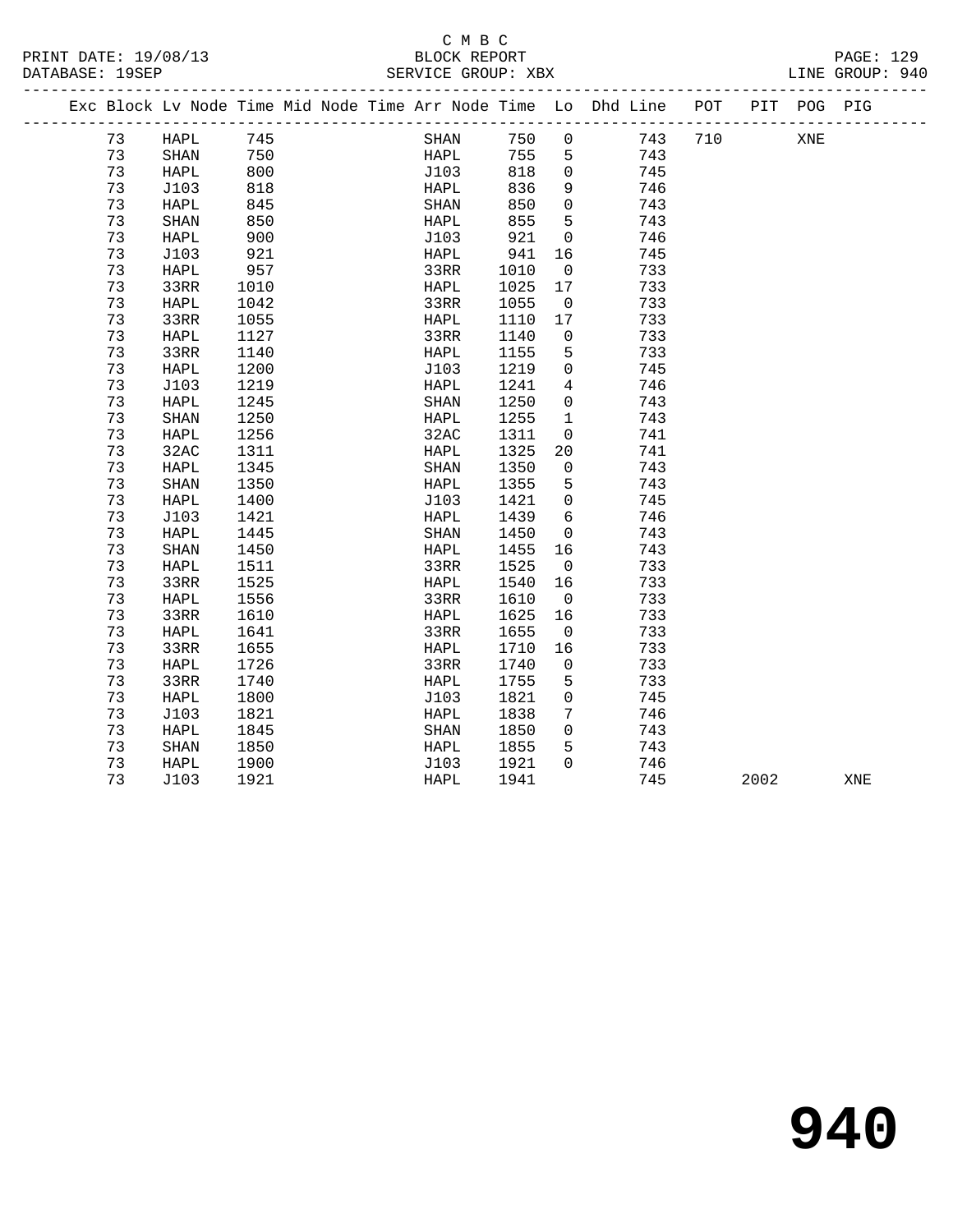| DATABASE: 19SEP       |                                                      |                                                                            | PRINT DATE: 19/08/13                                                                                                                                                    |                                                                                                                                      |  | C M B C<br>BLOCK REPORT<br>SERVICE GROUP: XMS                                                                                                                                                                                                                                                                                                                                                                                       |                                                                                                                                      |                                                                                                                            |                              |                                                                                                              |      | PAGE: 130<br>LINE GROUP: 153 |
|-----------------------|------------------------------------------------------|----------------------------------------------------------------------------|-------------------------------------------------------------------------------------------------------------------------------------------------------------------------|--------------------------------------------------------------------------------------------------------------------------------------|--|-------------------------------------------------------------------------------------------------------------------------------------------------------------------------------------------------------------------------------------------------------------------------------------------------------------------------------------------------------------------------------------------------------------------------------------|--------------------------------------------------------------------------------------------------------------------------------------|----------------------------------------------------------------------------------------------------------------------------|------------------------------|--------------------------------------------------------------------------------------------------------------|------|------------------------------|
| BRST BRAID STN<br>XNE |                                                      |                                                                            | HDGA HARWOOD & GABRIOLA<br>PKPL PARKWAY AND PLATEAU<br>North East Sector CS                                                                                             |                                                                                                                                      |  | $\verb LAPA  = \verb LANSDOWNE & PANORAMA  = \verb LAPA  = \verb PALA  = \verb PANORAMA & LANSDOWNE  = \verb LAPA  = \verb LAPA  = \verb LAPA  = \verb LAPA  = \verb LAPA  = \verb LAPA  = \verb LAPA  = \verb LAPA  = \verb LAPA  = \verb LAPA  = \verb LAPA  = \verb LAPA  = \verb LAPA  = \verb LAPA  = \verb LAPA  = \verb LAPA  = \verb LAPA  = \verb LAPA  = \verb LAPA  = \verb LAPA  = \verb LAPA$<br>PMST MOODY CENTRE STN | COCT COQUITLAM CTRL STN<br>HMPK HAMPTON PARK                                                                                         |                                                                                                                            |                              |                                                                                                              |      |                              |
|                       |                                                      |                                                                            |                                                                                                                                                                         |                                                                                                                                      |  | Exc Block Lv Node Time Mid Node Time Arr Node Time Lo Dhd Line POT PIT POG PIG                                                                                                                                                                                                                                                                                                                                                      |                                                                                                                                      |                                                                                                                            |                              |                                                                                                              |      |                              |
|                       | 1<br>1<br>$\mathbf 1$                                | $\mathbf{1}$<br>$\mathbf{1}$<br>$\mathbf{1}$<br>$\mathbf 1$<br>1<br>1<br>1 | PKPL<br>COCT<br>BRST<br>COCT<br>PKPL<br>COCT<br><b>BRST</b><br>COCT<br>PKPL<br>COCT                                                                                     | 931 931<br>1000<br>1035<br>1115<br>1133<br>1200<br>1235<br>1315<br>1333<br>1400                                                      |  | PKPL 931 0 187 852 XNE<br>COCT 947 13 187<br>BRST 1024<br>COCT 1059<br>PKPL<br>COCT<br>BRST<br>COCT<br>PKPL<br>COCT<br>BRST                                                                                                                                                                                                                                                                                                         | 1133<br>1149 11<br>1227<br>1259<br>1333<br>1349<br>1425                                                                              | 16<br>$\overline{0}$<br>8 <sup>8</sup><br>$\overline{0}$                                                                   | 11 7 1<br>16 153<br>11<br>10 | 153<br>153<br>187<br>187<br>153<br>187<br>187<br>153                                                         |      |                              |
|                       | 1<br>$\mathbf 1$<br>$\mathbf{1}$<br>1<br>1<br>1<br>1 | 1<br>1<br>1<br>1<br>1<br>1<br>1<br>1<br>1<br>1                             | <b>BRST</b><br><b>COCT</b><br>PKPL<br>COCT<br><b>BRST</b><br>COCT<br>PKPL<br>COCT<br><b>BRST</b><br>COCT<br>PKPL<br>COCT<br>BRST<br>COCT<br>PKPL<br>COCT<br><b>BRST</b> | 1435<br>1515<br>1533<br>1600<br>1635<br>1715<br>1733<br>1800<br>1835<br>1915<br>1932<br>2000<br>2035<br>2115<br>2131<br>2200<br>2235 |  | COCT<br>PKPL<br>COCT<br>BRST<br>COCT<br>PKPL<br>COCT<br>BRST<br>COCT<br>PKPL<br>COCT<br>BRST<br>COCT<br>PKPL<br>COCT<br>BRST<br>COCT                                                                                                                                                                                                                                                                                                | 1459<br>1533<br>1549<br>1625<br>1700<br>1733<br>1749<br>1825<br>1858<br>1932<br>1946<br>2024<br>2058<br>2131<br>2145<br>2224<br>2258 | 16<br>$\overline{0}$<br>11<br>15<br>$\overline{0}$<br>11<br>10<br>17<br>$\overline{0}$<br>14<br>11<br>17<br>$\overline{0}$ | 10<br>15 187<br>11           | 153<br>187<br>187<br>153<br>153<br>187<br>187<br>153<br>153<br>187<br>187<br>153<br>153<br>187<br>153<br>153 | 2307 | XNE                          |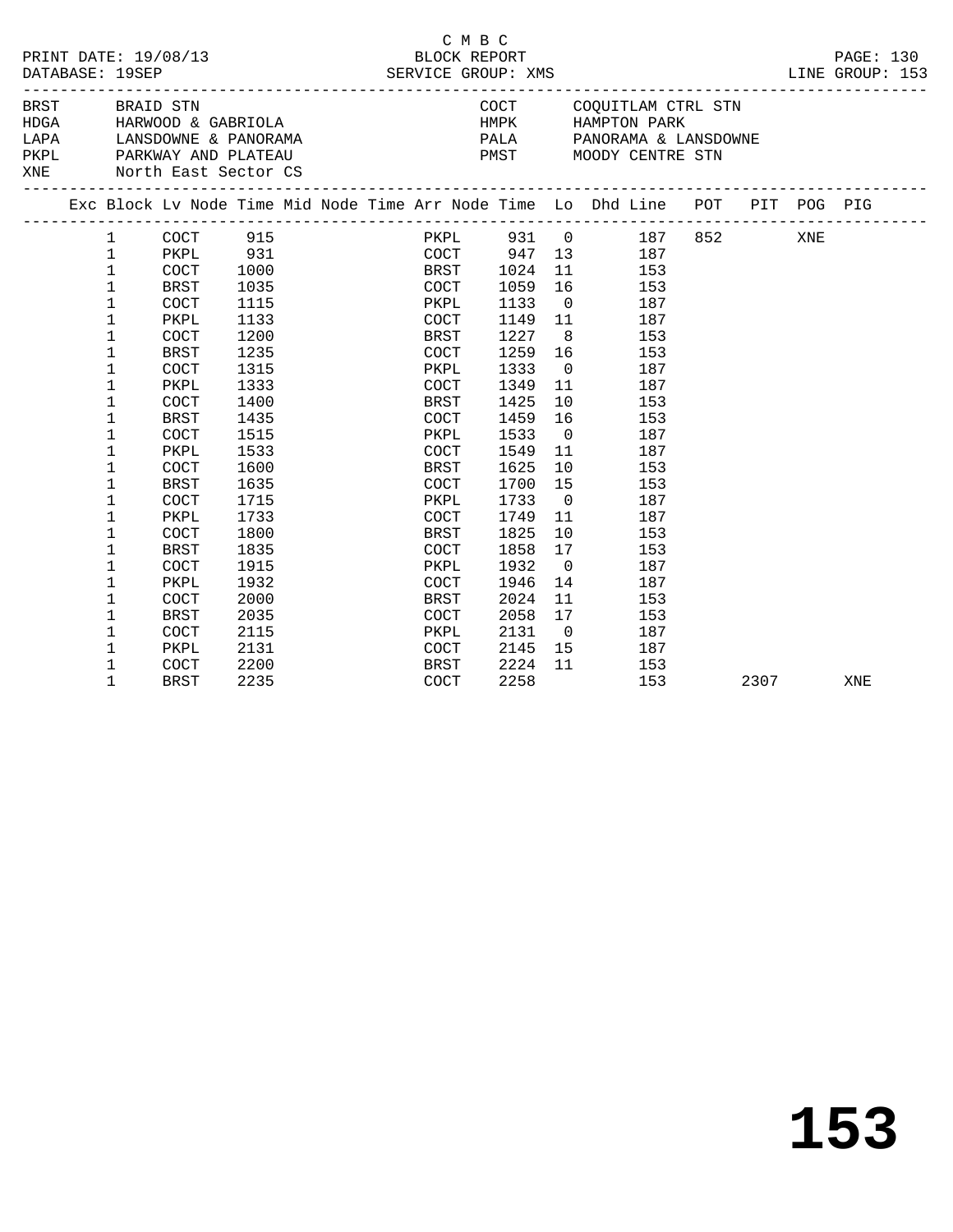|  |              | Exc Block Lv Node Time Mid Node Time Arr Node Time Lo Dhd Line |      |  |                       |      |                          |     | POT |      | PIT POG PIG |     |  |
|--|--------------|----------------------------------------------------------------|------|--|-----------------------|------|--------------------------|-----|-----|------|-------------|-----|--|
|  | 2            | COCT                                                           | 855  |  | HDGA                  | 906  | $\overline{0}$           | 189 | 832 |      | XNE         |     |  |
|  | 2            | HDGA                                                           | 906  |  | COCT                  | 915  | 20                       | 189 |     |      |             |     |  |
|  | $\sqrt{2}$   | COCT                                                           | 935  |  | HMPK                  | 951  | $\overline{0}$           | 186 |     |      |             |     |  |
|  | 2            | HMPK                                                           | 951  |  | COCT                  | 1006 | 9                        | 186 |     |      |             |     |  |
|  | $\sqrt{2}$   | COCT                                                           | 1015 |  | PALA                  | 1028 | $\overline{0}$           | 185 |     |      |             |     |  |
|  | 2            | PALA                                                           | 1028 |  | PMST                  | 1040 | 10                       | 184 |     |      |             |     |  |
|  | $\sqrt{2}$   | PMST                                                           | 1050 |  | LAPA                  | 1107 | $\overline{0}$           | 184 |     |      |             |     |  |
|  | 2            | LAPA                                                           | 1107 |  | COCT                  | 1117 | 8                        | 185 |     |      |             |     |  |
|  | $\sqrt{2}$   | COCT                                                           | 1125 |  | HDGA                  | 1138 | $\overline{0}$           | 189 |     |      |             |     |  |
|  | 2            | HDGA                                                           | 1138 |  | COCT                  | 1148 | 17                       | 189 |     |      |             |     |  |
|  | $\sqrt{2}$   | COCT                                                           | 1205 |  | HMPK                  | 1223 | $\overline{0}$           | 186 |     |      |             |     |  |
|  | 2            | HMPK                                                           | 1223 |  | COCT                  | 1238 | 7                        | 186 |     |      |             |     |  |
|  | $\sqrt{2}$   | $\operatorname{COCT}$                                          | 1245 |  | PALA                  | 1256 | $\overline{0}$           | 185 |     |      |             |     |  |
|  | $\sqrt{2}$   | PALA                                                           | 1256 |  | PMST                  | 1308 | 12                       | 184 |     |      |             |     |  |
|  | 2            | PMST                                                           | 1320 |  | LAPA                  | 1337 | $\overline{0}$           | 184 |     |      |             |     |  |
|  | $\sqrt{2}$   | LAPA                                                           | 1337 |  | COCT                  | 1347 | 8                        | 185 |     |      |             |     |  |
|  | $\sqrt{2}$   | COCT                                                           | 1355 |  | HDGA                  | 1410 | $\mathsf{O}$             | 189 |     |      |             |     |  |
|  | $\sqrt{2}$   | HDGA                                                           | 1410 |  | COCT                  | 1420 | 15                       | 189 |     |      |             |     |  |
|  | $\sqrt{2}$   | $\operatorname{COCT}$                                          | 1435 |  | HMPK                  | 1454 | $\overline{0}$           | 186 |     |      |             |     |  |
|  | $\sqrt{2}$   | HMPK                                                           | 1454 |  | COCT                  | 1509 | 6                        | 186 |     |      |             |     |  |
|  | $\sqrt{2}$   | COCT                                                           | 1515 |  | PALA                  | 1526 | $\mathsf{O}$             | 185 |     |      |             |     |  |
|  | $\sqrt{2}$   | PALA                                                           | 1526 |  | PMST                  | 1538 | 12                       | 184 |     |      |             |     |  |
|  | 2            | PMST                                                           | 1550 |  | LAPA                  | 1607 | $\overline{0}$           | 184 |     |      |             |     |  |
|  | $\sqrt{2}$   | LAPA                                                           | 1607 |  | COCT                  | 1617 | 8                        | 185 |     |      |             |     |  |
|  | 2            | COCT                                                           | 1625 |  | HDGA                  | 1638 | $\overline{0}$           | 189 |     |      |             |     |  |
|  | $\sqrt{2}$   | HDGA                                                           | 1638 |  | COCT                  | 1648 | 17                       | 189 |     |      |             |     |  |
|  | $\sqrt{2}$   | COCT                                                           | 1705 |  | HMPK                  | 1725 | $\overline{0}$           | 186 |     |      |             |     |  |
|  | $\sqrt{2}$   | HMPK                                                           | 1725 |  | COCT                  | 1740 | 5                        | 186 |     |      |             |     |  |
|  | 2            | COCT                                                           | 1745 |  | PALA                  | 1757 | $\overline{0}$           | 185 |     |      |             |     |  |
|  | $\sqrt{2}$   | PALA                                                           | 1757 |  | PMST                  | 1809 | 11                       | 184 |     |      |             |     |  |
|  | 2            | PMST                                                           | 1820 |  | LAPA                  | 1837 | $\overline{0}$           | 184 |     |      |             |     |  |
|  | $\sqrt{2}$   | LAPA                                                           | 1837 |  | COCT                  | 1847 | 8                        | 185 |     |      |             |     |  |
|  | 2            | COCT                                                           | 1855 |  | HDGA                  | 1906 | 0                        | 189 |     |      |             |     |  |
|  | $\sqrt{2}$   | HDGA                                                           | 1906 |  | COCT                  | 1914 | 16                       | 189 |     |      |             |     |  |
|  | $\sqrt{2}$   | $\operatorname{COCT}$                                          | 1930 |  | HMPK                  | 1947 | $\overline{0}$           | 186 |     |      |             |     |  |
|  | 2            | HMPK                                                           | 1947 |  | COCT                  | 2000 | 15                       | 186 |     |      |             |     |  |
|  | 2            | COCT                                                           | 2015 |  | PALA                  | 2027 | $\overline{\phantom{0}}$ | 185 |     |      |             |     |  |
|  | $\sqrt{2}$   | PALA                                                           | 2027 |  | PMST                  | 2038 | 12                       | 184 |     |      |             |     |  |
|  | 2            | PMST                                                           | 2050 |  | LAPA                  | 2107 | $\overline{0}$           | 184 |     |      |             |     |  |
|  | 2            | LAPA                                                           | 2107 |  | $\operatorname{COCT}$ | 2117 | 8                        | 185 |     |      |             |     |  |
|  | 2            | COCT                                                           | 2125 |  | HDGA                  | 2136 | 0                        | 189 |     |      |             |     |  |
|  | 2            | HDGA                                                           | 2136 |  | COCT                  | 2144 | 16                       | 189 |     |      |             |     |  |
|  | $\sqrt{2}$   | COCT                                                           | 2200 |  | HMPK                  | 2215 | $\mathsf{O}$             | 186 |     |      |             |     |  |
|  | 2            | HMPK                                                           | 2215 |  | COCT                  | 2228 | 2                        | 186 |     |      |             |     |  |
|  | $\mathbf{2}$ | COCT                                                           | 2230 |  | HMPK                  | 2244 | 0                        | 186 |     |      |             |     |  |
|  | 2            | HMPK                                                           | 2244 |  | COCT                  | 2257 | 3                        | 186 |     |      |             |     |  |
|  | $\sqrt{2}$   | COCT                                                           | 2300 |  | HMPK                  | 2314 | 0                        | 186 |     |      |             |     |  |
|  | 2            | HMPK                                                           | 2314 |  | COCT                  | 2327 |                          | 186 |     | 2336 |             | XNE |  |
|  |              |                                                                |      |  |                       |      |                          |     |     |      |             |     |  |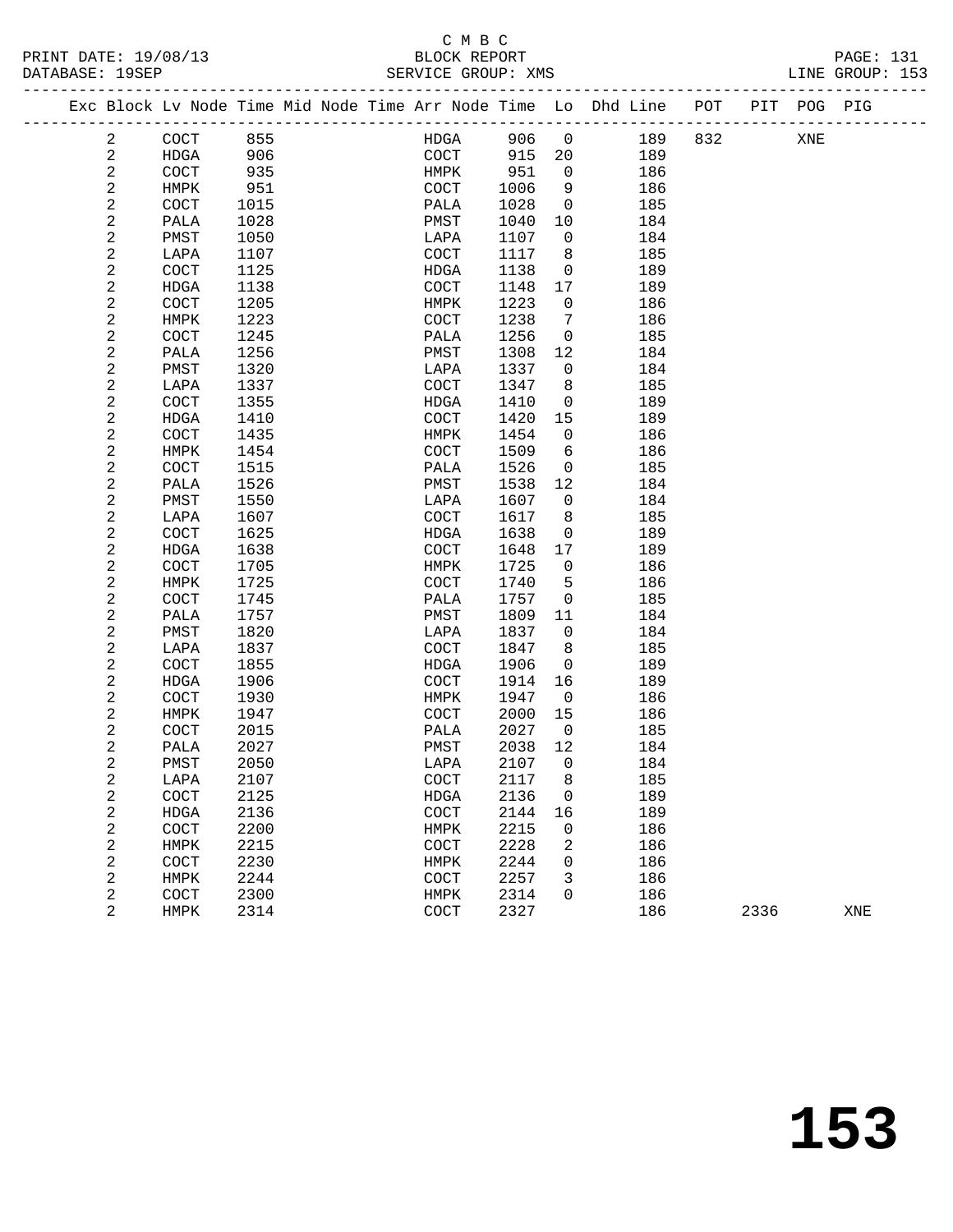|                      | C M B C            |                 |
|----------------------|--------------------|-----------------|
| PRINT DATE: 19/08/13 | BLOCK REPORT       | PAGE: 132       |
| DATABASE: 19SEP      | SERVICE GROUP: XMS | LINE GROUP: 153 |

|   | Exc Block Lv Node Time Mid Node Time Arr Node Time Lo Dhd Line POT |      |  |             |      |                |   |     |     |      | PIT POG PIG |     |
|---|--------------------------------------------------------------------|------|--|-------------|------|----------------|---|-----|-----|------|-------------|-----|
| 3 | COCT                                                               | 845  |  | PKPL        | 901  | $\overline{0}$ |   | 187 | 822 |      | XNE         |     |
| 3 | PKPL                                                               | 901  |  | COCT        | 915  | 15             |   | 187 |     |      |             |     |
| 3 | COCT                                                               | 930  |  | BRST        | 954  | 11             |   | 153 |     |      |             |     |
| 3 | <b>BRST</b>                                                        | 1005 |  | <b>COCT</b> | 1029 | 16             |   | 153 |     |      |             |     |
| 3 | COCT                                                               | 1045 |  | PKPL        | 1103 | $\overline{0}$ |   | 187 |     |      |             |     |
| 3 | PKPL                                                               | 1103 |  | COCT        | 1119 | 11             |   | 187 |     |      |             |     |
| 3 | COCT                                                               | 1130 |  | BRST        | 1157 | 8              |   | 153 |     |      |             |     |
| 3 | <b>BRST</b>                                                        | 1205 |  | <b>COCT</b> | 1229 | 16             |   | 153 |     |      |             |     |
| 3 | COCT                                                               | 1245 |  | PKPL        | 1303 | $\overline{0}$ |   | 187 |     |      |             |     |
| 3 | PKPL                                                               | 1303 |  | <b>COCT</b> | 1319 | 11             |   | 187 |     |      |             |     |
| 3 | COCT                                                               | 1330 |  | BRST        | 1355 | 10             |   | 153 |     |      |             |     |
| 3 | <b>BRST</b>                                                        | 1405 |  | <b>COCT</b> | 1429 | 16             |   | 153 |     |      |             |     |
| 3 | COCT                                                               | 1445 |  | PKPL        | 1503 | $\overline{0}$ |   | 187 |     |      |             |     |
| 3 | PKPL                                                               | 1503 |  | <b>COCT</b> | 1519 | 11             |   | 187 |     |      |             |     |
| 3 | COCT                                                               | 1530 |  | BRST        | 1556 | 9              |   | 153 |     |      |             |     |
| 3 | <b>BRST</b>                                                        | 1605 |  | COCT        | 1630 | 15             |   | 153 |     |      |             |     |
| 3 | COCT                                                               | 1645 |  | PKPL        | 1703 | $\overline{0}$ |   | 187 |     |      |             |     |
| 3 | PKPL                                                               | 1703 |  | <b>COCT</b> | 1719 | 11             |   | 187 |     |      |             |     |
| 3 | <b>COCT</b>                                                        | 1730 |  | BRST        | 1755 | 10             |   | 153 |     |      |             |     |
| 3 | <b>BRST</b>                                                        | 1805 |  | COCT        | 1829 | 16             |   | 153 |     |      |             |     |
| 3 | COCT                                                               | 1845 |  | PKPL        | 1902 | $\Omega$       |   | 187 |     |      |             |     |
| 3 | PKPL                                                               | 1902 |  | <b>COCT</b> | 1916 | 6              | 8 | 187 |     |      |             |     |
| 3 | PMST                                                               | 1930 |  | <b>COCT</b> | 2001 | 19             |   | 183 |     |      |             |     |
| 3 | COCT                                                               | 2020 |  | PMST        | 2049 | 11             |   | 183 |     |      |             |     |
| 3 | PMST                                                               | 2100 |  | <b>COCT</b> | 2130 | 20             |   | 183 |     |      |             |     |
| 3 | COCT                                                               | 2150 |  | PMST        | 2219 | 11             |   | 183 |     |      |             |     |
| 3 | PMST                                                               | 2230 |  | COCT        | 2300 | 20             |   | 183 |     |      |             |     |
| 3 | COCT                                                               | 2320 |  | PMST        | 2349 | 11             |   | 183 |     |      |             |     |
| 3 | PMST                                                               | 2400 |  | <b>COCT</b> | 2430 | 20             |   | 183 |     |      |             |     |
| 3 | COCT                                                               | 2450 |  | PMST        | 2519 |                |   | 183 |     | 2534 |             | XNE |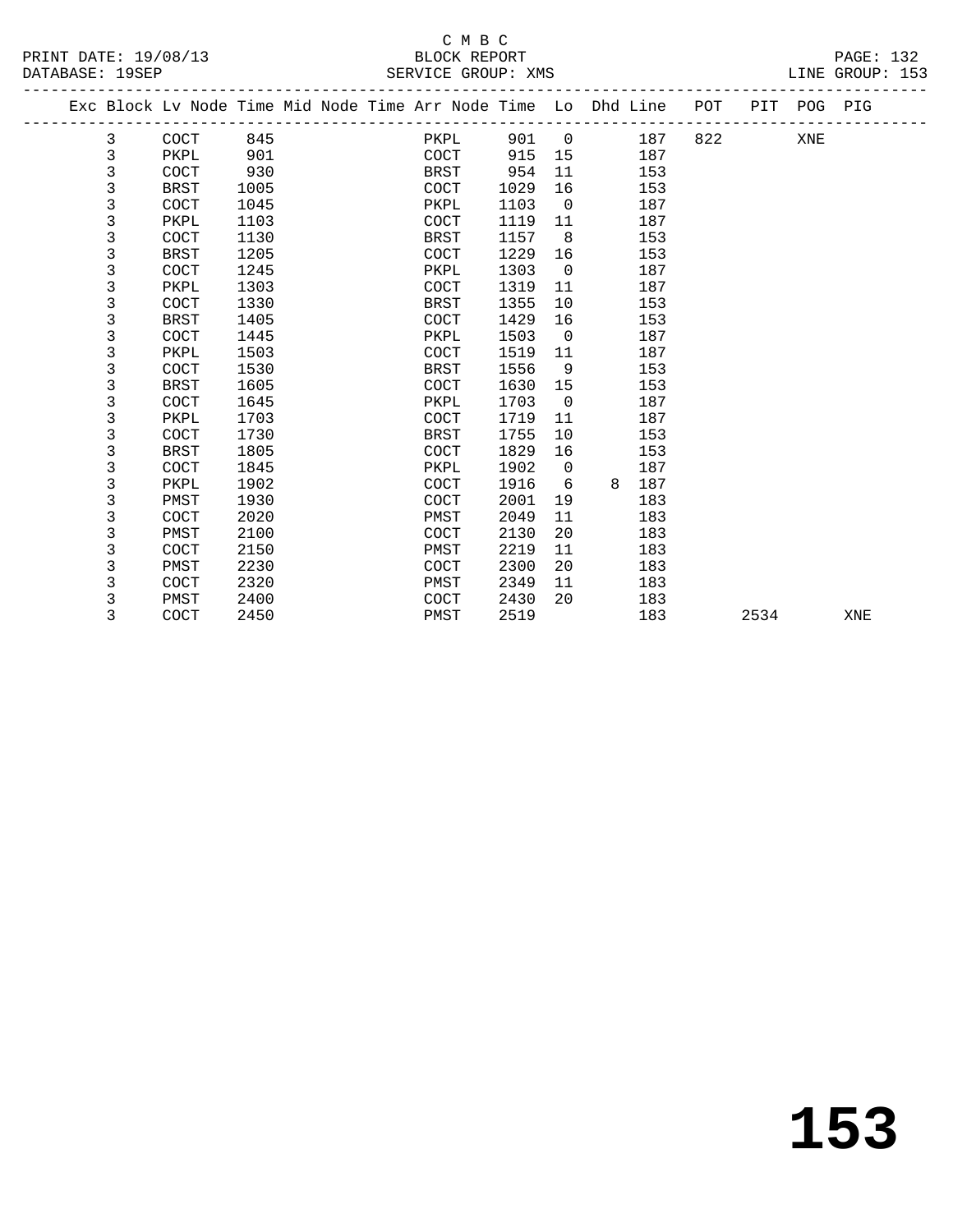### C M B C<br>BLOCK REPORT SERVICE GROUP: XMS

|  |                |                      |      |  |                      |      |                | Exc Block Lv Node Time Mid Node Time Arr Node Time Lo Dhd Line POT<br>------------------------------------ |     | PIT POG PIG |  |
|--|----------------|----------------------|------|--|----------------------|------|----------------|------------------------------------------------------------------------------------------------------------|-----|-------------|--|
|  | 4              | $\operatorname{COT}$ | 845  |  | PALA                 | 856  | $\overline{0}$ | 185                                                                                                        | 822 | XNE         |  |
|  | 4              | PALA                 | 856  |  | PMST                 | 907  | 13             | 184                                                                                                        |     |             |  |
|  | 4              | PMST                 | 920  |  | LAPA                 | 937  | $\Omega$       | 184                                                                                                        |     |             |  |
|  | 4              | LAPA                 | 937  |  | COCT                 | 947  | 8              | 185                                                                                                        |     |             |  |
|  | 4              | COCT                 | 955  |  | HDGA                 | 1008 | $\mathbf 0$    | 189                                                                                                        |     |             |  |
|  | 4              | HDGA                 | 1008 |  | COCT                 | 1018 | 17             | 189                                                                                                        |     |             |  |
|  | 4              | COCT                 | 1035 |  | HMPK                 | 1051 | $\mathbf 0$    | 186                                                                                                        |     |             |  |
|  | 4              | HMPK                 | 1051 |  | $\operatorname{COT}$ | 1106 | 9              | 186                                                                                                        |     |             |  |
|  | 4              | COCT                 | 1115 |  | PALA                 | 1126 | $\mathbf 0$    | 185                                                                                                        |     |             |  |
|  | 4              | PALA                 | 1126 |  | PMST                 | 1138 | 12             | 184                                                                                                        |     |             |  |
|  | 4              | PMST                 | 1150 |  | LAPA                 | 1207 | $\mathbf 0$    | 184                                                                                                        |     |             |  |
|  | 4              | LAPA                 | 1207 |  | COCT                 | 1217 | 8              | 185                                                                                                        |     |             |  |
|  | 4              | <b>COCT</b>          | 1225 |  | HDGA                 | 1240 | $\mathbf 0$    | 189                                                                                                        |     |             |  |
|  | 4              | <b>HDGA</b>          | 1240 |  | $\operatorname{COT}$ | 1250 | 15             | 189                                                                                                        |     |             |  |
|  | 4              | COCT                 | 1305 |  | HMPK                 | 1323 | $\mathsf{O}$   | 186                                                                                                        |     |             |  |
|  | 4              | HMPK                 | 1323 |  | <b>COCT</b>          | 1338 | 7              | 186                                                                                                        |     |             |  |
|  | 4              | COCT                 | 1345 |  | PALA                 | 1356 | $\mathbf 0$    | 185                                                                                                        |     |             |  |
|  | 4              | PALA                 | 1356 |  | PMST                 | 1408 | 12             | 184                                                                                                        |     |             |  |
|  | 4              | PMST                 | 1420 |  | LAPA                 | 1437 | $\mathbf 0$    | 184                                                                                                        |     |             |  |
|  | 4              | LAPA                 | 1437 |  | COCT                 | 1447 | 8              | 185                                                                                                        |     |             |  |
|  | 4              | COCT                 | 1455 |  | HDGA                 | 1510 | $\mathbf 0$    | 189                                                                                                        |     |             |  |
|  | 4              | <b>HDGA</b>          | 1510 |  | COCT                 | 1520 | 15             | 189                                                                                                        |     |             |  |
|  | 4              | COCT                 | 1535 |  | HMPK                 | 1555 | $\mathbf 0$    | 186                                                                                                        |     |             |  |
|  | 4              | HMPK                 | 1555 |  | COCT                 | 1610 | 5              | 186                                                                                                        |     |             |  |
|  | 4              | COCT                 | 1615 |  | PALA                 | 1627 | 0              | 185                                                                                                        |     |             |  |
|  | 4              | PALA                 | 1627 |  | PMST                 | 1639 | 11             | 184                                                                                                        |     |             |  |
|  | 4              | PMST                 | 1650 |  | LAPA                 | 1707 | $\mathbf 0$    | 184                                                                                                        |     |             |  |
|  | 4              | LAPA                 | 1707 |  | COCT                 | 1717 | 8              | 185                                                                                                        |     |             |  |
|  | 4              | COCT                 | 1725 |  | HDGA                 | 1736 | $\mathbf 0$    | 189                                                                                                        |     |             |  |
|  | 4              | <b>HDGA</b>          | 1736 |  | COCT                 | 1746 | 19             | 189                                                                                                        |     |             |  |
|  | $\overline{4}$ | COCT                 | 1805 |  | HMPK                 | 1825 | $\mathbf 0$    | 186                                                                                                        |     |             |  |
|  | 4              | HMPK                 | 1825 |  | COCT                 | 1840 | 5              | 186                                                                                                        |     |             |  |
|  | 4              | COCT                 | 1845 |  | PALA                 | 1857 | $\mathbf 0$    | 185                                                                                                        |     |             |  |
|  | 4              | PALA                 | 1857 |  | PMST                 | 1909 | 11             | 184                                                                                                        |     |             |  |
|  | 4              | PMST                 | 1920 |  | LAPA                 | 1937 | $\mathbf 0$    | 184                                                                                                        |     |             |  |
|  | 4              | LAPA                 | 1937 |  | $\operatorname{COT}$ | 1947 | 13             | 185                                                                                                        |     |             |  |
|  | 4              | COCT                 | 2000 |  | HMPK                 | 2017 | $\overline{0}$ | 186                                                                                                        |     |             |  |
|  | 4              | HMPK                 | 2017 |  | COCT                 | 2030 | 15             | 186                                                                                                        |     |             |  |
|  | 4              | <b>COCT</b>          | 2045 |  | PALA                 | 2057 | $\Omega$       | 185                                                                                                        |     |             |  |

 4 PALA 2057 PMST 2108 12 184 4 PMST 2120 184 2137 0 184<br>4 LAPA 2137 20CCT 2147 185

2156 XNE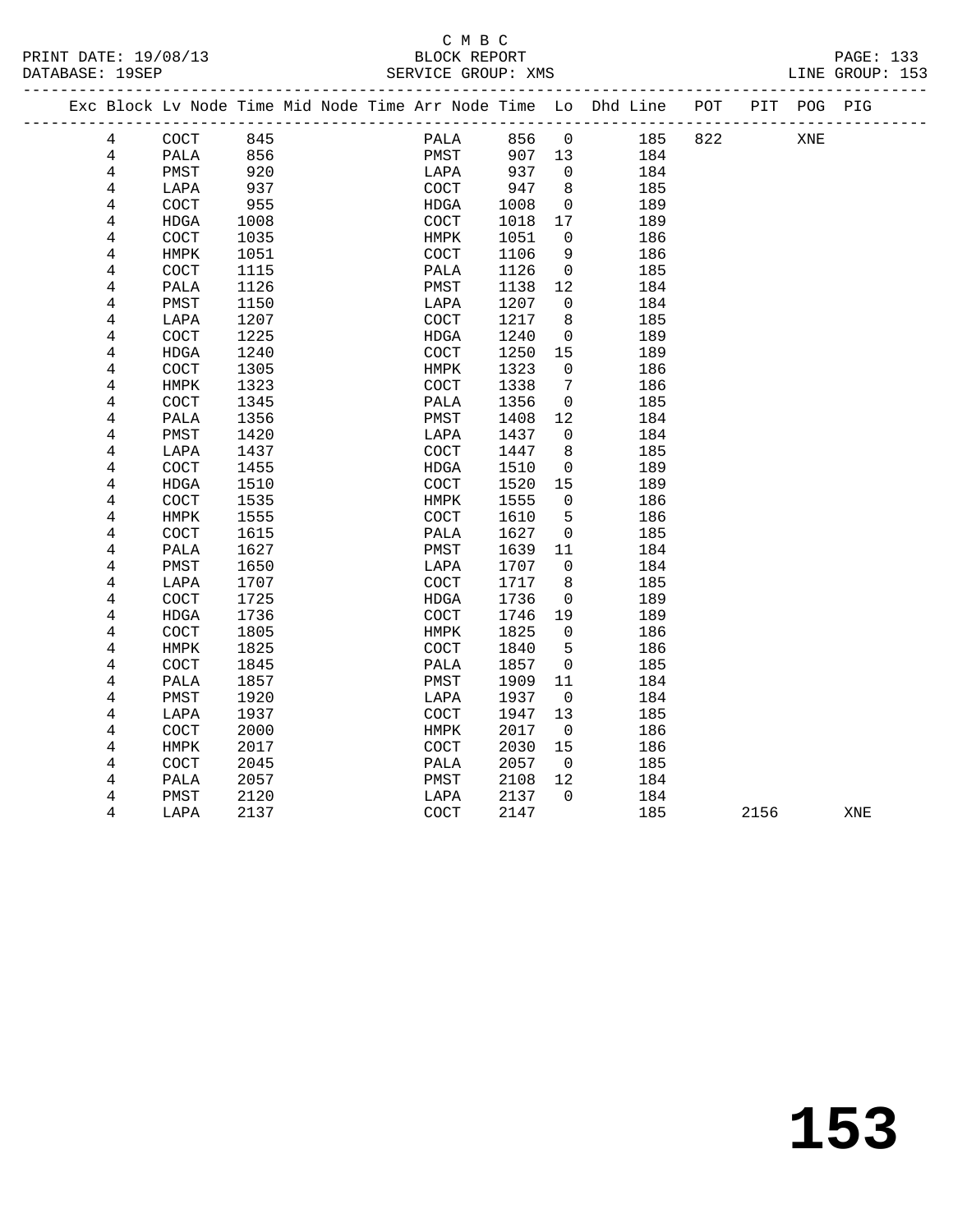### C M B C<br>BLOCK REPORT SERVICE GROUP: XMS

|  |   | Exc Block Lv Node Time Mid Node Time Arr Node Time Lo Dhd Line |      |  |             |      |                |     | POT | PIT POG PIG |  |
|--|---|----------------------------------------------------------------|------|--|-------------|------|----------------|-----|-----|-------------|--|
|  | 5 | <b>COCT</b>                                                    | 900  |  | BRST        | 924  | - 11           | 153 | 837 | XNE         |  |
|  | 5 | <b>BRST</b>                                                    | 935  |  | COCT        | 958  | 17             | 153 |     |             |  |
|  | 5 | COCT                                                           | 1015 |  | PKPL        | 1033 | $\overline{0}$ | 187 |     |             |  |
|  | 5 | PKPL                                                           | 1033 |  | <b>COCT</b> | 1049 | 11             | 187 |     |             |  |
|  | 5 | COCT                                                           | 1100 |  | BRST        | 1125 | 10             | 153 |     |             |  |
|  | 5 | BRST                                                           | 1135 |  | <b>COCT</b> | 1159 | 16             | 153 |     |             |  |
|  | 5 | <b>COCT</b>                                                    | 1215 |  | PKPL        | 1233 | $\overline{0}$ | 187 |     |             |  |
|  | 5 | PKPL                                                           | 1233 |  | COCT        | 1249 | 11             | 187 |     |             |  |
|  | 5 | <b>COCT</b>                                                    | 1300 |  | <b>BRST</b> | 1325 | 10             | 153 |     |             |  |
|  | 5 | <b>BRST</b>                                                    | 1335 |  | <b>COCT</b> | 1359 | 16             | 153 |     |             |  |
|  | 5 | COCT                                                           | 1415 |  | PKPL        | 1433 | $\overline{0}$ | 187 |     |             |  |
|  | 5 | PKPL                                                           | 1433 |  | <b>COCT</b> | 1449 | 11             | 187 |     |             |  |
|  | 5 | COCT                                                           | 1500 |  | BRST        | 1526 | 9              | 153 |     |             |  |
|  | 5 | BRST                                                           | 1535 |  | <b>COCT</b> | 1600 | 15             | 153 |     |             |  |
|  | 5 | <b>COCT</b>                                                    | 1615 |  | PKPL        | 1633 | $\overline{0}$ | 187 |     |             |  |
|  | 5 | PKPL                                                           | 1633 |  | COCT        | 1649 | 11             | 187 |     |             |  |
|  | 5 | <b>COCT</b>                                                    | 1700 |  | <b>BRST</b> | 1725 | 10             | 153 |     |             |  |
|  | 5 | BRST                                                           | 1735 |  | COCT        | 1800 | 15             | 153 |     |             |  |
|  | 5 | COCT                                                           | 1815 |  | PKPL        | 1832 | $\overline{0}$ | 187 |     |             |  |
|  | 5 | PKPL                                                           | 1832 |  | COCT        | 1846 | 14             | 187 |     |             |  |
|  | 5 | COCT                                                           | 1900 |  | <b>BRST</b> | 1924 | 11             | 153 |     |             |  |
|  | 5 | <b>BRST</b>                                                    | 1935 |  | COCT        | 1958 | 17             | 153 |     |             |  |
|  | 5 | COCT                                                           | 2015 |  | PKPL        | 2031 | $\overline{0}$ | 187 |     |             |  |
|  | 5 | PKPL                                                           | 2031 |  | COCT        | 2045 | 15             | 187 |     |             |  |
|  |   |                                                                |      |  |             |      |                |     |     |             |  |

5 BRST 2135 COCT 2158 153 2207 XNE

5 COCT 2100 BRST 2124 11 153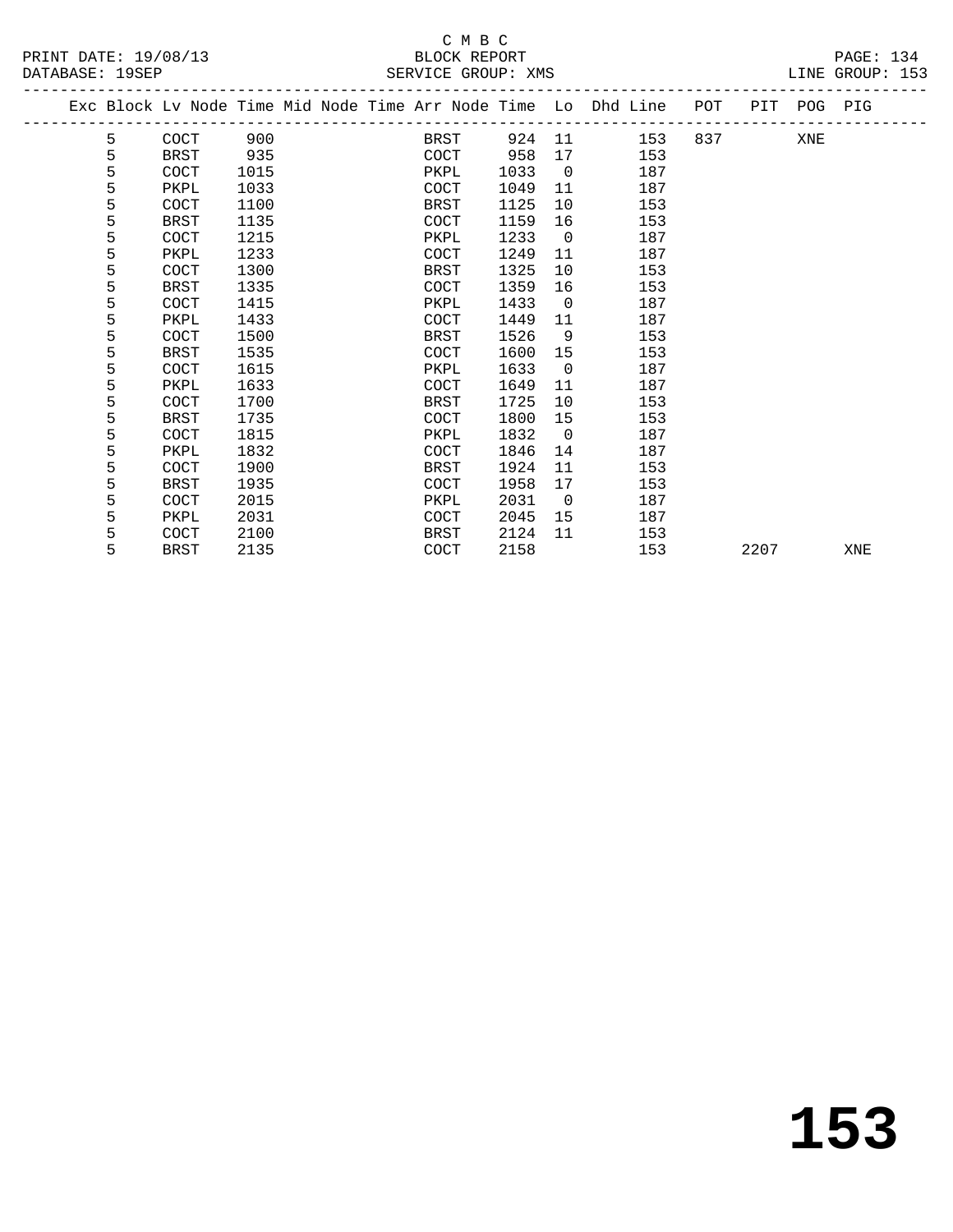PRINT DATE: 19/08/13 BLOCK REPORT PAGE: 135 DATABASE: 19SEP

## C M B C<br>BLOCK REPORT

|   |                      |      |  |                      |      |                 | Exc Block Lv Node Time Mid Node Time Arr Node Time Lo Dhd Line POT PIT POG PIG | ____________ |     |  |
|---|----------------------|------|--|----------------------|------|-----------------|--------------------------------------------------------------------------------|--------------|-----|--|
| 6 | PMST                 | 850  |  | LAPA                 | 907  | $\mathbf 0$     | 184                                                                            | 820          | XNE |  |
| 6 | LAPA                 | 907  |  | COCT                 | 917  | 8               | 185                                                                            |              |     |  |
| 6 | COCT                 | 925  |  | HDGA                 | 936  | $\overline{0}$  | 189                                                                            |              |     |  |
| 6 | HDGA                 | 936  |  | COCT                 | 946  | 19              | 189                                                                            |              |     |  |
| 6 | <b>COCT</b>          | 1005 |  | HMPK                 | 1021 | 0               | 186                                                                            |              |     |  |
| 6 | HMPK                 | 1021 |  | $\operatorname{COT}$ | 1036 | 9               | 186                                                                            |              |     |  |
| 6 | COCT                 | 1045 |  | PALA                 | 1056 | $\mathbf{0}$    | 185                                                                            |              |     |  |
| 6 | PALA                 | 1056 |  | PMST                 | 1108 | 12              | 184                                                                            |              |     |  |
| 6 | PMST                 | 1120 |  | LAPA                 | 1137 | $\mathbf{0}$    | 184                                                                            |              |     |  |
| 6 | LAPA                 | 1137 |  | $\operatorname{COT}$ | 1147 | 8               | 185                                                                            |              |     |  |
| 6 | COCT                 | 1155 |  | HDGA                 | 1210 | $\mathbf 0$     | 189                                                                            |              |     |  |
| 6 | HDGA                 | 1210 |  | <b>COCT</b>          | 1220 | 15              | 189                                                                            |              |     |  |
| 6 | COCT                 | 1235 |  | HMPK                 | 1253 | $\mathbf 0$     | 186                                                                            |              |     |  |
| 6 | HMPK                 | 1253 |  | $\operatorname{COT}$ | 1308 | $7\phantom{.0}$ | 186                                                                            |              |     |  |
| 6 | COCT                 | 1315 |  | PALA                 | 1326 | $\mathbf 0$     | 185                                                                            |              |     |  |
| 6 | PALA                 | 1326 |  | PMST                 | 1338 | 12              | 184                                                                            |              |     |  |
| 6 | PMST                 | 1350 |  | LAPA                 | 1407 | $\mathbf{0}$    | 184                                                                            |              |     |  |
| 6 | LAPA                 | 1407 |  | COCT                 | 1417 | 8               | 185                                                                            |              |     |  |
| 6 | COCT                 | 1425 |  | HDGA                 | 1440 | 0               | 189                                                                            |              |     |  |
| 6 | HDGA                 | 1440 |  | COCT                 | 1450 | 15              | 189                                                                            |              |     |  |
| 6 | COCT                 | 1505 |  | HMPK                 | 1524 | $\mathbf 0$     | 186                                                                            |              |     |  |
| 6 | HMPK                 | 1524 |  | COCT                 | 1539 | 6               | 186                                                                            |              |     |  |
| 6 | COCT                 | 1545 |  | PALA                 | 1557 | $\mathbf{0}$    | 185                                                                            |              |     |  |
| 6 | PALA                 | 1557 |  | PMST                 | 1609 | 11              | 184                                                                            |              |     |  |
| 6 | PMST                 | 1620 |  | LAPA                 | 1637 | $\mathbf 0$     | 184                                                                            |              |     |  |
| 6 | LAPA                 | 1637 |  | $\operatorname{COT}$ | 1647 | 8               | 185                                                                            |              |     |  |
| 6 | COCT                 | 1655 |  | HDGA                 | 1706 | $\mathbf 0$     | 189                                                                            |              |     |  |
| 6 | HDGA                 | 1706 |  | COCT                 | 1716 | 19              | 189                                                                            |              |     |  |
| 6 | $\operatorname{COT}$ | 1735 |  | HMPK                 | 1755 | $\mathbf 0$     | 186                                                                            |              |     |  |
| 6 | HMPK                 | 1755 |  | <b>COCT</b>          | 1810 | 5               | 186                                                                            |              |     |  |
| 6 | COCT                 | 1815 |  | PALA                 | 1827 | $\mathbf{0}$    | 185                                                                            |              |     |  |
| 6 | PALA                 | 1827 |  | PMST                 | 1839 | 11              | 184                                                                            |              |     |  |
| 6 | PMST                 | 1850 |  | LAPA                 | 1907 | 0               | 184                                                                            |              |     |  |
| 6 | LAPA                 | 1907 |  | COCT                 | 1917 | 8               | 185                                                                            |              |     |  |
| 6 | COCT                 | 1925 |  | HDGA                 | 1936 | $\mathbf 0$     | 189                                                                            |              |     |  |
| 6 | HDGA                 | 1936 |  | COCT                 | 1944 | $\mathbf{1}$    | 189                                                                            |              |     |  |
| 6 | COCT                 | 1945 |  | PALA                 | 1957 | $\Omega$        | 185                                                                            |              |     |  |
| 6 | PALA                 | 1957 |  | PMST                 | 2008 | 12              | 184                                                                            |              |     |  |
| 6 | PMST                 | 2020 |  | LAPA                 | 2037 | $\overline{0}$  | 184                                                                            |              |     |  |
| 6 | LAPA                 | 2037 |  | COCT                 | 2047 | 13              | 185                                                                            |              |     |  |
| 6 | COCT                 | 2100 |  | ${\tt HMPK}$         | 2117 | $\overline{0}$  | 186                                                                            |              |     |  |
| 6 | <b>HMPK</b>          | 2117 |  | <b>COCT</b>          | 2130 | 15              | 186                                                                            |              |     |  |
|   |                      |      |  |                      |      |                 |                                                                                |              |     |  |

6 PALA 2157 PMST 2208 184 2223 XNE

6 COCT 2145 PALA 2157 0 185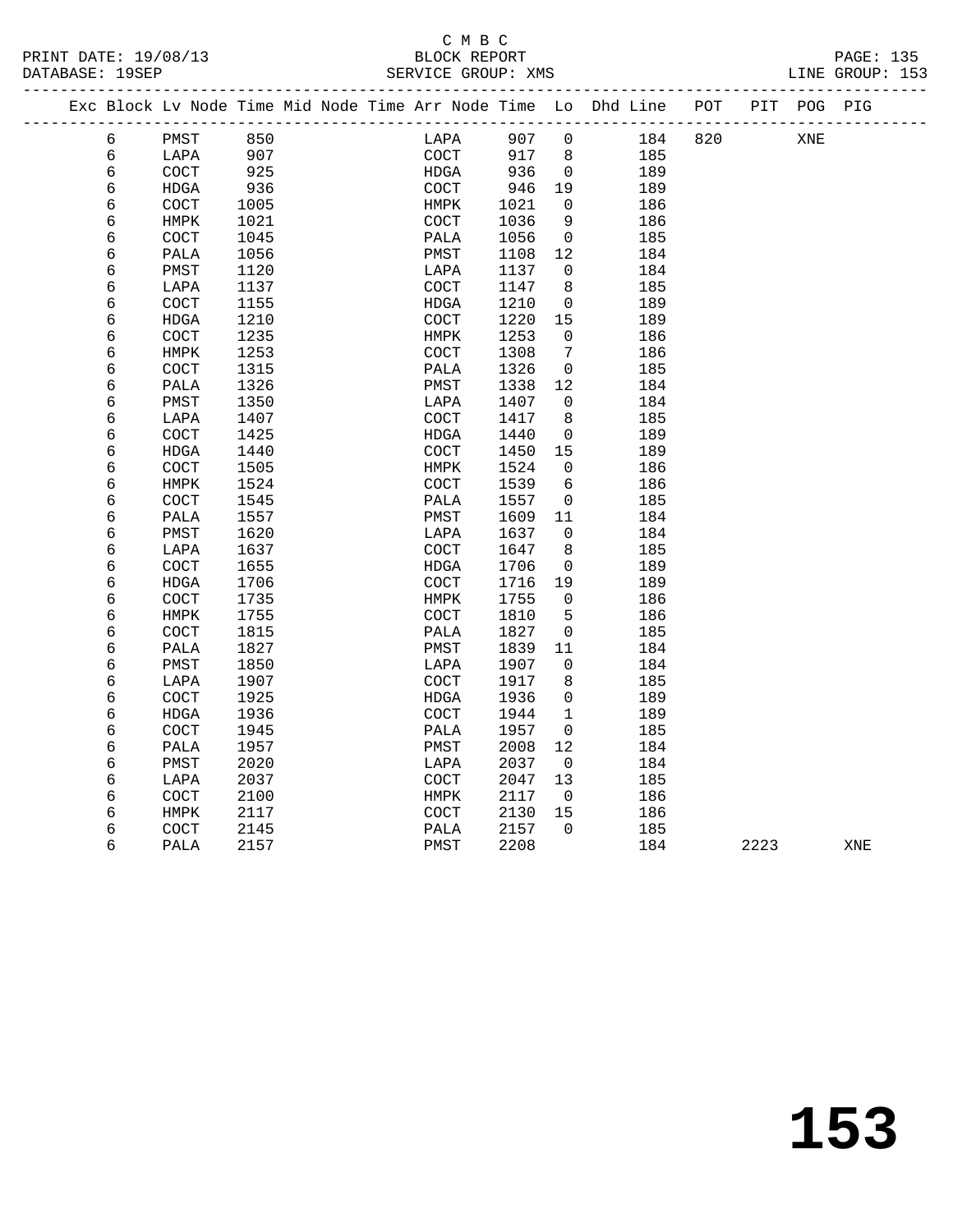### C M B C<br>BLOCK REPORT

PRINT DATE: 19/08/13 BLOCK REPORT PAGE: 136 LINE GROUP: 153 -------------------------------------------------------------------------------------------------

|  |   | Exc Block Lv Node Time Mid Node Time Arr Node Time Lo Dhd Line |      |  |             |      |        |                |     | POT |      | PIT POG PIG |     |  |
|--|---|----------------------------------------------------------------|------|--|-------------|------|--------|----------------|-----|-----|------|-------------|-----|--|
|  | 7 | BRST                                                           | 905  |  |             | COCT | 927 18 |                | 153 | 835 |      | XNE         |     |  |
|  | 7 | <b>COCT</b>                                                    | 945  |  | PKPL        |      | 1001   | $\overline{0}$ | 187 |     |      |             |     |  |
|  | 7 | PKPL                                                           | 1001 |  | <b>COCT</b> |      | 1017   | 13             | 187 |     |      |             |     |  |
|  | 7 | COCT                                                           | 1030 |  | <b>BRST</b> |      | 1055   | 10             | 153 |     |      |             |     |  |
|  | 7 | BRST                                                           | 1105 |  | <b>COCT</b> |      | 1129   | 16             | 153 |     |      |             |     |  |
|  | 7 | COCT                                                           | 1145 |  | PKPL        |      | 1203   | $\overline{0}$ | 187 |     |      |             |     |  |
|  | 7 | PKPL                                                           | 1203 |  | <b>COCT</b> |      | 1219   | 11             | 187 |     |      |             |     |  |
|  | 7 | COCT                                                           | 1230 |  | BRST        |      | 1257   | 8              | 153 |     |      |             |     |  |
|  | 7 | <b>BRST</b>                                                    | 1305 |  | <b>COCT</b> |      | 1329   | 16             | 153 |     |      |             |     |  |
|  | 7 | COCT                                                           | 1345 |  | PKPL        |      | 1403   | $\overline{0}$ | 187 |     |      |             |     |  |
|  | 7 | PKPL                                                           | 1403 |  | <b>COCT</b> |      | 1419   | 11             | 187 |     |      |             |     |  |
|  | 7 | COCT                                                           | 1430 |  | BRST        |      | 1457   | 8 <sup>8</sup> | 153 |     |      |             |     |  |
|  | 7 | BRST                                                           | 1505 |  | <b>COCT</b> |      | 1529   | 16             | 153 |     |      |             |     |  |
|  | 7 | COCT                                                           | 1545 |  | PKPL        |      | 1603   | $\overline{0}$ | 187 |     |      |             |     |  |
|  | 7 | PKPL                                                           | 1603 |  | <b>COCT</b> |      | 1619   | 11             | 187 |     |      |             |     |  |
|  | 7 | COCT                                                           | 1630 |  | <b>BRST</b> |      | 1655   | 10             | 153 |     |      |             |     |  |
|  | 7 | BRST                                                           | 1705 |  | COCT        |      | 1730   | 15             | 153 |     |      |             |     |  |
|  | 7 | <b>COCT</b>                                                    | 1745 |  | PKPL        |      | 1803   | $\overline{0}$ | 187 |     |      |             |     |  |
|  | 7 | PKPL                                                           | 1803 |  | <b>COCT</b> |      | 1819   | 11             | 187 |     |      |             |     |  |
|  | 7 | COCT                                                           | 1830 |  | BRST        |      | 1855   | 10             | 153 |     |      |             |     |  |
|  | 7 | <b>BRST</b>                                                    | 1905 |  | <b>COCT</b> |      | 1928   | 17             | 153 |     |      |             |     |  |
|  | 7 | COCT                                                           | 1945 |  | PKPL        |      | 2002   | $\overline{0}$ | 187 |     |      |             |     |  |
|  | 7 | PKPL                                                           | 2002 |  | <b>COCT</b> |      | 2016   | 14             | 187 |     |      |             |     |  |
|  | 7 | COCT                                                           | 2030 |  | HMPK        |      | 2047   | $\overline{0}$ | 186 |     |      |             |     |  |
|  | 7 | HMPK                                                           | 2047 |  | <b>COCT</b> |      | 2100   | 15             | 186 |     |      |             |     |  |
|  | 7 | COCT                                                           | 2115 |  | PALA        |      | 2127   | $\bigcap$      | 185 |     |      |             |     |  |
|  | 7 | PALA                                                           | 2127 |  | PMST        |      | 2138   |                | 184 |     | 2153 |             | XNE |  |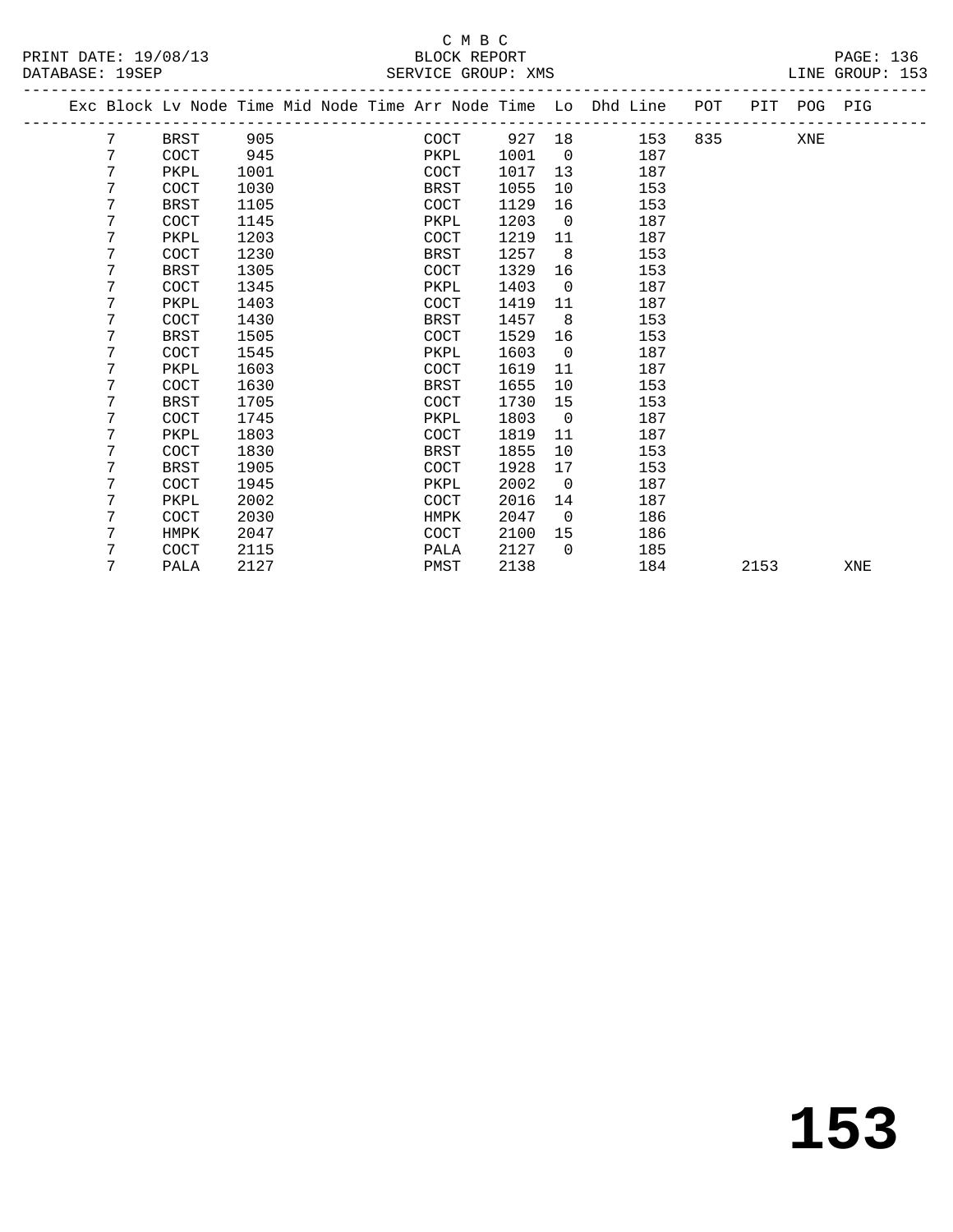### C M B C<br>BLOCK REPORT SERVICE GROUP: XMS

-------------------------------------------------------------------------------------------------

|  |   | Exc Block Lv Node Time Mid Node Time Arr Node Time Lo Dhd Line |      |  |                              |      |             |     | POT | PIT  | POG PIG |     |  |
|--|---|----------------------------------------------------------------|------|--|------------------------------|------|-------------|-----|-----|------|---------|-----|--|
|  | 8 | $\operatorname{COT}$                                           | 915  |  | PALA                         | 926  | 0           | 185 | 852 |      | XNE     |     |  |
|  | 8 | PALA                                                           | 926  |  | PMST                         | 937  | 13          | 184 |     |      |         |     |  |
|  | 8 | PMST                                                           | 950  |  | LAPA                         | 1007 | $\mathbf 0$ | 184 |     |      |         |     |  |
|  | 8 | LAPA                                                           | 1007 |  | <b>COCT</b>                  | 1017 | 8           | 185 |     |      |         |     |  |
|  | 8 | COCT                                                           | 1025 |  | HDGA                         | 1038 | $\mathbf 0$ | 189 |     |      |         |     |  |
|  | 8 | <b>HDGA</b>                                                    | 1038 |  | COCT                         | 1048 | 17          | 189 |     |      |         |     |  |
|  | 8 | COCT                                                           | 1105 |  | HMPK                         | 1121 | 0           | 186 |     |      |         |     |  |
|  | 8 | HMPK                                                           | 1121 |  | COCT                         | 1136 | 9           | 186 |     |      |         |     |  |
|  | 8 | COCT                                                           | 1145 |  | PALA                         | 1156 | $\mathbf 0$ | 185 |     |      |         |     |  |
|  | 8 | PALA                                                           | 1156 |  | PMST                         | 1208 | 12          | 184 |     |      |         |     |  |
|  | 8 | PMST                                                           | 1220 |  | LAPA                         | 1237 | $\mathbf 0$ | 184 |     |      |         |     |  |
|  | 8 | LAPA                                                           | 1237 |  | COCT                         | 1247 | 8           | 185 |     |      |         |     |  |
|  | 8 | COCT                                                           | 1255 |  | HDGA                         | 1310 | 0           | 189 |     |      |         |     |  |
|  | 8 | HDGA                                                           | 1310 |  | COCT                         | 1320 | 15          | 189 |     |      |         |     |  |
|  | 8 | COCT                                                           | 1335 |  | HMPK                         | 1353 | 0           | 186 |     |      |         |     |  |
|  | 8 | HMPK                                                           | 1353 |  | COCT                         | 1408 | 7           | 186 |     |      |         |     |  |
|  | 8 | COCT                                                           | 1415 |  | PALA                         | 1426 | 0           | 185 |     |      |         |     |  |
|  | 8 | PALA                                                           | 1426 |  | PMST                         | 1438 | 12          | 184 |     |      |         |     |  |
|  | 8 | PMST                                                           | 1450 |  | LAPA                         | 1507 | 0           | 184 |     |      |         |     |  |
|  | 8 | LAPA                                                           | 1507 |  | COCT                         | 1517 | 8           | 185 |     |      |         |     |  |
|  | 8 | COCT                                                           | 1525 |  | <b>HDGA</b>                  | 1540 | 0           | 189 |     |      |         |     |  |
|  | 8 | <b>HDGA</b>                                                    | 1540 |  | COCT                         | 1550 | 15          | 189 |     |      |         |     |  |
|  | 8 | COCT                                                           | 1605 |  | HMPK                         | 1625 | $\mathbf 0$ | 186 |     |      |         |     |  |
|  | 8 | HMPK                                                           | 1625 |  | COCT                         | 1640 | 5           | 186 |     |      |         |     |  |
|  | 8 | COCT                                                           | 1645 |  | $\ensuremath{\mathrm{PALA}}$ | 1657 | 0           | 185 |     |      |         |     |  |
|  | 8 | PALA                                                           | 1657 |  | PMST                         | 1709 | 11          | 184 |     |      |         |     |  |
|  | 8 | PMST                                                           | 1720 |  | LAPA                         | 1737 | $\mathbf 0$ | 184 |     |      |         |     |  |
|  | 8 | LAPA                                                           | 1737 |  | COCT                         | 1747 | 8           | 185 |     |      |         |     |  |
|  | 8 | COCT                                                           | 1755 |  | <b>HDGA</b>                  | 1806 | $\mathbf 0$ | 189 |     |      |         |     |  |
|  | 8 | HDGA                                                           | 1806 |  | COCT                         | 1816 | 19          | 189 |     |      |         |     |  |
|  | 8 | COCT                                                           | 1835 |  | HMPK                         | 1855 | 0           | 186 |     |      |         |     |  |
|  | 8 | HMPK                                                           | 1855 |  | COCT                         | 1910 | 5           | 186 |     |      |         |     |  |
|  | 8 | COCT                                                           | 1915 |  | PALA                         | 1927 | 0           | 185 |     |      |         |     |  |
|  | 8 | PALA                                                           | 1927 |  | PMST                         | 1939 | 11          | 184 |     |      |         |     |  |
|  | 8 | PMST                                                           | 1950 |  | LAPA                         | 2007 | 0           | 184 |     |      |         |     |  |
|  | 8 | LAPA                                                           | 2007 |  | COCT                         | 2017 | 8           | 185 |     |      |         |     |  |
|  | 8 | COCT                                                           | 2025 |  | <b>HDGA</b>                  | 2036 | 0           | 189 |     |      |         |     |  |
|  | 8 | HDGA                                                           | 2036 |  | COCT                         | 2044 | 1           | 189 |     |      |         |     |  |
|  | 8 | COCT                                                           | 2045 |  | PKPL                         | 2101 | $\mathbf 0$ | 187 |     |      |         |     |  |
|  | 8 | PKPL                                                           | 2101 |  | COCT                         | 2115 | 15          | 187 |     |      |         |     |  |
|  | 8 | COCT                                                           | 2130 |  | <b>HMPK</b>                  | 2146 | $\Omega$    | 186 |     |      |         |     |  |
|  | 8 | <b>HMPK</b>                                                    | 2146 |  | COCT                         | 2159 |             | 186 |     | 2208 |         | XNE |  |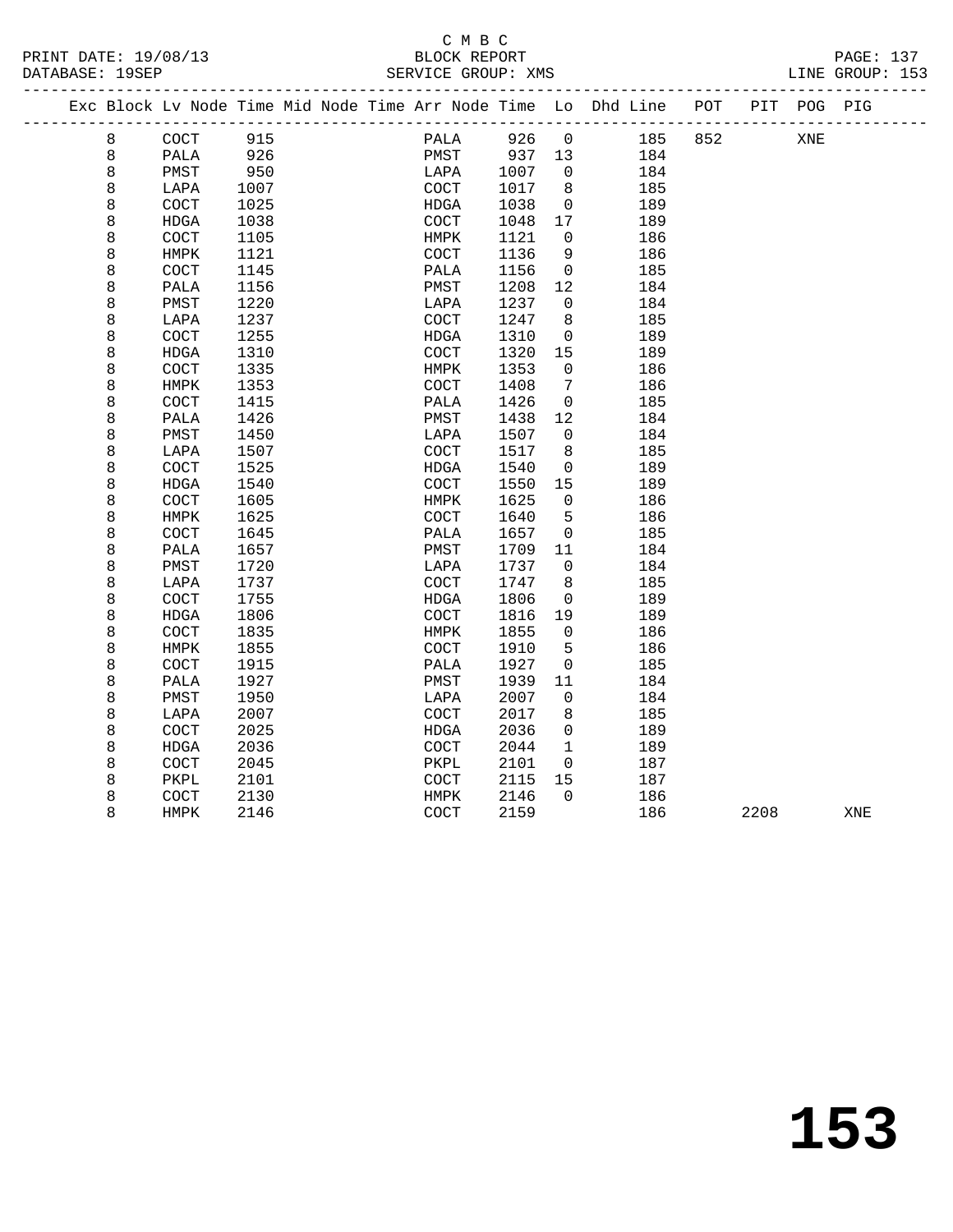## C M B C<br>BLOCK REPORT

| PRINT DATE: 19/08/13<br>DATABASE: 19SEP |                |              |              |  | U M D U<br>BLOCK REPORT<br>SERVICE GROUP: XMS |              |                 |                                                                    |     |      |             | PAGE: 138<br>LINE GROUP: 153 |
|-----------------------------------------|----------------|--------------|--------------|--|-----------------------------------------------|--------------|-----------------|--------------------------------------------------------------------|-----|------|-------------|------------------------------|
|                                         |                |              |              |  | -----------------------------------           |              |                 | --------------------------------                                   |     |      |             |                              |
|                                         |                |              |              |  |                                               |              |                 | Exc Block Lv Node Time Mid Node Time Arr Node Time Lo Dhd Line POT |     |      | PIT POG PIG |                              |
|                                         | 9              | COCT         | 905          |  | HMPK                                          | 919 0        |                 | 186                                                                | 842 |      | XNE         |                              |
|                                         | $\overline{9}$ | HMPK         | 919          |  | COCT                                          | 934 11       |                 | 186                                                                |     |      |             |                              |
|                                         | 9              | <b>COCT</b>  | 945          |  | PALA                                          | $-5.1$       | $\overline{0}$  | 185                                                                |     |      |             |                              |
|                                         | 9              | PALA         | 958          |  | PMST                                          | 1009         | 11              | 184                                                                |     |      |             |                              |
|                                         | 9              | PMST         | 1020         |  | LAPA                                          | 1037         | $\overline{0}$  | 184                                                                |     |      |             |                              |
|                                         | $\mathsf 9$    | LAPA         | 1037         |  | COCT                                          | 1047         | 8               | 185                                                                |     |      |             |                              |
|                                         | 9              | COCT         | 1055         |  | HDGA                                          | 1108         | $\overline{0}$  | 189                                                                |     |      |             |                              |
|                                         | 9              | <b>HDGA</b>  | 1108         |  | COCT                                          | 1118         | 17              | 189                                                                |     |      |             |                              |
|                                         | 9              | COCT         | 1135         |  | HMPK                                          | 1151         | $\Omega$        | 186                                                                |     |      |             |                              |
|                                         | 9              | HMPK         | 1151         |  | COCT                                          | 1206         | 9               | 186                                                                |     |      |             |                              |
|                                         | 9              | COCT         | 1215         |  | PALA                                          | 1226         | $\overline{0}$  | 185                                                                |     |      |             |                              |
|                                         | 9              | PALA         | 1226         |  | PMST                                          | 1238         | 12              | 184                                                                |     |      |             |                              |
|                                         | 9              | PMST         | 1250         |  | LAPA                                          | 1307         | $\mathbf{0}$    | 184                                                                |     |      |             |                              |
|                                         | 9              | LAPA         | 1307         |  | COCT                                          | 1317         | 8               | 185                                                                |     |      |             |                              |
|                                         | 9              | COCT         | 1325         |  | HDGA                                          | 1340         | 0               | 189                                                                |     |      |             |                              |
|                                         | $\mathsf 9$    | <b>HDGA</b>  | 1340         |  | COCT                                          | 1350         | 15              | 189                                                                |     |      |             |                              |
|                                         | 9              | COCT         | 1405         |  | HMPK                                          | 1423         | $\Omega$        | 186                                                                |     |      |             |                              |
|                                         | 9              | HMPK         | 1423         |  | COCT                                          | 1438         | 7               | 186                                                                |     |      |             |                              |
|                                         | 9              | COCT         | 1445         |  | PALA                                          | 1456         | $\overline{0}$  | 185                                                                |     |      |             |                              |
|                                         | 9              | PALA         | 1456         |  | PMST                                          | 1508         | 12              | 184                                                                |     |      |             |                              |
|                                         | 9              | PMST         | 1520         |  | LAPA                                          | 1537         | $\mathbf 0$     | 184                                                                |     |      |             |                              |
|                                         | 9              | LAPA         | 1537         |  | <b>COCT</b>                                   | 1547         | 8               | 185                                                                |     |      |             |                              |
|                                         | 9              | COCT         | 1555         |  | HDGA                                          | 1608         | 0               | 189                                                                |     |      |             |                              |
|                                         | 9<br>9         | HDGA         | 1608         |  | COCT                                          | 1618         | 17<br>$\Omega$  | 189                                                                |     |      |             |                              |
|                                         | 9              | COCT         | 1635         |  | HMPK                                          | 1655         | $5\phantom{.0}$ | 186                                                                |     |      |             |                              |
|                                         | 9              | HMPK         | 1655<br>1715 |  | COCT<br>PALA                                  | 1710<br>1727 | $\mathbf{0}$    | 186<br>185                                                         |     |      |             |                              |
|                                         | 9              | COCT<br>PALA | 1727         |  | PMST                                          | 1739         | 11              | 184                                                                |     |      |             |                              |
|                                         | 9              | PMST         | 1750         |  | LAPA                                          | 1807         | $\overline{0}$  | 184                                                                |     |      |             |                              |
|                                         | 9              | LAPA         | 1807         |  | COCT                                          | 1817         | 8               | 185                                                                |     |      |             |                              |
|                                         | 9              | COCT         | 1825         |  | HDGA                                          | 1836         | 0               | 189                                                                |     |      |             |                              |
|                                         | 9              | <b>HDGA</b>  | 1836         |  | COCT                                          | 1844         | 21              | 189                                                                |     |      |             |                              |
|                                         | 9              | COCT         | 1905         |  | HMPK                                          | 1922         | $\overline{0}$  | 186                                                                |     |      |             |                              |
|                                         | 9              | HMPK         | 1922         |  | <b>COCT</b>                                   | 1937         | 13              | 186                                                                |     |      |             |                              |
|                                         | 9              | COCT         | 1950         |  | PMST                                          | 2020         | 10              | 183                                                                |     |      |             |                              |
|                                         | 9              | PMST         | 2030         |  | COCT                                          | 2100         | 20              | 183                                                                |     |      |             |                              |
|                                         | 9              | COCT         | 2120         |  | PMST                                          | 2149         | 11              | 183                                                                |     |      |             |                              |
|                                         | 9              | PMST         | 2200         |  | <b>COCT</b>                                   | 2230         | 20              | 183                                                                |     |      |             |                              |
|                                         | 9              | COCT         | 2250         |  | PMST                                          | 2319         | 11              | 183                                                                |     |      |             |                              |
|                                         | 9              | PMST         | 2330         |  | <b>COCT</b>                                   | 2400         | 20              | 183                                                                |     |      |             |                              |
|                                         | 9              | COCT         | 2420         |  | PMST                                          | 2449         | 11              | 183                                                                |     |      |             |                              |
|                                         | 9              | PMST         | 2500         |  | COCT                                          | 2530         |                 | 183                                                                |     | 2539 |             | XNE                          |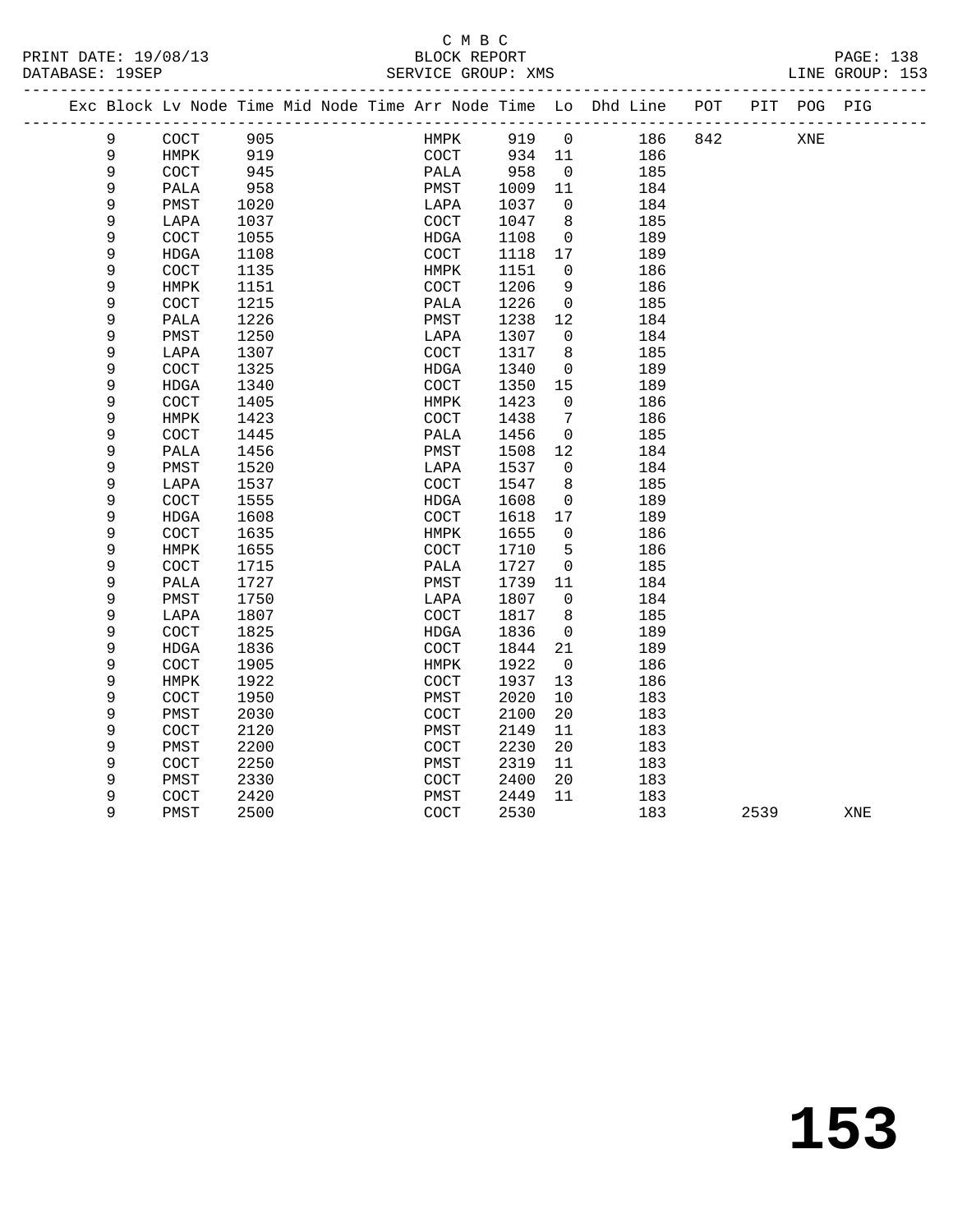#### C M B C<br>BLOCK REPORT PRINT DATE: 19/08/13 BLOCK REPORT PAGE: 139 SERVICE GROUP: XMS

------------------------------------------------------------------------------------------------- PCST PORT COQUITLAM STN NEER WEEA WESTERN & EASTERN XNE North East Sector CS

|  |             | Exc Block Lv Node Time Mid Node Time Arr Node Time Lo Dhd Line POT |      |  |               |         |                |     | _______________________________ | PIT POG PIG |  |
|--|-------------|--------------------------------------------------------------------|------|--|---------------|---------|----------------|-----|---------------------------------|-------------|--|
|  | 21          | PCST                                                               | 851  |  | WEEA          | 900     | $\overline{0}$ | 170 | 831                             | XNE         |  |
|  | 21          | WEEA                                                               | 900  |  | PCST          | 909     | 12             | 170 |                                 |             |  |
|  | 21          | PCST                                                               | 921  |  | WEEA          | 930     | $\overline{0}$ | 170 |                                 |             |  |
|  | 21          | WEEA                                                               | 930  |  | PCST          | 939     | 12             | 170 |                                 |             |  |
|  | 21          | PCST                                                               | 951  |  | WEEA          | 1000    | $\overline{0}$ | 170 |                                 |             |  |
|  | 21          | WEEA                                                               | 1000 |  | PCST          | 1009    | 12             | 170 |                                 |             |  |
|  | 21          | PCST                                                               | 1021 |  | WEEA          | 1030    | $\overline{0}$ | 170 |                                 |             |  |
|  | 21          | WEEA                                                               | 1030 |  | PCST          | 1039    | 12             | 170 |                                 |             |  |
|  | 21          | PCST                                                               | 1051 |  | WEEA          | 1100    | $\mathsf{O}$   | 170 |                                 |             |  |
|  | 21          | WEEA                                                               | 1100 |  | PCST          | 1110    | 11             | 170 |                                 |             |  |
|  | 21          | PCST                                                               | 1121 |  | WEEA          | 1130    | $\overline{0}$ | 170 |                                 |             |  |
|  | 21          | WEEA                                                               | 1130 |  | PCST          | 1140    | 11             | 170 |                                 |             |  |
|  | 21          | PCST                                                               | 1151 |  | WEEA          | 1200    | $\overline{0}$ | 170 |                                 |             |  |
|  | 21          | WEEA                                                               | 1200 |  | PCST          | 1210    | 11             | 170 |                                 |             |  |
|  | 21          | PCST                                                               | 1221 |  | WEEA          | 1230    | $\overline{0}$ | 170 |                                 |             |  |
|  | 21          | WEEA                                                               | 1230 |  | PCST          | 1240    | 11             | 170 |                                 |             |  |
|  | 21          | PCST                                                               | 1251 |  | WEEA          | 1300    | $\overline{0}$ | 170 |                                 |             |  |
|  | 21          | WEEA                                                               | 1300 |  | PCST          | 1310    | 11             | 170 |                                 |             |  |
|  | 21          | PCST                                                               | 1321 |  | WEEA          | 1330    | $\overline{0}$ | 170 |                                 |             |  |
|  | 21          | WEEA                                                               | 1330 |  | PCST          | 1340    | 11             | 170 |                                 |             |  |
|  | 21          | PCST                                                               | 1351 |  | WEEA          | 1400    | $\overline{0}$ | 170 |                                 |             |  |
|  | 21          | WEEA                                                               | 1400 |  | PCST          | 1410    | 11             | 170 |                                 |             |  |
|  | 21          | PCST                                                               | 1421 |  | WEEA          | 1430    | 0              | 170 |                                 |             |  |
|  | 21          | WEEA                                                               | 1430 |  | PCST          | 1440    | 11             | 170 |                                 |             |  |
|  | 21          | PCST                                                               | 1451 |  | WEEA          | 1500    | $\overline{0}$ | 170 |                                 |             |  |
|  | 21          | WEEA                                                               | 1500 |  | PCST          | 1510    | 11             | 170 |                                 |             |  |
|  | 21          | PCST                                                               | 1521 |  | WEEA          | 1530    | $\overline{0}$ | 170 |                                 |             |  |
|  | 21          | WEEA                                                               | 1530 |  | PCST          | 1540    | 11             | 170 |                                 |             |  |
|  | 21          | PCST                                                               | 1551 |  | WEEA          | 1600    | $\overline{0}$ | 170 |                                 |             |  |
|  | 21          | WEEA                                                               | 1600 |  | PCST          | 1610    | 11             | 170 |                                 |             |  |
|  | 21          | PCST                                                               | 1621 |  | WEEA          | 1630    | $\mathbf 0$    | 170 |                                 |             |  |
|  | 21          | WEEA                                                               | 1630 |  | PCST          | 1640    | 11             | 170 |                                 |             |  |
|  | 21          | PCST                                                               | 1651 |  | WEEA          | 1700    | $\overline{0}$ | 170 |                                 |             |  |
|  | 21          | WEEA                                                               | 1700 |  | PCST          | 1710    | 11             | 170 |                                 |             |  |
|  | 21          | PCST                                                               | 1721 |  | WEEA          | 1730    | $\overline{0}$ | 170 |                                 |             |  |
|  | 21          | WEEA                                                               | 1730 |  | PCST          | 1740    | 11             | 170 |                                 |             |  |
|  | 21          | PCST                                                               | 1751 |  | WEEA          | 1800    | $\overline{0}$ | 170 |                                 |             |  |
|  | 21          | WEEA                                                               | 1800 |  | PCST          | 1810    | 11             | 170 |                                 |             |  |
|  | 21          | PCST                                                               | 1821 |  | WEEA          | 1830    | $\mathbf 0$    | 170 |                                 |             |  |
|  | $2\sqrt{1}$ | WEEA                                                               | 1830 |  | PCST          | 1840 11 |                | 170 |                                 |             |  |
|  | 21          | PCST                                                               | 1851 |  | WEEA          | 1900    | 0              | 170 |                                 |             |  |
|  | 21          | WEEA                                                               | 1900 |  | $_{\rm PCST}$ | 1910    | 11             | 170 |                                 |             |  |
|  | 21          | PCST                                                               | 1921 |  | WEEA          | 1930    | 0              | 170 |                                 |             |  |
|  | 21          | WEEA                                                               | 1930 |  | PCST          | 1940    | 11             | 170 |                                 |             |  |
|  | 21          | PCST                                                               | 1951 |  | WEEA          | 2000    | $\mathbf 0$    | 170 |                                 |             |  |
|  | 21          | WEEA                                                               | 2000 |  | $_{\rm PCST}$ | 2009    | 12             | 170 |                                 |             |  |
|  | 21          | PCST                                                               | 2021 |  | WEEA          | 2030    | 0              | 170 |                                 |             |  |
|  | 21          | WEEA                                                               | 2030 |  | PCST          | 2039    | 12             | 170 |                                 |             |  |
|  | 21          | PCST                                                               | 2051 |  | WEEA          | 2100    | 0              | 170 |                                 |             |  |
|  | 21          | WEEA                                                               | 2100 |  | $_{\rm PCST}$ | 2109    | 12             | 170 |                                 |             |  |
|  | 21          | PCST                                                               | 2121 |  | WEEA          | 2130    | 0              | 170 |                                 |             |  |
|  | 21          | WEEA                                                               | 2130 |  | PCST          | 2139    | 12             | 170 |                                 |             |  |
|  | 21          | PCST                                                               | 2151 |  | WEEA          | 2200    | 0              | 170 |                                 |             |  |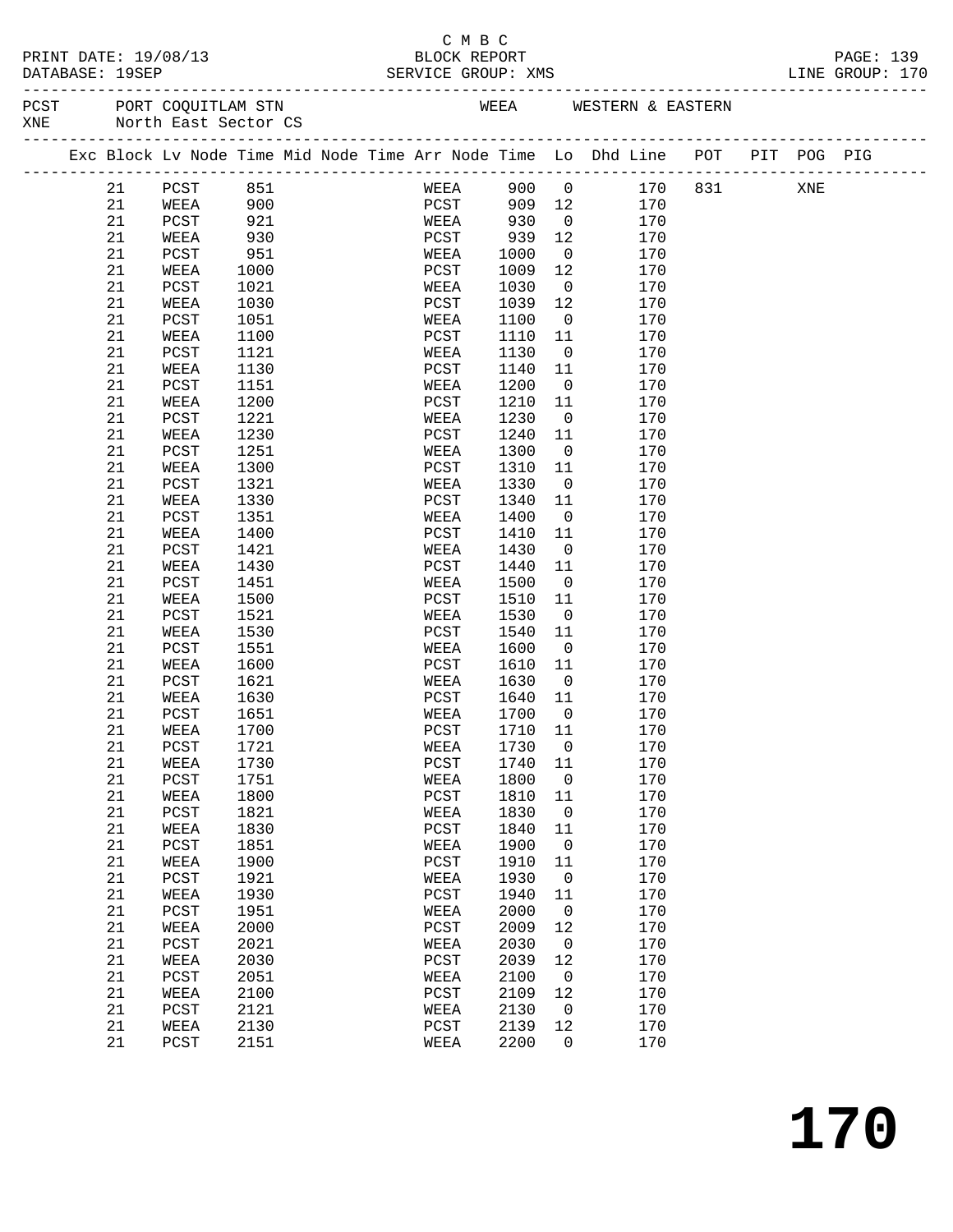### C M B C<br>BLOCK REPORT SERVICE GROUP: XMS

| PAIADAU I IJULI |    |      |      |  | DERVICE GROUP PRINT |      |          |                                                                |     |      |            | LINE CROOL . I'D |  |
|-----------------|----|------|------|--|---------------------|------|----------|----------------------------------------------------------------|-----|------|------------|------------------|--|
|                 |    |      |      |  |                     |      |          | Exc Block Ly Node Time Mid Node Time Arr Node Time Lo Dhd Line | POT | PIT  | <b>POG</b> | PIG              |  |
|                 | 21 | WEEA | 2200 |  | PCST                | 2209 | 12       | 170                                                            |     |      |            |                  |  |
|                 | 21 | PCST | 2221 |  | WEEA                | 2230 | $\Omega$ | 170                                                            |     |      |            |                  |  |
|                 | 21 | WEEA | 2230 |  | PCST                | 2239 | 12       | 170                                                            |     |      |            |                  |  |
|                 | 21 | PCST | 2251 |  | WEEA                | 2300 | $\Omega$ | 170                                                            |     |      |            |                  |  |
|                 | 21 | WEEA | 2300 |  | PCST                | 2309 | 12       | 170                                                            |     |      |            |                  |  |
|                 | 21 | PCST | 2321 |  | WEEA                | 2330 | $\Omega$ | 170                                                            |     |      |            |                  |  |
|                 | 21 | WEEA | 2330 |  | PCST                | 2339 | 12       | 170                                                            |     |      |            |                  |  |
|                 | 21 | PCST | 2351 |  | WEEA                | 2400 | $\Omega$ | 170                                                            |     |      |            |                  |  |
|                 | 21 | WEEA | 2400 |  | PCST                | 2409 |          | 170                                                            |     | 2413 |            | XNE              |  |
|                 |    |      |      |  |                     |      |          |                                                                |     |      |            |                  |  |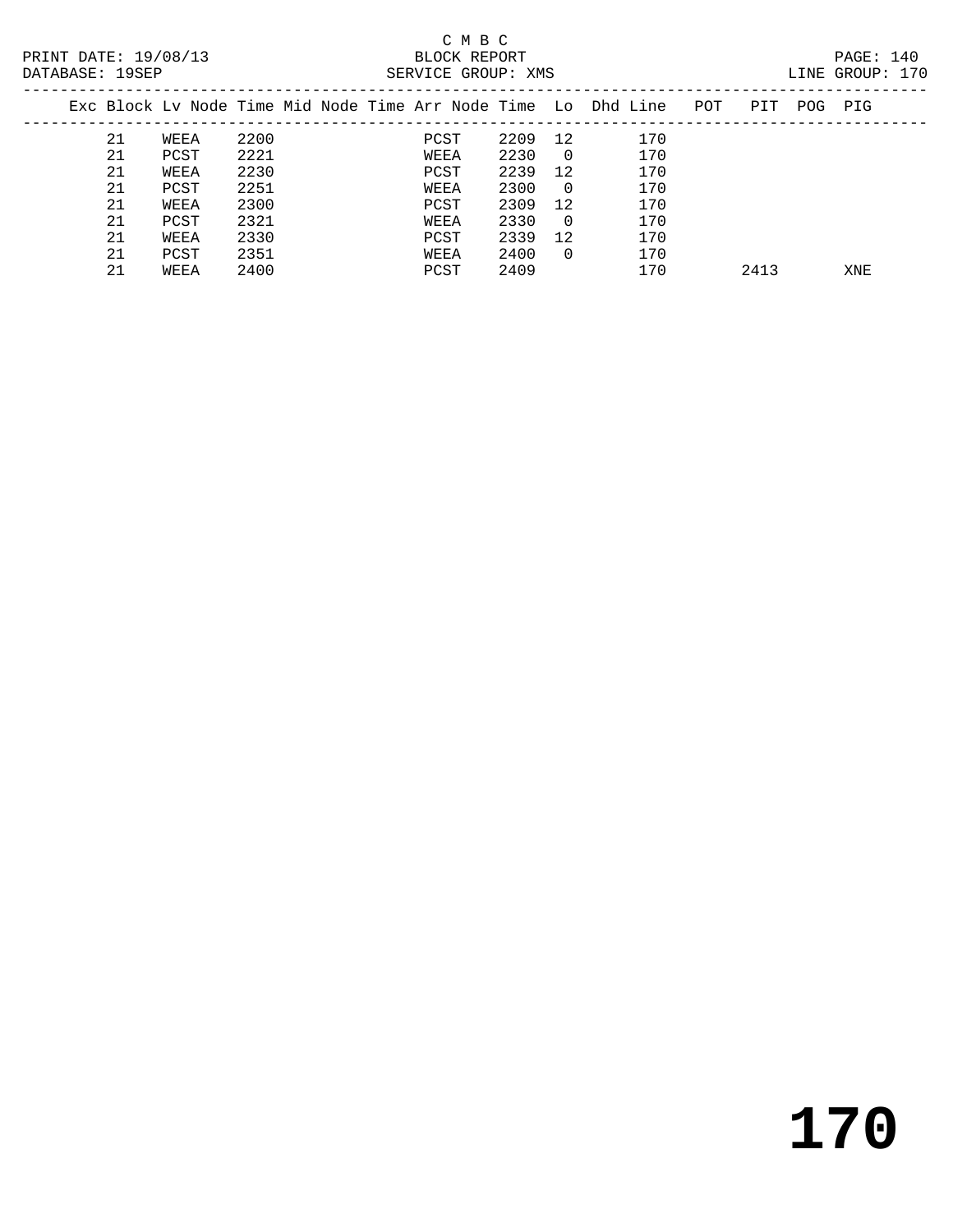|     | DATABASE: 19SEP |                            | PRINT DATE: 19/08/13                 |                              | 08/13                                      | C M B C<br>BLOCK REPORT<br>SERVICE GROUP: XMS |                              |                                                       |                                                                                |         |      |     | PAGE: 141<br>LINE GROUP: 171 |
|-----|-----------------|----------------------------|--------------------------------------|------------------------------|--------------------------------------------|-----------------------------------------------|------------------------------|-------------------------------------------------------|--------------------------------------------------------------------------------|---------|------|-----|------------------------------|
| XNE |                 |                            | North East Sector CS                 |                              |                                            |                                               |                              |                                                       |                                                                                |         |      |     |                              |
|     |                 |                            |                                      |                              |                                            |                                               |                              |                                                       | Exc Block Lv Node Time Mid Node Time Arr Node Time Lo Dhd Line POT PIT POG PIG |         |      |     |                              |
|     |                 | 26<br>26<br>26<br>26<br>26 | COCT<br>VI90<br>COCT<br>DOFR<br>COCT | 1013                         |                                            | COCT                                          | 1035 13                      | $\overline{0}$                                        | 173<br>$\overline{0}$<br>171<br>172<br>174                                     | 174 828 |      | XNE |                              |
|     |                 | 26<br>26<br>26             | VI90<br>COCT<br><b>DOFR</b>          | 1115<br>1157<br>1213         | 1048 PCST 1059 VI90<br>PCST 1131 COCT      | DOFR<br>COCT                                  | 1115<br>1141<br>1213<br>1236 | 12                                                    | 16<br>173<br>$\overline{0}$<br>171<br>172                                      |         |      |     |                              |
|     |                 | 26<br>26<br>26             | COCT<br>VI90<br>COCT                 | 1357                         | 1248 PCST 1259 VI90<br>1315 PCST 1331 COCT | DOFR                                          | 1315<br>1341<br>1413         | $\overline{0}$<br>16                                  | 174<br>173<br>$\overline{0}$<br>171                                            |         |      |     |                              |
|     |                 | 26<br>26<br>26<br>26       | <b>DOFR</b><br>COCT<br>VI90<br>COCT  | 1413<br>1557                 | 1449 PCST 1459 VI90<br>1515 PCST 1531 COCT | COCT<br>DOFR                                  | 1438<br>1515<br>1542<br>1613 | 11<br>$\overline{0}$<br>15<br>$\overline{\mathbf{0}}$ | 172<br>174<br>173<br>171                                                       |         |      |     |                              |
|     |                 | 26<br>26<br>26             | <b>DOFR</b><br>COCT<br>VI90          | 1613                         | 1649 PCST 1659 VI90<br>1715 PCST 1731 COCT | COCT                                          | 1635<br>1715<br>1742         | 14<br>$\overline{0}$<br>16                            | 172<br>174<br>173                                                              |         |      |     |                              |
|     |                 | 26<br>26<br>26             | COCT<br><b>DOFR</b><br>COCT          | 1758<br>1812                 | 1849 PCST 1859 VI90<br>1915 PCST 1931 COCT | DOFR<br>COCT                                  | 1812<br>1834<br>1915         | $\overline{0}$<br>15<br>$\overline{0}$                | 171<br>172<br>174                                                              |         |      |     |                              |
|     |                 | 26<br>26<br>26             | VI90<br>COCT<br><b>DOFR</b>          | 2000<br>2012                 |                                            | DOFR<br>COCT                                  | 1941<br>2012<br>2034         | 19<br>$\overline{0}$<br>16                            | 173<br>171<br>172                                                              |         |      |     |                              |
|     |                 | 26<br>26<br>26<br>26       | COCT<br>VI90<br>COCT<br>DOFR         | 2050<br>2115<br>2200<br>2212 | PCST 2100 VI90<br>PCST 2130 COCT           | DOFR<br>COCT                                  | 2115<br>2140<br>2212<br>2233 | $\overline{0}$<br>20<br>$\overline{0}$<br>17          | 174<br>173<br>171<br>172                                                       |         |      |     |                              |
|     |                 | 26<br>26<br>26             | COCT<br>VI90<br>COCT                 | 2315<br>2401                 | 2250 PCST 2300 VI90<br>PCST 2329 COCT      | DOFR                                          | 2315<br>2339<br>2413         | $\overline{0}$<br>22<br>$\overline{0}$                | 174<br>173<br>171                                                              |         |      |     |                              |
|     |                 | 26                         | <b>DOFR</b>                          | 2413                         |                                            | COCT                                          | 2433                         |                                                       | 172                                                                            |         | 2442 |     | XNE                          |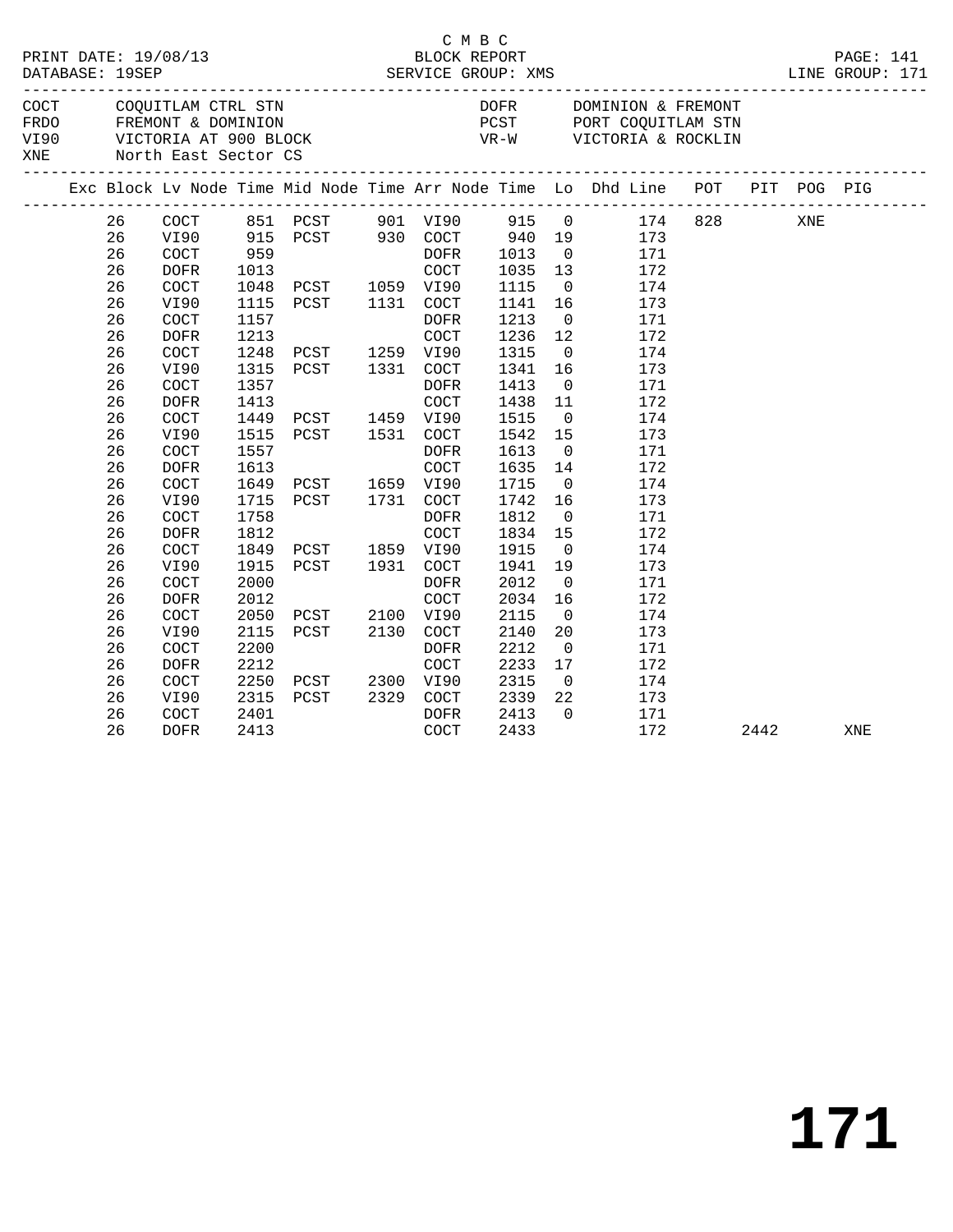### C M B C<br>BLOCK REPORT SERVICE GROUP: XMS

|  |    |             |      |      |      |                      |      |                | Exc Block Lv Node Time Mid Node Time Arr Node Time Lo Dhd Line | POT |      | PIT POG PIG |     |
|--|----|-------------|------|------|------|----------------------|------|----------------|----------------------------------------------------------------|-----|------|-------------|-----|
|  | 27 | COCT        | 929  |      |      | FRDO                 | 953  | $\overline{0}$ | 172                                                            | 906 |      | XNE         |     |
|  | 27 | <b>FRDO</b> | 953  |      |      | COCT                 | 1007 | 16             | 171                                                            |     |      |             |     |
|  | 27 | <b>COCT</b> | 1023 | PCST | 1034 | $VR-W$               | 1050 | $\overline{0}$ | 173                                                            |     |      |             |     |
|  | 27 | $VR-W$      | 1050 | PCST | 1107 | COCT                 | 1118 | 11             | 174                                                            |     |      |             |     |
|  | 27 | COCT        | 1129 |      |      | <b>FRDO</b>          | 1154 | $\overline{0}$ | 172                                                            |     |      |             |     |
|  | 27 | FRDO        | 1154 |      |      | COCT                 | 1212 | 11             | 171                                                            |     |      |             |     |
|  | 27 | COCT        | 1223 | PCST | 1234 | $VR-W$               | 1250 | $\mathbf 0$    | 173                                                            |     |      |             |     |
|  | 27 | VR-W        | 1250 | PCST | 1308 | COCT                 | 1320 | 8              | 174                                                            |     |      |             |     |
|  | 27 | COCT        | 1328 |      |      | FRDO                 | 1354 | $\overline{0}$ | 172                                                            |     |      |             |     |
|  | 27 | <b>FRDO</b> | 1354 |      |      | COCT                 | 1411 | 12             | 171                                                            |     |      |             |     |
|  | 27 | COCT        | 1423 | PCST | 1434 | $VR-W$               | 1450 | $\mathbf 0$    | 173                                                            |     |      |             |     |
|  | 27 | $VR-W$      | 1450 | PCST | 1508 | $\operatorname{COT}$ | 1520 | 8              | 174                                                            |     |      |             |     |
|  | 27 | COCT        | 1528 |      |      | <b>FRDO</b>          | 1554 | $\mathbf 0$    | 172                                                            |     |      |             |     |
|  | 27 | <b>FRDO</b> | 1554 |      |      | COCT                 | 1610 | 10             | 171                                                            |     |      |             |     |
|  | 27 | COCT        | 1620 | PCST | 1634 | $VR-W$               | 1650 | $\mathbf 0$    | 173                                                            |     |      |             |     |
|  | 27 | $VR-W$      | 1650 | PCST | 1708 | COCT                 | 1720 | 9              | 174                                                            |     |      |             |     |
|  | 27 | COCT        | 1729 |      |      | FRDO                 | 1755 | $\mathbf 0$    | 172                                                            |     |      |             |     |
|  | 27 | FRDO        | 1755 |      |      | COCT                 | 1809 | 12             | 171                                                            |     |      |             |     |
|  | 27 | COCT        | 1821 | PCST | 1834 | $VR-W$               | 1850 | $\mathbf 0$    | 173                                                            |     |      |             |     |
|  | 27 | $VR-W$      | 1850 | PCST | 1907 | <b>COCT</b>          | 1918 | 12             | 174                                                            |     |      |             |     |
|  | 27 | COCT        | 1930 |      |      | <b>FRDO</b>          | 1954 | $\overline{0}$ | 172                                                            |     |      |             |     |
|  | 27 | <b>FRDO</b> | 1954 |      |      | COCT                 | 2006 | 18             | 171                                                            |     |      |             |     |
|  | 27 | COCT        | 2024 | PCST | 2035 | $VR-W$               | 2050 | $\mathbf 0$    | 173                                                            |     |      |             |     |
|  | 27 | VR-W        | 2050 | PCST | 2107 | COCT                 | 2118 | 12             | 174                                                            |     |      |             |     |
|  | 27 | <b>COCT</b> | 2130 |      |      | FRDO                 | 2152 | $\overline{0}$ | 172                                                            |     |      |             |     |
|  | 27 | FRDO        | 2152 |      |      | COCT                 | 2204 | 22             | 171                                                            |     |      |             |     |
|  | 27 | COCT        | 2226 | PCST | 2236 | $VR-W$               | 2250 | $\overline{0}$ | 173                                                            |     |      |             |     |
|  | 27 | VR-W        | 2250 | PCST | 2307 | COCT                 | 2318 | 13             | 174                                                            |     |      |             |     |
|  | 27 | <b>COCT</b> | 2331 |      |      | <b>FRDO</b>          | 2352 | $\mathbf 0$    | 172                                                            |     |      |             |     |
|  | 27 | <b>FRDO</b> | 2352 |      |      | COCT                 | 2403 |                | 171                                                            |     | 2412 |             | XNE |
|  |    |             |      |      |      |                      |      |                |                                                                |     |      |             |     |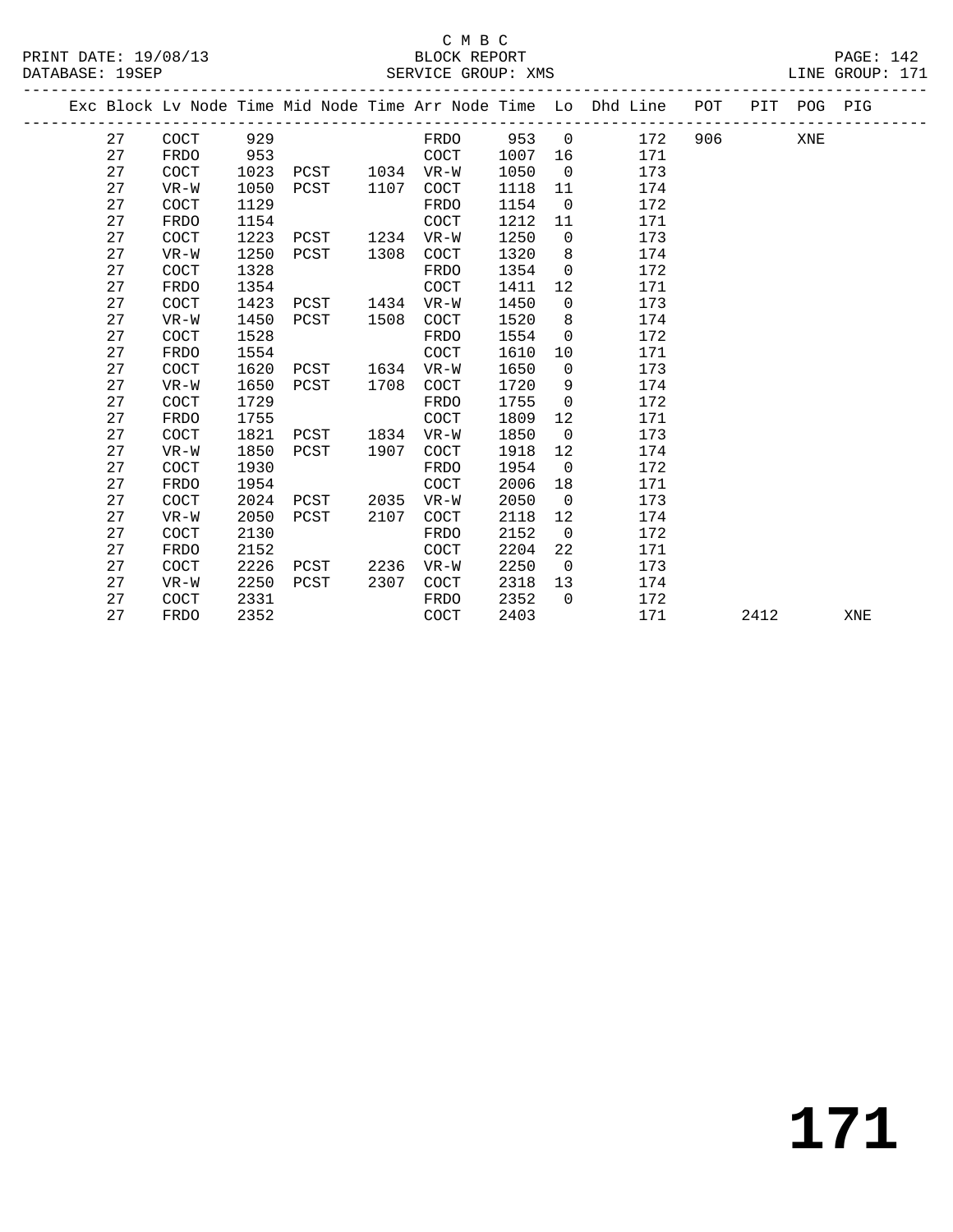|  |    |             |      |               |      |             |      |                | Exc Block Lv Node Time Mid Node Time Arr Node Time Lo Dhd Line POT |     |      | PIT POG PIG |     |
|--|----|-------------|------|---------------|------|-------------|------|----------------|--------------------------------------------------------------------|-----|------|-------------|-----|
|  | 28 | COCT        | 900  |               |      | DOFR        | 914  | $\overline{0}$ | 171                                                                | 837 |      | XNE         |     |
|  | 28 | <b>DOFR</b> | 914  |               |      | <b>COCT</b> | 936  | 12             | 172                                                                |     |      |             |     |
|  | 28 | COCT        | 948  | PCST 959 VI90 |      |             | 1015 | $\mathbf 0$    | 174                                                                |     |      |             |     |
|  | 28 | VI90        | 1015 | PCST          | 1031 | COCT        | 1041 | 18             | 173                                                                |     |      |             |     |
|  | 28 | COCT        | 1059 |               |      | <b>DOFR</b> | 1113 | $\overline{0}$ | 171                                                                |     |      |             |     |
|  | 28 | <b>DOFR</b> | 1113 |               |      | <b>COCT</b> | 1135 | 13             | 172                                                                |     |      |             |     |
|  | 28 | COCT        | 1148 | PCST          | 1159 | VI90        | 1215 | $\overline{0}$ | 174                                                                |     |      |             |     |
|  | 28 | VI90        | 1215 | PCST          | 1231 | COCT        | 1241 | 16             | 173                                                                |     |      |             |     |
|  | 28 | COCT        | 1257 |               |      | <b>DOFR</b> | 1313 | $\Omega$       | 171                                                                |     |      |             |     |
|  | 28 | <b>DOFR</b> | 1313 |               |      | <b>COCT</b> | 1336 | 13             | 172                                                                |     |      |             |     |
|  | 28 | COCT        | 1349 | PCST          | 1359 | VI90        | 1415 | $\Omega$       | 174                                                                |     |      |             |     |
|  | 28 | VI90        | 1415 | PCST          | 1431 | COCT        | 1442 | 15             | 173                                                                |     |      |             |     |
|  | 28 | COCT        | 1457 |               |      | <b>DOFR</b> | 1513 | $\overline{0}$ | 171                                                                |     |      |             |     |
|  | 28 | <b>DOFR</b> | 1513 |               |      | COCT        | 1536 | 13             | 172                                                                |     |      |             |     |
|  | 28 | COCT        | 1549 | PCST          | 1559 | VI90        | 1615 | $\overline{0}$ | 174                                                                |     |      |             |     |
|  | 28 | VI90        | 1615 | PCST          | 1631 | <b>COCT</b> | 1643 | 14             | 173                                                                |     |      |             |     |
|  | 28 | <b>COCT</b> | 1657 |               |      | <b>DOFR</b> | 1713 | $\overline{0}$ | 171                                                                |     |      |             |     |
|  | 28 | <b>DOFR</b> | 1713 |               |      | <b>COCT</b> | 1735 | 14             | 172                                                                |     |      |             |     |
|  | 28 | COCT        | 1749 | PCST          | 1759 | VI90        | 1815 | $\overline{0}$ | 174                                                                |     |      |             |     |
|  | 28 | VI90        | 1815 | PCST          | 1831 | COCT        | 1841 | 17             | 173                                                                |     |      |             |     |
|  | 28 | COCT        | 1858 |               |      | <b>DOFR</b> | 1912 | $\Omega$       | 171                                                                |     |      |             |     |
|  | 28 | <b>DOFR</b> | 1912 |               |      | <b>COCT</b> | 1934 | 16             | 172                                                                |     |      |             |     |
|  | 28 | COCT        | 1950 | PCST          | 2000 | VI90        | 2015 | $\Omega$       | 174                                                                |     |      |             |     |
|  | 28 | VI90        | 2015 | PCST          | 2030 | COCT        | 2040 | 20             | 173                                                                |     |      |             |     |
|  | 28 | COCT        | 2100 |               |      | <b>DOFR</b> | 2112 | $\Omega$       | 171                                                                |     |      |             |     |
|  | 28 | <b>DOFR</b> | 2112 |               |      | <b>COCT</b> | 2134 | 16             | 172                                                                |     |      |             |     |
|  | 28 | COCT        | 2150 | PCST          | 2200 | VI90        | 2215 | $\mathbf 0$    | 174                                                                |     |      |             |     |
|  | 28 | VI90        | 2215 | PCST          | 2229 | <b>COCT</b> | 2239 | 21             | 173                                                                |     |      |             |     |
|  | 28 | <b>COCT</b> | 2300 |               |      | <b>DOFR</b> | 2312 | $\mathbf 0$    | 171                                                                |     |      |             |     |
|  | 28 | <b>DOFR</b> | 2312 |               |      | <b>COCT</b> | 2332 | 18             | 172                                                                |     |      |             |     |
|  | 28 | COCT        | 2350 | PCST          | 2400 | VI90        | 2415 | $\Omega$       | 174                                                                |     |      |             |     |
|  | 28 | VI90        | 2415 | PCST          | 2429 | <b>COCT</b> | 2439 |                | 173                                                                |     | 2448 |             | XNE |
|  |    |             |      |               |      |             |      |                |                                                                    |     |      |             |     |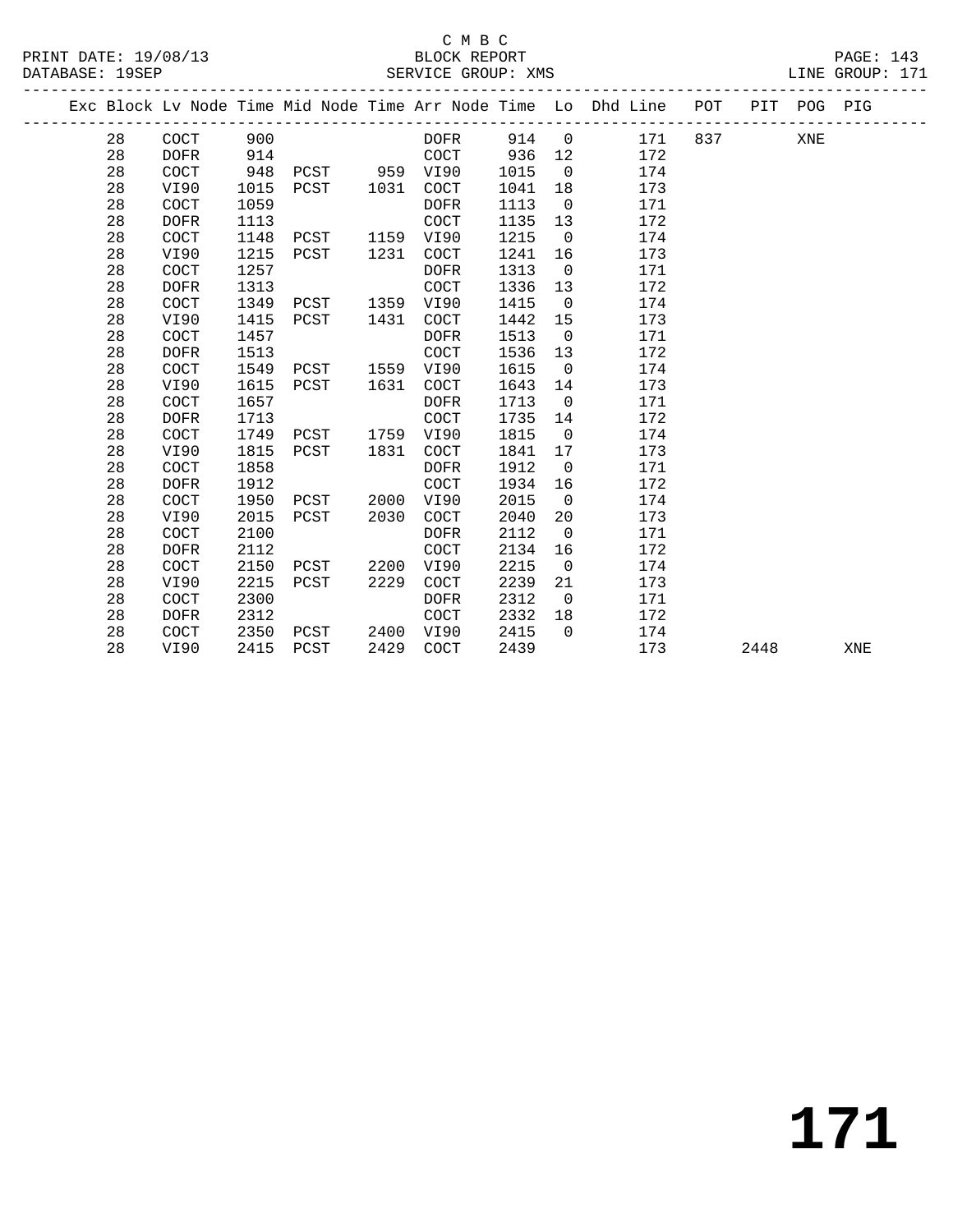|  |    |             |      |      |      |             |      |                | Exc Block Lv Node Time Mid Node Time Arr Node Time Lo Dhd Line POT |     |      | PIT POG PIG |     |
|--|----|-------------|------|------|------|-------------|------|----------------|--------------------------------------------------------------------|-----|------|-------------|-----|
|  | 29 | <b>COCT</b> | 830  |      |      | FRDO        | 852  | $\mathsf{O}$   | 172                                                                | 807 |      | XNE         |     |
|  | 29 | <b>FRDO</b> | 852  |      |      | <b>COCT</b> | 905  | 20             | 171                                                                |     |      |             |     |
|  | 29 | COCT        | 925  | PCST | 935  | $VR-W$      | 950  | $\mathbf 0$    | 173                                                                |     |      |             |     |
|  | 29 | $VR-W$      | 950  | PCST | 1007 | <b>COCT</b> | 1018 | 11             | 174                                                                |     |      |             |     |
|  | 29 | COCT        | 1029 |      |      | FRDO        | 1053 | $\overline{0}$ | 172                                                                |     |      |             |     |
|  | 29 | <b>FRDO</b> | 1053 |      |      | COCT        | 1109 | 14             | 171                                                                |     |      |             |     |
|  | 29 | COCT        | 1123 | PCST | 1134 | $VR-W$      | 1150 | $\Omega$       | 173                                                                |     |      |             |     |
|  | 29 | $VR-W$      | 1150 | PCST | 1208 | COCT        | 1220 | 8              | 174                                                                |     |      |             |     |
|  | 29 | COCT        | 1228 |      |      | FRDO        | 1254 | $\mathbf 0$    | 172                                                                |     |      |             |     |
|  | 29 | <b>FRDO</b> | 1254 |      |      | COCT        | 1312 | 11             | 171                                                                |     |      |             |     |
|  | 29 | COCT        | 1323 | PCST | 1334 | $VR-W$      | 1350 | $\mathbf 0$    | 173                                                                |     |      |             |     |
|  | 29 | $VR-W$      | 1350 | PCST | 1408 | COCT        | 1420 | 8              | 174                                                                |     |      |             |     |
|  | 29 | COCT        | 1428 |      |      | <b>FRDO</b> | 1454 | $\overline{0}$ | 172                                                                |     |      |             |     |
|  | 29 | <b>FRDO</b> | 1454 |      |      | COCT        | 1511 | 12             | 171                                                                |     |      |             |     |
|  | 29 | COCT        | 1523 | PCST | 1534 | $VR-W$      | 1550 | $\mathbf 0$    | 173                                                                |     |      |             |     |
|  | 29 | $VR-W$      | 1550 | PCST | 1608 | COCT        | 1620 | 9              | 174                                                                |     |      |             |     |
|  | 29 | COCT        | 1629 |      |      | FRDO        | 1655 | $\Omega$       | 172                                                                |     |      |             |     |
|  | 29 | FRDO        | 1655 |      |      | COCT        | 1711 | 10             | 171                                                                |     |      |             |     |
|  | 29 | COCT        | 1721 | PCST | 1734 | VR-W        | 1750 | 0              | 173                                                                |     |      |             |     |
|  | 29 | $VR-W$      | 1750 | PCST | 1808 | COCT        | 1820 | 9              | 174                                                                |     |      |             |     |
|  | 29 | COCT        | 1829 |      |      | <b>FRDO</b> | 1853 | $\mathbf 0$    | 172                                                                |     |      |             |     |
|  | 29 | <b>FRDO</b> | 1853 |      |      | COCT        | 1906 | 17             | 171                                                                |     |      |             |     |
|  | 29 | <b>COCT</b> | 1923 | PCST | 1934 | $VR-W$      | 1950 | $\overline{0}$ | 173                                                                |     |      |             |     |
|  | 29 | $VR-W$      | 1950 | PCST | 2007 | COCT        | 2018 | 12             | 174                                                                |     |      |             |     |
|  | 29 | COCT        | 2030 |      |      | FRDO        | 2053 | $\mathbf 0$    | 172                                                                |     |      |             |     |
|  | 29 | <b>FRDO</b> | 2053 |      |      | COCT        | 2105 | 20             | 171                                                                |     |      |             |     |
|  | 29 | COCT        | 2125 | PCST | 2135 | $VR-W$      | 2150 | $\overline{0}$ | 173                                                                |     |      |             |     |
|  | 29 | $VR-W$      | 2150 | PCST | 2207 | COCT        | 2218 | 12             | 174                                                                |     |      |             |     |
|  | 29 | COCT        | 2230 |      |      | <b>FRDO</b> | 2252 | $\overline{0}$ | 172                                                                |     |      |             |     |
|  | 29 | <b>FRDO</b> | 2252 |      |      | COCT        | 2304 | 22             | 171                                                                |     |      |             |     |
|  | 29 | <b>COCT</b> | 2326 | PCST | 2336 | $VR-W$      | 2350 | $\Omega$       | 173                                                                |     |      |             |     |
|  | 29 | $VR-W$      | 2350 | PCST | 2407 | COCT        | 2418 |                | 174                                                                |     | 2427 |             | XNE |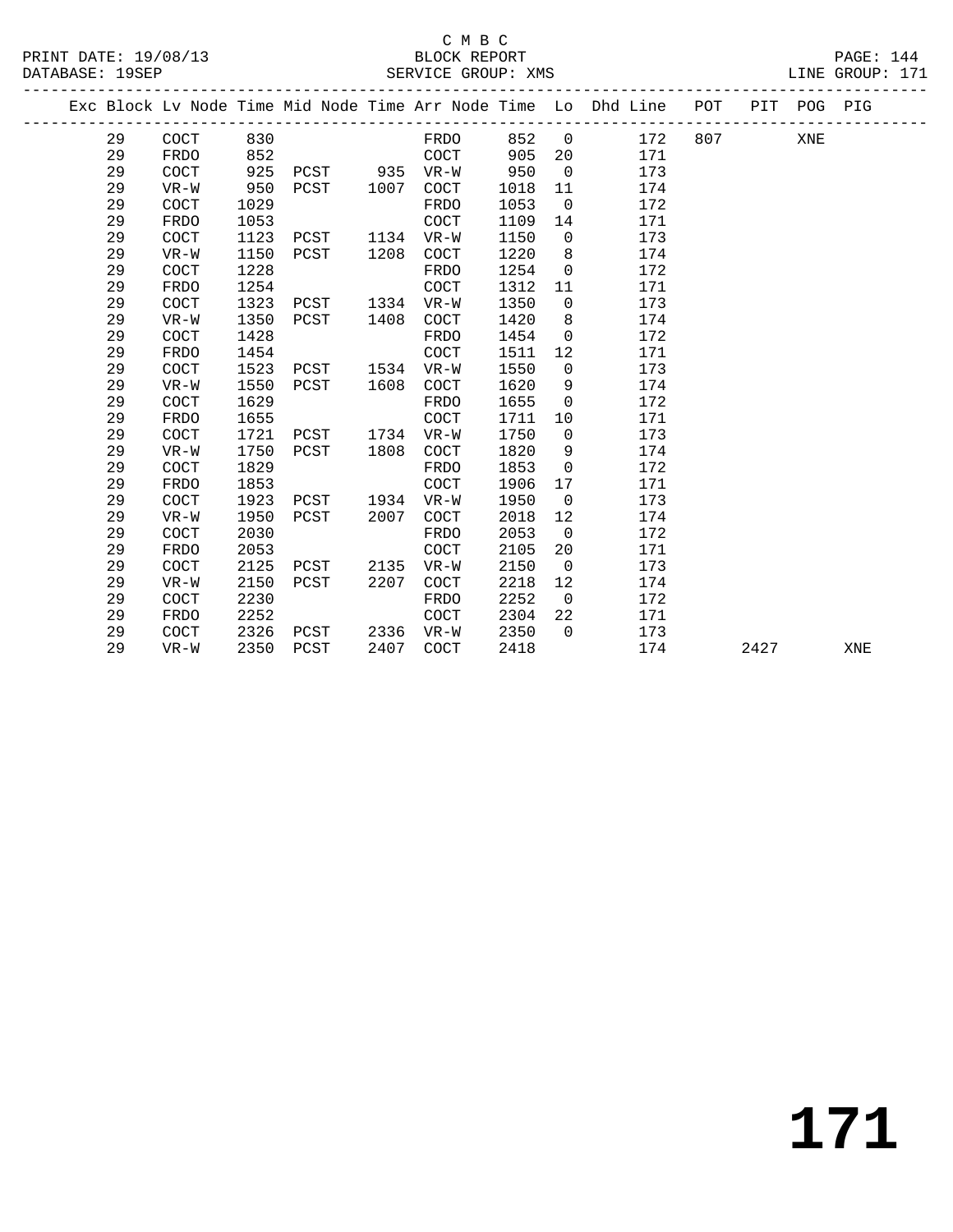|                                                                                                                                                    |                                                                                                                                                                              |                                                                                                                      |                                                                                                                                                                                                                                                                                                             |                                                                                                         | C M B C                                                                                                                                          |                    | 2&IO 2 AV & IOCO RD TERMINUS BEWS BELCARRA & WHISKEY COVE LN BQST BURQUITLAM STATION BOST BWO2 BRENTWOOD STN BAY2<br>BWO3 BRENTWOOD STN BAY3 COCT COQUITLAM CTRL STN                                                                                                                                                                                                                                                                                                                              |      |     |
|----------------------------------------------------------------------------------------------------------------------------------------------------|------------------------------------------------------------------------------------------------------------------------------------------------------------------------------|----------------------------------------------------------------------------------------------------------------------|-------------------------------------------------------------------------------------------------------------------------------------------------------------------------------------------------------------------------------------------------------------------------------------------------------------|---------------------------------------------------------------------------------------------------------|--------------------------------------------------------------------------------------------------------------------------------------------------|--------------------|---------------------------------------------------------------------------------------------------------------------------------------------------------------------------------------------------------------------------------------------------------------------------------------------------------------------------------------------------------------------------------------------------------------------------------------------------------------------------------------------------|------|-----|
|                                                                                                                                                    |                                                                                                                                                                              |                                                                                                                      |                                                                                                                                                                                                                                                                                                             |                                                                                                         |                                                                                                                                                  |                    | CORN WE POIRIER ST FS WINSLOW AVE CORS SE POIRIER ST NS WINSLOW AVE                                                                                                                                                                                                                                                                                                                                                                                                                               |      |     |
|                                                                                                                                                    |                                                                                                                                                                              |                                                                                                                      |                                                                                                                                                                                                                                                                                                             |                                                                                                         |                                                                                                                                                  |                    | Exc Block Lv Node Time Mid Node Time Arr Node Time Lo Dhd Line POT PIT POG PIG                                                                                                                                                                                                                                                                                                                                                                                                                    |      |     |
| 51<br>51<br>51<br>51<br>51<br>51<br>51<br>51<br>51<br>51<br>51<br>51<br>51<br>51<br>51<br>51<br>51<br>51<br>51<br>51<br>51<br>51<br>51<br>51<br>51 | BW02<br>LKST<br>BW03<br>LOST<br>BQST<br>LOST<br>NWST<br>LOST<br>BW02<br>LKST<br>BW03<br>LOST<br>BQST<br>LOST<br>NWST<br>LOST<br>BW02<br>LKST<br>BW03<br>LOST<br>BQST<br>LOST | 1056<br>1126<br>1558<br>1626<br>1705<br>1745<br>1835<br>1900<br>1935<br>2015<br>2101<br>2126<br>2200<br>2230<br>2300 | 1015 SPST 1037 LKST 1046<br>SPST<br>PROD<br>1205 CORN 1220 BOST<br>1245 CORS 1258 LOST<br>1335<br>1335<br>1400<br>1423<br>1435<br>HOLD 1502<br>1507<br>1515<br>SPST 1538<br>LKST 1547<br>SPST<br>PROD<br>CORN 1719 BQST<br>CORS 1759 LOST<br>HOLD 2000 BW02<br>SPST<br>SPST<br>PROD<br>CORN<br>CORS<br>CORN | 1102 BW03<br>1149 LOST<br>1604 BW03<br>NWST<br>LOST<br>2036 LKST<br>2107 BW03<br>2147 LOST<br>2214 BQST | 1125<br>1158<br>1229<br>1313<br>1625<br>1650 LOST 1659<br>1728<br>1814<br>1854<br>1920<br>2005<br>2045<br>2125<br>2155<br>2223<br>2313 BQST 2322 | 12<br>$\mathbf{1}$ | 10ST 835 NWST 854 6 109 805 XNE<br>NWST 900 10ST 921 14 109<br>10ST 935 HOLD 1000 BW02 1005 10 136<br>10 134<br>$1 \qquad \qquad 134$<br>$\begin{array}{ccc} & 7 & & 136 \\ 16 & & 157 \end{array}$<br>22 157<br>5 109<br>109<br>$\begin{array}{ccc} & 8 & & 136 \\ 11 & & 134 \end{array}$<br>$1$ $134$<br>$6\overline{6}$<br>136<br>17<br>157<br>21<br>157<br>6<br>109<br>15 109<br>10<br>136<br>16 134<br>134<br>5 <sup>5</sup><br>136<br>$\frac{130}{7}$ 157<br>2243 LOST 2257 3 157<br>8 157 |      |     |
| 51                                                                                                                                                 | BQST                                                                                                                                                                         |                                                                                                                      | 2330 CORS                                                                                                                                                                                                                                                                                                   |                                                                                                         | 2343 LOST 2357                                                                                                                                   |                    | 157                                                                                                                                                                                                                                                                                                                                                                                                                                                                                               | 2418 | XNE |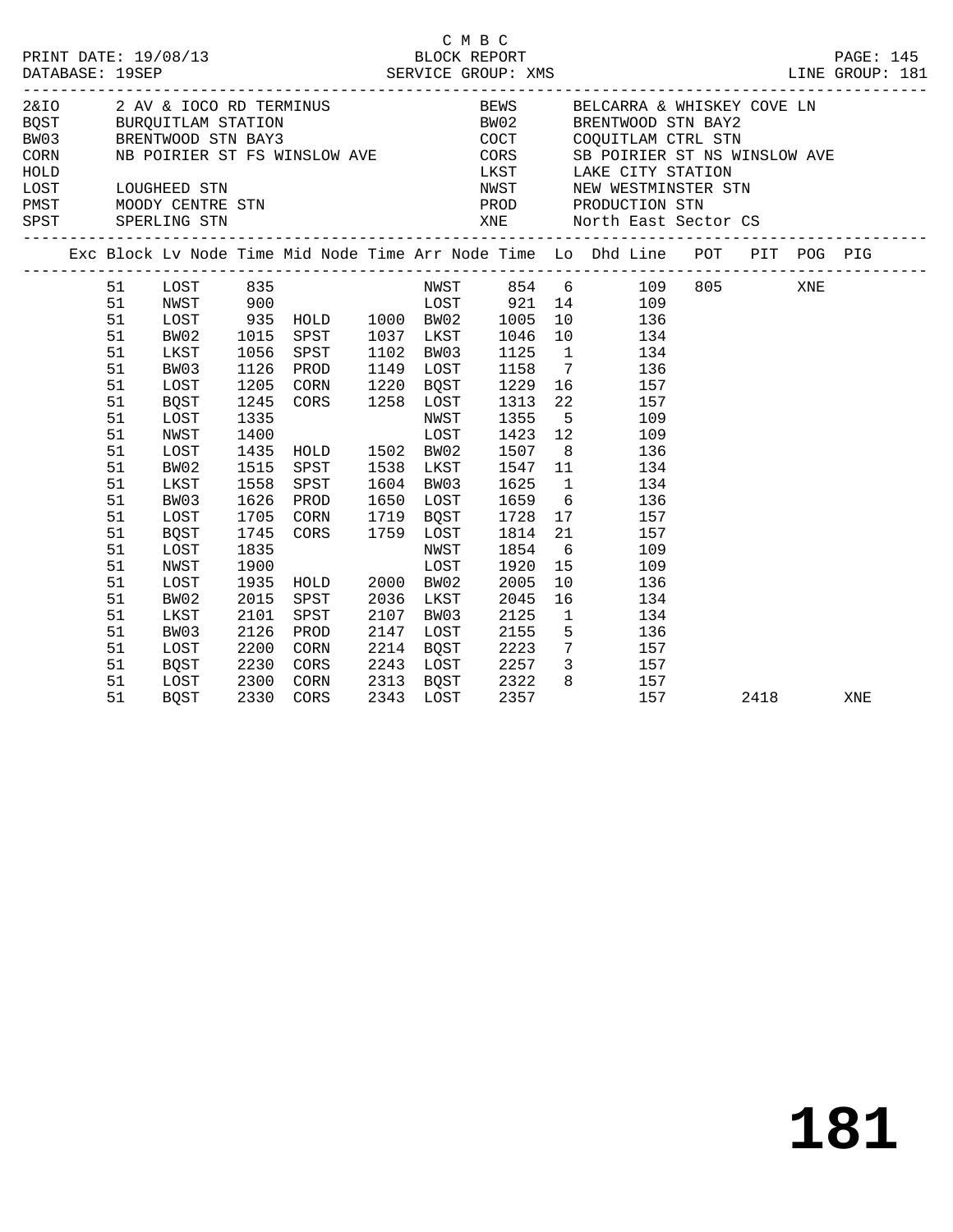#### C M B C PRINT DATE: 19/08/13 BLOCK REPORT PAGE: 146 SERVICE GROUP: XMS

|        | . .<br>◡<br>$-$ | N R | ____<br>$\sim$<br>$-$ |
|--------|-----------------|-----|-----------------------|
| ______ |                 |     |                       |

|  |    |             |      |           |      |           |         |                 | Exc Block Lv Node Time Mid Node Time Arr Node Time Lo Dhd Line POT PIT POG PIG |     |      |     |     |
|--|----|-------------|------|-----------|------|-----------|---------|-----------------|--------------------------------------------------------------------------------|-----|------|-----|-----|
|  | 53 | LOST        |      |           |      |           |         |                 | 735 HOLD 759 BW02 803 12 136                                                   | 705 |      | XNE |     |
|  | 53 | BW02        | 815  | SPST      |      | 834 LKST  | 843 15  |                 | 134                                                                            |     |      |     |     |
|  | 53 | LKST        | 858  | SPST      |      | 904 BW03  | 925     | $\overline{1}$  | 134                                                                            |     |      |     |     |
|  | 53 | BW03        | 926  | PROD      | 948  | LOST      | 957     | 8 <sup>8</sup>  | 136                                                                            |     |      |     |     |
|  | 53 | LOST        | 1005 | CORN      |      | 1019 BQST | 1028    | 17              | 157                                                                            |     |      |     |     |
|  | 53 | BQST        | 1045 | CORS      | 1058 | LOST      | 1112    | 23              | 157                                                                            |     |      |     |     |
|  | 53 | LOST        | 1135 |           |      | NWST      | 1155    | $5^{\circ}$     | 109                                                                            |     |      |     |     |
|  | 53 | NWST        | 1200 |           |      | LOST      | 1221    | 14              | 109                                                                            |     |      |     |     |
|  | 53 | LOST        | 1235 | HOLD      |      | 1302 BW02 | 1307    | 8 <sup>8</sup>  | 136                                                                            |     |      |     |     |
|  | 53 | BW02        | 1315 | SPST      | 1337 | LKST      | 1346    | 12              | 134                                                                            |     |      |     |     |
|  | 53 | LKST        | 1358 | SPST      |      | 1404 BW03 | 1425    | $\overline{1}$  | 134                                                                            |     |      |     |     |
|  | 53 | BW03        | 1426 | PROD      | 1450 | LOST      | 1459    | 6               | 136                                                                            |     |      |     |     |
|  | 53 | LOST        | 1505 | CORN      | 1521 | BQST      | 1530    | 15              | 157                                                                            |     |      |     |     |
|  | 53 | BQST        | 1545 | CORS      | 1559 | LOST      | 1614    | 21              | 157                                                                            |     |      |     |     |
|  | 53 | LOST        | 1635 |           |      | NWST      | 1654    | $6\overline{6}$ | 109                                                                            |     |      |     |     |
|  | 53 | NWST        | 1700 |           |      | LOST      | 1723    | 12              | 109                                                                            |     |      |     |     |
|  | 53 | LOST        | 1735 | HOLD      |      | 1801 BW02 | 1806    | 9               | 136                                                                            |     |      |     |     |
|  | 53 | BW02        | 1815 | SPST      | 1838 | LKST      | 1847    | 11              | 134                                                                            |     |      |     |     |
|  | 53 | LKST        | 1858 | SPST      |      | 1904 BW03 | 1925    | $\overline{1}$  | 134                                                                            |     |      |     |     |
|  | 53 | BW03        | 1926 | PROD      | 1947 | LOST      | 1955    | $5^{\circ}$     | 136                                                                            |     |      |     |     |
|  | 53 | LOST        | 2000 | CORN      |      | 2014 BQST | 2023    | 12              | 157                                                                            |     |      |     |     |
|  | 53 | <b>BQST</b> | 2035 | CORS      |      | 2048 LOST | 2102    | 33              | 157                                                                            |     |      |     |     |
|  | 53 | LOST        | 2135 |           |      | NWST      | 2153    | $7\overline{ }$ | 109                                                                            |     |      |     |     |
|  | 53 | NWST        | 2200 |           |      | LOST      | 2220    | 15              | 109                                                                            |     |      |     |     |
|  | 53 | LOST        | 2235 |           |      | NWST      | 2253    | $\overline{7}$  | 109                                                                            |     |      |     |     |
|  | 53 | NWST        | 2300 |           |      | LOST      | 2317    | 13              | 109                                                                            |     |      |     |     |
|  | 53 | LOST        | 2330 |           |      | NWST      | 2348    | 12              | 109                                                                            |     |      |     |     |
|  | 53 | NWST        | 2400 |           |      | LOST      | 2416    | 19              | 109                                                                            |     |      |     |     |
|  | 53 | LOST        | 2435 | HOLD      |      | 2459 BW02 | 2504    |                 | 136                                                                            |     | 2534 |     | XNE |
|  | 54 | SPST        | 708  |           |      | BW03      | 725     | $\mathbf{1}$    | 134                                                                            | 633 |      | XNE |     |
|  | 54 | BW03        | 726  | PROD      |      | 747 LOST  | 755     | 40              | 136                                                                            |     |      |     |     |
|  | 54 | LOST        | 835  | HOLD      | 859  | BW02      | 903     | 12              | 136                                                                            |     |      |     |     |
|  | 54 | BW02        | 915  | SPST      | 937  | LKST      | 946     | 12              | 134                                                                            |     |      |     |     |
|  | 54 | LKST        | 958  | SPST      |      | 1004 BW03 | 1025    | $\overline{0}$  | 134                                                                            |     |      |     |     |
|  | 54 | BW03        | 1025 | PROD      | 1047 | LOST      | 1056    | 9               | 136                                                                            |     |      |     |     |
|  | 54 | LOST        | 1105 | CORN      |      | 1120 BQST | 1129    | 16              | 157                                                                            |     |      |     |     |
|  | 54 | BQST        | 1145 | CORS      |      | 1158 LOST | 1212    | 23              | 157                                                                            |     |      |     |     |
|  | 54 | LOST        | 1235 | CORN      |      | 1250 BQST | 1259 16 |                 | 157                                                                            |     |      |     |     |
|  | 54 | BQST        |      | 1315 CORS |      | 1328 LOST | 1343 2  |                 | 157                                                                            |     |      |     |     |
|  | 54 | LOST        | 1345 |           |      | PMST      | 1410    | 15              | 180                                                                            |     |      |     |     |
|  | 54 | PMST        | 1425 |           |      | LOST      | 1451    | 14              | 180                                                                            |     |      |     |     |
|  | 54 | LOST        | 1505 |           |      | PMST      | 1529    | 16              | 180                                                                            |     |      |     |     |
|  | 54 | PMST        | 1545 |           |      | LOST      | 1611    | 14              | 180                                                                            |     |      |     |     |
|  | 54 | LOST        | 1625 |           |      | PMST      | 1649    | 16              | 180                                                                            |     |      |     |     |
|  | 54 | PMST        | 1705 |           |      | LOST      | 1731    | 4               | 180                                                                            |     |      |     |     |
|  | 54 | LOST        | 1735 | CORN      | 1749 | BQST      | 1758    | 17              | 157                                                                            |     |      |     |     |
|  | 54 | <b>BQST</b> | 1815 | CORS      | 1828 | LOST      | 1842    |                 | 157                                                                            |     | 1903 |     | XNE |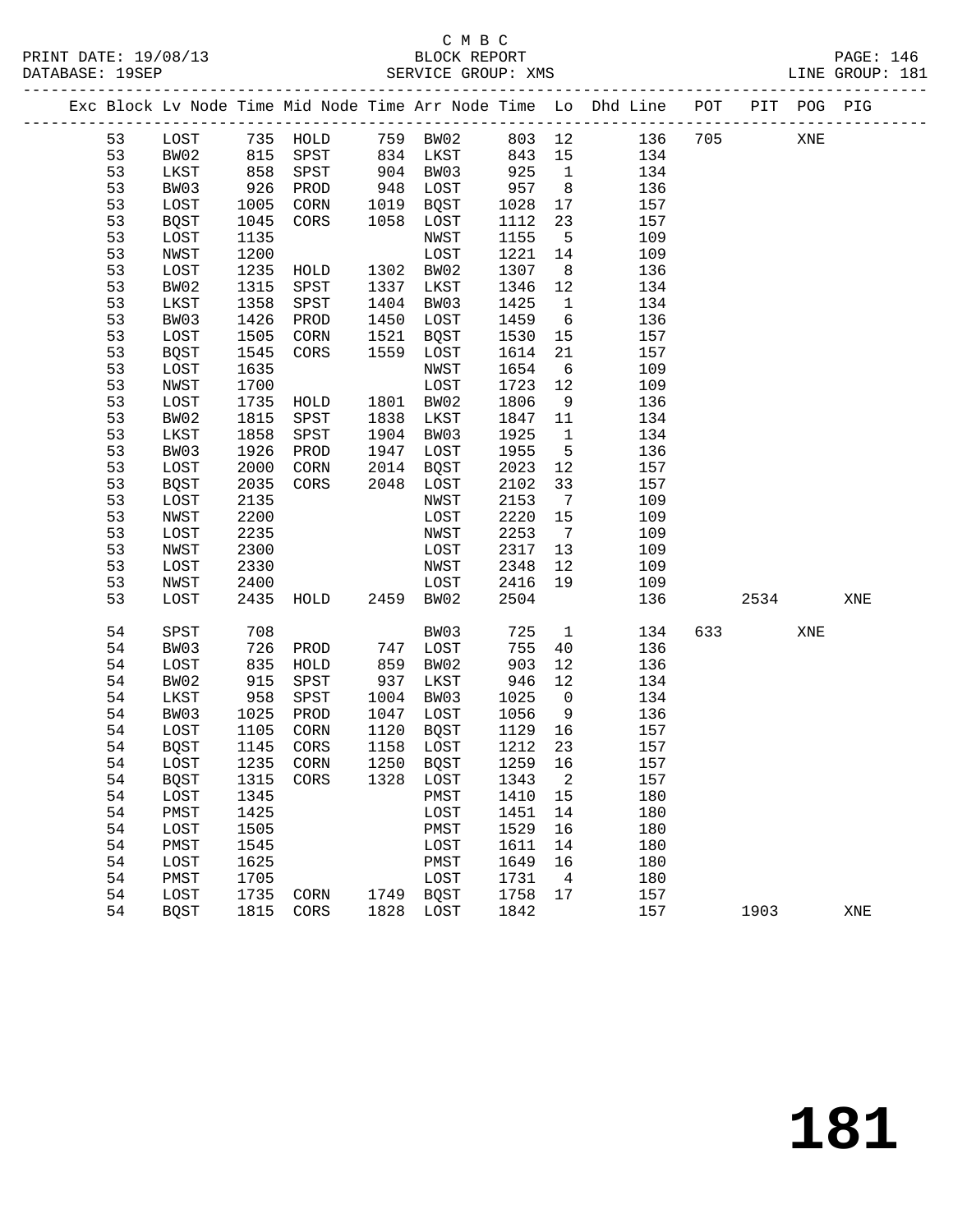### C M B C<br>BLOCK REPORT SERVICE GROUP: XMS

|  |    |                 |      |                |      |                  |      |                         | Exc Block Lv Node Time Mid Node Time Arr Node Time Lo Dhd Line POT |     |      | PIT POG PIG |     |
|--|----|-----------------|------|----------------|------|------------------|------|-------------------------|--------------------------------------------------------------------|-----|------|-------------|-----|
|  | 55 | PMST            | 905  |                |      | LOST             | 929  | $6\overline{6}$         | 180                                                                | 835 |      | XNE         |     |
|  | 55 | LOST            | 935  |                |      | PMST             | 955  | 10                      | 180                                                                |     |      |             |     |
|  | 55 | PMST            | 1005 |                |      | LOST             | 1031 | $4\overline{4}$         | 180                                                                |     |      |             |     |
|  | 55 | LOST            | 1035 |                |      | PMST             | 1057 | 8                       | 180                                                                |     |      |             |     |
|  | 55 | PMST            | 1105 |                |      | LOST             | 1131 | $\overline{4}$          | 180                                                                |     |      |             |     |
|  | 55 | LOST            | 1135 | CORN 1150 BQST |      |                  | 1159 | 16                      | 157                                                                |     |      |             |     |
|  | 55 | <b>BQST</b>     | 1215 | CORS           |      | 1228 LOST        | 1243 | $\overline{2}$          | 157                                                                |     |      |             |     |
|  | 55 | LOST            | 1245 |                |      | PMST             | 1310 | 15                      | 180                                                                |     |      |             |     |
|  | 55 | PMST            | 1325 |                |      | LOST             | 1351 | 14                      | 180                                                                |     |      |             |     |
|  | 55 | LOST            | 1405 |                |      | PMST             | 1429 | 16                      | 180                                                                |     |      |             |     |
|  | 55 | PMST            | 1445 |                |      | LOST             | 1511 | 14                      | 180                                                                |     |      |             |     |
|  | 55 | LOST            | 1525 |                |      | PMST             | 1549 | 16                      | 180                                                                |     |      |             |     |
|  | 55 | PMST            | 1605 |                |      | LOST             | 1631 | $\overline{4}$          | 180                                                                |     |      |             |     |
|  | 55 | LOST            | 1635 | CORN           |      | 1650 BQST        | 1659 | 16                      | 157                                                                |     |      |             |     |
|  | 55 | <b>BQST</b>     | 1715 | CORS           |      | 1729 LOST        | 1744 | $\mathbf{1}$            | 157                                                                |     |      |             |     |
|  | 55 | LOST            | 1745 |                |      | PMST             | 1811 | 24                      | 180                                                                |     |      |             |     |
|  | 55 | PMST            | 1835 |                |      | <b>2&amp;IO</b>  | 1849 | $\overline{0}$          | 181                                                                |     |      |             |     |
|  | 55 | <b>2&amp;IO</b> | 1849 |                |      | PMST             | 1901 | 14                      | 181                                                                |     |      |             |     |
|  | 55 | PMST            | 1915 |                |      | BEWS             | 1948 | $\overline{\mathbf{0}}$ | 182                                                                |     |      |             |     |
|  | 55 | <b>BEWS</b>     | 1948 |                |      | PMST             | 2018 | 17                      | 182                                                                |     |      |             |     |
|  | 55 | PMST            | 2035 |                |      | LOST             | 2057 | 13                      | 180                                                                |     |      |             |     |
|  | 55 |                 |      |                |      |                  |      |                         |                                                                    |     |      |             |     |
|  |    | LOST            | 2110 |                |      | PMST             | 2133 | 10                      | 180                                                                |     |      |             |     |
|  | 55 | PMST            | 2143 |                |      | 2&IO             | 2157 | $\overline{0}$          | 181                                                                |     |      |             |     |
|  | 55 | <b>2&amp;IO</b> | 2157 |                |      | PMST             | 2209 | 26                      | 181                                                                |     |      |             |     |
|  | 55 | PMST            | 2235 |                |      | LOST             | 2257 | 13                      | 180                                                                |     |      |             |     |
|  | 55 | LOST            | 2310 |                |      | PMST             | 2330 | 12                      | 180                                                                |     |      |             |     |
|  | 55 | PMST            | 2342 |                |      | BEWS             | 2413 |                         | 181                                                                |     | 2440 |             | XNE |
|  | 56 | <b>BQST</b>     | 845  | CORS           |      | 858 LOST         | 912  | 23                      | 157                                                                | 815 |      | XNE         |     |
|  | 56 | LOST            | 935  |                |      | NWST             | 954  | $6\overline{6}$         | 109                                                                |     |      |             |     |
|  | 56 | NWST            | 1000 |                |      | LOST             | 1021 | 14                      | 109                                                                |     |      |             |     |
|  | 56 | LOST            | 1035 | HOLD           |      | 1101 BW02        | 1106 | 9                       | 136                                                                |     |      |             |     |
|  | 56 | BW02            | 1115 | SPST           | 1137 | LKST             | 1146 | 10                      | 134                                                                |     |      |             |     |
|  | 56 | LKST            | 1156 | SPST           | 1202 | BW03             | 1225 | $\mathbf{1}$            | 134                                                                |     |      |             |     |
|  | 56 | BW03            | 1226 | PROD           | 1249 | LOST             | 1258 | 7                       | 136                                                                |     |      |             |     |
|  | 56 | LOST            | 1305 | CORN           | 1320 | BQST             | 1329 | 16                      | 157                                                                |     |      |             |     |
|  | 56 | <b>BQST</b>     | 1345 | CORS           | 1358 | LOST             | 1413 | 22                      | 157                                                                |     |      |             |     |
|  | 56 | LOST            | 1435 |                |      | NWST             | 1454 | 6                       | 109                                                                |     |      |             |     |
|  | 56 | NWST            | 1500 |                |      | LOST             | 1523 | 12                      | 109                                                                |     |      |             |     |
|  | 56 | LOST            |      | 1535 HOLD      |      | 1602 BW02 1607 8 |      |                         | 136                                                                |     |      |             |     |
|  | 56 | BW02            | 1615 | SPST           | 1638 | LKST             | 1647 | 11                      | 134                                                                |     |      |             |     |
|  | 56 | LKST            | 1658 | SPST           | 1704 | BW03             | 1725 | 1                       | 134                                                                |     |      |             |     |
|  | 56 | BW03            | 1726 | PROD           | 1750 | LOST             | 1759 | 6                       | 136                                                                |     |      |             |     |
|  | 56 | LOST            | 1805 | CORN           | 1819 | <b>BQST</b>      | 1828 | 17                      | 157                                                                |     |      |             |     |
|  | 56 | <b>BQST</b>     | 1845 | CORS           | 1858 | LOST             | 1912 | 23                      | 157                                                                |     |      |             |     |
|  | 56 | LOST            | 1935 |                |      | NWST             | 1953 | 7                       | 109                                                                |     |      |             |     |
|  | 56 | NWST            | 2000 |                |      | LOST             | 2020 | 15                      | 109                                                                |     |      |             |     |
|  | 56 | LOST            | 2035 | HOLD           | 2059 | BW02             | 2104 | 11                      | 136                                                                |     |      |             |     |
|  | 56 | BW02            | 2115 | SPST           | 2135 | LKST             | 2144 | 26                      | 134                                                                |     |      |             |     |
|  | 56 | LKST            | 2210 | SPST           | 2215 | BW03             | 2233 | 11                      | 134                                                                |     |      |             |     |
|  | 56 | BW03            | 2244 | PROD           | 2304 | LOST             | 2312 | 18                      | 136                                                                |     |      |             |     |
|  | 56 | LOST            | 2330 | HOLD           | 2354 | BW02             | 2359 | 22                      | 136                                                                |     |      |             |     |
|  |    |                 |      |                |      |                  |      |                         |                                                                    |     |      |             |     |

56 BW02 2421 SPST 2440 LKST 2449 134 2514 XNE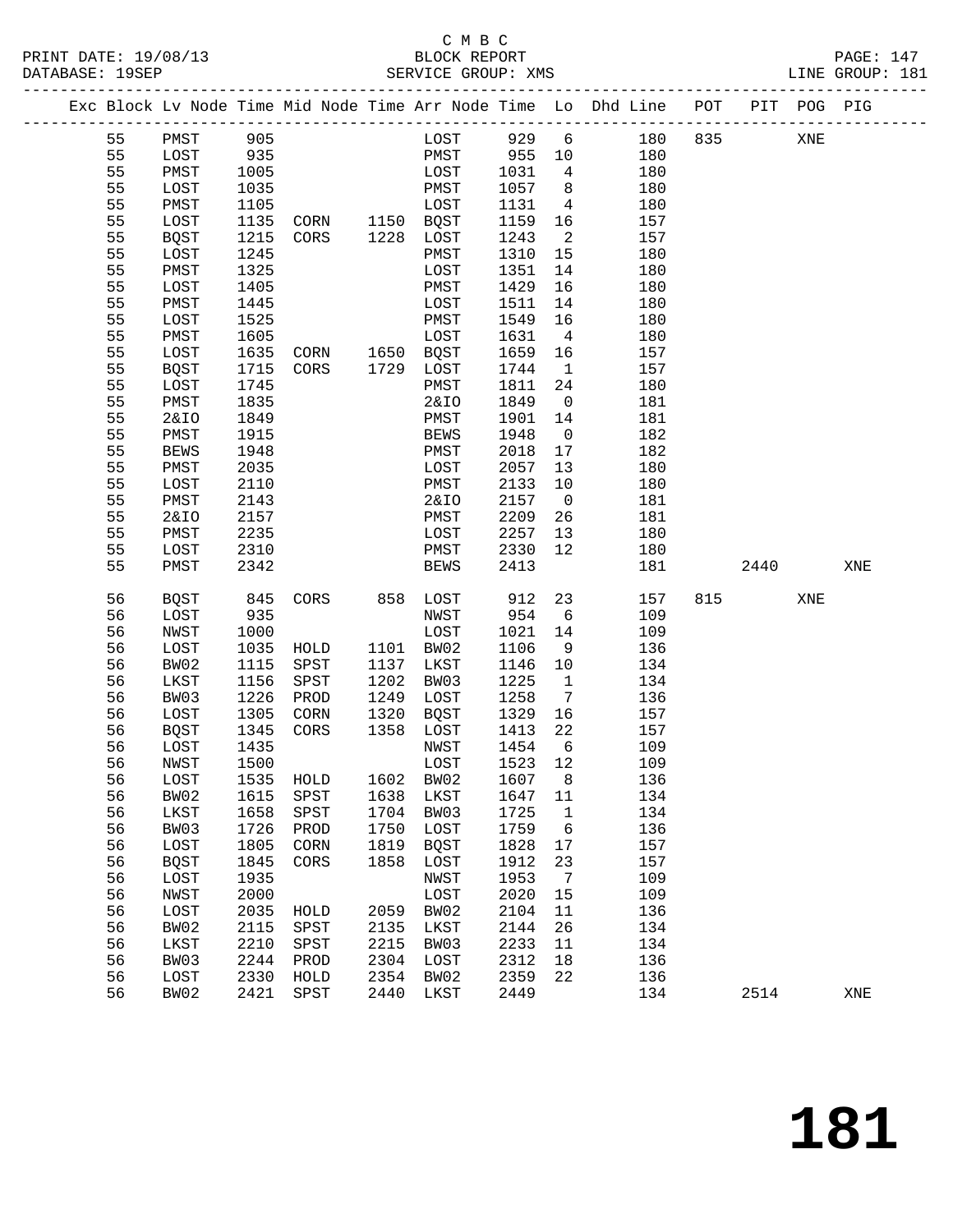PRINT DATE: 19/08/13 BLOCK REPORT PAGE: 148 DATABASE: 19SEP

## C M B C<br>BLOCK REPORT

| PAIADAOE. |                 |            |                                                                                                                      |                      |                               |                 |                                                                                |         |     |     |  |
|-----------|-----------------|------------|----------------------------------------------------------------------------------------------------------------------|----------------------|-------------------------------|-----------------|--------------------------------------------------------------------------------|---------|-----|-----|--|
|           |                 |            |                                                                                                                      |                      |                               |                 | Exc Block Lv Node Time Mid Node Time Arr Node Time Lo Dhd Line POT PIT POG PIG |         |     |     |  |
| 57        | LOST            | 905        |                                                                                                                      |                      |                               |                 | PMST 925 10 180 835                                                            |         | XNE |     |  |
| 57        | PMST            |            |                                                                                                                      |                      |                               |                 | 180                                                                            |         |     |     |  |
| 57        | LOST            |            |                                                                                                                      |                      |                               |                 | 157                                                                            |         |     |     |  |
| 57        | BQST            |            |                                                                                                                      |                      |                               |                 | 157                                                                            |         |     |     |  |
| 57        | LOST            |            | 935<br>1035 CORN 1049 BQST 1001 34<br>1035 CORN 1049 BQST 1058 17<br>1115 CORS 1128 LOST 1142 3<br>1145 PMST 1207 18 |                      |                               |                 | 180                                                                            |         |     |     |  |
| 57        | PMST            | 1225       |                                                                                                                      | LOST                 | 1251                          | 14              | 180                                                                            |         |     |     |  |
| 57        | LOST            | 1305       |                                                                                                                      | PMST                 | 1330                          | 15              | 180                                                                            |         |     |     |  |
| 57        | PMST            | 1345       |                                                                                                                      | LOST                 | 1411                          | 14              | 180                                                                            |         |     |     |  |
| 57        | LOST            | 1425       |                                                                                                                      | PMST                 | 1449                          | 16              | 180                                                                            |         |     |     |  |
| 57        | PMST            | 1505       |                                                                                                                      | LOST                 | 1531                          | $\overline{4}$  | 180                                                                            |         |     |     |  |
| 57        | LOST            | 1535       | LOST<br>CORN 1550 BQST<br>CORS 1629 LOST                                                                             |                      | 1559                          | 16              | 157                                                                            |         |     |     |  |
| 57        | BQST            | 1615       |                                                                                                                      |                      | 1644                          | $\overline{1}$  | 157                                                                            |         |     |     |  |
| 57        | LOST            | 1645       |                                                                                                                      | PMST                 | 1711                          | 14              | 180                                                                            |         |     |     |  |
| 57        | PMST            | 1725       |                                                                                                                      | LOST                 | 1751                          | 14              | 180                                                                            |         |     |     |  |
| 57        | LOST            | 1805       |                                                                                                                      | PMST                 | 1831                          | $\overline{4}$  | 180                                                                            |         |     |     |  |
| 57        | PMST            | 1835       |                                                                                                                      | LOST                 | 1859                          | 11              | 180                                                                            |         |     |     |  |
| 57        | LOST            | 1910       |                                                                                                                      | PMST                 | 1935                          | $7\phantom{0}$  | 180                                                                            |         |     |     |  |
| 57        | PMST            | 1942       |                                                                                                                      | 2&IO                 | 1956                          | $\overline{0}$  | 181                                                                            |         |     |     |  |
| 57        | <b>2&amp;IO</b> | 1956       |                                                                                                                      | PMST                 | 2008                          | $7\overline{ }$ | 181                                                                            |         |     |     |  |
| 57        | PMST            | 2015       |                                                                                                                      | BEWS                 | 2048                          | $\overline{0}$  | 182                                                                            |         |     |     |  |
| 57        | <b>BEWS</b>     | 2048       |                                                                                                                      | PMST                 | 2118                          |                 | 182                                                                            | 2133    |     | XNE |  |
|           |                 |            |                                                                                                                      |                      |                               |                 |                                                                                |         |     |     |  |
| 58        | BW02            | 715<br>802 | SPST 734 LKST<br>SPST 808 BW03                                                                                       |                      | 742<br>825                    | 20 <sub>o</sub> | 134                                                                            | 635 000 | XNE |     |  |
| 58        | LKST            |            |                                                                                                                      |                      | 825                           | $\mathbf{1}$    | 134                                                                            |         |     |     |  |
| 58        | BW03            | 826<br>905 | PROD                                                                                                                 | 848 LOST<br>919 BQST |                               | 8 <sup>8</sup>  | 136                                                                            |         |     |     |  |
| 58        | LOST            |            | CORN                                                                                                                 |                      | $8$ $>$ 928<br>- 928<br>- 012 | 17              | 157                                                                            |         |     |     |  |
| 58        | <b>BQST</b>     | 945        | CORS                                                                                                                 | 958 LOST             | 1012                          | 23              | 157                                                                            |         |     |     |  |
| 58        | LOST            | 1035       |                                                                                                                      | NWST                 | 1055                          | $5^{\circ}$     | 109                                                                            |         |     |     |  |
| 58        | NWST            | 1100       |                                                                                                                      | LOST                 | 1121                          | 14              | 109                                                                            |         |     |     |  |
| 58        | LOST            | 1135       | HOLD                                                                                                                 | 1201 BW02            | 1206                          | 9               | 136                                                                            |         |     |     |  |
| 58        | BW02            | 1215       | SPST                                                                                                                 | 1237 LKST            | 1246 12                       |                 | 134                                                                            |         |     |     |  |
| 58        | LKST            | 1258       | SPST                                                                                                                 | 1304 BW03            | 1325                          | $\overline{1}$  | 134                                                                            |         |     |     |  |
| 58        | BW03            | 1326       | PROD                                                                                                                 | 1349 LOST            | 1358                          | $\overline{7}$  | 136                                                                            |         |     |     |  |
| 58        | LOST            | 1405       | CORN                                                                                                                 | 1420 BQST            | 1429                          | 16              | 157                                                                            |         |     |     |  |
| 58        | BOST            | 1445       | CORS                                                                                                                 | 1459 LOST            | 1514                          | 21              | 157                                                                            |         |     |     |  |
| 58        | LOST            | 1535       |                                                                                                                      | NWST                 | 1554                          | 6               | 109                                                                            |         |     |     |  |
| 58        | NWST            | 1600       |                                                                                                                      | LOST                 | 1623                          | 12              | 109                                                                            |         |     |     |  |
| 58        | LOST            | 1635       | HOLD                                                                                                                 | 1702 BW02            | 1707                          | 8 <sup>8</sup>  | 136                                                                            |         |     |     |  |
| 58        | BW02            | 1715       | SPST                                                                                                                 | 1738 LKST            | 1747                          | 11              | 134                                                                            |         |     |     |  |
| 58        | LKST            | 1758       | SPST                                                                                                                 | 1804 BW03            | 1825                          | $\mathbf{1}$    | 134                                                                            |         |     |     |  |
| 58        | BW03            | 1826       | PROD                                                                                                                 | 1849 LOST            | 1858                          | $\overline{7}$  | 136                                                                            |         |     |     |  |
| 58        | LOST            | 1905       | CORN                                                                                                                 | 1919 BQST            | 1928                          | $\overline{7}$  | 157                                                                            |         |     |     |  |
| 58        | BOST            | 1935       | CORS                                                                                                                 | 1948 LOST            | 2002                          | 33              | 157                                                                            |         |     |     |  |
| 58        | LOST            | 2035       |                                                                                                                      | NWST                 | 2053                          | $\overline{7}$  | 109                                                                            |         |     |     |  |
| 58        | NWST            | 2100       |                                                                                                                      | LOST                 | 2120                          | 10              | 109                                                                            |         |     |     |  |
| 58        | LOST            | 2130       | HOLD                                                                                                                 | 2154 BW02            | 2159                          | 34              | 136                                                                            |         |     |     |  |

 58 BW02 2233 SPST 2252 LKST 2301 8 134 58 LKST 2309 SPST 2314 BW03 2330 14 134 58 BW03 2344 PROD 2404 LOST 2412 18 136

58 LOST 2430 NWST 2448 109 2511 XNE

**181**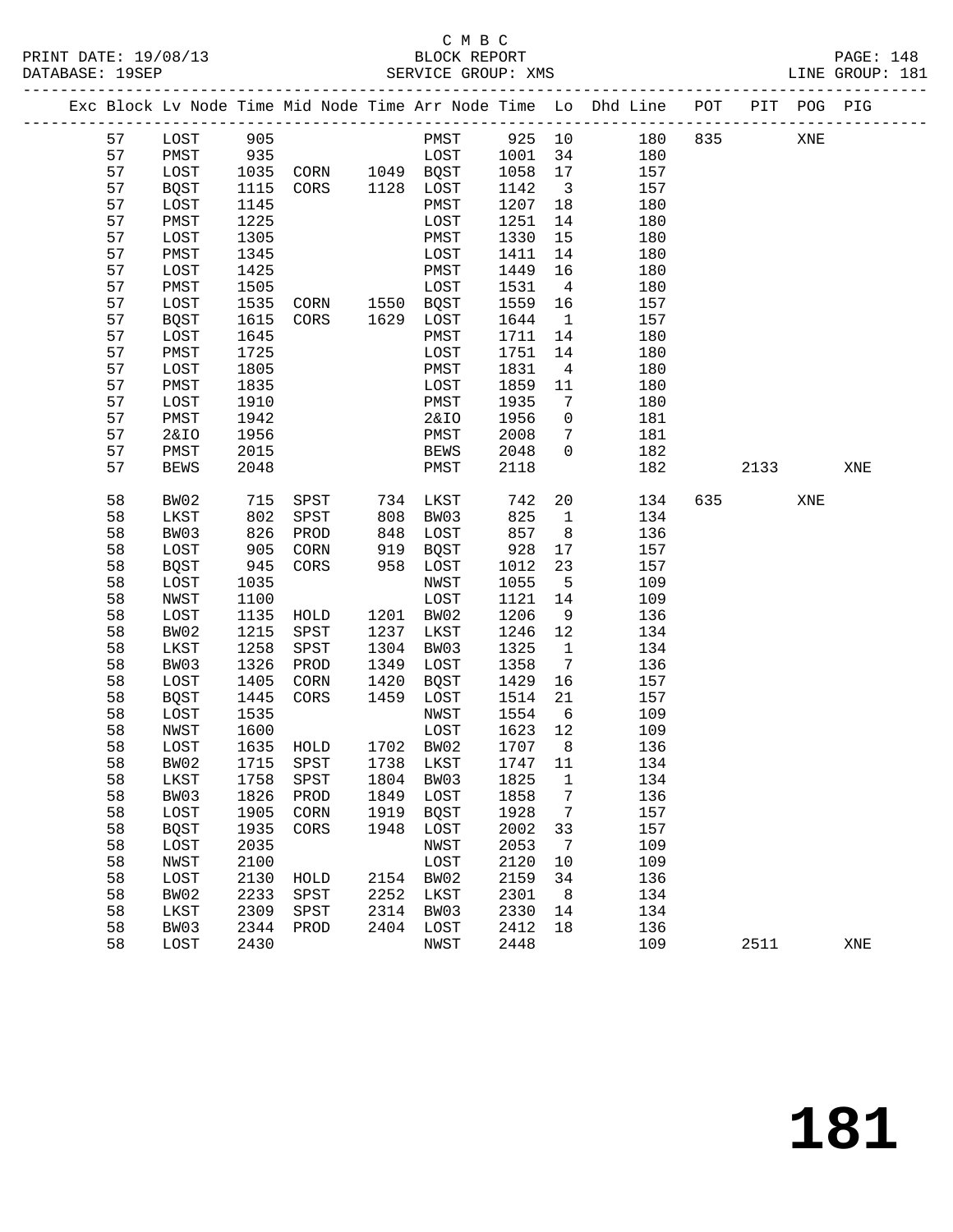### C M B C<br>BLOCK REPORT SERVICE GROUP: XMS

|  |    |                 |      |                   |      |                 |        |                 | Exc Block Lv Node Time Mid Node Time Arr Node Time Lo Dhd Line POT |     |      | PIT POG PIG |     |
|--|----|-----------------|------|-------------------|------|-----------------|--------|-----------------|--------------------------------------------------------------------|-----|------|-------------|-----|
|  | 60 | BQST            |      | 915 CORS 928 LOST |      |                 | 942 23 |                 | 157                                                                | 845 |      | XNE         |     |
|  | 60 | LOST            | 1005 |                   |      | PMST            | 1027   | 18              | 180                                                                |     |      |             |     |
|  | 60 | PMST            | 1045 |                   |      | LOST            | 1111   | 14              | 180                                                                |     |      |             |     |
|  | 60 | LOST            | 1125 |                   |      | PMST            | 1147   | 18              | 180                                                                |     |      |             |     |
|  | 60 | PMST            | 1205 |                   |      | LOST            | 1231   | $\overline{4}$  | 180                                                                |     |      |             |     |
|  | 60 | LOST            | 1235 |                   |      | NWST            | 1255   | $5^{\circ}$     | 109                                                                |     |      |             |     |
|  | 60 | NWST            | 1300 |                   |      | LOST            | 1322   | 13              | 109                                                                |     |      |             |     |
|  | 60 | LOST            | 1335 | HOLD              | 1402 | BW02            | 1407   | 8               | 136                                                                |     |      |             |     |
|  | 60 | BW02            | 1415 | SPST              | 1438 | LKST            | 1447   | 11              | 134                                                                |     |      |             |     |
|  | 60 | LKST            | 1458 | SPST              | 1504 | BW03            | 1525   | $\mathbf{1}$    | 134                                                                |     |      |             |     |
|  | 60 | BW03            | 1526 | PROD              | 1550 | LOST            | 1559   | 6               | 136                                                                |     |      |             |     |
|  | 60 | LOST            | 1605 | CORN              | 1620 | BQST            | 1629   | 16              | 157                                                                |     |      |             |     |
|  | 60 | BQST            | 1645 | CORS              | 1659 | LOST            | 1714   | 21              | 157                                                                |     |      |             |     |
|  | 60 | LOST            | 1735 |                   |      | NWST            | 1754   | 6               | 109                                                                |     |      |             |     |
|  | 60 | NWST            | 1800 |                   |      | LOST            | 1820   | 15              | 109                                                                |     |      |             |     |
|  | 60 | LOST            | 1835 | HOLD              | 1900 | BW02            | 1905   | 10              | 136                                                                |     |      |             |     |
|  | 60 | BW02            | 1915 | SPST              | 1937 | LKST            | 1946   | 14              | 134                                                                |     |      |             |     |
|  | 60 | LKST            | 2000 | SPST              | 2006 | BW03            | 2025   | $\mathbf{1}$    | 134                                                                |     |      |             |     |
|  | 60 | BW03            | 2026 | PROD              | 2047 | LOST            | 2055   | $5\overline{5}$ | 136                                                                |     |      |             |     |
|  | 60 | LOST            | 2100 | CORN              | 2114 | BQST            | 2123   | 12              | 157                                                                |     |      |             |     |
|  | 60 | <b>BQST</b>     | 2135 | CORS              | 2148 | LOST            | 2202   | 28              | 157                                                                |     |      |             |     |
|  | 60 | LOST            | 2230 | HOLD              | 2254 | BW02            | 2259   | 22              | 136                                                                |     |      |             |     |
|  | 60 | BW02            | 2321 | SPST              | 2340 | LKST            | 2349   | 20              | 134                                                                |     |      |             |     |
|  | 60 | LKST            | 2409 | SPST              | 2414 | BW03            | 2430   |                 | 134                                                                |     | 2500 |             | XNE |
|  |    |                 |      |                   |      |                 |        |                 |                                                                    |     |      |             |     |
|  | 62 | PMST            | 935  |                   |      | <b>2&amp;IO</b> | 949    | $\mathsf{O}$    | 181                                                                | 905 |      | XNE         |     |
|  | 62 | <b>2&amp;IO</b> | 949  |                   |      | PMST            | 1000   | 15              | 181                                                                |     |      |             |     |
|  | 62 | PMST            | 1015 |                   |      | BEWS            | 1045   | $\overline{0}$  | 182                                                                |     |      |             |     |
|  | 62 | <b>BEWS</b>     | 1045 |                   |      | PMST            | 1119   | 16              | 182                                                                |     |      |             |     |
|  | 62 | PMST            | 1135 |                   |      | <b>2&amp;IO</b> | 1149   | $\overline{0}$  | 181                                                                |     |      |             |     |
|  | 62 | <b>2&amp;IO</b> | 1149 |                   |      | PMST            | 1201   | 14              | 181                                                                |     |      |             |     |
|  | 62 | PMST            | 1215 |                   |      | <b>BEWS</b>     | 1247   | $\overline{0}$  | 182                                                                |     |      |             |     |
|  | 62 | <b>BEWS</b>     | 1247 |                   |      | PMST            | 1321   | 14              | 182                                                                |     |      |             |     |
|  | 62 | PMST            | 1335 |                   |      | <b>2&amp;IO</b> | 1349   | $\mathsf{O}$    | 181                                                                |     |      |             |     |
|  | 62 | <b>2&amp;IO</b> | 1349 |                   |      | PMST            | 1401   | 14              | 181                                                                |     |      |             |     |
|  | 62 | PMST            | 1415 |                   |      | BEWS            | 1447   | $\overline{0}$  | 182                                                                |     |      |             |     |
|  | 62 | <b>BEWS</b>     | 1447 |                   |      | PMST            | 1517   | 18              | 182                                                                |     |      |             |     |
|  | 62 | PMST            | 1535 |                   |      | 2&IO            | 1549   | $\overline{0}$  | 181                                                                |     |      |             |     |
|  | 62 | <b>2&amp;IO</b> | 1549 |                   |      | PMST            | 1601   | 14              | 181                                                                |     |      |             |     |
|  | 62 | PMST            | 1615 |                   |      | <b>BEWS</b>     | 1647 0 |                 | 182                                                                |     |      |             |     |
|  | 62 | <b>BEWS</b>     | 1647 |                   |      | PMST            | 1717   | 18              | 182                                                                |     |      |             |     |
|  | 62 | PMST            | 1735 |                   |      | <b>2&amp;IO</b> | 1749   | 0               | 181                                                                |     |      |             |     |
|  | 62 | <b>2&amp;IO</b> | 1749 |                   |      | PMST            | 1801   | 14              | 181                                                                |     |      |             |     |
|  | 62 | PMST            | 1815 |                   |      | <b>BEWS</b>     | 1847   | 0               | 182                                                                |     |      |             |     |
|  | 62 | <b>BEWS</b>     | 1847 |                   |      | PMST            | 1917   | 18              | 182                                                                |     |      |             |     |
|  | 62 | PMST            | 1935 |                   |      | LOST            | 1959   | 11              | 180                                                                |     |      |             |     |
|  | 62 | LOST            | 2010 |                   |      | PMST            | 2035   | 7               | 180                                                                |     |      |             |     |
|  | 62 | PMST            | 2042 |                   |      | 2&IO            | 2056   | 0               | 181                                                                |     |      |             |     |
|  | 62 | <b>2&amp;IO</b> | 2056 |                   |      | PMST            | 2108   | 27              | 181                                                                |     |      |             |     |
|  | 62 | PMST            | 2135 |                   |      | LOST            | 2157   | 13              | 180                                                                |     |      |             |     |
|  | 62 | LOST            | 2210 |                   |      | PMST            | 2230   | 13              | 180                                                                |     |      |             |     |
|  | 62 | PMST            | 2243 |                   |      | <b>BEWS</b>     | 2314   | 0               | 181                                                                |     |      |             |     |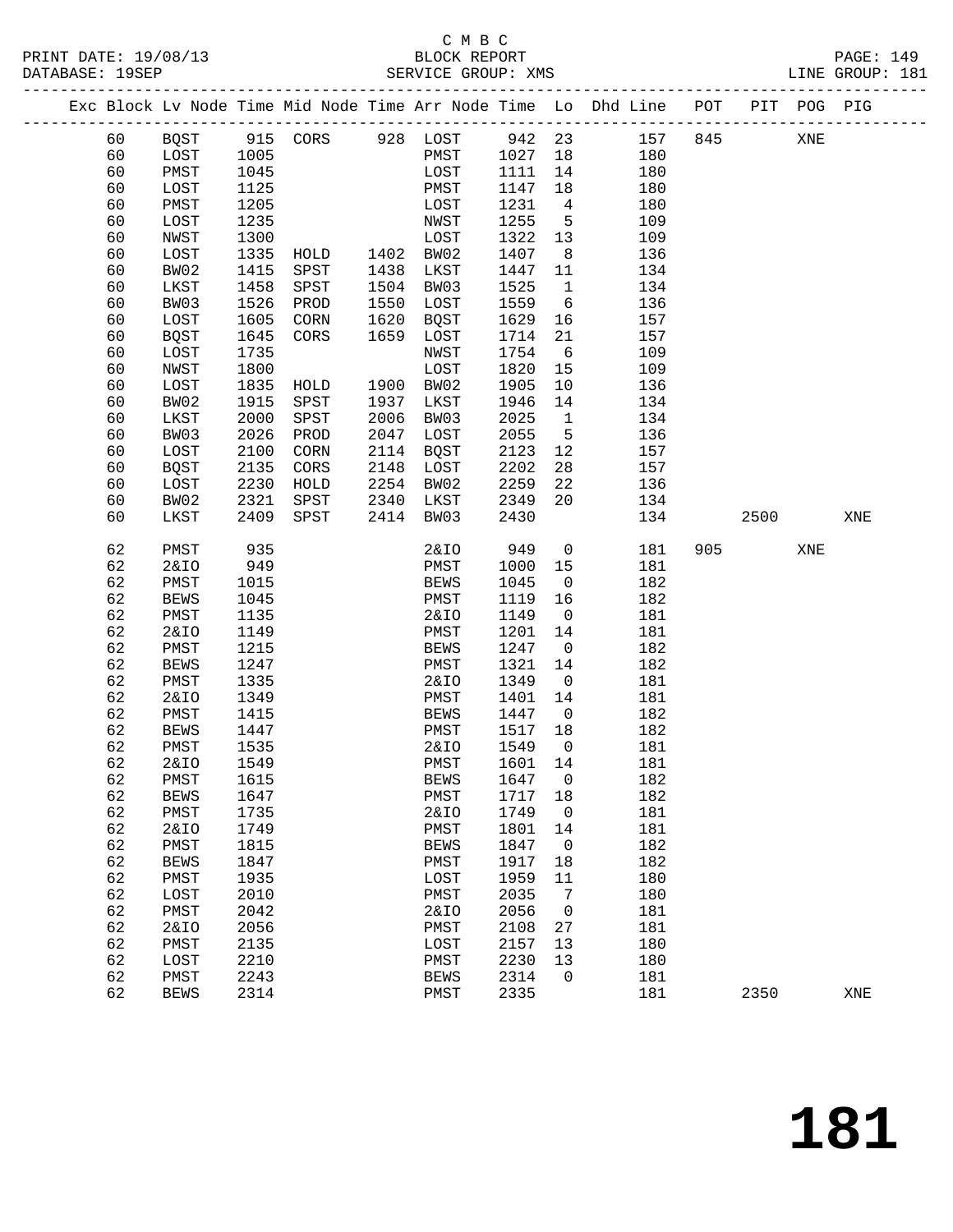### C M B C<br>BLOCK REPORT SERVICE GROUP: XMS

|  |    |             |            |      |                  |                       |             |                 |                | Exc Block Lv Node Time Mid Node Time Arr Node Time Lo Dhd Line POT |     |           | PIT POG PIG |     |
|--|----|-------------|------------|------|------------------|-----------------------|-------------|-----------------|----------------|--------------------------------------------------------------------|-----|-----------|-------------|-----|
|  | 63 | PMST        | 835        |      |                  |                       | 2&IO        | 849             | $\overline{0}$ | 181                                                                | 805 |           | XNE         |     |
|  | 63 | 2&IO        |            |      |                  |                       | PMST        |                 |                | 181                                                                |     |           |             |     |
|  | 63 | PMST        | 849<br>915 |      |                  |                       | <b>BEWS</b> | 900 15<br>945 0 |                | 182                                                                |     |           |             |     |
|  | 63 | <b>BEWS</b> | 945        |      |                  |                       | PMST        | 1019            | 16             | 182                                                                |     |           |             |     |
|  | 63 | PMST        | 1035       |      |                  |                       | 2&IO        | 1049            | $\overline{0}$ | 181                                                                |     |           |             |     |
|  | 63 | 2&IO        | 1049       |      |                  |                       | PMST        | 1100            | 15             | 181                                                                |     |           |             |     |
|  | 63 | PMST        | 1115       |      |                  |                       | <b>BEWS</b> | 1145            | $\overline{0}$ | 182                                                                |     |           |             |     |
|  | 63 | <b>BEWS</b> | 1145       |      |                  |                       | PMST        | 1219            | 16             | 182                                                                |     |           |             |     |
|  | 63 | PMST        | 1235       |      |                  |                       | 2&IO        | 1249            | $\overline{0}$ | 181                                                                |     |           |             |     |
|  | 63 | 2&IO        | 1249       |      |                  |                       | PMST        | 1301            | 14             | 181                                                                |     |           |             |     |
|  | 63 | PMST        | 1315       |      |                  |                       | <b>BEWS</b> | 1349            | $\overline{0}$ | 182                                                                |     |           |             |     |
|  | 63 | <b>BEWS</b> | 1349       |      |                  |                       | PMST        | 1419            | 16             | 182                                                                |     |           |             |     |
|  | 63 | PMST        | 1435       |      |                  |                       | 2&IO        | 1449            | $\overline{0}$ | 181                                                                |     |           |             |     |
|  | 63 | 2&IO        | 1449       |      |                  |                       | PMST        | 1501            | 14             | 181                                                                |     |           |             |     |
|  | 63 | PMST        | 1515       |      |                  |                       | <b>BEWS</b> | 1547            | $\overline{0}$ | 182                                                                |     |           |             |     |
|  | 63 | <b>BEWS</b> | 1547       |      |                  |                       | PMST        | 1617            | 18             | 182                                                                |     |           |             |     |
|  | 63 | PMST        | 1635       |      |                  |                       | 2&IO        | 1649            | $\overline{0}$ | 181                                                                |     |           |             |     |
|  | 63 | 2&IO        | 1649       |      |                  |                       | PMST        | 1701            | 14             | 181                                                                |     |           |             |     |
|  | 63 | PMST        | 1715       |      |                  |                       | BEWS        | 1747            | $\overline{0}$ | 182                                                                |     |           |             |     |
|  | 63 | <b>BEWS</b> | 1747       |      |                  |                       | PMST        | 1817            |                | 182                                                                |     | 1832      |             | XNE |
|  |    |             |            |      |                  |                       |             |                 |                |                                                                    |     |           |             |     |
|  | 64 | LOST        | 935        | CORN |                  | 949 BQST<br>1028 LOST |             | 958             | 17             | 157                                                                |     | 905 — 100 | XNE         |     |
|  | 64 | BQST        | 1015       | CORS |                  |                       |             | 1042            | 23             | 157                                                                |     |           |             |     |
|  | 64 | LOST        | 1105       |      |                  |                       | PMST        | 1127            | 18             | 180                                                                |     |           |             |     |
|  | 64 | PMST        | 1145       |      |                  |                       | LOST        | 1211            | 14             | 180                                                                |     |           |             |     |
|  | 64 | LOST        | 1225       |      |                  |                       | PMST        | 1250            | 15             | 180                                                                |     |           |             |     |
|  | 64 | PMST        | 1305       |      |                  |                       | LOST        | 1331            | $\overline{4}$ | 180                                                                |     |           |             |     |
|  | 64 | LOST        | 1335       |      | $CORN$ 1350 BQST |                       |             | 1359            | 16             | 157                                                                |     |           |             |     |
|  | 64 | BQST        | 1415       | CORS |                  | 1429 LOST             |             | 1444            | $\mathbf{1}$   | 157                                                                |     |           |             |     |
|  | 64 | LOST        | 1445       |      |                  |                       | PMST        | 1509            | 16             | 180                                                                |     |           |             |     |
|  | 64 | PMST        | 1525       |      |                  |                       | LOST        | 1551            | 14             | 180                                                                |     |           |             |     |
|  | 64 | LOST        | 1605       |      |                  |                       | PMST        | 1629            | 16             | 180                                                                |     |           |             |     |
|  | 64 | PMST        | 1645       |      |                  |                       | LOST        | 1711            | 14             | 180                                                                |     |           |             |     |
|  | 64 | LOST        | 1725       |      |                  |                       | PMST        | 1751            | 14             | 180                                                                |     |           |             |     |
|  | 64 | PMST        | 1805       |      |                  |                       | LOST        | 1829            | 6              | 180                                                                |     |           |             |     |
|  | 64 | LOST        | 1835       |      |                  |                       | PMST        | 1901            | $\overline{4}$ | 180                                                                |     |           |             |     |
|  | 64 | PMST        | 1905       |      |                  |                       | LOST        | 1929            | 11             | 180                                                                |     |           |             |     |
|  | 64 | LOST        | 1940       |      |                  |                       | PMST        | 2005            | $\overline{0}$ | 180                                                                |     |           |             |     |
|  | 64 | PMST        | 2005       |      |                  |                       | LOST        | 2029            | 11             | 180                                                                |     |           |             |     |
|  | 64 | LOST        | 2040       |      |                  |                       | PMST        | 2105            | $\overline{0}$ | 180                                                                |     |           |             |     |
|  | 64 | PMST        | 2105       |      |                  |                       | LOST        | 2127            | 13             | 180                                                                |     |           |             |     |
|  | 64 | LOST        | 2140       |      |                  |                       | PMST        | 2203            | $\overline{2}$ | 180                                                                |     |           |             |     |
|  | 64 | PMST        | 2205       |      |                  |                       | LOST        | 2227            | 13             | 180                                                                |     |           |             |     |
|  | 64 | LOST        | 2240       |      |                  |                       | PMST        | 2300            | $5^{\circ}$    | 180                                                                |     |           |             |     |
|  | 64 | PMST        | 2305       |      |                  |                       | LOST        | 2327            | 13             | 180                                                                |     |           |             |     |

64 LOST 2340 PMST 2400 180 2415 XNE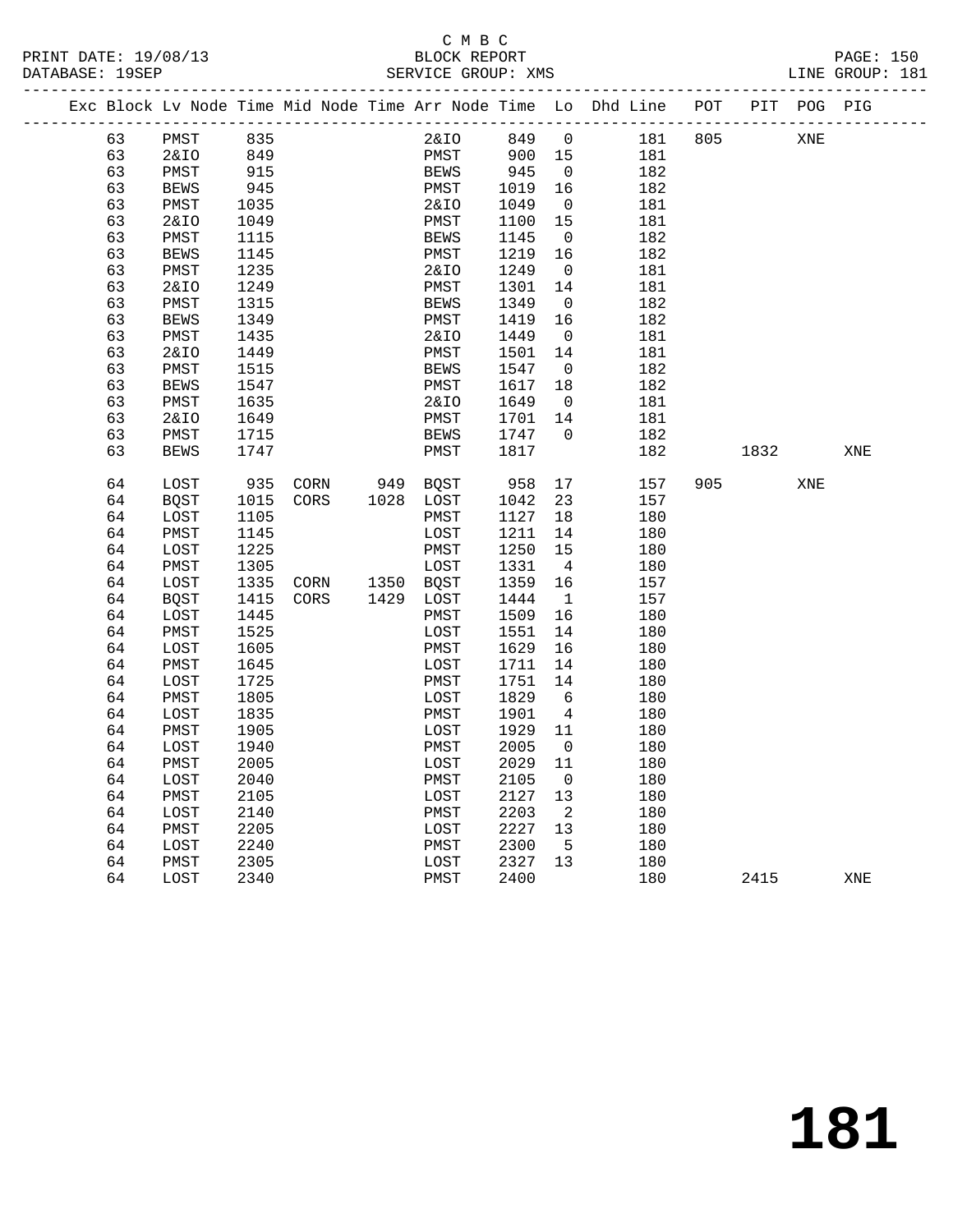#### C M B C<br>BLOCK REPORT SERVICE GROUP: XMS

|  |    |             |      |      |      | Exc Block Lv Node Time Mid Node Time Arr Node Time Lo Dhd Line |      |    |    |     | POT |      | PIT POG PIG |     |
|--|----|-------------|------|------|------|----------------------------------------------------------------|------|----|----|-----|-----|------|-------------|-----|
|  | 65 | PMST        | 1025 |      |      | LOST                                                           | 1051 | 19 | 15 | 180 | 955 |      | XNE         |     |
|  | 65 | PMST        | 1125 |      |      | LOST                                                           | 1151 | 14 |    | 180 |     |      |             |     |
|  | 65 | LOST        | 1205 |      |      | PMST                                                           | 1230 | 15 |    | 180 |     |      |             |     |
|  | 65 | PMST        | 1245 |      |      | LOST                                                           | 1311 | 14 |    | 180 |     |      |             |     |
|  | 65 | LOST        | 1325 |      |      | PMST                                                           | 1350 | 15 |    | 180 |     |      |             |     |
|  | 65 | PMST        | 1405 |      |      | LOST                                                           | 1431 | 4  |    | 180 |     |      |             |     |
|  | 65 | LOST        | 1435 | CORN | 1451 | BQST                                                           | 1500 | 15 |    | 157 |     |      |             |     |
|  | 65 | BQST        | 1515 | CORS | 1529 | LOST                                                           | 1544 | 1  |    | 157 |     |      |             |     |
|  | 65 | LOST        | 1545 |      |      | PMST                                                           | 1609 | 16 |    | 180 |     |      |             |     |
|  | 65 | PMST        | 1625 |      |      | LOST                                                           | 1651 | 14 |    | 180 |     |      |             |     |
|  | 65 | LOST        | 1705 |      |      | PMST                                                           | 1731 | 14 |    | 180 |     |      |             |     |
|  | 65 | PMST        | 1745 |      |      | LOST                                                           | 1809 | 26 |    | 180 |     |      |             |     |
|  | 65 | LOST        | 1835 | CORN | 1849 | BQST                                                           | 1858 | 12 |    | 157 |     |      |             |     |
|  | 65 | <b>BOST</b> | 1910 | CORS | 1923 | LOST                                                           | 1937 | 8  | 15 | 157 |     |      |             |     |
|  | 65 | PMST        | 2000 |      |      | COCT                                                           | 2030 | 20 |    | 183 |     |      |             |     |
|  | 65 | COCT        | 2050 |      |      | PMST                                                           | 2119 | 11 |    | 183 |     |      |             |     |
|  | 65 | PMST        | 2130 |      |      | COCT                                                           | 2200 | 20 |    | 183 |     |      |             |     |
|  | 65 | COCT        | 2220 |      |      | PMST                                                           | 2249 | 11 |    | 183 |     |      |             |     |
|  | 65 | PMST        | 2300 |      |      | COCT                                                           | 2330 | 20 |    | 183 |     |      |             |     |
|  | 65 | COCT        | 2350 |      |      | PMST                                                           | 2419 | 11 |    | 183 |     |      |             |     |
|  | 65 | PMST        | 2430 |      |      | COCT                                                           | 2500 |    |    | 183 |     | 2509 |             | XNE |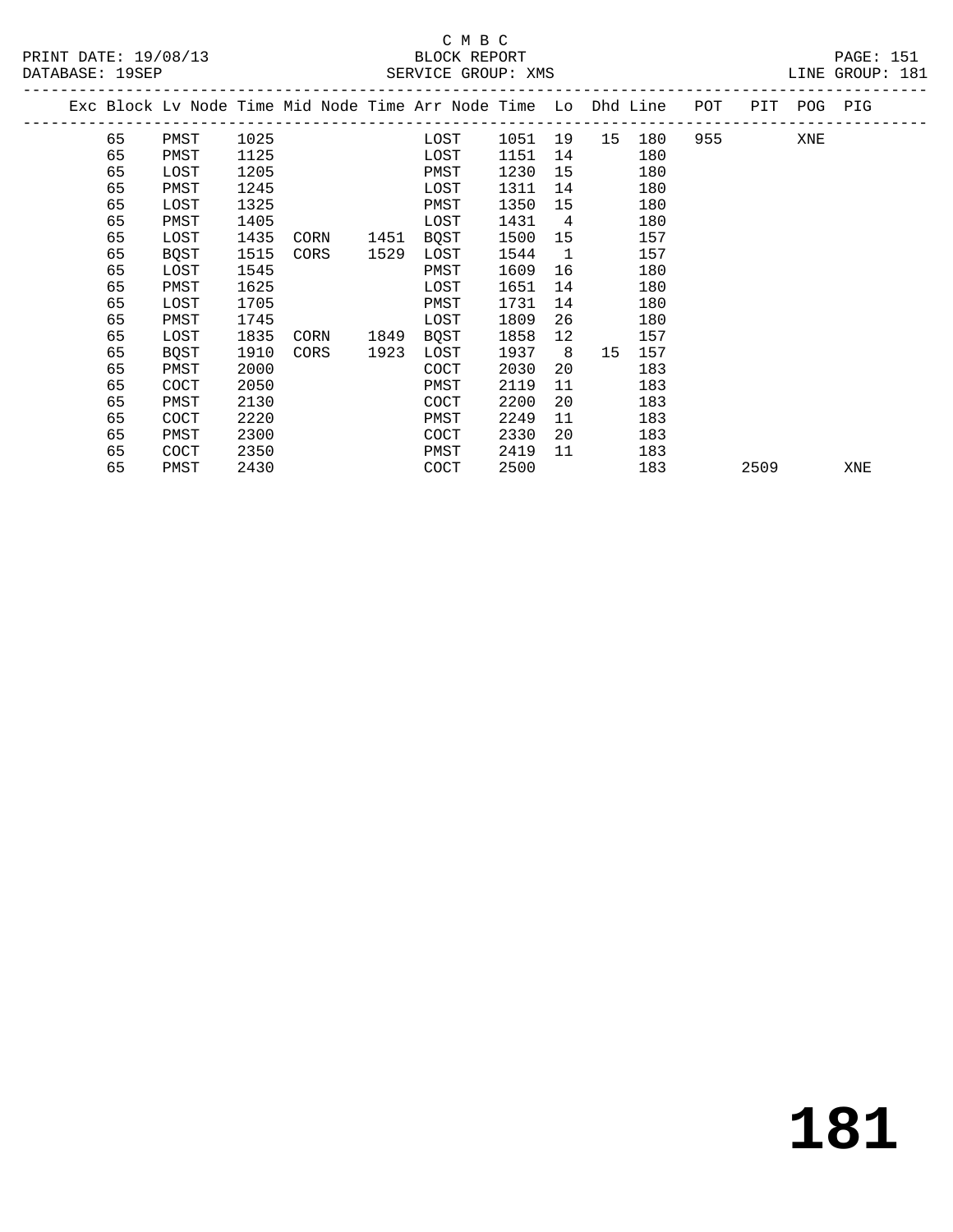| PRINT DATE: 19/08/13<br>DATABASE: 19SEP |                                                                                                                            |                                                                                                                                                                      |                                                                                                                                                                   | BLOCK REPORT<br>SERVICE GROUP: XMS | C M B C                                                                                                                                                                  |  |                                                                                                                                                              |                                                                                                                                                                                                                                |                                                                                                                                          |         |     | PAGE: 152<br>LINE GROUP: 940 |     |  |
|-----------------------------------------|----------------------------------------------------------------------------------------------------------------------------|----------------------------------------------------------------------------------------------------------------------------------------------------------------------|-------------------------------------------------------------------------------------------------------------------------------------------------------------------|------------------------------------|--------------------------------------------------------------------------------------------------------------------------------------------------------------------------|--|--------------------------------------------------------------------------------------------------------------------------------------------------------------|--------------------------------------------------------------------------------------------------------------------------------------------------------------------------------------------------------------------------------|------------------------------------------------------------------------------------------------------------------------------------------|---------|-----|------------------------------|-----|--|
| 32AC<br>HAPL<br>SHAN                    |                                                                                                                            | NB 232 ST FS ANDERSON CREEK DR<br>HANEY PLACE<br>SOUTH HANEY                                                                                                         |                                                                                                                                                                   |                                    |                                                                                                                                                                          |  | XNE                                                                                                                                                          |                                                                                                                                                                                                                                | North East Sector CS                                                                                                                     |         |     |                              |     |  |
|                                         |                                                                                                                            |                                                                                                                                                                      |                                                                                                                                                                   |                                    |                                                                                                                                                                          |  |                                                                                                                                                              |                                                                                                                                                                                                                                | Exc Block Lv Node Time Mid Node Time Arr Node Time Lo Dhd Line POT                                                                       |         | PIT | POG PIG                      |     |  |
|                                         | 71<br>71<br>71<br>71<br>71<br>71<br>71<br>71<br>71<br>71<br>71<br>71<br>71<br>71<br>71<br>71<br>71<br>71<br>71<br>71<br>71 | HAPL<br>32AC<br>HAPL<br>32AC<br>HAPL<br>32AC<br>HAPL<br>32AC<br>HAPL<br>32AC<br>HAPL<br>J103<br>HAPL<br>33RR<br>HAPL<br>33RR<br>HAPL<br>J103<br>HAPL<br>SHAN<br>HAPL | 911<br>926<br>956<br>1011<br>1041<br>1056<br>1126<br>1141<br>1211<br>1226<br>1300<br>1321<br>1342<br>1355<br>1426<br>1440<br>1500<br>1521<br>1545<br>1550<br>1600 |                                    | 32AC 1011 0<br>HAPL 1025 16<br>32AC<br>HAPL<br>32AC 1141<br>HAPL<br>32AC<br>HAPL<br>J103<br>HAPL<br>33RR<br>HAPL<br>33RR<br>HAPL<br>J103<br>HAPL<br>SHAN<br>HAPL<br>J103 |  | 32AC 926 0<br>HAPL 939 17<br>1056<br>1110 16<br>1155<br>1226<br>1240<br>1321<br>1341<br>1355<br>1410<br>1440<br>1455<br>1521<br>1541<br>1550<br>1555<br>1619 | $\overline{0}$<br>$\overline{0}$<br>16<br>$\overline{0}$<br>20<br>$\overline{0}$<br>$\overline{1}$<br>$\overline{0}$<br>16<br>$\overline{0}$<br>5<br>$\overline{0}$<br>$\overline{4}$<br>$\overline{0}$<br>5<br>$\overline{0}$ | 741<br>741<br>741<br>741<br>741<br>741<br>741<br>741<br>741<br>746<br>745<br>733<br>733<br>733<br>733<br>746<br>745<br>743<br>743<br>745 | 741 836 |     | XNE                          |     |  |
|                                         | 71<br>71<br>71<br>71<br>71<br>71<br>71<br>71<br>71<br>71<br>71<br>71<br>71<br>71<br>71                                     | J103<br>HAPL<br>32AC<br>HAPL<br>32AC<br>HAPL<br>32AC<br>HAPL<br>32AC<br>HAPL<br>32AC<br>HAPL<br>32AC<br>HAPL<br>32AC                                                 | 1619<br>1641<br>1656<br>1726<br>1741<br>1811<br>1826<br>1856<br>1911<br>1941<br>1956<br>2026<br>2041<br>2116<br>2131                                              |                                    | HAPL<br>32AC<br>HAPL<br>32AC<br>HAPL<br>32AC<br>HAPL<br>32AC<br>HAPL<br>32AC<br>HAPL<br>32AC<br>HAPL<br>32AC<br>HAPL                                                     |  | 1637<br>1656<br>1709<br>1741<br>1754<br>1826<br>1839<br>1911<br>1922<br>1956<br>2007<br>2041<br>2052<br>2131<br>2142                                         | $\overline{4}$<br>$\overline{0}$<br>17<br>$\overline{0}$<br>17<br>$\overline{0}$<br>17<br>$\overline{0}$<br>19<br>$\overline{0}$<br>19<br>$\overline{0}$<br>24<br>$\Omega$                                                     | 746<br>741<br>741<br>741<br>741<br>741<br>741<br>741<br>741<br>741<br>741<br>741<br>741<br>741<br>741                                    |         |     | 2203                         | XNE |  |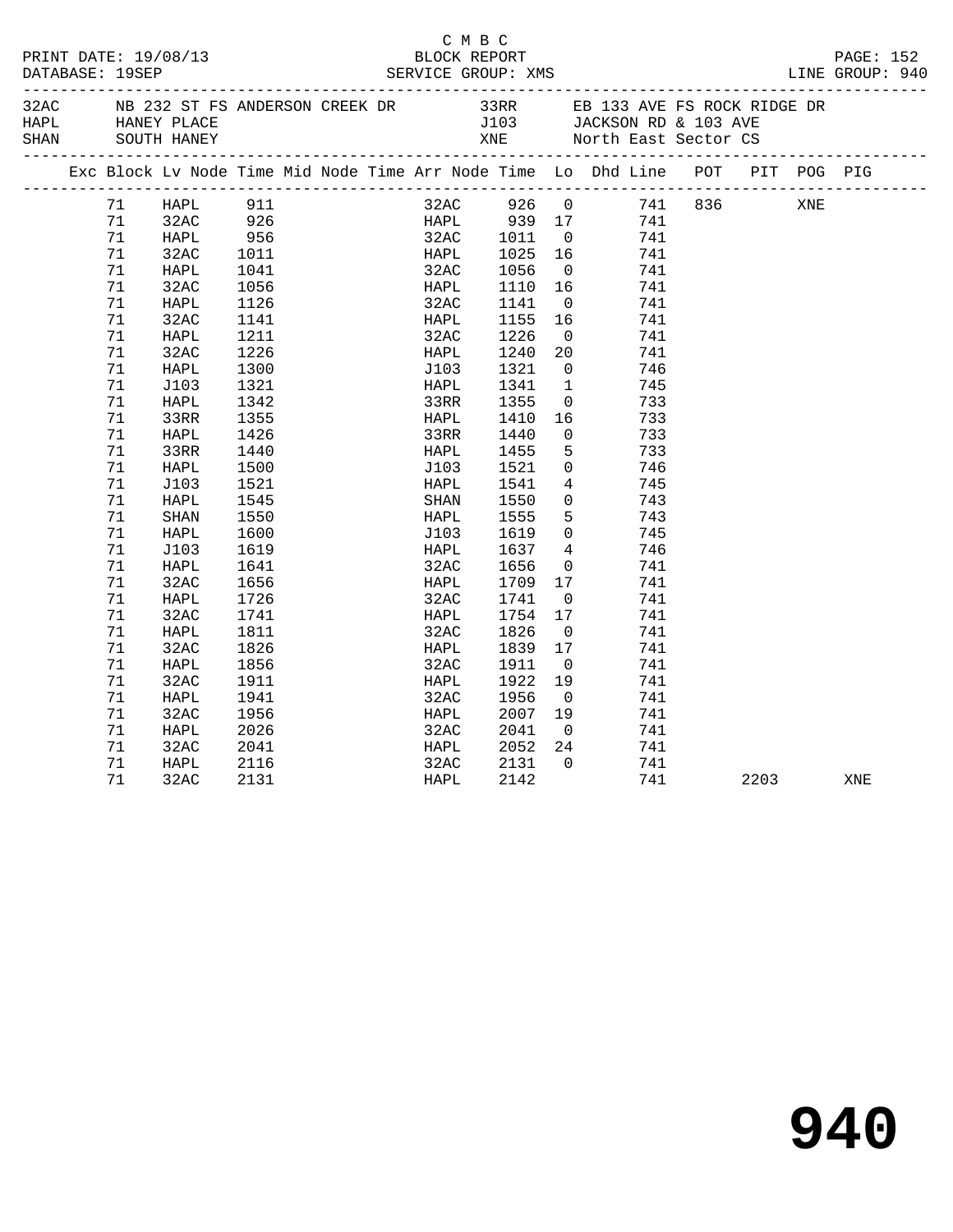# C M B C<br>BLOCK REPORT

| PRINT DATE: 19/08/13<br>DATABASE: 19SEP |    |                                                                                |                             |  | BLOCK REPORT |      | SERVICE GROUP: XMS |                         |     |     |      |     | PAGE: 153<br>LINE GROUP: 940 |  |
|-----------------------------------------|----|--------------------------------------------------------------------------------|-----------------------------|--|--------------|------|--------------------|-------------------------|-----|-----|------|-----|------------------------------|--|
|                                         |    | Exc Block Lv Node Time Mid Node Time Arr Node Time Lo Dhd Line POT PIT POG PIG |                             |  |              |      |                    |                         |     |     |      |     |                              |  |
|                                         | 72 | HAPL                                                                           | 912                         |  | 33RR         |      | 925                | $\overline{0}$          | 733 | 837 |      | XNE |                              |  |
|                                         | 72 | 33RR                                                                           | 925                         |  |              | HAPL | 940                | 5                       | 733 |     |      |     |                              |  |
|                                         | 72 | HAPL                                                                           | $945$<br>950<br>1000<br>945 |  | SHAN         |      | 950                | $\overline{0}$          | 743 |     |      |     |                              |  |
|                                         | 72 | SHAN                                                                           | 950                         |  | HAPL         |      | 955                | $5^{\circ}$             | 743 |     |      |     |                              |  |
|                                         | 72 | HAPL                                                                           |                             |  | J103         |      | 1019               | $\overline{0}$          | 745 |     |      |     |                              |  |
|                                         | 72 | J103                                                                           | 1019                        |  | HAPL         |      | 1039               | 6                       | 746 |     |      |     |                              |  |
|                                         | 72 | HAPL                                                                           | 1045                        |  | SHAN         |      | 1050               | $\overline{0}$          | 743 |     |      |     |                              |  |
|                                         | 72 | SHAN                                                                           | 1050                        |  | HAPL         |      | 1055               | 5                       | 743 |     |      |     |                              |  |
|                                         | 72 | HAPL                                                                           | 1100                        |  | J103         |      | 1121               | $\overline{0}$          | 746 |     |      |     |                              |  |
|                                         | 72 | J103                                                                           | 1121                        |  | HAPL         |      | 1141               | $\overline{4}$          | 745 |     |      |     |                              |  |
|                                         | 72 | HAPL                                                                           | 1145                        |  | SHAN         |      | 1150               | $\overline{0}$          | 743 |     |      |     |                              |  |
|                                         | 72 | <b>SHAN</b>                                                                    | 1150                        |  | HAPL         |      | 1155               | 17                      | 743 |     |      |     |                              |  |
|                                         | 72 | HAPL                                                                           | 1212                        |  | 33RR         |      | 1225               | $\overline{0}$          | 733 |     |      |     |                              |  |
|                                         | 72 | 33RR                                                                           | 1225                        |  | HAPL         |      | 1240               | 17                      | 733 |     |      |     |                              |  |
|                                         | 72 | HAPL                                                                           | 1257                        |  | 33RR         |      | 1310               | $\overline{0}$          | 733 |     |      |     |                              |  |
|                                         | 72 | 33RR                                                                           | 1310                        |  | HAPL         |      | 1325               | 16                      | 733 |     |      |     |                              |  |
|                                         | 72 | HAPL                                                                           | 1341                        |  | 32AC         |      | 1356               | $\overline{0}$          | 741 |     |      |     |                              |  |
|                                         | 72 | 32AC                                                                           | 1356                        |  | HAPL         |      | 1410               | 16                      | 741 |     |      |     |                              |  |
|                                         | 72 | HAPL                                                                           | 1426                        |  | 32AC         |      | 1441               | $\overline{0}$          | 741 |     |      |     |                              |  |
|                                         | 72 | 32AC                                                                           | 1441                        |  | HAPL         |      | 1455               | 16                      | 741 |     |      |     |                              |  |
|                                         | 72 | <b>HAPL</b>                                                                    | 1511                        |  | 32AC         |      | 1526               | $\overline{0}$          | 741 |     |      |     |                              |  |
|                                         | 72 | 32AC                                                                           | 1526                        |  | HAPL         |      | 1540               | 16                      | 741 |     |      |     |                              |  |
|                                         | 72 | <b>HAPL</b>                                                                    | 1556                        |  | 32AC         |      | 1611               | $\overline{0}$          | 741 |     |      |     |                              |  |
|                                         | 72 | 32AC                                                                           | 1611                        |  | HAPL         |      | 1624               | 21                      | 741 |     |      |     |                              |  |
|                                         | 72 | HAPL                                                                           | 1645                        |  | SHAN         |      | 1650               | $\overline{0}$          | 743 |     |      |     |                              |  |
|                                         | 72 | SHAN                                                                           | 1650                        |  | HAPL         |      | 1655               | $5^{\circ}$             | 743 |     |      |     |                              |  |
|                                         | 72 | HAPL                                                                           | 1700                        |  | J103         |      | 1721               | $\overline{0}$          | 746 |     |      |     |                              |  |
|                                         | 72 | J103                                                                           | 1721                        |  | HAPL         |      | 1741               | $\overline{4}$          | 745 |     |      |     |                              |  |
|                                         | 72 | HAPL                                                                           | 1745                        |  | SHAN         |      | 1750               | $\overline{0}$          | 743 |     |      |     |                              |  |
|                                         | 72 | SHAN                                                                           | 1750                        |  | HAPL         |      | 1755               | 16                      | 743 |     |      |     |                              |  |
|                                         | 72 | HAPL                                                                           | 1811                        |  | 33RR         |      | 1825               | $\overline{0}$          | 733 |     |      |     |                              |  |
|                                         | 72 | 33RR                                                                           | 1825                        |  | HAPL         |      | 1840               | 16                      | 733 |     |      |     |                              |  |
|                                         | 72 | HAPL                                                                           | 1856                        |  | 33RR         |      | 1910               | $\overline{0}$          | 733 |     |      |     |                              |  |
|                                         | 72 | 33RR                                                                           | 1910                        |  | HAPL         |      | 1925               | 16                      | 733 |     |      |     |                              |  |
|                                         | 72 | HAPL                                                                           | 1941                        |  | 33RR         |      | 1955               | $\overline{0}$          | 733 |     |      |     |                              |  |
|                                         | 72 | 33RR                                                                           | 1955                        |  | HAPL         |      | 2010               | 16                      | 733 |     |      |     |                              |  |
|                                         | 72 | HAPL                                                                           | 2026                        |  | 33RR         |      | 2040               | $\overline{\mathbf{0}}$ | 733 |     |      |     |                              |  |
|                                         | 72 | 33RR                                                                           | 2040                        |  | HAPL         |      | 2055               | 16                      | 733 |     |      |     |                              |  |
|                                         | 72 | HAPL                                                                           | 2111                        |  | 33RR         |      | 2125               | $\Omega$                | 733 |     |      |     |                              |  |
|                                         | 72 | 33RR                                                                           | 2125                        |  | HAPL         |      | 2140               |                         | 733 |     | 2201 |     | XNE                          |  |